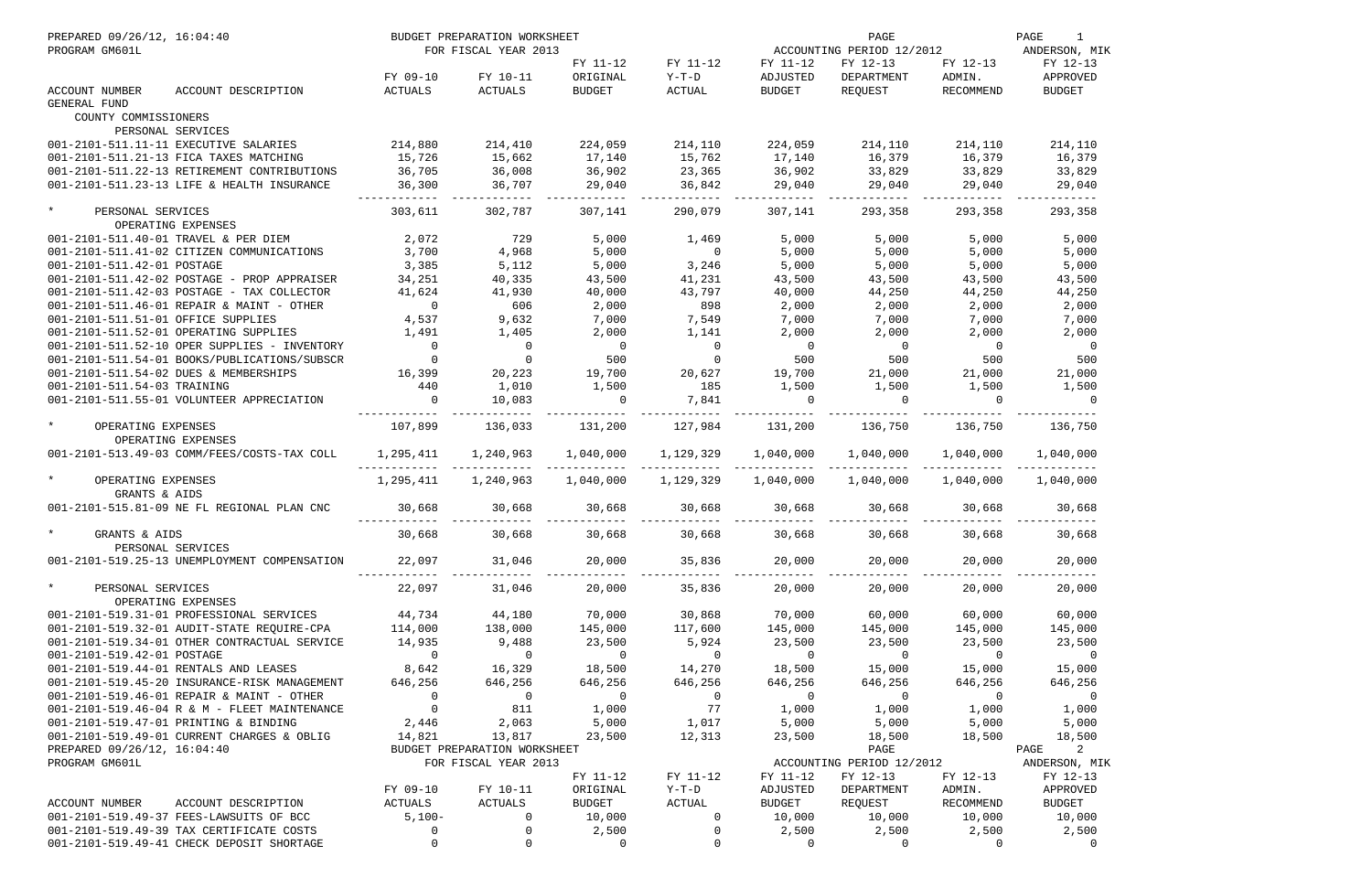| 001-2101-519.49-44 WEST PUTNAM ANNEX SUPPORT                                         | 21,251                   | 21,251                       | 20,500                   | 23,004                  | 20,500             | 20,500                   | 20,500             | 20,500                                  |
|--------------------------------------------------------------------------------------|--------------------------|------------------------------|--------------------------|-------------------------|--------------------|--------------------------|--------------------|-----------------------------------------|
| 001-2101-519.49-45 S. PUTNAM ANNEX SUPPORT                                           | 25,382                   | 25,708                       | 25,000                   | 26,554                  | 25,000             | 25,000                   | 25,000             | 25,000                                  |
| 001-2101-519.49-48 LAWSUITS - SETTLEMENTS<br>001-2101-519.49-50 LEGAL ADVERTISEMENTS | $\overline{0}$<br>10,353 | $\Omega$<br>14,748           | $\overline{0}$<br>12,000 | $\overline{0}$<br>9,753 | $\Omega$<br>12,000 | $\overline{0}$<br>12,000 | $\Omega$<br>12,000 | $\Omega$<br>12,000                      |
| $\star$<br>OPERATING EXPENSES                                                        | 897,720                  | 932,651                      | 1,002,756                | 887,636                 | 1,002,756          | 984,256                  | 984,256            | 984,256                                 |
| CAPITAL OUTLAY                                                                       |                          |                              |                          |                         |                    |                          |                    |                                         |
| 001-2101-519.61-01 LAND ACQUISITION                                                  | 70                       | $\Omega$                     |                          | 6,296                   |                    |                          |                    |                                         |
| 001-2101-519.62-01 BLDGS-CONST & OR IMPROV                                           | 7,153                    |                              |                          | $\overline{0}$          |                    |                          |                    |                                         |
| 001-2101-519.63-01 IMPR OTHER THAN BUILDINGS                                         | $\mathbf 0$              |                              |                          | $\Omega$                |                    |                          |                    |                                         |
| 001-2101-519.64-01 EQUIPMENT-CASH PURCHASE                                           |                          |                              | 10,000                   | 1,129                   | 10,000             | 10,000                   | 10,000             | 10,000                                  |
| $\star$<br>CAPITAL OUTLAY<br>DEBT SERVICE                                            | 7,223                    |                              | 10,000                   | 7,425                   | 10,000             | 10,000                   | 10,000             | 10,000                                  |
| 001-2101-519.71-02 PRINCIPAL - LOANS                                                 | 171,280                  | 178,695                      | 41,755                   | 41,851                  | 41,755             | 0                        | $\Omega$           | $\Omega$                                |
| 001-2101-519.72-02 INTEREST - LOANS                                                  | 14,155                   | 6,739                        | 451                      | 455                     | 451                | $\Omega$                 |                    |                                         |
| $\star$<br>DEBT SERVICE<br>GRANTS & AIDS                                             | 185,435                  | 185,434                      | 42,206                   | 42,306                  | 42,206             | $\Omega$                 |                    |                                         |
| 001-2101-519.81-21 PYMT IN LIEU OF TAXES/PAL                                         | 5,000                    | 5,000                        | 5,000                    | 5,000                   | 5,000              | 5,000                    | 5,000              | 5,000                                   |
| 001-2101-519.81-22 PYMT IN LIEU OF TAXES/C C                                         | 5,000                    | 5,000                        | 5,000                    | 5,000                   | 5,000              | 5,000                    | 5,000              | 5,000                                   |
| 001-2101-519.82-02 COMMUNITIES IN SCHOOLS                                            | $\Omega$                 | 9,000                        | 9,000                    | 9,000                   | 9,000              | 9,000                    | 9,000              | 9,000                                   |
| $\star$<br>GRANTS & AIDS<br>NON-OPERATING                                            | 10,000                   | 19,000                       | 19,000                   | 19,000                  | 19,000             | 19,000                   | 19,000             | 19,000                                  |
| 001-2101-519.93-07 NON-OP-TRSFR-PUT CO SCH                                           | 200,925                  | 200,925                      | 200,925                  | 200,925                 | 200,925            | 200,925                  | 200,925            | 200,925                                 |
| 001-2101-519.93-08 CHILD CARE RESOURCES, INC                                         | 12,015                   | $\Omega$                     | $\Omega$                 | 0                       | $\Omega$           |                          | $\Omega$           |                                         |
| 001-2101-519.93-09 VOLUNTEER PROGRAM                                                 |                          |                              |                          |                         |                    |                          |                    |                                         |
| $\star$<br>NON-OPERATING                                                             | 212,940                  | 200,925                      | 200,925                  | 200,925                 | 200,925            | 200,925                  | 200,925            | 200,925                                 |
| OPERATING EXPENSES                                                                   |                          |                              |                          |                         |                    |                          |                    |                                         |
| 001-2101-523.34-22 CONTRACT-HOME DETENTION                                           | $\overline{0}$           | 232                          | 250                      | 2,052                   | 250                | 250                      | 250                | 250                                     |
| 001-2101-523.34-23 CONTRACT-JUVENILE DETENT                                          | 3,665                    | 4,906                        | 20,000                   | $\mathbf{0}$            | 20,000             | 20,000                   | 20,000             | 20,000                                  |
| 001-2101-523.34-34 DJJ-PRE-TRIAL JUVEN DETEN                                         |                          |                              |                          |                         |                    | $\Omega$                 |                    |                                         |
| $\star$<br>OPERATING EXPENSES<br>OPERATING EXPENSES                                  | 3,665                    | 5,138                        | 20,250                   | 2,052                   | 20,250             | 20,250                   | 20,250             | 20,250                                  |
| 001-2101-527.34-23 CONTRACT SVCS-MED EXAMIN                                          | 230,532                  | 292,282                      | 254,600                  | 236,772                 | 254,600            | 254,600                  | 254,600            | 254,600                                 |
| 001-2101-527.34-26 CONTR-CADAVER TRANSPORT                                           | 18,870                   | 21,445                       | 25,000<br>____________   | 21,140                  | 25,000             | 28,000                   | 28,000             | 28,000                                  |
| $\star$<br>OPERATING EXPENSES<br>OPERATING EXPENSES                                  | 249,402                  | 313,727                      | 279,600                  | 257,912                 | 279,600            | 282,600                  | 282,600            | 282,600                                 |
| 001-2101-529.49-49 CRIME PREVENTION PROGRAMS                                         | $\overline{0}$           |                              | $\mathbf 0$              | $\mathbf 0$             |                    |                          |                    |                                         |
| $\star$<br>OPERATING EXPENSES                                                        | 0                        | $\mathbf{0}$                 | $\mathbf 0$              | $\mathsf{O}$            | $\mathsf{O}$       | $\mathsf{O}$             | $\Omega$           | 0                                       |
| PREPARED 09/26/12, 16:04:40                                                          |                          | BUDGET PREPARATION WORKSHEET |                          |                         |                    | PAGE                     |                    | PAGE<br>$\overline{3}$                  |
| PROGRAM GM601L                                                                       |                          | FOR FISCAL YEAR 2013         |                          |                         |                    |                          |                    | ACCOUNTING PERIOD 12/2012 ANDERSON, MIK |
|                                                                                      |                          |                              | FY 11-12                 | FY 11-12                | FY 11-12           | FY 12-13                 | FY 12-13           | FY 12-13                                |
|                                                                                      | FY 09-10                 | FY 10-11                     | ORIGINAL                 | Y-T-D                   | ADJUSTED           | DEPARTMENT               | ADMIN.             | APPROVED                                |
| ACCOUNT NUMBER<br>ACCOUNT DESCRIPTION                                                | ACTUALS                  | ACTUALS                      | BUDGET                   | ACTUAL                  | BUDGET             | REQUEST                  | RECOMMEND          | BUDGET                                  |
| GRANTS & AIDS                                                                        |                          |                              |                          |                         |                    |                          |                    |                                         |
| 001-2101-529.82-30 CRIME STOPPERS                                                    | 2,100                    | $\overline{0}$               | $\mathsf{O}$             | 0                       |                    | 0                        |                    |                                         |
| $\star$<br>GRANTS & AIDS<br>GRANTS & AIDS                                            | 2,100                    | $\mathsf{O}$                 | $\mathsf{O}$             | $\overline{0}$          | $\mathbf 0$        | $\mathsf{O}$             | $\mathbf 0$        | 0                                       |
| 001-2101-537.81-41 SJRWMD-WAV PROGRAM                                                | 6,010                    | $\overline{0}$               | $\overline{0}$           | $\overline{0}$          | $\overline{0}$     | 0                        | $\mathbf 0$        | - 0                                     |
| 001-2101-537.82-28 RIVER VISIONING-LAND TRST                                         | $\overline{0}$           | $\overline{0}$               | $\mathbf 0$              | $\overline{0}$          | $\overline{0}$     | $\overline{0}$           | $\Omega$           | $\overline{0}$                          |
| 001-2101-537.82-29 ST. JOHNS RIVER ALLIANCE                                          | 2,500                    | 2,500                        | 2,500                    | 2,500                   | 2,500              | 2,500                    | 2,500              | 2,500                                   |
| $\star$<br>GRANTS & AIDS<br>OPERATING EXPENSES                                       | 8,510                    | 2,500                        | 2,500                    | 2,500                   | 2,500              | 2,500                    | 2,500              | 2,500                                   |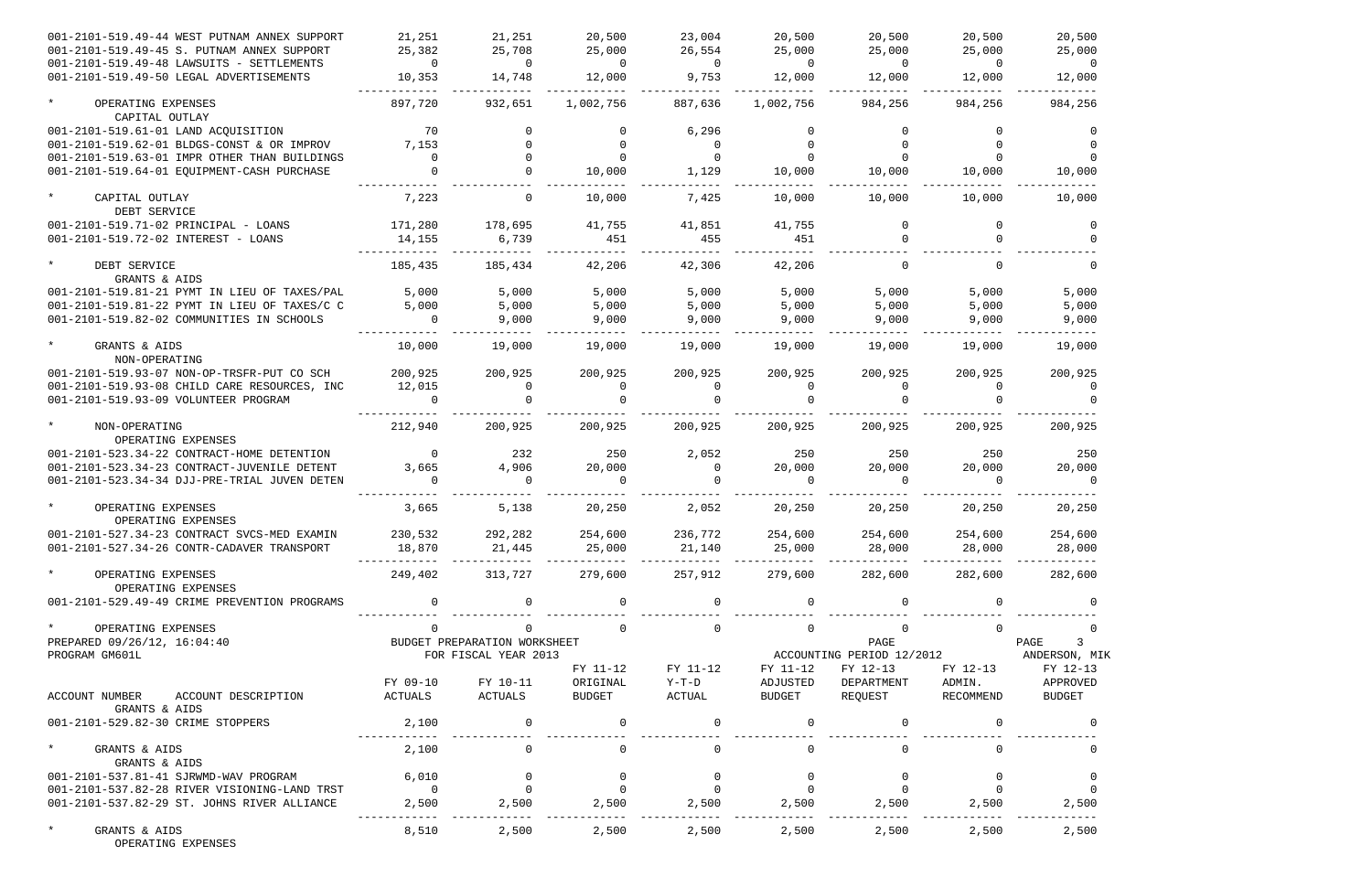| 001-2101-538.34-01 OTHER CONTRACTUAL SERVICE          |                                       |                                                    |                 |                                       |                |                                                                                               |                                                                                                                                                                                                                                                                                |                                         |
|-------------------------------------------------------|---------------------------------------|----------------------------------------------------|-----------------|---------------------------------------|----------------|-----------------------------------------------------------------------------------------------|--------------------------------------------------------------------------------------------------------------------------------------------------------------------------------------------------------------------------------------------------------------------------------|-----------------------------------------|
| $\star$<br>OPERATING EXPENSES<br>CAPITAL OUTLAY       | $\Omega$                              |                                                    |                 | $\Omega$                              |                |                                                                                               |                                                                                                                                                                                                                                                                                |                                         |
| 001-2101-544.64-01 EQUIPMENT - CASH PURCHASE          | $\overline{0}$                        |                                                    |                 |                                       |                |                                                                                               |                                                                                                                                                                                                                                                                                |                                         |
| 001-2101-544.64-02 FTA05-FACILITY IMPROVE.            |                                       |                                                    |                 |                                       |                |                                                                                               |                                                                                                                                                                                                                                                                                |                                         |
| 001-2101-544.64-03 FTA06-DESGN/BLD RURAL BUS          | 106,748                               | 3,599                                              |                 | 1,990                                 |                |                                                                                               |                                                                                                                                                                                                                                                                                |                                         |
| 001-2101-544.64-04 FTA07-ENG MANUF LW BUS             | 1,093,284                             | 726,870                                            | 475,000         | $\overline{0}$                        | 475,000        | 350,000                                                                                       | 350,000                                                                                                                                                                                                                                                                        | 350,000                                 |
| $\star$<br>CAPITAL OUTLAY                             | 1,200,032                             | 730,469                                            | 475,000         | 1,990                                 | 475,000        | 350,000                                                                                       | 350,000                                                                                                                                                                                                                                                                        | 350,000                                 |
| GRANTS & AIDS                                         |                                       |                                                    |                 |                                       |                |                                                                                               |                                                                                                                                                                                                                                                                                |                                         |
| 001-2101-544.82-11 RIDE SOLUTION                      | 32,100                                | 30,000                                             | 30,000          | 30,000                                | 30,000         | 30,000                                                                                        | 30,000                                                                                                                                                                                                                                                                         | 30,000                                  |
| GRANTS & AIDS                                         | 32,100                                | 30,000                                             | 30,000          | 30,000                                | 30,000         | 30,000                                                                                        | 30,000                                                                                                                                                                                                                                                                         | 30,000                                  |
| GRANTS & AIDS                                         |                                       |                                                    |                 |                                       |                |                                                                                               |                                                                                                                                                                                                                                                                                |                                         |
| 001-2101-549.82-28 HISTORIC MELROSE                   | $\Omega$                              | $\Omega$                                           | $\Omega$        | $\Omega$                              | $\Omega$       | $\Omega$                                                                                      |                                                                                                                                                                                                                                                                                |                                         |
| GRANTS & AIDS                                         | $\Omega$                              |                                                    | $\Omega$        | $\Omega$                              |                | $\Omega$                                                                                      |                                                                                                                                                                                                                                                                                |                                         |
| OPERATING EXPENSES                                    |                                       |                                                    |                 |                                       |                |                                                                                               |                                                                                                                                                                                                                                                                                |                                         |
| 001-2101-552.49-02 FAIR AUTHORITY P-CARD              | $\Omega$                              | $\Omega$                                           | $\Omega$        | $\Omega$                              |                |                                                                                               |                                                                                                                                                                                                                                                                                |                                         |
| OPERATING EXPENSES                                    |                                       |                                                    |                 |                                       |                |                                                                                               |                                                                                                                                                                                                                                                                                |                                         |
| GRANTS & AIDS                                         |                                       |                                                    |                 |                                       |                |                                                                                               |                                                                                                                                                                                                                                                                                |                                         |
| 001-2101-552.81-27 TAX INCREMENT FIN/PALATKA          | 281,490                               | 270,319                                            | 285,000         | 223,304                               | 285,000        | 250,000                                                                                       | 250,000                                                                                                                                                                                                                                                                        | 250,000                                 |
| 001-2101-552.81-29 TAX INCR. FIN/CRES.CITY            | 24,969                                | 24,549                                             | 25,000          | 17,432                                | 25,000         | 25,000                                                                                        | 25,000                                                                                                                                                                                                                                                                         | 25,000                                  |
| 001-2101-552.82-27 NORTH FL ECONOMIC DEVELOP          | $\Omega$                              | $\cap$                                             | $\Omega$        | $\cap$                                | $\Omega$       | $\Omega$                                                                                      | $\cap$                                                                                                                                                                                                                                                                         | $\cap$                                  |
|                                                       | 306,459                               | 294,868                                            | 310,000         | 240,736                               | 310,000        | 275,000                                                                                       | 275,000                                                                                                                                                                                                                                                                        | 275,000                                 |
| GRANTS & AIDS<br>CAPITAL OUTLAY                       |                                       |                                                    |                 |                                       |                |                                                                                               |                                                                                                                                                                                                                                                                                |                                         |
| 001-2101-572.61-01 LAND                               |                                       |                                                    |                 |                                       |                |                                                                                               |                                                                                                                                                                                                                                                                                |                                         |
|                                                       |                                       |                                                    |                 |                                       |                |                                                                                               |                                                                                                                                                                                                                                                                                |                                         |
| CAPITAL OUTLAY<br>GRANTS & AIDS                       |                                       |                                                    |                 |                                       |                |                                                                                               |                                                                                                                                                                                                                                                                                |                                         |
| 001-2101-573.82-05 ARTS CNCL OF GREATER PAL           | 5,728                                 | 4,000                                              | 4,000           | 4,000                                 | 4,000          | 4,000                                                                                         | 4,000                                                                                                                                                                                                                                                                          | 4,000                                   |
| 001-2101-573.82-07 THE SALVATION ARMY                 | $\overline{0}$                        | $\overline{0}$                                     | $\mathbf 0$     | $\overline{0}$                        | $\overline{0}$ | $\mathbf 0$                                                                                   | $\mathbf{0}$                                                                                                                                                                                                                                                                   | 0                                       |
| 001-2101-573.82-08 COMMUNITY GARDENS                  | 2,791                                 |                                                    |                 |                                       |                |                                                                                               |                                                                                                                                                                                                                                                                                |                                         |
| PREPARED 09/26/12, 16:04:40                           |                                       | BUDGET PREPARATION WORKSHEET                       |                 | PAGE                                  |                |                                                                                               |                                                                                                                                                                                                                                                                                | PAGE<br>$\frac{4}{1}$                   |
| PROGRAM GM601L                                        |                                       | FOR FISCAL YEAR 2013                               |                 |                                       |                | ACCOUNTING PERIOD 12/2012                                                                     |                                                                                                                                                                                                                                                                                | ANDERSON, MIK                           |
|                                                       |                                       |                                                    | FY 11-12        | FY 11-12                              | FY 11-12       | FY 12-13                                                                                      | FY 12-13                                                                                                                                                                                                                                                                       | FY 12-13                                |
|                                                       | FY 09-10                              | FY 10-11                                           | ORIGINAL        | $Y-T-D$                               | ADJUSTED       | DEPARTMENT                                                                                    | ADMIN.                                                                                                                                                                                                                                                                         | APPROVED                                |
| ACCOUNT NUMBER ACCOUNT DESCRIPTION<br>* GRANTS & AIDS | ACTUALS                               | ACTUALS                                            | <b>BUDGET</b>   | ACTUAL                                | <b>BUDGET</b>  | REQUEST                                                                                       | RECOMMEND                                                                                                                                                                                                                                                                      | <b>BUDGET</b>                           |
| NON-OPERATING                                         | 8,519                                 | 4,000                                              | 4,000           | 4,000                                 | 4,000          | 4,000                                                                                         | 4,000                                                                                                                                                                                                                                                                          | 4,000                                   |
| 001-2101-581.91-01 BUD TRFR-CLERK TO BOARD 1,402,604  |                                       | 1,392,363                                          | 1,336,668       | 1,503,026                             | 1,503,026      | 1,503,026                                                                                     | 1,503,026                                                                                                                                                                                                                                                                      | 1,503,026                               |
| 001-2101-581.91-02 BUD TRFR-CLRK/RCRD RETENT          | $\overline{0}$                        |                                                    | $\overline{0}$  |                                       |                | $\overline{0}$                                                                                | $\sim$ 000 $\sim$ 000 $\sim$ 000 $\sim$ 000 $\sim$ 000 $\sim$ 000 $\sim$ 000 $\sim$ 000 $\sim$ 000 $\sim$ 000 $\sim$ 000 $\sim$ 000 $\sim$ 000 $\sim$ 000 $\sim$ 000 $\sim$ 000 $\sim$ 000 $\sim$ 000 $\sim$ 000 $\sim$ 000 $\sim$ 000 $\sim$ 000 $\sim$ 000 $\sim$ 000 $\sim$ | $\overline{0}$                          |
| 001-2101-581.91-21 TRF TO ECONOMIC DEV FUND           | 142,500                               | $\begin{smallmatrix}&&&0\139,312\end{smallmatrix}$ | 193,195         | 0<br>198,695                          | 0<br>198,695   | .<br>193,195                                                                                  | 193,195                                                                                                                                                                                                                                                                        | 193,195                                 |
| 001-2101-581.91-28 TRF-RISK MANAGEMENT FD 101,344     |                                       | 101,344                                            | 101,344 101,344 |                                       | 101,344        | 101,344                                                                                       | 101,344                                                                                                                                                                                                                                                                        | 101,344                                 |
| 001-2101-581.91-33 TRF-MISC GRANTS FUND               | $\begin{array}{c} 0 \\ 0 \end{array}$ | $\overline{0}$                                     | $\overline{0}$  | $\begin{array}{c} 0 \\ 0 \end{array}$ | $\overline{0}$ | $\overline{0}$                                                                                | $\sim$ 0                                                                                                                                                                                                                                                                       | $\overline{\phantom{0}}$                |
| 001-2101-581.91-43 TRF-COMM IMPROVEMENT FUND          |                                       | $\overline{0}$                                     | $\overline{0}$  |                                       | $\overline{0}$ | $\overline{0}$                                                                                |                                                                                                                                                                                                                                                                                |                                         |
| * NON-OPERATING                                       |                                       |                                                    |                 |                                       |                | 1,646,448   1,633,019   1,631,207   1,803,065   1,803,065   1,797,565   1,797,565   1,797,565 |                                                                                                                                                                                                                                                                                |                                         |
| OPERATING EXPENSES                                    |                                       |                                                    |                 |                                       |                |                                                                                               |                                                                                                                                                                                                                                                                                |                                         |
| 001-2101-711.34-01 OTHER CONTRACTUAL SERVICE          |                                       |                                                    |                 |                                       |                | 80,323 77,989 83,500 117,233 83,500 83,500 83,500 83,500 83,500                               |                                                                                                                                                                                                                                                                                |                                         |
| $\star$<br>OPERATING EXPENSES                         |                                       |                                                    |                 |                                       |                | $80,323$ $77,989$ $83,500$ $117,233$ $83,500$ $83,500$ $83,500$ $83,500$ $83,500$ $83,500$    |                                                                                                                                                                                                                                                                                |                                         |
| ** COUNTY COMMISSIONERS                               |                                       |                                                    |                 |                                       |                | 5,811,811   5,580,372   5,580,372                                                             |                                                                                                                                                                                                                                                                                | 5,580,372                               |
| PREPARED 09/26/12, 16:04:40                           |                                       |                                                    |                 |                                       |                | PAGE                                                                                          |                                                                                                                                                                                                                                                                                | PAGE 5                                  |
| PROGRAM GM601L                                        |                                       | FOR FISCAL YEAR 2013                               |                 |                                       |                |                                                                                               |                                                                                                                                                                                                                                                                                | ACCOUNTING PERIOD 12/2012 ANDERSON, MIK |
|                                                       |                                       |                                                    |                 |                                       |                | FY 11-12 FY 11-12 FY 11-12 FY 12-13                                                           |                                                                                                                                                                                                                                                                                | FY 12-13 FY 12-13                       |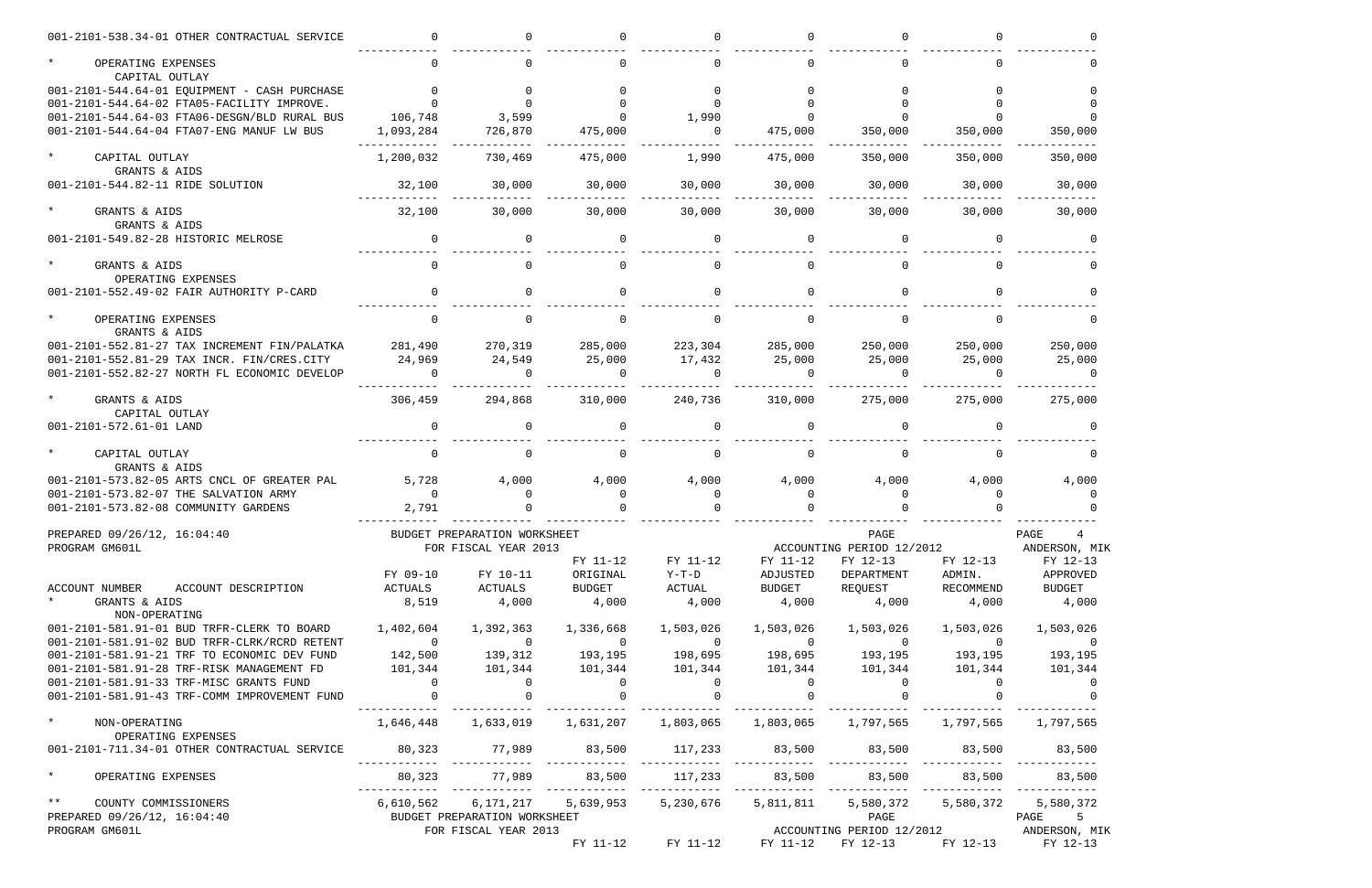|                                                                      | FY 09-10              | FY 10-11                     | ORIGINAL       | Y-T-D                 | ADJUSTED       | DEPARTMENT                | ADMIN.         | APPROVED                |
|----------------------------------------------------------------------|-----------------------|------------------------------|----------------|-----------------------|----------------|---------------------------|----------------|-------------------------|
| <b>ACCOUNT NUMBER</b><br>ACCOUNT DESCRIPTION                         | ACTUALS               | ACTUALS                      | <b>BUDGET</b>  | ACTUAL                | <b>BUDGET</b>  | REOUEST                   | RECOMMEND      | <b>BUDGET</b>           |
| COUNTY ATTORNEY                                                      |                       |                              |                |                       |                |                           |                |                         |
| PERSONAL SERVICES                                                    |                       |                              |                |                       |                |                           |                |                         |
| 001-2104-514.12-11 REGULAR SALARIES & WAGES                          | 166,835               | 167,633                      | 172,942        | 169,251               | 172,942        | 173,766                   | 173,766        | 173,766                 |
| 001-2104-514.15-11 EXPERIENCE PAY                                    | $\sim$ 0              | 400                          | $\overline{0}$ | 400                   | $\overline{0}$ | $\overline{0}$            | $\overline{0}$ | $\overline{0}$          |
| 001-2104-514.21-13 FICA TAXES MATCHING                               | 10,744                | 10,975                       | 10,668         | 11,083                | 10,668         | 10,680                    | 10,680         | 10,680                  |
| 001-2104-514.22-13 RETIREMENT CONTRIBUTIONS                          | 21,368                | 19,555                       | 14,058         | 10,154                | 14,058         | 14,511                    | 14,511         | 14,511                  |
| 001-2104-514.23-13 LIFE & HEALTH INSURANCE                           | 14,520                | 14,927                       | 14,520         | 15,062                | 14,520         | 14,520                    | 14,520         | 14,520                  |
|                                                                      |                       |                              |                |                       |                |                           |                |                         |
| $\star$<br>PERSONAL SERVICES                                         | 213,467               | 213,490                      | 212,188        | 205,950               | 212,188        | 213,477                   | 213,477        | 213,477                 |
| OPERATING EXPENSES                                                   |                       |                              |                |                       |                |                           |                |                         |
| 001-2104-514.31-01 PROFESSIONAL SERVICES                             | $\mathbf 0$           | $\mathbf 0$                  | 0              | $\overline{0}$        | $\overline{0}$ | $\overline{0}$            | $\Omega$       | - 0                     |
| 001-2104-514.34-01 OTHER CONTRACTUAL SERVICE                         |                       | $\Omega$                     |                | $\overline{0}$        | $\overline{0}$ |                           | $\Omega$       | $\Omega$                |
| 001-2104-514.40-01 TRAVEL & PER DIEM                                 | 1,056                 | 552                          | 2,800          | 687                   | 2,800          | 2,800                     | 2,800          | 2,800                   |
| 001-2104-514.40-02 TRAVEL & PD/LITIGATION                            | $\overline{0}$        | $\overline{0}$               | $\overline{0}$ | $\overline{0}$        | $\overline{0}$ | $\overline{0}$            | $\overline{0}$ | $\overline{0}$          |
| 001-2104-514.41-01 COMMUNICATION SERVICES                            | 481                   | 612                          | 500            | 646                   | 500            | 850                       | 850            | 850                     |
| 001-2104-514.42-01 POSTAGE                                           | 102                   | 57                           | 500            | 80                    | 500            | 300                       | 300            | 300                     |
| 001-2104-514.44-01 RENTALS & LEASES                                  | $\mathbf 0$           | $\Omega$                     | $\Omega$       | $\Omega$              | $\overline{0}$ | $\mathbf{0}$              | $\Omega$       | $\Omega$                |
| 001-2104-514.47-01 PRINTING & BINDING                                |                       | $\Omega$                     |                | $\Omega$              |                |                           |                |                         |
| 001-2104-514.49-01 CURRENT CHARGES & OBLIG                           |                       | $\Omega$                     | $\Omega$       | $\Omega$              |                |                           | $\Omega$       | $\Omega$                |
| 001-2104-514.49-37 FEES-LAWSUITS BCC                                 | $\Omega$              | $\Omega$                     | $\Omega$       | 235                   | $\overline{0}$ | $\Omega$                  | $\overline{0}$ | $\Omega$                |
| 001-2104-514.51-01 OFFICE SUPPLIES                                   | 239                   | 128                          | 500            | 304                   | 500            | 500                       | 500            | 500                     |
| 001-2104-514.52-01 OPERATING SUPPLIES                                | 436                   | 861                          | 1,200          | 662                   | 1,200          | 1,000                     | 1,000          | 1,000                   |
| 001-2104-514.52-10 OPER SUPPLIES - INVENTORY                         | $\Omega$              | $\overline{0}$               | $\overline{0}$ | $\overline{0}$        | $\overline{0}$ | $\overline{0}$            | $\overline{0}$ | $\overline{0}$          |
| 001-2104-514.54-01 BOOKS/PUBLICATIONS/SUBSCR                         | 7,321                 | 4,628                        | 6,200          | 3,073                 | 6,200          | 6,200                     | 6,200          | 6,200                   |
| 001-2104-514.54-02 DUES AND MEMBERSHIPS                              | 570                   | 570                          | 600            | 570                   | 600            | 600                       | 600            | 600                     |
| 001-2104-514.54-03 TRAINING                                          | 200                   | $\Omega$                     | 3,300          | $\overline{0}$        | 3,300          | 3,000                     | 3,000          | 3,000                   |
|                                                                      |                       |                              |                |                       |                |                           |                |                         |
| $\star$<br>OPERATING EXPENSES                                        | 10,405                | 7,408                        | 15,600         | 6,257                 | 15,600         | 15,250                    | 15,250         | 15,250                  |
|                                                                      |                       |                              |                |                       |                |                           |                |                         |
| $\star \star$<br>COUNTY ATTORNEY                                     | 223,872               | 220,898                      | 227,788        | 212,207               | 227,788        | 228,727                   | 228,727        | 228,727                 |
| PREPARED 09/26/12, 16:04:40                                          |                       | BUDGET PREPARATION WORKSHEET |                |                       |                | PAGE                      |                | $6\overline{6}$<br>PAGE |
| PROGRAM GM601L                                                       |                       | FOR FISCAL YEAR 2013         |                |                       |                | ACCOUNTING PERIOD 12/2012 |                | ANDERSON, MIK           |
|                                                                      |                       |                              | FY 11-12       | FY 11-12              | FY 11-12       | FY 12-13                  | FY 12-13       | FY 12-13                |
|                                                                      |                       |                              |                |                       |                | DEPARTMENT                | ADMIN.         | APPROVED                |
|                                                                      | FY 09-10              | FY 10-11                     | ORIGINAL       | $Y-T-D$               | ADJUSTED       |                           |                |                         |
| ACCOUNT NUMBER<br>ACCOUNT DESCRIPTION                                | ACTUALS               | ACTUALS                      | <b>BUDGET</b>  | ACTUAL                | <b>BUDGET</b>  | REQUEST                   | RECOMMEND      | <b>BUDGET</b>           |
| COUNTY ADMINISTRATOR                                                 |                       |                              |                |                       |                |                           |                |                         |
| PERSONAL SERVICES                                                    |                       |                              |                |                       |                |                           |                |                         |
| 001-2105-512.11-11 EXECUTIVE SALARIES                                | 150,701               | 151,037                      | 156,088        | 152,333               | 156,088        | 156,188                   | 156,188        | 156,188                 |
| 001-2105-512.12-11 REGULAR SALARIES & WAGES                          | 206,804               | 209,252                      | 225,426        | 213,010               | 225,426        | 228,701                   | 228,701        | 228,701                 |
| 001-2105-512.13-11 SALARIES & WAGES - OPS                            | $\overline{0}$        | $\overline{0}$               | 5,000          | $\overline{0}$        | 5,000          | 2,500                     | 2,500          | 2,500                   |
| 001-2105-512.15-11 EXPERIENCE PAY                                    | $\overline{0}$        | $\overline{0}$               | $\overline{0}$ | $\overline{0}$        | $\sim$ 0       | $\overline{0}$            | $\overline{0}$ | $\sim$ 0                |
| 001-2105-512.21-13 FICA TAXES MATCHING                               | 23,377                | 23,591                       | 25,397         | 24,278                | 25,397         | 25,649                    | 25,649         | 25,649                  |
| 001-2105-512.22-13 RETIREMENT CONTRIBUTIONS                          | 43,004                | 39,470                       | 28,808         | 20,720                | 28,808         | 29,822                    | 29,822         | 29,822                  |
| 001-2105-512.23-13 LIFE & HEALTH INSURANCE                           | 36,300                | 37,316                       | 21,780         | 37,655                | 21,780         | 21,780                    | 21,780         | 21,780                  |
|                                                                      | ------------          | --------                     | --------       | ---------             |                |                           | --------       | .                       |
| $\star$<br>PERSONAL SERVICES                                         | 460,186               | 460,666                      | 462,499        | 447,996               | 462,499        | 464,640                   | 464,640        | 464,640                 |
| OPERATING EXPENSES                                                   |                       |                              |                |                       |                |                           |                |                         |
| 001-2105-512.40-01 TRAVEL & PER DIEM                                 | $\overline{0}$        | $\overline{\phantom{0}}$     | 4,500          | $\overline{0}$        | 4,500          | 3,000                     | 3,000          | 3,000                   |
| 001-2105-512.41-01 COMMUNICATION SERVICES                            | 4,157                 | 3,848                        | 3,500          | 4,833                 | 3,500          | 4,500                     | 4,500          | 4,500                   |
| 001-2105-512.46-01 REPAIR & MAINT - OTHER                            | $\mathbf 0$           | $\overline{0}$               | 500            | $\overline{0}$        | 500            | 500                       | 500            | 500                     |
| 001-2105-512.47-01 PRINTING & BINDING                                | $\overline{0}$        | $\overline{0}$               | 500            | $\overline{0}$        | 500            | 500                       | 500            | 500                     |
| 001-2105-512.49-01 CURRENT CHARGES                                   | $\overline{0}$        | $\overline{0}$               | 500            | $\overline{0}$        | 500            | 500                       | 500            | 500                     |
| 001-2105-512.49-17 EMPLOYEE RECOGNITION                              | 1,472                 | 798                          | 3,000          | 503                   | 3,000          | 2,000                     | 2,000          | 2,000                   |
| 001-2105-512.51-01 OFFICE SUPPLIES                                   | $\overline{0}$        | 25                           | 250            | $\overline{0}$        | 250            | 300                       | 300            | 300                     |
| 001-2105-512.52-01 OPERATING SUPPLIES                                | 491                   | $\overline{0}$               | 850            | $\overline{0}$        | 850            | 750                       | 750            | 750                     |
| 001-2105-512.52-10 OPER SUPPLIES - INVENTORY                         | 1,257                 | $\overline{0}$               | 3,000          | $\Omega$              | 3,000          | 2,500                     | 2,500          | 2,500                   |
| 001-2105-512.54-01 BOOKS/PUBLICATIONS/SUBSCR                         | 815                   | $\overline{0}$               | 900            | $\overline{0}$        | 900            | 750                       | 750            | 750                     |
| 001-2105-512.54-02 DUES & MEMBERSHIPS<br>001-2105-512.54-03 TRAINING | 235<br>$\overline{0}$ | 345<br>$\mathsf{O}$          | 1,500<br>2,500 | 925<br>$\overline{0}$ | 1,500<br>2,500 | 1,200<br>2,500            | 1,200<br>2,500 | 1,200<br>2,500          |

|                       | APPROVED<br><b>BUDGET</b>       |                                                  |   |                                                      |  |
|-----------------------|---------------------------------|--------------------------------------------------|---|------------------------------------------------------|--|
|                       |                                 | 173,766<br>10,680<br>14,511<br>14,520<br>213,477 |   | 0                                                    |  |
|                       |                                 |                                                  |   | 0<br>0<br>2,800<br>0<br>850<br>300<br>0<br>0         |  |
|                       |                                 | 15,250                                           |   | 0<br>0<br>500<br>1,000<br>0<br>6,200<br>600<br>3,000 |  |
| PAGE<br>ANDERSON, MIK | FY<br>APPROVED<br><b>BUDGET</b> | 228,727                                          | 6 | $12 - 13$                                            |  |
|                       |                                 | 156,188<br>228,701<br>25,649                     |   | 2,500<br>0                                           |  |
|                       |                                 | 29,822<br>21,780<br>464,640                      |   |                                                      |  |
|                       |                                 |                                                  |   | 3,000<br>4,500<br>500<br>500<br>500<br>2,000         |  |
|                       |                                 |                                                  |   | 300<br>750<br>2,500<br>750<br>1,200                  |  |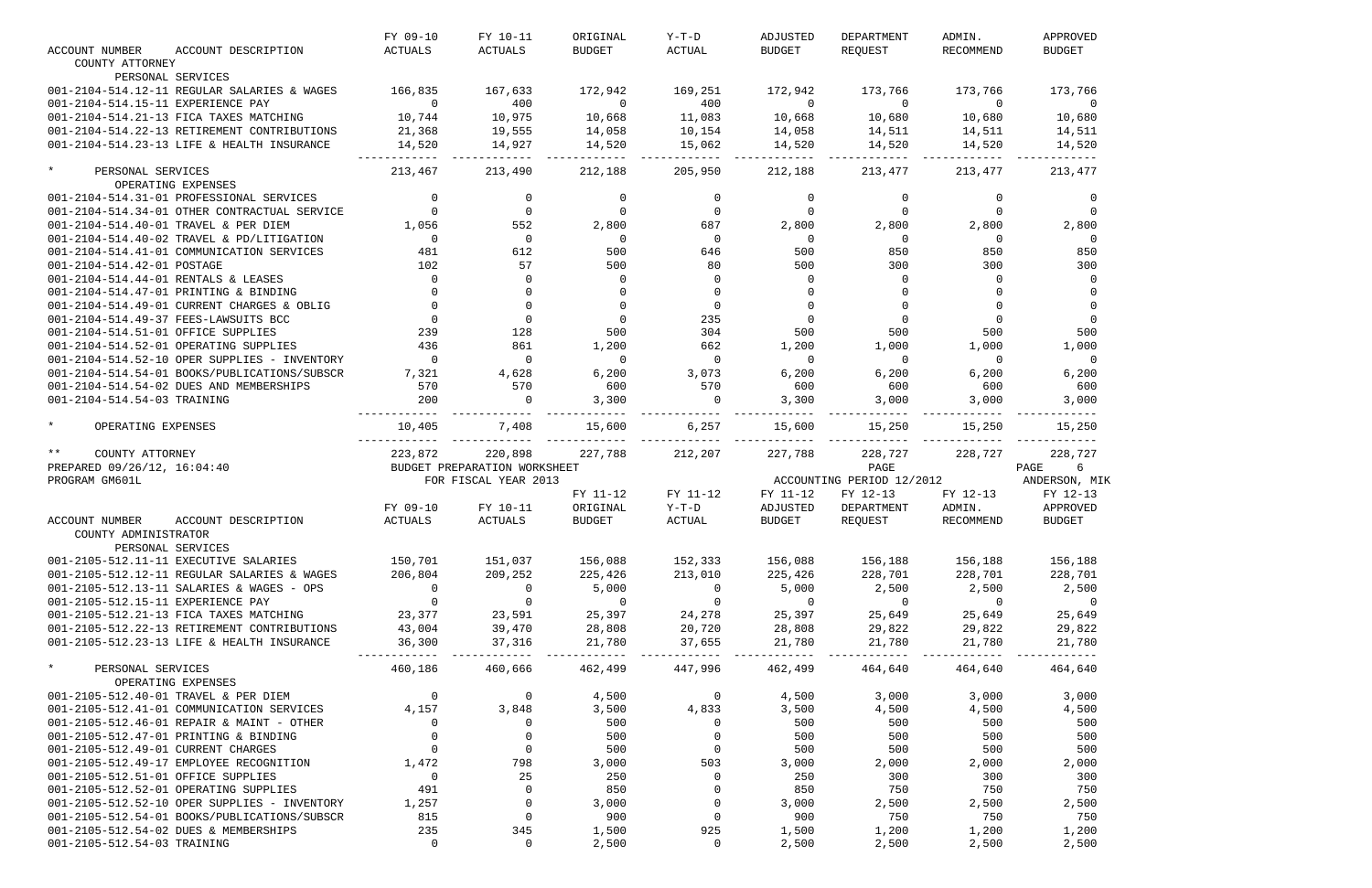| $\star$<br>OPERATING EXPENSES                | 8,427          | 5,016                                                                                                                                                                                                                                                                                                                              | 21,500         | 6,261          | 21,500         | 19,000                                                                                                                                                                                                                                                                                                                             | 19,000      | 19,000            |
|----------------------------------------------|----------------|------------------------------------------------------------------------------------------------------------------------------------------------------------------------------------------------------------------------------------------------------------------------------------------------------------------------------------|----------------|----------------|----------------|------------------------------------------------------------------------------------------------------------------------------------------------------------------------------------------------------------------------------------------------------------------------------------------------------------------------------------|-------------|-------------------|
| $***$<br>COUNTY ADMINISTRATOR                | 468,613        | 465,682                                                                                                                                                                                                                                                                                                                            | 483,999        | 454,257        | 483,999        | 483,640                                                                                                                                                                                                                                                                                                                            | 483,640     | 483,640           |
| PREPARED 09/26/12, 16:04:40                  |                | BUDGET PREPARATION WORKSHEET                                                                                                                                                                                                                                                                                                       |                |                |                | PAGE                                                                                                                                                                                                                                                                                                                               |             | PAGE<br>7         |
| PROGRAM GM601L                               |                | FOR FISCAL YEAR 2013                                                                                                                                                                                                                                                                                                               |                |                |                | ACCOUNTING PERIOD 12/2012                                                                                                                                                                                                                                                                                                          |             | ANDERSON, MIK     |
|                                              |                |                                                                                                                                                                                                                                                                                                                                    | FY 11-12       | FY 11-12       | FY 11-12       | FY 12-13                                                                                                                                                                                                                                                                                                                           | FY 12-13    | FY 12-13          |
|                                              | FY 09-10       | FY 10-11                                                                                                                                                                                                                                                                                                                           | ORIGINAL       | $Y-T-D$        | ADJUSTED       | DEPARTMENT                                                                                                                                                                                                                                                                                                                         | ADMIN.      | APPROVED          |
| ACCOUNT DESCRIPTION<br>ACCOUNT NUMBER        | ACTUALS        | ACTUALS                                                                                                                                                                                                                                                                                                                            | <b>BUDGET</b>  | ACTUAL         | <b>BUDGET</b>  | REQUEST                                                                                                                                                                                                                                                                                                                            | RECOMMEND   | <b>BUDGET</b>     |
| CLERK OF COURTS                              |                |                                                                                                                                                                                                                                                                                                                                    |                |                |                |                                                                                                                                                                                                                                                                                                                                    |             |                   |
| OPERATING EXPENSES                           |                |                                                                                                                                                                                                                                                                                                                                    |                |                |                |                                                                                                                                                                                                                                                                                                                                    |             |                   |
| 001-2320-604.49-01 CLK OF CRTS P-CARD CHRGS  |                |                                                                                                                                                                                                                                                                                                                                    |                | $2,169-$       |                |                                                                                                                                                                                                                                                                                                                                    |             |                   |
| $\star$<br>OPERATING EXPENSES                |                |                                                                                                                                                                                                                                                                                                                                    |                | $2,169-$       |                |                                                                                                                                                                                                                                                                                                                                    |             |                   |
| $***$<br>CLERK OF COURTS                     | $\Omega$       |                                                                                                                                                                                                                                                                                                                                    |                | $2,169-$       | $\mathbf 0$    | 0                                                                                                                                                                                                                                                                                                                                  | $\Omega$    |                   |
| PREPARED 09/26/12, 16:04:40                  |                | BUDGET PREPARATION WORKSHEET                                                                                                                                                                                                                                                                                                       |                |                |                | PAGE                                                                                                                                                                                                                                                                                                                               |             | 8<br>PAGE         |
| PROGRAM GM601L                               |                | FOR FISCAL YEAR 2013                                                                                                                                                                                                                                                                                                               |                |                |                | ACCOUNTING PERIOD 12/2012                                                                                                                                                                                                                                                                                                          |             | ANDERSON, MIK     |
|                                              |                |                                                                                                                                                                                                                                                                                                                                    | FY 11-12       | FY 11-12       | FY 11-12       | FY 12-13                                                                                                                                                                                                                                                                                                                           | FY 12-13    | FY 12-13          |
|                                              | FY 09-10       | FY 10-11                                                                                                                                                                                                                                                                                                                           | ORIGINAL       | $Y-T-D$        | ADJUSTED       | DEPARTMENT                                                                                                                                                                                                                                                                                                                         | ADMIN.      | APPROVED          |
| ACCOUNT DESCRIPTION<br><b>ACCOUNT NUMBER</b> | ACTUALS        | ACTUALS                                                                                                                                                                                                                                                                                                                            | <b>BUDGET</b>  | ACTUAL         | <b>BUDGET</b>  | REQUEST                                                                                                                                                                                                                                                                                                                            | RECOMMEND   | <b>BUDGET</b>     |
| COURTS ADMINISTRATION                        |                |                                                                                                                                                                                                                                                                                                                                    |                |                |                |                                                                                                                                                                                                                                                                                                                                    |             |                   |
| OPERATING EXPENSES                           |                |                                                                                                                                                                                                                                                                                                                                    |                |                |                |                                                                                                                                                                                                                                                                                                                                    |             |                   |
| 001-2321-605.34-01 OTHER CONTRACTUAL SERVICE | 120            | 810                                                                                                                                                                                                                                                                                                                                | 1,000          | 120            | 1,000          | 1,000                                                                                                                                                                                                                                                                                                                              | 1,000       | 1,000             |
| 001-2321-605.40-01 TRAVEL & PER DIEM         | $\Omega$       |                                                                                                                                                                                                                                                                                                                                    |                | $\Omega$       |                |                                                                                                                                                                                                                                                                                                                                    | $\Omega$    |                   |
| 001-2321-605.41-01 COMMUNICATIONS SERVICES   | 45             |                                                                                                                                                                                                                                                                                                                                    |                |                |                |                                                                                                                                                                                                                                                                                                                                    |             |                   |
| 001-2321-605.42-01 POSTAGE                   |                |                                                                                                                                                                                                                                                                                                                                    |                |                |                |                                                                                                                                                                                                                                                                                                                                    |             |                   |
| 001-2321-605.44-01 RENTALS & LEASES          |                |                                                                                                                                                                                                                                                                                                                                    |                |                | $\cap$         | $\Omega$                                                                                                                                                                                                                                                                                                                           | $\Omega$    |                   |
| 001-2321-605.46-01 REPAIR & MAINT - OTHER    |                |                                                                                                                                                                                                                                                                                                                                    | 500            | $\Omega$       | 500            | 500                                                                                                                                                                                                                                                                                                                                | 500         | 500               |
| 001-2321-605.51-01 OFFICE SUPPLIES           |                |                                                                                                                                                                                                                                                                                                                                    | 800            | 15             | 800            | 800                                                                                                                                                                                                                                                                                                                                | 800         | 800               |
| 001-2321-605.52-01 OPERATING SUPPLIES        | 90             | 328                                                                                                                                                                                                                                                                                                                                | 1,500          | 460            | 1,500          | 1,500                                                                                                                                                                                                                                                                                                                              | 1,500       | 1,500             |
| 001-2321-605.52-10 OPER SUPPLIES - INVENTORY |                |                                                                                                                                                                                                                                                                                                                                    |                | $\Omega$       | $\Omega$       | $\Omega$                                                                                                                                                                                                                                                                                                                           | $\Omega$    | $\Omega$          |
| $\star$<br>OPERATING EXPENSES                | 255            | 1,138                                                                                                                                                                                                                                                                                                                              | 3,800          | 595            | 3,800          | 3,800                                                                                                                                                                                                                                                                                                                              | 3,800       | 3,800             |
| CAPITAL OUTLAY                               |                |                                                                                                                                                                                                                                                                                                                                    |                |                |                |                                                                                                                                                                                                                                                                                                                                    |             |                   |
| 001-2321-605.64-01 EQUIPMENT-CASH PURCHASE   | 0              | 0                                                                                                                                                                                                                                                                                                                                  |                | 0              | $\mathbf 0$    | 0                                                                                                                                                                                                                                                                                                                                  |             |                   |
| $\star$<br>CAPITAL OUTLAY                    | 0              | 0                                                                                                                                                                                                                                                                                                                                  | $\Omega$       | 0              | 0              | 0                                                                                                                                                                                                                                                                                                                                  | $\mathbf 0$ | 0                 |
| $***$<br>COURTS ADMINISTRATION               | 255            | 1,138                                                                                                                                                                                                                                                                                                                              | 3,800          | 595            | 3,800          | 3,800 3,800 3,800                                                                                                                                                                                                                                                                                                                  |             |                   |
| PREPARED 09/26/12, 16:04:40                  |                | BUDGET PREPARATION WORKSHEET                                                                                                                                                                                                                                                                                                       |                |                |                | PAGE                                                                                                                                                                                                                                                                                                                               |             | PAGE 9            |
| PROGRAM GM601L                               |                | FOR FISCAL YEAR 2013                                                                                                                                                                                                                                                                                                               |                |                |                | ACCOUNTING PERIOD 12/2012                                                                                                                                                                                                                                                                                                          |             | ANDERSON, MIK     |
|                                              |                |                                                                                                                                                                                                                                                                                                                                    | FY 11-12       | FY 11-12       | FY 11-12       | FY 12-13                                                                                                                                                                                                                                                                                                                           |             | FY 12-13 FY 12-13 |
|                                              |                | FY 09-10 FY 10-11                                                                                                                                                                                                                                                                                                                  | ORIGINAL       | $Y-T-D$        | ADJUSTED       | DEPARTMENT                                                                                                                                                                                                                                                                                                                         | ADMIN.      | APPROVED          |
| ACCOUNT NUMBER ACCOUNT DESCRIPTION           | ACTUALS        | <b>ACTUALS</b>                                                                                                                                                                                                                                                                                                                     | BUDGET         | ACTUAL         | BUDGET         | REQUEST                                                                                                                                                                                                                                                                                                                            | RECOMMEND   | BUDGET            |
| CIRCUIT COURT                                |                |                                                                                                                                                                                                                                                                                                                                    |                |                |                |                                                                                                                                                                                                                                                                                                                                    |             |                   |
| OPERATING EXPENSES                           |                |                                                                                                                                                                                                                                                                                                                                    |                |                |                |                                                                                                                                                                                                                                                                                                                                    |             |                   |
| 001-2322-616.49-06 CLINICAL EVALUATIONS      | $\overline{0}$ | $\overline{a}$ and $\overline{a}$ and $\overline{a}$ and $\overline{a}$ and $\overline{a}$ and $\overline{a}$ and $\overline{a}$ and $\overline{a}$ and $\overline{a}$ and $\overline{a}$ and $\overline{a}$ and $\overline{a}$ and $\overline{a}$ and $\overline{a}$ and $\overline{a}$ and $\overline{a}$ and $\overline{a}$ and | $\overline{0}$ | $\overline{0}$ | $\overline{0}$ | $\overline{a}$ and $\overline{a}$ and $\overline{a}$ and $\overline{a}$ and $\overline{a}$ and $\overline{a}$ and $\overline{a}$ and $\overline{a}$ and $\overline{a}$ and $\overline{a}$ and $\overline{a}$ and $\overline{a}$ and $\overline{a}$ and $\overline{a}$ and $\overline{a}$ and $\overline{a}$ and $\overline{a}$ and | $\sim$ 0    |                   |
| $\star$<br>OPERATING EXPENSES                | $\Omega$       | $\Omega$                                                                                                                                                                                                                                                                                                                           | $\overline{0}$ | $\Omega$       | $\overline{0}$ | $\overline{0}$                                                                                                                                                                                                                                                                                                                     | $\Omega$    | $\Omega$          |
| OPERATING EXPENSES                           |                |                                                                                                                                                                                                                                                                                                                                    |                |                |                |                                                                                                                                                                                                                                                                                                                                    |             |                   |
| 001-2322-621.49-05 COURT APPOINTED ATTORNEYS | $\overline{0}$ | $\overline{0}$                                                                                                                                                                                                                                                                                                                     | 5,000          | $\overline{0}$ | 5,000          | 5,000                                                                                                                                                                                                                                                                                                                              | 5,000       | 5,000             |
| $\star$                                      | $\overline{0}$ | $\Omega$                                                                                                                                                                                                                                                                                                                           | 5,000          | $\overline{0}$ | 5,000          | 5,000                                                                                                                                                                                                                                                                                                                              | 5,000       |                   |
| OPERATING EXPENSES<br>OPERATING EXPENSES     |                |                                                                                                                                                                                                                                                                                                                                    |                |                |                |                                                                                                                                                                                                                                                                                                                                    |             | 5,000             |
| 001-2322-629.49-01 OTHER CURRENT CHARGES     | 1,504 1,464    |                                                                                                                                                                                                                                                                                                                                    | 1,000          | 901            | 1,000          | 1,500                                                                                                                                                                                                                                                                                                                              | 1,500       | 1,500             |
|                                              |                |                                                                                                                                                                                                                                                                                                                                    |                |                |                |                                                                                                                                                                                                                                                                                                                                    |             |                   |
| $\star$<br>OPERATING EXPENSES                |                | 1,504 1,464                                                                                                                                                                                                                                                                                                                        | 1,000          | 901            | 1,000          | 1,500                                                                                                                                                                                                                                                                                                                              | 1,500       | 1,500             |
| OPERATING EXPENSES                           |                |                                                                                                                                                                                                                                                                                                                                    |                |                |                |                                                                                                                                                                                                                                                                                                                                    |             |                   |
| 001-2322-689.49-40 JUVENILE COURT            | $\Omega$       | $\Omega$                                                                                                                                                                                                                                                                                                                           | 10,000         | $\overline{0}$ | 10,000         | 8,500                                                                                                                                                                                                                                                                                                                              | 8,500       | 8,500             |
|                                              |                |                                                                                                                                                                                                                                                                                                                                    |                |                |                |                                                                                                                                                                                                                                                                                                                                    |             |                   |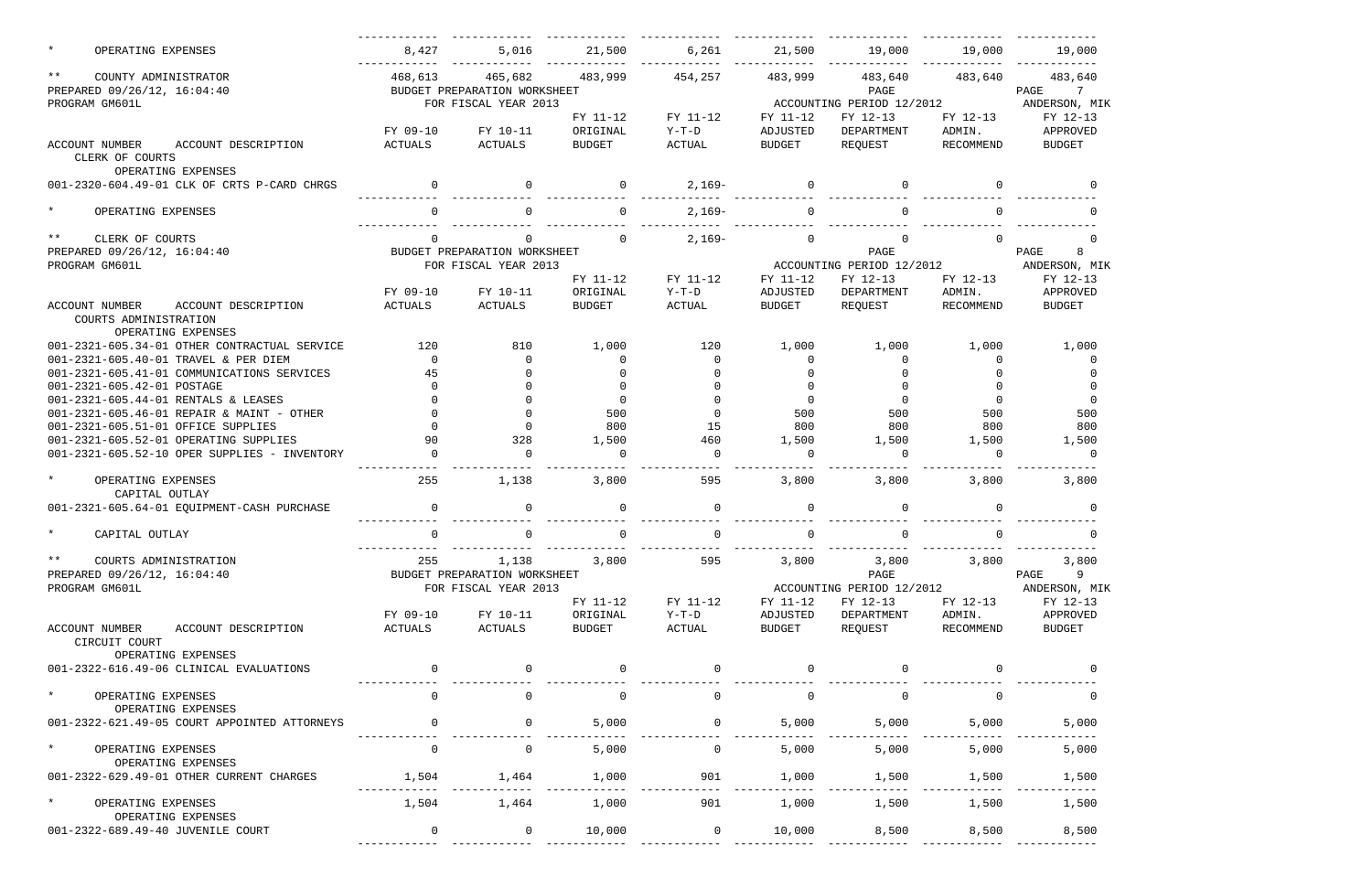|               | OPERATING EXPENSES                                              | $\mathbf 0$     | $\mathbf{0}$                          | 10,000            | $\overline{0}$  | 10,000            | 8,500                     | 8,500           | 8,500                |
|---------------|-----------------------------------------------------------------|-----------------|---------------------------------------|-------------------|-----------------|-------------------|---------------------------|-----------------|----------------------|
| $\star \star$ | CIRCUIT COURT<br>PREPARED 09/26/12, 16:04:40                    | 1,504           | 1,464<br>BUDGET PREPARATION WORKSHEET | 16,000            | 901             | 16,000            | 15,000<br>PAGE            | 15,000          | 15,000<br>10<br>PAGE |
|               | PROGRAM GM601L                                                  |                 | FOR FISCAL YEAR 2013                  |                   |                 |                   | ACCOUNTING PERIOD 12/2012 |                 | ANDERSON, MIK        |
|               |                                                                 |                 |                                       | FY 11-12          | FY 11-12        | FY 11-12          | FY 12-13                  | FY 12-13        | FY 12-13             |
|               |                                                                 | FY 09-10        | FY 10-11                              | ORIGINAL          | $Y-T-D$         | ADJUSTED          | DEPARTMENT                | ADMIN.          | APPROVED             |
|               | <b>ACCOUNT NUMBER</b><br>ACCOUNT DESCRIPTION                    | ACTUALS         | ACTUALS                               | <b>BUDGET</b>     | <b>ACTUAL</b>   | <b>BUDGET</b>     | REQUEST                   | RECOMMEND       | <b>BUDGET</b>        |
|               | STATE ATTORNEY                                                  |                 |                                       |                   |                 |                   |                           |                 |                      |
|               | OPERATING EXPENSES                                              |                 |                                       |                   |                 |                   |                           |                 |                      |
|               | 001-2326-602.41-01 COMMUNICATIONS SERVICES                      | 3,615           | 3,707                                 | 8,500             | 3,417           | 8,500             | 7,500                     | 7,500           | 7,500                |
|               | 001-2326-602.41-02 COURIER/MESSENGER SERVICE                    | $\overline{0}$  | 0                                     | 0                 | $\overline{0}$  | $\overline{0}$    | 0                         | $\overline{0}$  | 0                    |
|               | 001-2326-602.44-01 RENTALS & LEASES                             |                 | $\mathbf 0$                           | $\mathbf 0$       | $\mathbf 0$     |                   | 0                         | $\mathbf 0$     | $\Omega$             |
|               | 001-2326-602.49-01 CURRENT CHARGES & OBLIG                      |                 | $\Omega$                              | 16,334            | 16,000          | 16,334            | 16,334                    | 16,334          | 16,334               |
|               | 001-2326-602.52-01 OPERATING SUPPLIES                           | 4,924           | 1,330                                 | 5,500             | 1,030           | 5,500             | 5,000                     | 5,000           | 5,000                |
|               | 001-2326-602.52-10 OPER SUPPLIES - INVENTORY                    | $\Omega$        | $\Omega$                              | $\overline{0}$    | $\Omega$        | $\Omega$          | $\Omega$                  | $\Omega$        | $\Omega$             |
| $\star$       | OPERATING EXPENSES<br>CAPITAL OUTLAY                            | 8,539           | 5,037                                 | 30,334            | 20,447          | 30,334            | 28,834                    | 28,834          | 28,834               |
|               | 001-2326-602.64-01 EQUIPMENT-CASH PURCHASE                      | $\Omega$        | $\Omega$                              | $\Omega$          | $\Omega$        | $\Omega$          | $\Omega$                  | <sup>n</sup>    |                      |
| $\star$       | CAPITAL OUTLAY                                                  | $\Omega$        |                                       | $\Omega$          | $\Omega$        |                   | $\Omega$                  |                 |                      |
| $\star \star$ | STATE ATTORNEY                                                  | 8,539           | 5,037                                 | 30,334            | 20,447          | 30,334            | 28,834                    | 28,834          | 28,834               |
|               | PREPARED 09/26/12, 16:04:40                                     |                 | BUDGET PREPARATION WORKSHEET          |                   |                 |                   | PAGE                      |                 | 11<br>PAGE           |
|               | PROGRAM GM601L                                                  |                 | FOR FISCAL YEAR 2013                  |                   |                 |                   | ACCOUNTING PERIOD 12/2012 |                 | ANDERSON, MIK        |
|               |                                                                 |                 |                                       | FY 11-12          | $FY$ 11-12      | FY 11-12          | FY 12-13                  | FY 12-13        | FY 12-13             |
|               |                                                                 | FY 09-10        | FY 10-11                              | ORIGINAL          | $Y-T-D$         | ADJUSTED          | DEPARTMENT                | ADMIN.          | APPROVED             |
|               | <b>ACCOUNT NUMBER</b><br>ACCOUNT DESCRIPTION<br>PUBLIC DEFENDER | ACTUALS         | ACTUALS                               | <b>BUDGET</b>     | ACTUAL          | BUDGET            | REQUEST                   | RECOMMEND       | <b>BUDGET</b>        |
|               | OPERATING EXPENSES                                              |                 |                                       |                   |                 |                   |                           |                 |                      |
|               | 001-2327-603.41-01 COMMUNICATIONS SERVICES                      | $\mathbf 0$     | $\mathbf 0$                           | 6,520             | $\overline{0}$  | 6,520             | 6,520                     | 6,520           | 6,520                |
|               | 001-2327-603.41-02 COURIER/MESSENGER SERVICE                    | $\Omega$        | $\mathbf 0$<br>$\Omega$               | 200               | $\overline{0}$  | 200               | 200                       | 200             | 200                  |
|               | 001-2327-603.49-01 OTHER CURRENT CHARGES                        | $\Omega$        |                                       | $\mathbf 0$       | $\Omega$        | $\Omega$          | $\overline{0}$            | $\Omega$        | $\overline{0}$       |
|               | 001-2327-603.52-01 OPERATING SUPPLIES                           | 820<br>$\Omega$ | 1,676<br>$\Omega$                     | 2,000<br>$\Omega$ | 942<br>$\Omega$ | 2,000<br>$\Omega$ | 2,000<br>$\Omega$         | 2,000<br>$\cap$ | 2,000<br>$\Omega$    |
|               | 001-2327-603.52-10 OP SUPPLIES-INVENTORY                        |                 |                                       |                   |                 |                   |                           |                 |                      |
|               | * OPERATING EXPENSES                                            | 820             | 1,676                                 | 8,720             | 942             | 8,720             | 8,720                     | 8,720           | 8,720                |
|               | CAPITAL OUTLAY                                                  |                 |                                       |                   |                 |                   |                           |                 |                      |
|               | 001-2327-603.64-01 EQUIPMENT-CASH PURCHASE                      | $\overline{0}$  | $\mathbf 0$                           | 0                 | $\overline{0}$  | $\Omega$          | $\mathsf{O}$              |                 |                      |
|               |                                                                 |                 |                                       |                   |                 |                   |                           |                 |                      |
| $\star$       | CAPITAL OUTLAY                                                  | 0               | 0                                     | $\mathsf{O}$      | $\mathbf 0$     | $\mathbf 0$       | $\mathsf{O}$              | $\mathbf 0$     |                      |
| $\star\star$  | PUBLIC DEFENDER                                                 | 820             | 1,676                                 | 8,720             | 942             | 8,720             | 8,720                     | 8,720           | 8,720                |
|               | PREPARED 09/26/12, 16:04:40                                     |                 | BUDGET PREPARATION WORKSHEET          |                   |                 |                   | PAGE                      |                 | 12<br>PAGE           |
|               | PROGRAM GM601L                                                  |                 | FOR FISCAL YEAR 2013                  |                   |                 |                   | ACCOUNTING PERIOD 12/2012 |                 | ANDERSON, MIK        |
|               |                                                                 |                 |                                       | FY 11-12          | FY 11-12        | FY 11-12          | FY 12-13                  | FY 12-13        | FY 12-13             |
|               |                                                                 | FY 09-10        | FY 10-11                              | ORIGINAL          | $Y-T-D$         | ADJUSTED          | DEPARTMENT                | ADMIN.          | APPROVED             |
|               | ACCOUNT DESCRIPTION<br>ACCOUNT NUMBER<br>GUARDIAN AD LITEM      | ACTUALS         | ACTUALS                               | <b>BUDGET</b>     | ACTUAL          | BUDGET            | REQUEST                   | RECOMMEND       | <b>BUDGET</b>        |
|               | OPERATING EXPENSES                                              |                 |                                       |                   |                 |                   |                           |                 |                      |
|               | 001-2328-685.41-01 COMMUNICATION SERVICES                       | 1,037           | 1,162                                 | 3,600             | 1,396           | 3,600             | 3,600                     | 3,600           | 3,600                |
|               | 001-2328-685.42-01 POSTAGE                                      | 219             | 168                                   | 350               | 215             | 350               | 350                       | 350             | 350                  |
|               | 001-2328-685.44-01 RENTALS & LEASES                             | 2,567           | 2,523                                 | 2,500             | 2,847           | 2,500             | 2,500                     | 2,500           | 2,500                |
|               | 001-2328-685.52-01 OPERATING SUPPLIES                           | 117             | 164                                   | $\mathbf 0$       | 394             | $\overline{0}$    | $\overline{0}$            | $\mathbf 0$     | $\overline{0}$       |
| $\star$       | OPERATING EXPENSES                                              | 3,940           | 4,017                                 | 6,450             | 4,852           | 6,450             | 6,450                     | 6,450           | 6,450                |
|               |                                                                 |                 |                                       |                   |                 |                   |                           |                 |                      |
| $\star \star$ | GUARDIAN AD LITEM                                               | 3,940           | 4,017                                 | 6,450             | 4,852           | 6,450             | 6,450                     | 6,450           | 6,450                |
|               | PREPARED 09/26/12, 16:04:40                                     |                 | BUDGET PREPARATION WORKSHEET          |                   |                 |                   | PAGE                      |                 | 13<br>PAGE           |
|               | PROGRAM GM601L                                                  |                 | FOR FISCAL YEAR 2013                  |                   |                 |                   | ACCOUNTING PERIOD 12/2012 |                 | ANDERSON, MIK        |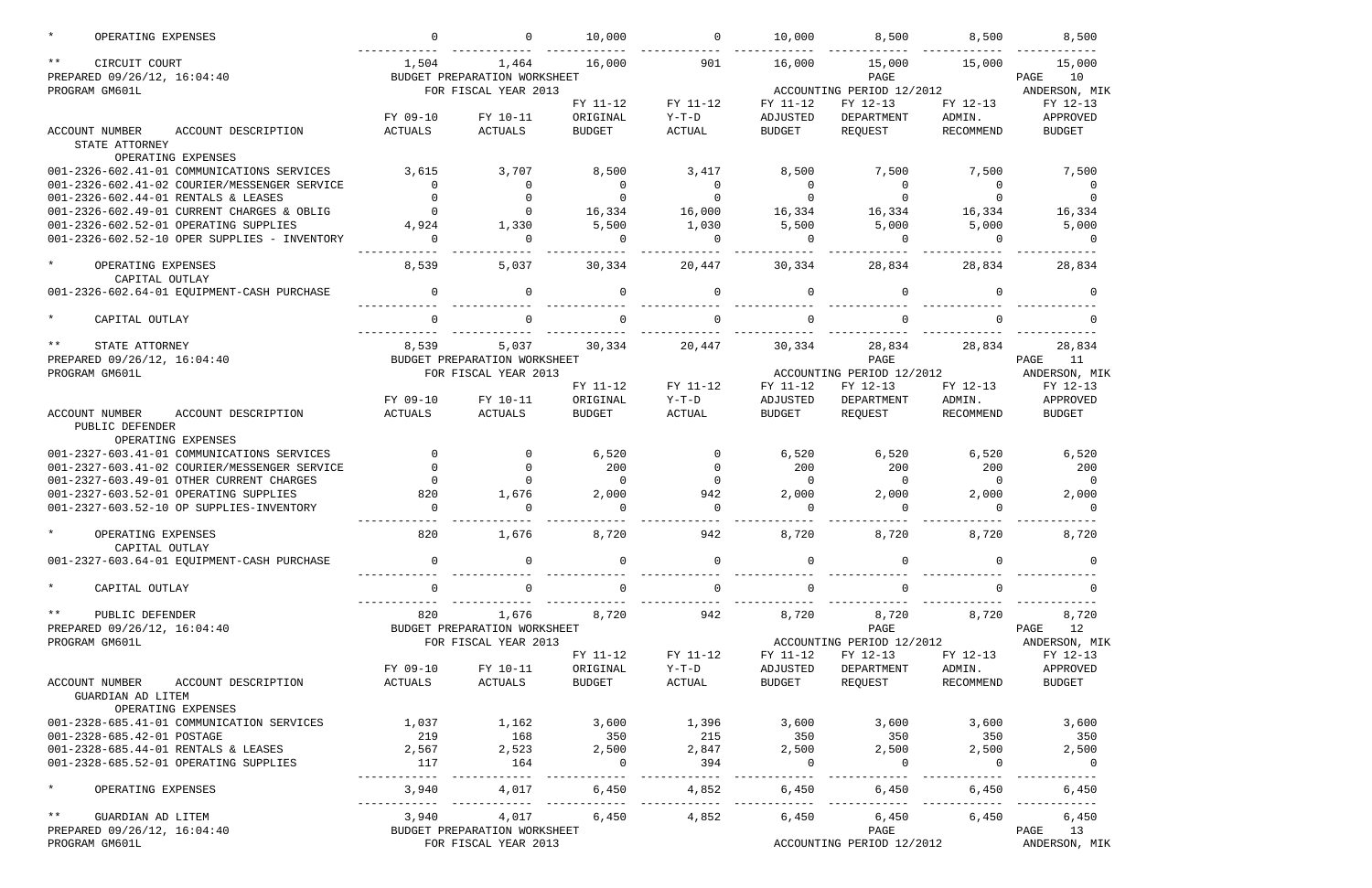| <b>ACCOUNT NUMBER</b><br>ACCOUNT DESCRIPTION                                       | FY 09-10<br>ACTUALS | FY 10-11<br>ACTUALS                     | FY 11-12<br>ORIGINAL<br>BUDGET           | FY 11-12<br>Y-T-D<br>ACTUAL | FY 11-12<br>ADJUSTED<br>BUDGET | FY 12-13<br>DEPARTMENT<br>REQUEST              | FY 12-13<br>ADMIN.<br>RECOMMEND | FY 12-13<br>APPROVED<br><b>BUDGET</b> |
|------------------------------------------------------------------------------------|---------------------|-----------------------------------------|------------------------------------------|-----------------------------|--------------------------------|------------------------------------------------|---------------------------------|---------------------------------------|
| DRUG COURT GRANT PROGRAM<br>NON-OPERATING                                          |                     |                                         |                                          |                             |                                |                                                |                                 |                                       |
| 001-2333-581.91-07 BUD TRF-CLERK/DRUG COURT                                        | 49,275              | 50,261                                  | 55,642                                   |                             | 55,642 55,642 55,642           |                                                | 55,642                          | 55,642                                |
| $\star$<br>NON-OPERATING<br>OPERATING EXPENSES                                     | 49,275              | 50,261                                  | 55,642                                   | 55,642                      | 55,642                         | 55,642                                         | 55,642                          | 55,642                                |
| 001-2333-622.31-02 CONSULTANTS                                                     | 750                 | 1,200                                   | $\overline{0}$                           | 50                          | $\overline{0}$                 | $\overline{0}$                                 | $\overline{0}$                  | $\overline{0}$                        |
| 001-2333-622.31-03 LABORATORY TESTING                                              | 33,995              | 30,695                                  | 30,000                                   | 24,678                      | 30,000                         | 30,000                                         | 30,000                          | 30,000                                |
| 001-2333-622.31-04 SUBSTANCE ABUSE TREATMENT                                       | 4,710               | 34,690                                  | 89,369                                   | 62,400                      | 89,369                         | 89,369                                         | 89,369                          | 89,369                                |
| 001-2333-622.40-01 TRAVEL & PER DIEM                                               | 1,235               | 5,882                                   | 1,000                                    | $\overline{0}$              | 1,000                          | 1,000                                          | 1,000                           | 1,000                                 |
| 001-2333-622.41-01 COMMUNICATIONS SERVICES                                         | $\overline{0}$      | $\overline{0}$                          | 960                                      | $\overline{0}$              | 960                            | 960                                            | 960                             | 960                                   |
| 001-2333-622.42-01 POSTAGE                                                         | 39                  |                                         | 200                                      | 21                          | 200                            | 200                                            | 200                             | 200                                   |
| 001-2333-622.49-01 OTHER CURRENT CHARGES                                           | $\overline{0}$      | $\Omega$                                | $\overline{0}$                           | $\overline{0}$              | $\overline{0}$                 | $\overline{0}$                                 | $\overline{0}$                  | $\overline{0}$                        |
| 001-2333-622.51-01 OFFICE SUPPLIES                                                 | 127                 | $\Omega$                                | 1,050                                    | $\overline{0}$              | 1,050                          | 1,050                                          | 1,050                           | 1,050                                 |
| 001-2333-622.52-10 OPER SUPPLIES-INVENTORY                                         | 6,630               | $\Omega$                                | $\overline{a}$                           | $\Omega$                    | $\overline{0}$                 | $\overline{0}$                                 | $\overline{0}$                  | $\overline{a}$                        |
| $\star$<br>OPERATING EXPENSES                                                      | 47,486              | 72,469                                  | 122,579                                  | 87,149                      |                                | 122,579 122,579 122,579                        |                                 | 122,579                               |
| $***$<br>DRUG COURT GRANT PROGRAM                                                  | 96,761              | 122,730                                 | 178,221                                  | 142,791                     | 178,221                        | 178,221                                        | 178,221                         | 178,221                               |
| PREPARED 09/26/12, 16:04:40                                                        |                     | BUDGET PREPARATION WORKSHEET            |                                          |                             |                                | PAGE                                           |                                 | PAGE 14                               |
| PROGRAM GM601L                                                                     |                     | FOR FISCAL YEAR 2013                    |                                          | FY 11-12                    | FY 11-12                       | ACCOUNTING PERIOD 12/2012<br>FY 12-13          | FY 12-13                        | ANDERSON, MIK<br>FY 12-13             |
|                                                                                    | FY 09-10            | FY 10-11                                | FY 11-12<br>ORIGINAL                     | $Y-T-D$                     | ADJUSTED                       | DEPARTMENT                                     | ADMIN.                          | APPROVED                              |
| ACCOUNT NUMBER<br>ACCOUNT DESCRIPTION                                              | ACTUALS             | ACTUALS                                 | BUDGET                                   | ACTUAL                      | <b>BUDGET</b>                  | REQUEST                                        | RECOMMEND                       | BUDGET                                |
| COURT TECHNOLOGY SUPPORT<br>OPERATING EXPENSES                                     |                     |                                         |                                          |                             |                                |                                                |                                 |                                       |
| 001-2336-605.52-01 OPERATING SUPPLIES                                              | 159                 | $\Omega$                                | $\Omega$                                 | $\Omega$                    | $\Omega$                       | $\Omega$                                       | $\Omega$                        |                                       |
| $\star$<br>OPERATING EXPENSES                                                      | 159                 |                                         | $\Omega$                                 | $\Omega$                    |                                | $\Omega$                                       |                                 |                                       |
| $***$<br>COURT TECHNOLOGY SUPPORT                                                  | 159                 | $\Omega$                                | $\Omega$                                 | $\overline{0}$              | $\Omega$                       | $\mathsf{O}$                                   | $\Omega$                        | $\overline{0}$                        |
| PREPARED 09/26/12, 16:04:40                                                        |                     | BUDGET PREPARATION WORKSHEET            |                                          |                             |                                | PAGE                                           |                                 | 15<br>PAGE                            |
| PROGRAM GM601L                                                                     |                     | FOR FISCAL YEAR 2013                    |                                          |                             |                                | ACCOUNTING PERIOD 12/2012                      |                                 | ANDERSON, MIK                         |
|                                                                                    |                     |                                         | FY 11-12                                 | FY 11-12                    | FY 11-12                       | FY 12-13                                       | FY 12-13                        | FY 12-13                              |
| ACCOUNT DESCRIPTION<br>ACCOUNT NUMBER                                              | FY 09-10<br>ACTUALS | ACTUALS                                 | FY 10-11 ORIGINAL Y-T-D<br><b>BUDGET</b> | ACTUAL                      | <b>BUDGET</b>                  | ADJUSTED DEPARTMENT ADMIN. APPROVED<br>REQUEST | RECOMMEND                       | <b>BUDGET</b>                         |
| INFO TECHNOLOGY/GEN SVCS<br>PERSONAL SERVICES                                      |                     |                                         |                                          |                             |                                |                                                |                                 |                                       |
| 001-2551-519.12-11 REGULAR SALARIES & WAGES                                        | 701,888             | 780,473                                 | 846,896                                  | 729,183                     | 846,896                        | 822,961                                        | 822,961                         | 822,961                               |
| 001-2551-519.12-12 SALARY/WAGES - OVERTIME                                         | $\mathsf{O}$        | 0                                       | $\overline{0}$                           | $\overline{0}$              | $\sim$ 0                       | $\overline{0}$                                 | $\overline{0}$                  | - 0                                   |
| 001-2551-519.12-13 SAL & WAGES-ART V SUPPORT                                       | $\mathbf 0$         | $\overline{0}$                          | 15,000                                   | $\overline{0}$              | 15,000                         | 15,000                                         | 15,000                          | 15,000                                |
| 001-2551-519.13-11 SALARIES & WAGES - OPS                                          | $\overline{0}$      | $\begin{array}{c}0\\3\,,600\end{array}$ | $\overline{0}$                           | $\overline{0}$              | $\overline{0}$                 | $\overline{0}$                                 | $\overline{0}$                  |                                       |
| 001-2551-519.15-11 EXPERIENCE PAY                                                  | 6,013               |                                         | $\overline{0}$                           | 3,850                       | $\mathbf 0$                    | $\overline{0}$                                 | $\overline{0}$                  |                                       |
| 001-2551-519.21-13 FICA TAXES MATCHING                                             | 51,243              | 56,504                                  | 66,700                                   | 53,342                      | 66,700                         | 64,869 64,869                                  |                                 | 64,869                                |
| 001-2551-519.22-13 RETIREMENT CONTRIBUTIONS                                        | 71,455              | 72,591<br>120,597                       | 49,926<br>105,270                        | 35,404                      | 49,926                         | 51,136                                         | 51,136                          | 51,136                                |
| 001-2551-519.23-13 LIFE & HEALTH INSURANCE                                         | 103,455             |                                         |                                          | 115,919<br>----------       | 105,270                        | 105,270                                        | 105,270                         | 105,270                               |
| $\star$<br>PERSONAL SERVICES<br>OPERATING EXPENSES                                 | 934,054             | 1,033,765                               | 1,083,792                                | 937,698                     |                                | 1,083,792 1,059,236                            | 1,059,236                       | 1,059,236                             |
| 001-2551-519.31-03 COMPUTER CONSULTANT                                             | $0$<br>207.025      | $\overline{0}$                          | $\overline{0}$                           | $\overline{0}$              | $\overline{0}$                 | $\overline{0}$                                 | $\overline{0}$                  |                                       |
| 001-2551-519.34-01 OTHER CONTRACTUAL SERVICE                                       |                     | 69,073                                  | 41,000                                   | 64,421                      | 41,000                         | 35,000                                         | 35,000                          | 35,000                                |
| 001-2551-519.40-01 TRAVEL & PER DIEM                                               | 10,083              | 10,058                                  | 15,000                                   | 3,325                       | 15,000                         | 14,000                                         | 14,000                          | 14,000                                |
| 001-2551-519.41-01 COMMUNICATION SERVICES                                          | 2,145               | 2,380                                   | 3,000                                    | 2,218                       | 3,000                          | 3,000                                          | 3,000                           | 3,000                                 |
| 001-2551-519.41-10 COMM SERVICES - ARTICLE V                                       | $\overline{0}$      | $\overline{\phantom{0}}$                | $\overline{0}$                           | $\overline{\phantom{0}}$    | $\overline{\phantom{0}}$       | $\overline{0}$                                 | $\overline{0}$                  | $\overline{\phantom{0}}$              |
| 001-2551-519.42-01 POSTAGE                                                         | 88                  | 37                                      | 600                                      | 75<br>$\overline{0}$        | 600                            | 600                                            | 600                             | 600                                   |
| 001-2551-519.44-01 RENTALS AND LEASES<br>001-2551-519.46-01 REPAIR & MAINT - OTHER | 729<br>358,313      | 70<br>526,935                           | 75<br>531,961                            | 431,776                     | 75<br>531,961                  | 75<br>511,650                                  | 75<br>511,650                   | 75<br>511,650                         |
| 001-2551-519.46-04 R & M - FLEET MAINTENANCE                                       | 986                 | 249                                     | 500                                      | 1,290                       | 500                            | 500                                            | 500                             | 500                                   |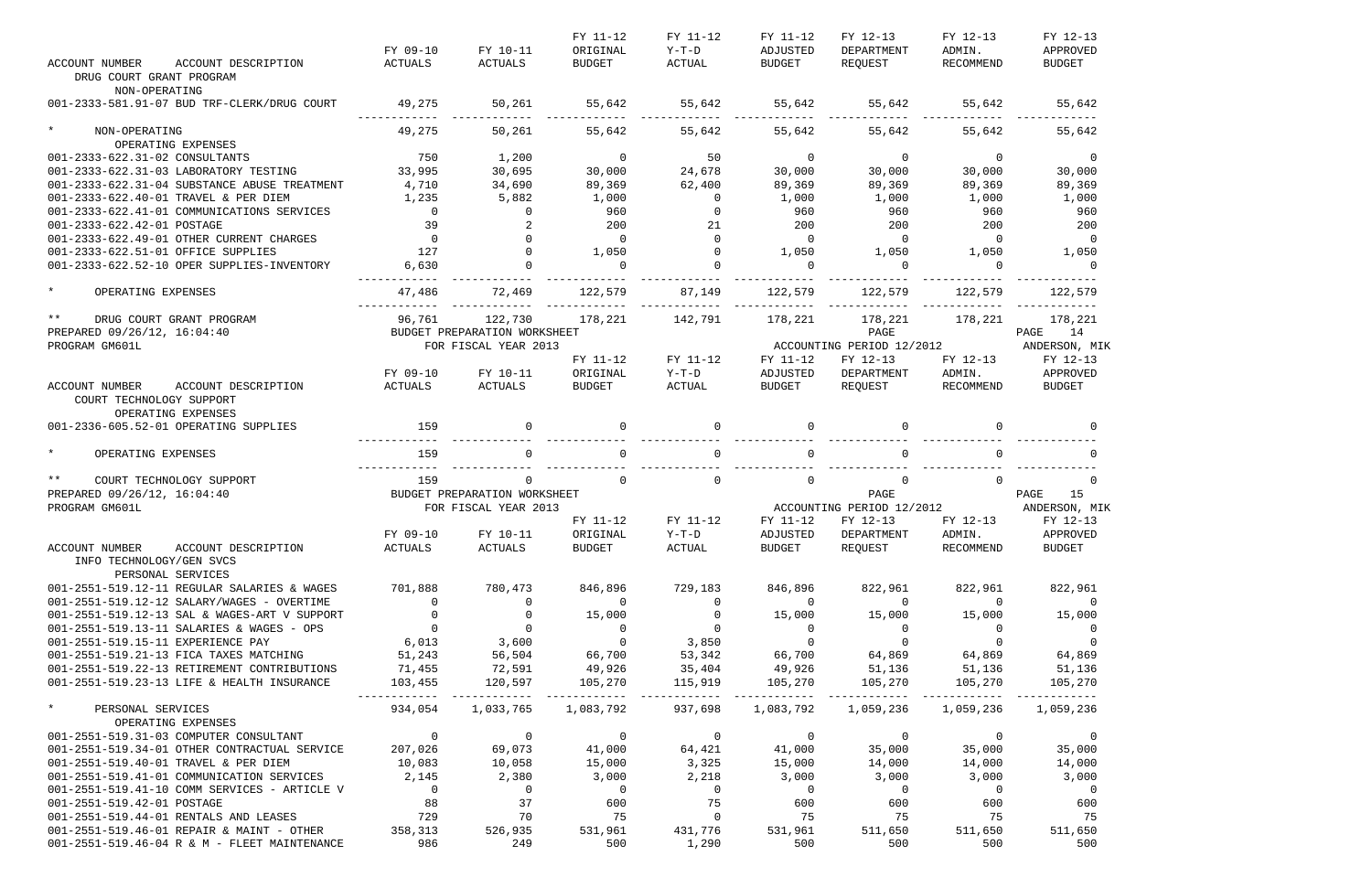| 001-2551-519.46-10 R & M - ARTICLE V                                             |                                  |                              |                     |                         |                     |                           |                |                         |
|----------------------------------------------------------------------------------|----------------------------------|------------------------------|---------------------|-------------------------|---------------------|---------------------------|----------------|-------------------------|
| 001-2551-519.47-01 PRINTING & BINDING                                            |                                  |                              |                     |                         |                     |                           |                |                         |
| 001-2551-519.47-02 REPRODUCTION SERVICES                                         |                                  |                              |                     |                         |                     |                           |                |                         |
| 001-2551-519.49-01 CURRENT CHARGES & OBLIG                                       |                                  |                              |                     | $\Omega$                |                     |                           |                |                         |
| 001-2551-519.51-01 OFFICE SUPPLIES                                               | 699                              | 574                          | 3,500               | 575                     | 3,500               | 3,500                     | 3,500          | 3,500                   |
| 001-2551-519.52-01 OPERATING SUPPLIES                                            | 74,170                           | 26,513                       | 55,500              | 10,484                  | 55,500              | 45,000                    | 45,000         | 45,000                  |
| 001-2551-519.52-02 GAS, OIL & LUBRICANTS                                         | 509                              | 707                          | 1,000               | 483                     | 1,000               | 1,000                     | 1,000          | 1,000                   |
| 001-2551-519.52-10 OPER SUPPLIES - INVENTORY                                     | 44,063                           | 21,408                       | 70,000              | 3,633                   | 70,000              | 105,000                   | 105,000        | 105,000                 |
| 001-2551-519.54-01 BOOKS/PUBLICATIONS/SUBSCR                                     | 283                              | $\Omega$                     | 500                 | $\overline{0}$          | 500                 | 500                       | 500            | 500                     |
| 001-2551-519.54-02 DUES & MEMBERSHIPS                                            | 525                              | 350                          | 350                 | 548                     | 350                 | 350                       | 350            | 350                     |
| 001-2551-519.54-03 TRAINING                                                      | 6,480                            | 9,595                        | 15,000              | 1,505                   | 15,000              | 15,000                    | 15,000         | 15,000                  |
|                                                                                  |                                  |                              |                     |                         |                     |                           |                |                         |
| $\star$<br>OPERATING EXPENSES<br>CAPITAL OUTLAY                                  | 706,099                          | 667,949                      | 737,986             | 520,333                 | 737,986             | 735,175                   | 735,175        | 735,175                 |
| 001-2551-519.64-01 EQUIPMENT-CASH PURCHASE                                       | $\Omega$                         | 17,544                       | $\Omega$            | 31,180                  | $\Omega$            | $\Omega$                  | $\Omega$       | $\Omega$                |
| 001-2551-519.64-02 EQUIPMENT-LEASE PURCHASE                                      | $\Omega$                         | $\Omega$                     | $\Omega$            | $\Omega$                |                     |                           |                | $\Omega$                |
| 001-2551-519.64-04 COMPUTER HARDWARE                                             | 62,285                           | 51,628                       | 65,000              | 65,318                  | 65,000              | 65,000                    | 65,000         | 65,000                  |
| 001-2551-519.68-01 SOFTWARE                                                      | 72,874                           | 36,437                       | $\Omega$            | $\Omega$                |                     | $\Omega$                  | $\cap$         |                         |
|                                                                                  |                                  |                              |                     |                         |                     |                           |                |                         |
| $\star$<br>CAPITAL OUTLAY                                                        | 135,159                          | 105,609                      | 65,000              | 96,498                  | 65,000              | 65,000                    | 65,000         | 65,000                  |
| DEBT SERVICE                                                                     |                                  |                              |                     |                         |                     |                           |                |                         |
| 001-2551-519.71-05 PRINCIPAL-LEASE PURCHASE                                      | $\Omega$                         | <sup>0</sup>                 | $\Omega$            | $\Omega$                | $\Omega$            | $\Omega$                  |                | $\Omega$                |
| 001-2551-519.72-05 INTEREST-LEASE PURCHASE                                       |                                  |                              |                     |                         |                     |                           |                |                         |
| $\star$<br>DEBT SERVICE                                                          |                                  |                              |                     |                         |                     |                           |                |                         |
|                                                                                  |                                  |                              |                     |                         |                     |                           |                |                         |
| PREPARED 09/26/12, 16:04:40                                                      |                                  | BUDGET PREPARATION WORKSHEET |                     |                         |                     | PAGE                      |                | PAGE<br>16              |
| PROGRAM GM601L                                                                   |                                  | FOR FISCAL YEAR 2013         |                     |                         |                     | ACCOUNTING PERIOD 12/2012 |                | ANDERSON, MIK           |
|                                                                                  |                                  |                              | FY 11-12            | FY 11-12                | FY 11-12            | FY 12-13                  | FY 12-13       | FY 12-13                |
|                                                                                  | FY 09-10                         | FY 10-11                     | ORIGINAL            | $Y-T-D$                 | ADJUSTED            | DEPARTMENT                | ADMIN.         | APPROVED                |
| <b>ACCOUNT NUMBER</b><br>ACCOUNT DESCRIPTION                                     | ACTUALS                          | ACTUALS                      | <b>BUDGET</b>       | ACTUAL                  | <b>BUDGET</b>       | REQUEST                   | RECOMMEND      | <b>BUDGET</b>           |
| $***$<br>INFO TECHNOLOGY/GEN SVCS                                                | 1,775,312                        | 1,807,323                    | 1,886,778           | 1,554,529               | 1,886,778           | 1,859,411                 | 1,859,411      | 1,859,411               |
| PREPARED 09/26/12, 16:04:40                                                      |                                  | BUDGET PREPARATION WORKSHEET |                     |                         |                     | PAGE                      |                | PAGE<br>17              |
| PROGRAM GM601L                                                                   |                                  | FOR FISCAL YEAR 2013         |                     |                         |                     | ACCOUNTING PERIOD 12/2012 |                | ANDERSON, MIK           |
|                                                                                  |                                  |                              | FY 11-12            | FY 11-12                | FY 11-12            | FY 12-13                  | FY 12-13       | FY 12-13                |
|                                                                                  | FY 09-10                         | FY 10-11                     | ORIGINAL            | $Y-T-D$                 | ADJUSTED            | DEPARTMENT                | ADMIN.         | APPROVED                |
| <b>ACCOUNT NUMBER</b><br>ACCOUNT DESCRIPTION<br>HUMAN RESOURCES                  | ACTUALS                          | ACTUALS                      | <b>BUDGET</b>       | <b>ACTUAL</b>           | <b>BUDGET</b>       | REQUEST                   | RECOMMEND      | <b>BUDGET</b>           |
| PERSONAL SERVICES<br>001-2552-519.12-11 REGULAR SALARIES & WAGES                 |                                  |                              |                     |                         |                     |                           |                |                         |
| 001-2552-519.12-12 SALARY/WAGES - OVERTIME                                       | 147,001                          | 136,977                      | 131,097<br>$\Omega$ | 113,959                 | 131,097<br>$\Omega$ | 129,116                   | 129,116        | 129,116                 |
|                                                                                  | $\overline{0}$<br>$\overline{0}$ | $\overline{0}$<br>$\sim$ 0   |                     | 836<br>$\overline{0}$   | $\overline{0}$      | 1,500                     | 1,500          | 1,500                   |
| 001-2552-519.13-11 SALARIES & WAGES - OPS                                        |                                  |                              | $\overline{0}$      |                         |                     | $\overline{0}$            | $\overline{0}$ | $\overline{0}$          |
| 001-2552-519.15-11 EXPERIENCE PAY                                                | 1,550                            | 950                          | $\overline{0}$      | $\overline{0}$          | $\overline{0}$      | $\overline{0}$            | $\overline{0}$ | $\overline{0}$          |
| 001-2552-519.21-13 FICA TAXES MATCHING                                           | 10,467                           | 9,694                        | 10,029              | 7,865                   | 10,029              | 9,877                     | 9,877          | 9,877                   |
| 001-2552-519.22-13 RETIREMENT CONTRIBUTIONS                                      | 17,037                           | 14,794                       | 9,282               | 6,366                   | 9,282               | 9,342                     | 9,342          | 9,342                   |
| 001-2552-519.23-13 LIFE & HEALTH INSURANCE                                       | 29,040                           | 27,365                       | 21,780              | 20,688                  | 21,780              | 21,780                    | 21,780         | 21,780                  |
| $\star$<br>PERSONAL SERVICES<br>OPERATING EXPENSES                               | 205,095                          | 189,780                      |                     | 172,188 149,714 172,188 |                     | 171,615                   | 171,615        | 171,615                 |
| 001-2552-519.31-01 PROFESSIONAL SERVICES                                         | 11,010                           | 23,622                       | 18,000              | 2,515                   | 18,000              | 16,000                    | 16,000         | 16,000                  |
| 001-2552-519.31-04 EMPLOYEE PHYSICALS                                            | 2,180                            | 3,379                        | 5,000               | 2,204                   | 5,000               | 5,000                     | 5,000          | 5,000                   |
| 001-2552-519.34-01 OTHER CONTRACTUAL SERVICE                                     | $\overline{0}$                   | $\overline{0}$               | $\overline{0}$      | $\overline{0}$          | $\overline{0}$      | $\overline{0}$            | $\sim$ 0       | $\overline{0}$          |
| 001-2552-519.40-01 TRAVEL & PER DIEM                                             | 551                              | 297                          | 500                 | 138                     | 500                 | 500                       | 500            | 500                     |
| 001-2552-519.41-01 COMMUNICATION SERVICES                                        | $\overline{0}$                   | $\overline{0}$               | 200                 | 235                     | 315                 | 500                       | 500            | 500                     |
| 001-2552-519.42-01 POSTAGE                                                       | 1,351                            | 1,084                        | 2,500               | 910                     | 2,500               | 1,900                     | 1,900          | 1,900                   |
| 001-2552-519.44-01 RENTALS AND LEASES                                            | $\overline{0}$                   | $\overline{0}$               | $\overline{0}$      | 589                     | 1,000               | 1,704                     | 1,704          | 1,704                   |
| 001-2552-519.46-01 REPAIR & MAINT - OTHER                                        | $\overline{0}$                   | $\overline{0}$               | $\overline{0}$      | $\overline{0}$          | 300                 | $\overline{0}$            | $\overline{0}$ | $\overline{\mathbf{0}}$ |
|                                                                                  | 982                              | 277                          | 1,150               | 111                     | 850                 | $\overline{0}$            | $\overline{0}$ | $\overline{0}$          |
| 001-2552-519.46-04 R & M - FLEET MAINTENANCE                                     | 163                              | 59                           | 950                 | 107                     | 450                 | 950                       | 950            | 950                     |
| 001-2552-519.47-01 PRINTING & BINDING                                            |                                  |                              |                     |                         |                     |                           |                |                         |
| 001-2552-519.49-01 CURRENT CHARGES & OBLIG<br>001-2552-519.51-01 OFFICE SUPPLIES | 2,666<br>4,527                   | 13,022<br>2,611              | 2,500<br>1,500      | 3,888<br>6,246          | 2,500<br>1,500      | 2,500<br>2,500            | 2,500<br>2,500 | 2,500<br>2,500          |
|                                                                                  |                                  |                              |                     |                         |                     |                           |                |                         |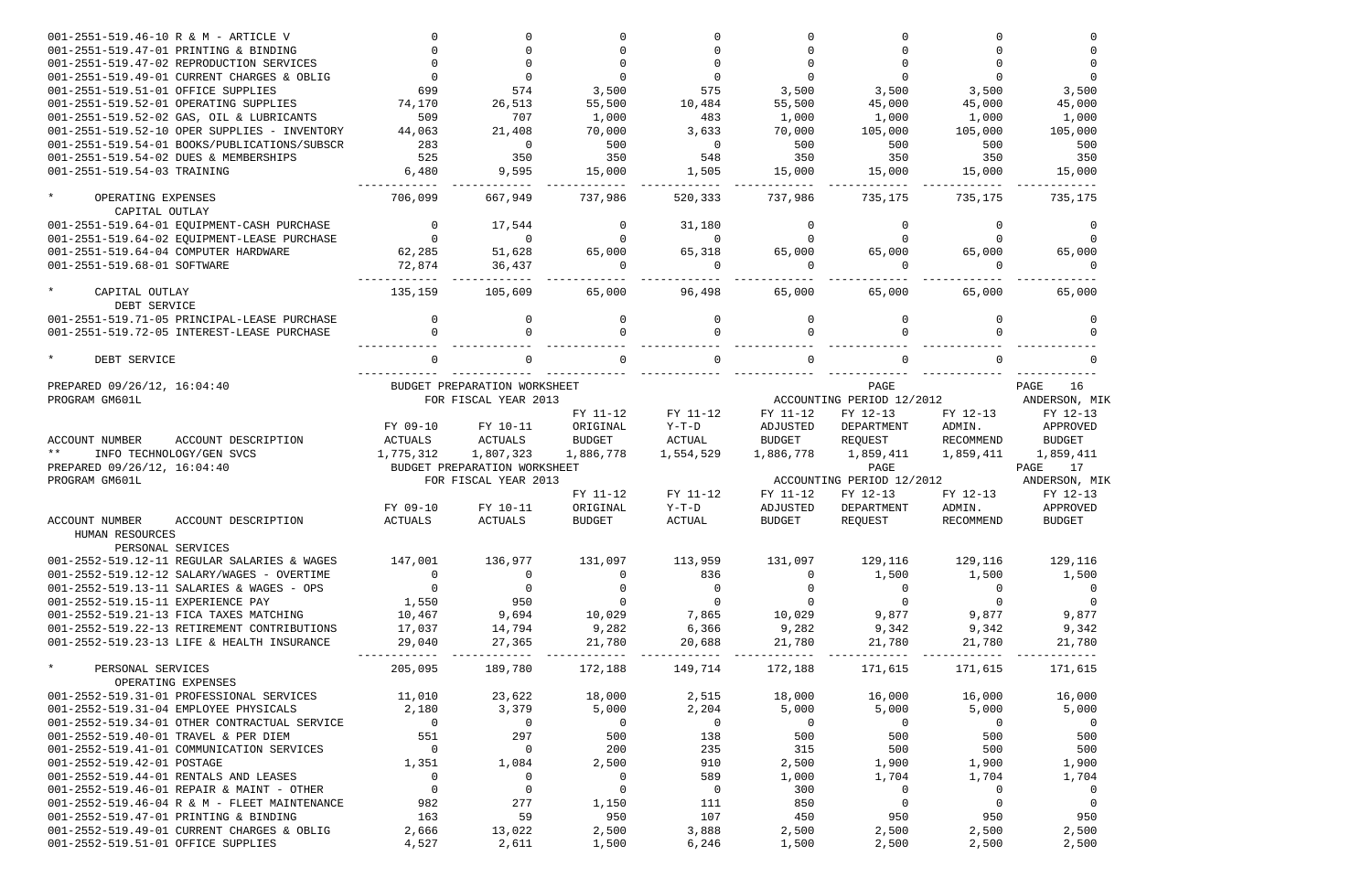| 001-2552-519.52-01 OPERATING SUPPLIES                       | 275            | 1,678                        | 300            | 106            | 300           | 300                       | 300       | 300            |
|-------------------------------------------------------------|----------------|------------------------------|----------------|----------------|---------------|---------------------------|-----------|----------------|
| 001-2552-519.52-02 GAS, OIL & LUBRICANTS                    | 421            | 1,134                        | 1,000          | 1,082          | 1,000         | $\overline{0}$            | $\Omega$  | $\overline{0}$ |
| 001-2552-519.52-10 OPER SUPPLIES - INVENTORY                | $\mathbf 0$    | $\Omega$                     | $\overline{0}$ | $\overline{0}$ | $\Omega$      | 2,000                     | 2,000     | 2,000          |
| 001-2552-519.54-01 BOOKS/PUBLICATIONS/SUBSCR                | 485            | 1,275                        | 1,000          | 88             | 385           | 500                       | 500       | 500            |
| 001-2552-519.54-02 DUES & MEMBERSHIPS                       | 600            | 80                           | 700            | 370            | 700           | 700                       | 700       | 700            |
| 001-2552-519.54-03 TRAINING                                 | $\Omega$       | $\Omega$                     | 4,000          | $\overline{0}$ | 4,000         | 4,000                     | 4,000     | 4,000          |
| 001-2552-519.54-04 TRAINING/EAP TUITION                     | 5,190          | 4,744                        | 6,000          | 3,234          | 6,000         | 6,000                     | 6,000     | 6,000          |
| $\star$<br>OPERATING EXPENSES                               | 30,401         | 53,262                       | 45,300         | 21,823         | 45,300        | 45,054                    | 45,054    | 45,054         |
| NON-OPERATING<br>001-2552-581.91-32 TRF-GROUP INSURANCE RES | 55,780         | 53,440                       | 52,608         | 53,878         | 52,608        | 52,608                    | 52,608    | 52,608         |
|                                                             |                |                              |                |                |               |                           |           |                |
| $\star$<br>NON-OPERATING                                    | 55,780         | 53,440                       | 52,608         | 53,878         | 52,608        | 52,608                    | 52,608    | 52,608         |
| $***$<br>HUMAN RESOURCES                                    | 291,276        | 296,482                      | 270,096        | 225,415        | 270,096       | 269,277                   | 269,277   | 269,277        |
| PREPARED 09/26/12, 16:04:40                                 |                | BUDGET PREPARATION WORKSHEET |                |                |               | PAGE                      |           | 18<br>PAGE     |
| PROGRAM GM601L                                              |                | FOR FISCAL YEAR 2013         |                |                |               | ACCOUNTING PERIOD 12/2012 |           | ANDERSON, MIK  |
|                                                             |                |                              | FY 11-12       | FY 11-12       | FY 11-12      | FY 12-13                  | FY 12-13  | FY 12-13       |
|                                                             | FY 09-10       | FY 10-11                     | ORIGINAL       | $Y-T-D$        | ADJUSTED      | DEPARTMENT                | ADMIN.    | APPROVED       |
| ACCOUNT NUMBER<br>ACCOUNT DESCRIPTION                       | ACTUALS        | ACTUALS                      | <b>BUDGET</b>  | ACTUAL         | <b>BUDGET</b> | REQUEST                   | RECOMMEND | <b>BUDGET</b>  |
| GEN SVCS/COUNTY BUILDINGS                                   |                |                              |                |                |               |                           |           |                |
| PERSONAL SERVICES                                           |                |                              |                |                |               |                           |           |                |
| 001-2553-519.12-11 REGULAR SALARIES & WAGES                 | 222,737        | 210,521                      | 207,999        | 201,100        | 207,999       | 205,741                   | 205,741   | 205,741        |
| 001-2553-519.12-12 SALARY/WAGES - OVERTIME                  | 616            | 523                          | 1,000          | 315            | 1,000         | 1,000                     | 1,000     | 1,000          |
| 001-2553-519.13-11 SALARIES & WAGES - OPS                   | $\overline{0}$ | $\Omega$                     | $\mathbf 0$    | $\Omega$       | $\Omega$      | 0                         | $\Omega$  | 0              |
| 001-2553-519.15-11 EXPERIENCE PAY                           | 2,425          | 3,000                        | $\overline{0}$ | 2,500          |               | $\Omega$                  | $\Omega$  |                |
| 001-2553-519.21-13 FICA TAXES MATCHING                      | 15,904         | 15,173                       | 15,988         | 14,761         | 15,988        | 15,816                    | 15,816    | 15,816         |
| 001-2553-519.22-13 RETIREMENT CONTRIBUTIONS                 | 22,089         | 19,090                       | 11,134         | 9,814          | 11,134        | 11,500                    | 11,500    | 11,500         |
| 001-2553-519.23-13 LIFE & HEALTH INSURANCE                  |                |                              | 47,190         | 47,426         | 47,190        | 47,190                    | 47,190    |                |
|                                                             | 53,845         | 51,418                       |                |                |               |                           |           | 47,190         |
| $\star$<br>PERSONAL SERVICES                                | 317,616        | 299,725                      | 283,311        | 275,916        | 283,311       | 281,247                   | 281,247   | 281,247        |
| OPERATING EXPENSES                                          |                |                              |                |                |               |                           |           |                |
| 001-2553-519.31-01 PROFESSIONAL SERVICES                    | $\mathbf 0$    | 0                            | 0              | $\mathbf 0$    | $\Omega$      | $\overline{0}$            | $\Omega$  |                |
| 001-2553-519.34-01 OTHER CONTRACTUAL SERVICE                | 328,357        | 381,612                      | 323,500        | 367,838        | 323,500       | 323,500                   | 323,500   | 323,500        |
| 001-2553-519.34-23 UNIFORM RENTALS-EMPLOYER                 | 0              | $\Omega$                     | $\Omega$       | 0              |               | 0                         | $\Omega$  |                |
| 001-2553-519.40-01 TRAVEL & PER DIEM                        | $\Omega$       |                              | $\Omega$       | $\Omega$       |               |                           | $\Omega$  |                |
| 001-2553-519.41-01 COMMUNICATION SERVICES                   | 230,304        | 186,566                      | 262,600        | 216,412        | 262,600       | 262,600                   | 262,600   | 262,600        |
| 001-2553-519.41-10 COMM SERVICES - ARTICLE V                | 36,118         | 42,172                       | 55,000         | 47,772         | 55,000        | 55,000                    | 55,000    | 55,000         |
| 001-2553-519.43-01 UTILITIES                                | 406,920        | 410,248                      | 450,000        | 364,254        | 450,000       | 450,000                   | 450,000   | 450,000        |
| 001-2553-519.43-04 GARBAGE                                  | 8,031          | 9,754                        | 10,000         | 10,770         | 10,000        | 10,000                    | 10,000    | 10,000         |
| 001-2553-519.43-10 UTILITY SVCS - ARTICLE V                 | 53,965         | 53,142                       | 65,000         | 49,128         | 65,000        | 65,000                    | 65,000    | 65,000         |
| 001-2553-519.44-01 RENTALS AND LEASES                       | 266            | 311                          | 750            | 561            | 750           | 750                       | 750       | 750            |
| 001-2553-519.46-01 REPAIR & MAINT - OTHER                   | 8,083          | 4,082                        | 3,600          | 2,225          | 3,600         | 3,600                     | 3,600     | 3,600          |
| 001-2553-519.46-02 BUILDINGS & GROUNDS-R & M                | 109,188        | 97,662                       | 125,000        | 103,729        | 125,000       | 125,000                   | 125,000   | 125,000        |
| 001-2553-519.46-03 AIR CONDITIONING - R & M                 | 49,304         | 62,220                       | 25,000         | 49,197         | 25,000        | 25,000                    | 25,000    | 25,000         |
| 001-2553-519.46-04 R & M - FLEET MAINTENANCE                | 8,572          | 7,645                        | 6,000          | 6,541          | 6,000         | 6,000                     | 6,000     | 6,000          |
| 001-2553-519.46-10 R & M - ARTICLE V                        | 26,226         | 23,364                       | 30,000         | 43,055         |               |                           | 30,000    | 30,000         |
|                                                             |                |                              |                |                | 30,000        | 30,000                    |           |                |
| 001-2553-519.49-01 CURRENT CHARGES & OBLIG                  | $\overline{0}$ | $\overline{0}$               | 100            | 0              | 100           | 100                       | 100       | 100            |
| 001-2553-519.52-01 OPERATING SUPPLIES                       | 20,769         | 19,627                       | 40,000         | 20,476         | 40,000        | 40,000                    | 40,000    | 40,000         |
| 001-2553-519.52-02 GAS, OIL & LUBRICANTS                    | 9,323          | 13,584                       | 12,000         | 11,792         | 12,000        | 12,000                    | 12,000    | 12,000         |
| 001-2553-519.52-10 OPER SUPPLIES - INVENTORY                | 0              | 0                            | 3,500          | $\overline{0}$ | 3,500         | 3,500                     | 3,500     | 3,500          |
| 001-2553-519.54-01 BOOKS/PUBLICATIONS/SUBSCR                |                | $\Omega$                     | 500            | $\Omega$       | 500           | 500                       | 500       | 500            |
| 001-2553-519.54-02 DUES & MEMBERSHIPS                       |                |                              | 0              |                |               |                           |           |                |
| 001-2553-519.54-03 TRAINING                                 |                |                              | $\mathbf 0$    | $\Omega$       |               |                           |           |                |
| $\star$<br>OPERATING EXPENSES                               | 1,295,426      | 1,311,989                    | 1,412,550      | 1,293,750      | 1,412,550     | 1,412,550                 | 1,412,550 | 1,412,550      |
| CAPITAL OUTLAY                                              |                |                              |                |                |               |                           |           |                |
| 001-2553-519.62-01 BLDGS-CONST & OR IMPROV                  | $\overline{0}$ | 120,101                      | 75,000         | 1,203          | 75,000        | 75,000                    | 75,000    | 75,000         |
| 001-2553-519.63-01 IMPR OTHER THAN BUILDINGS                |                | $\Omega$                     | 0              | 0              | $\Omega$      | 0                         | $\Omega$  |                |
| 001-2553-519.64-01 EQUIPMENT-CASH PURCHASE                  |                | 20,836                       |                |                |               |                           |           |                |
|                                                             |                |                              |                |                |               |                           |           |                |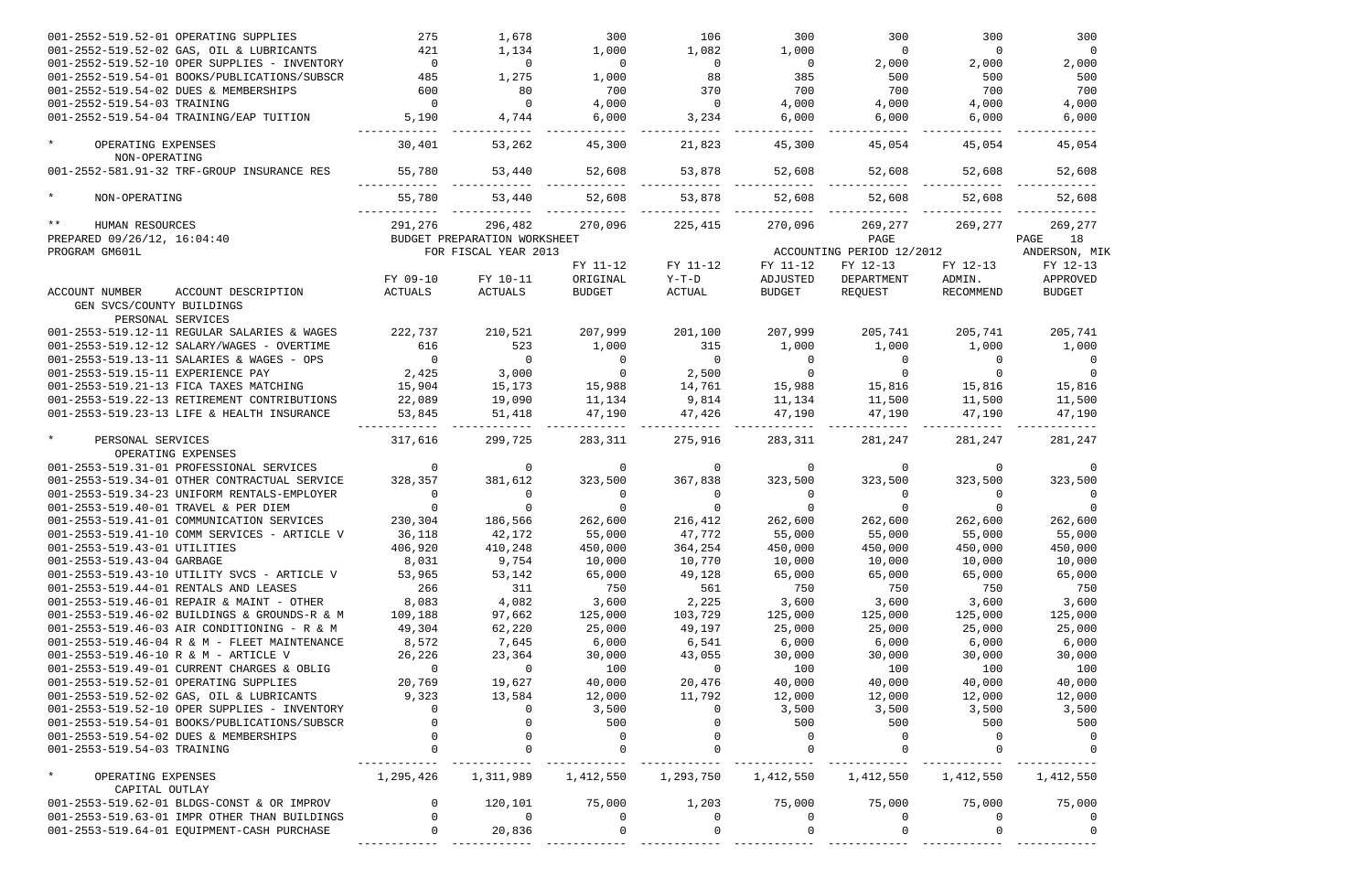| $\star$<br>CAPITAL OUTLAY<br>DEBT SERVICE                                                                                                                                                                                                                               | $\mathbf 0$                                                                                                                                                                                                                                                                                                                        | 140,937                      | 75,000         | 1,203                    | 75,000                   | 75,000                                                           | 75,000         | 75,000                  |
|-------------------------------------------------------------------------------------------------------------------------------------------------------------------------------------------------------------------------------------------------------------------------|------------------------------------------------------------------------------------------------------------------------------------------------------------------------------------------------------------------------------------------------------------------------------------------------------------------------------------|------------------------------|----------------|--------------------------|--------------------------|------------------------------------------------------------------|----------------|-------------------------|
| 001-2553-519.71-05 PRINCIPAL-LEASE PURCHASE                                                                                                                                                                                                                             | 124,983                                                                                                                                                                                                                                                                                                                            | 133,393                      | 142,368        | 142,368                  | 142,368                  | 151,948                                                          | 151,948        | 151,948                 |
| 001-2553-519.72-05 INTEREST-LEASE PURCHASE                                                                                                                                                                                                                              | 35,845                                                                                                                                                                                                                                                                                                                             | 27,436                       | 18,461         | 18,460                   | 18,461                   | 8,881                                                            | 8,881          | 8,881                   |
| $\star$<br>DEBT SERVICE                                                                                                                                                                                                                                                 | 160,828                                                                                                                                                                                                                                                                                                                            | 160,829                      | 160,829        | 160,828                  | 160,829                  | 160,829                                                          | 160,829        | 160,829                 |
| PREPARED 09/26/12, 16:04:40                                                                                                                                                                                                                                             |                                                                                                                                                                                                                                                                                                                                    | BUDGET PREPARATION WORKSHEET |                |                          |                          | PAGE                                                             |                | 19<br>PAGE              |
| PROGRAM GM601L                                                                                                                                                                                                                                                          |                                                                                                                                                                                                                                                                                                                                    | FOR FISCAL YEAR 2013         |                |                          |                          | ACCOUNTING PERIOD 12/2012                                        |                | ANDERSON, MIK           |
|                                                                                                                                                                                                                                                                         |                                                                                                                                                                                                                                                                                                                                    |                              | FY 11-12       | FY 11-12                 | FY 11-12                 | FY 12-13                                                         | FY 12-13       | FY 12-13                |
|                                                                                                                                                                                                                                                                         | FY 09-10                                                                                                                                                                                                                                                                                                                           | FY 10-11                     | ORIGINAL       | $Y-T-D$                  | ADJUSTED                 | DEPARTMENT                                                       | ADMIN.         | APPROVED                |
| ACCOUNT DESCRIPTION<br>ACCOUNT NUMBER                                                                                                                                                                                                                                   | ACTUALS                                                                                                                                                                                                                                                                                                                            | ACTUALS                      | <b>BUDGET</b>  | ACTUAL                   | <b>BUDGET</b>            | REQUEST                                                          | RECOMMEND      | <b>BUDGET</b>           |
| $***$<br>GEN SVCS/COUNTY BUILDINGS                                                                                                                                                                                                                                      | 1,773,870                                                                                                                                                                                                                                                                                                                          | 1,913,480                    | 1,931,690      | 1,731,697                | 1,931,690                | 1,929,626                                                        | 1,929,626      | 1,929,626               |
| PREPARED 09/26/12, 16:04:40                                                                                                                                                                                                                                             |                                                                                                                                                                                                                                                                                                                                    | BUDGET PREPARATION WORKSHEET |                |                          |                          | PAGE                                                             |                | 20<br>PAGE              |
| PROGRAM GM601L                                                                                                                                                                                                                                                          |                                                                                                                                                                                                                                                                                                                                    | FOR FISCAL YEAR 2013         |                |                          |                          | ACCOUNTING PERIOD 12/2012                                        |                | ANDERSON, MIK           |
|                                                                                                                                                                                                                                                                         |                                                                                                                                                                                                                                                                                                                                    |                              | FY 11-12       | FY 11-12                 | FY 11-12                 | FY 12-13                                                         | FY 12-13       | FY 12-13                |
|                                                                                                                                                                                                                                                                         | FY 09-10                                                                                                                                                                                                                                                                                                                           | FY 10-11                     | ORIGINAL       | $Y-T-D$                  | ADJUSTED                 | DEPARTMENT                                                       | ADMIN.         | APPROVED                |
| <b>ACCOUNT NUMBER</b><br>ACCOUNT DESCRIPTION<br>WELFARE ADMINISTRATION<br>OPERATING EXPENSES                                                                                                                                                                            | ACTUALS                                                                                                                                                                                                                                                                                                                            | ACTUALS                      | <b>BUDGET</b>  | ACTUAL                   | <b>BUDGET</b>            | REQUEST                                                          | RECOMMEND      | <b>BUDGET</b>           |
| 001-2554-562.49-23 MEDICAL CARE /HCRA                                                                                                                                                                                                                                   | 361,473                                                                                                                                                                                                                                                                                                                            | 296,460                      | 300,000        | 292,408                  | 300,000                  | 300,000                                                          | 300,000        | 300,000                 |
| 001-2554-562.49-24 MEDICAID / HOSPITALS                                                                                                                                                                                                                                 | 548,864                                                                                                                                                                                                                                                                                                                            | 696,315                      | 741,800        | 860,883                  | 741,800                  | 741,800                                                          | 741,800        | 741,800                 |
| 001-2554-562.49-25 MEDICAID / NURSING HOMES                                                                                                                                                                                                                             | 111,010                                                                                                                                                                                                                                                                                                                            | 193,608                      | 200,000        | 198,782                  | 200,000                  | 200,000                                                          | 200,000        | 200,000                 |
| 001-2554-562.49-26 MEDICAID / HMO                                                                                                                                                                                                                                       | 127,344                                                                                                                                                                                                                                                                                                                            | 75,233                       | 225,000        | 205,702                  | 225,000                  | 225,000                                                          | 225,000        | 225,000                 |
|                                                                                                                                                                                                                                                                         |                                                                                                                                                                                                                                                                                                                                    |                              |                |                          |                          |                                                                  |                |                         |
| $\star$<br>OPERATING EXPENSES<br>GRANTS & AIDS                                                                                                                                                                                                                          | 1,148,691                                                                                                                                                                                                                                                                                                                          | 1,261,616                    | 1,466,800      | 1,557,775                | 1,466,800                | 1,466,800                                                        | 1,466,800      | 1,466,800               |
| 001-2554-562.82-16 CHU/HEALTHY KIDS PROGRAM                                                                                                                                                                                                                             | 0                                                                                                                                                                                                                                                                                                                                  | $\overline{0}$               | $\mathsf{O}$   | $\overline{0}$           | $\overline{0}$           | $\mathbf 0$                                                      | $\Omega$       | 0                       |
| 001-2554-562.82-17 COUNTY HEALTH UNIT                                                                                                                                                                                                                                   | 268,075                                                                                                                                                                                                                                                                                                                            | 251,144                      | 229,200        | 240,020                  | 229,200                  | 229,200                                                          | 229,200        | 229,200                 |
| 001-2554-562.82-19 CHU/1-TIME CAPITAL OUTLAY                                                                                                                                                                                                                            | 0                                                                                                                                                                                                                                                                                                                                  | $\Omega$                     | $\mathbf 0$    | 0                        |                          | 0                                                                | 0              | $\Omega$                |
| $\star$<br>GRANTS & AIDS<br>GRANTS & AIDS                                                                                                                                                                                                                               | 268,075                                                                                                                                                                                                                                                                                                                            | 251,144                      | 229,200        | 240,020                  | 229,200                  | 229,200                                                          | 229,200        | 229,200                 |
| 001-2554-563.81-08 WELL FLORIDA COUNCIL                                                                                                                                                                                                                                 | 4,212                                                                                                                                                                                                                                                                                                                              | 2,000                        | 2,000          | 2,000                    | 2,000                    | 2,000                                                            | 2,000          | 2,000                   |
| 001-2554-563.82-10 PUTNAM BEHAVIOR HLTHCARE                                                                                                                                                                                                                             | 246,175                                                                                                                                                                                                                                                                                                                            | 215,300                      | 215,300        | 215,300                  | 215,300                  | 215,300                                                          | 215,300        | 215,300                 |
| 001-2554-563.82-11 BAKER ACT TRANSPORT                                                                                                                                                                                                                                  | 59,273                                                                                                                                                                                                                                                                                                                             | 144,276                      | 115,000        | 112,623                  | 115,000                  | 115,000                                                          | 115,000        | 115,000                 |
| 001-2554-563.82-13 MERIDIAN BEHAV HEALTHCARE                                                                                                                                                                                                                            | 32,396                                                                                                                                                                                                                                                                                                                             | 32,396                       | 36,400         | 35,399                   | 36,400                   | 36,400                                                           | 36,400         | 36,400                  |
| $\star$<br>GRANTS & AIDS<br>OPERATING EXPENSES                                                                                                                                                                                                                          | 342,056                                                                                                                                                                                                                                                                                                                            | 393,972 368,700 365,322      |                |                          | 368,700                  | 368,700                                                          | 368,700        | 368,700                 |
| 001-2554-564.40-01 TRAVEL & PER DIEM                                                                                                                                                                                                                                    | $\overline{a}$ and $\overline{a}$ and $\overline{a}$ and $\overline{a}$ and $\overline{a}$ and $\overline{a}$ and $\overline{a}$ and $\overline{a}$ and $\overline{a}$ and $\overline{a}$ and $\overline{a}$ and $\overline{a}$ and $\overline{a}$ and $\overline{a}$ and $\overline{a}$ and $\overline{a}$ and $\overline{a}$ and | $\overline{0}$               | $\overline{0}$ | $\overline{0}$           | $\overline{0}$           | $\overline{0}$                                                   | $\overline{0}$ | $\overline{0}$          |
| 001-2554-564.49-21 MEDICAL/PAUPER EXPENSES                                                                                                                                                                                                                              | 13,400                                                                                                                                                                                                                                                                                                                             | 12,050                       | 10,000         | 18,950                   | 10,000                   | 10,000                                                           | 10,000         | 10,000                  |
| 001-2554-564.49-26 PED-CHILD PROTECTION PROG                                                                                                                                                                                                                            | 5,000                                                                                                                                                                                                                                                                                                                              | 900                          | 10,000         | 1,500                    | 10,000                   | 10,000                                                           | 10,000         | 10,000                  |
| 001-2554-564.49-50 LEGAL ADVERTISEMENTS                                                                                                                                                                                                                                 | $\overline{0}$                                                                                                                                                                                                                                                                                                                     | $\overline{0}$               | - 0            | $\Omega$                 | $\sim$ 0                 | $\overline{0}$                                                   | $\overline{0}$ | 0                       |
| 001-2554-564.54-03 TRAINING                                                                                                                                                                                                                                             | $\Omega$                                                                                                                                                                                                                                                                                                                           | $\overline{0}$               | $\overline{0}$ | $\overline{0}$           |                          |                                                                  |                |                         |
| $\star$ . The set of the set of the set of the set of the set of the set of the set of the set of the set of the set of the set of the set of the set of the set of the set of the set of the set of the set of the set of the s<br>OPERATING EXPENSES<br>GRANTS & AIDS | 18,400                                                                                                                                                                                                                                                                                                                             | 12,950                       | 20,000         | 20,450                   | 20,000                   | 20,000                                                           | 20,000         | 20,000                  |
| 001-2554-564.82-18 SUWANEE RIVER ECON COUNCL                                                                                                                                                                                                                            | 7,200                                                                                                                                                                                                                                                                                                                              | 4,000                        | 4,000          | 4,000                    | $4,000$ $4,000$          |                                                                  | 4,000          | 4,000                   |
| $\star$<br>GRANTS & AIDS                                                                                                                                                                                                                                                | 7,200                                                                                                                                                                                                                                                                                                                              | 4,000                        | 4,000          | 4,000                    | 4,000                    | 4,000                                                            | 4,000          | 4,000                   |
| GRANTS & AIDS                                                                                                                                                                                                                                                           | 9,612                                                                                                                                                                                                                                                                                                                              | 9,612                        | 9,612          | 9,612                    | 9,612                    | 9,612                                                            | 9,612          |                         |
| 001-2554-569.82-13 LEE CONLEE HOUSE, INC<br>001-2554-569.82-19 C.C. WOMENS CIVIC ASSOC                                                                                                                                                                                  | 400                                                                                                                                                                                                                                                                                                                                | $\overline{0}$               | $\overline{0}$ | $\overline{0}$           |                          |                                                                  | $\overline{0}$ | 9,612<br>- 0            |
| 001-2554-569.82-21 YMCA ASSISTANCE                                                                                                                                                                                                                                      | 8,010                                                                                                                                                                                                                                                                                                                              | 5,000                        | 10,000         |                          |                          |                                                                  |                |                         |
| 001-2554-569.82-23 A WOMENS RESOURCE CENTER                                                                                                                                                                                                                             | $\overline{0}$                                                                                                                                                                                                                                                                                                                     | $\overline{0}$               | $\overline{0}$ | 10,000<br>$\overline{0}$ | 10,000<br>$\overline{0}$ | 10,000<br>$\overline{0}$                                         | 10,000         | 10,000                  |
| $\star$<br>GRANTS & AIDS                                                                                                                                                                                                                                                |                                                                                                                                                                                                                                                                                                                                    |                              |                |                          |                          | $18,022$ 14,612 19,612 19,612 19,612 19,612 19,612 19,612 19,612 |                |                         |
| $\star \star$<br>WELFARE ADMINISTRATION<br>PREPARED 09/26/12, 16:04:40                                                                                                                                                                                                  | $1,802,444$ $1,938,294$ $2,108,312$ $2,207,179$                                                                                                                                                                                                                                                                                    | BUDGET PREPARATION WORKSHEET |                |                          | 2,108,312                | 2,108,312<br>PAGE                                                | 2,108,312      | 2,108,312<br>PAGE<br>21 |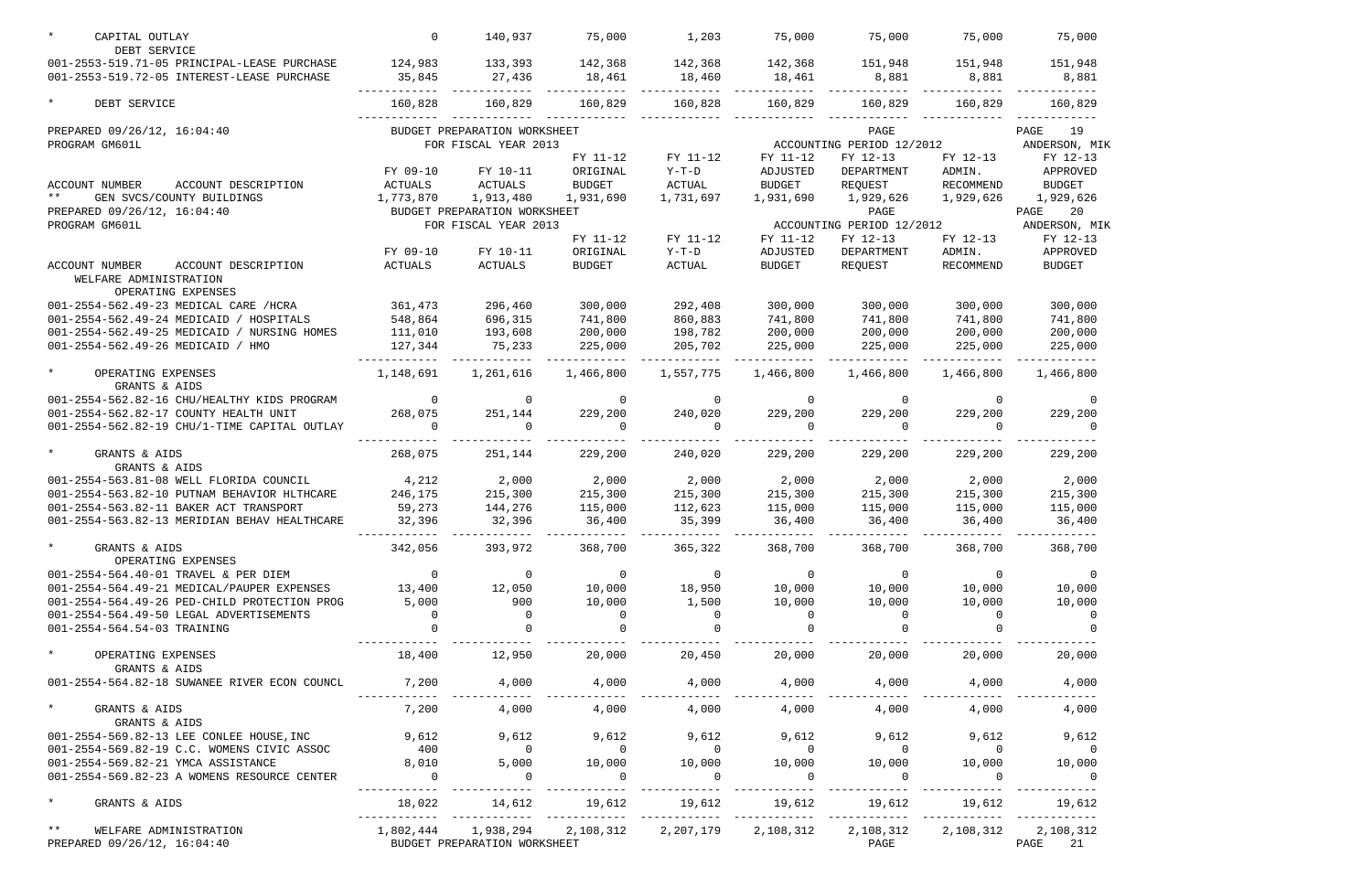| PROGRAM GM601L                               | FOR FISCAL YEAR 2013<br>ACCOUNTING PERIOD 12/2012 |                              |                | ANDERSON, MIK  |                |                           |                |                |
|----------------------------------------------|---------------------------------------------------|------------------------------|----------------|----------------|----------------|---------------------------|----------------|----------------|
|                                              |                                                   |                              | FY 11-12       | FY 11-12       | FY 11-12       | FY 12-13                  | FY 12-13       | FY 12-13       |
|                                              | FY 09-10                                          | FY 10-11                     | ORIGINAL       | Y-T-D          | ADJUSTED       | DEPARTMENT                | ADMIN.         | APPROVED       |
| ACCOUNT DESCRIPTION<br>ACCOUNT NUMBER        | ACTUALS                                           | ACTUALS                      | BUDGET         | ACTUAL         | <b>BUDGET</b>  | REQUEST                   | RECOMMEND      | <b>BUDGET</b>  |
| CHILD ADVOCACY CENTER                        |                                                   |                              |                |                |                |                           |                |                |
| OPERATING EXPENSES                           |                                                   |                              |                |                |                |                           |                |                |
| 001-2557-569.31-01 PROFESSIONAL SERVICES     |                                                   | 25,072                       | 117,585        | 20,249         | 117,585        | 117,585                   | 117,585        | 117,585        |
| 001-2557-569.34-01 OTHER CONTRACTUAL SERVICE |                                                   | $\overline{0}$               | $\sim$ 0       | $\overline{0}$ | $\sim$ 0       | $\sim$ 0                  | $\overline{0}$ | $\overline{0}$ |
| 001-2557-569.40-01 TRAVEL & PER DIEM         |                                                   |                              | 10,012         | $\overline{0}$ | 10,012         | 10,012                    | 10,012         | 10,012         |
| 001-2557-569.41-01 COMMUNICATION SERVICES    |                                                   | 46                           | 1,800          | $\overline{0}$ | 1,800          | 1,800                     | 1,800          | 1,800          |
| 001-2557-569.42-01 POSTAGE                   |                                                   | $\overline{0}$               | 900            | $\overline{0}$ | 900            | 900                       | 900            | 900            |
| 001-2557-569.43-01 UTILITIES                 |                                                   | $\Omega$                     | 10,253         | $\overline{0}$ | 10,253         | 10,253                    | 10,253         | 10,253         |
| 001-2557-569.49-01 CURRENT CHARGES & OBLIG   | 2,695                                             | 12,221                       | $\overline{0}$ | $\overline{0}$ | $\overline{0}$ | $\overline{0}$            | $\overline{0}$ | $\overline{0}$ |
| 001-2557-569.51-01 OFFICE SUPPLIES           | $\mathbf 0$                                       | $\Omega$                     | 9,450          | $\overline{0}$ | 9,450          | 9,450                     | 9,450          | 9,450          |
| 001-2557-569.52-01 OPERATING SUPPLIES        |                                                   | $\Omega$                     | $\overline{0}$ | $\overline{0}$ | $\sim$ 0       | $\overline{0}$            | $\overline{0}$ | $\overline{0}$ |
| $\star$<br>OPERATING EXPENSES                | 2,695                                             | 37,339                       | 150,000        | 20,249         | 150,000        | 150,000                   | 150,000        | 150,000        |
| CAPITAL OUTLAY                               |                                                   |                              |                |                |                |                           |                |                |
| 001-2557-569.62-01 BUILDINGS                 | $\overline{0}$                                    | 214,315                      | 20,000         | 2,938          | 20,000         | 20,000                    | 20,000         | 20,000         |
| 001-2557-569.64-01 EQUIPMENT-CASH PURCHASE   | $\mathbf 0$                                       | $\overline{0}$               | 25,000         | $\overline{0}$ | 25,000         | 25,000                    | 25,000         | 25,000         |
|                                              |                                                   |                              |                |                |                |                           |                |                |
| $\star$<br>CAPITAL OUTLAY                    | $\Omega$                                          | 214,315                      | 45,000         | 2,938          | 45,000         | 45,000                    | 45,000         | 45,000         |
| ** CHILD ADVOCACY CENTER                     | 2,695                                             | 251,654                      | 195,000        | 23,187         | 195,000        | 195,000                   | 195,000        | 195,000        |
| PREPARED 09/26/12, 16:04:40                  |                                                   | BUDGET PREPARATION WORKSHEET |                |                |                | PAGE                      |                | PAGE 22        |
| PROGRAM GM601L                               |                                                   | FOR FISCAL YEAR 2013         |                |                |                | ACCOUNTING PERIOD 12/2012 |                | ANDERSON, MIK  |
|                                              |                                                   |                              | FY 11-12       | FY 11-12       | FY 11-12       | FY 12-13                  | FY 12-13       | FY 12-13       |
|                                              | FY 09-10                                          | FY 10-11                     | ORIGINAL       | Y-T-D          | ADJUSTED       | DEPARTMENT                | ADMIN.         | APPROVED       |
| ACCOUNT NUMBER<br>ACCOUNT DESCRIPTION        | ACTUALS                                           | ACTUALS                      | BUDGET         | ACTUAL         | BUDGET         | REQUEST                   | RECOMMEND      | <b>BUDGET</b>  |
| GEN SVCS/PURCHASING                          |                                                   |                              |                |                |                |                           |                |                |
| PERSONAL SERVICES                            |                                                   |                              |                |                |                |                           |                |                |
| 001-2558-513.12-11 REGULAR SALARIES & WAGES  | 132,761                                           | 134,315                      | 138,321        | 135,887        | 138,321        | 139,224                   | 139,224        | 139,224        |
| 001-2558-513.12-12 OVERTIME                  | $\overline{0}$                                    | $\overline{0}$               | $\overline{0}$ | $\overline{0}$ | $\overline{0}$ | $\overline{0}$            | $\overline{0}$ | $\overline{0}$ |
| 001-2558-513.13-11 SALARIES & WAGES - OPS    |                                                   | $\overline{0}$               | 700            | $\overline{0}$ | 700            | 700                       | 700            | 700            |
| 001-2558-513.15-11 EXPERIENCE PAY            | $\begin{array}{c} 0 \\ 775 \end{array}$           | 1,400                        | $\overline{0}$ | 900            | $\overline{0}$ | $\overline{0}$            | $\overline{0}$ | $\overline{0}$ |
| 001-2558-513.21-13 FICA TAXES MATCHING       | 9,758                                             | 9,902                        | 10,635         | 10,102         | 10,635         | 10,704                    | 10,704         | 10,704         |
| 001-2558-513.22-13 RETIREMENT CONTRIBUTIONS  | 13,158                                            | 12,101                       | 7,369          | 6,637          | 7,369          | 7,744                     | 7,744          | 7,744          |
| 001-2558-513.23-13 LIFE & HEALTH INSURANCE   | 25,410                                            | 26,122                       | 18,150         | 26,350         | 18,150         | 18,150                    | 18,150         | 18,150         |
|                                              |                                                   |                              |                |                |                |                           |                |                |
| $\star$<br>PERSONAL SERVICES                 | 181,862                                           | 183,840                      | 175,175        | 179,876        | 175,175        | 176,522                   | 176,522        | 176,522        |
| OPERATING EXPENSES                           |                                                   |                              |                |                |                |                           |                |                |
| 001-2558-513.34-23 UNIFORM RENTAL-EMPLOYER   | $\mathsf{O}$                                      | 0                            | 0              | $\overline{0}$ | 0              | $\overline{0}$            | 0              | 0              |
| 001-2558-513.40-01 TRAVEL & PER DIEM         | 490                                               | 1,624                        | 1,500          | 320            | 1,500          | 1,500                     | 1,500          | 1,500          |
| 001-2558-513.41-01 COMMUNICATIONS SERVICES   | 0                                                 | 0                            | 0              | 0              | 0              | $\overline{0}$            | 0              | $\overline{0}$ |
| 001-2558-513.42-01 POSTAGE                   | 70                                                | 166                          | 150            | 63             | 150            | 150                       | 150            | 150            |
| 001-2558-513.43-01 UTILITIES                 | $\mathbf 0$                                       | $\mathbf 0$                  | $\overline{0}$ | $\mathsf{O}$   | 0              | $\overline{0}$            | $\mathbf 0$    | $\overline{0}$ |
| 001-2558-513.44-01 RENTALS AND LEASES        | 1,015                                             | 883                          | 2,500          | 1,018          | 2,500          | 2,500                     | 2,500          | 2,500          |
| 001-2558-513.46-01 REPAIR & MAINT - OTHER    | 5,833                                             | 4,754                        | 1,200          | 574            | 1,200          | 1,200                     | 1,200          | 1,200          |
| 001-2558-513.46-04 R & M - FLEET MAINTENANCE | 3,162                                             | 2,975                        | 2,000          | 189            | 2,000          | 2,000                     | 2,000          | 2,000          |
| 001-2558-513.46-08 R & M - CENTRAL STORES    | 33                                                | 0                            | 1,500          | $\overline{0}$ | 1,500          | 1,500                     | 1,500          | 1,500          |
| 001-2558-513.47-01 PRINTING & BINDING        | 500                                               | 629                          | 900            | 64             | 900            | 900                       | 900            | 900            |
| 001-2558-513.49-01 CEN STORES/OFF RD FUEL TX | 15,145                                            | 21,548                       | 24,000         | $940 -$        | 24,000         | 24,000                    | 24,000         | 24,000         |
| 001-2558-513.49-04 CS P-CARD FLOW THROUGH    | 0                                                 | 0                            | 0              | $\overline{0}$ | 0              | $\overline{0}$            | 0              | 0              |
| 001-2558-513.49-22 OUTSIDE VENDORS           | $5,017-$                                          | 2,773                        | 4,000          | 945            | 4,000          | 4,000                     | 4,000          | 4,000          |
| 001-2558-513.51-01 OFFICE SUPPLIES           | 468                                               | 704                          | 700            | 704            | 700            | 700                       | 700            | 700            |
| 001-2558-513.52-01 OPERATING SUPPLIES        | 482                                               | 1,968                        | 2,000          | 528            | 2,000          | 2,000                     | 2,000          | 2,000          |
| 001-2558-513.52-02 GAS, OIL & LUBRICANTS     | 596                                               | 3,982                        | 900            | $2,314-$       | 900            | 900                       | 900            | 900            |
| 001-2558-513.52-09 CEN STRS/OBSOLETE INVNTRY | 1,198                                             | 1,176                        | 1,200          | 506            | 1,200          | 1,200                     | 1,200          | 1,200          |
| 001-2558-513.52-10 OPER SUPPLIES - INVENTORY | 0                                                 | 0                            | 0              | $\mathbf 0$    | 0              | $\overline{0}$            | 0              | $\overline{0}$ |
| 001-2558-513.54-01 BOOKS/PUBLICATIONS/SUBSCR | 92                                                | 92                           | 200            | 94             | 200            | 200                       | 200            | 200            |
| 001-2558-513.54-02 DUES & MEMBERSHIPS        | $\mathbf 0$                                       | 70                           | 700            | 50             | 700            | 700                       | 700            | 700            |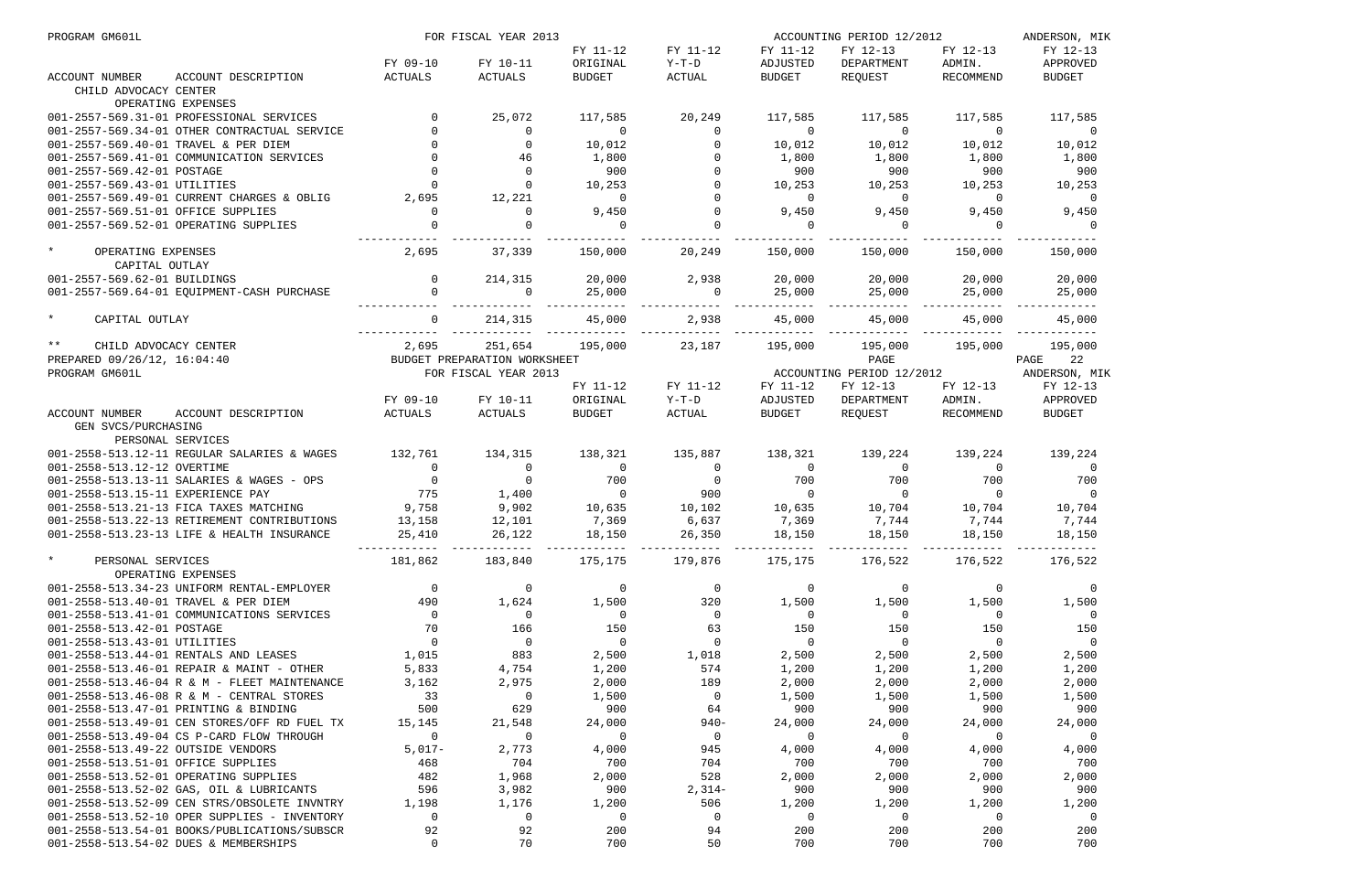| 001-2558-513.54-03 TRAINING                               | $\mathbf 0$                           | $\Omega$                     | 1,000                                | $\overline{0}$ | 1,000          | 1,000                                             | 1,000          | 1,000                                   |
|-----------------------------------------------------------|---------------------------------------|------------------------------|--------------------------------------|----------------|----------------|---------------------------------------------------|----------------|-----------------------------------------|
| $\star$<br>OPERATING EXPENSES<br>CAPITAL OUTLAY           | 24,067                                | 43,344                       | 44,450                               | 1,801          | 44,450         | 44,450                                            | 44,450         | 44,450                                  |
| 001-2558-513.63-01 IMPR OTHER THAN BUILDINGS              | $\Omega$                              | 0                            |                                      | 0              | $\Omega$       | $\Omega$                                          | 0              | $\Omega$                                |
| 001-2558-513.64-01 EQUIPMENT-CASH PURCHASE                |                                       |                              |                                      | <sup>0</sup>   |                | $\Omega$                                          |                |                                         |
| $\star$<br>CAPITAL OUTLAY                                 | $\Omega$                              |                              |                                      | $\Omega$       |                |                                                   |                |                                         |
| $***$<br>GEN SVCS/PURCHASING                              | 205,929                               | 227,184                      | 219,625                              | 181,677        | 219,625        | 220,972                                           | 220,972        | 220,972                                 |
| PREPARED 09/26/12, 16:04:40                               |                                       | BUDGET PREPARATION WORKSHEET |                                      |                |                | PAGE                                              |                | 23<br>PAGE                              |
| PROGRAM GM601L                                            |                                       | FOR FISCAL YEAR 2013         |                                      |                |                | ACCOUNTING PERIOD 12/2012                         |                | ANDERSON, MIK                           |
|                                                           |                                       |                              | FY 11-12                             | FY 11-12       | FY 11-12       | FY 12-13                                          | FY 12-13       | FY 12-13                                |
|                                                           | FY 09-10                              | FY 10-11                     | ORIGINAL                             | $Y-T-D$        | ADJUSTED       | DEPARTMENT                                        | ADMIN.         | APPROVED                                |
| ACCOUNT DESCRIPTION<br>ACCOUNT NUMBER<br>VETERANS SERVICE | ACTUALS                               | ACTUALS                      | <b>BUDGET</b>                        | ACTUAL         | <b>BUDGET</b>  | REQUEST                                           | RECOMMEND      | <b>BUDGET</b>                           |
| PERSONAL SERVICES                                         |                                       |                              |                                      |                |                |                                                   |                |                                         |
| 001-2991-553.12-11 REGULAR SALARIES & WAGES               | 66,807                                | 67,163                       | 70,160                               | 62,336         | 70,160         | 69,266                                            | 69,266         | 69,266                                  |
| 001-2991-553.12-12 OVERTIME                               | $\overline{0}$                        | 0                            | $\Omega$                             | $\Omega$       | $\Omega$       | 0                                                 | 0              |                                         |
| 001-2991-553.15-11 EXPERIENCE PAY                         | 900                                   | 600                          | $\Omega$                             | 1,100          | $\Omega$       | 0                                                 | $\Omega$       | - 0                                     |
| 001-2991-553.21-13 FICA TAXES MATCHING                    | 4,950                                 | 4,998                        | 5,367                                | 4,711          | 5,367          | 5,299                                             | 5,299          | 5,299                                   |
| 001-2991-553.22-13 RETIREMENT CONTRIBUTIONS               | 6,986                                 | 6,461                        | 3,961                                | 2,923          | 3,961          | 4,288                                             | 4,288          | 4,288                                   |
| 001-2991-553.23-13 LIFE & HEALTH INSURANCE                | 14,520                                | 14,723                       | 7,260                                | 12,976         | 7,260          | 7,260                                             | 7,260          | 7,260                                   |
| $\star$<br>PERSONAL SERVICES                              | 94,163                                | 93,945                       | 86,748                               | 84,046         | 86,748         | 86,113                                            | 86,113         | 86,113                                  |
| OPERATING EXPENSES                                        |                                       |                              |                                      |                |                |                                                   |                |                                         |
| 001-2991-553.40-01 TRAVEL & PER DIEM                      | 3,109                                 | 3,286                        | 3,150                                | 3,033          | 3,150          | 3,150                                             | 3,150          | 3,150                                   |
| 001-2991-553.42-01 POSTAGE                                | 755                                   | 652                          | 350                                  | 694            | 350            | 350                                               | 350            | 350                                     |
| 001-2991-553.44-01 RENTALS AND LEASES                     | 1,202                                 | 1,198                        | 475                                  | 1,091          | 475            | 475                                               | 475            | 475                                     |
| 001-2991-553.46-04 R & M - FLEET MAINTENANCE              | 705                                   | 0                            | 800                                  | 316            | 800            | 800                                               | 800            | 800                                     |
| 001-2991-553.47-01 PRINTING & BINDING                     | 56                                    | 55                           | 150                                  | 105            | 150            | 150                                               | 150            | 150                                     |
| 001-2991-553.51-01 OFFICE SUPPLIES                        | 122                                   | 173                          | 150                                  | 27             | 150            | 150                                               | 150            | 150                                     |
| 001-2991-553.52-01 OPERATING SUPPLIES                     | 290                                   | 165                          | 500                                  | 338            | 500            | 500                                               | 500            | 500                                     |
| 001-2991-553.52-10 OPER SUPPLIES - INVENTORY              | $\overline{0}$                        | 70                           | 200                                  | $\overline{0}$ | 200            | 200                                               | 200            | 200                                     |
| 001-2991-553.54-01 BOOKS/PUBLICATIONS/SUBSCR              | $\mathbf 0$                           | 0                            | $\overline{0}$                       | $\overline{0}$ | $\overline{0}$ | $\overline{0}$                                    | $\Omega$       | $\overline{0}$                          |
| 001-2991-553.54-02 DUES & MEMBERSHIPS                     | $\mathbf 0$                           | 35                           | 300                                  | 35             | 300            | 300                                               | 300            | 300                                     |
| 001-2991-553.54-03 TRAINING                               | 195                                   | 125                          | 500                                  | 125            | 500            | 500                                               | 500            | 500                                     |
| $\star$<br>OPERATING EXPENSES                             | 6,434                                 | 5,759                        | 6,575                                | 5,764          | 6,575          | 6,575                                             | 6,575          | 6,575                                   |
| CAPITAL OUTLAY                                            |                                       |                              |                                      |                |                |                                                   |                |                                         |
| 001-2991-553.64-01 EQUIPMENT-CASH PURCHASE                | $\overline{0}$                        | 0                            |                                      | $\overline{0}$ |                | 0                                                 |                |                                         |
| $\star$<br>CAPITAL OUTLAY                                 | $\mathbf 0$                           | 0                            | 0                                    | $\overline{0}$ |                | $\overline{0}$                                    |                |                                         |
| $\star \star$<br>VETERANS SERVICE                         | 100,597                               | 99,704                       | 93,323                               | 89,810         | 93,323         | 92,688                                            | 92,688         | 92,688                                  |
| PREPARED 09/26/12, 16:04:40                               |                                       | BUDGET PREPARATION WORKSHEET |                                      |                |                | PAGE                                              |                | PAGE 24                                 |
| PROGRAM GM601L                                            |                                       | FOR FISCAL YEAR 2013         |                                      |                |                |                                                   |                | ACCOUNTING PERIOD 12/2012 ANDERSON, MIK |
|                                                           |                                       |                              | FY 11-12                             | FY 11-12       | FY 11-12       | FY 12-13                                          | FY 12-13       | FY 12-13                                |
|                                                           | FY 09-10                              | FY 10-11                     | ORIGINAL                             | Y-T-D          | ADJUSTED       | DEPARTMENT                                        | ADMIN.         | APPROVED                                |
| ACCOUNT NUMBER<br>ACCOUNT DESCRIPTION                     | ACTUALS                               | ACTUALS                      | BUDGET                               | ACTUAL         | BUDGET         | REQUEST                                           | RECOMMEND      | <b>BUDGET</b>                           |
| P & D/BLDGS & INSPECTIONS<br>PERSONAL SERVICES            |                                       |                              |                                      |                |                |                                                   |                |                                         |
| 001-3440-524.12-11 REGULAR SALARIES & WAGES               | 752,750                               | 853,318                      | 845,856                              | 807,986        | 845,856        | 848,378                                           | 848,378        | 848,378                                 |
| 001-3440-524.12-12 SALARIES/WAGES-OVERTIME                | $\overline{0}$                        | $\overline{0}$               | $\overline{0}$                       | $\overline{0}$ | $\overline{0}$ | $\overline{0}$                                    | $\Omega$       | 0                                       |
| 001-3440-524.13-11 SALARIES & WAGES - OPS                 |                                       | $\overline{0}$               |                                      | $\overline{0}$ | $\overline{0}$ | $\mathbf 0$                                       | $\overline{0}$ | - 0                                     |
| 001-3440-524.15-11 EXPERIENCE PAY                         | $\begin{array}{c}0\\6,450\end{array}$ | 4,450                        | $\begin{matrix} 0 \\ 0 \end{matrix}$ | 5,821          | $\overline{0}$ | $\begin{smallmatrix}&&0\0&&\0&0\end{smallmatrix}$ | $\overline{0}$ |                                         |
| 001-3440-524.21-13 FICA TAXES MATCHING                    | 54,287                                | 61,628                       | 64,708                               | 59,106         | 64,708         |                                                   | 64,901         | 64,901                                  |
| 001-3440-524.22-13 RETIREMENT CONTRIBUTIONS               | 75,968                                | 78,138                       | 45,479                               | 39,552         | 45,479         | 48,002                                            | 48,002         | 48,002                                  |
| 001-3440-524.23-13 LIFE & HEALTH INSURANCE                | 139,755                               | 157,528                      | 130,680                              | 151,420        | 130,680        | 130,680                                           | 130,680        | 130,680                                 |
| $\star$<br>PERSONAL SERVICES                              | 1,029,210                             | 1,155,062                    | 1,086,723                            | 1,063,885      |                | 1,086,723 1,091,961                               | 1,091,961      | 1,091,961                               |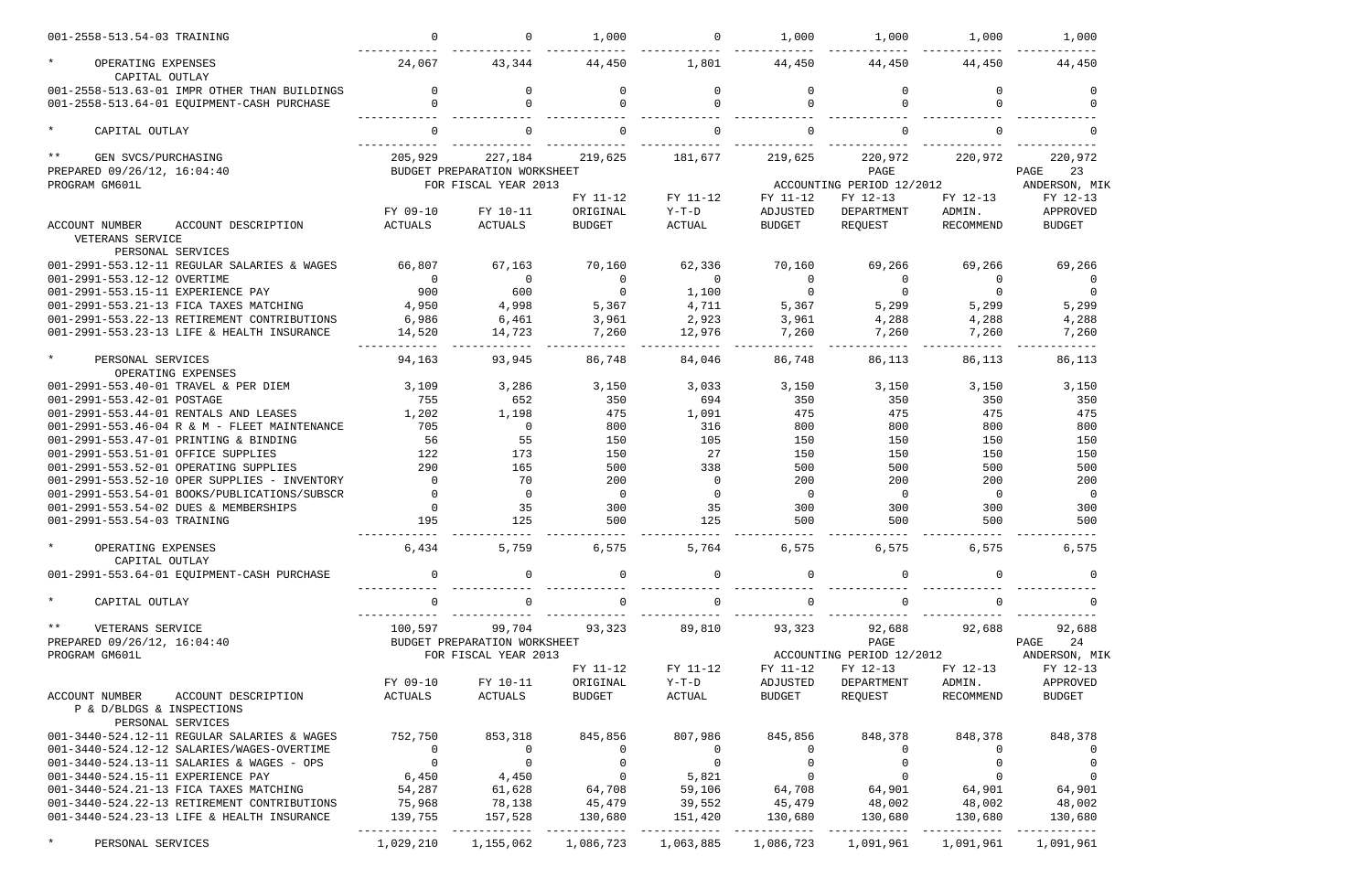| OPERATING EXPENSES                                                            |                                              |                |                              |                |                  |                |                           |                |                |
|-------------------------------------------------------------------------------|----------------------------------------------|----------------|------------------------------|----------------|------------------|----------------|---------------------------|----------------|----------------|
|                                                                               | 001-3440-524.31-01 PROFESSIONAL SERVICES     | $\Omega$       | 4,395                        | 7,000          | 5,075            | 7,000          | 7,000                     | 7,000          | 7,000          |
|                                                                               | 001-3440-524.34-01 OTHER CONTRACTUAL SERVICE | $\Omega$       | $\Omega$                     | 0              | $\mathbf 0$      | $\Omega$       | $\mathbf 0$               | $\Omega$       | $\Omega$       |
|                                                                               | 001-3440-524.34-27 CONTR SVCS.-BLDG DEMOLISH | $\Omega$       | 23,489                       | 25,000         | 37,422           | 25,000         | 25,000                    | 25,000         | 25,000         |
| 001-3440-524.40-01 TRAVEL & PER DIEM                                          |                                              | 2,296          | 2,220                        | 5,164          | 1,235            | 5,164          | 4,300                     | 4,300          | 4,300          |
|                                                                               | 001-3440-524.41-01 COMMUNICATIONS SERVICES   | 8,204          | 15,496                       | 15,904         | 11,483           | 15,904         | 13,000                    | 13,000         | 13,000         |
| 001-3440-524.42-01 POSTAGE                                                    |                                              | 2,945          | 5,581                        | 10,000         | 10,033           | 10,000         | 10,000                    | 10,000         | 10,000         |
| 001-3440-524.44-01 RENTALS AND LEASES                                         |                                              | $\mathbf 0$    | 5,062                        | 7,200          | 3,155            | 7,200          | 7,200                     | 7,200          | 7,200          |
|                                                                               | 001-3440-524.46-01 REPAIR & MAINT - OTHER    | 1,842          | 1,476                        | 5,000          | 1,189            | 5,000          | 5,000                     | 5,000          | 5,000          |
|                                                                               | 001-3440-524.46-04 R & M - FLEET MAINTENANCE | 1,311          | 9,423                        | 12,000         | 8,609            | 12,000         | 12,000                    | 12,000         | 12,000         |
| 001-3440-524.47-01 PRINTING & BINDING                                         |                                              | 4,011          | 6,532                        | 5,000          | 4,584            | 5,000          | 5,000                     | 5,000          | 5,000          |
|                                                                               | 001-3440-524.49-01 CURRENT CHARGES & OBLIG   | $\mathbf 0$    | 443                          | 5,000          | 2,709            | 5,000          | 5,000                     | 5,000          | 5,000          |
|                                                                               | 001-3440-524.49-16 BLDG INSPECT IMPROVEMENTS | $\mathbf 0$    | $\overline{0}$               | 600            | $\overline{0}$   | 600            | 600                       | 600            | 600            |
| 001-3440-524.49-50 LEGAL ADVERTISEMENTS                                       |                                              | 348            | 790                          | 4,000          | 1,193            | 4,000          | 4,000                     | 4,000          | 4,000          |
| 001-3440-524.51-01 OFFICE SUPPLIES                                            |                                              | 12,309         | 22,244                       | 16,500         | 18,311           | 16,500         | 16,500                    | 16,500         | 16,500         |
| 001-3440-524.52-01 OPERATING SUPPLIES                                         |                                              | 7,677          | 10,884                       | 16,500         | 2,153            | 16,500         | 15,500                    | 15,500         | 15,500         |
|                                                                               | 001-3440-524.52-02 GAS, OIL & LUBRICANTS     | 15,579         | 24,062                       | 20,000         | 20,036           | 20,000         | 18,500                    | 18,500         | 18,500         |
|                                                                               | 001-3440-524.52-10 OPER SUPPLIES - INVENTORY | 9,699          | $\overline{0}$               | 7,500          | $\overline{0}$   | 7,500          | 7,500                     | 7,500          | 7,500          |
|                                                                               | 001-3440-524.54-01 BOOKS/PUBLICATIONS/SUBSCR | 1,665          | 689                          | 3,000          | 4,538            | 3,000          | 5,000                     | 5,000          | 5,000          |
| 001-3440-524.54-02 DUES & MEMBERSHIPS                                         |                                              | 585            | 1,465                        | 1,870          | 808              | 1,870          | 1,870                     | 1,870          | 1,870          |
| 001-3440-524.54-03 TRAINING                                                   |                                              | 1,624          | 2,761                        | 10,000         | 2,848            | 10,000         | 9,000                     | 9,000          | 9,000          |
|                                                                               |                                              |                |                              |                |                  |                |                           |                |                |
| $\star$<br>OPERATING EXPENSES                                                 |                                              | 70,095         | 137,012                      | 177,238        | 135,381          | 177,238        | 171,970                   | 171,970        | 171,970        |
| CAPITAL OUTLAY                                                                |                                              |                |                              |                |                  |                |                           |                |                |
|                                                                               | 001-3440-524.64-01 EQUIPMENT-CASH PURCHASE   | $\mathbf 0$    | $\Omega$                     | 0              | 0                | $\Omega$       | $\mathbf 0$               | 0              | $\Omega$       |
| $\star$<br>CAPITAL OUTLAY                                                     |                                              | $\Omega$       |                              | $\Omega$       | $\Omega$         |                | $\Omega$                  | <sup>0</sup>   |                |
| $***$<br>P & D/BLDGS & INSPECTIONS                                            |                                              | 1,099,305      | 1,292,074                    | 1,263,961      | 1,199,266        | 1,263,961      | 1,263,931                 | 1,263,931      | 1,263,931      |
| PREPARED 09/26/12, 16:04:40                                                   |                                              |                | BUDGET PREPARATION WORKSHEET |                |                  |                | PAGE                      |                | 25<br>PAGE     |
|                                                                               |                                              |                |                              |                |                  |                | ACCOUNTING PERIOD 12/2012 |                | ANDERSON, MIK  |
|                                                                               |                                              |                |                              |                |                  |                |                           |                |                |
| PROGRAM GM601L                                                                |                                              |                | FOR FISCAL YEAR 2013         |                |                  |                |                           |                |                |
|                                                                               |                                              |                |                              | FY 11-12       | FY 11-12         | FY 11-12       | FY 12-13                  | FY 12-13       | FY 12-13       |
|                                                                               |                                              | FY 09-10       | FY 10-11                     | ORIGINAL       | $Y-T-D$          | ADJUSTED       | DEPARTMENT                | ADMIN.         | APPROVED       |
| <b>ACCOUNT NUMBER</b><br>P & D/ZONING & ADMIN                                 | ACCOUNT DESCRIPTION                          | ACTUALS        | ACTUALS                      | <b>BUDGET</b>  | <b>ACTUAL</b>    | <b>BUDGET</b>  | REQUEST                   | RECOMMEND      | <b>BUDGET</b>  |
| PERSONAL SERVICES                                                             |                                              |                |                              |                |                  |                |                           |                |                |
|                                                                               | 001-3441-515.12-11 REGULAR SALARIES & WAGES  | 277,588        | 239,883                      | 267,575        | 260,050          | 267,575        | 268,803                   | 268,803        | 268,803        |
|                                                                               | 001-3441-515.12-12 SALARY/WAGES - OVERTIME   |                |                              | 0              |                  |                |                           |                |                |
|                                                                               | 001-3441-515.13-11 SALARIES & WAGES - OPS    | $\overline{0}$ | $\overline{0}$               | $\overline{0}$ | $\overline{0}$   |                |                           | $\Omega$       |                |
| 001-3441-515.15-11 EXPERIENCE PAY                                             |                                              | 350            | 1,200                        | $\overline{0}$ | 1,300            | $\overline{0}$ | $\overline{0}$            | $\Omega$       |                |
| 001-3441-515.21-13 FICA TAXES MATCHING                                        |                                              | 20,470         | 17,808                       | 20,469         | 19,273           | 20,469         | 20,563                    | 20,563         | 20,563         |
|                                                                               | 001-3441-515.22-13 RETIREMENT CONTRIBUTIONS  | 30,618         | 24,418                       | 17,021         | 13,930           | 17,021         | 17,703                    | 17,703         | 17,703         |
|                                                                               | 001-3441-515.23-13 LIFE & HEALTH INSURANCE   | 35,090         | 29,650                       | 36,300         | 31,736           | 36,300         | 36,300                    | 36,300         | 36,300         |
| $\star$<br>PERSONAL SERVICES                                                  |                                              | 364,116        | 312,959                      | 341,365        | 326,289          | 341,365        | 343,369                   | 343,369        | 343,369        |
| OPERATING EXPENSES                                                            |                                              |                |                              |                |                  |                |                           |                |                |
|                                                                               | 001-3441-515.31-01 PROFESSIONAL SERVICES     | 148,266        | 99,956                       | 130,000        | 80,194           | 130,000        | 130,000                   | 130,000        | 130,000        |
|                                                                               | 001-3441-515.31-02 COMPREHENSIVE PLANNING GR | $\overline{0}$ | $\overline{0}$               | $\overline{0}$ | $\sim$ 0         | $\overline{0}$ | $\overline{0}$            | $\sim$ 0       | $\sim$ 0       |
| 001-3441-515.40-01 TRAVEL & PER DIEM                                          |                                              | 1,181          | 1,489                        | 2,500          | 833              | 2,500          | 2,500                     | 2,500          | 2,500          |
|                                                                               | 001-3441-515.40-02 TRAVEL & PD - ZONING ADJ  | 3,060          | 2,070                        | 1,800          | 1,350            | 1,800          | 1,800                     | 1,800          | 1,800          |
|                                                                               | 001-3441-515.40-04 TRAVEL & PD - PLAN COMM   | 3,180          | 1,650                        | 1,800          | 1,530            | 1,800          | 1,800                     | 1,800          | 1,800          |
|                                                                               | 001-3441-515.41-01 COMMUNICATION SERVICES    | 791            | 1,600                        | 800            | 1,444            | 800            | 1,800                     | 1,800          | 1,800          |
| 001-3441-515.42-01 POSTAGE                                                    |                                              | 5,103          | 3,302                        | 5,000          | 1,886            | 5,000          | 5,000                     | 5,000          | 5,000          |
| 001-3441-515.44-01 RENTALS & LEASES                                           |                                              | 6,546          | 7,328                        | 8,570          | 6,185            | 8,570          | 8,570                     | 8,570          | 8,570          |
|                                                                               | 001-3441-515.46-01 REPAIR & MAINT - OTHER    | $\overline{0}$ | $\overline{0}$               | 750            | $\overline{0}$   | 750            | 750                       | 750            | 750            |
|                                                                               | 001-3441-515.46-04 R & M - FLEET MAINTENANCE | $\overline{0}$ | 83                           | 750            | 2,882            | 750            | 750                       | 750            | 750            |
| 001-3441-515.47-01 PRINTING & BINDING                                         |                                              | 5,038          | 628                          | 4,000          | 3,248            | 4,000          | 4,000                     | 4,000          | 4,000          |
|                                                                               | 001-3441-515.49-01 CURRENT CHARGES & OBLIG   | $\overline{0}$ | 273                          | 1,000          | 100              | 1,000          | 1,000                     | 1,000          | 1,000          |
|                                                                               | 001-3441-515.49-11 CURRENT CHGS-COMP PLAN    | $\overline{0}$ | $\overline{0}$               | $\overline{0}$ | $\overline{0}$   | $\overline{0}$ | $\overline{0}$            | $\overline{0}$ | $\overline{0}$ |
| 001-3441-515.49-50 LEGAL ADVERTISEMENTS<br>001-3441-515.51-01 OFFICE SUPPLIES |                                              | 8,218<br>8,488 | 5,712<br>14,460              | 9,000<br>7,000 | 11,596<br>17,332 | 9,000<br>7,000 | 9,000<br>7,000            | 9,000<br>7,000 | 9,000<br>7,000 |

| 00                   | 7,000                       |
|----------------------|-----------------------------|
| $\overline{0}$<br>00 | 0<br>25,000                 |
| 00                   | 4,300                       |
| 00<br>00             | 13,000<br>10,000            |
| 00                   | 7,200                       |
| 00<br>00             | 5,000<br>12,000             |
| 00                   | 5,000                       |
| 00<br>00             | 5,000<br>600                |
| 00                   | 4,000<br>16,500             |
| 00<br>00             | 15,500                      |
| 00<br>00             | 18,500<br>7,500             |
| 00                   | 5,000                       |
| 70<br>00             | 1,870<br>9,000              |
| $-$                  |                             |
| 70                   | 171,970                     |
| 0                    | 0                           |
| $\overline{0}$       | 0                           |
| 31                   | 1,263,931                   |
|                      | 25<br>PAGE<br>ANDERSON, MIK |
| 3                    | FY 12-13                    |
| ND                   | APPROVED<br><b>BUDGET</b>   |
|                      |                             |
| 03                   | 268,803                     |
| $\overline{0}$<br>0  | $\overline{0}$<br>0         |
| 0                    | 0                           |
| 63<br>03             | 20,563<br>17,703            |
| 00                   | 36,300                      |
| 59                   | 343,369                     |
| 00                   | 130,000                     |
| 0<br>00              | 0<br>2,500                  |
| 00                   | 1,800                       |
| 00<br>00             | 1,800<br>1,800              |
| 00                   | 5,000                       |
| 70<br>50             | 8,570<br>750                |
| 50                   | 750                         |
| 00<br>00             | 4,000<br>1,000              |
| $\overline{0}$       | 0                           |
| 00<br>00             | 9,000<br>7,000              |
|                      |                             |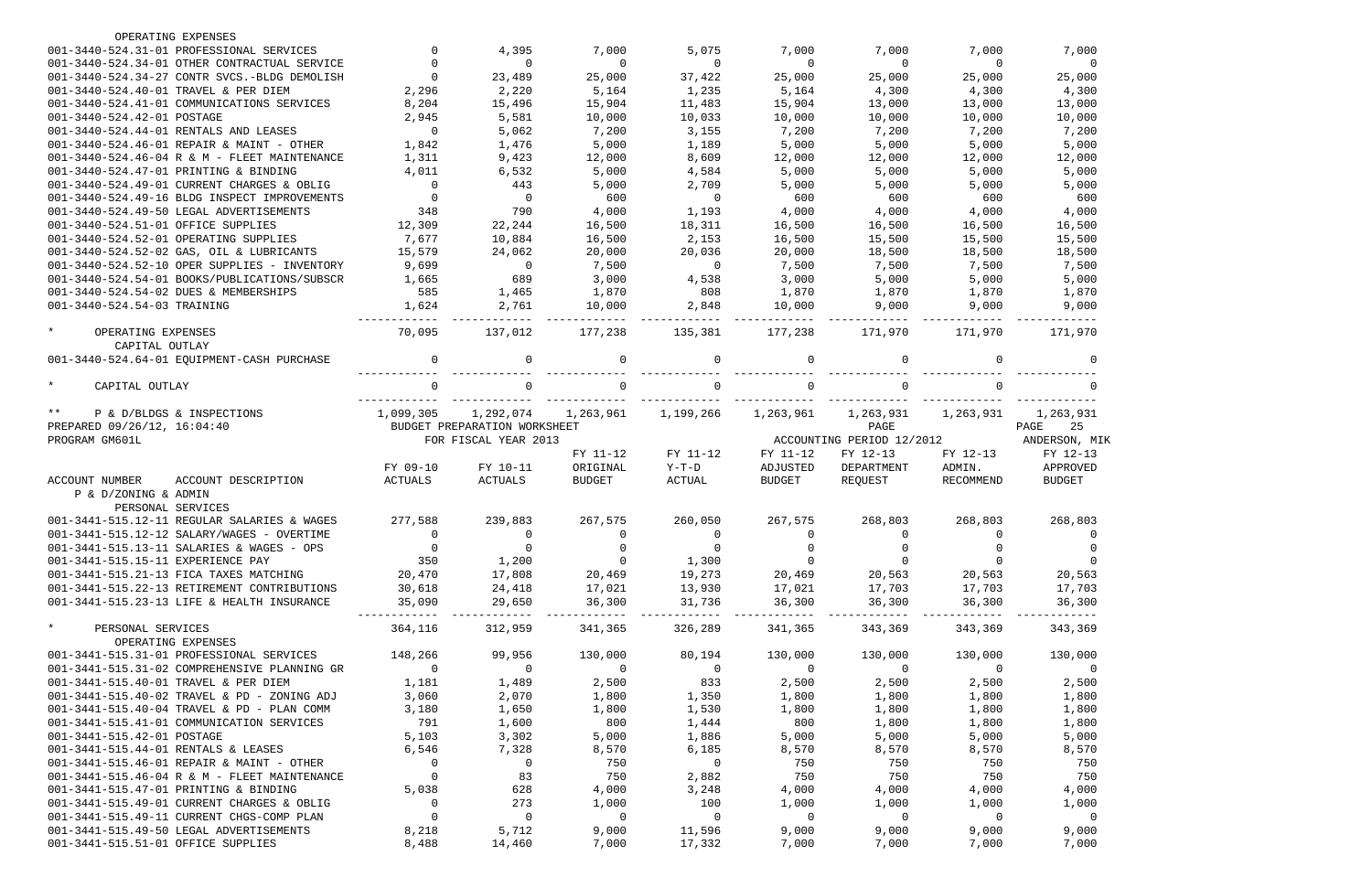| 001-3441-515.52-01 OPERATING SUPPLIES                            | 2,165          | 310                          | 3,000         | 425          | 3,000    | 3,000                     | 3,000     | 3,000         |
|------------------------------------------------------------------|----------------|------------------------------|---------------|--------------|----------|---------------------------|-----------|---------------|
| 001-3441-515.52-02 GAS, OIL, & LUBRICANTS                        | 458            | 787                          | 1,500         | 2,470        | 1,500    | 1,500                     | 1,500     | 1,500         |
| 001-3441-515.52-10 OPER SUPPLIES - INVENTORY                     | 387            | 5,504                        | 3,000         | 3,719        | 3,000    | 3,000                     | 3,000     | 3,000         |
| 001-3441-515.54-01 BOOKS/PUBLICATIONS/SUBSCR                     | 114            | 221                          | 805           | 163          | 805      | 805                       | 805       | 805           |
| 001-3441-515.54-02 DUES & MEMBERSHIPS                            | 1,533          | 2,075                        | 1,300         | 1,959        | 1,300    | 1,300                     | 1,300     | 1,300         |
| 001-3441-515.54-03 TRAINING                                      | 3,779          | 2,416                        | 4,000         | 1,230        | 4,000    | 3,000                     | 3,000     | 3,000         |
| $\star$<br>OPERATING EXPENSES                                    | 198,307        | 149,864                      | 186,575       | 138,546      | 186,575  | 186,575                   | 186,575   | 186,575       |
| CAPITAL OUTLAY<br>001-3441-515.64-01 EQUIPMENT - CASH PURCHASE   | 3,551          |                              | $\mathbf 0$   | $\mathbf 0$  | $\Omega$ | 0                         |           |               |
| $\star$<br>CAPITAL OUTLAY                                        | 3,551          |                              |               |              |          |                           |           |               |
| $***$<br>P & D/ZONING & ADMIN                                    | 565,974        | 462,823                      | 527,940       | 464,835      | 527,940  | 529,944                   | 529,944   | 529,944       |
| PREPARED 09/26/12, 16:04:40                                      |                | BUDGET PREPARATION WORKSHEET |               |              |          | PAGE                      |           | PAGE<br>26    |
| PROGRAM GM601L                                                   |                | FOR FISCAL YEAR 2013         |               |              |          | ACCOUNTING PERIOD 12/2012 |           | ANDERSON, MIK |
|                                                                  |                |                              | FY 11-12      | FY 11-12     | FY 11-12 | FY 12-13                  | FY 12-13  | FY 12-13      |
|                                                                  | FY 09-10       | FY 10-11                     | ORIGINAL      | $Y-T-D$      | ADJUSTED | DEPARTMENT                | ADMIN.    | APPROVED      |
| ACCOUNT DESCRIPTION<br>ACCOUNT NUMBER<br>P & D/CODES ENFORCEMENT | ACTUALS        | ACTUALS                      | <b>BUDGET</b> | ACTUAL       | BUDGET   | REQUEST                   | RECOMMEND | <b>BUDGET</b> |
| PERSONAL SERVICES                                                |                |                              |               |              |          |                           |           |               |
| 001-3442-529.12-11 REGULAR SALARIES & WAGES                      | 144,206        |                              |               |              | $\Omega$ |                           |           |               |
| 001-3442-529.12-12 OVERTIME                                      | $\overline{0}$ | $\Omega$                     |               | $\Omega$     |          |                           |           |               |
| 001-3442-529.13-11 SALARY & WAGES - OPS                          | $\overline{0}$ | $\Omega$                     |               |              |          |                           |           |               |
| 001-3442-529.15-11 EXPERIENCE PAY                                | 900            |                              |               |              |          |                           |           |               |
| 001-3442-529.21-13 FICA TAXES MATCHING                           | 10,682         |                              |               |              |          |                           |           |               |
| 001-3442-529.22-13 RETIREMENT CONTRIBUTIONS                      | 14,277         |                              |               |              |          |                           |           |               |
| 001-3442-529.23-13 LIFE & HEALTH INSURANCE                       | 29,040         |                              |               |              |          |                           |           |               |
| $\star$<br>PERSONAL SERVICES                                     | 199,105        | $\overline{0}$               | $\Omega$      | $\mathbf{0}$ |          | $\mathbf 0$               |           |               |
| OPERATING EXPENSES                                               |                |                              |               |              |          |                           |           |               |
| 001-3442-529.31-01 PROFESSIONAL SERVICES                         | $\overline{0}$ | $\overline{0}$               |               | $\Omega$     |          |                           |           |               |
| 001-3442-529.34-01 OTHER CONTRACTUAL SERVICE                     | 5,710          | $\Omega$                     |               | $\Omega$     |          |                           |           |               |
| 001-3442-529.34-27 CONTR SVCS-BLDG DEMOLISH                      | 16,659         |                              |               |              |          |                           |           |               |
| 001-3442-529.40-01 TRAVEL & PER DIEM                             | 454            |                              |               |              |          |                           |           |               |
| 001-3442-529.41-01 COMMUNICATION SERVICES                        | 4,962          |                              |               |              |          |                           |           |               |
| 001-3442-529.42-01 POSTAGE                                       | 8,234          |                              |               |              |          |                           |           |               |
| 001-3442-529.44-01 RENTALS & LEASES                              | 3,373          |                              |               |              |          |                           |           |               |
| 001-3442-529.46-01 REPAIR & MAINT - OTHER                        | 410            |                              |               |              |          |                           |           |               |
| 001-3442-529.46-04 R & M - FLEET MAINTENANCE                     | 3,680          |                              |               |              |          |                           |           |               |
| 001-3442-529.47-01 PRINTING & BINDING                            |                |                              |               |              |          |                           |           |               |
|                                                                  |                |                              |               |              |          |                           |           |               |
| 001-3442-529.49-01 CURRENT CHARGES & OBLIG                       |                |                              |               |              |          |                           |           |               |
| 001-3442-529.49-50 LEGAL ADVERTISEMENTS                          |                |                              |               |              |          |                           |           |               |
| 001-3442-529.51-01 OFFICE SUPPLIES                               | 6,109          |                              |               |              |          |                           |           |               |
| 001-3442-529.52-01 OPERATING SUPPLIES                            | 719            |                              |               |              |          |                           |           |               |
| 001-3442-529.52-02 GAS, OIL & LUBRICANTS                         | 4,757          |                              |               |              |          |                           |           |               |
| 001-3442-529.52-10 OPER SUPPLIES - INVENTORY                     |                |                              |               |              |          |                           |           |               |
| 001-3442-529.54-01 BOOKS/PUBLICATIONS/SUBSCR                     |                |                              |               |              |          |                           |           |               |
| 001-3442-529.54-02 DUES & MEMBERSHIPS                            | 289            |                              |               |              |          |                           |           |               |
| 001-3442-529.54-03 TRAINING                                      | 630            |                              |               |              |          |                           |           |               |
| $\star$<br>OPERATING EXPENSES                                    | 55,986         |                              |               | 0            |          | $\Omega$                  |           |               |
| CAPITAL OUTLAY                                                   |                |                              |               |              |          |                           |           |               |
| 001-3442-529.64-01 EQUIPMENT-CASH PURCHASE                       |                |                              |               |              |          |                           |           |               |
| $\star$<br>CAPITAL OUTLAY                                        |                |                              | $\Omega$      | 0            |          | $\Omega$                  |           |               |
| $***$<br>P & D/CODES ENFORCEMENT                                 | 255,091        | 0                            | $\Omega$      | $\Omega$     | $\Omega$ |                           |           |               |
| PREPARED 09/26/12, 16:04:40                                      |                | BUDGET PREPARATION WORKSHEET |               |              |          | PAGE                      |           | PAGE<br>27    |
| PROGRAM GM601L                                                   |                | FOR FISCAL YEAR 2013         |               |              |          | ACCOUNTING PERIOD 12/2012 |           | ANDERSON, MIK |
|                                                                  |                |                              | FY 11-12      | FY 11-12     | FY 11-12 | FY 12-13                  | FY 12-13  | FY 12-13      |

|                   | 186,575                                          | 1,500<br>3,000<br>1,300<br>3,000 | 3,000<br>805 | 0                                                                                                                                                                                                                                                  |
|-------------------|--------------------------------------------------|----------------------------------|--------------|----------------------------------------------------------------------------------------------------------------------------------------------------------------------------------------------------------------------------------------------------|
|                   |                                                  |                                  |              | 0                                                                                                                                                                                                                                                  |
| PAGE<br>ANDERSON, | 529,944<br>FY 12-13<br>APPROVED<br><b>BUDGET</b> |                                  | 26           | MIK                                                                                                                                                                                                                                                |
|                   |                                                  |                                  |              | 0<br>0<br>0<br>0<br>0<br>0<br>0<br>$\overline{a}$                                                                                                                                                                                                  |
|                   |                                                  |                                  |              | 0                                                                                                                                                                                                                                                  |
|                   |                                                  |                                  |              | 0<br>0<br>0<br>0<br>0<br>$\mathbf{0}$<br>$\mathbf{0}$<br>$\overline{0}$<br>$\overline{0}$<br>$\circ$<br>$\circ$<br>$\overline{0}$<br>$\overline{0}$<br>$\overline{0}$<br>$\overline{0}$<br>$\overline{0}$<br>$\overline{0}$<br>$\overline{0}$<br>0 |
|                   |                                                  |                                  |              | 0                                                                                                                                                                                                                                                  |
|                   |                                                  |                                  |              | 0                                                                                                                                                                                                                                                  |
|                   |                                                  |                                  |              | 0                                                                                                                                                                                                                                                  |
| PAGE              |                                                  |                                  | 27           | 0                                                                                                                                                                                                                                                  |
| ANDERSON,         | FY 12-13                                         |                                  |              | MIK                                                                                                                                                                                                                                                |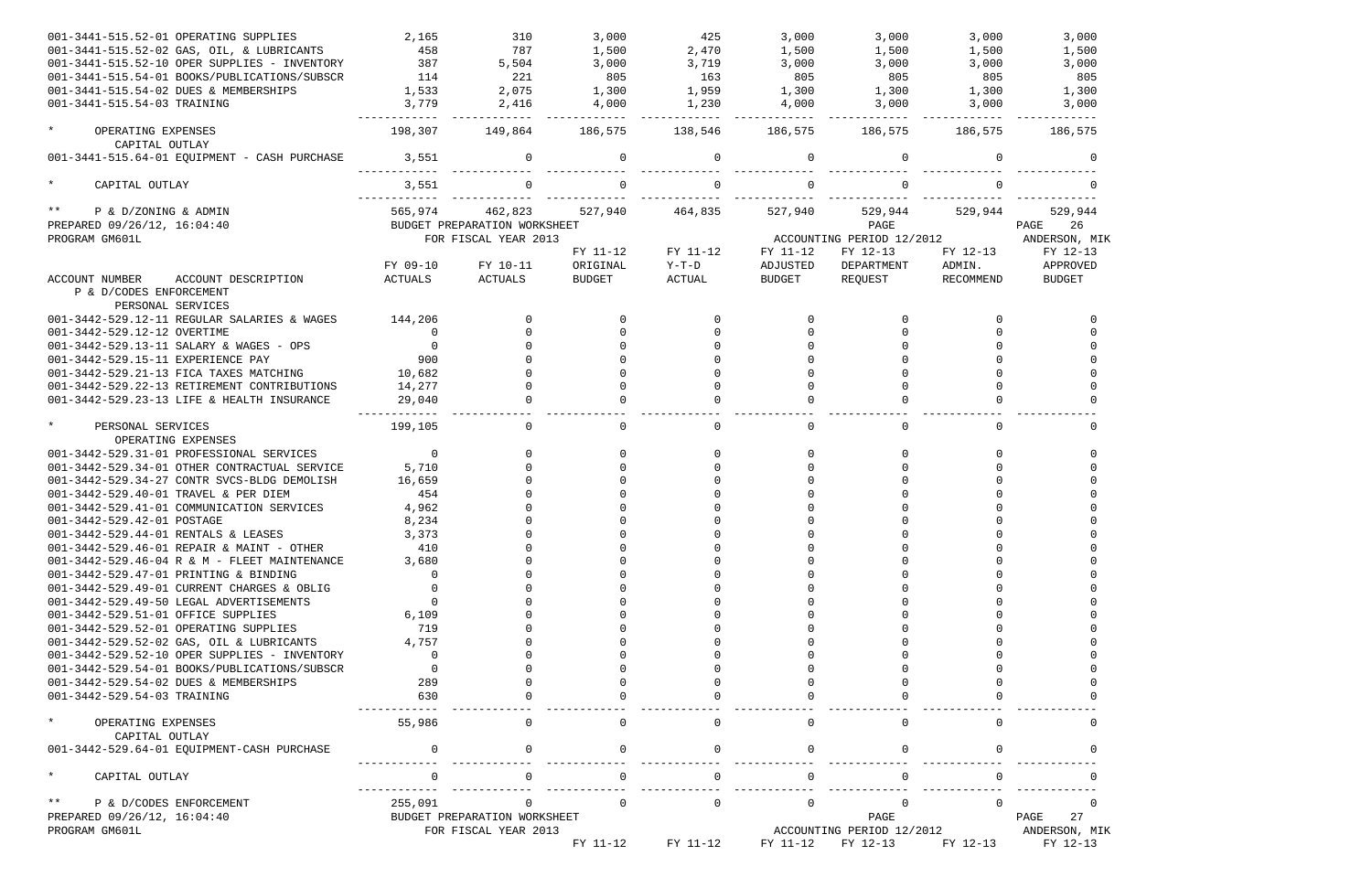|                                              | FY 09-10       | FY 10-11                     | ORIGINAL       | Y-T-D          | ADJUSTED       | DEPARTMENT                | ADMIN.         | APPROVED                 |
|----------------------------------------------|----------------|------------------------------|----------------|----------------|----------------|---------------------------|----------------|--------------------------|
| <b>ACCOUNT NUMBER</b><br>ACCOUNT DESCRIPTION | ACTUALS        | ACTUALS                      | <b>BUDGET</b>  | ACTUAL         | BUDGET         | REQUEST                   | RECOMMEND      | <b>BUDGET</b>            |
| EMERGENCY SERVICES                           |                |                              |                |                |                |                           |                |                          |
| PERSONAL SERVICES                            |                |                              |                |                |                |                           |                |                          |
| 001-3991-525.12-11 REGULAR SALARIES & WAGES  | 180,481        | 181,524                      | 185,987        | 182,262        | 185,987        | 187,975                   | 187,975        | 187,975                  |
| 001-3991-525.12-12 SALARIES/WAGES - OVERTIME | $\overline{0}$ | 237                          | $\Omega$       | 0              | 0              | $\Omega$                  |                |                          |
|                                              | $\Omega$       | $\overline{0}$               |                | $\Omega$       |                |                           |                |                          |
| 001-3991-525.13-11 SALARIES & WAGES - OPS    |                |                              |                |                |                |                           |                |                          |
| 001-3991-525.15-11 EXPERIENCE PAY            | 806            | 900                          |                | 664            |                |                           | $\Omega$       |                          |
| 001-3991-525.21-13 FICA TAXES MATCHING       | 13,223         | 13,340                       | 14,228         | 13,223         | 14,228         | 14,380                    | 14,380         | 14,380                   |
| 001-3991-525.22-13 RETIREMENT CONTRIBUTIONS  | 25,633         | 24,278                       | 18,544         | 15,081         | 18,544         | 19,528                    | 19,528         | 19,528                   |
| 001-3991-525.23-13 LIFE & HEALTH INSURANCE   | 29,783         | 30,765                       | 26,572         | 31,058         | 26,572         | 26,572                    | 26,572         | 26,572                   |
|                                              |                |                              |                |                |                |                           |                |                          |
| $\star$<br>PERSONAL SERVICES                 | 249,926        | 251,044                      | 245,331        | 242,288        | 245,331        | 248,455                   | 248,455        | 248,455                  |
| OPERATING EXPENSES                           |                |                              |                |                |                |                           |                |                          |
| 001-3991-525.34-01 OTHER CONTRACTUAL SERVICE | 2,420          | 2,541                        | 1,000          | 2,284          | 1,000          | 1,000                     | 1,000          | 1,000                    |
| 001-3991-525.40-01 TRAVEL & PER DIEM         | 2,699          | 4,803                        | 2,750          | 1,628          | 2,750          | 2,750                     | 2,750          | 2,750                    |
| 001-3991-525.41-01 COMMUNICATION SERVICES    | 4,636          | 3,570                        | 2,750          | 3,769          | 2,750          | 2,750                     | 2,750          | 2,750                    |
| 001-3991-525.42-01 POSTAGE                   | 601            | 316                          | 500            | 327            | 500            | 500                       | 500            | 500                      |
| 001-3991-525.44-01 RENTALS AND LEASES        | 1,090          | 450                          | 3,750          | $\overline{0}$ | 3,750          | 3,750                     | 3,750          | 3,750                    |
|                                              |                |                              |                |                |                |                           |                |                          |
| 001-3991-525.46-01 REPAIR & MAINT - OTHER    | 2,380          | 965                          | 3,750          | 3,779          | 3,750          | 3,750                     | 3,750          | 3,750                    |
| 001-3991-525.46-04 R & M - FLEET MAINTENANCE | 4,893          | 9,436                        | 4,000          | 3,648          | 4,000          | 4,000                     | 4,000          | 4,000                    |
| 001-3991-525.46-13 R & M - COMM EQUIPMENT    | 27,486         | 27,235                       | 27,500         | 27,465         | 27,500         | 27,500                    | 27,500         | 27,500                   |
| 001-3991-525.47-01 PRINTING & BINDING        | $\overline{0}$ | $\overline{0}$               | 400            | $\overline{0}$ | 400            | 400                       | 400            | 400                      |
| 001-3991-525.49-01 CURRENT CHARGES & OBLIG   | 26             | $\overline{0}$               | 1,750          | 116            | 1,750          | 1,750                     | 1,750          | 1,750                    |
| 001-3991-525.51-01 OFFICE SUPPLIES           | 867            | 553                          | 2,817          | 811            | 2,817          | 2,817                     | 2,817          | 2,817                    |
| 001-3991-525.52-01 OPERATING SUPPLIES        | 9,636          | 15,788                       | 7,500          | 9,605          | 7,500          | 7,500                     | 7,500          | 7,500                    |
| 001-3991-525.52-02 GAS, OIL & LUBRICANTS     | 1,991          | 2,950                        | 3,500          | 4,265          | 3,500          | 3,500                     | 3,500          | 3,500                    |
|                                              |                |                              |                |                |                |                           |                |                          |
| 001-3991-525.52-10 OPER SUPPLIES - INVENTORY | $\overline{0}$ | $\overline{0}$               | 4,500          | 8,310          | 4,500          | 4,500                     | 4,500          | 4,500                    |
| 001-3991-525.54-01 BOOKS/PUBLICATIONS/SUBSCR | 44             | 24                           | 100            | $\overline{0}$ | 100            | 100                       | 100            | 100                      |
| 001-3991-525.54-02 DUES & MEMBERSHIPS        | 349            | 245                          | 250            | $\overline{0}$ | 250            | 250                       | 250            | 250                      |
| 001-3991-525.54-03 TRAINING                  | 300            | 458                          | 750            | $\Omega$       | 750            | 750                       | 750            | 750                      |
|                                              |                |                              |                |                |                |                           |                |                          |
| $\star$<br>OPERATING EXPENSES                | 59,418         | 69,334                       | 67,567         | 66,007         | 67,567         | 67,567                    | 67,567         | 67,567                   |
| CAPITAL OUTLAY                               |                |                              |                |                |                |                           |                |                          |
| 001-3991-525.63-01 IMPRV OTHER THAN BLDGS    | $\mathbf{0}$   | $\overline{0}$               |                | $\overline{0}$ |                |                           | $\Omega$       | 0                        |
| 001-3991-525.64-01 EQUIPMENT-CASH PURCHASE   | $\Omega$       | 3,761                        |                |                |                | $\cap$                    |                |                          |
|                                              |                |                              |                |                |                |                           |                |                          |
| CAPITAL OUTLAY                               |                | 3,761                        |                |                |                |                           |                |                          |
|                                              |                |                              |                |                |                |                           |                |                          |
| $***$                                        |                |                              |                |                |                |                           | 316,022        |                          |
| EMERGENCY SERVICES                           | 309,344        | 324,139                      | 312,898        | 308,295        | 312,898        | 316,022                   |                | 316,022                  |
| PREPARED 09/26/12, 16:04:40                  |                | BUDGET PREPARATION WORKSHEET |                |                |                | PAGE                      |                | PAGE 28                  |
| PROGRAM GM601L                               |                | FOR FISCAL YEAR 2013         |                |                |                | ACCOUNTING PERIOD 12/2012 |                | ANDERSON, MIK            |
|                                              |                |                              | FY 11-12       | FY 11-12       | FY 11-12       | FY 12-13                  | FY 12-13       | FY 12-13                 |
|                                              | FY 09-10       | FY 10-11                     | ORIGINAL       | $Y-T-D$        | ADJUSTED       | DEPARTMENT                | ADMIN.         | APPROVED                 |
| ACCOUNT NUMBER<br>ACCOUNT DESCRIPTION        | ACTUALS        | ACTUALS                      | BUDGET         | ACTUAL         | BUDGET         | REQUEST                   | RECOMMEND      | BUDGET                   |
| SQG ASSESSMENT PROGRAM                       |                |                              |                |                |                |                           |                |                          |
| PERSONAL SERVICES                            |                |                              |                |                |                |                           |                |                          |
| 001-3994-529.12-11 REGULAR SALARIES & WAGES  | 60,290         | 60,481                       | 61,869         | 60,993         | 61,869         | 62,075                    | 62,075         | 62,075                   |
|                                              |                |                              | $\overline{0}$ |                |                |                           |                |                          |
| 001-3994-529.15-11 EXPERIENCE PAY            | 550            | 600                          |                | 700            | $\overline{0}$ | $\overline{0}$            | $\overline{0}$ | $\overline{\phantom{0}}$ |
| 001-3994-529.21-13 FICA TAXES MATCHING       | 4,345          | 4,396                        | 4,733          | 4,483          | 4,733          | 4,749                     | 4,749          | 4,749                    |
| 001-3994-529.22-13 RETIREMENT CONTRIBUTIONS  | 8,574          | 8,119                        | 9,568          | 5,125          | 9,568          | 9,913                     | 9,913          | 9,913                    |
| 001-3994-529.23-13 LIFE & HEALTH INSURANCE   | 10,890         | 10,890                       | 10,890         | 10,890         | 10,890         | 10,890                    | 10,890         | 10,890                   |
|                                              |                |                              |                |                |                |                           |                |                          |
| $\star$<br>PERSONAL SERVICES                 | 84,649         | 84,486                       | 87,060         | 82,191         | 87,060         | 87,627                    | 87,627         | 87,627                   |
| OPERATING EXPENSES                           |                |                              |                |                |                |                           |                |                          |
| 001-3994-529.40-01 TRAVEL & PER DIEM         | 700            | 817                          | 2,000          | 407            | 2,000          | 2,000                     | 2,000          | 2,000                    |
| 001-3994-529.41-01 COMMUNICATION SERVICES    | 3,419          | 2,175                        | 500            | 2,521          | 500            | 500                       | 500            | 500                      |
| 001-3994-529.42-01 POSTAGE                   | $\mathbf 0$    | $\overline{0}$               | 75             | $\overline{0}$ | 75             | 75                        | 75             | 75                       |
|                                              | $\mathbf 0$    |                              | 200            |                | 200            | 200                       |                | 200                      |
| 001-3994-529.46-01 REPAIR & MAINT - OTHER    |                | $\overline{0}$               |                | $\overline{0}$ |                |                           | 200            |                          |
| 001-3994-529.46-04 R & M - FLEET MAINTENANCE | 1,781          | 1,480                        | 1,500          | 1,528          | 1,500          | 1,500                     | 1,500          | 1,500                    |
| 001-3994-529.46-13 R & M - COMM EQUIPMENT    | $\overline{0}$ | $\overline{0}$               | 300            | $\overline{0}$ | 300            | 300                       | 300            | 300                      |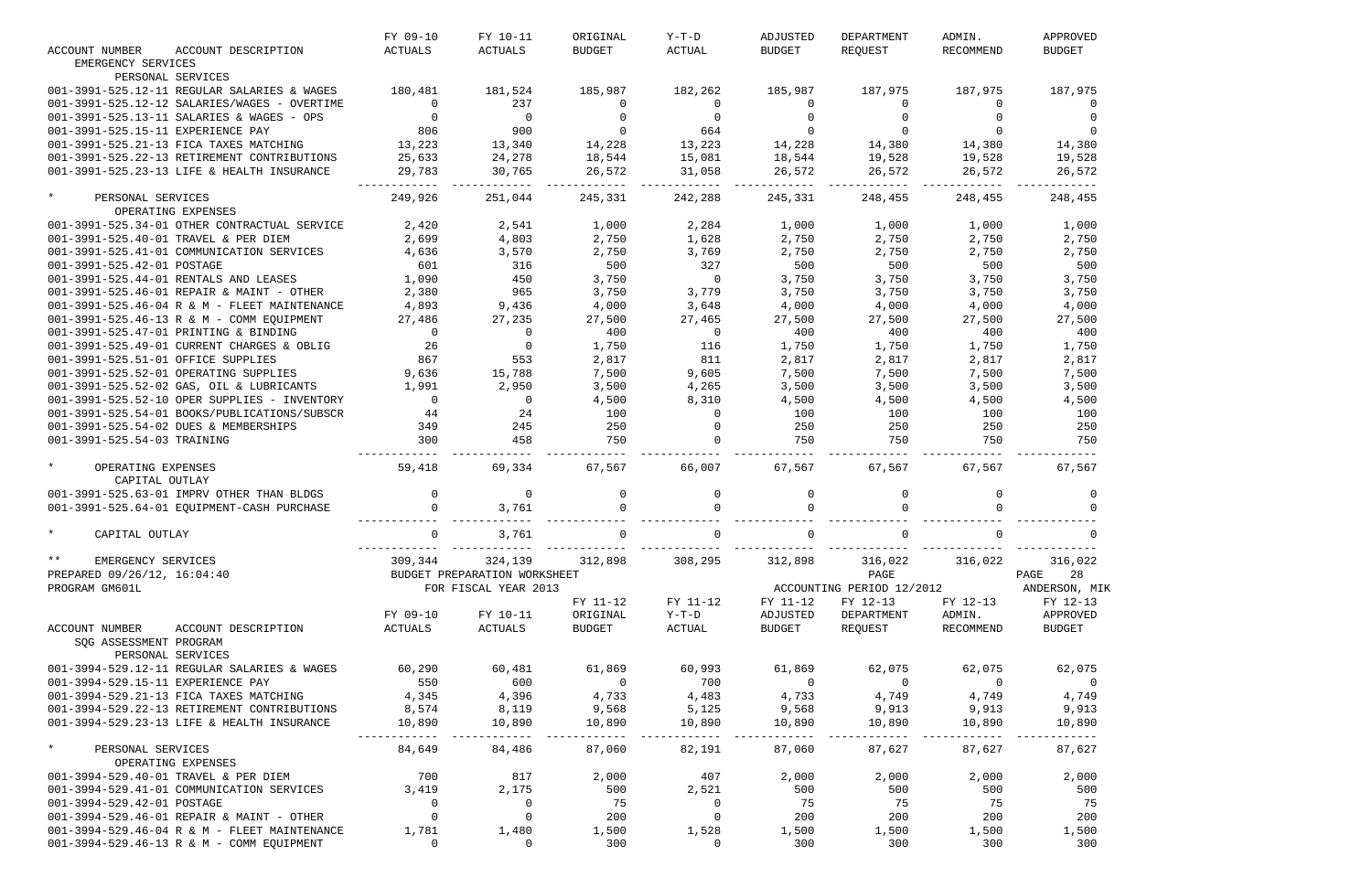| 001-3994-529.51-01 OFFICE SUPPLIES                           |                     | 435            | $\Omega$                     | 500            | $\overline{4}$ | 500            | 500                       | 500       | 500                      |
|--------------------------------------------------------------|---------------------|----------------|------------------------------|----------------|----------------|----------------|---------------------------|-----------|--------------------------|
| 001-3994-529.52-01 OPERATING SUPPLIES                        |                     | 3,769          | 2,179                        | 3,450          | 1,383          | 3,450          | 3,200                     | 3,200     | 3,200                    |
| 001-3994-529.52-02 GAS, OIL & LUBRICANTS                     |                     | 3,642          | 6,134                        | 3,000          | 5,377          | 3,000          | 3,250                     | 3,250     | 3,250                    |
| 001-3994-529.52-10 OPER SUPPLIES - INVENTORY                 |                     | $\mathbf 0$    | $\Omega$                     | 750            | $\overline{0}$ | 750            | 750                       | 750       | 750                      |
| 001-3994-529.54-03 TRAINING                                  |                     | 233            | 50                           | 750            | 720            | 750            | 750                       | 750       | 750                      |
| $\star$<br>OPERATING EXPENSES                                |                     | 13,979         | 12,835                       | 13,025         | 11,940         | 13,025         | 13,025                    | 13,025    | 13,025                   |
| CAPITAL OUTLAY<br>001-3994-529.64-01 EQUIPMENT-CASH PURCHASE |                     | $\Omega$       | ∩                            | $\mathbf 0$    | 3,000          | $\Omega$       | $\mathbf 0$               | 0         | $\Omega$                 |
| $\star$<br>CAPITAL OUTLAY                                    |                     | $\Omega$       |                              | $\Omega$       | 3,000          |                |                           |           |                          |
| $***$<br>SQG ASSESSMENT PROGRAM                              |                     | 98,628         | 97,321                       | 100,085        | 97,131         | 100,085        | 100,652                   | 100,652   | 100,652                  |
| PREPARED 09/26/12, 16:04:40                                  |                     |                | BUDGET PREPARATION WORKSHEET |                |                |                | PAGE                      |           | PAGE<br>29               |
| PROGRAM GM601L                                               |                     |                | FOR FISCAL YEAR 2013         |                |                |                | ACCOUNTING PERIOD 12/2012 |           | ANDERSON, MIK            |
|                                                              |                     |                |                              | FY 11-12       | FY 11-12       | FY 11-12       | FY 12-13                  | FY 12-13  | FY 12-13                 |
|                                                              |                     | FY 09-10       | FY 10-11                     | ORIGINAL       | $Y-T-D$        | ADJUSTED       | DEPARTMENT                | ADMIN.    | APPROVED                 |
| ACCOUNT NUMBER                                               | ACCOUNT DESCRIPTION | <b>ACTUALS</b> | ACTUALS                      | <b>BUDGET</b>  | ACTUAL         | <b>BUDGET</b>  | REQUEST                   | RECOMMEND | <b>BUDGET</b>            |
| SANIT/MOSQUITO CONTROL<br>OPERATING EXPENSES                 |                     |                |                              |                |                |                |                           |           |                          |
| 001-4212-562.31-01 PROFESSIONAL SERVICES                     |                     | $\Omega$       | 0                            | 500            | 500            | 500            | 0                         | 0         | 0                        |
| 001-4212-562.34-01 OTHER CONTRACTUAL SERVICE                 |                     | 92,148         | 89,983                       | 92,290         | 82,484         | 92,290         | 92,290                    | 92,290    | 92,290                   |
| 001-4212-562.40-01 TRAVEL & PER DIEM                         |                     | 297            | 33                           | 400            | 93             | 400            | 400                       | 400       | 400                      |
| 001-4212-562.42-01 POSTAGE                                   |                     | 15             | 38                           | 25             | 20             | 25             | 25                        | 25        | 25                       |
| 001-4212-562.44-01 RENTALS AND LEASES                        |                     | 621            | 351                          | 600            | 354            | 600            | 600                       | 600       | 600                      |
| 001-4212-562.46-01 REPAIR & MAINT - OTHER                    |                     | 569            | 586                          | 750            | 164            | 750            | 500                       | 500       | 500                      |
| 001-4212-562.46-04 R & M - FLEET MAINTENANCE                 |                     | 1,860          | 1,483                        | 800            | 866            | 800            | 800                       | 800       | 800                      |
| 001-4212-562.47-01 PRINTING & BINDING                        |                     | $\Omega$       | $\Omega$                     | 0              | $\Omega$       | $\Omega$       | $\mathbf 0$               | $\Omega$  | $\overline{0}$           |
| 001-4212-562.49-01 CURRENT CHARGES & OBLIG                   |                     | $\Omega$       | $\Omega$                     | $\mathbf 0$    | $\Omega$       | $\Omega$       | $\mathbf 0$               | $\Omega$  | $\overline{0}$           |
| 001-4212-562.51-01 OFFICE SUPPLIES                           |                     | 61             | 55                           | 100            | 28             | 100            | 100                       | 100       | 100                      |
| 001-4212-562.52-01 OPERATING SUPPLIES                        |                     | 2,043          | 2,879                        | 2,750          | 3,053          | 2,750          | 4,500                     | 4,500     | 4,500                    |
| 001-4212-562.52-02 GAS, OIL & LUBRICANTS                     |                     | 3,501          | 4,053                        | 3,000          | 3,827          | 3,000          | 3,000                     | 3,000     | 3,000                    |
| 001-4212-562.52-03 SIGNS & MARKINGS                          |                     | $\Omega$       | $\Omega$                     | $\mathbf 0$    | $\Omega$       | $\Omega$       | $\overline{0}$            | $\Omega$  | $\Omega$                 |
| 001-4212-562.52-04 INSECTICIDES & PESTICIDES                 |                     | 155            | 533                          | 1,000          | $\Omega$       | 1,000          | 1,000                     | 1,000     | 1,000                    |
| 001-4212-562.52-10 OPER SUPPLIES - INVENTORY                 |                     | $\Omega$       | $\overline{0}$               | 2,000          | $\Omega$       | 2,000          | $\overline{0}$            | $\Omega$  | $\Omega$                 |
| 001-4212-562.54-02 DUES & MEMBERSHIPS                        |                     | 90             | 67                           | 100            | 67             | 100            | 100                       | 100       | 100                      |
| 001-4212-562.54-03 TRAINING                                  |                     | 330            | 275                          | 500            | 475            | 500            | 500                       | 500       | 500                      |
| $\star$<br>OPERATING EXPENSES<br>CAPITAL OUTLAY              |                     | 101,690        | 100,336 104,815              |                | 91,931         |                | 104,815 103,815           | 103,815   | 103,815                  |
| 001-4212-562.64-01 EQUIPMENT-CASH PURCHASE                   |                     | $\mathsf{O}$   | $\mathbf{0}$                 | 0              | $\mathsf{O}$   | $\overline{0}$ | $\mathsf{O}$              | 0         | $\overline{0}$           |
| $\star$<br>CAPITAL OUTLAY                                    |                     | 0              | 0                            | 0              | $\mathsf{O}$   | $\mathbf{0}$   | $\mathsf{O}$              | 0         |                          |
| $\star$ $\star$<br>SANIT/MOSQUITO CONTROL                    |                     | 101,690        | 100,336                      | 104,815        | 91,931         | 104,815        | 103,815                   | 103,815   | 103,815                  |
| PREPARED 09/26/12, 16:04:40                                  |                     |                | BUDGET PREPARATION WORKSHEET |                |                |                | PAGE                      |           | PAGE<br>30               |
| PROGRAM GM601L                                               |                     |                | FOR FISCAL YEAR 2013         |                |                |                | ACCOUNTING PERIOD 12/2012 |           | ANDERSON, MIK            |
|                                                              |                     |                |                              | FY 11-12       | FY 11-12       | FY 11-12       | FY 12-13                  | FY 12-13  | FY 12-13                 |
|                                                              |                     | FY 09-10       | FY 10-11                     | ORIGINAL       | Y-T-D          | ADJUSTED       | DEPARTMENT                | ADMIN.    | APPROVED                 |
| ACCOUNT NUMBER<br>EMS                                        | ACCOUNT DESCRIPTION | ACTUALS        | ACTUALS                      | <b>BUDGET</b>  | ACTUAL         | BUDGET         | REQUEST                   | RECOMMEND | <b>BUDGET</b>            |
| PERSONAL SERVICES                                            |                     |                |                              |                |                |                |                           |           |                          |
| 001-5105-526.12-11 REGULAR SALARIES & WAGES                  |                     | 1,981,834      | 1,938,590                    | 1,864,914      | 1,938,565      | 1,864,914      | 1,907,221                 | 1,907,221 | 1,907,221                |
| 001-5105-526.12-12 SALARY/WAGES - OVERTIME                   |                     | 952,246        | 956,671                      | 948,148        | 933,465        | 948,148        | 976,528                   | 976,528   | 976,528                  |
| 001-5105-526.13-11 SALARIES & WAGES - OPS                    |                     | 105,158        | 106,687                      | 196,377        | 152,436        | 196,377        | 181,106                   | 181,106   | 181,106                  |
| 001-5105-526.15-01 CLOTHING ALLOWANCE                        |                     | 13,200         | 13,050                       | 15,000         | 13,350         | 15,000         | 15,000                    | 15,000    | 15,000                   |
| 001-5105-526.15-11 EXPERIENCE PAY                            |                     | 17,575         | 23,000                       | $\overline{0}$ | 23,559         | $\overline{0}$ | $\overline{0}$            | $\sim$ 0  | $\overline{\phantom{0}}$ |
| 001-5105-526.21-13 FICA TAXES MATCHING                       |                     | 225,214        | 226,634                      | 231,370        | 226,841        | 231,370        | 235,609                   | 235,609   | 235,609                  |
| 001-5105-526.22-13 RETIREMENT CONTRIBUTIONS                  |                     | 594,699        | 573,505                      | 419,324        | 377,186        | 419,324        | 438,146                   | 438,146   | 438,146                  |
| 001-5105-526.23-13 LIFE & HEALTH INSURANCE                   |                     | 446,498        | 437,471                      | 352,110        | 440,815        | 352,110        | 359,370                   | 359,370   | 359,370                  |
|                                                              |                     |                |                              |                |                |                |                           |           |                          |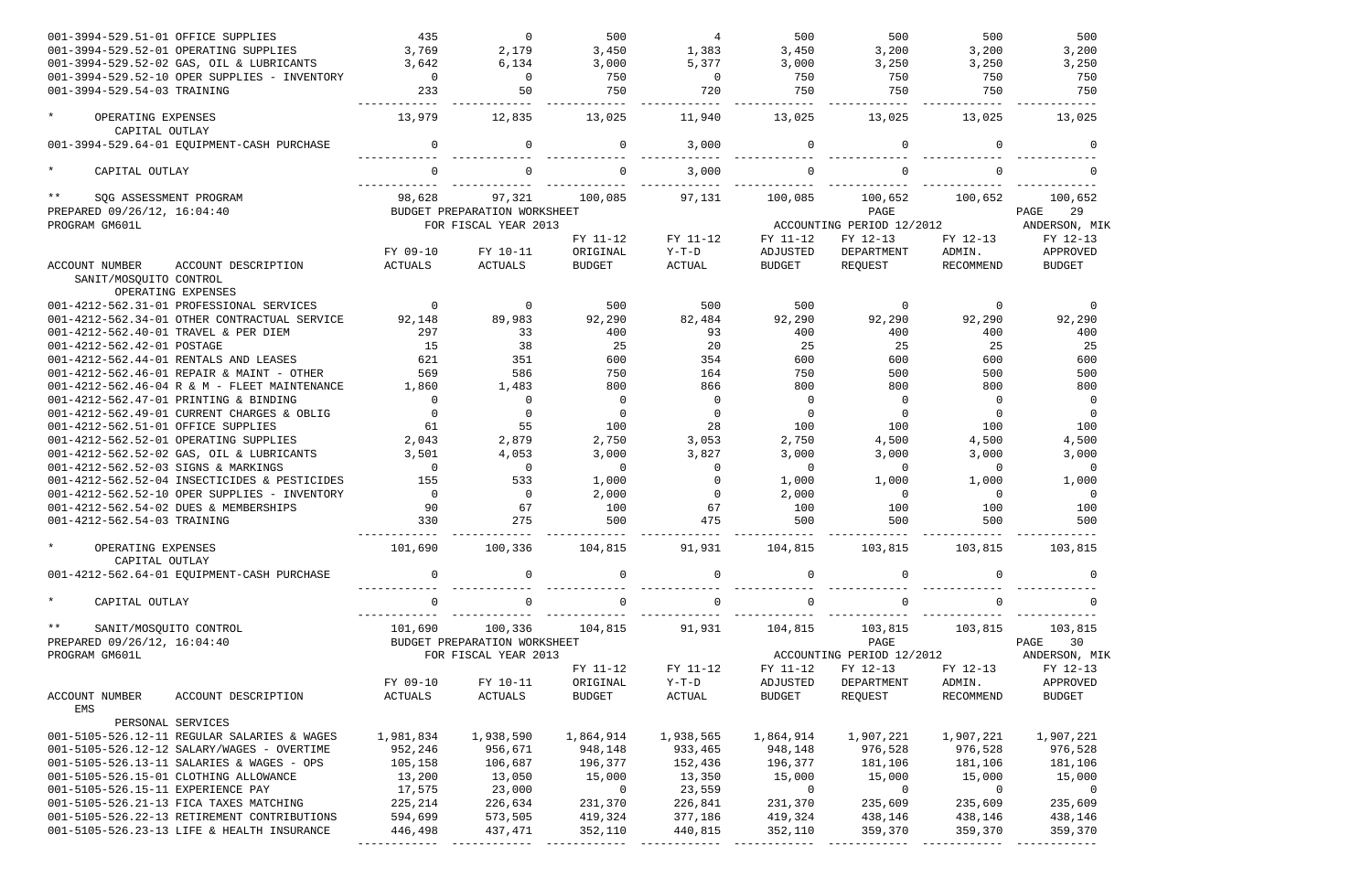| PERSONAL SERVICES                               | 4,336,424                    | 4,275,608                    | 4,027,243                     | 4,106,217                               | 4,027,243      | 4,112,980               | 4,112,980      | 4,112,980                               |
|-------------------------------------------------|------------------------------|------------------------------|-------------------------------|-----------------------------------------|----------------|-------------------------|----------------|-----------------------------------------|
| OPERATING EXPENSES                              |                              |                              |                               |                                         |                |                         |                |                                         |
| 001-5105-526.31-01 PROFESSIONAL SERVICES        | 6,866                        | 1,140                        | $\overline{0}$                | 1,140                                   | $\overline{0}$ | 0                       | 0              |                                         |
| 001-5105-526.34-01 CONTRACTUAL SERVICE          | 20,044                       | 21,693                       | 18,000                        | 20,913                                  | 18,000         | 18,000                  | 18,000         | 18,000                                  |
| 001-5105-526.40-01 TRAVEL & PER DIEM            | 1,948                        | 3,777                        | 5,000                         | 7,585                                   | 5,000          | 5,000                   | 5,000          | 5,000                                   |
| 001-5105-526.41-01 COMMUNICATION SERVICES       | 15,169                       | 14,007                       | 12,000                        | 12,628                                  | 12,000         | 12,000                  | 12,000         | 12,000                                  |
| 001-5105-526.42-01 POSTAGE                      | 9,925                        | 7,299                        | 12,000                        | 8,772                                   | 12,000         | 12,000                  | 12,000         | 12,000                                  |
| 001-5105-526.43-01 UTILITIES                    | 5,699                        | 5,682                        | 6,500                         | 4,624                                   | 6,500          | 6,500                   | 6,500          | 6,500                                   |
| 001-5105-526.44-01 RENTALS AND LEASES           | 7,679                        | 9,028                        | 16,250                        | 6,917                                   | 11,250         | 16,250                  | 16,250         | 16,250                                  |
| 001-5105-526.46-01 REPAIR & MAINT - OTHER       | 27,365                       | 40,665                       | 45,000                        | 30,588                                  | 45,000         | 45,000                  | 45,000         | 45,000                                  |
| 001-5105-526.46-04 R & M - FLEET MAINTENANCE    | 184,279                      | 152,008                      | 135,000                       | 156,804                                 | 135,000        | 135,000                 | 135,000        | 135,000                                 |
| 001-5105-526.46-13 R & M - COMM MAINTENANCE     | 4,317                        | 2,941                        | 8,000                         | 1,699                                   | 8,000          | 8,000                   | 8,000          | 8,000                                   |
| 001-5105-526.47-01 PRINTING & BINDING           | 807                          | 2,227                        | 5,000                         | 569                                     | 5,000          | 5,000                   | 5,000          | 5,000                                   |
| 001-5105-526.49-01 CURRENT CHARGES & OBLIG      | 18,363                       | 14,651                       | 17,500                        | 20,870                                  | 22,500         | 17,500                  | 17,500         | 17,500                                  |
| 001-5105-526.51-01 OFFICE SUPPLIES              | 2,853                        | 3,801                        | 10,000                        | 3,526                                   | 10,000         | 10,000                  | 10,000         | 10,000                                  |
| 001-5105-526.52-01 OPERATING SUPPLIES           | 83,828                       | 66,366                       | 60,000                        | 65,213                                  | 60,000         | 60,000                  | 60,000         | 60,000                                  |
| 001-5105-526.52-02 GAS, OIL & LUBRICANTS        | 145,022                      | 217,766                      | 155,000                       | 187,562                                 | 155,000        | 155,000                 | 155,000        | 155,000                                 |
| 001-5105-526.52-05 MEDICAL SUPPLIES             | 116,610                      | 124,489                      | 125,000                       | 122,024                                 | 125,000        | 125,000                 | 125,000        | 125,000                                 |
| 001-5105-526.52-10 OPER SUPPLIES - INVENTORY    | 54,181                       | 6,221                        | 45,000                        | 3,032                                   | 45,000         | 45,000                  | 45,000         | 45,000                                  |
| 001-5105-526.54-01 BOOKS/PUBLICATIONS/SUBSCR    | 1,784                        | 34                           | 1,500                         | 429                                     | 1,500          | 1,500                   | 1,500          | 1,500                                   |
| 001-5105-526.54-02 DUES & MEMBERSHIPS           | 1,120                        | 1,331                        | 3,000                         | 1,470                                   | 3,000          | 3,000                   | 3,000          | 3,000                                   |
| 001-5105-526.54-03 TRAINING                     | 6,346                        | 5,772                        | 5,000                         | 2,584                                   | 5,000          | 5,000                   | 5,000          | 5,000                                   |
| 001-5105-526.54-05 PARA/TRAINING/EAP TUITION    |                              |                              | $\Omega$                      | $\Omega$                                |                | $\Omega$                | $\Omega$       |                                         |
|                                                 |                              |                              |                               |                                         |                |                         |                |                                         |
| $\star$<br>OPERATING EXPENSES<br>CAPITAL OUTLAY | 714,205                      | 700,898                      | 684,750                       | 658,949                                 | 684,750        | 684,750                 | 684,750        | 684,750                                 |
| 001-5105-526.62-01 BLDGS-CONSTR &/OR IMPROV     |                              |                              |                               | 0                                       |                |                         |                |                                         |
| 001-5105-526.63-01 IMPR OTHER THAN BUILDINGS    |                              |                              |                               | $\Omega$                                |                |                         |                |                                         |
| 001-5105-526.64-01 EQUIPMENT-CASH PURCHASE      | 238,057                      | 420,666                      | 250,000                       | 298,969                                 | 406,946        | 250,000                 | 250,000        | 250,000                                 |
| 001-5105-526.64-04 COMPUTER HARDWARE            |                              | $\Omega$                     |                               | 0                                       |                |                         |                |                                         |
| 001-5105-526.68-01 SOFTWARE                     |                              | 21,500                       |                               |                                         |                |                         |                |                                         |
|                                                 |                              |                              |                               |                                         |                |                         |                |                                         |
| $\star$<br>CAPITAL OUTLAY<br>DEBT SERVICE       | 238,057                      | 442,166                      | 250,000                       | 298,969                                 | 406,946        | 250,000                 | 250,000        | 250,000                                 |
| 001-5105-526.71-05 PRINCIPAL-LEASE PURCHASE     |                              |                              | 0                             | $\overline{0}$                          |                | 0                       |                |                                         |
| 001-5105-526.72-05 INTEREST-LEASE PURCHASE      |                              |                              |                               |                                         |                |                         |                |                                         |
|                                                 |                              |                              |                               |                                         |                |                         |                |                                         |
| PREPARED 09/26/12, 16:04:40                     |                              | BUDGET PREPARATION WORKSHEET |                               |                                         |                | PAGE                    |                | PAGE 31                                 |
| PROGRAM GM601L                                  |                              | FOR FISCAL YEAR 2013         |                               |                                         |                |                         |                | ACCOUNTING PERIOD 12/2012 ANDERSON, MIK |
|                                                 |                              |                              | FY 11-12                      | FY 11-12                                | FY 11-12       | FY 12-13                |                | FY 12-13 FY 12-13                       |
|                                                 | FY 09-10                     | FY 10-11                     | ORIGINAL                      | Y-T-D                                   | ADJUSTED       | DEPARTMENT              | ADMIN.         | APPROVED                                |
| ACCOUNT NUMBER<br>ACCOUNT DESCRIPTION           | ACTUALS                      | ACTUALS                      | BUDGET                        | ACTUAL                                  | BUDGET         | REQUEST                 | RECOMMEND      | BUDGET                                  |
| $\star$<br>DEBT SERVICE                         | $\Omega$                     | $\overline{0}$               | $\sim$ 0                      | $\sim$ 0                                | $\overline{0}$ | $\overline{a}$          | $\overline{0}$ | $\overline{0}$                          |
|                                                 |                              |                              |                               |                                         |                |                         | -------------  |                                         |
| $***$ EMS                                       |                              |                              | 5,288,686 5,418,672 4,961,993 | 5,064,135                               |                | 5, 118, 939 5, 047, 730 | 5,047,730      | 5,047,730                               |
| PREPARED 09/26/12, 16:04:40                     | BUDGET PREPARATION WORKSHEET |                              |                               |                                         |                | PAGE                    |                | PAGE 32                                 |
| PROGRAM GM601L                                  |                              | FOR FISCAL YEAR 2013         |                               |                                         |                |                         |                | ACCOUNTING PERIOD 12/2012 ANDERSON, MIK |
|                                                 |                              |                              | FY 11-12                      | FY 11-12                                | FY 11-12       | FY 12-13                |                | FY 12-13 FY 12-13                       |
|                                                 | FY 09-10                     | FY 10-11                     | ORIGINAL                      | $Y-T-D$                                 | ADJUSTED       | DEPARTMENT              | ADMIN.         | APPROVED                                |
| ACCOUNT NUMBER<br>ACCOUNT DESCRIPTION           | ACTUALS                      | ACTUALS                      | BUDGET                        | ACTUAL                                  | <b>BUDGET</b>  | REQUEST                 | RECOMMEND      | BUDGET                                  |
| SHERIFF-P-CARD CHARGES                          |                              |                              |                               |                                         |                |                         |                |                                         |
| OPERATING EXPENSES                              |                              |                              |                               |                                         |                |                         |                |                                         |
| 001-5210-521.49-01 CURRENT CHARGES & OBLIG      | 17                           | $\overline{0}$               | $\mathbf 0$                   | $2,113-$ 0                              |                |                         |                |                                         |
|                                                 |                              |                              |                               |                                         |                |                         |                |                                         |
| $\star$<br>OPERATING EXPENSES                   | 17                           | $\overline{0}$               | $\overline{0}$                | $2,113-$                                | $\Omega$       | $\mathbf 0$             | $\Omega$       |                                         |
|                                                 |                              |                              |                               |                                         |                |                         |                |                                         |
| ** SHERIFF-P-CARD CHARGES                       | 17                           | $\overline{0}$               | $\Omega$                      | $2,113-$                                | $\overline{0}$ | $\overline{0}$          | $\Omega$       | $\overline{0}$                          |
| PREPARED $09/26/12$ , $16:04:40$                | BUDGET PREPARATION WORKSHEET |                              |                               |                                         |                | PAGE                    |                | PAGE<br>33                              |
| PROGRAM GM601L                                  |                              | FOR FISCAL YEAR 2013         |                               | ACCOUNTING PERIOD 12/2012 ANDERSON, MIK |                |                         |                |                                         |
|                                                 |                              |                              | FY 11-12                      | FY 11-12                                | FY 11-12       |                         |                | FY 12-13 FY 12-13 FY 12-13              |
|                                                 | FY 09-10                     |                              | FY 10-11 ORIGINAL             | $Y-T-D$                                 | ADJUSTED       | DEPARTMENT              |                | ADMIN. APPROVED                         |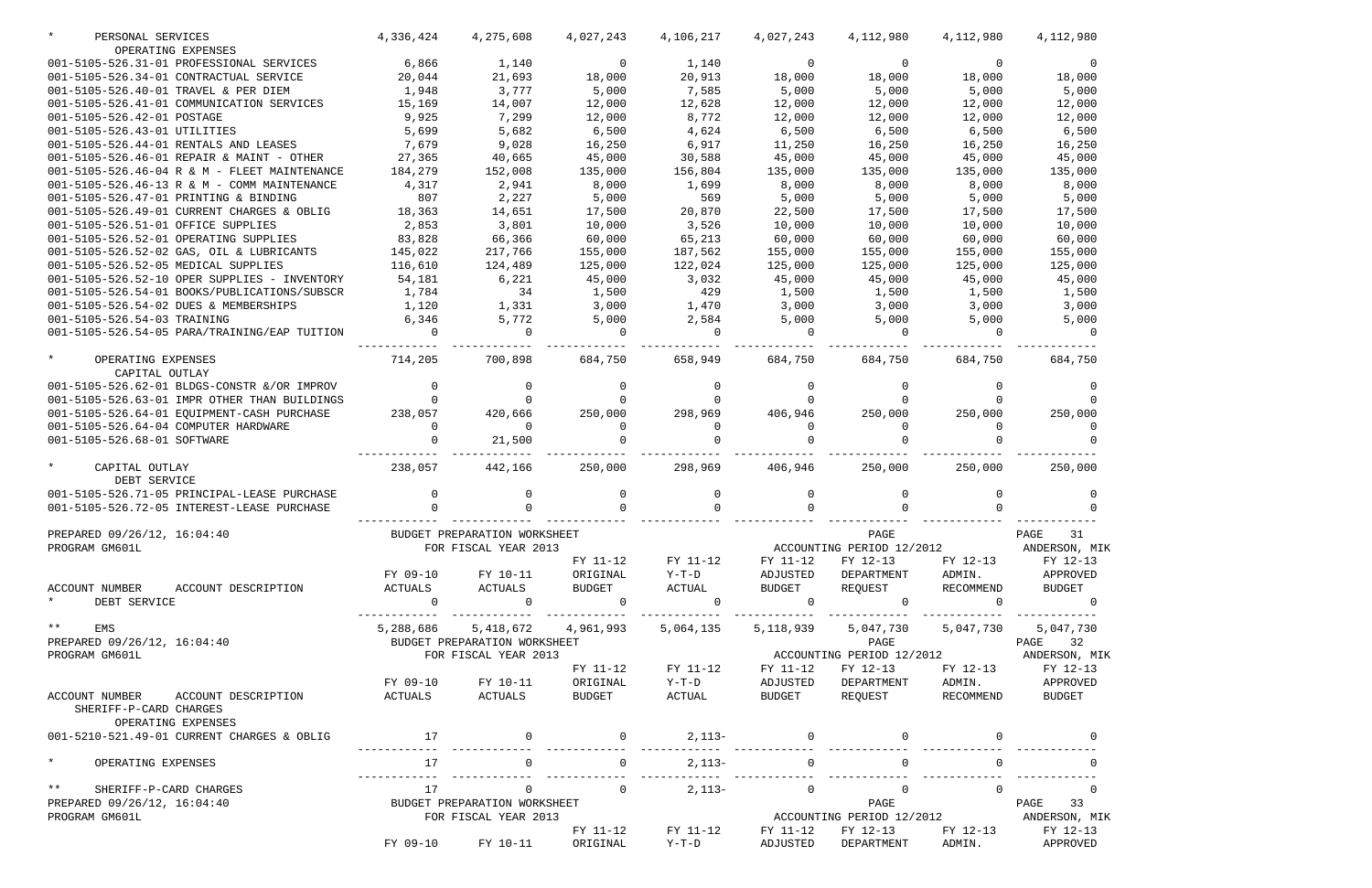| <b>ACCOUNT NUMBER</b>                        | ACCOUNT DESCRIPTION                                                                             | ACTUALS        | ACTUALS                                    | <b>BUDGET</b>            | ACTUAL                    | <b>BUDGET</b>  | REQUEST                                                             | RECOMMEND | <b>BUDGET</b>                           |
|----------------------------------------------|-------------------------------------------------------------------------------------------------|----------------|--------------------------------------------|--------------------------|---------------------------|----------------|---------------------------------------------------------------------|-----------|-----------------------------------------|
| PARKS & RECREATION                           |                                                                                                 |                |                                            |                          |                           |                |                                                                     |           |                                         |
| PERSONAL SERVICES                            |                                                                                                 |                |                                            |                          |                           |                |                                                                     |           |                                         |
| 001-6101-572.12-11 REGULAR SALARIES & WAGES  |                                                                                                 | 314,863        | 314,086                                    | 327,259                  | 313,513                   | 327,259        | 326,514                                                             | 326,514   | 326,514                                 |
| 001-6101-572.12-12 SALARY/WAGES-OVERTIME     |                                                                                                 | 3,849          | 863                                        | 2,500                    | $\overline{0}$            | 2,500          | 2,500                                                               | 2,500     | 2,500                                   |
| 001-6101-572.13-11 SALARIES & WAGES - OPS    |                                                                                                 | 81,192         | 92,646                                     | 78,500                   | 105,789                   | 78,500         | 78,500                                                              | 78,500    | 78,500                                  |
| 001-6101-572.15-11 EXPERIENCE PAY            |                                                                                                 | 2,500          | 1,900                                      | $\overline{0}$           | 2,200                     | $\overline{0}$ | $\overline{0}$                                                      | $\Omega$  | $\overline{0}$                          |
| 001-6101-572.21-13 FICA TAXES MATCHING       |                                                                                                 | 29,400         | 30,604                                     | 31,232                   | 31,089                    | 31,232         | 31,175                                                              | 31,175    | 31,175                                  |
| 001-6101-572.22-13 RETIREMENT CONTRIBUTIONS  |                                                                                                 | 31,640         | 28,985                                     | 17,959                   | 15,234                    | 17,959         | 19,075                                                              | 19,075    | 19,075                                  |
| 001-6101-572.23-13 LIFE & HEALTH INSURANCE   |                                                                                                 | 76,835         | 79,265                                     | 50,820                   | 81,107                    | 50,820         | 50,820                                                              | 50,820    | 50,820                                  |
| $\star$<br>PERSONAL SERVICES                 |                                                                                                 | 540,279        | 548,349                                    | 508,270                  | 548,932                   | 508,270        | 508,584                                                             | 508,584   | 508,584                                 |
| OPERATING EXPENSES                           |                                                                                                 |                |                                            |                          |                           |                |                                                                     |           |                                         |
| 001-6101-572.31-01 PROFESSIONAL SERVICES     |                                                                                                 | $\mathbf 0$    | 0                                          | 0                        | $\overline{0}$            | $\mathbf{0}$   | $\overline{0}$                                                      | $\Omega$  | 0                                       |
| 001-6101-572.34-01 OTHER CONTRACTUAL SERVICE |                                                                                                 | 20,779         | 32,769                                     | 45,000                   | 16,218                    | 45,000         | 45,000                                                              | 45,000    | 45,000                                  |
| 001-6101-572.34-02 CONTRACT SVCS - OFFICIALS |                                                                                                 | 24             | $\overline{0}$                             | $\overline{0}$           | $\overline{0}$            | $\overline{0}$ | $\mathbf{0}$                                                        | $\Omega$  | $\Omega$                                |
| 001-6101-572.34-23 UNIFORM RENTAL            |                                                                                                 | 620            | 932                                        | 1,000                    | $\overline{0}$            | 1,000          | 1,000                                                               | 1,000     | 1,000                                   |
| 001-6101-572.40-01 TRAVEL & PER DIEM         |                                                                                                 | 2,008          | 483                                        | 3,500                    | 399                       | 3,500          | 3,500                                                               | 3,500     | 3,500                                   |
| 001-6101-572.41-01 COMMUNICATIONS SERVICES   |                                                                                                 | 7,166          | 8,250                                      | 9,000                    | 8,945                     | 9,000          | 9,000                                                               | 9,000     | 9,000                                   |
| 001-6101-572.42-01 POSTAGE                   |                                                                                                 | 116            | 178                                        | 1,000                    | 151                       | 1,000          | 1,000                                                               | 1,000     | 1,000                                   |
| 001-6101-572.43-01 UTILITIES                 |                                                                                                 | 80,970         | 72,750                                     | 100,000                  | 65,106                    | 100,000        | 95,000                                                              | 95,000    | 95,000                                  |
| 001-6101-572.44-01 RENTALS & LEASES          |                                                                                                 | 7,095          | 9,126                                      | 10,500                   | 8,695                     | 10,500         | 10,500                                                              | 10,500    | 10,500                                  |
| 001-6101-572.46-01 REPAIR & MAINT - OTHER    |                                                                                                 | 21             | 6,234                                      | 7,500                    | 744                       | 7,500          | 7,500                                                               | 7,500     | 7,500                                   |
| 001-6101-572.46-04 R & M - FLEET MAINTENANCE |                                                                                                 | 36,186         | 28,477                                     | 17,000                   | 33,191                    | 17,000         | 17,000                                                              | 17,000    | 17,000                                  |
| 001-6101-572.46-11 MAINTENANCE - PARKS       |                                                                                                 | 90,076         | 104,090                                    | 82,000                   | 101,476                   | 82,000         | 82,000                                                              | 82,000    | 82,000                                  |
| 001-6101-572.47-01 PRINTING & BINDING        |                                                                                                 | 294            | $\overline{0}$                             | 500                      | 60                        | 500            | 500                                                                 | 500       | 500                                     |
| 001-6101-572.49-01 CURRENT CHARGES & OBLIG   |                                                                                                 | 259            | 205                                        | 500                      | 90                        | 500            | 500                                                                 | 500       | 500                                     |
| 001-6101-572.49-59 YOUTH ORGANIZATION SUPPRT |                                                                                                 | 9,000          | 10,125                                     | 10,000                   | 7,500                     | 10,000         | 10,000                                                              | 10,000    | 10,000                                  |
| 001-6101-572.51-01 OFFICE SUPPLIES           |                                                                                                 | 4,324          | 3,815                                      | 4,000                    | 4,333                     | 4,000          | 4,000                                                               | 4,000     | 4,000                                   |
| 001-6101-572.52-01 OPERATING SUPPLIES        |                                                                                                 | 29,313         | 17,018                                     | 35,000                   | 16,761                    | 35,000         | 35,000                                                              | 35,000    | 35,000                                  |
| 001-6101-572.52-02 GAS, OIL & LUBRICANTS     |                                                                                                 | 19,705         | 27,997                                     | 10,000                   | 30,274                    | 10,000         | 15,000                                                              | 15,000    | 15,000                                  |
| 001-6101-572.52-03 SIGNS & MARKINGS          |                                                                                                 | 1,265          | 2,095                                      | 4,000                    | 1,668                     | 4,000          | 4,000                                                               | 4,000     | 4,000                                   |
| 001-6101-572.52-06 SUPPLIES-AQUATICS         |                                                                                                 | 26,139         | 22,284                                     | 30,000                   | 23,953                    | 30,000         | 30,000                                                              | 30,000    | 30,000                                  |
| 001-6101-572.52-07 SUPPLIES-ATHLETIC EQUIP   |                                                                                                 | 47,834         | 21,057                                     | 60,000                   | 29,455                    | 60,000         | 60,000                                                              | 60,000    | 60,000                                  |
| 001-6101-572.52-10 OPER SUPPLIES - INVENTORY |                                                                                                 | 4,821          | 0                                          | 19,500                   | 5,579                     | 19,500         | 19,500                                                              | 19,500    | 19,500                                  |
| 001-6101-572.54-01 BOOKS/PUBS/SUBSCRIPTIONS  |                                                                                                 | $\mathbf 0$    | $\Omega$                                   | $\overline{0}$           | $\overline{0}$            | $\overline{0}$ | $\overline{0}$                                                      | $\Omega$  |                                         |
| 001-6101-572.54-02 DUES AND MEMBERSHIPS      |                                                                                                 | 1,205          | 1,178                                      | 1,150                    | 713                       | 1,150          | 1,150                                                               | 1,150     | 1,150                                   |
| 001-6101-572.54-03 TRAINING                  | 1,441                                                                                           |                | 1,931                                      | 2,000                    | 1,117                     | 2,000          | 2,000                                                               | 2,000     | 2,000                                   |
|                                              | 001-6101-572.55-02 SR. CITIZENS CTR-PALATKA 13,147                                              |                | 12,067                                     | 17,000                   | $9,964$ 17,000            |                | 17,000                                                              | 17,000    | 17,000                                  |
| 001-6101-572.55-03 SR. CITIZENS CTR-BOSTWICK |                                                                                                 | 8,271          | 8,050                                      | 10,000                   | $6,661$ $10,000$ $10,000$ |                |                                                                     | 10,000    | 10,000                                  |
| $\star$<br>OPERATING EXPENSES                |                                                                                                 |                | 412,079 391,111                            |                          | 480,150 373,053           | 480,150        | 480,150                                                             | 480,150   | 480,150                                 |
| CAPITAL OUTLAY                               |                                                                                                 |                |                                            |                          |                           |                |                                                                     |           |                                         |
|                                              | 0<br>001-6101-572.62-01 BLDGS-CONST & OR IMPROV<br>001-6101-572.63-01 IMPR OTHER THAN BUILDINGS |                | 4,055,932                                  | 0                        |                           |                |                                                                     |           |                                         |
|                                              |                                                                                                 |                | $\begin{array}{c} 0 \\ 17,623 \end{array}$ | $\overline{0}$<br>30,000 |                           |                |                                                                     |           |                                         |
|                                              |                                                                                                 |                |                                            |                          |                           |                |                                                                     |           |                                         |
| 001-6101-572.64-01 EQUIPMENT-CASH PURCHASE   |                                                                                                 | 809            | 11,753                                     | $\overline{a}$           |                           |                |                                                                     |           |                                         |
| * CAPITAL OUTLAY                             |                                                                                                 | 18,821         |                                            | 4,085,308 30,000         | 19,635                    |                | 30,000 66,000 66,000                                                |           | 66,000                                  |
| PREPARED 09/26/12, 16:04:40                  |                                                                                                 |                | BUDGET PREPARATION WORKSHEET               |                          |                           |                | PAGE                                                                |           | PAGE 34                                 |
| PROGRAM GM601L                               |                                                                                                 |                | FOR FISCAL YEAR 2013                       |                          |                           |                |                                                                     |           | ACCOUNTING PERIOD 12/2012 ANDERSON, MIK |
|                                              |                                                                                                 |                |                                            | FY 11-12                 | FY 11-12                  | FY 11-12       | FY 12-13                                                            | FY 12-13  | FY 12-13                                |
|                                              |                                                                                                 | FY 09-10       | FY 10-11                                   | ORIGINAL                 | $Y-T-D$                   | ADJUSTED       | DEPARTMENT                                                          | ADMIN.    | APPROVED                                |
| ACCOUNT NUMBER ACCOUNT DESCRIPTION           |                                                                                                 | ACTUALS        | <b>ACTUALS</b>                             | BUDGET                   | ACTUAL                    | BUDGET         | REQUEST                                                             | RECOMMEND | BUDGET                                  |
| GRANTS & AIDS                                | 001-6101-572.82-02 SEN. CITIZENS CTR/PALATKA                                                    | $\overline{0}$ |                                            |                          |                           |                |                                                                     |           |                                         |
| 001-6101-572.82-03 SEN. CITIZENS CTR/BOSTWCK |                                                                                                 |                |                                            |                          |                           |                |                                                                     |           |                                         |
|                                              |                                                                                                 |                |                                            |                          |                           |                |                                                                     |           |                                         |
| $\star$<br>GRANTS & AIDS                     |                                                                                                 | $\overline{0}$ | $\overline{0}$                             | $\Omega$                 | $\overline{0}$            |                | $\overline{0}$                                                      | $\Omega$  |                                         |
| $***$<br>PARKS & RECREATION                  |                                                                                                 | 971,179        |                                            |                          |                           |                | 5,024,768 1,018,420 941,620 1,018,420 1,054,734 1,054,734 1,054,734 |           |                                         |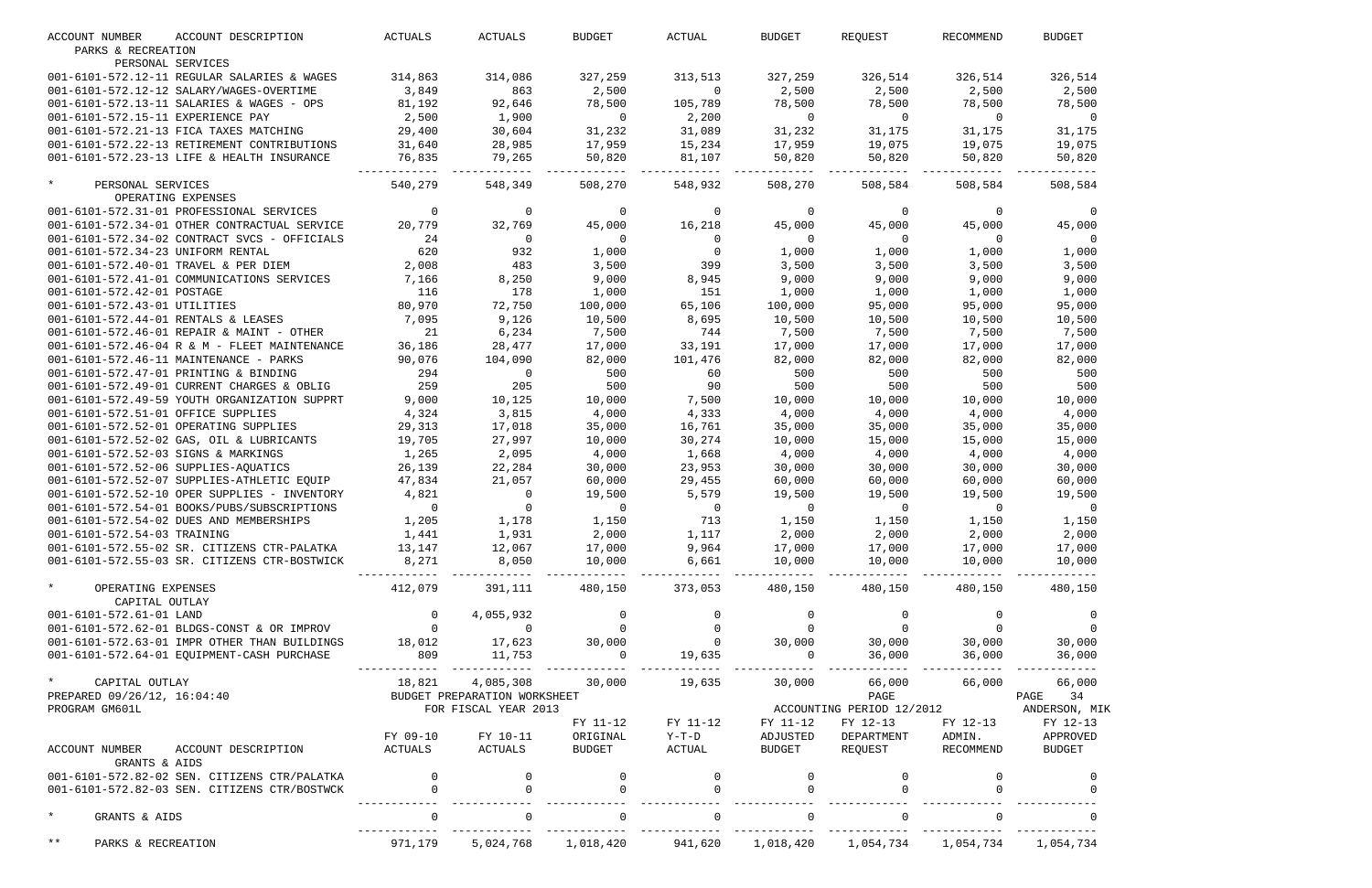| PREPARED 09/26/12, 16:04:40<br>PROGRAM GM601L   |                                              |                 | BUDGET PREPARATION WORKSHEET<br>FOR FISCAL YEAR 2013 |                      | ACCOUNTING PERIOD 12/2012 |                      | PAGE<br>35<br>ANDERSON, MIK |                                  |                                         |
|-------------------------------------------------|----------------------------------------------|-----------------|------------------------------------------------------|----------------------|---------------------------|----------------------|-----------------------------|----------------------------------|-----------------------------------------|
|                                                 |                                              | FY 09-10        | FY 10-11                                             | FY 11-12<br>ORIGINAL | FY 11-12<br>Y-T-D         | FY 11-12<br>ADJUSTED | FY 12-13<br>DEPARTMENT      | FY 12-13<br>ADMIN.               | FY 12-13<br>APPROVED                    |
| ACCOUNT NUMBER<br>COUNTY LIBRARY SYSTEM         | ACCOUNT DESCRIPTION                          | ACTUALS         | ACTUALS                                              | <b>BUDGET</b>        | ACTUAL                    | BUDGET               | REQUEST                     | RECOMMEND                        | <b>BUDGET</b>                           |
|                                                 | PERSONAL SERVICES                            |                 |                                                      |                      |                           |                      |                             |                                  |                                         |
|                                                 | 001-6212-571.12-11 REGULAR SALARIES & WAGES  | 302,452         | 320,328                                              | 386,651              | 323,548                   | 386,651              | 388,101                     | 388,101                          | 388,101                                 |
|                                                 | 001-6212-571.12-12 SALARIES/WAGES-OVERTIME   | $\Omega$        | $\Omega$                                             | $\overline{0}$       | $\Omega$                  | $\Omega$             | $\Omega$                    | $\Omega$                         | 0                                       |
| 001-6212-571.15-11 EXPERIENCE PAY               | 001-6212-571.13-11 SALARIES & WAGES - OPS    | 23,748<br>4,225 | 21,562<br>4,250                                      | 50,530<br>$\Omega$   | 21,949<br>4,634           | 50,530<br>$\Omega$   | 40,186<br>$\overline{0}$    | 40,186<br>$\Omega$               | 40,186<br>$\Omega$                      |
|                                                 | 001-6212-571.21-13 FICA TAXES MATCHING       | 23,332          | 25,033                                               | 33,444               | 25,473                    | 33,444               | 32,764                      | 32,764                           | 32,764                                  |
|                                                 | 001-6212-571.22-13 RETIREMENT CONTRIBUTIONS  | 29,997          | 30,144                                               | 20,599               | 16,096                    | 20,599               | 21,588                      | 21,588                           | 21,588                                  |
|                                                 | 001-6212-571.23-13 LIFE & HEALTH INSURANCE   | 65,945          | 75,420                                               | 65,340               | 75,489                    | 65,340               | 65,340                      | 65,340                           | 65,340                                  |
| $^\star$<br>PERSONAL SERVICES                   |                                              | 449,699         | 476,737                                              | 556,564              | 467,189                   | 556,564              | 547,979                     | 547,979                          | 547,979                                 |
|                                                 | OPERATING EXPENSES                           |                 |                                                      |                      |                           |                      |                             |                                  |                                         |
|                                                 | 001-6212-571.34-01 OTHER CONTRACTUAL SERVICE | 2,384           | 6,729                                                | 4,522                | 7,016                     | 4,522                | 4,522                       | 4,522                            | 4,522                                   |
|                                                 | 001-6212-571.40-01 TRAVEL & PER DIEM         | 3,557           | 759                                                  | $\Omega$             | 1,163                     | $\Omega$             | $\Omega$                    | $\Omega$                         |                                         |
|                                                 | 001-6212-571.41-01 COMMUNICATION SERVICES    | $\overline{0}$  | $\Omega$                                             | $\overline{0}$       | $\Omega$                  | $\Omega$             | $\Omega$                    | $\Omega$                         | $\Omega$                                |
| 001-6212-571.42-01 POSTAGE                      |                                              | 19              | 100                                                  | 100                  | 6                         | 100                  | $\Omega$                    | $\Omega$                         |                                         |
|                                                 | 001-6212-571.44-01 RENTALS AND LEASES        | 66,501          | 62,138                                               | 54,000               | 61,953                    | 54,000               | 54,000                      | 54,000                           | 54,000                                  |
|                                                 | 001-6212-571.46-01 REPAIR & MAINT - OTHER    | $\Omega$        | 482                                                  | 1,000                | 145                       | 1,000                | 1,000                       | 1,000                            | 1,000                                   |
|                                                 | 001-6212-571.46-04 R & M - FLEET MAINTENANCE | 964             | 1,628                                                | 1,500                | 1,148                     | 1,500                | 1,500                       | 1,500                            | 1,500                                   |
|                                                 | 001-6212-571.47-01 PRINTING & BINDING        | 110             | $\mathbf{0}$                                         | $\overline{0}$       | $\overline{0}$            | $\overline{0}$       | $\overline{0}$              | $\Omega$                         | - 0                                     |
|                                                 | 001-6212-571.49-01 CURRENT CHARGES & OBLIG   | 48              | $\mathbf 0$                                          | 300                  | 37                        | 300                  | 265                         | 265                              | 265                                     |
| 001-6212-571.51-01 OFFICE SUPPLIES              |                                              | 193             | 232                                                  | 1,000                | 463                       | 1,000                | 1,000                       | 1,000                            | 1,000                                   |
|                                                 | 001-6212-571.52-01 OPERATING SUPPLIES        | 15,898          | 23,538                                               | 20,000               | 10,163                    | 20,000               | 15,000                      | 15,000                           | 15,000                                  |
|                                                 | 001-6212-571.52-02 GAS, OIL & LUBRICANTS     | 1,264           | 3,752                                                | 2,000                | 1,429                     | 2,000                | 2,000                       | 2,000                            | 2,000                                   |
|                                                 | 001-6212-571.52-10 OPER SUPPLIES - INVENTORY | 16,528          | 1,709                                                | $\Omega$             | $\Omega$                  | $\Omega$             | 9,000                       | 9,000                            | 9,000                                   |
|                                                 | 001-6212-571.54-02 DUES & MEMBERSHIPS        | $\Omega$        | 0                                                    | $\Omega$             | $\Omega$                  | $\Omega$             | $\Omega$                    | $\Omega$                         | 0                                       |
| 001-6212-571.54-03 TRAINING                     |                                              |                 | $\Omega$                                             | $\cap$               |                           |                      | $\Omega$                    | <sup>0</sup>                     |                                         |
| $\star$<br>OPERATING EXPENSES<br>CAPITAL OUTLAY |                                              | 107,466         | 101,067                                              | 84,422               | 83,523                    | 84,422               | 88,287                      | 88,287                           | 88,287                                  |
|                                                 | 001-6212-571.63-01 IMPR OTHER THAN BUILDINGS | $\Omega$        | 0                                                    | $\Omega$             | $\Omega$                  | $\Omega$             | $\Omega$                    | 0                                | 0                                       |
|                                                 | 001-6212-571.64-01 EQUIPMENT-CASH PURCHASE   | $\Omega$        | 4,269                                                | 5,000                | $\Omega$                  | 5,000                |                             |                                  |                                         |
|                                                 | 001-6212-571.66-01 BOOKS, PUB & LIB MATERIAL | 8,511           | 27,333                                               | 40,000               | 38,347                    | 40,000               | 36,000                      | 36,000                           | 36,000                                  |
| $\star$<br>CAPITAL OUTLAY                       |                                              | 8,511           | 31,602                                               | 45,000               | 38,347 45,000             |                      | 36,000                      | 36,000                           | 36,000                                  |
| NON-OPERATING                                   | 001-6212-571.91-40 TRANSFER TO FUND 160      | $\overline{0}$  | $\mathbf{0}$                                         | $\mathbf 0$          | $\overline{0}$            | $\overline{0}$       | 0                           | $\Omega$                         |                                         |
| $\star$<br>NON-OPERATING                        |                                              | $\mathbf 0$     | $\mathsf{O}$                                         | $\overline{0}$       | $\overline{0}$            | $\Omega$             | $\overline{0}$              | $\Omega$                         |                                         |
| $\star \star$<br>COUNTY LIBRARY SYSTEM          |                                              | 565,676         | 609,406                                              | 685,986              | 589,059                   | 685,986              | __________________________  | 672,266 672,266                  | 672,266                                 |
| PREPARED 09/26/12, 16:04:40                     |                                              |                 | BUDGET PREPARATION WORKSHEET                         |                      |                           |                      | PAGE                        |                                  | PAGE 36                                 |
| PROGRAM GM601L                                  |                                              |                 | FOR FISCAL YEAR 2013                                 |                      |                           |                      |                             |                                  | ACCOUNTING PERIOD 12/2012 ANDERSON, MIK |
|                                                 |                                              |                 |                                                      | FY 11-12             | FY 11-12                  | FY 11-12             | FY 12-13                    | FY 12-13                         | FY 12-13                                |
|                                                 |                                              | FY 09-10        | FY 10-11                                             | ORIGINAL             | $Y-T-D$                   | ADJUSTED             | DEPARTMENT                  | ADMIN.                           | APPROVED                                |
| ACCOUNT NUMBER                                  | ACCOUNT DESCRIPTION                          | ACTUALS         | ACTUALS                                              | <b>BUDGET</b>        | ACTUAL                    | BUDGET               | REQUEST                     | RECOMMEND                        | BUDGET                                  |
| AGRICULTURE EXTENSION                           | PERSONAL SERVICES                            |                 |                                                      |                      |                           |                      |                             |                                  |                                         |
|                                                 | 001-6302-537.12-11 REGULAR SALARIES & WAGES  | 178,021         | 147,575                                              | 185,216              | 145,120                   |                      | 185,216 173,086             | 173,086                          | 173,086                                 |
|                                                 | 001-6302-537.13-11 SALARIES & WAGES - OPS    | 6,631           | 15,292                                               | 22,660               | 20,287                    | 22,660               | 22,000                      | 22,000                           | 22,000                                  |
| 001-6302-537.15-11 EXPERIENCE PAY               |                                              | 1,400           | 2,000                                                | $\overline{0}$       | 1,300                     | $\overline{0}$       | $\overline{0}$              | $\overline{0}$                   | $\overline{0}$                          |
|                                                 | 001-6302-537.21-13 FICA TAXES MATCHING       | 13,531          | 11,965                                               | 16,736               | 10,526                    | 16,736               | 15,758                      | 15,758                           | 15,758                                  |
|                                                 | 001-6302-537.22-13 RETIREMENT CONTRIBUTIONS  | 15,980          | 12,121                                               | 10,496               | 5,825                     | 10,496               | 10,460                      | 10,460                           | 10,460                                  |
|                                                 | 001-6302-537.23-13 LIFE & HEALTH INSURANCE   | 49,610          | 40,438                                               | 29,040               | 32,070                    | 29,040               | 21,780                      | 21,780                           | 21,780                                  |
| PERSONAL SERVICES                               |                                              | 265,173         | 229,391                                              | 264,148              | 215,128                   | ---------<br>264,148 | 243,084                     | . _ _ _ _ _ _ _ _ _ _<br>243,084 | 243,084                                 |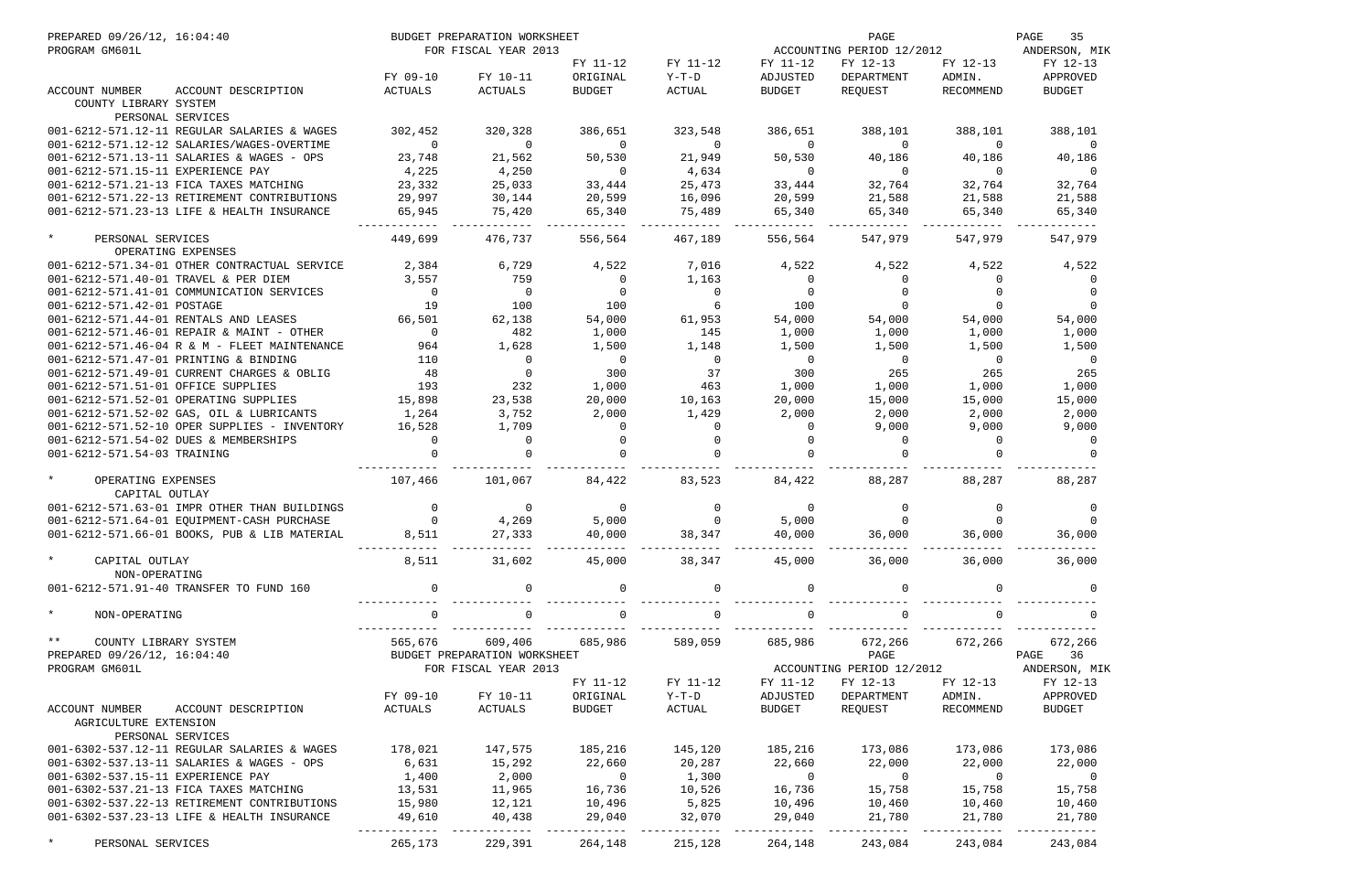| OPERATING EXPENSES                                                                    |                    |                              |                     |                              |                     |                           |                     |                     |
|---------------------------------------------------------------------------------------|--------------------|------------------------------|---------------------|------------------------------|---------------------|---------------------------|---------------------|---------------------|
| 001-6302-537.31-01 PROFESSIONAL SERVICES                                              | $\Omega$           | $\Omega$                     | $\Omega$            | $\Omega$                     | $\Omega$            | $\overline{0}$            | $\Omega$            | $\Omega$            |
| 001-6302-537.31-05 HASTINGS RESEARCH PROJECT                                          | 41,261             | 46,830                       | 45,000              | 45,000                       | 45,000              | 45,000                    | 45,000              | 45,000              |
| 001-6302-537.40-01 TRAVEL & PER DIEM                                                  | 9,769              | 6,501                        | 10,900              | 5,313                        | 10,900              | 9,995                     | 9,995               | 9,995               |
| 001-6302-537.41-01 COMMUNICATIONS SERVICES                                            | 1,672              | 739                          | 1,000               | $\overline{0}$               | 1,000               | 1,000                     | 1,000               | 1,000               |
| 001-6302-537.42-01 POSTAGE                                                            | 31                 | 1,156                        | 1,000               | 170                          | 1,000               | 1,000                     | 1,000               | 1,000               |
| 001-6302-537.43-01 UTILITIES                                                          | 12,115             | 12,279                       | 14,700              | 10,569                       | 14,700              | 14,700                    | 14,700              | 14,700              |
| 001-6302-537.43-04 GARBAGE                                                            | 1,757              | 1,455                        | 1,700               | 1,756                        | 1,700               | 1,700                     | 1,700               | 1,700               |
| 001-6302-537.44-01 RENTALS AND LEASES                                                 | 4,467              | 4,466                        | 4,467               | 5,236                        | 4,467               | 5,117                     | 5,117               | 5,117               |
| 001-6302-537.46-01 REPAIR & MAINT - OTHER                                             | $\overline{0}$     | 176                          | 1,580               | 119                          | 1,580               | 1,580                     | 1,580               | 1,580               |
| 001-6302-537.46-04 R & M - FLEET MAINTENANCE                                          | 363                | 451                          | 1,500               | 505                          | 1,500               | 1,500                     | 1,500               | 1,500               |
| 001-6302-537.49-01 CURRENT CHARGES & OBLIG                                            | 1,780              | 5,116                        | 5,680               | 1,780                        | 5,680               | 5,680                     | 5,680               | 5,680               |
| 001-6302-537.51-01 OFFICE SUPPLIES                                                    | 3,206              | 2,427                        | 3,500               | 1,031                        | 3,500               | 3,500                     | 3,500               | 3,500               |
| 001-6302-537.52-01 OPERATING SUPPLIES                                                 | 19,240             | 7,812                        | 8,950               | 5,304                        | 8,950               | 7,170                     | 7,170               | 7,170               |
| 001-6302-537.52-02 GAS, OIL & LUBRICANTS                                              | $\Omega$           | 398                          | 500                 | 617                          | 500                 | 500                       | 500                 | 500                 |
| 001-6302-537.52-10 OPER SUPPLIES - INVENTORY                                          | 3,298              | 8,226                        | 3,000               | $\Omega$                     | 3,000               | 3,000                     | 3,000               | 3,000               |
| 001-6302-537.54-01 BOOKS/PUBLICATIONS/SUBSCR                                          | 1,724              | 389                          | 534                 | 956                          | 534                 | 650                       | 650                 | 650                 |
| 001-6302-537.54-02 DUES & MEMBERSHIPS                                                 | 490                | 50                           | 450                 | $\Omega$                     | 450                 | 1,000                     | 1,000               | 1,000               |
| 001-6302-537.54-03 TRAINING                                                           | 3,179              | 2,070                        | 1,760               | 1,660                        | 1,760               | 2,525                     | 2,525               | 2,525               |
|                                                                                       |                    |                              |                     |                              |                     |                           |                     |                     |
| $\star$<br>OPERATING EXPENSES                                                         | 104,352            | 100,541                      | 106,221             | 80,016                       | 106,221             | 105,617                   | 105,617             | 105,617             |
| CAPITAL OUTLAY                                                                        |                    |                              |                     |                              |                     |                           |                     |                     |
| 001-6302-537.63-01 IMPR OTHER THAN BUILDINGS                                          | $\Omega$           | $\Omega$                     | $\Omega$            | $\Omega$                     | $\Omega$            | $\Omega$                  | <sup>n</sup>        | $\Omega$            |
| 001-6302-537.64-01 EQUIPMENT-CASH PURCHASE                                            |                    | 0                            |                     | 0                            |                     | $\Omega$                  |                     |                     |
| $\star$<br>CAPITAL OUTLAY<br>GRANTS & AIDS                                            | $\Omega$           | 0                            | $\Omega$            | 0                            | <sup>0</sup>        | $\Omega$                  | <sup>n</sup>        | $\Omega$            |
| 001-6302-537.81-26 SOIL & WATER CONSERVATION                                          | 4,695              | 5,463                        | 5,800               | 4,832                        | 5,800               | 5,800                     | 5,800               | 5,800               |
| $\star$<br>GRANTS & AIDS                                                              | 4,695              | 5,463                        | 5,800               | 4,832                        | 5,800               | 5,800                     | 5,800               | 5,800               |
| $***$<br>AGRICULTURE EXTENSION                                                        | 374,220            | 335,395                      | 376,169             | 299,976                      | 376,169             | 354,501                   | 354,501             | 354,501             |
| PREPARED 09/26/12, 16:04:40                                                           |                    | BUDGET PREPARATION WORKSHEET |                     |                              |                     | PAGE                      |                     | 37<br>PAGE          |
| PROGRAM GM601L                                                                        |                    | FOR FISCAL YEAR 2013         |                     |                              |                     | ACCOUNTING PERIOD 12/2012 |                     | ANDERSON, MIK       |
|                                                                                       |                    |                              | FY 11-12            | FY 11-12                     | FY 11-12            | FY 12-13                  | FY 12-13            | FY 12-13            |
|                                                                                       | FY 09-10           | FY 10-11                     | ORIGINAL            | $Y-T-D$                      | ADJUSTED            | DEPARTMENT                | ADMIN.              | APPROVED            |
| ACCOUNT DESCRIPTION<br><b>ACCOUNT NUMBER</b>                                          | <b>ACTUALS</b>     | ACTUALS                      | <b>BUDGET</b>       | ACTUAL                       | <b>BUDGET</b>       | REQUEST                   | RECOMMEND           | <b>BUDGET</b>       |
| TRANSFERS/RESERVES/MISC                                                               |                    |                              |                     |                              |                     |                           |                     |                     |
| NON-OPERATING                                                                         |                    |                              |                     |                              |                     |                           |                     |                     |
| 001-9999-581.91-05 BUD TRFR-SUPER OF ELECT                                            | 886,397            | 836,397                      | 948,000             | 948,000                      | 948,000             | 865,000                   | 865,000             | 865,000             |
| 001-9999-581.91-06 BUD TRFR-PROP APPRAISER                                            | 1,593,115          | 1,628,517                    | 1,575,770           | 1,575,770                    | 1,575,770           | 1,567,408                 | 1,567,408           | 1,567,408           |
| 001-9999-581.91-07 BUD TRF-CLERK/DRUG COURT                                           |                    |                              |                     | $\Omega$                     | $\Omega$            | $\left( \right)$          | $\left( \right)$    |                     |
| 001-9999-581.91-08 BUD TRFR-GENERAL FUND                                              |                    |                              |                     |                              | ∩                   |                           |                     |                     |
| 001-9999-581.91-09 BUDGET TRSF-REG WATER FD                                           |                    |                              |                     |                              |                     |                           |                     |                     |
| 001-9999-581.91-10 BUD TRFR-SHERIFF-PERS SVC                                          |                    |                              |                     |                              |                     |                           |                     |                     |
| 001-9999-581.91-11 BUD TRFR-SHERIFF-OP EXP                                            | 13,490,742         | 13,889,568                   |                     |                              |                     |                           |                     |                     |
|                                                                                       | 4,176,798          | 4,139,145                    |                     |                              |                     |                           |                     |                     |
| 001-9999-581.91-12 BUD TRFR-SHERIFF-OCO                                               | 673,021            | 147,569                      |                     |                              |                     |                           |                     |                     |
| 001-9999-581.91-13 BUD TRFR-SHERIFF-DEBT SVC                                          |                    | 260,560                      |                     |                              |                     |                           |                     |                     |
|                                                                                       | 225,633            |                              |                     |                              |                     |                           |                     |                     |
| 001-9999-581.91-14 BUD TRFR-SHERIFF-RESERVE                                           |                    |                              |                     |                              |                     |                           |                     |                     |
| 001-9999-581.91-15 TRF TO TRANSPORTATION FD                                           |                    |                              |                     |                              |                     |                           |                     |                     |
| 001-9999-581.91-17 TRFR- COURT TECH SUPPORT                                           |                    |                              |                     |                              |                     |                           |                     |                     |
| 001-9999-581.91-18 TRFR-MISC. GRANTS FUND                                             |                    |                              |                     |                              |                     |                           |                     |                     |
| 001-9999-581.91-19 TRF-CAPITAL PROJECTS FD                                            |                    | 200,000<br>0                 |                     |                              |                     |                           |                     |                     |
| 001-9999-581.91-24 TRF-CNTY JAIL SINKING FD                                           |                    |                              |                     |                              |                     |                           |                     |                     |
| 001-9999-581.91-25 TRF-ROAD PROJECTS FUND                                             |                    |                              |                     |                              |                     |                           |                     |                     |
| 001-9999-581.91-40 E.PUTNAM WATER/WW GRANTS                                           | 293,498<br>0       | 196,952<br>0                 | 152,952<br>0        | 152,952<br>$\overline{0}$    | 152,952<br>$\Omega$ | 152,952<br>$\Omega$       | 152,952<br>$\Omega$ | 152,952<br>-0       |
| 001-9999-581.91-41 TRF - WATER UTILITIES FD                                           |                    |                              |                     |                              |                     |                           |                     |                     |
| 001-9999-581.91-46 TRANSFER-COMM. IMPR FUND                                           | 83,127<br>$\Omega$ | 83,127                       | 83,127              | 83,127                       | 83,127              | 83,127                    | 83,127              | 83,127              |
| 001-9999-581.91-50 BUD TRFR-SHERIFF-COUNTY                                            |                    | 0<br>$\Omega$                | 17,700,000          | 18,629,419<br>$\overline{0}$ | 17,700,000          | 17,700,000                | 17,700,000          | 17,700,000          |
| 001-9999-581.91-51 BUD TRFR-SHERIFF-GRANTS<br>001-9999-581.91-52 RISK MANAGEMENT FUND |                    | 25,000                       | 751,878<br>$\Omega$ | $\Omega$                     | 929,419<br>$\Omega$ | 467,053<br>0              | 467,053<br>0        | 467,053<br>$\Omega$ |

|                       |                                 | 45,000<br>14,700             |    | 9,995<br>1,000<br>1,000<br>1,700<br>5,117<br>1,580<br>1,500<br>5,680<br>3,500<br>7,170<br>500<br>3,000 |      | 0                                                                                                                                                                                       |  |
|-----------------------|---------------------------------|------------------------------|----|--------------------------------------------------------------------------------------------------------|------|-----------------------------------------------------------------------------------------------------------------------------------------------------------------------------------------|--|
|                       |                                 | 105,617                      |    | 650<br>1,000<br>2,525                                                                                  | $-1$ |                                                                                                                                                                                         |  |
|                       |                                 |                              |    |                                                                                                        |      | 0<br>0<br>$\overline{0}$                                                                                                                                                                |  |
|                       |                                 |                              |    | 5,800<br>5,800<br>----                                                                                 |      |                                                                                                                                                                                         |  |
| PAGE<br>ANDERSON, MIP | FY<br>APPROVED<br><b>BUDGET</b> | 354,501<br>$12 - 13$         | 37 |                                                                                                        |      |                                                                                                                                                                                         |  |
|                       | 1,567,408                       | 865,000                      |    |                                                                                                        |      | 0<br>0<br>0<br>$\overline{0}$<br>$\overline{0}$<br>$\overline{0}$<br>$\overline{0}$<br>$\overline{0}$<br>$\overline{0}$<br>$\overline{0}$<br>0<br>$\overline{0}$<br>$\overline{0}$<br>0 |  |
|                       | 17,700,000                      | 152,952<br>83,127<br>467,053 |    |                                                                                                        |      | 0<br>0                                                                                                                                                                                  |  |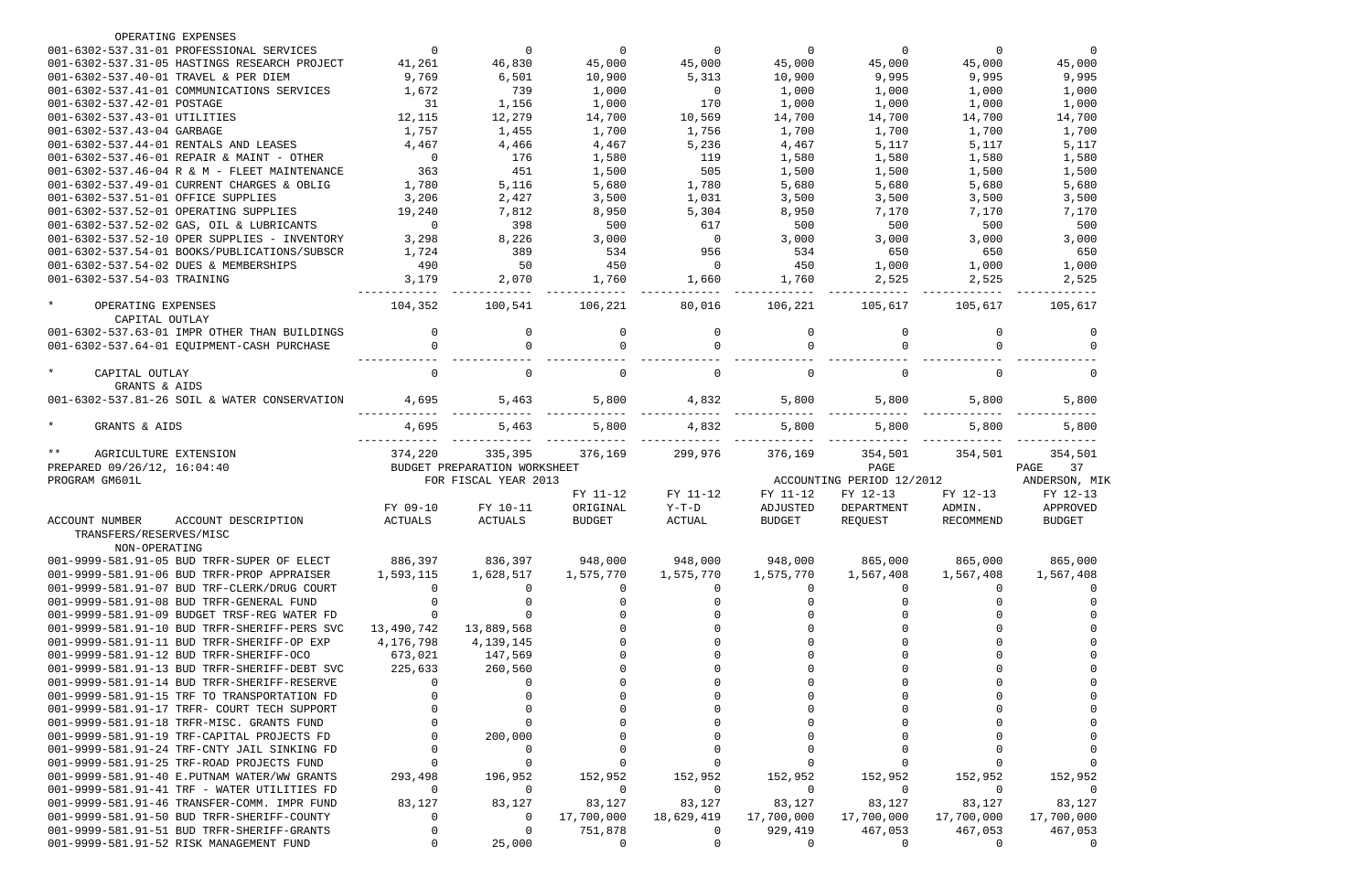| $\star$<br>NON-OPERATING                                                                   | 21,422,331              | 21,406,835                   | 21,211,727                | 21,389,268       | 21,389,268                | 20,835,540                                        | 20,835,540                | 20,835,540                |
|--------------------------------------------------------------------------------------------|-------------------------|------------------------------|---------------------------|------------------|---------------------------|---------------------------------------------------|---------------------------|---------------------------|
| NON-OPERATING                                                                              |                         |                              |                           |                  |                           |                                                   |                           |                           |
| 001-9999-598.99-01 RESERVE FOR CONT-REGULAR<br>001-9999-598.99-12 RESTR RESERVE-CAP OUTLAY | $\mathbf 0$<br>$\Omega$ | $\Omega$                     | 225,000<br>$\overline{0}$ | 0<br>$\Omega$    | 219,500<br>$\overline{0}$ | 225,000<br>$\overline{0}$                         | 225,000<br>$\overline{0}$ | 225,000<br>$\overline{0}$ |
| $\star$<br>NON-OPERATING                                                                   | $\mathbf 0$             | $\overline{0}$               | 225,000                   | $\circ$          | 219,500                   | 225,000                                           | 225,000                   | 225,000                   |
| $\star \star$<br>TRANSFERS/RESERVES/MISC                                                   | 21,422,331              | 21,406,835                   | 21,436,727                | 21,389,268       | 21,608,768                | 21,060,540                                        | 21,060,540                | 21,060,540                |
| $***$<br><b>GENERAL FUND</b>                                                               | 44,419,289              | 48,599,749                   | 44,089,083                | 42,522,396       | 44,589,928                | 43,713,185                                        | 43,713,185                | 43,713,185                |
| PREPARED 09/26/12, 16:04:40                                                                |                         | BUDGET PREPARATION WORKSHEET |                           |                  |                           | PAGE                                              |                           | PAGE 38                   |
| PROGRAM GM601L                                                                             |                         | FOR FISCAL YEAR 2013         |                           |                  |                           | ACCOUNTING PERIOD 12/2012                         |                           | ANDERSON, MIK             |
|                                                                                            |                         |                              | FY 11-12                  | FY 11-12         | FY 11-12                  | FY 12-13                                          | FY 12-13                  | FY 12-13                  |
|                                                                                            | FY 09-10                | FY 10-11                     | ORIGINAL                  | Y-T-D            | ADJUSTED                  | DEPARTMENT                                        | ADMIN.                    | APPROVED                  |
| ACCOUNT NUMBER<br>ACCOUNT DESCRIPTION                                                      | ACTUALS                 | ACTUALS                      | <b>BUDGET</b>             | ACTUAL           | BUDGET                    | REQUEST                                           | RECOMMEND                 | <b>BUDGET</b>             |
| TRANSPORTATION FUND                                                                        |                         |                              |                           |                  |                           |                                                   |                           |                           |
| PUBLIC WKS/ADMIN & ENGIN<br>PERSONAL SERVICES                                              |                         |                              |                           |                  |                           |                                                   |                           |                           |
| 101-4101-541.12-11 REGULAR SALARIES & WAGES                                                | 609,743                 | 609,433                      | 633,865                   | 610,546          | 633,865                   | 636,451                                           | 636,451                   | 636,451                   |
| 101-4101-541.12-12 SALARY/WAGES - OVERTIME                                                 | $\overline{0}$          | $\sim$ 0                     | 2,500                     | $\overline{0}$   | 2,500                     | 2,500                                             | 2,500                     | 2,500                     |
| 101-4101-541.13-11 SALARIES & WAGES - OPS                                                  | 657                     | $\overline{0}$               | 2,000                     | $\overline{0}$   | 2,000                     | 2,000                                             | 2,000                     | 2,000                     |
| 101-4101-541.15-11 EXPERIENCE PAY                                                          | 2,450                   | 3,900                        | $\overline{0}$            | 3,500            | $\overline{0}$            | $\overline{0}$                                    | $\overline{0}$            | $\overline{0}$            |
| 101-4101-541.21-13 FICA TAXES MATCHING                                                     | 44,758                  | 44,536                       | 48,835                    | 44,994           | 48,835                    | 49,033                                            | 49,033                    | 49,033                    |
| 101-4101-541.22-13 RETIREMENT CONTRIBUTIONS                                                | 64,800                  | 59,068                       | 34,948                    | 31,300           | 34,948                    | 37,629                                            | 37,629                    | 37,629                    |
| 101-4101-541.23-13 LIFE & HEALTH INSURANCE                                                 | 99,825                  | 102,644                      | 87,120                    | 103,181          | 87,120                    | 87,120                                            | 87,120                    | 87,120                    |
| $\star$<br>PERSONAL SERVICES                                                               | 822,233                 | 819,581                      | 809,268                   | 793,521          | 809,268                   | 814,733                                           | 814,733                   | 814,733                   |
| OPERATING EXPENSES                                                                         |                         |                              |                           |                  |                           |                                                   |                           |                           |
| 101-4101-541.31-01 PROFESSIONAL SERVICES                                                   | 60,729                  | $\overline{\phantom{0}}$     | 75,000                    | $\overline{0}$   | 75,000                    | 55,000                                            | 30,000                    | 30,000                    |
| 101-4101-541.34-01 OTHER CONTRACTUAL SERVICE                                               | 71,951                  | 62,615                       | 100,000                   | 46,330           | 100,000                   | 99,548                                            | 70,000                    | 70,000                    |
| 101-4101-541.34-05 CONTRACT SERV-FERRY OPERA                                               | 41,618                  | 42,297                       | 40,800                    | 41,439           | 40,800                    | 44,400                                            | 44,400                    | 44,400                    |
| 101-4101-541.34-06 CONTRACT SERV-RAIL CROSS                                                | 40,674                  | 40,674                       | 40,674                    | 43,782           | 40,674                    | 40,674                                            | 40,674                    | 40,674                    |
| 101-4101-541.34-19 CONTRACT SERV-ROAD STRIPE                                               | 70,456                  | 17,733                       | 94,374                    | 13,993           | 94,374                    | 100,000                                           | 60,000                    | 60,000                    |
| 101-4101-541.34-23 UNIFORM RENTALS-EMPLOYER                                                | $\overline{0}$          | 45                           | 1,000                     | $\overline{0}$   | 1,000                     | 1,000                                             | 1,000                     | 1,000                     |
| 101-4101-541.34-24 CONTR-TRAFFIC SIG MAINT                                                 | 44,757                  | 54,108                       | 57,000                    | 49,349           | 57,000                    | 57,000                                            | 57,000                    | 57,000                    |
| 101-4101-541.34-25 CONTRACT-INMATE CREWS                                                   | 169,401                 | 169,401                      | 169,401                   | 173,244          | 169,401                   | 174,012                                           | 174,012                   | 174,012                   |
| 101-4101-541.40-01 TRAVEL & PER DIEM                                                       | 1,946                   | 1,527                        | 15,000                    | 2,522            | 15,000                    | 7,000                                             | 7,000                     | 7,000                     |
| 101-4101-541.41-01 COMMUNICATION SERVICES                                                  | 5,268                   | 4,777                        | 4,500                     | 4,363            | 4,500                     | 5,300                                             | 5,300                     | 5,300                     |
| 101-4101-541.42-01 POSTAGE                                                                 | 1,748<br>20,409         | 1,203<br>21,832              | 3,000                     | 1,990            | 3,000                     | 3,000<br>25,800                                   | 3,000                     | 3,000                     |
| 101-4101-541.43-01 UTILITIES<br>101-4101-541.43-07 UTIL-TRAF CONTROL DEVICES               | 91,480                  | 96,076                       | 26,200<br>85,000          | 17,795<br>83,856 | 26,200<br>85,000          | 90,000                                            | 24,000<br>90,000          | 24,000<br>90,000          |
| 101-4101-541.44-01 RENTALS AND LEASES                                                      | 5,466                   | 2,277                        | 6,530                     | 1,978            | 6,530                     | 2,775                                             | 2,775                     | 2,775                     |
| 101-4101-541.45-20 INSURANCE-RISK MANAGEMENT                                               | 180,981                 | 180,981                      | 180,981                   | 180,981          | 180,981                   | 180,981                                           | 180,981                   | 180,981                   |
| 101-4101-541.46-01 REPAIR & MAINT - OTHER                                                  | 1,113                   | 44                           | 1,750                     | 719              | 1,750                     | 1,750                                             | 1,750                     | 1,750                     |
| 101-4101-541.46-04 R & M - FLEET MAINTENANCE                                               | 11,251                  | 6,310                        | $\overline{0}$            | 7,498            | $\overline{0}$            | 10,000                                            | 9,000                     | 9,000                     |
| 101-4101-541.46-13 R & M - COMM EQUIPMENT                                                  | 10,800                  | 10,800                       | 500                       | 10,998           | 500                       | 500                                               | 500                       | 500                       |
| 101-4101-541.47-01 PRINTING & BINDING                                                      | 289                     | 1,152                        | $\overline{0}$            | 487              | $\overline{0}$            | 1,800                                             | 900                       | 900                       |
| 101-4101-541.49-01 CURRENT CHARGES & OBLIG                                                 | 3,882                   | 4,790                        | 4,500                     | 3,986            | 4,500                     | 4,500                                             | 4,500                     | 4,500                     |
| 101-4101-541.49-17 SAFETY RECOGNITION                                                      | $\overline{0}$          | $\overline{0}$               | 3,500                     | 1,174            | 3,500                     | 3,000                                             | 3,000                     | 3,000                     |
| 101-4101-541.51-01 OFFICE SUPPLIES                                                         | 975                     | 1,533                        | 1,500                     | 902              | 1,500                     | 1,000                                             | 1,000                     | 1,000                     |
| 101-4101-541.52-01 OPERATING SUPPLIES                                                      | 6,761                   | 14,187                       | 13,600                    | 6,729            | 13,600                    | 12,200                                            | 12,200                    | 12,200                    |
| 101-4101-541.52-03 SIGNS & MARKINGS                                                        | 44,363                  | 82,100                       | 85,000                    | 13,067           | 85,000                    | 85,000                                            | 65,000                    | 65,000                    |
| 101-4101-541.52-07 ROAD NAME SIGNS E 9-1-1                                                 | 20,752                  | 19,982                       | 20,000                    | 3,909            | 20,000                    | 20,000                                            | $\overline{0}$            | $\overline{0}$            |
| 101-4101-541.52-09 OPERATING SUPP-TRAFFIC                                                  | 827                     | 1,262                        | 1,500                     | 1,249            | 1,500                     | 1,500                                             | 1,500                     | 1,500                     |
| 101-4101-541.52-10 OPER SUPPLIES - INVENTORY                                               | $\overline{0}$          | 2,373                        | $\overline{0}$            | 8,409            | $\overline{0}$            | 4,500                                             | 4,500                     | 4,500                     |
| 101-4101-541.54-01 BOOKS/PUBLICATIONS/SUBSCR                                               | 36                      | 75                           | 1,000                     | $\overline{0}$   | 1,000                     | 500                                               | 500                       | 500                       |
| 101-4101-541.54-02 DUES & MEMBERSHIPS                                                      | 5,621                   |                              | $6,441$ $5,870$           |                  | 6,353 5,870               | 6,975                                             | 6,975                     | 6,975                     |
| 101-4101-541.54-03 TRAINING                                                                | 2,549                   | 1,275                        | 12,000                    | 1,335            | 12,000                    | 5,000                                             | 5,000                     | 5,000                     |
| $\star$<br>OPERATING EXPENSES                                                              | 916,103                 |                              |                           |                  |                           | 847,870  1,050,180  728,437  1,050,180  1,044,715 | 906,467                   | 906,467                   |
| CAPITAL OUTLAY                                                                             |                         |                              |                           |                  |                           |                                                   |                           |                           |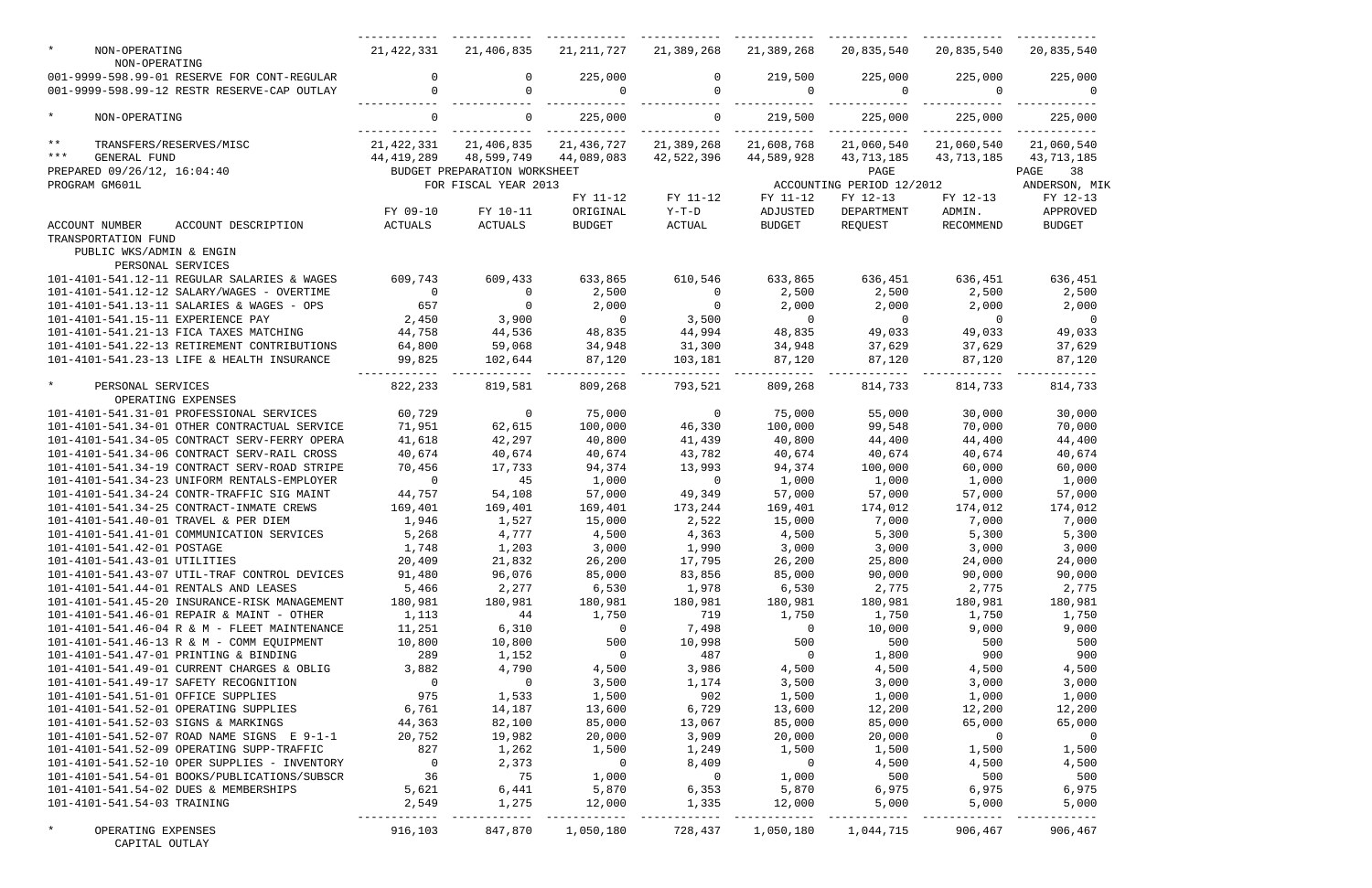| 101-4101-541.61-01 LAND                                                    | 101-4101-541.64-01 EQUIPMENT-CASH PURCHASE                                              | <sup>n</sup>                                  | U<br>7,300                   |                    | $\Omega$          | $\cap$             |                           |                    |                    |
|----------------------------------------------------------------------------|-----------------------------------------------------------------------------------------|-----------------------------------------------|------------------------------|--------------------|-------------------|--------------------|---------------------------|--------------------|--------------------|
| PREPARED 09/26/12, 16:04:40                                                |                                                                                         |                                               | BUDGET PREPARATION WORKSHEET |                    |                   |                    | PAGE                      |                    | PAGE<br>39         |
| PROGRAM GM601L                                                             |                                                                                         |                                               | FOR FISCAL YEAR 2013         |                    |                   |                    | ACCOUNTING PERIOD 12/2012 |                    | ANDERSON, MIK      |
|                                                                            |                                                                                         |                                               |                              | FY 11-12           | FY 11-12          | FY 11-12           | FY 12-13                  | FY 12-13           | FY 12-13           |
|                                                                            |                                                                                         | FY 09-10                                      | FY 10-11                     | ORIGINAL           | $Y-T-D$           | ADJUSTED           | DEPARTMENT                | ADMIN.             | APPROVED           |
| <b>ACCOUNT NUMBER</b>                                                      | ACCOUNT DESCRIPTION                                                                     | <b>ACTUALS</b>                                | ACTUALS                      | <b>BUDGET</b>      | ACTUAL            | <b>BUDGET</b>      | REQUEST                   | RECOMMEND          | <b>BUDGET</b>      |
| $\star$<br>CAPITAL OUTLAY<br>DEBT SERVICE                                  |                                                                                         |                                               | 7,300                        |                    |                   |                    |                           |                    |                    |
|                                                                            | 101-4101-541.71-05 PRINCIPAL-LEASE PURCHASE                                             | $\Omega$                                      | $\Omega$                     | $\cap$             | $\Omega$          | $\Omega$           | $\Omega$                  | $\Omega$           |                    |
|                                                                            | 101-4101-541.72-05 INTEREST-LEASE PURCHASE                                              |                                               | $\cap$                       |                    | $\Omega$          |                    | $\Omega$                  |                    |                    |
| $\star$<br>DEBT SERVICE                                                    |                                                                                         |                                               |                              |                    |                   |                    |                           |                    |                    |
| $***$                                                                      | PUBLIC WKS/ADMIN & ENGIN                                                                | 1,738,336                                     | 1,674,751                    | 1,859,448          | 1,521,958         | 1,859,448          | 1,859,448                 | 1,721,200          | 1,721,200          |
| PREPARED 09/26/12, 16:04:40                                                |                                                                                         |                                               | BUDGET PREPARATION WORKSHEET |                    |                   |                    | PAGE                      |                    | PAGE<br>40         |
| PROGRAM GM601L                                                             |                                                                                         |                                               | FOR FISCAL YEAR 2013         |                    |                   |                    | ACCOUNTING PERIOD 12/2012 |                    | ANDERSON, MIK      |
|                                                                            |                                                                                         |                                               |                              | FY 11-12           | FY 11-12          | FY 11-12           | FY 12-13                  | FY 12-13           | FY 12-13           |
|                                                                            |                                                                                         | FY 09-10                                      | FY 10-11                     | ORIGINAL           | $Y-T-D$           | ADJUSTED           | DEPARTMENT                | ADMIN.             | APPROVED           |
| <b>ACCOUNT NUMBER</b><br>PUBLIC WKS/RDS & BRIDGES                          | ACCOUNT DESCRIPTION                                                                     | <b>ACTUALS</b>                                | ACTUALS                      | <b>BUDGET</b>      | <b>ACTUAL</b>     | <b>BUDGET</b>      | REQUEST                   | RECOMMEND          | <b>BUDGET</b>      |
|                                                                            | PERSONAL SERVICES                                                                       |                                               |                              |                    |                   |                    |                           |                    |                    |
|                                                                            | 101-4102-541.12-11 REGULAR SALARIES & WAGES                                             | 1,203,727                                     | 1,213,999                    | 1,366,683          | 1,157,725         | 1,366,683          | 1,354,471                 | 1,354,471          | 1,354,471          |
|                                                                            | 101-4102-541.12-12 SALARY/WAGES - OVERTIME<br>101-4102-541.13-11 SALARIES & WAGES - OPS | 30,653<br>$\Omega$                            | 9,427<br>$\Omega$            | 25,000<br>$\Omega$ | 7,833<br>$\Omega$ | 25,000<br>$\Omega$ | 25,000<br>$\Omega$        | 25,000<br>$\Omega$ | 25,000<br>$\Omega$ |
| 101-4102-541.15-11 EXPERIENCE PAY                                          |                                                                                         | 17,650                                        | 21,750                       | $\cap$             | 21,100            | $\cap$             | $\Omega$                  | $\Omega$           |                    |
|                                                                            | 101-4102-541.21-13 FICA TAXES MATCHING                                                  | 88,774                                        | 88,717                       | 106,464            | 85,996            | 106,464            | 105,530                   | 105,530            | 105,530            |
|                                                                            | 101-4102-541.22-13 RETIREMENT CONTRIBUTIONS                                             | 126,020                                       | 113,618                      | 74,780             | 57,233            | 74,780             | 79,302                    | 79,302             | 79,302             |
|                                                                            | 101-4102-541.23-13 LIFE & HEALTH INSURANCE                                              | 353,925                                       | 359,695                      | 290,400            | 344,927           | 290,400            | 297,660                   | 297,660            | 297,660            |
|                                                                            |                                                                                         |                                               |                              |                    |                   |                    |                           |                    |                    |
| $\star$<br>PERSONAL SERVICES                                               | OPERATING EXPENSES                                                                      | 1,820,749                                     | 1,807,206                    | 1,863,327          | 1,674,814         | 1,863,327          | 1,861,963                 | 1,861,963          | 1,861,963          |
|                                                                            | 101-4102-541.34-01 OTHER CONTRACTUAL SERVICE                                            | 99,245                                        | 46,890                       | 122,900            | 6,570             | 122,900            | 109,000                   | 50,000             | 50,000             |
|                                                                            | 101-4102-541.34-02 CONTR SVC-AREA 4 GRADING                                             | $\Omega$                                      | $\Omega$                     | $\Omega$           | $\Omega$          | $\Omega$           | $\Omega$                  | $\Omega$           | 0                  |
|                                                                            | 101-4102-541.34-04 CONTR SVC-STATE ROAD 207                                             | 17,600                                        | 3,300                        | 25,000             | $\Omega$          | 25,000             | 25,000                    | 5,000              | 5,000              |
|                                                                            | 101-4102-541.34-08 CONTR SVC-CHURCH LK GRAD                                             | 1,720                                         | 2,730                        | 5,000              | 1,566             | 5,000              | 5,000                     | 5,000              | 5,000              |
|                                                                            | 101-4102-541.34-10 CONTR SVC-FOREST RDS GRAD                                            | 49,791                                        | 49,820                       | 50,000             | 29,373            | 50,000             | 50,000                    | 50,000             | 50,000             |
| 101-4102-541.34-18 MOWING CONTRACTS                                        |                                                                                         | 112,252 168,649                               |                              | 226,045            | 207,700           | 226,045            | 226,045                   | 226,045            | 226,045            |
|                                                                            | 101-4102-541.34-23 UNIFORM RENTALS-EMPLOYER                                             | $\overline{0}$                                | 1,100                        | 4,000              | 20,209            | 4,000              | 22,487                    | 22,487             | 22,487             |
|                                                                            | 101-4102-541.40-01 TRAVEL & PER DIEM                                                    | $\overline{0}$                                | 43                           | 9,200              | $\overline{0}$    | 9,200              | 4,200                     | 4,200              | 4,200              |
|                                                                            | 101-4102-541.44-01 RENTALS AND LEASES                                                   |                                               | 4,798 6,873                  | 10,155             | 74,191            | 10,155             | 15,730                    | 15,730             | 15,730             |
|                                                                            | 101-4102-541.44-02 GRADER LEASE CONTRACT                                                | 227,115                                       | 182,187                      | 172,325            | 185,044           | 172,325            | 175,182                   | 175,182            | 175,182            |
|                                                                            | 101-4102-541.46-01 REPAIR & MAINT - OTHER                                               | 127,711                                       | 50,350                       | 58,000             | 38,972            | 58,000             | 60,000                    | 58,000             | 58,000             |
|                                                                            | 101-4102-541.46-04 R & M - FLEET MAINTENANCE                                            | 206,877                                       | 263,600                      | 260,000            | 222,405           | 260,000            | 260,000                   | 260,000            | 260,000            |
|                                                                            | 101-4102-541.49-01 CURRENT CHARGES & OBLIG                                              | $\overline{0}$                                | 100                          | 750                | 116               | 750                | 300                       | 300                | 300                |
|                                                                            | 101-4102-541.52-01 OPERATING SUPPLIES                                                   | 17,409                                        | 19,202                       | 34,150             | 19,867            | 34,150             | 43,025                    | 40,000             | 40,000             |
|                                                                            | 101-4102-541.52-02 GAS, OIL & LUBRICANTS                                                | 292,330                                       | 443,259                      | 285,000            | 426,285           | 285,000            | 285,000                   | 285,000            | 285,000            |
|                                                                            | 101-4102-541.52-10 OPER SUPPLIES - INVENTORY                                            | $\overline{0}$                                | 3,158                        | 6,200              | 11,297            | 6,200              | 4,500                     | 4,500              | 4,500              |
|                                                                            | 101-4102-541.53-01 MATERIALS-BITUMINOUS                                                 | 44,093                                        | 34,134                       | 55,000             | 31,136            | 55,000             | 52,956                    | 50,000             | 50,000             |
| 101-4102-541.53-02 MATERIALS-CULVERT<br>101-4102-541.53-03 MATERIALS-OTHER |                                                                                         | 42,124<br>202,796                             | 29,105<br>329,344            | 125,000<br>352,000 | 92,072<br>276,639 | 125,000<br>352,000 | 115,000<br>352,000        | 80,000<br>300,000  | 80,000<br>300,000  |
|                                                                            | 101-4102-541.54-01 BOOKS/PUBLICATIONS/SUBSCR                                            | $\overline{0}$                                | $\sim$ 0                     | 800                | $\sim$ 0          | 800                | 300                       | 300                | 300                |
| 101-4102-541.54-03 TRAINING                                                |                                                                                         | 325                                           | 975                          | 12,000             |                   |                    | 2,490 12,000 7,800 7,800  |                    | 7,800              |
|                                                                            |                                                                                         |                                               | ------------                 |                    |                   |                    | -------------             |                    |                    |
| $\star$<br>OPERATING EXPENSES                                              |                                                                                         | 1,446,186   1,634,819   1,813,525   1,645,932 |                              |                    |                   |                    |                           |                    | 1,639,544          |
| CAPITAL OUTLAY                                                             | 101-4102-541.62-01 BLDGS-CONST & OR IMPROV                                              |                                               |                              |                    |                   |                    |                           |                    | <sup>0</sup>       |
|                                                                            | 101-4102-541.63-01 IMPR OTHER THAN BUILDINGS                                            |                                               |                              | $\Omega$           |                   | $\Omega$           |                           | $\Omega$           | $\Omega$           |
|                                                                            | 101-4102-541.64-01 EQUIPMENT-CASH PURCHASE 173,873 30,988                               |                                               |                              |                    | 38,000            |                    |                           |                    |                    |
|                                                                            | 101-4102-541.64-02 EQUIPMENT-LEASE PURCHASE                                             | $\Omega$                                      | $\overline{0}$               | 69,218             | $\overline{0}$    | 69,218             | $\Omega$                  |                    | $\Omega$           |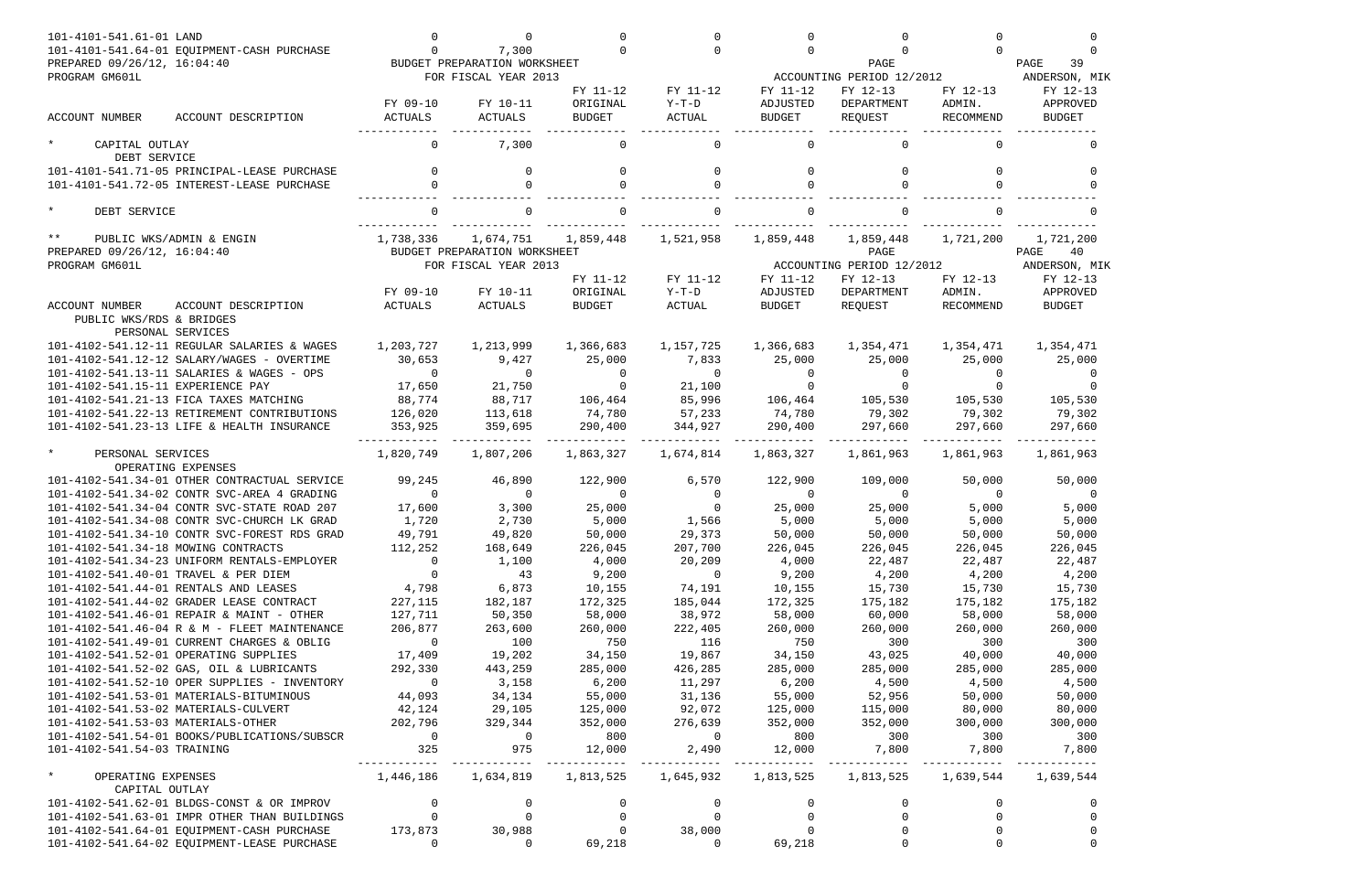| 101-4102-541.68-06 SONGBIRD ROAD BRIDGE<br>101-4102-541.68-07 JOHN'S PLACE BRIDGE           |                |                              |                | $\Omega$       |                |                                       |                    |                           |
|---------------------------------------------------------------------------------------------|----------------|------------------------------|----------------|----------------|----------------|---------------------------------------|--------------------|---------------------------|
| 101-4102-541.68-31 2ND LOCAL OPTION GAS TAX                                                 |                |                              |                |                |                |                                       |                    |                           |
| 101-4102-541.68-41 WESTOVER/CAMPBELL REPAIRS                                                |                | 174,273                      |                | 21,384         |                |                                       |                    |                           |
| CAPITAL OUTLAY<br>DEBT SERVICE                                                              | 173,873        | 205,261                      | 69,218         | 59,384         | 69,218         |                                       |                    |                           |
| 101-4102-541.71-05 PRINCIPAL-LEASE PURCHASE                                                 | 146,119        | 61,875                       | 65,117         | 65,005         | 65,117         | 67,838                                | 67,838             | 67,838                    |
| PREPARED 09/26/12, 16:04:40                                                                 |                | BUDGET PREPARATION WORKSHEET |                |                |                | PAGE                                  |                    | 41<br>PAGE                |
| PROGRAM GM601L                                                                              |                | FOR FISCAL YEAR 2013         |                |                |                | ACCOUNTING PERIOD 12/2012             |                    | ANDERSON, MIK             |
|                                                                                             |                |                              | FY 11-12       | FY 11-12       | FY 11-12       | FY 12-13                              | FY 12-13           | FY 12-13                  |
|                                                                                             | FY 09-10       | FY 10-11                     | ORIGINAL       | $Y-T-D$        | ADJUSTED       | DEPARTMENT                            | ADMIN.             | APPROVED                  |
| <b>ACCOUNT NUMBER</b><br>ACCOUNT DESCRIPTION                                                | ACTUALS        | ACTUALS                      | <b>BUDGET</b>  | ACTUAL         | <b>BUDGET</b>  | REQUEST                               | RECOMMEND          | <b>BUDGET</b>             |
| 101-4102-541.72-05 INTEREST-LEASE PURCHASE                                                  | 13,334         | 14,382                       | 11,267         | 11,252         | 11,267         | 7,966                                 | 7,966              | 7,966                     |
| $\star$<br>DEBT SERVICE                                                                     | 159,453        | 76,257                       | 76,384         | 76,257         | 76,384         | 75,804                                | 75,804             | 75,804                    |
| $***$<br>PUBLIC WKS/RDS & BRIDGES                                                           | 3,600,261      | 3,723,543                    | 3,822,454      | 3,456,387      | 3,822,454      | 3,751,292                             | 3,577,311          | 3,577,311                 |
| PREPARED 09/26/12, 16:04:40                                                                 |                | BUDGET PREPARATION WORKSHEET |                |                |                | PAGE                                  |                    | 42<br>PAGE                |
| PROGRAM GM601L                                                                              |                | FOR FISCAL YEAR 2013         | FY 11-12       | FY 11-12       | FY 11-12       | ACCOUNTING PERIOD 12/2012<br>FY 12-13 |                    | ANDERSON, MIK<br>FY 12-13 |
|                                                                                             | FY 09-10       | FY 10-11                     | ORIGINAL       | $Y-T-D$        | ADJUSTED       | DEPARTMENT                            | FY 12-13<br>ADMIN. | APPROVED                  |
| <b>ACCOUNT NUMBER</b><br>ACCOUNT DESCRIPTION                                                | ACTUALS        | ACTUALS                      | <b>BUDGET</b>  | ACTUAL         | <b>BUDGET</b>  | REQUEST                               | RECOMMEND          | <b>BUDGET</b>             |
| TRANSFERS/RESERVES/MISC<br>NON-OPERATING                                                    |                |                              |                |                |                |                                       |                    |                           |
| 101-9999-581.91-25 TRF-ROAD PROJECTS FUND                                                   |                | $\Omega$                     | $\overline{0}$ | $\Omega$       | $\Omega$       | 0                                     | $\Omega$           |                           |
| 101-9999-581.91-27 TRF-ROAD BOND SINKING FD                                                 |                |                              | $\Omega$       |                |                | $\Omega$                              |                    |                           |
| 101-9999-581.91-28 TRF-RISK MANAGEMENT FD                                                   | 29,827         | 29,827                       | 29,827         | 29,827         | 29,827         | 29,827                                | 29,827             | 29,827                    |
| NON-OPERATING                                                                               | 29,827         | 29,827                       | 29,827         | 29,827         | 29,827         | 29,827                                | 29,827             | 29,827                    |
| NON-OPERATING                                                                               | $\Omega$       | $\Omega$                     | $\Omega$       | $\Omega$       | $\Omega$       | $\Omega$                              |                    |                           |
| 101-9999-598.99-01 RESERVE FOR CONT-REGULAR<br>101-9999-598.99-30 RESERVE-EMPLOYEE PROGRAMS |                |                              |                |                |                |                                       | $\Omega$           | $\Omega$                  |
| $\star$<br>NON-OPERATING                                                                    |                |                              |                |                |                |                                       |                    |                           |
| $***$<br>TRANSFERS/RESERVES/MISC                                                            | 29,827         | 29,827                       | 29,827         | 29,827         | 29,827         | 29,827                                | 29,827             | 29,827                    |
| * * *<br>TRANSPORTATION FUND                                                                | 5,368,424      | 5,428,121                    | 5,711,729      | 5,008,172      | 5,711,729      | 5,640,567                             | 5,328,338          | 5,328,338                 |
| PREPARED 09/26/12, 16:04:40                                                                 |                | BUDGET PREPARATION WORKSHEET |                |                |                | PAGE                                  |                    | PAGE<br>43                |
| PROGRAM GM601L                                                                              |                | FOR FISCAL YEAR 2013         |                |                |                | ACCOUNTING PERIOD 12/2012             |                    | ANDERSON, MIK             |
|                                                                                             |                |                              | FY 11-12       | FY 11-12       | FY 11-12       | FY 12-13                              | FY 12-13           | FY 12-13                  |
|                                                                                             | FY 09-10       | FY 10-11                     | ORIGINAL       | Y-T-D          | ADJUSTED       | DEPARTMENT                            | ADMIN.             | APPROVED                  |
| ACCOUNT NUMBER<br>ACCOUNT DESCRIPTION<br>FISHING FUND                                       | ACTUALS        | ACTUALS                      | BUDGET         | ACTUAL         | BUDGET         | REQUEST                               | RECOMMEND          | BUDGET                    |
| FISHING IMPROVEMENT<br>OPERATING EXPENSES                                                   |                |                              |                |                |                |                                       |                    |                           |
| 114-6305-537.31-01 PROFESSIONAL SERVICES                                                    | $\overline{0}$ | $\overline{0}$               | $\overline{0}$ | $\overline{0}$ | - 0            | $\overline{0}$                        | $\overline{0}$     |                           |
| 114-6305-537.34-01 OTHER CONTRACTUAL SERVICE                                                | 4,571          | 30,340                       | 10,000         | 2,145          | 10,000         | 10,000                                | 10,000             | 10,000                    |
| 114-6305-537.43-01 UTILITIES                                                                | 419            | 467                          | 600            | 355            | 600            | 600                                   | 600                | 600                       |
| 114-6305-537.43-04 GARBAGE                                                                  | $\overline{0}$ | $\overline{0}$               | $\overline{0}$ | $\overline{0}$ | $\overline{0}$ | $\overline{0}$                        | $\overline{0}$     | - 0                       |
| 114-6305-537.44-01 RENTALS AND LEASES                                                       | $\overline{0}$ | $\overline{0}$               | $\mathbf 0$    | $\overline{0}$ |                | 0                                     | $\mathbf 0$        | - 0                       |
| 114-6305-537.46-01 REPAIR & MAINT - OTHER                                                   | 625            | 2,100                        | 10,000         | 585            | 10,000         | 10,000                                | 10,000             | 10,000                    |
| 114-6305-537.46-04 R & M - FLEET MAINTENANCE                                                | 305            | 61                           | 500            | 739            | 500            | 500                                   | 500                | 500                       |
| 114-6305-537.49-01 CURRENT CHARGES & OBLIG                                                  | $\mathbf{0}$   | $\Omega$                     | $\overline{0}$ | $\overline{0}$ | $\overline{0}$ | $\overline{0}$                        | $\overline{0}$     | $\overline{\mathbf{0}}$   |
| 114-6305-537.52-01 OPERATING SUPPLIES                                                       |                | $\Omega$                     | 1,000          | $\overline{0}$ | 1,000          | 1,000                                 | 1,000              | 1,000                     |
| 114-6305-537.52-03 SIGNS & MARKINGS                                                         |                | $\Omega$                     | 3,500          | $\overline{0}$ | 3,500          | 3,500                                 | 3,500              | 3,500                     |
| 114-6305-537.52-10 OPER SUPPLIES - INVENTORY                                                | $\overline{0}$ | $\mathbf 0$                  | $\overline{0}$ | $\overline{0}$ | $\overline{0}$ | $\overline{0}$                        | $\overline{0}$     | - 0                       |
| $\star$<br>OPERATING EXPENSES<br>CAPITAL OUTLAY                                             | 5,920          | 32,968                       | 25,600         | 3,824          | 25,600         | 25,600                                | 25,600             | 25,600                    |
| 114-6305-537.63-01 IMPR OTHER THAN BUILDINGS                                                | 47,140         | 38,533                       | 75,000         | $\overline{0}$ | 75,000         | 75,000                                | 75,000             | 75,000                    |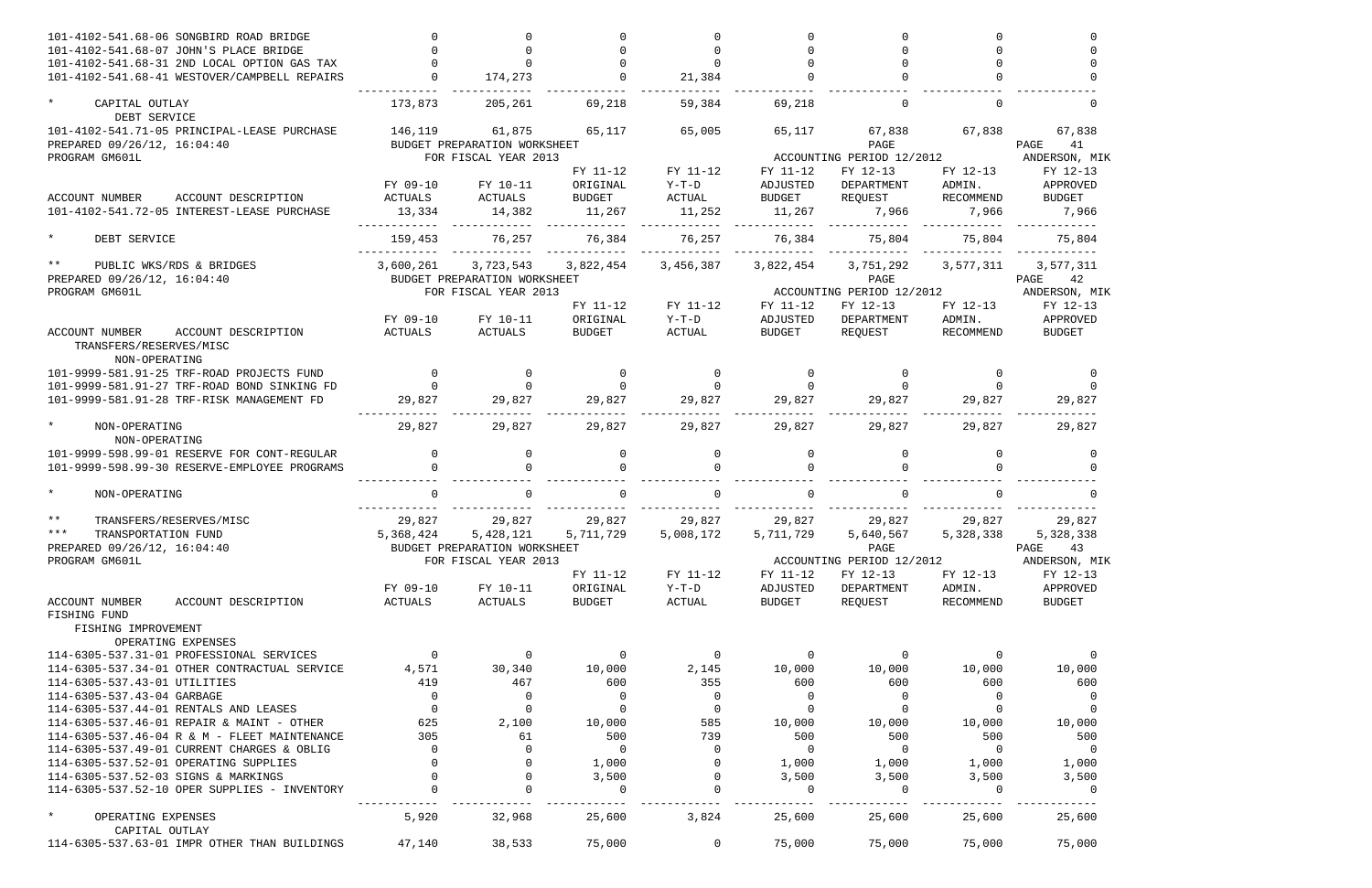| 114-6305-537.63-02 BROWN'S LANDING BOAT RAMP                                            |                |                              |                          |                                              |                         |                                       |                |                         |
|-----------------------------------------------------------------------------------------|----------------|------------------------------|--------------------------|----------------------------------------------|-------------------------|---------------------------------------|----------------|-------------------------|
| 114-6305-537.63-03 WELAKA BOAT RAMP & DOCK                                              |                |                              |                          |                                              |                         |                                       |                |                         |
| 114-6305-537.63-04 VETERAN'S MEMORIAL PIER                                              |                |                              |                          |                                              |                         |                                       |                |                         |
| 114-6305-537.64-01 EQUIPMENT-CASH PURCHASE                                              |                |                              |                          |                                              |                         |                                       |                |                         |
|                                                                                         |                |                              |                          |                                              |                         |                                       |                |                         |
| $\star$<br>CAPITAL OUTLAY                                                               | 47,140         | 38,533                       | 75,000                   | 0                                            | 75,000                  | 75,000                                | 75,000         | 75,000                  |
| NON-OPERATING                                                                           |                |                              |                          |                                              |                         |                                       |                |                         |
| 114-6305-598.99-01 RESERVE FOR CONT-REGULAR                                             | $\Omega$       | 0                            | 10,000                   | $\Omega$                                     | 10,000                  | 10,000                                | 10,000         | 10,000                  |
| 114-6305-598.99-12 RESTR RESERVE-CAP OUTLAY                                             |                |                              |                          | $\Omega$                                     |                         |                                       |                |                         |
|                                                                                         |                |                              |                          |                                              |                         |                                       |                |                         |
| $\star$<br>NON-OPERATING                                                                |                |                              | 10,000                   |                                              | 10,000                  | 10,000                                | 10,000         | 10,000                  |
|                                                                                         |                |                              |                          |                                              |                         |                                       |                |                         |
| $***$<br>FISHING IMPROVEMENT                                                            | 53,060         | 71,501                       | 110,600                  | 3,824                                        | 110,600                 | 110,600                               | 110,600        | 110,600                 |
| $***$<br>FISHING FUND                                                                   | 53,060         | 71,501                       | 110,600                  | 3,824                                        | 110,600                 | 110,600                               | 110,600        | 110,600                 |
| PREPARED 09/26/12, 16:04:40                                                             |                | BUDGET PREPARATION WORKSHEET |                          |                                              |                         | PAGE                                  |                | 44<br>PAGE              |
| PROGRAM GM601L                                                                          |                | FOR FISCAL YEAR 2013         |                          |                                              |                         | ACCOUNTING PERIOD 12/2012             |                | ANDERSON, MIK           |
|                                                                                         |                |                              | FY 11-12                 | FY 11-12                                     | FY 11-12                | FY 12-13                              | FY 12-13       | FY 12-13                |
|                                                                                         | FY 09-10       | FY 10-11                     | ORIGINAL                 | $Y-T-D$                                      | ADJUSTED                | DEPARTMENT                            | ADMIN.         | APPROVED                |
| <b>ACCOUNT NUMBER</b><br>ACCOUNT DESCRIPTION                                            | ACTUALS        | ACTUALS                      | <b>BUDGET</b>            | ACTUAL                                       | <b>BUDGET</b>           | REQUEST                               | RECOMMEND      | <b>BUDGET</b>           |
| FIRE TAXING UNIT                                                                        |                |                              |                          |                                              |                         |                                       |                |                         |
| CRESCENT CITY VFD                                                                       |                |                              |                          |                                              |                         |                                       |                |                         |
| OPERATING EXPENSES                                                                      |                |                              |                          |                                              |                         |                                       |                |                         |
| 118-3203-522.41-01 COMMUNICATION SERVICES                                               | 252            | 3,596                        | 2,400                    | 3,959                                        | 2,400                   | 2,500                                 | 2,500          | 2,500                   |
| 118-3203-522.42-01 POSTAGE                                                              | $\Omega$       | $\Omega$                     | $\Omega$                 | $\Omega$                                     |                         | $\Omega$                              | $\Omega$       | 0                       |
| 118-3203-522.43-01 UTILITIES                                                            | 5,059          | 5,153                        | 5,000                    | 4,394                                        | 5,000                   | 4,500                                 | 4,500          | 4,500                   |
| 118-3203-522.44-01 RENTALS AND LEASES                                                   |                | $\Omega$                     | $\Omega$                 | $\Omega$                                     |                         | $\Omega$                              | $\Omega$       | 0                       |
| 118-3203-522.46-01 REPAIR & MAINT - OTHER                                               | 2,407          | 1,687                        | 2,000                    | 2,044                                        | 2,000                   | 2,500                                 | 2,500          | 2,500                   |
| 118-3203-522.46-02 REPAIR & MAINTENANCE                                                 | $\Omega$       | $\Omega$                     |                          | $\Omega$                                     |                         | $\Omega$                              | $\Omega$       | - 0                     |
| 118-3203-522.46-04 R & M - FLEET MAINTENANCE                                            | 4,331          | 735                          | 2,500                    | 820                                          | 2,500                   | 2,500                                 | 2,500          | 2,500                   |
| 118-3203-522.46-13 R & M - COMM EQUIPMENT                                               | 270            | 380                          | 500                      | 861                                          | 500                     | 500                                   | 500            | 500                     |
| 118-3203-522.49-01 CURRENT CHARGES & OBLIG                                              | $\Omega$       | $\Omega$                     |                          | $\Omega$                                     |                         | $\Omega$                              | $\Omega$       | $\Omega$                |
| 118-3203-522.49-59 VFD-PRIOR YEAR CARRYOVER                                             |                |                              |                          | $\Omega$                                     |                         |                                       |                |                         |
| 118-3203-522.49-60 VFD OPERATING EXPENSES                                               |                |                              |                          | $\Omega$                                     |                         |                                       |                |                         |
| 118-3203-522.52-01 OPERATING SUPPLIES                                                   | 37,973         | 24,977                       | 18,000                   | 18,922                                       | 18,000                  | 15,000                                | 15,000         | 15,000                  |
| 118-3203-522.52-02 GAS, OIL LUBRICANTS                                                  | 7,591          | 11,819                       | 4,500                    | 10,041                                       | 4,500                   | 5,500                                 | 5,500          | 5,500                   |
| 118-3203-522.52-10 OPER SUPPLIES - INVENTORY                                            | 1,118          | 3,037                        | 8,000                    | 5,215                                        | 8,000                   | 8,000                                 | 8,000          | 8,000                   |
| 118-3203-522.54-03 TRAINING                                                             |                |                              |                          | $\Omega$                                     |                         |                                       |                |                         |
|                                                                                         |                |                              |                          |                                              |                         |                                       |                |                         |
| $\star$<br>OPERATING EXPENSES                                                           |                |                              |                          | $59,001$ $51,384$ $42,900$ $46,256$ $42,900$ |                         |                                       | 41,000 41,000  | 41,000                  |
| CAPITAL OUTLAY                                                                          |                |                              |                          |                                              |                         |                                       |                |                         |
| 118-3203-522.64-01 EQUIPMENT-CASH PURCHASE                                              | 26,167 0       |                              | 10,000                   | $\overline{0}$                               |                         | 10,000 9,784 9,784 9,784              |                |                         |
|                                                                                         |                |                              |                          |                                              |                         |                                       |                |                         |
| $\star$<br>CAPITAL OUTLAY                                                               |                | $26,167$ 0                   |                          |                                              |                         | $10,000$ $0$ $10,000$ $9,784$ $9,784$ |                | 9,784                   |
|                                                                                         |                |                              |                          |                                              |                         |                                       |                |                         |
| $***$<br>CRESCENT CITY VFD                                                              | 85,168         |                              |                          | 51,384 52,900 46,256                         | 52,900                  |                                       | 50,784 50,784  | 50,784                  |
| PREPARED 09/26/12, 16:04:40                                                             |                | BUDGET PREPARATION WORKSHEET |                          |                                              |                         |                                       | <b>PAGE</b>    | PAGE 45                 |
| PROGRAM GM601L                                                                          |                | FOR FISCAL YEAR 2013         |                          |                                              |                         | ACCOUNTING PERIOD 12/2012             |                | ANDERSON, MIK           |
|                                                                                         |                |                              | FY 11-12                 | FY 11-12                                     | FY 11-12                | FY 12-13                              | FY 12-13       | FY 12-13                |
|                                                                                         | FY 09-10       | FY 10-11                     | ORIGINAL                 | $Y-T-D$                                      | ADJUSTED                | DEPARTMENT                            | ADMIN.         | APPROVED                |
| ACCOUNT NUMBER<br>ACCOUNT DESCRIPTION                                                   | ACTUALS        | ACTUALS                      | BUDGET                   | ACTUAL                                       | BUDGET                  | REQUEST                               | RECOMMEND      | BUDGET                  |
| INTERLACHEN VFD                                                                         |                |                              |                          |                                              |                         |                                       |                |                         |
| OPERATING EXPENSES                                                                      |                |                              |                          |                                              |                         |                                       |                |                         |
| 118-3204-522.41-01 COMMUNICATION SERVICES                                               | 2,282          | 1,771                        | 2,000                    | 3,784                                        | 2,000                   | 2,000                                 | 2,000          | 2,000                   |
| 118-3204-522.42-01 POSTAGE                                                              | $\overline{0}$ | $\overline{0}$               | $\overline{\phantom{0}}$ | $\overline{0}$                               | $\overline{0}$          | $\overline{0}$                        | $\overline{0}$ | $\overline{\mathbf{0}}$ |
| 118-3204-522.43-01 UTILITIES                                                            | 6,047          | 4,944                        | 4,000                    | 3,199                                        | 4,000                   | 3,500                                 | 3,500          | 3,500                   |
| 118-3204-522.44-01 RENTALS AND LEASES                                                   | $\overline{0}$ | $\overline{0}$               | $\overline{0}$           | $\overline{0}$                               | $\overline{0}$          | $\overline{0}$                        | $\overline{0}$ | $\overline{0}$          |
| 118-3204-522.46-01 REPAIR & MAINT - OTHER                                               | 1,116          | 3,250                        | 2,500                    | 1,877                                        | 2,500                   | 2,500                                 |                |                         |
| 118-3204-522.46-04 R & M - FLEET MAINTENANCE                                            | $\overline{0}$ | 42                           | $\overline{0}$           | 746                                          | $\overline{0}$          | 300                                   | 2,500<br>300   | 2,500<br>300            |
|                                                                                         | 315            |                              |                          |                                              |                         | 750                                   | 750            | 750                     |
| 118-3204-522.46-13 R & M - COMM EQUIPMENT<br>118-3204-522.49-01 CURRENT CHARGES & OBLIG | $\overline{0}$ | 613<br>0                     | 1,200<br>$\Omega$        | 190<br>$\overline{0}$                        | 1,200<br>$\overline{0}$ | $\overline{0}$                        | $\overline{0}$ | $\overline{0}$          |
| 118-3204-522.49-59 VFD-PRIOR YEAR CARRYOVER                                             |                | $\overline{0}$               | 3,661                    | $\Omega$                                     | 3,661                   | 3,661                                 | 3,661          | 3,661                   |
|                                                                                         |                |                              |                          |                                              |                         |                                       |                |                         |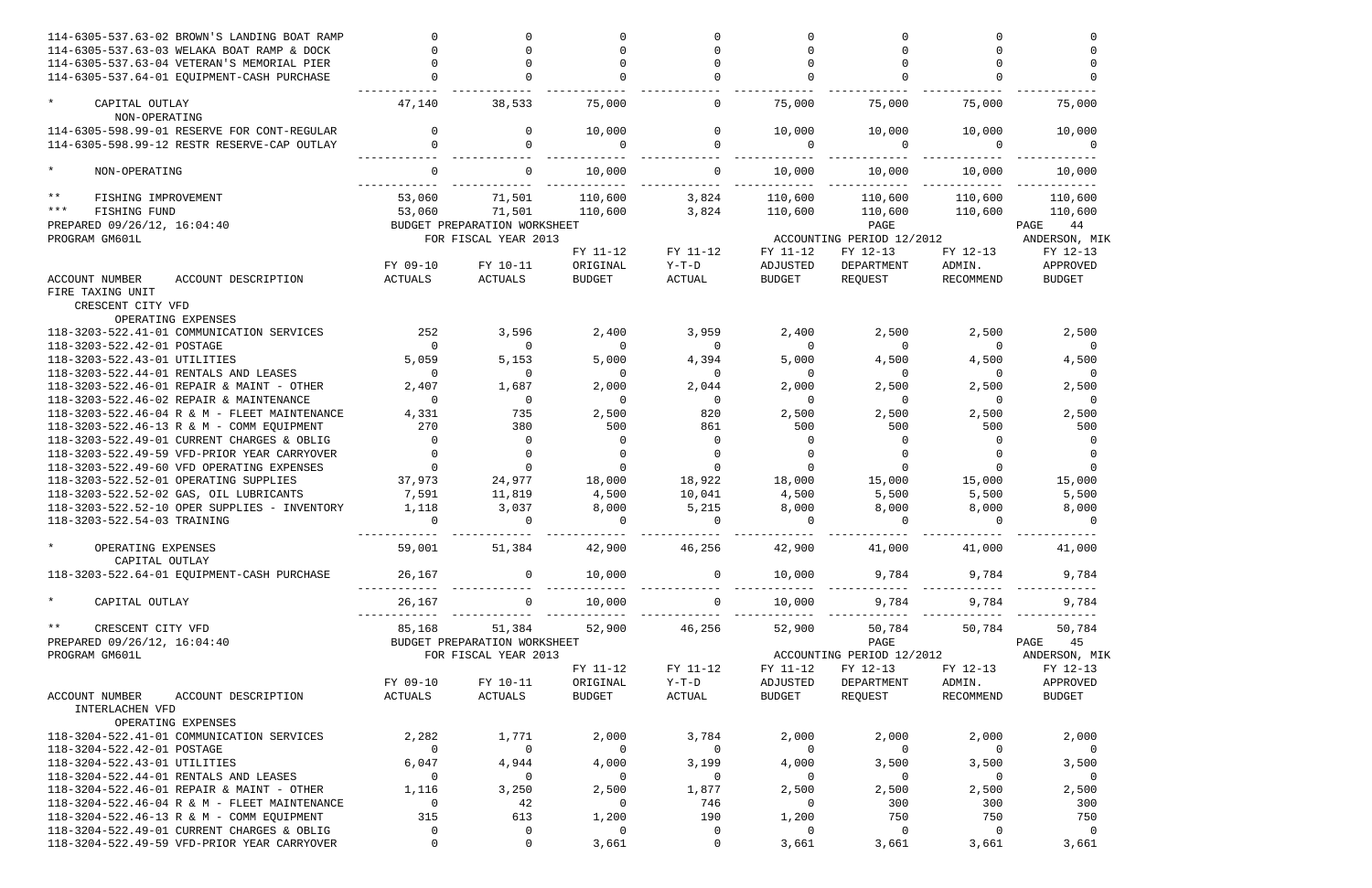| 118-3204-522.49-60 VFD OPERATING EXPENSES                                       | $\mathbf 0$    | $\Omega$                     | 7,500          | 3,725          | 7,500          | 5,500                     | 5,500          | 5,500          |
|---------------------------------------------------------------------------------|----------------|------------------------------|----------------|----------------|----------------|---------------------------|----------------|----------------|
| 118-3204-522.52-01 OPERATING SUPPLIES                                           | 25,204         | 20,462                       | 18,000         | 25,742         | 18,000         | 17,015                    | 17,015         | 17,015         |
| 118-3204-522.52-02 GAS, OIL LUBRICANTS                                          | 2,575          | 5,449                        | 3,500          | 10,030         | 3,500          | 6,061                     | 6,061          | 6,061          |
| 118-3204-522.52-10 OPER SUPPLIES - INVENTORY                                    | 1,253          | $\Omega$                     | 2,000          | $\overline{0}$ | 2,000          | 1,500                     | 1,500          | 1,500          |
| 118-3204-522.54-03 TRAINING                                                     | $\Omega$       | $\Omega$                     | $\Omega$       | $\Omega$       | $\Omega$       | $\Omega$                  | $\Omega$       | $\bigcirc$     |
|                                                                                 |                |                              |                |                |                |                           |                |                |
| $\star$<br>OPERATING EXPENSES<br>CAPITAL OUTLAY                                 | 38,792         | 36,531                       | 44,361         | 49,293         | 44,361         | 42,787                    | 42,787         | 42,787         |
| 118-3204-522.64-01 EQUIPMENT-CASH PURCHASE                                      | 7,876          | $\Omega$                     | 7,500          | 0              | 7,500          | 7,000                     | 7,000          | 7,000          |
| 118-3204-522.64-02 EQUIPMENT-LEASE PURCHASE                                     | $\Omega$       | $\Omega$                     | $\Omega$       | $\Omega$       | $\Omega$       | $\Omega$                  | $\Omega$       | $\Omega$       |
| $\star$<br>CAPITAL OUTLAY<br>DEBT SERVICE                                       | 7,876          | $\Omega$                     | 7,500          | $\mathbf{0}$   | 7,500          | 7,000                     | 7,000          | 7,000          |
| 118-3204-522.71-05 PRINCIPAL-LEASE PURCHASE                                     | $\Omega$       | $\Omega$                     | 0              | $\Omega$       | $\Omega$       | $\overline{0}$            | 0              | $\Omega$       |
| 118-3204-522.72-05 INTEREST-LEASE PURCHASE                                      | $\Omega$       |                              | $\Omega$       | $\Omega$       |                | $\Omega$                  |                |                |
| $\star$<br>DEBT SERVICE                                                         | $\Omega$       |                              |                | $\Omega$       |                |                           |                |                |
| $***$<br>INTERLACHEN VFD                                                        | 46,668         | 36,531                       | 51,861         | 49,293         | 51,861         | 49,787                    | 49,787         | 49,787         |
| PREPARED 09/26/12, 16:04:40                                                     |                | BUDGET PREPARATION WORKSHEET |                |                |                | PAGE                      |                | 46<br>PAGE     |
| PROGRAM GM601L                                                                  |                | FOR FISCAL YEAR 2013         |                |                |                | ACCOUNTING PERIOD 12/2012 |                | ANDERSON, MIK  |
|                                                                                 |                |                              | FY 11-12       | FY 11-12       | FY 11-12       | FY 12-13                  | FY 12-13       | FY 12-13       |
|                                                                                 | FY 09-10       | FY 10-11                     | ORIGINAL       | $Y-T-D$        | ADJUSTED       | DEPARTMENT                | ADMIN.         | APPROVED       |
| <b>ACCOUNT NUMBER</b><br>ACCOUNT DESCRIPTION                                    | ACTUALS        | ACTUALS                      | <b>BUDGET</b>  | ACTUAL         | BUDGET         | REOUEST                   | RECOMMEND      | <b>BUDGET</b>  |
| SOUTHWEST VFD                                                                   |                |                              |                |                |                |                           |                |                |
| OPERATING EXPENSES                                                              |                |                              |                |                |                |                           |                |                |
| 118-3205-522.41-01 COMMUNICATION SERVICES                                       | 1,802          | 1,820                        | 1,800          | 1,786          | 1,800          | 2,500                     | 2,500          | 2,500          |
| 118-3205-522.42-01 POSTAGE                                                      | $\overline{0}$ | $\Omega$                     | $\overline{0}$ | $\overline{0}$ | $\overline{0}$ | $\overline{0}$            | $\overline{0}$ | - 0            |
| 118-3205-522.43-01 UTILITIES                                                    | 3,625          | 3,301                        | 3,700          | 3,050          | 3,700          | 3,500                     | 3,500          | 3,500          |
| 118-3205-522.44-01 RENTALS AND LEASES                                           | 1,584          | 1,655                        | 1,800          | 1,818          | 1,800          | 1,500                     | 1,500          | 1,500          |
| 118-3205-522.46-01 REPAIR & MAINT - OTHER                                       | 300            | 662                          | 650            | 578            | 650            | 500                       | 500            | 500            |
| 118-3205-522.46-04 R & M - FLEET MAINTENANCE                                    | 367            | 1,706                        | 500            | 78             | 500            | 500                       | 500            | 500            |
| 118-3205-522.46-13 R & M - COMM EOUIPMENT                                       | 973            | 2,216                        | 1,000          | 630            | 1,000          | 750                       | 750            | 750            |
| 118-3205-522.49-01 CURRENT CHARGES & OBLIG                                      | $\overline{0}$ | $\overline{0}$               | 0              | $\overline{0}$ | $\Omega$       | $\overline{0}$            | $\mathbf 0$    | - 0            |
| 118-3205-522.49-59 VFD-PRIOR YEAR CARRYOVER                                     |                | $\overline{0}$               | $\mathbf 0$    | $\Omega$       | $\Omega$       | $\overline{0}$            | $\Omega$       | $\Omega$       |
| 118-3205-522.49-60 VFD OPERATING EXPENSES                                       | $\Omega$       | 695                          | 5,000          | 4,561          | 5,000          | 4,053                     | 4,053          | 4,053          |
| 118-3205-522.52-01 OPERATING SUPPLIES                                           | 15,425         | 10,842                       | 8,500          | 9,231          | 8,500          | 8,000                     | 8,000          | 8,000          |
| 118-3205-522.52-02 GAS, OIL LUBRICANTS                                          | 4,860          | 6,075                        | 5,000          | 5,692          | 5,000          | 5,000                     | 5,000          | 5,000          |
| 118-3205-522.52-10 OPER SUPPLIES - INVENTORY                                    | 7,351          | 0                            | 1,500          | 1,228          | 1,500          | 1,769                     | 1,769          | 1,769          |
| 118-3205-522.54-03 TRAINING                                                     | $\overline{0}$ | $\mathbf 0$                  | $\mathbf 0$    | $\Omega$       | $\overline{0}$ | $\overline{0}$            | $\mathbf{0}$   | $\Omega$       |
| $\star$<br>OPERATING EXPENSES                                                   | 36,287         | 28,972                       | 29,450         | 28,652         | 29,450         | 28,072                    | 28,072         | 28,072         |
| CAPITAL OUTLAY                                                                  |                |                              |                |                |                |                           |                |                |
| 118-3205-522.62-01 BLDGS-CONST & OR IMPROV                                      | $\overline{0}$ | $\mathsf{O}$                 | $\overline{0}$ | $\overline{0}$ | $\overline{0}$ | $\overline{0}$            | $\overline{0}$ | $\overline{0}$ |
| 118-3205-522.64-01 EQUIPMENT-CASH PURCHASE                                      | $44-$          | 4,589                        | 5,000          | 5,062          | 5,000          | 5,000                     | 5,000          | 5,000          |
| $\star$<br>CAPITAL OUTLAY                                                       | $44-$          | 4,589                        | 5,000          | 5,062          | 5,000          | 5,000                     | 5,000          | 5,000          |
| DEBT SERVICE                                                                    |                |                              |                |                |                |                           |                |                |
| 118-3205-522.71-02 PRINCIPAL - LOANS                                            | $\mathbf 0$    | 0                            | 0              | $\mathbf 0$    | $\mathbf 0$    | $\mathbf 0$               |                |                |
| $\star$<br>DEBT SERVICE                                                         | 0              | $\mathbf 0$                  | 0              | $\mathbf 0$    | $\Omega$       | $\mathsf{O}$              |                |                |
| $\star$ $\star$<br>SOUTHWEST VFD                                                | 36,243         | 33,561                       | 34,450         | 33,714         | 34,450         | 33,072                    | 33,072         | 33,072         |
| PREPARED 09/26/12, 16:04:40                                                     |                | BUDGET PREPARATION WORKSHEET |                |                |                | PAGE                      |                | 47<br>PAGE     |
| PROGRAM GM601L                                                                  |                | FOR FISCAL YEAR 2013         |                |                |                | ACCOUNTING PERIOD 12/2012 |                | ANDERSON, MIK  |
|                                                                                 |                |                              | FY 11-12       | FY 11-12       | FY 11-12       | FY 12-13                  | FY 12-13       | FY 12-13       |
|                                                                                 | FY 09-10       | FY 10-11                     | ORIGINAL       | $Y-T-D$        | ADJUSTED       | DEPARTMENT                | ADMIN.         | APPROVED       |
| ACCOUNT NUMBER<br>ACCOUNT DESCRIPTION<br>EAST PALATKA VFD<br>OPERATING EXPENSES | ACTUALS        | ACTUALS                      | <b>BUDGET</b>  | ACTUAL         | BUDGET         | REQUEST                   | RECOMMEND      | <b>BUDGET</b>  |
| 118-3206-522.40-01 TRAVEL & PER DIEM                                            | $\overline{0}$ | $\overline{0}$               | 500            | $\overline{0}$ | 500            | 500                       | 500            | 500            |
|                                                                                 |                |                              |                |                |                |                           |                |                |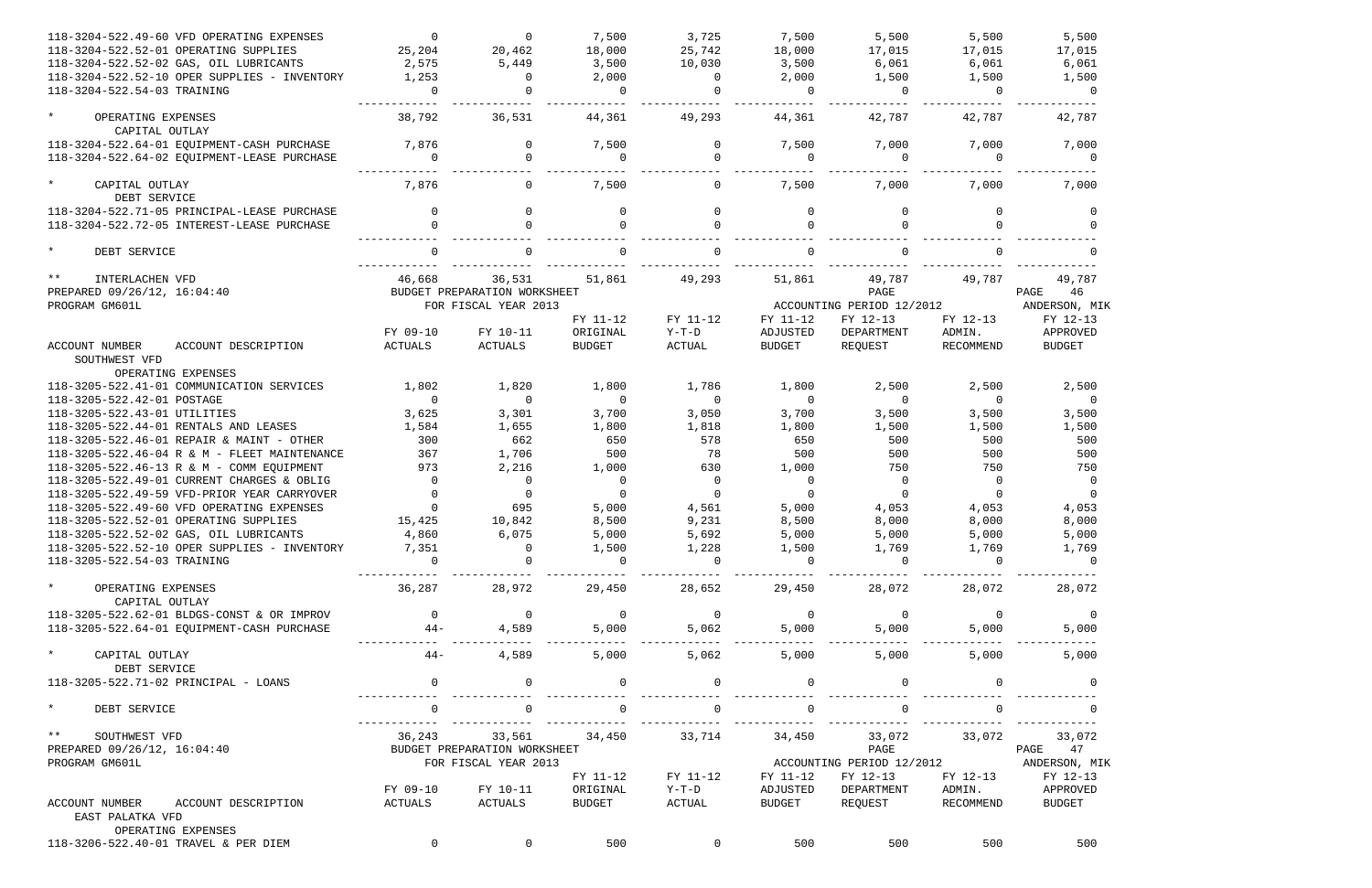| 118-3206-522.41-01 COMMUNICATION SERVICES                                                 | 3,624          | 3,230                        | 4,000          | 1,882          | 4,000          | 3,500                     | 3,500          | 3,500          |
|-------------------------------------------------------------------------------------------|----------------|------------------------------|----------------|----------------|----------------|---------------------------|----------------|----------------|
| 118-3206-522.42-01 POSTAGE                                                                | $\overline{0}$ | $\overline{0}$               | $\overline{0}$ | $\Omega$       | $\overline{0}$ | $\overline{0}$            | $\Omega$       | 0              |
| 118-3206-522.43-01 UTILITIES                                                              | $\Omega$       | $\Omega$                     | $\overline{0}$ | 1,633          | $\Omega$       | $\overline{0}$            | $\Omega$       | $\overline{0}$ |
| 118-3206-522.44-01 RENTALS AND LEASES                                                     | 1,073          | 1,140                        | 1,200          | 1,140          | 1,200          | 1,200                     | 1,200          | 1,200          |
| 118-3206-522.46-01 REPAIR & MAINT - OTHER                                                 | 528            | 1,023                        | 1,000          | 319            | 1,000          | 1,000                     | 1,000          | 1,000          |
| 118-3206-522.46-04 R & M - FLEET MAINTENANCE                                              | 9,124          | 3,391                        | 1,000          | 2,444          | 1,000          | 2,500                     | 2,500          | 2,500          |
| 118-3206-522.46-13 R & M - COMM EQUIPMENT                                                 | 486            | 762                          | 750            | 387            | 750            | 750                       | 750            | 750            |
| 118-3206-522.49-01 CURRENT CHARGES & OBLIG                                                | $\Omega$       | $\Omega$                     | $\Omega$       | $\Omega$       | $\cap$         | $\Omega$                  | $\Omega$       | - 0            |
| 118-3206-522.49-59 VFD-PRIOR YEAR CARRYOVER                                               | $\Omega$       | $\Omega$                     |                | $\Omega$       |                |                           | $\Omega$       | $\Omega$       |
| 118-3206-522.49-60 VFD OPERATING EXPENSES                                                 | $\Omega$       | $\Omega$                     | $\Omega$       | $\Omega$       |                | $\Omega$                  | $\Omega$       | $\Omega$       |
| 118-3206-522.52-01 OPERATING SUPPLIES                                                     | 13,155         | 8,659                        | 12,000         | 6,269          | 12,000         | 8,742                     | 8,742          | 8,742          |
| 118-3206-522.52-02 GAS, OIL LUBRICANTS                                                    | 5,653          | 9,974                        | 5,500          | 10,802         | 5,500          | 6,500                     | 6,500          | 6,500          |
| 118-3206-522.52-10 OPER SUPPLIES - INVENTORY                                              | 1,853          | 1,472                        | $\overline{0}$ | $\Omega$       | $\bigcirc$     | $\overline{0}$            | $\overline{0}$ | - 0            |
| 118-3206-522.54-03 TRAINING                                                               | $\Omega$       | $\Omega$                     | 500            | $\Omega$       | 500            | 500                       | 500            | 500            |
| $\star$<br>OPERATING EXPENSES                                                             | 35,496         | 29,651                       | 26,450         | 24,876         | 26,450         | 25,192                    | 25,192         | 25,192         |
| CAPITAL OUTLAY                                                                            |                |                              |                |                |                |                           |                |                |
| 118-3206-522.64-01 EQUIPMENT-CASH PURCHASE                                                | $\Omega$       | 5,537                        | 5,000          | $\Omega$       | 5,000          | 5,000                     | 5,000          | 5,000          |
| 118-3206-522.64-02 EQUIPMENT-LEASE PURCHASE                                               | $\Omega$       | $\Omega$                     | $\Omega$       | $\Omega$       | $\Omega$       | $\Omega$                  | $\Omega$       |                |
| $\star$<br>CAPITAL OUTLAY<br>DEBT SERVICE                                                 | $\mathbf{0}$   | 5,537                        | 5,000          | $\overline{0}$ | 5,000          | 5,000                     | 5,000          | 5,000          |
| 118-3206-522.71-05 PRINCIPAL-LEASE PURCHASE                                               |                | <sup>n</sup>                 | $\Omega$       | $\Omega$       | $\Omega$       | $\Omega$                  |                |                |
| 118-3206-522.72-05 INTEREST-LEASE PURCHASE                                                |                |                              |                |                |                |                           |                |                |
| $\star$<br>DEBT SERVICE                                                                   |                |                              |                |                |                |                           |                |                |
| $***$<br>EAST PALATKA VFD                                                                 | 35,496         | 35,188                       | 31,450         | 24,876         | 31,450         | 30,192                    | 30,192         | 30,192         |
| PREPARED 09/26/12, 16:04:40                                                               |                | BUDGET PREPARATION WORKSHEET |                |                |                | PAGE                      |                | PAGE<br>48     |
| PROGRAM GM601L                                                                            |                | FOR FISCAL YEAR 2013         |                |                |                | ACCOUNTING PERIOD 12/2012 |                | ANDERSON, MIK  |
|                                                                                           |                |                              | FY 11-12       | FY 11-12       | FY 11-12       | FY 12-13                  | FY 12-13       | FY 12-13       |
|                                                                                           |                |                              |                |                |                |                           |                |                |
|                                                                                           | FY 09-10       | FY 10-11                     | ORIGINAL       | $Y-T-D$        | ADJUSTED       | DEPARTMENT                | ADMIN.         | APPROVED       |
| <b>ACCOUNT NUMBER</b><br>ACCOUNT DESCRIPTION<br>GEORGETOWN-FRUITLAND VFD                  | ACTUALS        | ACTUALS                      | <b>BUDGET</b>  | ACTUAL         | <b>BUDGET</b>  | REQUEST                   | RECOMMEND      | <b>BUDGET</b>  |
| OPERATING EXPENSES                                                                        |                |                              |                |                |                |                           |                |                |
| 118-3209-522.41-01 COMMUNICATION SERVICES                                                 | 2,342          | 2,584                        | 2,500          | 2,386          | 2,500          | 2,000                     | 2,000          | 2,000          |
| 118-3209-522.42-01 POSTAGE                                                                | $\overline{0}$ | $\Omega$                     | $\Omega$       | $\Omega$       | $\Omega$       | $\Omega$                  | $\Omega$       | - 0            |
| 118-3209-522.43-01 UTILITIES                                                              | 1,943          | 2,244                        | 1,800          | 1,945          | 1,800          | 1,800                     | 1,800          | 1,800          |
| 118-3209-522.46-01 REPAIR & MAINT - OTHER                                                 |                | $\Omega$                     | 1,000          | 0              | 1,000          | 500                       | 500            | 500            |
| 118-3209-522.46-04 R & M - FLEET MAINTENANCE                                              | 1,190          | 581                          | 750            | 845            | 750            | 500                       | 500            | 500            |
| 118-3209-522.46-13 R & M - COMM EQUIPMENT                                                 |                | 602                          | 500            | 287            | 500            | 250                       | 250            | 250            |
| 118-3209-522.49-01 CURRENT CHARGES & OBLIG                                                |                | $\Omega$                     | 0              | $\Omega$       | $\cap$         | $\Omega$                  | $\Omega$       |                |
| 118-3209-522.49-59 VFD-PRIOR YEAR CARRYOVER                                               |                |                              | $\Omega$       | $\Omega$       |                | $\Omega$                  |                |                |
| 118-3209-522.49-60 VFD OPERATING EXPENSES                                                 |                | $\Omega$                     | 9,000          | 3,246          | 9,000          | 8,288                     | 8,288          | 8,288          |
| 118-3209-522.52-01 OPERATING SUPPLIES                                                     | 7,813          | 4,001                        | 1,500          | 3,106          | 1,500          | 850                       | 850            | 850            |
| 118-3209-522.52-02 GAS, OIL LUBRICANTS                                                    | 4,314          | 8,581                        | 4,500          | 4,987          | 4,500          | 4,000                     | 4,000          | 4,000          |
| 118-3209-522.52-10 OPER SUPPLIES - INVENTORY                                              | 2,560          |                              |                | 2,198          |                | 2,500                     | 2,500          | 2,500          |
| 118-3209-522.54-03 TRAINING                                                               |                |                              |                |                |                |                           |                |                |
| $\star$<br>OPERATING EXPENSES<br>CAPITAL OUTLAY                                           | 20,162         | 18,593                       | 21,550         | 19,000         | 21,550         | 20,688                    | 20,688         | 20,688         |
| 118-3209-522.64-01 EQUIPMENT-CASH PURCHASE                                                |                |                              |                |                |                |                           |                |                |
| 118-3209-522.64-02 EQUIPMENT-LEASE PURCHASE                                               |                |                              |                |                |                |                           |                |                |
| $\star$<br>CAPITAL OUTLAY                                                                 | $\Omega$       |                              | $\Omega$       | $\overline{0}$ | $\Omega$       | $\mathbf{0}$              |                |                |
| DEBT SERVICE                                                                              |                |                              |                |                |                |                           |                |                |
| 118-3209-522.71-05 PRINCIPAL-LEASE PURCHASE<br>118-3209-522.72-05 INTEREST-LEASE PURCHASE |                |                              |                |                |                |                           |                |                |
| $\star$<br>DEBT SERVICE                                                                   |                |                              |                | $\Omega$       |                | $\Omega$                  |                |                |

|                   |                                       |                                  |                | ,500                      |                          |
|-------------------|---------------------------------------|----------------------------------|----------------|---------------------------|--------------------------|
|                   |                                       | 1,200<br>1,000<br>$\overline{2}$ |                | ,500<br>750               | 0<br>0<br>$\overline{0}$ |
|                   |                                       | 8<br>6,500                       |                | ,742<br>500               | $\overline{0}$<br>O<br>0 |
|                   |                                       | 25,192                           |                |                           |                          |
|                   |                                       | 5,000                            |                |                           | 0                        |
|                   |                                       | 5,000                            |                |                           |                          |
| PAGE<br>ANDERSON, | FY 12-13<br>APPROVED<br><b>BUDGET</b> | 30,192                           | 48             |                           | 0<br>0<br>0<br>MΙ        |
|                   |                                       | 2,000                            |                |                           |                          |
|                   |                                       | 1                                |                | ,800<br>500<br>500<br>250 | - 0<br>0                 |
|                   |                                       | 8<br>4<br>2,500                  | $\overline{a}$ | 288<br>850<br>000         | $\overline{0}$<br>0      |
|                   |                                       | 20,688                           |                |                           |                          |
|                   |                                       |                                  |                |                           | $\mathbf{0}$<br>0<br>0   |
|                   |                                       |                                  |                |                           | 0<br>0<br>0              |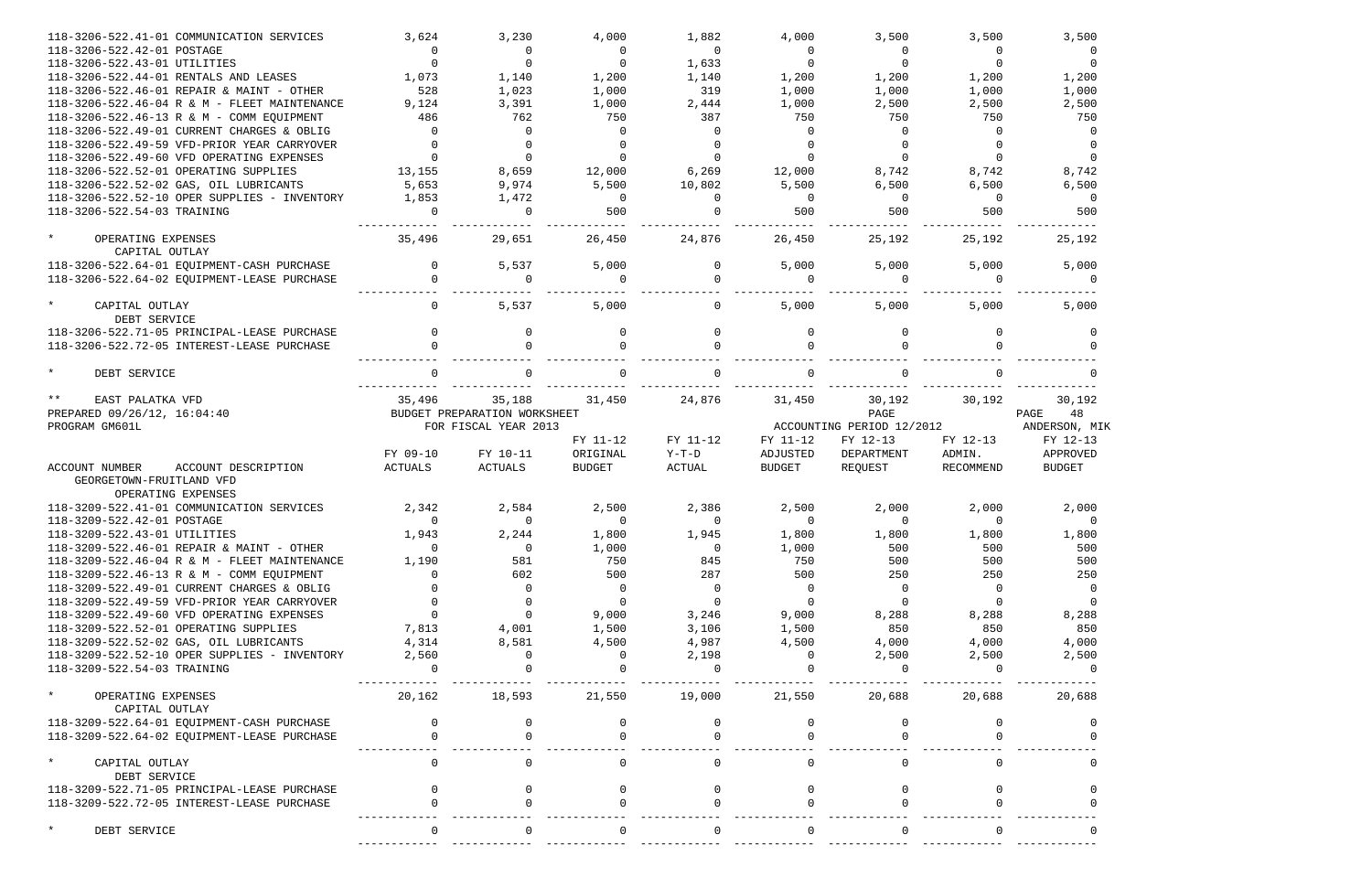| $***$<br>GEORGETOWN-FRUITLAND VFD                               | 20,162            | 18,593                                     | 21,550                  | 19,000                              | 21,550                  | 20,688                                          | 20,688                  | 20,688                                  |
|-----------------------------------------------------------------|-------------------|--------------------------------------------|-------------------------|-------------------------------------|-------------------------|-------------------------------------------------|-------------------------|-----------------------------------------|
| PREPARED 09/26/12, 16:04:40                                     |                   | BUDGET PREPARATION WORKSHEET               |                         |                                     |                         | PAGE                                            |                         | 49<br>PAGE                              |
| PROGRAM GM601L                                                  |                   | FOR FISCAL YEAR 2013                       |                         |                                     |                         | ACCOUNTING PERIOD 12/2012                       |                         | ANDERSON, MIK                           |
|                                                                 |                   |                                            | FY 11-12                | FY 11-12                            | FY 11-12                | FY 12-13                                        | FY 12-13                | FY 12-13                                |
|                                                                 | FY 09-10          | FY 10-11                                   | ORIGINAL                | $Y-T-D$                             | ADJUSTED                | DEPARTMENT                                      | ADMIN.                  | APPROVED                                |
| ACCOUNT DESCRIPTION<br>ACCOUNT NUMBER                           | ACTUALS           | ACTUALS                                    | <b>BUDGET</b>           | ACTUAL                              | <b>BUDGET</b>           | REQUEST                                         | RECOMMEND               | <b>BUDGET</b>                           |
| POMONA PARK-LAKE COMO VFD                                       |                   |                                            |                         |                                     |                         |                                                 |                         |                                         |
| OPERATING EXPENSES<br>118-3210-522.41-01 COMMUNICATION SERVICES |                   |                                            |                         |                                     |                         |                                                 |                         |                                         |
| 118-3210-522.42-01 POSTAGE                                      | 2,033<br>$\Omega$ | 3,008<br>$\overline{0}$                    | 2,500<br>$\overline{0}$ | 2,853<br>$\overline{0}$             | 2,500<br>$\overline{0}$ | 2,500<br>$\overline{0}$                         | 2,500<br>$\overline{0}$ | 2,500<br>$\overline{0}$                 |
| 118-3210-522.43-01 UTILITIES                                    | 1,241             |                                            | 1,500                   | 1,295                               |                         | 1,500                                           |                         |                                         |
| 118-3210-522.44-01 RENTALS AND LEASES                           | 2,905             | 1,050<br>3,012                             | 3,000                   | 2,792                               | 1,500<br>3,000          | 3,500                                           | 1,500<br>3,500          | 1,500<br>3,500                          |
| 118-3210-522.46-01 REPAIR & MAINT - OTHER                       | 162               | 132                                        | 1,000                   | 169                                 | 1,000                   | 750                                             | 750                     | 750                                     |
| 118-3210-522.46-04 R & M - FLEET MAINTENANCE                    | $\Omega$          | $\Omega$                                   | $\overline{0}$          | $\overline{0}$                      | $\Omega$                | $\mathbf 0$                                     | $\Omega$                | $\overline{0}$                          |
| 118-3210-522.46-13 R & M - COMM EQUIPMENT                       | 95                | 461                                        | 500                     | 379                                 | 500                     | 500                                             | 500                     | 500                                     |
| 118-3210-522.49-01 CURRENT CHARGES & OBLIG                      | $\Omega$          | $\Omega$                                   | $\Omega$                | $\Omega$                            | $\Omega$                | $\mathbf 0$                                     | $\Omega$                |                                         |
| 118-3210-522.49-59 VFD-PRIOR YEAR CARRYOVER                     | $\Omega$          | $\Omega$                                   | $\Omega$                | $\Omega$                            | $\Omega$                | $\Omega$                                        | $\Omega$                | $\cap$                                  |
| 118-3210-522.49-60 VFD OPERATING EXPENSES                       | $\Omega$          | $\Omega$                                   | 10,000                  | $\Omega$                            | 10,000                  | 10,000                                          | 10,000                  | 10,000                                  |
| 118-3210-522.52-01 OPERATING SUPPLIES                           | 17,563            | 7,052                                      | 18,500                  | 11,476                              | 18,500                  | 17,110                                          | 17,110                  | 17,110                                  |
| 118-3210-522.52-02 GAS, OIL LUBRICANTS                          | 2,143             | 3,035                                      | 2,000                   | 2,965                               | 2,000                   | 2,000                                           | 2,000                   | 2,000                                   |
| 118-3210-522.52-10 OPER SUPPLIES - INVENTORY                    | $\Omega$          | 1,472                                      | 2,000                   | $\overline{0}$                      | 2,000                   | 1,500                                           | 1,500                   | 1,500                                   |
| 118-3210-522.54-03 TRAINING                                     | $\Omega$          | $\Omega$                                   | $\Omega$                | $\Omega$                            | $\Omega$                | $\Omega$                                        | $\Omega$                | - 0                                     |
|                                                                 |                   |                                            |                         |                                     |                         |                                                 |                         |                                         |
| $\star$<br>OPERATING EXPENSES                                   | 26,142            | 19,222                                     | 41,000                  | 21,929                              | 41,000                  | 39,360                                          | 39,360                  | 39,360                                  |
| CAPITAL OUTLAY                                                  |                   |                                            |                         |                                     |                         |                                                 |                         |                                         |
| 118-3210-522.64-01 EQUIPMENT-CASH PURCHASE                      | $\overline{0}$    | 3,100                                      | 0                       | 6,787                               | $\mathbf{0}$            | $\Omega$                                        | 0                       | $\Omega$                                |
| 118-3210-522.64-02 EQUIPMENT-LEASE PURCHASE                     | $\Omega$          | $\Omega$                                   | $\Omega$                | $\Omega$                            | $\Omega$                | $\Omega$                                        |                         |                                         |
|                                                                 |                   |                                            |                         |                                     |                         |                                                 |                         |                                         |
| $\star$<br>CAPITAL OUTLAY                                       | $\Omega$          | 3,100                                      | $\Omega$                | 6,787                               | $\Omega$                | $\Omega$                                        |                         | $\Omega$                                |
| DEBT SERVICE                                                    |                   |                                            |                         |                                     |                         |                                                 |                         |                                         |
| 118-3210-522.71-05 PRINCIPAL-LEASE PURCHASE                     | $\Omega$          | 0                                          | $\mathbf 0$             | $\mathbf 0$                         | $\mathbf 0$             | $\Omega$                                        | $\Omega$                | $\Omega$                                |
| 118-3210-522.72-05 INTEREST-LEASE PURCHASE                      | $\Omega$          |                                            | $\Omega$                | $\Omega$                            |                         | $\cap$                                          |                         |                                         |
|                                                                 |                   |                                            |                         |                                     |                         |                                                 |                         |                                         |
| $\star$<br>DEBT SERVICE                                         |                   |                                            |                         |                                     |                         |                                                 |                         |                                         |
|                                                                 |                   |                                            |                         |                                     |                         |                                                 |                         |                                         |
| $***$<br>POMONA PARK-LAKE COMO VFD                              | 26,142            | 22,322                                     | 41,000                  | 28,716                              | 41,000                  | 39,360                                          | 39,360                  | 39,360                                  |
| PREPARED 09/26/12, 16:04:40                                     |                   | BUDGET PREPARATION WORKSHEET               |                         |                                     |                         | PAGE                                            |                         | 50<br>PAGE                              |
| PROGRAM GM601L                                                  |                   | FOR FISCAL YEAR 2013                       |                         |                                     |                         |                                                 |                         | ACCOUNTING PERIOD 12/2012 ANDERSON, MIK |
|                                                                 |                   |                                            | FY 11-12                | FY 11-12                            | FY 11-12                | FY 12-13                                        | FY 12-13                | FY 12-13                                |
|                                                                 | FY 09-10          | FY 10-11                                   | ORIGINAL                | Y-T-D                               | ADJUSTED                | DEPARTMENT                                      | ADMIN.                  | APPROVED                                |
| ACCOUNT NUMBER<br>ACCOUNT DESCRIPTION                           | ACTUALS           | ACTUALS                                    | <b>BUDGET</b>           | ACTUAL                              | BUDGET                  | REQUEST                                         | RECOMMEND               | <b>BUDGET</b>                           |
| VFD ADMIN.-FIRE CONTROL                                         |                   |                                            |                         |                                     |                         |                                                 |                         |                                         |
| PERSONAL SERVICES                                               |                   |                                            |                         |                                     |                         |                                                 |                         |                                         |
| 118-3211-522.12-11 REGULAR SALARIES & WAGES 174,572             |                   | 165,899                                    |                         | 124,231 160,135                     |                         | 124,231 124,689 139,689                         |                         | 139,689                                 |
| 118-3211-522.12-12 SALARIES/WAGES - OVERTIME                    | $\overline{0}$    | 168                                        | 1,000                   | 188                                 | 1,000                   | 1,000                                           | 1,000                   | 1,000                                   |
| 118-3211-522.15-11 EXPERIENCE PAY                               | 1,444             | 1,775                                      | $\overline{0}$          | 1,336                               | $\overline{0}$          | $\overline{0}$                                  | $\overline{0}$          | $\overline{0}$                          |
| 118-3211-522.21-13 FICA TAXES MATCHING                          | 9,871             |                                            | 9,504                   | 9,923                               |                         | $9,504$<br>15,523<br>16,137<br>20.519<br>20.519 |                         | 9,539                                   |
| 118-3211-522.22-13 RETIREMENT CONTRIBUTIONS                     | 21,523            |                                            | 15,523                  | 12,661                              |                         |                                                 |                         | 16,137                                  |
| 118-3211-522.23-13 HEALTH INSURANCE                             | 24,032            | 9,765<br>19,695<br>24,785                  | 20,618                  | 25,018                              | 20,618                  | 20,618                                          | 20,618                  | 20,618                                  |
|                                                                 |                   |                                            |                         |                                     |                         | _________________________                       | . _ _ _ _ _ _ _ _ _     |                                         |
| $\star$<br>PERSONAL SERVICES                                    | 231,442           | 222,087                                    | 170,876                 | 209,261                             | 170,876                 | 171,983                                         | 186,983                 | 186,983                                 |
| OPERATING EXPENSES                                              |                   |                                            |                         |                                     |                         |                                                 |                         |                                         |
| 118-3211-522.31-01 PROFESSIONAL SERVICES                        | $\overline{0}$    | $\begin{array}{c} 0 \\ 0 \\ 0 \end{array}$ | 7,500                   | $\begin{matrix}0\\0\\0\end{matrix}$ | 7,500                   | 7,500                                           | $\overline{0}$          | $\overline{0}$                          |
| 118-3211-522.31-04 EMPLOYEE PHYSICALS                           | $\overline{0}$    |                                            | 15,000                  |                                     | 15,000                  | 15,000                                          | $\overline{0}$          | $\overline{0}$                          |
| 118-3211-522.32-01 AUDIT-STATE REQUIRE-CPA                      | $\overline{0}$    |                                            | $\overline{0}$          |                                     | $\overline{0}$          | $\overline{0}$                                  | $\overline{0}$          | $\Omega$                                |
| 118-3211-522.34-01 OTHER CONTRACTUAL SERVICE                    | 30,227            | 30,218                                     | 35,000                  | 30,367                              | 35,000                  | 35,000                                          | 35,000                  | 35,000                                  |
| 118-3211-522.40-01 TRAVEL & PER DIEM                            | 3,193             | 3,064                                      | 7,500                   | 8,756                               | 7,500                   | 7,500                                           | 7,500                   | 7,500                                   |
| 118-3211-522.41-01 COMMUNICATION SERVICES                       | 2,749             | 2,981                                      | 10,000                  | 6,649                               | 10,000                  | 10,000                                          | 10,000                  | 10,000                                  |
| 118-3211-522.42-01 POSTAGE                                      | 993               | 712                                        | 2,000                   | 1,768                               | 2,000                   | 2,000                                           | 2,000                   | 2,000                                   |
| 118-3211-522.44-01 RENTALS AND LEASES                           | 1,390             | 2,000                                      | 5,000                   | 600                                 | 5,000                   | 5,000                                           | 4,000                   | 4,000                                   |
| 118-3211-522.45-20 INSURANCE-RISK MANAGEMENT                    | $\overline{0}$    | $\overline{0}$                             | $\overline{0}$          | $\overline{0}$                      | $\overline{0}$          | $\overline{0}$                                  | $\overline{0}$          | $\overline{0}$                          |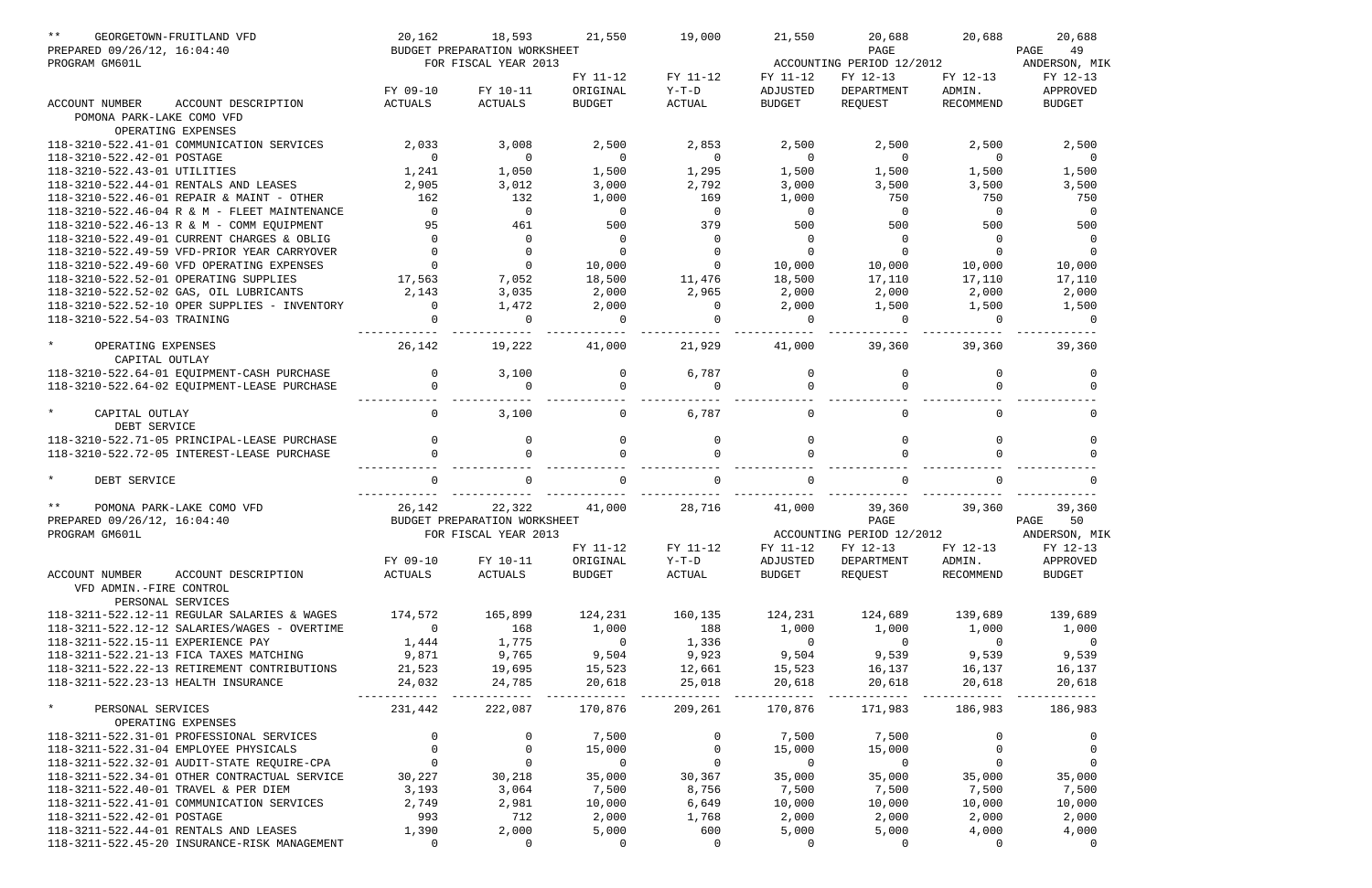| 118-3211-522.46-01 REPAIR & MAINT - OTHER                     | 4,148       | 1,927                        | 10,000        | 2,792        | 10,000        | 10,000                    | 5,000        | 5,000          |
|---------------------------------------------------------------|-------------|------------------------------|---------------|--------------|---------------|---------------------------|--------------|----------------|
| 118-3211-522.46-04 R & M - FLEET MAINTENANCE                  | 4,017       | 3,423                        | 7,500         | 8,026        | 7,500         | 7,500                     | 7,500        | 7,500          |
| 118-3211-522.46-13 R & M - COMM EQUIPMENT                     | 13,823      | 12,967                       | 20,000        | 23,538       | 20,000        | 20,000                    | 20,000       | 20,000         |
| 118-3211-522.49-01 CURRENT CHARGES & OBLIG                    | 164         | $\Omega$                     | 4,000         | $\Omega$     | 4,000         | 4,000                     | 2,000        | 2,000          |
| 118-3211-522.49-03 COMM/FEES/COSTS-TAX COLL                   | 50,912      | 48,249                       | 52,848        | 44,908       | 52,848        | 52,848                    | 52,848       | 52,848         |
| 118-3211-522.49-50 LEGAL ADVERTISEMENTS                       | $\mathbf 0$ | $\Omega$                     | $\Omega$      | $\Omega$     | $\Omega$      | $\Omega$                  | $\Omega$     | $\overline{0}$ |
| 118-3211-522.51-01 OFFICE SUPPLIES                            | 2,895       | 2,202                        | 5,000         | 1,321        | 5,000         | 5,000                     | 5,000        | 5,000          |
| 118-3211-522.52-01 OPERATING SUPPLIES                         | 19,983      | 47,416                       | 40,000        | 32,901       | 40,000        | 40,000                    | 40,000       | 40,000         |
|                                                               |             |                              |               |              |               |                           |              |                |
| 118-3211-522.52-02 GAS, OIL LUBRICANTS                        | 1,230       | 2,731                        | 7,500         | 4,548        | 7,500         | 7,500                     | 7,500        | 7,500          |
| 118-3211-522.52-10 OPER SUPPLIES - INVENTORY                  | $\mathbf 0$ | 1,274                        | 15,000        | 7,117        | 15,000        | 15,000                    | 15,000       | 15,000         |
| 118-3211-522.54-01 BOOKS/PUBLICATIONS/SUBSCR                  | 3,543       | 1,686                        | 5,000         | 1,064        | 5,000         | 5,000                     | 5,000        | 5,000          |
| 118-3211-522.54-02 DUES & MEMBERSHIPS                         | 380         | 604                          | 750           | 435          | 750           | 750                       | 750          | 750            |
| 118-3211-522.54-03 TRAINING                                   | 26,335      | 44,308                       | 35,000        | 16,090       | 35,000        | 35,000                    | 35,000       | 35,000         |
| $\star$<br>OPERATING EXPENSES<br>CAPITAL OUTLAY               | 165,982     | 205,762                      | 284,598       | 190,880      | 284,598       | 284,598                   | 254,098      | 254,098        |
| 118-3211-522.62-01 BLDGS-CONST & OR IMPROV                    | $\Omega$    | 0                            |               | $\Omega$     | $\Omega$      |                           | <sup>n</sup> | $\Omega$       |
| 118-3211-522.63-01 IMPR OTHER THAN BUILDINGS                  |             |                              |               | $\cap$       |               |                           |              |                |
| 118-3211-522.64-01 EQUIPMENT-CASH PURCHASE                    |             |                              |               | 10,897       |               |                           |              |                |
| 118-3211-522.64-02 EQUIPMENT-LEASE PURCHASE                   | $\Omega$    |                              |               | $\Omega$     |               |                           | $\Omega$     |                |
| 118-3211-522.64-04 COMPUTER HARDWARE                          | 5,069       |                              | 10,000        | $\Omega$     | 10,000        | 10,000                    | 5,000        | 5,000          |
|                                                               |             |                              |               |              |               |                           |              |                |
| $\star$<br>CAPITAL OUTLAY<br>DEBT SERVICE                     | 5,069       | 0                            | 10,000        | 10,897       | 10,000        | 10,000                    | 5,000        | 5,000          |
| 118-3211-522.71-05 PRINCIPAL-LEASE PURCHASE                   |             |                              |               | $\Omega$     | $\Omega$      | 283,493                   | 283,493      | 283,493        |
| 118-3211-522.72-05 INTEREST-LEASE PURCHASE                    |             |                              |               |              |               | 9,186                     | 9,186        | 9,186          |
| DEBT SERVICE                                                  | $\Omega$    |                              |               | $\mathbf 0$  | 0             | 292,679                   | 292,679      | 292,679        |
| PREPARED 09/26/12, 16:04:40                                   |             | BUDGET PREPARATION WORKSHEET |               |              |               | PAGE                      |              | PAGE<br>51     |
|                                                               |             |                              |               |              |               |                           |              |                |
| PROGRAM GM601L                                                |             | FOR FISCAL YEAR 2013         |               |              |               | ACCOUNTING PERIOD 12/2012 |              | ANDERSON, MIK  |
|                                                               |             |                              | FY 11-12      | FY 11-12     | FY 11-12      | FY 12-13                  | FY 12-13     | FY 12-13       |
|                                                               | FY 09-10    | FY 10-11                     | ORIGINAL      | $Y-T-D$      | ADJUSTED      | DEPARTMENT                | ADMIN.       | APPROVED       |
| <b>ACCOUNT NUMBER</b><br>ACCOUNT DESCRIPTION<br>NON-OPERATING | ACTUALS     | ACTUALS                      | <b>BUDGET</b> | ACTUAL       | <b>BUDGET</b> | REQUEST                   | RECOMMEND    | <b>BUDGET</b>  |
| 118-3211-581.91-28 TRF-RISK MANAGEMENT FD                     |             | 33,547                       |               | 33,547       |               | $\Omega$                  |              |                |
|                                                               |             |                              |               |              |               |                           |              |                |
| $\star$<br>NON-OPERATING                                      | $\mathbf 0$ | 33,547                       | 0             | 33,547       | 0             | 0                         |              | $\Omega$       |
| NON-OPERATING                                                 |             |                              |               |              |               |                           |              |                |
| 118-3211-598.99-01 RESERVE FOR CONT-REGULAR                   |             |                              |               |              |               |                           |              |                |
| 118-3211-598.99-12 RESTR RESERVE-CAP OUTLAY                   |             | <sup>n</sup>                 |               | $\Omega$     |               |                           |              |                |
| 118-3211-598.99-15 RESERVE-VFD ALLOCATION                     |             |                              |               | <sup>0</sup> |               |                           |              |                |
|                                                               |             |                              |               |              |               |                           |              |                |
| $\star$<br>NON-OPERATING                                      | $\Omega$    |                              |               | 0            |               | $\Omega$                  |              |                |
| $***$<br>VFD ADMIN.-FIRE CONTROL                              | 402,493     | 461,396                      | 465,474       | 444,585      | 465,474       | 759,260                   | 738,760      | 738,760        |
| PREPARED 09/26/12, 16:04:40                                   |             | BUDGET PREPARATION WORKSHEET |               |              |               | PAGE                      |              | 52<br>PAGE     |
| PROGRAM GM601L                                                |             | FOR FISCAL YEAR 2013         |               |              |               | ACCOUNTING PERIOD 12/2012 |              | ANDERSON, MIK  |
|                                                               |             |                              | FY 11-12      | FY 11-12     | FY 11-12      | FY 12-13                  | FY 12-13     | FY 12-13       |
|                                                               | FY 09-10    | FY 10-11                     | ORIGINAL      | $Y-T-D$      | ADJUSTED      | DEPARTMENT                | ADMIN.       | APPROVED       |
| <b>ACCOUNT NUMBER</b><br>ACCOUNT DESCRIPTION                  | ACTUALS     | ACTUALS                      | <b>BUDGET</b> | ACTUAL       | <b>BUDGET</b> | REQUEST                   | RECOMMEND    | <b>BUDGET</b>  |
| WELAKA VFD                                                    |             |                              |               |              |               |                           |              |                |
| OPERATING EXPENSES                                            |             |                              |               |              |               |                           |              |                |
| 118-3212-522.41-01 COMMUNICATION SERVICES                     | $\Omega$    | 1,397                        | 650           | 1,496        | 650           | 750                       | 750          | 750            |
| 118-3212-522.42-01 POSTAGE                                    |             | 0                            | $\Omega$      | $\Omega$     | $\Omega$      | $\Omega$                  | $\Omega$     | $\overline{0}$ |
|                                                               |             | $\Omega$                     | $\Omega$      |              |               |                           | $\Omega$     |                |
| 118-3212-522.43-01 UTILITIES                                  |             |                              |               | $\Omega$     | $\Omega$      | $\Omega$                  |              | $\overline{0}$ |
| 118-3212-522.46-01 REPAIR & MAINT - OTHER                     | 102         | 170                          | 500           | 330          | 500           | 500                       | 500          | 500            |
| 118-3212-522.46-04 R & M - FLEET MAINTENANCE                  | $\Omega$    | 4,495                        | 250           | 400          | 250           | 250                       | 250          | 250            |
| 118-3212-522.46-13 R & M - COMM EQUIPMENT                     | 688         | 102                          | 500           | 30           | 500           | 400                       | 400          | 400            |
| 118-3212-522.49-01 CURRENT CHARGES & OBLIG                    | $\Omega$    | $\Omega$                     |               | $\Omega$     | $\Omega$      | O                         | <sup>0</sup> | $\Omega$       |
| 118-3212-522.49-59 VFD-PRIOR YEAR CARRYOVER                   |             | 0                            |               | 0            | $\Omega$      |                           |              |                |
| 118-3212-522.49-60 VFD OPERATING EXPENSES                     |             | 0                            |               | $\Omega$     | 0             | $\Omega$                  |              | $\mathbf 0$    |

|                       | 254,098                                                     | 5<br>$\overline{7}$ | ,000<br>7,500<br>20,000<br>2,000<br>52,848<br>5,000<br>40,000<br>, 500<br>15,000<br>5,000<br>750<br>35,000<br>------ | $\mathbf 0$                   |
|-----------------------|-------------------------------------------------------------|---------------------|----------------------------------------------------------------------------------------------------------------------|-------------------------------|
|                       |                                                             |                     | 5,000<br>.<br>5,000                                                                                                  | 0<br>0<br>$\overline{0}$<br>0 |
| PAGE<br>ANDERSON,     | 283,493<br>292,679<br>FY 12-13<br>APPROVED<br><b>BUDGET</b> |                     | 9,186<br>-----<br>51                                                                                                 | MIK                           |
|                       |                                                             |                     |                                                                                                                      | 0<br>U                        |
| PAGE<br>ANDERSON, MIK | FY 12-13<br>APPROVED                                        |                     | 738,760<br>52                                                                                                        | 0<br>0<br>0<br>0              |
|                       | <b>BUDGET</b>                                               |                     | 750<br>500<br>250<br>400                                                                                             | 0<br>0<br>0<br>0              |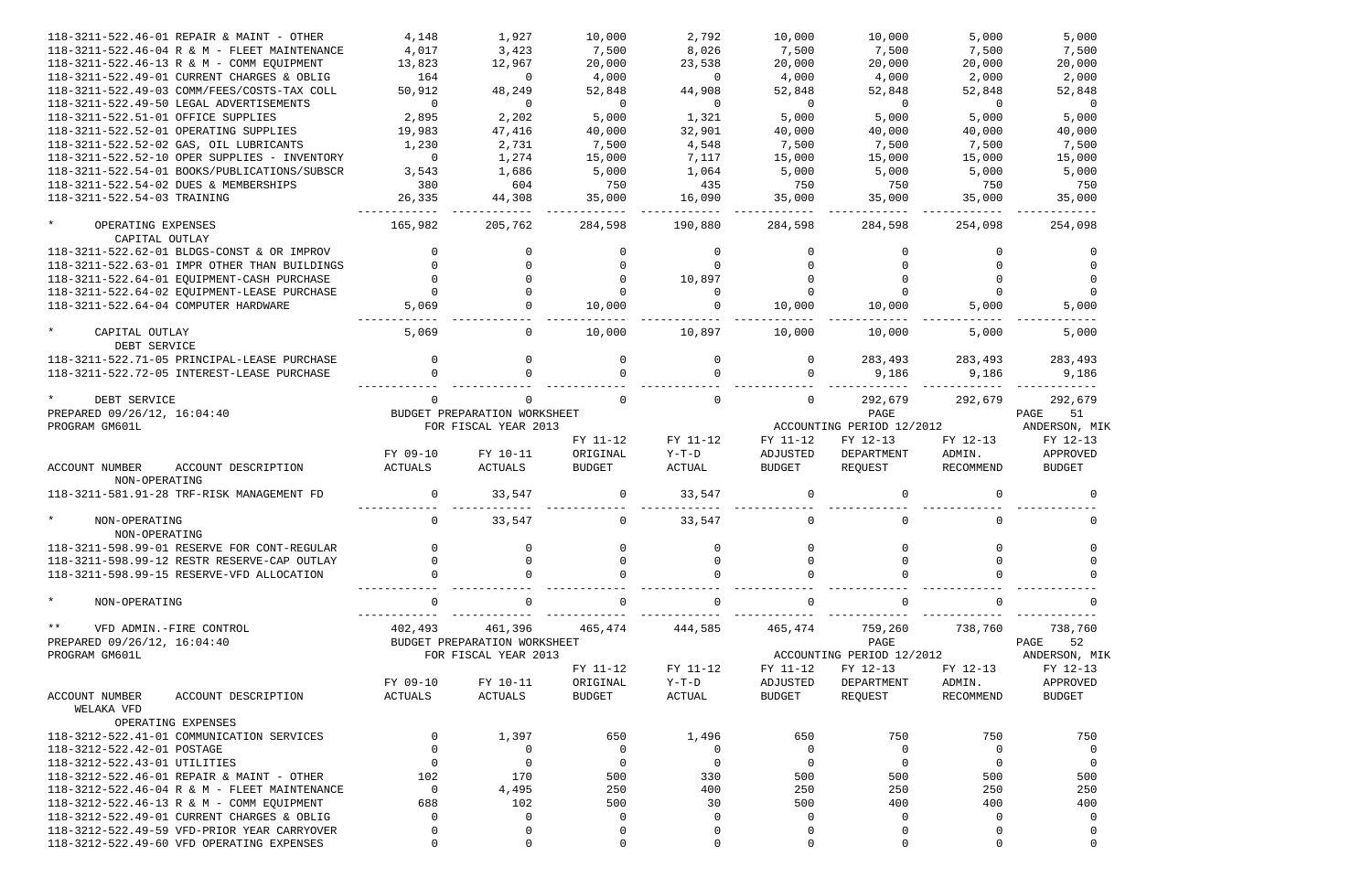| 118-3212-522.52-01 OPERATING SUPPLIES                                                       | 9,735       | 4,224                        | 7,500         | 7,089          | 7,500          | 6,884                     | 6,884     | 6,884          |
|---------------------------------------------------------------------------------------------|-------------|------------------------------|---------------|----------------|----------------|---------------------------|-----------|----------------|
| 118-3212-522.52-02 GAS, OIL LUBRICANTS                                                      | 981         | 2,312                        | 1,000         | 2,398          | 1,000          | 1,000                     | 1,000     | 1,000          |
| 118-3212-522.52-10 OPER SUPPLIES - INVENTORY                                                | $\Omega$    | $\Omega$                     | $\Omega$      | 3,025          | $\Omega$       | $\Omega$                  | $\Omega$  | $\Omega$       |
| 118-3212-522.54-03 TRAINING                                                                 |             |                              |               | $\Omega$       |                |                           |           |                |
| $\star$<br>OPERATING EXPENSES<br>CAPITAL OUTLAY                                             | 11,506      | 12,700                       | 10,400        | 14,768         | 10,400         | 9,784                     | 9,784     | 9,784          |
| 118-3212-522.62-01 BLDGS-CONST & OR IMPROV                                                  | $\Omega$    | $\Omega$                     | $\Omega$      | $\Omega$       | $\Omega$       | $\mathbf 0$               | $\Omega$  | $\Omega$       |
| 118-3212-522.64-01 EQUIPMENT-CASH PURCHASE                                                  | 4,000       | $\Omega$                     | 5,000         | $\Omega$       | 5,000          | 5,000                     | 5,000     | 5,000          |
| $\star$<br>CAPITAL OUTLAY                                                                   | 4,000       |                              | 5,000         | $\Omega$       | 5,000          | 5,000                     | 5,000     | 5,000          |
| $\star\star$<br>WELAKA VFD                                                                  | 15,506      | 12,700                       | 15,400        | 14,768         | 15,400         | 14,784                    | 14,784    | 14,784         |
| PREPARED 09/26/12, 16:04:40                                                                 |             | BUDGET PREPARATION WORKSHEET |               |                |                | PAGE                      |           | 53<br>PAGE     |
| PROGRAM GM601L                                                                              |             | FOR FISCAL YEAR 2013         |               |                |                | ACCOUNTING PERIOD 12/2012 |           | ANDERSON, MIK  |
|                                                                                             |             |                              | FY 11-12      | FY 11-12       | FY 11-12       | FY 12-13                  | FY 12-13  | FY 12-13       |
|                                                                                             | FY 09-10    | FY 10-11                     | ORIGINAL      | $Y-T-D$        | ADJUSTED       | DEPARTMENT                | ADMIN.    | APPROVED       |
| <b>ACCOUNT NUMBER</b><br>ACCOUNT DESCRIPTION                                                | ACTUALS     | ACTUALS                      | <b>BUDGET</b> | ACTUAL         | <b>BUDGET</b>  | REQUEST                   | RECOMMEND | <b>BUDGET</b>  |
| HOLLISTER VFD<br>OPERATING EXPENSES                                                         |             |                              |               |                |                |                           |           |                |
| 118-3213-522.41-01 COMMUNICATION SERVICES                                                   | 1,663       | 1,718                        | 1,800         | 1,770          | 1,800          | 2,050                     | 2,050     | 2,050          |
| 118-3213-522.42-01 POSTAGE                                                                  | $\Omega$    | $\Omega$                     | $\Omega$      | $\Omega$       | $\Omega$       | $\Omega$                  | $\Omega$  | $\overline{0}$ |
| 118-3213-522.43-01 UTILITIES                                                                | 2,594       | 2,823                        | 2,000         | 1,806          | 2,000          | 1,610                     | 1,610     | 1,610          |
| 118-3213-522.44-01 RENTALS AND LEASES                                                       | 1,100       | 1,200                        | 1,200         | 1,200          | 1,200          | 1,200                     | 1,200     | 1,200          |
| 118-3213-522.46-01 REPAIR & MAINT - OTHER                                                   | 80          | 367                          | 500           | $\Omega$       | 500            | 500                       | 500       | 500            |
| 118-3213-522.46-04 R & M - FLEET MAINTENANCE                                                | $\Omega$    | 785                          | $\Omega$      | $\Omega$       | $\Omega$       | $\Omega$                  | $\Omega$  | $\overline{0}$ |
| 118-3213-522.46-13 R & M - COMM EQUIPMENT                                                   | 365         | 285                          | 500           | 599            | 500            | 500                       | 500       | 500            |
| 118-3213-522.49-01 CURRENT CHARGES & OBLIG                                                  | $\Omega$    | $\Omega$                     | $\Omega$      | $\Omega$       | $\Omega$       | $\Omega$                  | $\Omega$  | $\Omega$       |
| 118-3213-522.49-59 VFD-PRIOR YEAR CARRYOVER                                                 | $\Omega$    | $\Omega$                     |               | $\Omega$       | $\Omega$       |                           | $\Omega$  | $\Omega$       |
| 118-3213-522.49-60 VFD OPERATING EXPENSES                                                   | $\Omega$    | $\Omega$                     |               | $\Omega$       | $\Omega$       | $\Omega$                  | $\Omega$  | $\Omega$       |
| 118-3213-522.52-01 OPERATING SUPPLIES                                                       | 6,112       | 5,268                        | 5,500         | 3,258          | 5,500          | 4,600                     | 4,600     | 4,600          |
| 118-3213-522.52-02 GAS, OIL LUBRICANTS                                                      | 2,126       | 1,976                        | 2,000         | 4,513          | 2,000          | 2,500                     | 2,500     | 2,500          |
| 118-3213-522.52-10 OPER SUPPLIES - INVENTORY                                                | $\Omega$    | $\Omega$                     | $\Omega$      | $\Omega$       | $\Omega$       | $\Omega$                  | $\Omega$  | $\Omega$       |
| 118-3213-522.54-03 TRAINING                                                                 |             |                              |               |                |                |                           |           |                |
| $\star$<br>OPERATING EXPENSES<br>CAPITAL OUTLAY                                             | 14,040      | 14,422                       | 13,500        | 13,146         | 13,500         | 12,960                    | 12,960    | 12,960         |
| 118-3213-522.62-01 BLDGS-CONST & OR IMPROV                                                  |             |                              |               |                |                |                           |           |                |
| 118-3213-522.63-01 IMPR OTHER THAN BUILDINGS                                                |             |                              |               |                |                |                           |           |                |
| 118-3213-522.64-01 EQUIPMENT-CASH PURCHASE                                                  |             |                              |               | 0              |                |                           |           |                |
| $\star$<br>CAPITAL OUTLAY                                                                   | 0           | 0                            | $\Omega$      | 0              | 0              | 0                         | 0         |                |
| $\star \star$<br>HOLLISTER VFD                                                              | 14,040      | 14,422                       | 13,500        | 13,146         | 13,500         | 12,960                    | 12,960    | 12,960         |
| PREPARED 09/26/12, 16:04:40                                                                 |             | BUDGET PREPARATION WORKSHEET |               |                |                | PAGE                      |           | 54<br>PAGE     |
| PROGRAM GM601L                                                                              |             | FOR FISCAL YEAR 2013         |               |                |                | ACCOUNTING PERIOD 12/2012 |           | ANDERSON, MIK  |
|                                                                                             |             |                              | FY 11-12      | FY 11-12       | FY 11-12       | FY 12-13                  | FY 12-13  | FY 12-13       |
|                                                                                             | FY 09-10    | FY 10-11                     | ORIGINAL      | Y-T-D          | ADJUSTED       | DEPARTMENT                | ADMIN.    | APPROVED       |
| <b>ACCOUNT NUMBER</b><br>ACCOUNT DESCRIPTION<br>FLORAHOME-GRANDIN VFD<br>OPERATING EXPENSES | ACTUALS     | ACTUALS                      | <b>BUDGET</b> | ACTUAL         | <b>BUDGET</b>  | REQUEST                   | RECOMMEND | <b>BUDGET</b>  |
| 118-3214-522.41-01 COMMUNICATION SERVICES                                                   | 1,210       | 1,358                        | 1,800         | 1,432          | 1,800          | 1,800                     | 1,800     | 1,800          |
| 118-3214-522.42-01 POSTAGE                                                                  | $\mathbf 0$ | 0                            | $\Omega$      | $\overline{0}$ | $\overline{0}$ | $\Omega$                  | $\Omega$  | $\overline{0}$ |
| 118-3214-522.43-01 UTILITIES                                                                | 2,551       | 2,823                        | 2,200         | 2,349          | 2,200          | 2,500                     | 2,500     | 2,500          |
| 118-3214-522.44-01 RENTALS AND LEASES                                                       | 1,180       | 1,320                        | 1,200         | 1,320          | 1,200          | 1,200                     | 1,200     | 1,200          |
| 118-3214-522.46-01 REPAIR & MAINT - OTHER                                                   | 107         | 1,213                        | 700           | 559            | 700            | 700                       | 700       | 700            |
| 118-3214-522.46-04 R & M - FLEET MAINTENANCE                                                | 1,169       | 515                          | 750           | 136            | 750            | 750                       | 750       | 750            |
| 118-3214-522.46-13 R & M - COMM EQUIPMENT                                                   | 95          | 608                          | 700           | 35             | 700            | 500                       | 500       | 500            |
| 118-3214-522.49-01 CURRENT CHARGES & OBLIG                                                  | $\Omega$    | 0                            | 0             | $\Omega$       | $\overline{0}$ | 0                         | $\Omega$  | - 0            |
| 118-3214-522.49-59 VFD-PRIOR YEAR CARRYOVER                                                 | 0           | 0                            | $\Omega$      | $\Omega$       | $\Omega$       |                           |           |                |
| 118-3214-522.49-60 VFD OPERATING EXPENSES                                                   | $\mathbf 0$ | 0                            | 6,500         | $\mathbf 0$    | 6,500          | 5,326                     | 5,326     | 5,326          |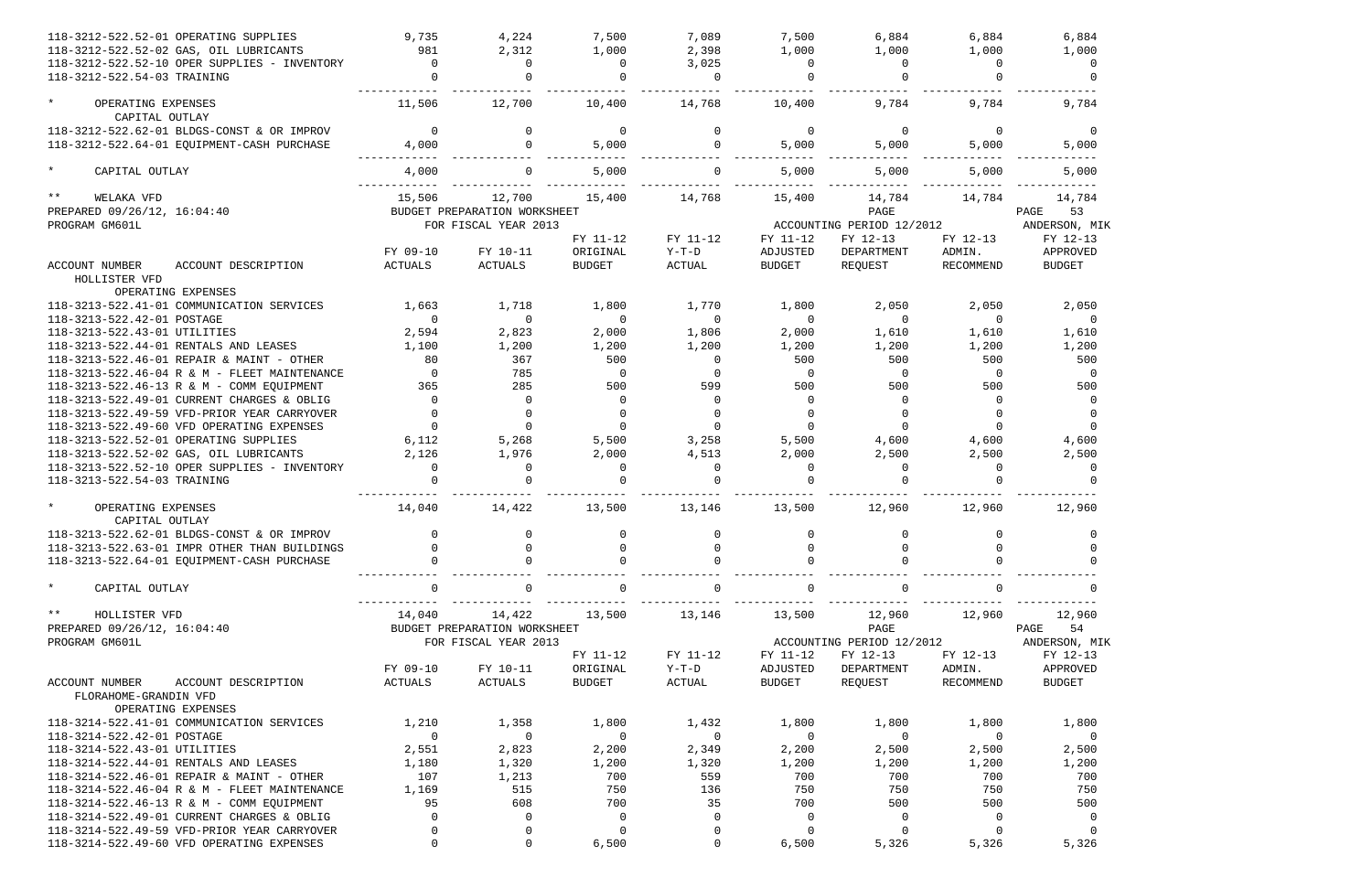| 118-3214-522.52-01 OPERATING SUPPLIES                              | 7,942          | 12,706                       | 8,500          | 4,127          | 8,500                   | 6,500                     | 6,500             | 6,500                   |
|--------------------------------------------------------------------|----------------|------------------------------|----------------|----------------|-------------------------|---------------------------|-------------------|-------------------------|
| 118-3214-522.52-02 GAS, OIL LUBRICANTS                             | 4,497          | $784-$                       | 1,500          | 5,196          | 1,500                   | 6,000                     | 6,000             | 6,000                   |
| 118-3214-522.52-10 OPER SUPPLIES - INVENTORY                       | 3,419          | $\Omega$                     | $\overline{0}$ | $\mathbf 0$    | $\overline{0}$          | $\overline{0}$            | $\overline{0}$    | $\overline{0}$          |
| 118-3214-522.54-03 TRAINING                                        | 119            | $\Omega$                     | 500            | $\Omega$       | 500                     | 500                       | 500               | 500                     |
| $\star$<br>OPERATING EXPENSES<br>CAPITAL OUTLAY                    | 22,289         | 19,759                       | 24,350         | 15,154         | 24,350                  | 25,776                    | 25,776            | 25,776                  |
| 118-3214-522.64-01 EQUIPMENT-CASH PURCHASE                         | $\Omega$       | $\Omega$                     | 2,500          | 3,127          | 2,500                   | $\mathbf 0$               | $\Omega$          | $\Omega$                |
| $\star$<br>CAPITAL OUTLAY                                          |                |                              | 2,500          | 3,127          | 2,500                   |                           |                   |                         |
| $***$<br>FLORAHOME-GRANDIN VFD                                     | 22,289         | 19,759                       | 26,850         | 18,281         | 26,850                  | 25,776                    | 25,776            | 25,776                  |
| PREPARED 09/26/12, 16:04:40                                        |                | BUDGET PREPARATION WORKSHEET |                |                |                         | PAGE                      |                   | 55<br>PAGE              |
| PROGRAM GM601L                                                     |                | FOR FISCAL YEAR 2013         |                |                |                         | ACCOUNTING PERIOD 12/2012 |                   | ANDERSON, MIK           |
|                                                                    |                |                              | FY 11-12       | FY 11-12       | FY 11-12                | FY 12-13                  | FY 12-13          | FY 12-13                |
|                                                                    | FY 09-10       | FY 10-11                     | ORIGINAL       | $Y-T-D$        | ADJUSTED                | DEPARTMENT                | ADMIN.            | APPROVED                |
| <b>ACCOUNT NUMBER</b><br>ACCOUNT DESCRIPTION<br>GEORGES LAKE VFD   | ACTUALS        | ACTUALS                      | <b>BUDGET</b>  | <b>ACTUAL</b>  | <b>BUDGET</b>           | REQUEST                   | RECOMMEND         | <b>BUDGET</b>           |
| OPERATING EXPENSES<br>118-3216-522.41-01 COMMUNICATION SERVICES    | 1,022          |                              | 1,000          | 991            |                         | 1,050                     |                   |                         |
| 118-3216-522.42-01 POSTAGE                                         | $\mathbf 0$    | 1,032<br>$\overline{0}$      | $\overline{0}$ | $\overline{0}$ | 1,000<br>$\overline{0}$ | $\overline{0}$            | 1,050<br>$\Omega$ | 1,050<br>$\overline{0}$ |
| 118-3216-522.43-01 UTILITIES                                       | 576            | 527                          | 750            | 454            | 750                     | 750                       | 750               | 750                     |
| 118-3216-522.46-01 REPAIR & MAINT - OTHER                          | 301            | 237                          | 500            | 92             | 500                     | 500                       | 500               | 500                     |
| 118-3216-522.46-04 R & M - FLEET MAINTENANCE                       | 1,411          | 25                           | 500            | 2,638          | 500                     | 500                       | 500               | 500                     |
| 118-3216-522.46-13 R & M - COMM EQUIPMENT                          | 53             | 26                           | 150            | $\Omega$       | 150                     | 250                       | 250               | 250                     |
| 118-3216-522.49-01 CURRENT CHARGES & OBLIG                         | $\Omega$       | $\Omega$                     | $\mathbf 0$    |                | $\Omega$                | $\mathbf 0$               | $\Omega$          | $\overline{0}$          |
| 118-3216-522.49-59 VFD-PRIOR YEAR CARRYOVER                        |                | $\Omega$                     | 0              |                | $\Omega$                |                           |                   | $\Omega$                |
| 118-3216-522.49-60 VFD OPERATING EXPENSES                          | $\Omega$       | $\Omega$                     | $\Omega$       | $\Omega$       |                         | $\Omega$                  | $\Omega$          |                         |
| 118-3216-522.52-01 OPERATING SUPPLIES                              | 6,106          | 4,544                        | 5,000          | 3,816          | 5,000                   | 5,014                     | 5,014             | 5,014                   |
| 118-3216-522.52-02 GAS, OIL LUBRICANTS                             | 395            | 1,117                        | 750            | 1,219          | 750                     | 1,200                     | 1,200             | 1,200                   |
| 118-3216-522.52-10 OPER SUPPLIES - INVENTORY                       | $\Omega$       | $\Omega$                     | 3,500          | $\overline{0}$ | 3,500                   | 2,400                     | 2,400             | 2,400                   |
| 118-3216-522.54-03 TRAINING                                        |                | $\Omega$                     | $\Omega$       | $\Omega$       |                         | $\Omega$                  | $\cap$            | $\cap$                  |
| $\star$<br>OPERATING EXPENSES                                      | 9,864          | 7,508                        | 12,150         | 9,210          | 12,150                  | 11,664                    | 11,664            | 11,664                  |
| CAPITAL OUTLAY                                                     |                |                              |                |                |                         |                           |                   |                         |
| 118-3216-522.64-01 EQUIPMENT-CASH PURCHASE                         | $\Omega$       | $\Omega$                     | $\Omega$       | $\Omega$       |                         | $\Omega$                  |                   |                         |
| CAPITAL OUTLAY                                                     |                | U                            |                | U              |                         | U                         |                   |                         |
| $***$<br>GEORGES LAKE VFD                                          | 9,864          | 7,508                        | 12,150         | 9,210          | 12,150                  | 11,664                    | 11,664            | 11,664                  |
| PREPARED 09/26/12, 16:04:40                                        |                | BUDGET PREPARATION WORKSHEET |                |                |                         | PAGE                      |                   | 56<br>PAGE              |
| PROGRAM GM601L                                                     |                | FOR FISCAL YEAR 2013         |                |                |                         | ACCOUNTING PERIOD 12/2012 |                   | ANDERSON, MIK           |
|                                                                    |                |                              | FY 11-12       | FY 11-12       | FY 11-12                | FY 12-13                  | FY 12-13          | FY 12-13                |
|                                                                    | FY 09-10       | FY 10-11                     | ORIGINAL       | Y-T-D          | ADJUSTED                | DEPARTMENT                | ADMIN.            | APPROVED                |
| ACCOUNT NUMBER<br>ACCOUNT DESCRIPTION<br>INTERLACHEN LAKES EST VFD | ACTUALS        | ACTUALS                      | <b>BUDGET</b>  | ACTUAL         | BUDGET                  | REQUEST                   | RECOMMEND         | <b>BUDGET</b>           |
| OPERATING EXPENSES<br>118-3217-522.41-01 COMMUNICATION SERVICES    | 4,442          | 3,666                        | 2,500          | 2,925          | 2,500                   | 3,000                     | 3,000             | 3,000                   |
| 118-3217-522.42-01 POSTAGE                                         | $\overline{0}$ | $\overline{0}$               | $\overline{0}$ | $\overline{0}$ | $\overline{0}$          | $\overline{0}$            | $\overline{0}$    | $\overline{0}$          |
| 118-3217-522.43-01 UTILITIES                                       | 5,693          | 6,947                        | 3,500          | 5,113          | 3,500                   | 3,676                     | 3,676             | 3,676                   |
| 118-3217-522.44-01 RENTALS AND LEASES                              | 1,280          | 1,285                        | 1,000          | 1,200          | 1,000                   | 1,000                     | 1,000             | 1,000                   |
| 118-3217-522.46-01 REPAIR & MAINT - OTHER                          | 1,764          | 1,845                        | 1,200          | 2,079          | 1,200                   | 1,200                     | 1,200             | 1,200                   |
| 118-3217-522.46-04 R & M - FLEET MAINTENANCE                       | $\mathbf 0$    | 477                          | 250            | 58             | 250                     | 250                       | 250               | 250                     |
| 118-3217-522.46-13 R & M - COMM EQUIPMENT                          | 331            | 684                          | 500            | 65             | 500                     | 500                       | 500               | 500                     |
| 118-3217-522.49-01 CURRENT CHARGES & OBLIG                         | 116            | $\overline{0}$               | 150            | $\overline{0}$ | 150                     | 150                       | 150               | 150                     |
| 118-3217-522.49-59 VFD-PRIOR YEAR CARRYOVER                        | $\overline{0}$ | $\overline{0}$               | $\overline{0}$ | $\overline{0}$ | $\overline{0}$          | $\overline{0}$            | $\overline{0}$    | $\overline{\mathbf{0}}$ |
| 118-3217-522.49-60 VFD OPERATING EXPENSES                          | $\overline{0}$ | $\overline{0}$               | 6,000          | 551            | 6,000                   | 5,000                     | 5,000             | 5,000                   |
| 118-3217-522.52-01 OPERATING SUPPLIES                              | 9,821          | 15,143                       | 8,500          | 8,205          | 8,500                   | 8,500                     | 8,500             | 8,500                   |
| 118-3217-522.52-02 GAS, OIL LUBRICANTS                             | 3,823          | 3,759                        | 3,500          | 5,619          | 3,500                   | 6,500                     | 6,500             | 6,500                   |
| 118-3217-522.52-10 OPER SUPPLIES - INVENTORY                       | 2,537          | 1,472                        | 1,500          | $\overline{0}$ | 1,500                   | 2,000                     | 2,000             | 2,000                   |
| 118-3217-522.54-03 TRAINING                                        | $\mathbf 0$    | $\mathbf{0}$                 | $\mathbf 0$    | 0              | $\Omega$                | 0                         | $\mathbf 0$       | $\overline{0}$          |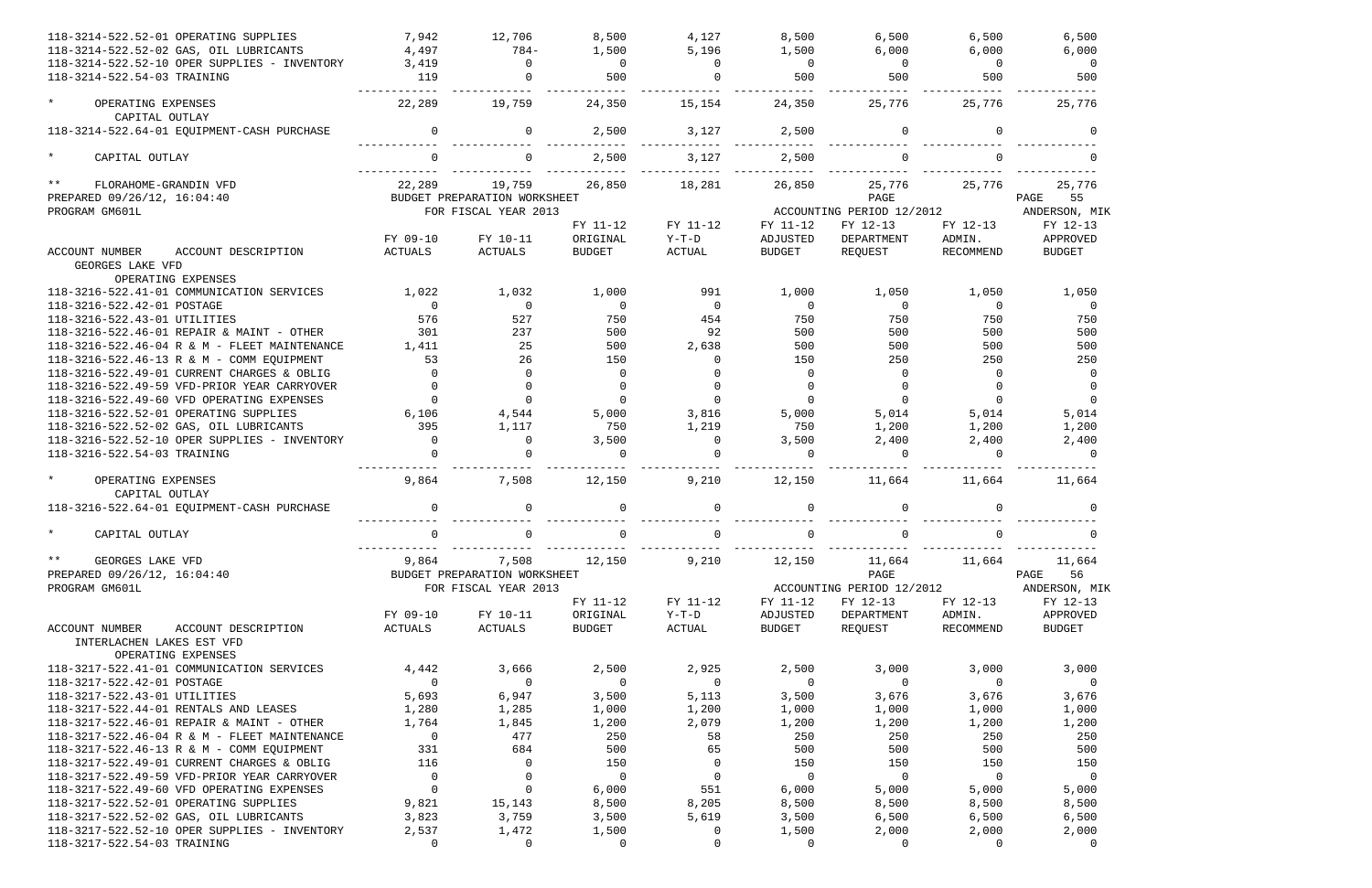| $\star$<br>OPERATING EXPENSES                                                             | 29,807                   | 35,278                                 | 28,600                   | 25,815                     | 28,600                  | 31,776                    | 31,776                          | 31,776                  |
|-------------------------------------------------------------------------------------------|--------------------------|----------------------------------------|--------------------------|----------------------------|-------------------------|---------------------------|---------------------------------|-------------------------|
| CAPITAL OUTLAY                                                                            |                          |                                        |                          |                            |                         |                           |                                 |                         |
| 118-3217-522.64-01 EQUIPMENT-CASH PURCHASE<br>118-3217-522.64-02 EQUIPMENT-LEASE PURCHASE |                          | $\Omega$                               | 4,500                    | $\Omega$<br>$\Omega$       | 4,500                   | $\Omega$<br>$\Omega$      |                                 |                         |
|                                                                                           |                          |                                        | 0                        |                            |                         |                           |                                 |                         |
| $\star$<br>CAPITAL OUTLAY                                                                 | $\Omega$                 | $\Omega$                               | 4,500                    | $\overline{0}$             | 4,500                   | 0                         | $\Omega$                        |                         |
| $***$<br>INTERLACHEN LAKES EST VFD                                                        | 29,807                   | 35,278                                 | 33,100                   | 25,815                     | 33,100                  | 31,776                    | 31,776                          | 31,776                  |
| PREPARED 09/26/12, 16:04:40                                                               |                          | BUDGET PREPARATION WORKSHEET           |                          |                            |                         | PAGE                      |                                 | 57<br>PAGE              |
| PROGRAM GM601L                                                                            |                          | FOR FISCAL YEAR 2013                   |                          |                            |                         | ACCOUNTING PERIOD 12/2012 |                                 | ANDERSON, MIK           |
|                                                                                           |                          |                                        | FY 11-12                 | FY 11-12                   | FY 11-12                | FY 12-13                  | FY 12-13                        | FY 12-13                |
|                                                                                           | FY 09-10                 | FY 10-11                               | ORIGINAL                 | $Y-T-D$                    | ADJUSTED                | DEPARTMENT                | ADMIN.                          | APPROVED                |
| <b>ACCOUNT NUMBER</b><br>ACCOUNT DESCRIPTION<br><b>BARDIN VFD</b>                         | ACTUALS                  | ACTUALS                                | <b>BUDGET</b>            | ACTUAL                     | <b>BUDGET</b>           | REQUEST                   | RECOMMEND                       | <b>BUDGET</b>           |
| OPERATING EXPENSES                                                                        |                          |                                        |                          |                            |                         |                           |                                 |                         |
| 118-3218-522.41-01 COMMUNICATION SERVICES                                                 | 1,485<br>$\Omega$        | 2,418<br>$\Omega$                      | 1,200<br>$\Omega$        | 3,727<br>$\Omega$          | 1,200<br>$\overline{0}$ | 2,000                     | 2,000<br>$\Omega$               | 2,000                   |
| 118-3218-522.42-01 POSTAGE<br>118-3218-522.43-01 UTILITIES                                | 3,520                    | 3,222                                  | 2,500                    | 2,821                      | 2,500                   | $\overline{0}$<br>2,500   | 2,500                           | $\overline{0}$<br>2,500 |
| 118-3218-522.46-01 REPAIR & MAINT - OTHER                                                 | 111                      | 170                                    | 500                      | 355                        | 500                     | 500                       | 500                             | 500                     |
| 118-3218-522.46-04 R & M - FLEET MAINTENANCE                                              | 950                      | 846                                    | 900                      | 9                          | 900                     | 750                       | 750                             | 750                     |
| 118-3218-522.46-13 R & M - COMM EQUIPMENT                                                 | $\overline{0}$           | 1,332                                  | 150                      | 71                         | 150                     | 150                       | 150                             | 150                     |
| 118-3218-522.49-01 CURRENT CHARGES & OBLIG                                                |                          | $\Omega$                               | $\Omega$                 | $\Omega$                   | $\Omega$                | 0                         | $\Omega$                        | $\Omega$                |
| 118-3218-522.49-59 VFD-PRIOR YEAR CARRYOVER                                               |                          | $\Omega$                               | 12,129                   | 1,713                      | 12,129                  | 12,129                    | 12,129                          | 12,129                  |
| 118-3218-522.49-60 VFD OPERATING EXPENSES                                                 |                          | $\Omega$                               | $\Omega$                 | $\Omega$                   | $\Omega$                | $\Omega$                  | $\Omega$                        | $\Omega$                |
| 118-3218-522.52-01 OPERATING SUPPLIES                                                     | 17,554                   | 10,920                                 | 10,000                   | 12,718                     | 10,000                  | 13,129                    | 13,129                          | 13,129                  |
| 118-3218-522.52-02 GAS, OIL LUBRICANTS                                                    | 1,108                    | 1,933                                  | 900                      | 857                        | 900                     | 750                       | 750                             | 750                     |
| 118-3218-522.52-10 OPER SUPPLIES - INVENTORY                                              | 3,303                    | $\Omega$                               | 1,500                    | $\Omega$                   | 1,500                   | 1,000                     | 1,000                           | 1,000                   |
| 118-3218-522.54-03 TRAINING                                                               |                          |                                        |                          |                            |                         | $\Omega$                  |                                 | $\Omega$                |
| $\star$<br>OPERATING EXPENSES<br>CAPITAL OUTLAY                                           | 28,031                   | 20,841                                 | 29,779                   | 22,271                     | 29,779                  | 32,908                    | 32,908                          | 32,908                  |
| 118-3218-522.62-01 BLDGS-CONST & OR IMPROV                                                | $\overline{0}$           | $\Omega$                               | $\overline{0}$           | $\Omega$                   | $\overline{0}$          | 0                         | $\Omega$                        | 0                       |
| 118-3218-522.64-01 EQUIPMENT-CASH PURCHASE                                                | 4,000                    | $\Omega$                               | 4,500                    | $\Omega$                   | 4,500                   | $\Omega$                  |                                 |                         |
| $\star$<br>CAPITAL OUTLAY                                                                 | 4,000                    |                                        | 4,500                    | $\Omega$                   | 4,500                   | $\Omega$                  |                                 |                         |
| **                                                                                        | 32,031                   |                                        | 34,279                   | 22,271                     |                         |                           | 32,908                          | 32,908                  |
| BARDIN VFD<br>PREPARED 09/26/12, 16:04:40                                                 |                          | 20,841<br>BUDGET PREPARATION WORKSHEET |                          |                            | 34,279                  | 32,908<br>PAGE            |                                 | 58<br>PAGE              |
| PROGRAM GM601L                                                                            |                          | FOR FISCAL YEAR 2013                   |                          |                            |                         | ACCOUNTING PERIOD 12/2012 |                                 | ANDERSON, MIK           |
|                                                                                           |                          |                                        | FY 11-12                 | FY 11-12                   | FY 11-12                | FY 12-13                  | FY 12-13                        | FY 12-13                |
|                                                                                           | FY 09-10                 | FY 10-11                               | ORIGINAL                 | $Y-T-D$                    | ADJUSTED                | DEPARTMENT                | ADMIN.                          | APPROVED                |
| ACCOUNT DESCRIPTION<br>ACCOUNT NUMBER<br>RIVERSIDE (SAN MATEO) VFD                        | ACTUALS                  | ACTUALS                                | BUDGET                   | ACTUAL                     | BUDGET                  | REQUEST                   | RECOMMEND                       | BUDGET                  |
| OPERATING EXPENSES                                                                        |                          |                                        |                          |                            |                         |                           |                                 |                         |
| 118-3219-522.41-01 COMMUNICATION SERVICES                                                 | 2,904                    | 3,393                                  | 3,000                    | 4,283                      | 3,000                   | 3,500                     | 3,500                           | 3,500                   |
| 118-3219-522.42-01 POSTAGE                                                                | $\overline{\phantom{0}}$ | $\overline{0}$                         | $\overline{0}$           | $\overline{0}$             | $\overline{0}$          | $\overline{0}$            | $\overline{0}$                  | $\overline{\mathbf{0}}$ |
| 118-3219-522.43-01 UTILITIES                                                              | 425                      | 4,605                                  | 1,000                    | 3,281                      | 1,000                   | 2,000                     | 2,000                           | 2,000                   |
| 118-3219-522.46-01 REPAIR & MAINT - OTHER                                                 | 1,774                    | 1,707                                  | 1,500                    | 924                        | 1,500                   | 1,000                     | 1,000                           | 1,000                   |
| 118-3219-522.46-04 R & M - FLEET MAINTENANCE                                              | 319                      | 35                                     | 500                      | 839                        | 500                     | 450                       | 450                             | 450                     |
| 118-3219-522.46-13 R & M - COMM EQUIPMENT                                                 | 526                      | 235                                    | 750                      | 369                        | 750                     | 750                       | 750                             | 750                     |
| 118-3219-522.49-01 CURRENT CHARGES & OBLIG                                                | $\overline{0}$           | $\overline{0}$                         | $\overline{0}$           | $\overline{0}$             | $\overline{0}$          | $\overline{0}$            | $\overline{0}$                  | $\overline{0}$          |
| 118-3219-522.49-59 VFD-PRIOR YEAR CARRYOVER<br>118-3219-522.49-60 VFD OPERATING EXPENSES  | $\overline{0}$           | $\overline{0}$<br>$\overline{0}$       | $\overline{\phantom{0}}$ | $\Omega$<br>$\overline{0}$ | $\overline{0}$<br>1,000 | $\overline{0}$<br>500     | $\overline{\phantom{0}}$<br>500 | $\overline{0}$<br>500   |
| 118-3219-522.52-01 OPERATING SUPPLIES                                                     | 20,334                   | 12,598                                 | 1,000<br>20,000          | 12,686                     | 20,000                  | 14,820                    | 14,820                          | 14,820                  |
| 118-3219-522.52-02 GAS, OIL LUBRICANTS                                                    | 1,015                    | 3,227                                  | 1,500                    | 8,461                      | 1,500                   | 5,500                     | 5,500                           | 5,500                   |
| 118-3219-522.52-10 OPER SUPPLIES - INVENTORY                                              | 1,120                    | $\overline{0}$                         | 1,500                    | $\overline{0}$             | 1,500                   | 1,000                     | 1,000                           | 1,000                   |
| 118-3219-522.54-03 TRAINING                                                               | $\Omega$                 |                                        | 0                        | $\Omega$                   | $\Omega$                | $\overline{0}$            | $\overline{0}$                  | $\overline{0}$          |
| $\star$<br>OPERATING EXPENSES                                                             | 28,417                   | 25,800                                 | 30,750                   | 30,843                     | 30,750                  | 29,520                    | 29,520                          | 29,520                  |
| CAPITAL OUTLAY                                                                            |                          |                                        |                          |                            |                         |                           |                                 |                         |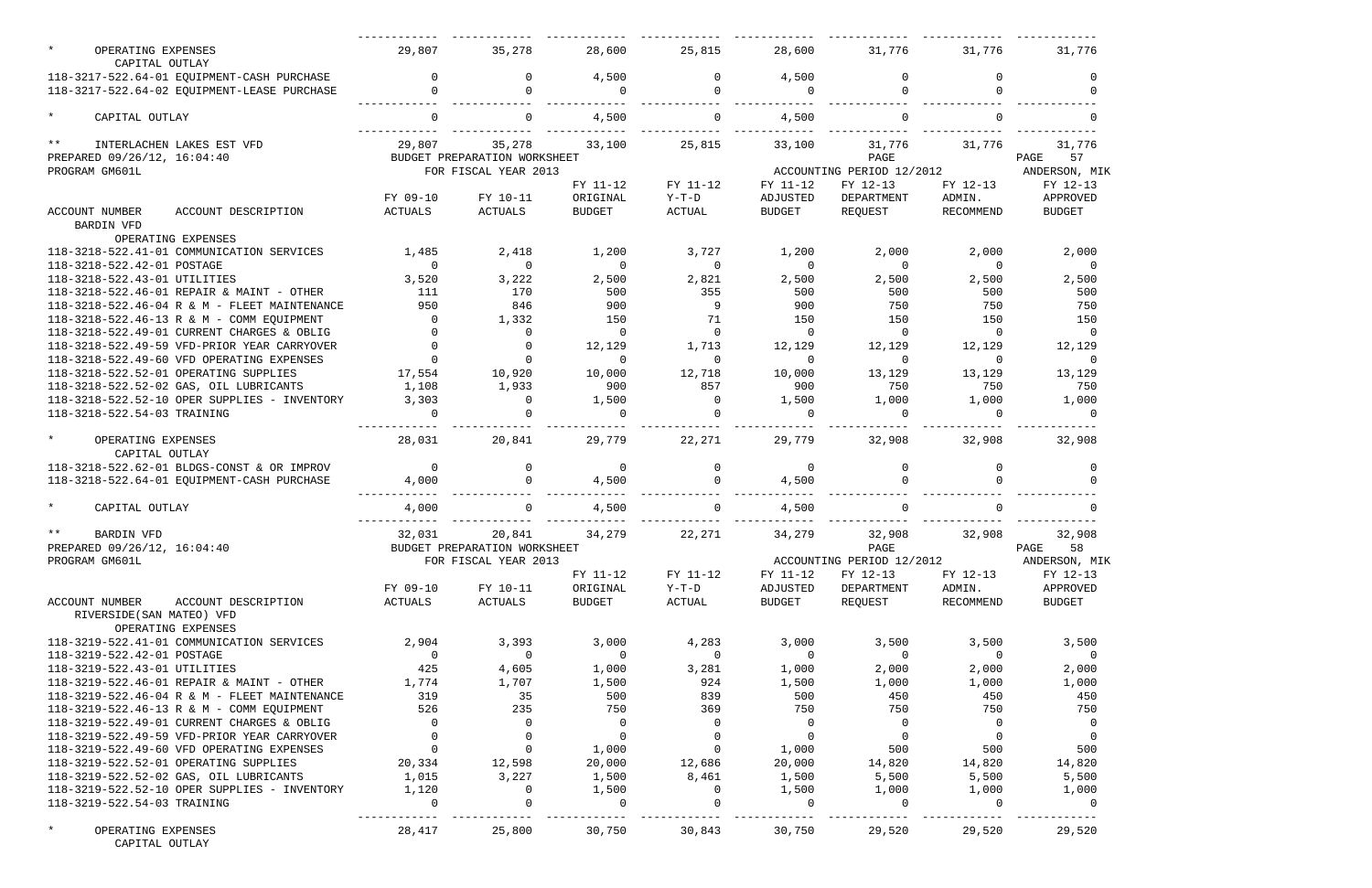| 118-3219-522.64-01 EQUIPMENT-CASH PURCHASE<br>118-3219-522.64-02 EQUIPMENT-LEASE PURCHASE |                |                              |                           | $\Omega$            | $\Omega$                  | $\cap$                                |                     |                           |
|-------------------------------------------------------------------------------------------|----------------|------------------------------|---------------------------|---------------------|---------------------------|---------------------------------------|---------------------|---------------------------|
| $\star$<br>CAPITAL OUTLAY<br>DEBT SERVICE                                                 | $\Omega$       | 0                            |                           | $\Omega$            | $\Omega$                  | 0                                     | $\Omega$            |                           |
| 118-3219-522.71-05 PRINCIPAL-LEASE PURCHASE                                               |                |                              |                           |                     | $\Omega$                  |                                       |                     |                           |
| 118-3219-522.72-05 INTEREST-LEASE PURCHASE                                                |                |                              |                           |                     |                           |                                       |                     |                           |
| $\star$<br>DEBT SERVICE                                                                   |                |                              |                           |                     |                           |                                       |                     |                           |
| $***$<br>RIVERSIDE (SAN MATEO) VFD                                                        | 28,417         | 25,800                       | 30,750                    | 30,843              | 30,750                    | 29,520                                | 29,520              | 29,520                    |
| PREPARED 09/26/12, 16:04:40                                                               |                | BUDGET PREPARATION WORKSHEET |                           |                     |                           | PAGE                                  |                     | PAGE<br>59                |
| PROGRAM GM601L                                                                            |                | FOR FISCAL YEAR 2013         | FY 11-12                  | FY 11-12            | FY 11-12                  | ACCOUNTING PERIOD 12/2012<br>FY 12-13 | FY 12-13            | ANDERSON, MIK<br>FY 12-13 |
|                                                                                           | FY 09-10       | FY 10-11                     | ORIGINAL                  | $Y-T-D$             | ADJUSTED                  | DEPARTMENT                            | ADMIN.              | APPROVED                  |
| <b>ACCOUNT NUMBER</b><br>ACCOUNT DESCRIPTION<br>WEST PUTNAM(JOHNSON) VFD                  | <b>ACTUALS</b> | ACTUALS                      | <b>BUDGET</b>             | ACTUAL              | <b>BUDGET</b>             | REQUEST                               | RECOMMEND           | <b>BUDGET</b>             |
| OPERATING EXPENSES<br>118-3220-522.41-01 COMMUNICATION SERVICES                           | 3,097          |                              | 3,000                     | 2,561               |                           | 3,000                                 |                     |                           |
| 118-3220-522.42-01 POSTAGE                                                                | $\Omega$       | 2,940<br>$\Omega$            | $\Omega$                  | $\Omega$            | 3,000<br>$\Omega$         | $\Omega$                              | 3,000<br>$\Omega$   | 3,000<br>- 0              |
| 118-3220-522.43-01 UTILITIES                                                              | 5,125          | 5,170                        | 4,500                     | 4,296               | 4,500                     | 4,000                                 | 4,000               | 4,000                     |
| 118-3220-522.46-01 REPAIR & MAINT - OTHER                                                 | $\Omega$       | $\Omega$                     | 500                       | $\Omega$            | 500                       | 500                                   | 500                 | 500                       |
| 118-3220-522.46-04 R & M - FLEET MAINTENANCE                                              | 195            | 975                          | 500                       | 2,425               | 500                       | 500                                   | 500                 | 500                       |
| 118-3220-522.46-13 R & M - COMM EQUIPMENT                                                 | 66             | 1,142                        | 850                       | $\Omega$            | 850                       | 850                                   | 850                 | 850                       |
| 118-3220-522.49-01 CURRENT CHARGES & OBLIG                                                |                | <sup>0</sup>                 |                           |                     | $\Omega$                  | $\Omega$                              | $\Omega$            | $\Omega$                  |
| 118-3220-522.49-59 VFD-PRIOR YEAR CARRYOVER                                               |                | <sup>n</sup>                 |                           |                     |                           |                                       | $\Omega$            |                           |
| 118-3220-522.49-60 VFD OPERATING EXPENSES                                                 |                | ∩                            |                           | $\Omega$            |                           |                                       | $\Omega$            |                           |
| 118-3220-522.52-01 OPERATING SUPPLIES                                                     | 12,655         | 5,501                        | 11,700                    | 6,715               | 11,700                    | 9,918                                 | 9,918               | 9,918                     |
| 118-3220-522.52-02 GAS, OIL LUBRICANTS                                                    | 5,070          | 6,810                        | 5,000                     | 7,696               | 5,000                     | 6,200                                 | 6,200               | 6,200                     |
| 118-3220-522.52-10 OPER SUPPLIES - INVENTORY                                              |                | <sup>n</sup>                 | $\Omega$                  | $\Omega$            | $\Omega$                  | $\Omega$                              | $\Omega$            | - 0                       |
| 118-3220-522.54-03 TRAINING                                                               |                |                              | 1,000                     | $\Omega$            | 1,000                     | 1,000                                 | 1,000               | 1,000                     |
| $\star$<br>OPERATING EXPENSES<br>CAPITAL OUTLAY                                           | 26,208         | 22,538                       | 27,050                    | 23,693              | 27,050                    | 25,968                                | 25,968              | 25,968                    |
| 118-3220-522.64-01 EQUIPMENT-CASH PURCHASE                                                | $\mathbf 0$    | $\Omega$                     | $\Omega$                  | 0                   | $\Omega$                  | $\Omega$                              | 0                   | $\Omega$                  |
| 118-3220-522.64-02 EQUIPMENT-LEASE PURCHASE                                               |                |                              |                           |                     |                           |                                       |                     |                           |
| CAPITAL OUTLAY<br>DEBT SERVICE                                                            |                |                              |                           |                     |                           |                                       |                     |                           |
| 118-3220-522.71-05 PRINCIPAL-LEASE PURCHASE                                               |                |                              |                           | <sup>0</sup>        |                           |                                       |                     |                           |
| 118-3220-522.72-05 INTEREST-LEASE PURCHASE                                                |                |                              |                           |                     |                           |                                       |                     |                           |
| $\star$<br>DEBT SERVICE                                                                   | 0              | 0                            |                           | 0                   | $\Omega$                  | 0                                     | 0                   |                           |
| $\star\star$<br>WEST PUTNAM (JOHNSON) VFD                                                 | 26,208         | 22,538                       | 27,050                    | 23,693              | 27,050                    | 25,968                                | 25,968              | 25,968                    |
| PREPARED 09/26/12, 16:04:40                                                               |                | BUDGET PREPARATION WORKSHEET |                           |                     |                           | PAGE                                  |                     | PAGE<br>60                |
| PROGRAM GM601L                                                                            |                | FOR FISCAL YEAR 2013         |                           |                     |                           | ACCOUNTING PERIOD 12/2012             |                     | ANDERSON, MIK             |
|                                                                                           | FY 09-10       | FY 10-11                     | FY 11-12                  | FY 11-12<br>$Y-T-D$ | FY 11-12                  | FY 12-13                              | FY 12-13            | FY 12-13                  |
| ACCOUNT DESCRIPTION<br>ACCOUNT NUMBER                                                     | ACTUALS        | ACTUALS                      | ORIGINAL<br><b>BUDGET</b> | ACTUAL              | ADJUSTED<br><b>BUDGET</b> | DEPARTMENT<br>REQUEST                 | ADMIN.<br>RECOMMEND | APPROVED<br><b>BUDGET</b> |
| BOSTWICK VFD                                                                              |                |                              |                           |                     |                           |                                       |                     |                           |
| OPERATING EXPENSES                                                                        |                |                              |                           |                     |                           |                                       |                     |                           |
| 118-3221-522.41-01 COMMUNICATION SERVICES                                                 | $\Omega$       | 214                          | 0                         | 469                 | $\Omega$                  | 500                                   | 500                 | 500                       |
| 118-3221-522.42-01 POSTAGE                                                                |                | $\overline{0}$               | $\Omega$                  | $\overline{0}$      | $\Omega$                  | 0                                     | $\Omega$            | - 0                       |
| 118-3221-522.43-01 UTILITIES                                                              | 785            | 949                          | 900                       | 731                 | 900                       | 900                                   | 900                 | 900                       |
| 118-3221-522.46-01 REPAIR & MAINT - OTHER                                                 | $\overline{0}$ | 963                          | 500                       | 125                 | 500                       | 0                                     | $\Omega$            | $\overline{0}$            |
| 118-3221-522.46-04 R & M - FLEET MAINTENANCE                                              | 62             | 3,453                        | 0                         | 1,742               | $\overline{0}$            | 1,200                                 | 1,200               | 1,200                     |
| 118-3221-522.46-13 R & M - COMM EQUIPMENT                                                 | 634            | 391                          | 500                       | 4,000               | 500                       | 2,500                                 | 2,500               | 2,500                     |
| 118-3221-522.49-01 CURRENT CHARGES & OBLIG                                                | $\mathbf 0$    | $\Omega$                     | - 0                       | 246                 | $\overline{0}$            | 500                                   | 500                 | 500                       |
| 118-3221-522.49-59 VFD-PRIOR YEAR CARRYOVER                                               | 0              | 0                            | 50,093                    | 14,982              | 50,093                    | 38,321                                | 38,321              | 38,321                    |
| 118-3221-522.49-60 VFD OPERATING EXPENSES                                                 | $\Omega$       | 140                          | 2,750                     | 3,360               | 2,750                     | 3,000                                 | 3,000               | 3,000                     |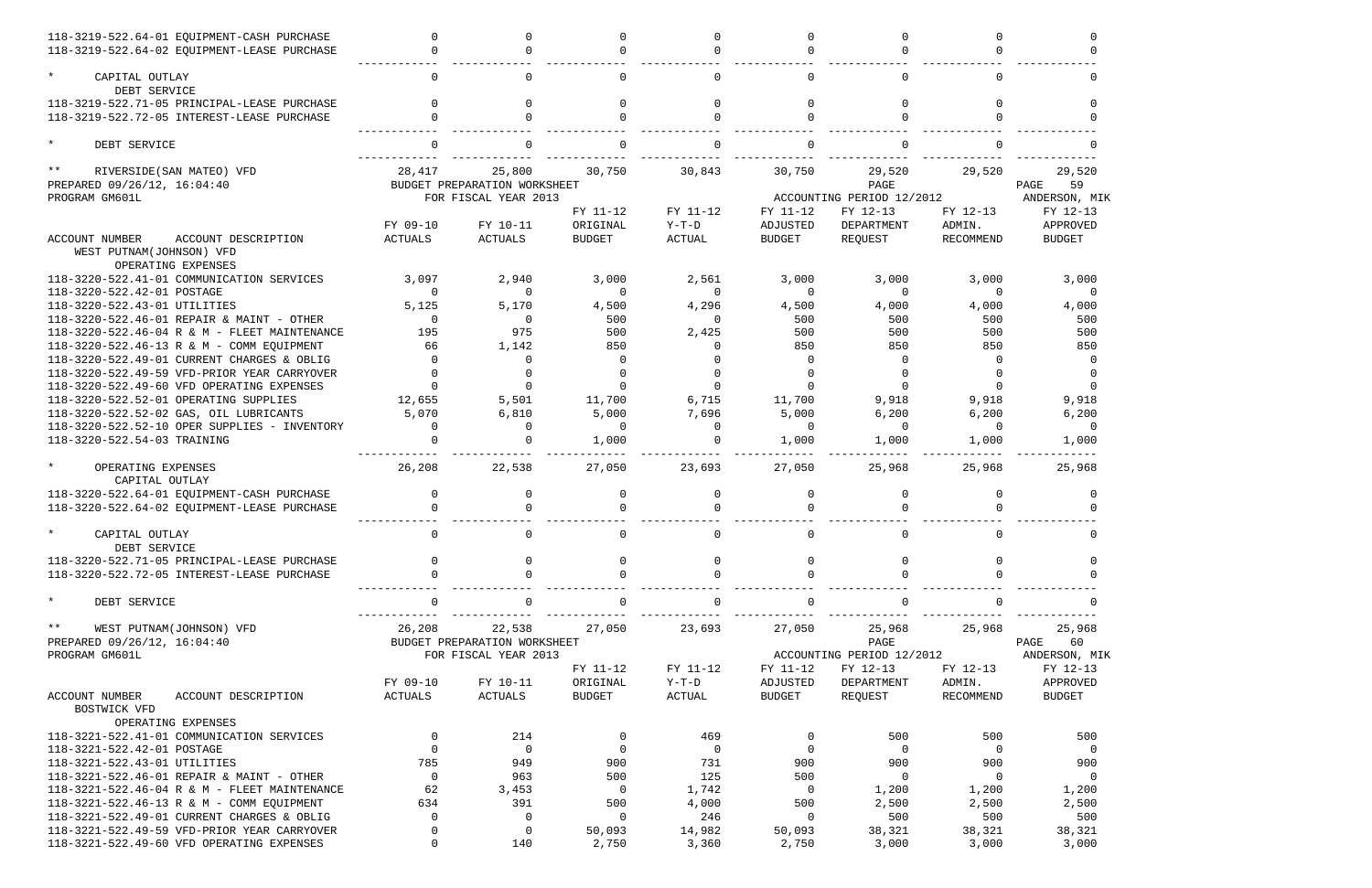| 118-3221-522.52-01 OPERATING SUPPLIES                                   | 594               | 10,523                       | 3,500             | 22,725            | 3,500             | 2,500                     | 2,500             | 2,500                |
|-------------------------------------------------------------------------|-------------------|------------------------------|-------------------|-------------------|-------------------|---------------------------|-------------------|----------------------|
| 118-3221-522.52-02 GAS, OIL LUBRICANTS                                  | 1,091             | 2,425                        | 1,500             | 3,950             | 1,500             | 1,500                     | 1,500             | 1,500                |
| 118-3221-522.52-10 OPER SUPPLIES - INVENTORY                            | $\Omega$          | $\Omega$                     | $\Omega$          | 1,310             | $\Omega$          | 1,432                     | 1,432             | 1,432                |
| 118-3221-522.54-03 TRAINING                                             |                   |                              |                   | $\Omega$          |                   | $\Omega$                  | $\Omega$          | $\overline{0}$       |
| $\star$<br>OPERATING EXPENSES                                           | 3,166             | 19,058                       | 59,743            | 53,640            | 59,743            | 52,353                    | 52,353            | 52,353               |
| CAPITAL OUTLAY                                                          |                   |                              |                   |                   |                   |                           |                   |                      |
| 118-3221-522.64-01 EQUIPMENT-CASH PURCHASE                              | 4,300             | 0                            |                   | 5,934             | $\Omega$          | 5,000                     | 5,000             | 5,000                |
| $\star$<br>CAPITAL OUTLAY                                               | 4,300             |                              |                   | 5,934             | $\Omega$          | 5,000                     | 5,000             | 5,000                |
| $* *$<br>BOSTWICK VFD<br>PREPARED 09/26/12, 16:04:40                    | 7,466             | 19,058                       | 59,743            | 59,574            | 59,743            | 57,353<br>PAGE            | 57,353            | 57,353<br>61<br>PAGE |
|                                                                         |                   | BUDGET PREPARATION WORKSHEET |                   |                   |                   |                           |                   |                      |
| PROGRAM GM601L                                                          |                   | FOR FISCAL YEAR 2013         |                   |                   |                   | ACCOUNTING PERIOD 12/2012 |                   | ANDERSON, MIK        |
|                                                                         |                   |                              | FY 11-12          | FY 11-12          | FY 11-12          | FY 12-13                  | FY 12-13          | FY 12-13             |
|                                                                         | FY 09-10          | FY 10-11                     | ORIGINAL          | $\verb Y-T-D $    | ADJUSTED          | DEPARTMENT                | ADMIN.            | APPROVED             |
| ACCOUNT NUMBER<br>ACCOUNT DESCRIPTION<br>FRANCIS VFD                    | <b>ACTUALS</b>    | ACTUALS                      | <b>BUDGET</b>     | ACTUAL            | <b>BUDGET</b>     | REQUEST                   | RECOMMEND         | <b>BUDGET</b>        |
| OPERATING EXPENSES                                                      |                   |                              |                   |                   |                   |                           |                   |                      |
| 118-3222-522.41-01 COMMUNICATION SERVICES<br>118-3222-522.42-01 POSTAGE | 1,908<br>$\Omega$ | 1,976<br>$\Omega$            | 2,500<br>$\Omega$ | 1,835<br>$\Omega$ | 2,500<br>$\Omega$ | 2,041<br>$\overline{0}$   | 2,041<br>$\Omega$ | 2,041<br>$\Omega$    |
| 118-3222-522.43-01 UTILITIES                                            | 2,557             | 2,514                        | 2,500             | 1,718             | 2,500             | 2,000                     | 2,000             | 2,000                |
| 118-3222-522.46-01 REPAIR & MAINT - OTHER                               | $\Omega$          | 151                          | 500               | 996               | 500               | 500                       | 500               | 500                  |
|                                                                         |                   |                              |                   | 213               |                   |                           |                   |                      |
| 118-3222-522.46-04 R & M - FLEET MAINTENANCE                            |                   | 1,773                        | 250               |                   | 250               | 250                       | 250               | 250                  |
| 118-3222-522.46-13 R & M - COMM EQUIPMENT                               | 864               | 515                          | 850               | 615               | 850               | 850                       | 850               | 850                  |
| 118-3222-522.49-01 CURRENT CHARGES & OBLIG                              | $\Omega$          | $\Omega$                     | $\Omega$          | $\Omega$          | $\overline{0}$    | $\mathbf 0$               | $\Omega$          | $\overline{0}$       |
| 118-3222-522.49-59 VFD-PRIOR YEAR CARRYOVER                             |                   | $\Omega$                     | $\Omega$          | $\Omega$          | $\Omega$          | $\Omega$                  | $\Omega$          | $\Omega$             |
| 118-3222-522.49-60 VFD OPERATING EXPENSES                               |                   | $\Omega$                     | 4,000             | 1,950             | 4,000             | 4,000                     | 4,000             | 4,000                |
| 118-3222-522.52-01 OPERATING SUPPLIES                                   | 10,143            | 6,725                        | 6,000             | 5,783             | 6,000             | 6,155                     | 6,155             | 6,155                |
| 118-3222-522.52-02 GAS, OIL LUBRICANTS                                  | 3,481             | 4,069                        | 3,000             | 5,194             | 3,000             | 3,000                     | 3,000             | 3,000                |
| 118-3222-522.52-10 OPER SUPPLIES - INVENTORY                            | $\overline{0}$    | 1,549                        | $\Omega$          | 0                 | $\Omega$          | $\overline{0}$            | $\Omega$          | $\overline{0}$       |
| 118-3222-522.54-03 TRAINING                                             | 221               |                              | 500               |                   | 500               | 500                       | 500               | 500                  |
| $\star$<br>OPERATING EXPENSES<br>CAPITAL OUTLAY                         | 19,174            | 19,272                       | 20,100            | 18,304            | 20,100            | 19,296                    | 19,296            | 19,296               |
| 118-3222-522.64-01 EQUIPMENT-CASH PURCHASE                              | $\mathbf 0$       |                              |                   | 0                 | $\Omega$          |                           | 0                 | $\Omega$             |
| 118-3222-522.64-02 EQUIPMENT-LEASE PURCHASE                             | $\Omega$          |                              |                   | $\Omega$          |                   | $\Omega$                  |                   | $\Omega$             |
|                                                                         |                   |                              |                   |                   |                   |                           |                   |                      |
| $\star$<br>CAPITAL OUTLAY<br>DEBT SERVICE                               | 0                 |                              |                   | 0                 |                   | 0                         | 0                 | $\Omega$             |
| 118-3222-522.71-05 PRINCIPAL-LEASE PURCHASE                             |                   |                              |                   | $\Omega$          | $\Omega$          | $\Omega$                  |                   |                      |
| 118-3222-522.72-05 INTEREST-LEASE PURCHASE                              |                   |                              |                   | $\Omega$          |                   | $\Omega$                  |                   |                      |
| $\star$<br>DEBT SERVICE                                                 | $\Omega$          |                              |                   | 0                 |                   | $\Omega$                  | 0                 |                      |
| $***$<br>FRANCIS VFD                                                    | 19,174            | 19,272                       | 20,100            | 18,304            | 20,100            | 19,296                    | 19,296            | 19,296               |
| PREPARED 09/26/12, 16:04:40                                             |                   | BUDGET PREPARATION WORKSHEET |                   |                   |                   | PAGE                      |                   | PAGE<br>62           |
| PROGRAM GM601L                                                          |                   | FOR FISCAL YEAR 2013         |                   |                   |                   | ACCOUNTING PERIOD 12/2012 |                   | ANDERSON, MIK        |
|                                                                         |                   |                              | FY 11-12          | FY 11-12          | FY 11-12          | FY 12-13                  | FY 12-13          | FY 12-13             |
|                                                                         | FY 09-10          | FY 10-11                     | ORIGINAL          | $Y-T-D$           | ADJUSTED          | DEPARTMENT                | ADMIN.            | APPROVED             |
| <b>ACCOUNT NUMBER</b><br>ACCOUNT DESCRIPTION<br>SATSUMA VFD             | ACTUALS           | ACTUALS                      | <b>BUDGET</b>     | ACTUAL            | <b>BUDGET</b>     | REQUEST                   | RECOMMEND         | <b>BUDGET</b>        |
| OPERATING EXPENSES                                                      |                   |                              |                   |                   |                   |                           |                   |                      |
| 118-3223-522.41-01 COMMUNICATION SERVICES                               | 4,737             | 7,767                        | 4,000             | 7,215             | 4,000             | 4,248                     | 4,248             | 4,248                |
| 118-3223-522.42-01 POSTAGE                                              | $\overline{0}$    | 0                            | $\Omega$          | $\overline{0}$    | $\Omega$          | $\Omega$                  | $\Omega$          | - 0                  |
| 118-3223-522.43-01 UTILITIES                                            | 6,743             | 4,734                        | 6,000             | 3,996             | 6,000             | 5,000                     | 5,000             | 5,000                |
| 118-3223-522.44-01 RENTALS AND LEASES                                   | 1,528             | 1,200                        | 1,500             | 1,509             | 1,500             | 1,500                     | 1,500             | 1,500                |
| 118-3223-522.46-01 REPAIR & MAINT - OTHER                               | 317               | 895                          | 500               | 701               | 500               | 500                       | 500               | 500                  |
| 118-3223-522.46-04 R & M - FLEET MAINTENANCE                            | 308               | 124                          | 500               | 1,018             | 500               | 750                       | 750               | 750                  |
|                                                                         | 378               | 871                          |                   |                   |                   |                           |                   |                      |
| 118-3223-522.46-13 R & M - COMM EQUIPMENT                               |                   |                              | 750               | 95                | 750               | 500                       | 500               | 500                  |
| 118-3223-522.49-01 CURRENT CHARGES & OBLIG                              | $\overline{0}$    | 0                            | 0                 | $\mathbf 0$       | $\overline{0}$    | 0                         | $\mathbf 0$       | $\overline{0}$       |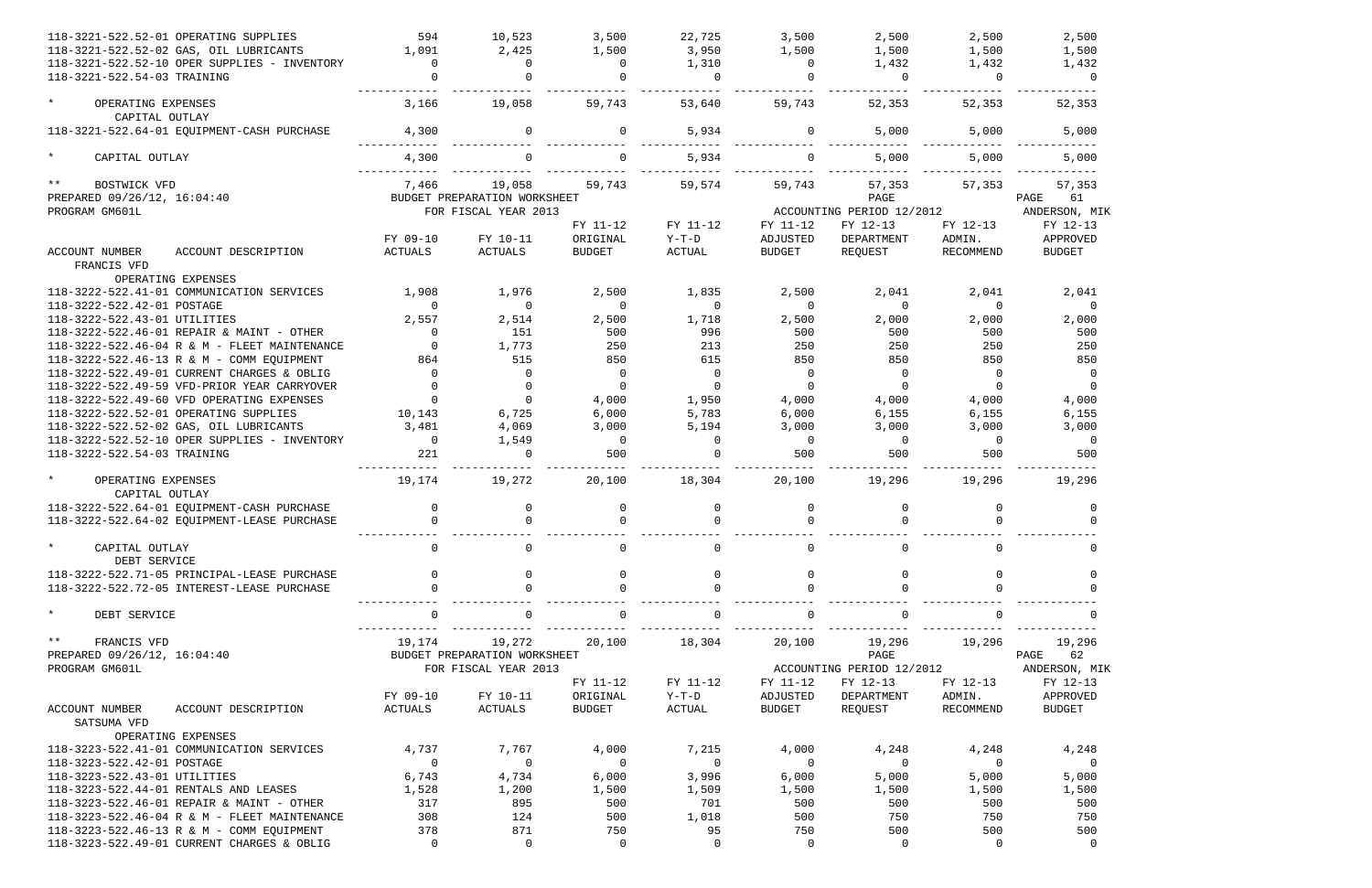| 118-3223-522.49-59 VFD-PRIOR YEAR CARRYOVER                 |                |                              | 24,262                  | 1,020          | 24,262         | 24,262                    | 24,262      | 24,262                                  |
|-------------------------------------------------------------|----------------|------------------------------|-------------------------|----------------|----------------|---------------------------|-------------|-----------------------------------------|
| 118-3223-522.49-60 VFD OPERATING EXPENSES                   |                |                              | 2,000                   | 1,193          | 2,000          | 1,000                     | 1,000       | 1,000                                   |
| 118-3223-522.52-01 OPERATING SUPPLIES                       | 23,500         | 24,971                       | 15,000                  | 16,529         | 15,000         | 14,336                    | 14,336      | 14,336                                  |
| 118-3223-522.52-02 GAS, OIL LUBRICANTS                      | 4,012          | 986                          | 3,500                   | 18,718         | 3,500          | 3,500                     | 3,500       | 3,500                                   |
| 118-3223-522.52-10 OPER SUPPLIES - INVENTORY                | 9,071          | 4,918                        | 2,400                   | 2,198          | 2,400          | 2,400                     | 2,400       | 2,400                                   |
| 118-3223-522.54-03 TRAINING                                 | $\Omega$       | 468                          | $\Omega$                | $\Omega$       | $\cap$         | $\Omega$                  | $\Omega$    | $\cap$                                  |
| $\star$<br>OPERATING EXPENSES<br>CAPITAL OUTLAY             | 50,594         | 46,934                       | 60,412                  | 54,192         | 60,412         | 57,996                    | 57,996      | 57,996                                  |
| 118-3223-522.64-01 EQUIPMENT-CASH PURCHASE                  |                |                              |                         | $\Omega$       |                |                           |             |                                         |
| 118-3223-522.64-02 EQUIPMENT-LEASE PURCHASE                 |                |                              |                         |                |                |                           |             |                                         |
| $\star$<br>CAPITAL OUTLAY<br>DEBT SERVICE                   |                |                              |                         | $\Omega$       |                | $\Omega$                  |             |                                         |
| 118-3223-522.71-05 PRINCIPAL-LEASE PURCHASE                 |                |                              | $\Omega$                | $\Omega$       |                | $\Omega$                  |             |                                         |
| 118-3223-522.72-05 INTEREST-LEASE PURCHASE                  |                |                              |                         |                |                |                           |             |                                         |
| $\star$<br>DEBT SERVICE                                     |                |                              |                         |                |                |                           |             |                                         |
| $***$<br>SATSUMA VFD                                        | 50,594         | 46,934                       | 60,412                  | 54,192         | 60,412         | 57,996                    | 57,996      | 57,996                                  |
| PREPARED 09/26/12, 16:04:40                                 |                | BUDGET PREPARATION WORKSHEET |                         |                |                | PAGE                      |             | PAGE<br>63                              |
| PROGRAM GM601L                                              |                | FOR FISCAL YEAR 2013         |                         |                |                | ACCOUNTING PERIOD 12/2012 |             | ANDERSON, MIK                           |
|                                                             |                |                              | FY 11-12                | FY 11-12       | FY 11-12       | FY 12-13                  | FY 12-13    | FY 12-13                                |
|                                                             | FY 09-10       | FY 10-11                     | ORIGINAL                | $Y-T-D$        | ADJUSTED       | DEPARTMENT                | ADMIN.      | APPROVED                                |
| <b>ACCOUNT NUMBER</b><br>ACCOUNT DESCRIPTION<br>MELROSE VFD | ACTUALS        | ACTUALS                      | BUDGET                  | ACTUAL         | <b>BUDGET</b>  | REQUEST                   | RECOMMEND   | <b>BUDGET</b>                           |
| OPERATING EXPENSES                                          |                |                              |                         |                |                |                           |             |                                         |
| 118-3224-522.41-01 COMMUNICATION SERVICES                   | 1,638          | 1,977                        | 2,500                   | 3,513          | 2,500          | 2,500                     | 2,500       | 2,500                                   |
| 118-3224-522.42-01 POSTAGE                                  | $\Omega$       | $\Omega$                     | $\Omega$                | $\Omega$       | $\Omega$       | $\Omega$                  | $\Omega$    |                                         |
| 118-3224-522.43-01 UTILITIES                                | 6,713          | 7,653                        | 4,500                   | 7,329          | 4,500          | 5,000                     | 5,000       | 5,000                                   |
| 118-3224-522.46-01 REPAIR & MAINT - OTHER                   | $\Omega$       | $\Omega$                     | $\Omega$                | $\Omega$       | $\Omega$       | 0                         | $\Omega$    |                                         |
| 118-3224-522.46-04 R & M - FLEET MAINTENANCE                | $\Omega$       | 61                           | $\Omega$                | 237            | $\Omega$       | $\Omega$                  | $\Omega$    |                                         |
| 118-3224-522.46-13 R & M - COMM EQUIPMENT                   | 648            | 428                          | 750                     | 2,840          | 750            | 750                       | 750         | 750                                     |
| 118-3224-522.49-01 CURRENT CHARGES & OBLIG                  | $\Omega$       | $\Omega$                     | $\Omega$                | $\Omega$       | $\Omega$       | $\Omega$                  | $\Omega$    |                                         |
| 118-3224-522.49-59 VFD-PRIOR YEAR CARRYOVER                 |                |                              | $\Omega$                | $\Omega$       |                |                           |             |                                         |
| 118-3224-522.49-60 VFD OPERATING EXPENSES                   |                |                              | 1,000                   | $\overline{0}$ | 1,000          |                           |             |                                         |
| 118-3224-522.52-01 OPERATING SUPPLIES                       | 5,427          | 1,704                        | 7,500                   | 920            | 7,500          | 4,370                     | 4,370       | 4,370                                   |
| 118-3224-522.52-02 GAS, OIL LUBRICANTS 5,499                |                | 10,280                       | 9,000                   | 16,011         | 9,000          | 12,500                    | 12,500      | 12,500                                  |
| 118-3224-522.52-10 OPER SUPPLIES - INVENTORY                | 2,398          | $\overline{0}$               | 1,000                   | $\overline{0}$ | 1,000          | 1,000                     | 1,000       | 1,000                                   |
| 118-3224-522.54-03 TRAINING                                 | $\overline{0}$ | 493                          | 1,000                   | $\overline{0}$ | 1,000          | 1,000                     | 1,000       | 1,000                                   |
| $\star$<br>OPERATING EXPENSES<br>CAPITAL OUTLAY             | 22,323         | 22,596                       | -------------<br>27,250 | 30,850         | 27,250         | 27,120                    | 27,120      | 27,120                                  |
| 118-3224-522.64-01 EQUIPMENT-CASH PURCHASE                  | $\overline{0}$ | 5,106                        | 1,000<br>____________   | $\overline{0}$ | 1,000          | 0                         |             |                                         |
| $\star$<br>CAPITAL OUTLAY                                   | $\overline{0}$ | 5,106                        | 1,000                   | $\overline{0}$ | 1,000          | $\overline{0}$            | $\mathbf 0$ |                                         |
| $\star \star$<br>MELROSE VFD                                | 22,323         | 27,702                       | 28,250                  | 30,850         | 28,250         | 27,120                    | 27,120      | 27,120                                  |
| PREPARED 09/26/12, 16:04:40                                 |                | BUDGET PREPARATION WORKSHEET |                         |                |                | PAGE                      |             | PAGE 64                                 |
| PROGRAM GM601L                                              |                | FOR FISCAL YEAR 2013         |                         |                |                |                           |             | ACCOUNTING PERIOD 12/2012 ANDERSON, MIK |
|                                                             |                |                              | FY 11-12                | FY 11-12       | FY 11-12       | FY 12-13                  | FY 12-13    | FY 12-13                                |
|                                                             | FY 09-10       | FY 10-11                     | ORIGINAL                | Y-T-D          | ADJUSTED       | DEPARTMENT                | ADMIN.      | APPROVED                                |
| ACCOUNT NUMBER<br>ACCOUNT DESCRIPTION                       | ACTUALS        | ACTUALS                      | BUDGET                  | ACTUAL         | BUDGET         | REQUEST                   | RECOMMEND   | BUDGET                                  |
| COUNTYWIDE FIRE PROTECT.<br>PERSONAL SERVICES               |                |                              |                         |                |                |                           |             |                                         |
|                                                             |                |                              |                         |                |                |                           |             |                                         |
| 118-3290-522.12-11 REGULAR SALARIES & WAGES                 | 162,174        | 173,632                      | 149,251                 | 148,532        | 149,251        | 148,183                   | 148,183     | 148,183                                 |
| 118-3290-522.12-12 SALARIES/WAGES - OVERTIME                | 17,704         | 70,955                       | 15,000                  | 35,937         | 15,000         | 15,000                    | 15,000      | 15,000                                  |
| 118-3290-522.13-11 SALARIES & WAGES-OPS                     | 148,473        | 170,278                      | 220,713                 | 149,004        | 220,713        | 214,301                   | 214,301     | 214,301                                 |
| 118-3290-522.15-01 CLOTHING ALLOWANCE                       | 1,200          | 1,200                        | 600                     | 675            | 600            | 600                       | 600         | 600                                     |
| 118-3290-522.15-11 EXPERIENCE PAY                           | 450            | 1,400                        | $\overline{0}$          | 1,400          | $\overline{0}$ | $\overline{0}$            | $\sim$ 0    | $\overline{\phantom{0}}$                |
| 118-3290-522.21-13 FICA TAXES MATCHING                      | 19,995         | 25,631                       | 28,302                  | 23,359         | 28,302         | 30,591                    | 30,591      | 30,591                                  |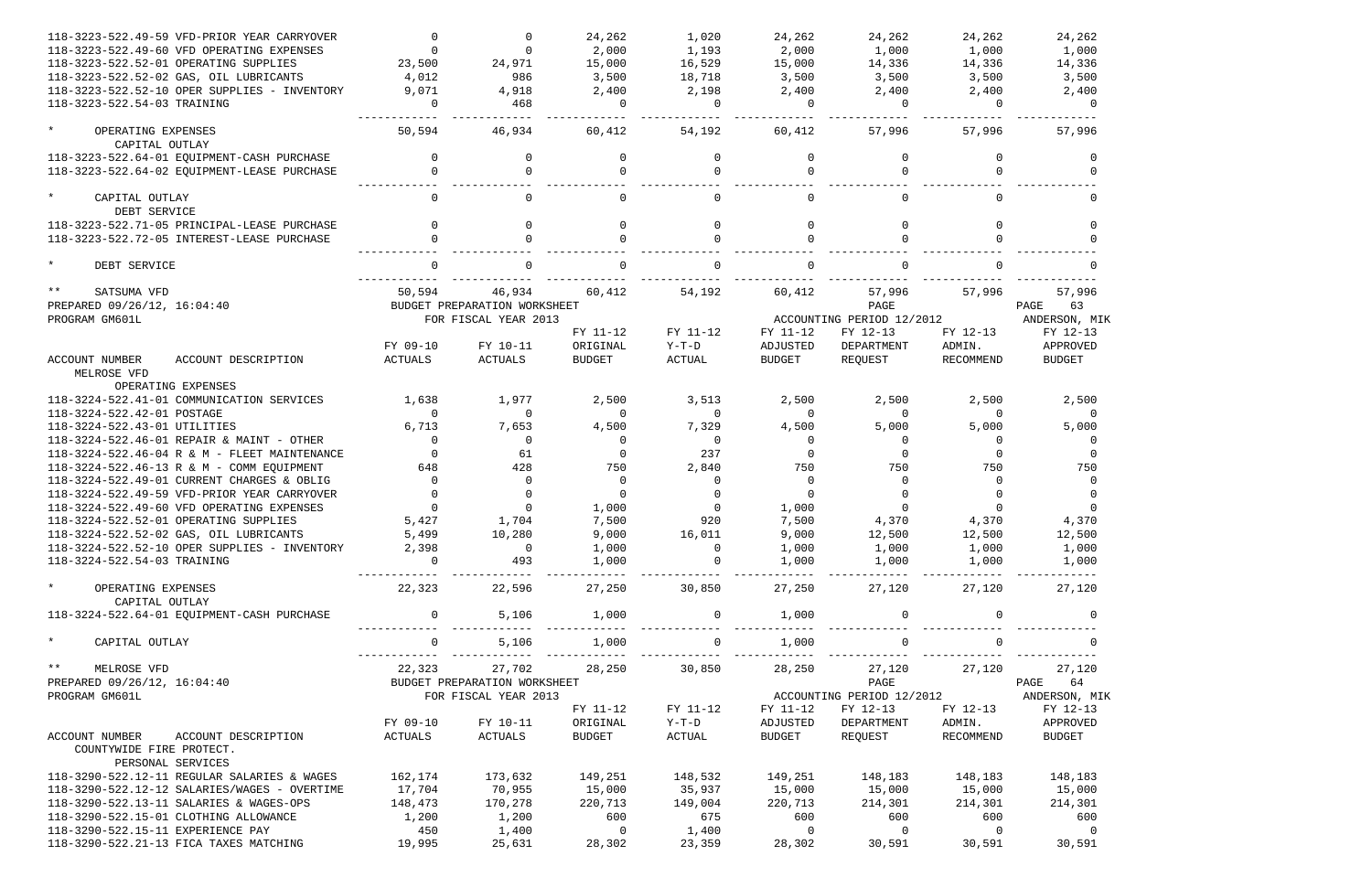| 118-3290-522.22-13 RETIREMENT CONTRIBUTIONS<br>118-3290-522.23-13 HEALTH INSURANCE        | 33,292<br>28,435    | 34,565<br>29,650             | 23,082<br>29,040          | 18,895<br>25,326                                | 23,082<br>29,040   | 29,638<br>36,300              | 29,638<br>36,300    | 29,638<br>36,300          |
|-------------------------------------------------------------------------------------------|---------------------|------------------------------|---------------------------|-------------------------------------------------|--------------------|-------------------------------|---------------------|---------------------------|
| $\star$<br>PERSONAL SERVICES                                                              | 411,723             | 507,311                      | 465,988                   | 403,128                                         | 465,988            | 474,613                       | 474,613             | 474,613                   |
| OPERATING EXPENSES                                                                        |                     |                              |                           |                                                 |                    |                               |                     |                           |
| 118-3290-522.31-05 VOLUNTEERS                                                             | 260                 | $164-$                       | 5,000                     | 44                                              | 5,000              | 5,000                         | $\Omega$            |                           |
| 118-3290-522.41-01 COMMUNICATION SERVICES                                                 | $\overline{0}$      | 3,160                        | 10,000                    | 461                                             | 10,000             | 10,000                        | $\Omega$            |                           |
| 118-3290-522.43-03 WATER SUPPLY                                                           | 4,657               | 4,326                        | 65,000                    | 25,244                                          | 65,000             | 65,000                        | 25,000              | 25,000                    |
| 118-3290-522.45-20 INSURANCE-RISK MANAGEMENT                                              | 216,018             | 216,018                      | 216,018                   | 216,018                                         | 216,018            | 216,018                       | 216,018             | 216,018                   |
| 118-3290-522.46-01 REPAIR & MAINT - OTHER                                                 | 2,338               | 14,169                       | 5,000                     | 222                                             | 5,000              | 5,000                         | 5,000               | 5,000                     |
| 118-3290-522.46-04 R & M - FLEET MAINTENANCE                                              | 136,432             | 173,425                      | 180,000                   | 179,772                                         | 180,000            | 180,000                       | 180,000             | 180,000                   |
| 118-3290-522.46-13 R & M - COMM EQUIPMENT                                                 | 48,600              | 53,930                       | 53,600                    | 48,275                                          | 53,600             | 53,600                        | 53,600              | 53,600                    |
| 118-3290-522.49-01 CURRENT CHARGES & OBLIG                                                |                     | 231                          | 10,000                    | 14,277                                          | 10,000             | 10,000                        | 10,000              | 10,000                    |
| 118-3290-522.49-03 COMM/FEES/COSTS-TAX COLL                                               |                     | <sup>0</sup>                 |                           | $\Omega$                                        |                    | $\Omega$                      | $\Omega$            |                           |
| 118-3290-522.49-70 FIRE REHAB CONTRIB EXPEND                                              |                     |                              |                           | 178                                             |                    |                               | $\Omega$            |                           |
| 118-3290-522.52-01 OPERATING SUPPLIES                                                     | 183,238             | 212,444                      | 135,000                   | 109,010                                         | 135,000            | 135,000                       | 135,000             | 135,000                   |
| 118-3290-522.52-02 GAS, OIL LUBRICANTS                                                    | 326                 | 41,694                       | 10,000                    | 14,824                                          | 10,000             | 10,000                        | 10,000              | 10,000                    |
| 118-3290-522.52-10 OPER SUPPLIES - INVENTORY                                              | 18,283              | 25,933                       | 60,000                    | 15,399                                          | 60,000             | 60,000                        | 60,000              | 60,000                    |
|                                                                                           |                     |                              |                           |                                                 |                    |                               |                     |                           |
| $\star$<br>OPERATING EXPENSES                                                             | 610,152             | 745,166                      | 749,618                   | 623,724                                         | 749,618            | 749,618                       | 694,618             | 694,618                   |
| CAPITAL OUTLAY                                                                            |                     |                              |                           |                                                 |                    |                               |                     |                           |
| 118-3290-522.62-01 BLDGS-CONST & OR IMPROV                                                | 30,918              | 1,736                        | 475,000                   | 400                                             | 475,000            | 475,000                       | 50,000              | 50,000                    |
| 118-3290-522.63-01 IMPR OTHER THAN BUILDINGS                                              | $\Omega$            | 1,575                        | $\Omega$                  | $\Omega$                                        | $\Omega$           | $\Omega$                      | $\Omega$            |                           |
| 118-3290-522.64-01 EQUIPMENT-CASH PURCHASE                                                | 1,038,563           | 1,301,834                    | 1,000,000                 | 1,066,400                                       | 1,000,000          | 1,000,000                     | 750,000             | 750,000                   |
| 118-3290-522.64-04 COMPUTER HARDWARE                                                      |                     | $\Omega$                     | 10,000                    | 8,997                                           | 10,000             | 10,000                        | 5,000               | 5,000                     |
| 118-3290-522.68-01 SOFTWARE                                                               |                     | 10,000                       |                           | $\Omega$                                        |                    | $\cap$                        |                     |                           |
| $\star$<br>CAPITAL OUTLAY                                                                 | 1,069,481           | 1,315,145                    | 1,485,000                 | 1,075,797                                       | 1,485,000          | 1,485,000                     | 805,000             | 805,000                   |
| DEBT SERVICE                                                                              |                     |                              |                           |                                                 |                    |                               |                     |                           |
| 118-3290-522.71-05 PRINCIPAL-LEASE PURCHASE<br>118-3290-522.72-05 INTEREST-LEASE PURCHASE | $\Omega$            |                              |                           | 282,741<br>9,357                                |                    |                               |                     |                           |
| $\star$<br>DEBT SERVICE<br>NON-OPERATING                                                  | $\Omega$            |                              |                           | 292,098                                         |                    | 0                             |                     |                           |
| 118-3290-581.91-28 TRF-RISK MANAGEMENT FD                                                 | 33,547              |                              | 33,547                    | $\mathbf 0$                                     | 33,547             | 33,547                        | 33,547              | 33,547                    |
| NON-OPERATING                                                                             | 33,547              | 0                            | 33,547                    | $\overline{0}$                                  | 33,547             | 33,547                        | 33,547              | 33,547                    |
| $***$                                                                                     |                     |                              |                           |                                                 |                    |                               |                     |                           |
| COUNTYWIDE FIRE PROTECT.<br>$***$                                                         |                     |                              |                           | 2, 124, 903 2, 567, 622 2, 734, 153 2, 394, 747 |                    | 2,734,153 2,742,778 2,007,778 |                     | 2,007,778                 |
| FIRE TAXING UNIT                                                                          | 3,054,994           | 3,498,409                    | 3,794,422                 | 3,362,134                                       | 3,794,422          | 4,073,042                     | 3,317,542           | 3, 317, 542               |
| PREPARED 09/26/12, 16:04:40                                                               |                     | BUDGET PREPARATION WORKSHEET |                           |                                                 |                    | PAGE                          |                     | PAGE 65                   |
| PROGRAM GM601L                                                                            |                     | FOR FISCAL YEAR 2013         |                           |                                                 |                    | ACCOUNTING PERIOD 12/2012     |                     | ANDERSON, MIK             |
|                                                                                           |                     |                              | FY 11-12                  | FY 11-12                                        | FY 11-12           | FY 12-13                      | FY 12-13            | FY 12-13                  |
| ACCOUNT DESCRIPTION<br>ACCOUNT NUMBER                                                     | FY 09-10<br>ACTUALS | FY 10-11<br>ACTUALS          | ORIGINAL<br><b>BUDGET</b> | $Y-T-D$<br>ACTUAL                               | ADJUSTED<br>BUDGET | DEPARTMENT<br>REQUEST         | ADMIN.<br>RECOMMEND | APPROVED<br><b>BUDGET</b> |
| LAW ENFORCEMENT TRUST<br>LAW ENFORCEMENT TRUST                                            |                     |                              |                           |                                                 |                    |                               |                     |                           |
| OPERATING EXPENSES                                                                        |                     |                              |                           |                                                 |                    |                               |                     |                           |
| 119-3411-521.49-01 CURRENT CHARGES & OBLIG                                                | 6,288               | 608                          | 20,000                    | 8,000                                           | 20,000             | 15,000                        | 15,000              | 15,000                    |
| 119-3411-521.52-01 OPERATING SUPPLIES                                                     | 13,735              | 125,574                      | 70,000                    | 4,394                                           | 70,000             | 65,000                        | 65,000              | 65,000                    |
| 119-3411-521.54-03 TRAINING                                                               | $\Omega$            | 520                          | $\overline{0}$            | $\Omega$                                        | $\overline{0}$     | $\overline{0}$                | $\Omega$            | $\overline{0}$            |
| $\star$                                                                                   | 20,023              | 126,702                      | 90,000                    | 12,394                                          | 90,000             | 80,000                        | 80,000              | 80,000                    |
| OPERATING EXPENSES                                                                        |                     |                              |                           |                                                 |                    |                               |                     |                           |
| CAPITAL OUTLAY                                                                            |                     |                              |                           |                                                 |                    |                               |                     |                           |
| 119-3411-521.64-01 EQUIPMENT-CASH PURCHASE                                                | $\overline{0}$      | 4,115                        | $\overline{0}$            | 8,200                                           | $\overline{0}$     | 10,000                        | 10,000              | 10,000                    |
| $\star$<br>CAPITAL OUTLAY                                                                 | $\overline{0}$      | 4,115                        | $\overline{0}$            | 8,200                                           | $\overline{0}$     | 10,000                        | 10,000              | 10,000                    |
| NON-OPERATING                                                                             |                     |                              |                           |                                                 |                    |                               |                     |                           |
| 119-3411-581.91-16 SHERIFF                                                                | 0                   | 0                            |                           | 0                                               | 0                  | 0                             | 0                   | $\overline{0}$            |
| 119-3411-581.91-18 TRFR-MISC. GRANTS FUND                                                 |                     |                              |                           | $\mathbf 0$                                     | 0                  |                               |                     |                           |
| 119-3411-581.91-30 TRF - GENERAL FUND                                                     |                     |                              |                           |                                                 |                    |                               |                     |                           |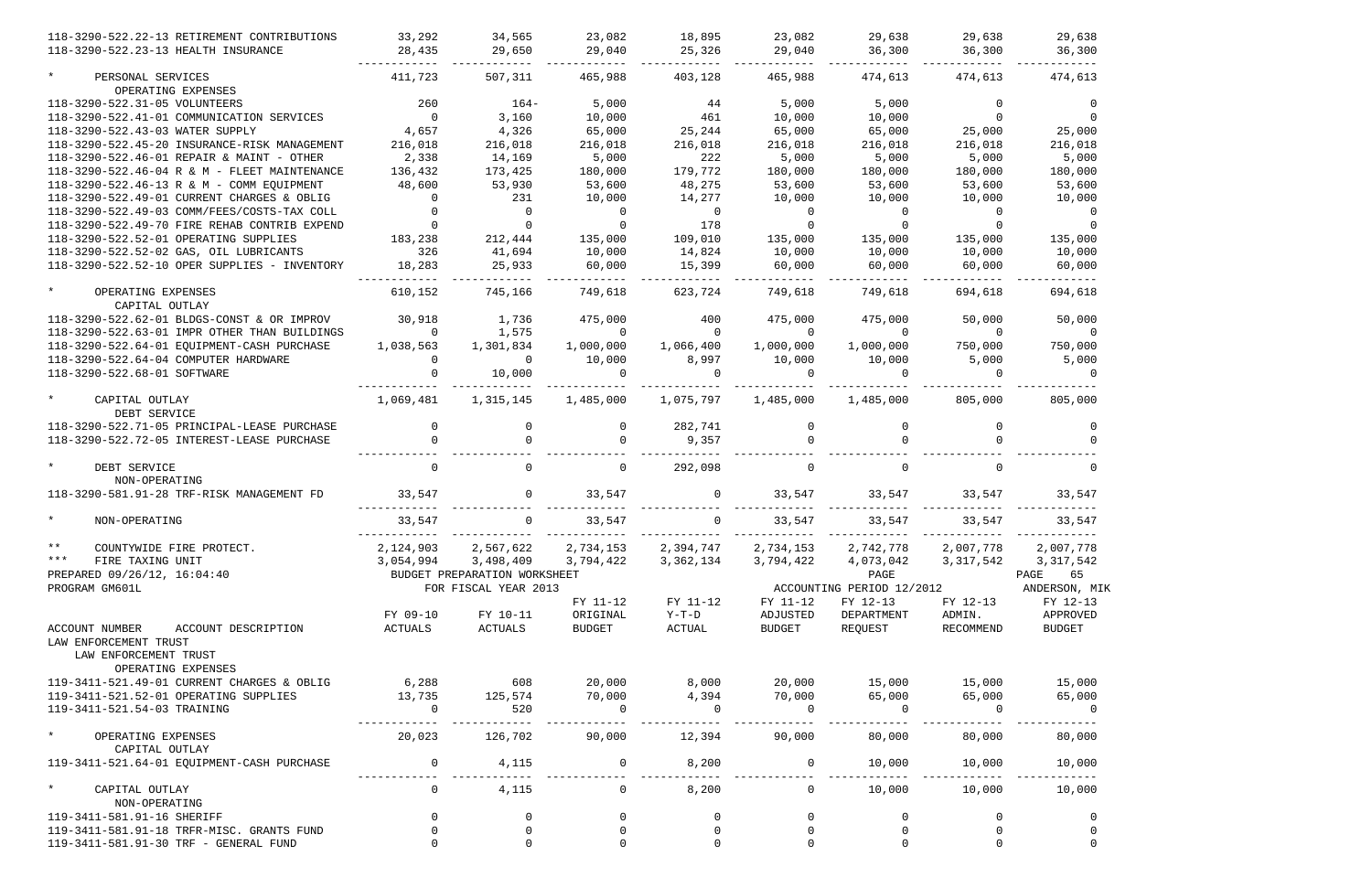| $\star$<br>NON-OPERATING                                                                              | $\mathbf 0$    | $\Omega$                     | $\Omega$                  | $\mathbf{0}$   | $\Omega$       | 0                         | $\Omega$  | $\Omega$                  |
|-------------------------------------------------------------------------------------------------------|----------------|------------------------------|---------------------------|----------------|----------------|---------------------------|-----------|---------------------------|
| NON-OPERATING<br>119-3411-598.99-01 RESERVE FOR CONT-REGULAR                                          | $\Omega$       | 0                            | $\Omega$                  | $\overline{0}$ | $\Omega$       | $\mathbf 0$               | $\Omega$  | $\Omega$                  |
| $\star$<br>NON-OPERATING                                                                              | $\mathbf{0}$   | $\Omega$                     | $\mathbf 0$               | $\mathbf 0$    | $\Omega$       | $\mathbf 0$               | $\Omega$  | $\Omega$                  |
|                                                                                                       |                |                              |                           |                |                |                           |           |                           |
| $***$<br>LAW ENFORCEMENT TRUST                                                                        | 20,023         | 130,817                      | 90,000                    | 20,594         | 90,000         | 90,000                    | 90,000    | 90,000                    |
| $***$<br>LAW ENFORCEMENT TRUST                                                                        | 20,023         | 130,817                      | 90,000                    | 20,594         | 90,000         | 90,000                    | 90,000    | 90,000                    |
| PREPARED 09/26/12, 16:04:40                                                                           |                | BUDGET PREPARATION WORKSHEET |                           |                |                | PAGE                      |           | PAGE<br>66                |
| PROGRAM GM601L                                                                                        |                | FOR FISCAL YEAR 2013         |                           |                |                | ACCOUNTING PERIOD 12/2012 |           | ANDERSON, MIK             |
|                                                                                                       |                |                              | FY 11-12                  | FY 11-12       | FY 11-12       | FY 12-13                  | FY 12-13  | FY 12-13                  |
|                                                                                                       | FY 09-10       | FY 10-11                     |                           | Y-T-D          | ADJUSTED       | DEPARTMENT                | ADMIN.    |                           |
| <b>ACCOUNT NUMBER</b><br>ACCOUNT DESCRIPTION<br>LAW ENFORCE EDUCATION FD<br>LAW ENFORCEMENT EDUCATION | ACTUALS        | ACTUALS                      | ORIGINAL<br><b>BUDGET</b> | ACTUAL         | <b>BUDGET</b>  | REQUEST                   | RECOMMEND | APPROVED<br><b>BUDGET</b> |
| OPERATING EXPENSES                                                                                    |                |                              |                           |                |                |                           |           |                           |
| 120-3410-521.49-26 EDUCATION EXPENSE-SHERIFF                                                          | 34,668         | 41,170                       | 35,000                    | 26,545         | 35,000         | 35,000                    | 35,000    | 35,000                    |
| 120-3410-521.54-04 LE TRAINING-318.18(11) FS                                                          | $\overline{0}$ | $\Omega$                     | 5,000                     | $\overline{0}$ | 5,000          | 5,000                     | 5,000     | 5,000                     |
|                                                                                                       |                |                              |                           |                |                |                           |           |                           |
| $\star$<br>OPERATING EXPENSES<br>NON-OPERATING                                                        | 34,668         | 41,170                       | 40,000                    | 26,545         | 40,000         | 40,000                    | 40,000    | 40,000                    |
| 120-3410-598.99-01 RESERVE FOR CONT-REGULAR                                                           | $\Omega$       | $\Omega$                     | 1,500                     | $\mathbf{0}$   | 1,500          | 1,500                     | 1,500     | 1,500                     |
| $\star$<br>NON-OPERATING                                                                              | $\Omega$       | $\Omega$                     | 1,500                     | $\mathbf{0}$   | 1,500          | 1,500                     | 1,500     | 1,500                     |
| $***$<br>LAW ENFORCEMENT EDUCATION                                                                    | 34,668         | 41,170                       | 41,500                    | 26,545         | 41,500         | 41,500                    | 41,500    | 41,500                    |
| $***$<br>LAW ENFORCE EDUCATION FD                                                                     | 34,668         | 41,170                       | 41,500                    | 26,545         | 41,500         | 41,500                    | 41,500    | 41,500                    |
|                                                                                                       |                |                              |                           |                |                |                           |           |                           |
| PREPARED 09/26/12, 16:04:40                                                                           |                | BUDGET PREPARATION WORKSHEET |                           |                |                | PAGE                      |           | 67<br>PAGE                |
| PROGRAM GM601L                                                                                        |                | FOR FISCAL YEAR 2013         |                           |                |                | ACCOUNTING PERIOD 12/2012 |           | ANDERSON, MIK             |
|                                                                                                       |                |                              | FY 11-12                  | FY 11-12       | FY 11-12       | FY 12-13                  | FY 12-13  | FY 12-13                  |
|                                                                                                       | FY 09-10       | FY 10-11                     | ORIGINAL                  | Y-T-D          | ADJUSTED       | DEPARTMENT                | ADMIN.    | APPROVED                  |
| ACCOUNT DESCRIPTION<br><b>ACCOUNT NUMBER</b><br>COURT IMPROVEMENT FUND                                | ACTUALS        | ACTUALS                      | <b>BUDGET</b>             | ACTUAL         | <b>BUDGET</b>  | REQUEST                   | RECOMMEND | <b>BUDGET</b>             |
| COURT IMPROVE-939.18 F.S.<br>NON-OPERATING                                                            |                |                              |                           |                |                |                           |           |                           |
| 122-2330-581.91-30 TRF - GENERAL FUND                                                                 | $\Omega$       | $\Omega$                     | $\Omega$                  | $\mathbf{0}$   | $\Omega$       | 0                         | $\Omega$  |                           |
| $\star$<br>NON-OPERATING                                                                              |                |                              |                           |                |                |                           |           |                           |
| OPERATING EXPENSES                                                                                    |                |                              |                           |                |                |                           |           |                           |
| 122-2330-712.34-01 OTHER CONTRACTUAL SERVICE                                                          |                |                              |                           |                |                |                           |           |                           |
| 122-2330-712.46-01 REPAIR & MAINT - OTHER                                                             |                |                              |                           |                |                |                           |           |                           |
| 122-2330-712.49-01 CURRENT CHARGES & OBLIG                                                            |                |                              |                           |                |                |                           |           |                           |
| 122-2330-712.49-50 LEGAL ADVERTISEMENTS                                                               |                |                              |                           |                |                |                           |           |                           |
| $\star$<br>OPERATING EXPENSES<br>CAPITAL OUTLAY                                                       | 0              |                              |                           | 0              |                |                           |           |                           |
| 122-2330-712.62-01 BLDGS-CONSTR &/OR IMPROV                                                           | 40,368         | 155,632                      | 400,000                   | 42,382         | 400,000        | 350,000                   | 350,000   | 350,000                   |
| 122-2330-712.63-01 IMPROVE OTHER THAN BLDGS                                                           | $\overline{0}$ | $\overline{0}$               | $\overline{0}$            | $\Omega$       | $\overline{0}$ | $\overline{0}$            | $\Omega$  |                           |
| $\star$<br>CAPITAL OUTLAY                                                                             | 40,368         | 155,632                      | 400,000                   | 42,382         | 400,000        | 350,000                   | 350,000   | 350,000                   |
| $\star \star$<br>COURT IMPROVE-939.18 F.S.                                                            | 40,368         | 155,632                      | 400,000                   | 42,382         | 400,000        | 350,000                   | 350,000   | 350,000                   |
| PREPARED 09/26/12, 16:04:40                                                                           |                | BUDGET PREPARATION WORKSHEET |                           |                |                | PAGE                      |           | PAGE 68                   |
|                                                                                                       |                |                              |                           |                |                | ACCOUNTING PERIOD 12/2012 |           |                           |
| PROGRAM GM601L                                                                                        |                | FOR FISCAL YEAR 2013         |                           |                |                |                           |           | ANDERSON, MIK             |
|                                                                                                       |                |                              | FY 11-12                  | FY 11-12       | FY 11-12       | FY 12-13                  | FY 12-13  | FY 12-13                  |
|                                                                                                       | FY 09-10       | FY 10-11                     | ORIGINAL                  | $Y-T-D$        | ADJUSTED       | DEPARTMENT                | ADMIN.    | APPROVED                  |
| ACCOUNT NUMBER<br>ACCOUNT DESCRIPTION<br>COURTHOUSE GRANT-IN-AID<br>OPERATING EXPENSES                | ACTUALS        | <b>ACTUALS</b>               | BUDGET                    | ACTUAL         | BUDGET         | REQUEST                   | RECOMMEND | BUDGET                    |
| 122-2331-712.31-01 PROFESSIONAL SERVICES                                                              | $\overline{0}$ | $\overline{0}$               | 0                         | $\overline{0}$ | $\Omega$       | $\mathbf 0$               |           |                           |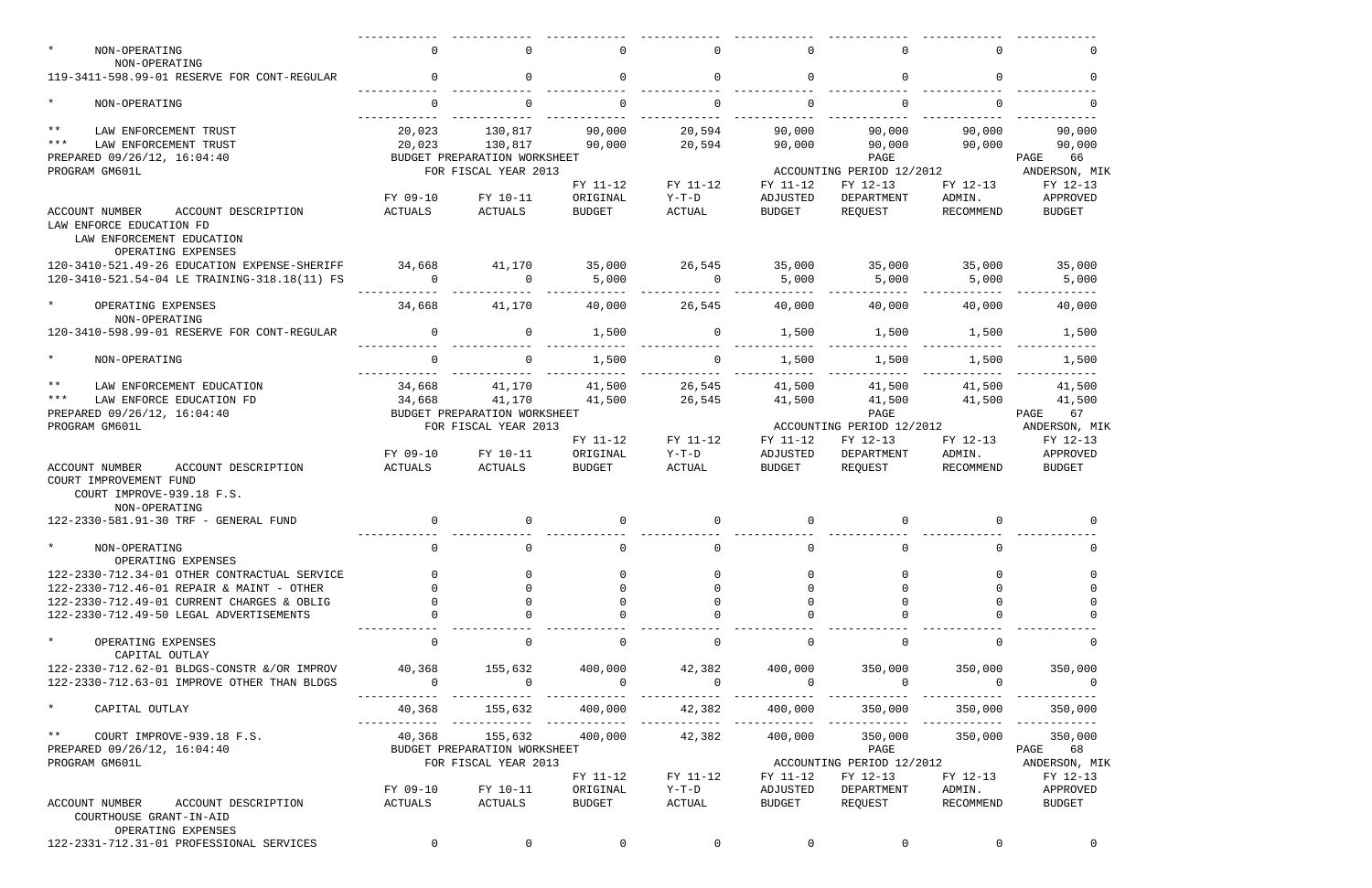| 122-2331-712.34-01 OTHER CONTRACTUAL SERVICE                                                | $\Omega$       | $\Omega$                     | $\Omega$            | $\Omega$       |          | $\Omega$                  |                |                   |
|---------------------------------------------------------------------------------------------|----------------|------------------------------|---------------------|----------------|----------|---------------------------|----------------|-------------------|
| 122-2331-712.49-01 CURRENT CHARGES & OBLIG                                                  | 70             | 93                           | $\Omega$            | $\Omega$       | $\Omega$ | $\Omega$                  | $\Omega$       | $\Omega$          |
| 122-2331-712.52-01 OPERATING SUPPLIES                                                       | 360            | 470                          | 1,500               | 1,196          | 1,500    | 1,500                     | 1,500          | 1,500             |
| 122-2331-712.52-10 OPER SUPPLIES - INVENTORY                                                | $\Omega$       | $\Omega$                     | $\Omega$            | $\Omega$       | $\Omega$ | $\Omega$                  | $\Omega$       | $\Omega$          |
| $\star$<br>OPERATING EXPENSES<br>CAPITAL OUTLAY                                             | 430            | 563                          | 1,500               | 1,196          | 1,500    | 1,500                     | 1,500          | 1,500             |
| 122-2331-712.62-01 BLDGS-CONSTR &/OR IMPROV                                                 |                | $\Omega$                     | $\Omega$            | $\Omega$       | $\Omega$ | $\Omega$                  | 0              | $\Omega$          |
| 122-2331-712.63-01 IMPROVE OTHER THAN BLDGS                                                 |                | $\Omega$                     | $\Omega$            | $\Omega$       | $\Omega$ | $\Omega$                  |                |                   |
| 122-2331-712.64-01 EQUIPMENT-CASH PURCHASE                                                  |                |                              | $\Omega$            | $\Omega$       |          | $\Omega$                  |                |                   |
| $\star$<br>CAPITAL OUTLAY                                                                   |                |                              |                     | $\Omega$       |          | $\Omega$                  |                |                   |
| $***$<br>COURTHOUSE GRANT-IN-AID                                                            | 430            | 563                          | 1,500               | 1,196          | 1,500    | 1,500                     | 1,500          | 1,500             |
| PREPARED 09/26/12, 16:04:40                                                                 |                | BUDGET PREPARATION WORKSHEET |                     |                |          | PAGE                      |                | 69<br>PAGE        |
| PROGRAM GM601L                                                                              |                | FOR FISCAL YEAR 2013         |                     |                |          | ACCOUNTING PERIOD 12/2012 |                | ANDERSON, MIK     |
|                                                                                             |                |                              | FY 11-12            | FY 11-12       | FY 11-12 | FY 12-13                  | FY 12-13       | FY 12-13          |
|                                                                                             | FY 09-10       | FY 10-11                     | ORIGINAL            | $Y-T-D$        | ADJUSTED | DEPARTMENT                | ADMIN.         | APPROVED          |
| ACCOUNT NUMBER<br>ACCOUNT DESCRIPTION<br>CRT FACILITIES-318.18 FS<br>OPERATING EXPENSES     | ACTUALS        | ACTUALS                      | <b>BUDGET</b>       | <b>ACTUAL</b>  | BUDGET   | REQUEST                   | RECOMMEND      | <b>BUDGET</b>     |
| 122-2334-685.44-01 RENTALS & LEASES                                                         | $\Omega$       | $\Omega$                     | $\Omega$            | $\Omega$       | $\Omega$ | $\Omega$                  |                |                   |
| $\star$<br>OPERATING EXPENSES<br>OPERATING EXPENSES                                         | $\Omega$       |                              | $\Omega$            | $\Omega$       |          | $\Omega$                  |                | $\Omega$          |
| 122-2334-712.34-01 OTHER CONTRACTUAL SERVICE                                                | $\Omega$       | $\Omega$                     | 3,500               | $\mathbf{0}$   | 3,500    | 3,500                     | 3,500          | 3,500             |
| 122-2334-712.44-01 RENTALS & LEASES                                                         | $\Omega$       | $\Omega$                     | $\Omega$            | $\Omega$       | $\Omega$ | $\Omega$                  | $\overline{0}$ | $\overline{0}$    |
| 122-2334-712.46-01 REPAIR & MAINT - OTHER                                                   | 5,488          | $\Omega$                     | 2,500               | $\Omega$       | 2,500    | 2,500                     | 2,500          | 2,500             |
| 122-2334-712.49-01 CURRENT CHARGES & OBLIG                                                  | $\overline{0}$ | $\Omega$                     | 2,500               | $\Omega$       | 2,500    | 2,500                     | 2,500          | 2,500             |
| 122-2334-712.52-01 OPERATING SUPPLIES                                                       | 1,390          | 571                          | 2,500               | 5,846          | 2,500    | 2,500                     | 2,500          | 2,500             |
| $\star$<br>OPERATING EXPENSES<br>CAPITAL OUTLAY                                             | 6,878          | 571                          | 11,000              | 5,846          | 11,000   | 11,000                    | 11,000         | 11,000            |
| 122-2334-712.62-01 BLDGS-CONSTR &/OR IMPROV                                                 | $\mathbf 0$    | 659,551                      |                     | 315,728        | 500,000  | 500,000                   | 500,000        |                   |
| 122-2334-712.64-01 EQUIPMENT-CASH PURCHASE                                                  | $\Omega$       |                              | 500,000<br>$\Omega$ | $\Omega$       | $\Omega$ | $\Omega$                  | $\cap$         | 500,000<br>$\cap$ |
| CAPITAL OUTLAY                                                                              | 0              | 659,551                      | 500,000             | 315,728        | 500,000  | 500,000                   | 500,000        | 500,000           |
| $***$<br>CRT FACILITIES-318.18 FS                                                           | 6,878          | 660,122                      | 511,000             | 321,574        |          | 511,000 511,000           | 511,000        | 511,000           |
| *** COURT IMPROVEMENT FUND                                                                  | 47,676         | 816,317                      | 912,500             | 365,152        | 912,500  | 862,500                   | 862,500        | 862,500           |
| PREPARED 09/26/12, 16:04:40                                                                 |                | BUDGET PREPARATION WORKSHEET |                     |                |          | PAGE                      |                | PAGE<br>70        |
| PROGRAM GM601L                                                                              |                | FOR FISCAL YEAR 2013         |                     |                |          | ACCOUNTING PERIOD 12/2012 |                | ANDERSON, MIK     |
|                                                                                             |                |                              | FY 11-12            | FY 11-12       | FY 11-12 | FY 12-13                  | FY 12-13       | FY 12-13          |
|                                                                                             | FY 09-10       | FY 10-11                     | ORIGINAL            | Y-T-D          | ADJUSTED | DEPARTMENT                | ADMIN.         | APPROVED          |
| ACCOUNT DESCRIPTION<br>ACCOUNT NUMBER<br>DOMESTIC VIOLENCE TR FD<br>TRANSFERS/RESERVES/MISC | ACTUALS        | ACTUALS                      | BUDGET              | ACTUAL         | BUDGET   | REQUEST                   | RECOMMEND      | BUDGET            |
| NON-OPERATING                                                                               |                |                              |                     |                |          |                           |                |                   |
| 123-9999-581.91-45 TRANSFER TO GENERAL FUND                                                 | $\overline{0}$ |                              | $\overline{0}$      | $\mathbf{0}$   |          |                           |                |                   |
| $\star$<br>NON-OPERATING                                                                    | $\mathbf 0$    | $\mathbf{0}$                 | 0                   | $\overline{0}$ | $\Omega$ | $\mathsf{O}$              | $\mathbf 0$    | $\overline{0}$    |
| $\star \star$<br>TRANSFERS/RESERVES/MISC                                                    | 0              | $\Omega$                     | 0                   | 0              | $\Omega$ | $\Omega$                  | 0              | 0                 |
| * * *<br>DOMESTIC VIOLENCE TR FD                                                            | 0              | $\mathbf 0$                  | $\Omega$            | $\mathbf{0}$   | 0        | $\Omega$                  |                | $\overline{0}$    |
| PREPARED 09/26/12, 16:04:40                                                                 |                | BUDGET PREPARATION WORKSHEET |                     |                |          | PAGE                      |                | 71<br>PAGE        |
| PROGRAM GM601L                                                                              |                | FOR FISCAL YEAR 2013         |                     |                |          | ACCOUNTING PERIOD 12/2012 |                | ANDERSON, MIK     |
|                                                                                             |                |                              | FY 11-12            | FY 11-12       | FY 11-12 | FY 12-13                  | FY 12-13       | FY 12-13          |
|                                                                                             | FY 09-10       | FY 10-11                     | ORIGINAL            | $Y-T-D$        | ADJUSTED | DEPARTMENT                | ADMIN.         | APPROVED          |
| ACCOUNT NUMBER<br>ACCOUNT DESCRIPTION<br>DRIVER'S EDUCATION                                 | ACTUALS        | ACTUALS                      | BUDGET              | ACTUAL         | BUDGET   | REQUEST                   | RECOMMEND      | <b>BUDGET</b>     |

DRIVER EDUCATION SUPPORT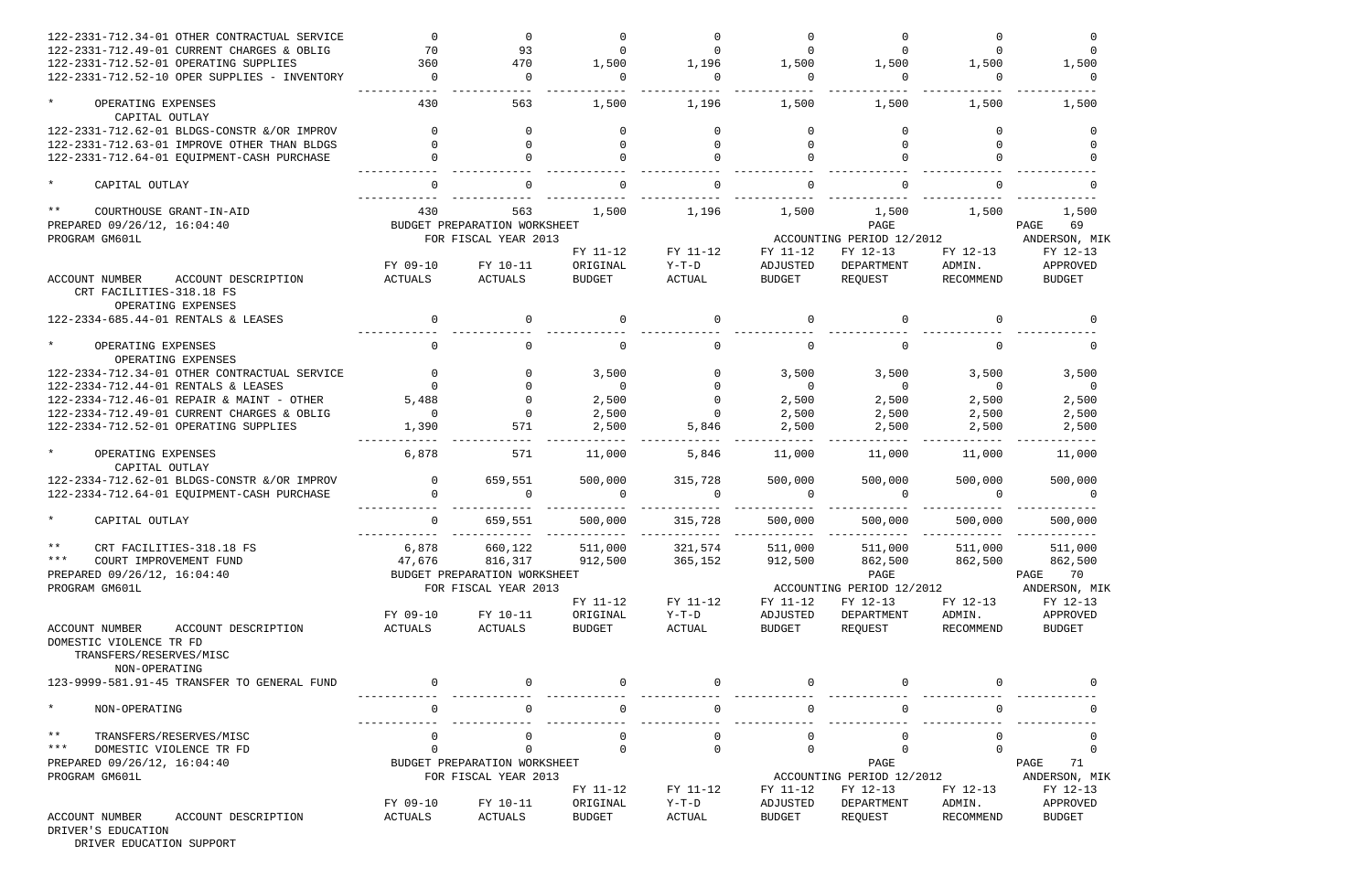| GRANTS & AIDS                                       |                |                              |                |                |                |                           |                |                |
|-----------------------------------------------------|----------------|------------------------------|----------------|----------------|----------------|---------------------------|----------------|----------------|
| 124-2111-529.81-00 AIDS TO GOVERNMENT AGENCY        | 33,663         | 24,600                       | 100,000        | 45,000         | 100,000        | 75,000                    | 75,000         | 75,000         |
| $\star$<br>GRANTS & AIDS                            | 33,663         | 24,600                       | 100,000        | 45,000         | 100,000        | 75,000                    | 75,000         | 75,000         |
| $***$<br>DRIVER EDUCATION SUPPORT                   | 33,663         | 24,600                       | 100,000        | 45,000         | 100,000        | 75,000                    | 75,000         | 75,000         |
| $***$<br>DRIVER'S EDUCATION                         | 33,663         | 24,600                       | 100,000        | 45,000         | 100,000        | 75,000                    | 75,000         | 75,000         |
| PREPARED 09/26/12, 16:04:40                         |                | BUDGET PREPARATION WORKSHEET |                |                |                | PAGE                      |                | PAGE<br>72     |
| PROGRAM GM601L                                      |                | FOR FISCAL YEAR 2013         |                |                |                | ACCOUNTING PERIOD 12/2012 |                | ANDERSON, MIK  |
|                                                     |                |                              | FY 11-12       | FY 11-12       | FY 11-12       | FY 12-13                  | FY 12-13       | FY 12-13       |
|                                                     |                |                              |                |                |                |                           |                |                |
|                                                     | FY 09-10       | FY 10-11                     | ORIGINAL       | $Y-T-D$        | ADJUSTED       | DEPARTMENT                | ADMIN.         | APPROVED       |
| ACCOUNT NUMBER<br>ACCOUNT DESCRIPTION               | ACTUALS        | ACTUALS                      | <b>BUDGET</b>  | ACTUAL         | <b>BUDGET</b>  | REQUEST                   | RECOMMEND      | <b>BUDGET</b>  |
| ARTICLE V COURT SUPPORT                             |                |                              |                |                |                |                           |                |                |
| ARTICLE V COURT SUPPORT<br>OPERATING EXPENSES       |                |                              |                |                |                |                           |                |                |
| 125-2335-564.34-11 CONTR SVCS-LEGAL AID             | 15,424         | 19,140                       | 30,000         | 16,716         | 30,000         | 25,000                    | 25,000         | 25,000         |
|                                                     |                |                              |                |                |                |                           |                |                |
| $\star$<br>OPERATING EXPENSES<br>NON-OPERATING      | 15,424         | 19,140                       | 30,000         | 16,716         | 30,000         | 25,000                    | 25,000         | 25,000         |
| 125-2335-581.91-07 BUD TRF-CLERK/DRUG COURT         | $\overline{0}$ | 12,000                       | 5,000          | 5,000          | 5,000          | 5,000                     | 5,000          | 5,000          |
|                                                     |                |                              |                |                |                |                           |                |                |
| $\star$<br>NON-OPERATING                            | $\Omega$       | 12,000                       | 5,000          | 5,000          | 5,000          | 5,000                     | 5,000          | 5,000          |
| OPERATING EXPENSES                                  |                |                              |                |                |                |                           |                |                |
| 125-2335-603.34-28 PUB DEF-WESTLAW CONTR SVC        | $\Omega$       | 0                            | 2,688          | $\overline{0}$ | 2,688          | 2,688                     | 2,688          | 2,688          |
| $\star$<br>OPERATING EXPENSES                       | $\Omega$       | $\Omega$                     | 2,688          | $\overline{0}$ | 2,688          | 2,688                     | 2,688          | 2,688          |
| OPERATING EXPENSES                                  |                |                              |                |                |                |                           |                |                |
| 125-2335-622.31-02 CONSULTANTS                      | 115,000        | 82,800                       | 25,000         | 7,800          | 25,000         | 30,000                    | 30,000         | 30,000         |
| 125-2335-622.31-03 LABORATORY TESTING               |                | $\Omega$                     | 26,000         | $\Omega$       | 26,000         | 25,000                    | 25,000         | 25,000         |
| 125-2335-622.34-11 CONTR SVCS-INNOVATIVE CRT        |                |                              | $\overline{0}$ |                | $\overline{0}$ | $\overline{0}$            | $\overline{0}$ | $\overline{0}$ |
| 125-2335-622.40-01 TRAVEL & PER DIEM                |                | $\Omega$                     | 1,500          | $\Omega$       | 1,500          | 1,500                     | 1,500          | 1,500          |
| 125-2335-622.41-01 COMMUNICATIONS SERVICES          | 1,285          | 1,226                        | 1,000          | 50             | 1,000          | 1,200                     | 1,200          |                |
|                                                     |                | $\Omega$                     |                | $\overline{0}$ |                | 250                       |                | 1,200          |
| 125-2335-622.42-01 POSTAGE                          |                |                              | 250            |                | 250            |                           | 250            | 250            |
| 125-2335-622.51-01 OFFICE SUPPLIES                  |                |                              | 1,200          | $\Omega$       | 1,200          | 1,200                     | 1,200          | 1,200          |
| $\star$<br>OPERATING EXPENSES                       | 116,285        | 84,026                       | 54,950         | 7,850          | 54,950         | 59,150                    | 59,150         | 59,150         |
| OPERATING EXPENSES                                  |                |                              |                |                |                |                           |                |                |
| 125-2335-689.34-11 CONTR SVCS-JUVENILE COURT        |                |                              | 15,000         |                | 15,000         | 15,000                    | 15,000         | 15,000         |
| $\star$<br>OPERATING EXPENSES                       |                |                              | 15,000         | 0              | 15,000         | 15,000                    | 15,000         | 15,000         |
| OPERATING EXPENSES                                  |                |                              |                |                |                |                           |                |                |
| 125-2335-714.34-11 CONTR SVCS-ART V LAW LIBR        | $\overline{0}$ | $\overline{0}$               | 5,000          | $\overline{0}$ | 5,000          | 3,500                     | 3,500          | 3,500          |
| 125-2335-714.52-01 OPERATING EXPENSES               | 2,268          | 2,079                        | 5,000          | 1,890          | 5,000          | 3,500                     | 3,500          | 3,500          |
| 125-2335-714.54-01 BOOKS/PUBLICATIONS/SUBSCR        | 17,424         | 18,419                       | 18,000         | 17,318         | 18,000         | 18,000                    | 18,000         | 18,000         |
| $\star$<br>OPERATING EXPENSES                       | 19,692         | 20,498                       | 28,000         | 19,208         | 28,000         | 25,000                    | 25,000         | 25,000         |
|                                                     |                |                              |                |                |                |                           |                | -------        |
| $\star \star$<br>ARTICLE V COURT SUPPORT            | 151,401        | 135,664                      | 135,638        | 48,774         | 135,638        | 131,838                   | 131,838        | 131,838        |
| $***$<br>ARTICLE V COURT SUPPORT                    | 151,401        | 135,664                      | 135,638        | 48,774         | 135,638        | 131,838                   | 131,838        | 131,838        |
| PREPARED 09/26/12, 16:04:40                         |                | BUDGET PREPARATION WORKSHEET |                |                |                | PAGE                      |                | PAGE 73        |
| PROGRAM GM601L                                      |                | FOR FISCAL YEAR 2013         |                |                |                | ACCOUNTING PERIOD 12/2012 |                | ANDERSON, MIK  |
|                                                     |                |                              | FY 11-12       | FY 11-12       | FY 11-12       | FY 12-13                  | FY 12-13       | FY 12-13       |
|                                                     | FY 09-10       | FY 10-11                     | ORIGINAL       | $Y-T-D$        | ADJUSTED       | DEPARTMENT                | ADMIN.         | APPROVED       |
| ACCOUNT DESCRIPTION<br>ACCOUNT NUMBER               | ACTUALS        | ACTUALS                      | BUDGET         | ACTUAL         | BUDGET         | REQUEST                   | RECOMMEND      | <b>BUDGET</b>  |
| COURT TECHNOLOGY FUND                               |                |                              |                |                |                |                           |                |                |
| COURT TECHNOLOGY SUPPORT                            |                |                              |                |                |                |                           |                |                |
| OPERATING EXPENSES                                  |                |                              |                |                |                |                           |                |                |
| 126-2336-519.49-20 COURT TECHNOLOGY SUPPORT         | $\overline{0}$ | $\overline{0}$               | 5,000          | 90             | 2,500          | 2,500                     | 2,500          | 2,500          |
|                                                     |                |                              |                |                |                |                           |                |                |
| $\star$<br>OPERATING EXPENSES<br>OPERATING EXPENSES | 0              | $\overline{0}$               | 5,000          | 90             | 2,500          | 2,500                     | 2,500          | 2,500          |
|                                                     |                |                              |                |                |                |                           |                |                |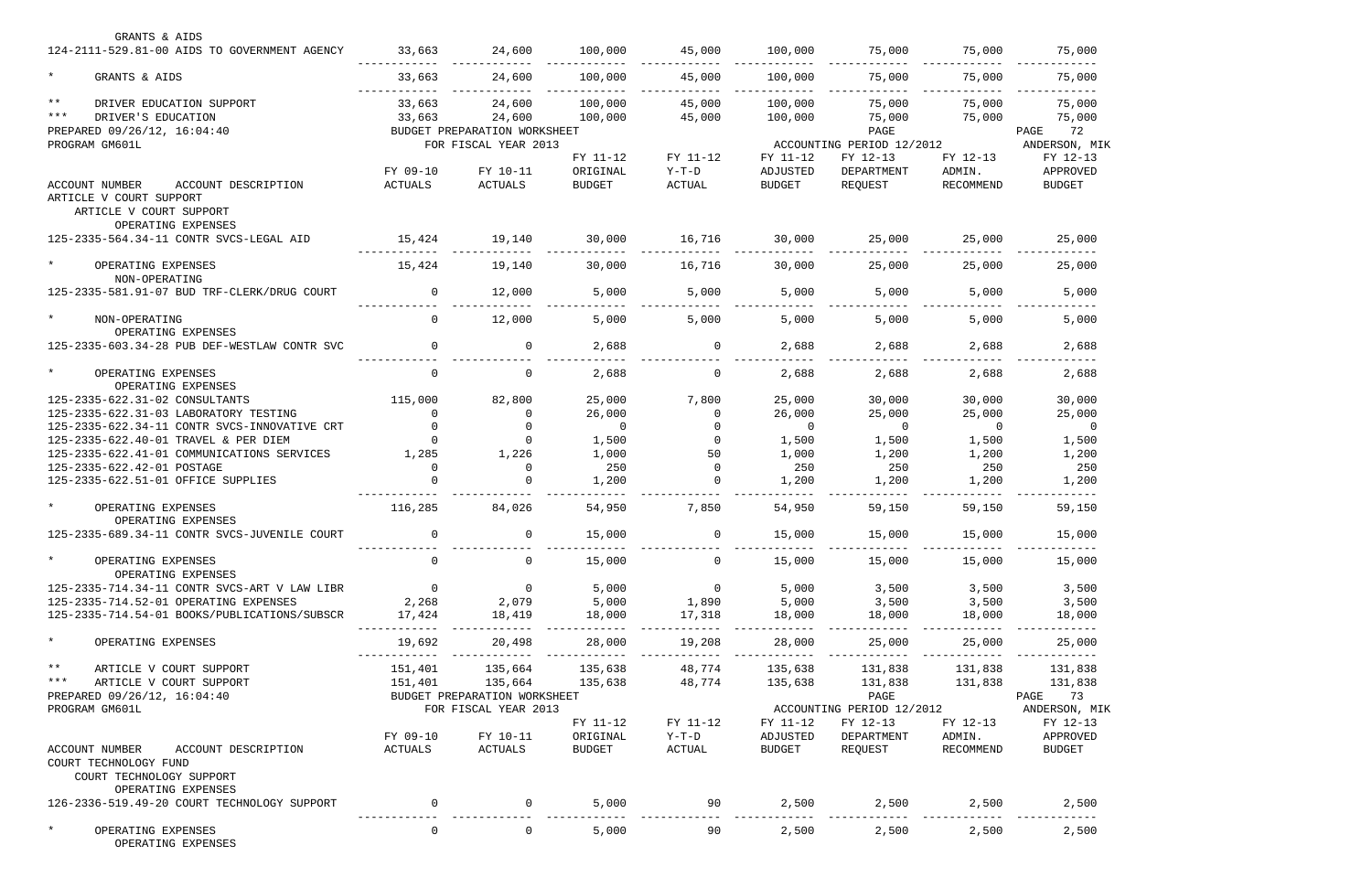| 126-2336-602.41-01 COMMUNICATIONS SERVICES                                          |                           |                              |                  |                          | $\Omega$                | $\Omega$                  | $\Omega$            | $\Omega$         |
|-------------------------------------------------------------------------------------|---------------------------|------------------------------|------------------|--------------------------|-------------------------|---------------------------|---------------------|------------------|
| 126-2336-602.46-01 REPAIR & MAINT - OTHER                                           |                           |                              |                  |                          | 5,000                   | 2,000                     | 2,000               | 2,000            |
| 126-2336-602.52-01 OPERATING SUPPLIES                                               | 28,722                    | 29,513                       | 35,000           | 35,561                   | 35,000                  | 38,000                    | 38,000              | 38,000           |
| 126-2336-602.52-10 OPER SUPPLIES - INVENTORY                                        | 11,668                    | 19,905                       | 7,000            | 1,798                    | 4,500                   | 4,500                     | 4,500               | 4,500            |
| $\star$<br>OPERATING EXPENSES                                                       | 40,390                    | 49,418                       | 42,000           | 37,359                   | 44,500                  | 44,500                    | 44,500              | 44,500           |
| CAPITAL OUTLAY                                                                      |                           |                              |                  |                          |                         |                           |                     |                  |
| 126-2336-602.64-01 EQUIPMENT-CASH PURCHASE                                          | $\Omega$                  | 1,141                        | 10,000           | 9,616                    | 10,000                  | 10,000                    | 10,000              | 10,000           |
| $\star$<br>CAPITAL OUTLAY                                                           | $\Omega$                  | 1,141                        | 10,000           | 9,616                    | 10,000                  | 10,000                    | 10,000              | 10,000           |
| OPERATING EXPENSES                                                                  |                           |                              |                  |                          |                         |                           |                     |                  |
| 126-2336-603.44-01 RENTALS & LEASES                                                 |                           | $\Omega$                     | 7,020            | $\overline{0}$           | 7,020                   | 16,428                    | 16,428              | 16,428           |
| 126-2336-603.46-01 REPAIR & MAINT.-OTHER                                            | 4,073                     | 4,697                        | 1,000            | $\Omega$                 | 1,000                   | 1,000                     | 1,000               | 1,000            |
| 126-2336-603.52-01 OPERATING SUPPLIES                                               | $\Omega$                  | 194                          | 7,581            | 5,130                    | 7,581                   | 12,254                    | 12,254              | 12,254           |
| $\star$<br>OPERATING EXPENSES                                                       | 4,073                     | 4,891                        | 15,601           | 5,130                    | 15,601                  | 29,682                    | 29,682              | 29,682           |
| CAPITAL OUTLAY                                                                      |                           |                              |                  |                          |                         |                           |                     |                  |
| 126-2336-603.64-01 EQUIPMENT-CASH PURCHASE                                          | $\Omega$                  | $\Omega$                     | 9,235            | $\Omega$                 | 9,235                   | 10,978                    | 10,978              | 10,978           |
| $\star$<br>CAPITAL OUTLAY                                                           | $\Omega$                  |                              | 9,235            | $\Omega$                 | 9,235                   | 10,978                    | 10,978              | 10,978           |
| OPERATING EXPENSES                                                                  |                           |                              |                  |                          |                         |                           |                     |                  |
| 126-2336-604.52-01 OPERATING SUPPLIES                                               | $\Omega$                  | $\Omega$                     | 1,500            | 52                       | 1,500                   | $\mathbf 0$               | $\Omega$            | $\Omega$         |
| 126-2336-604.52-10 OPER SUPPLIES-INVENTORY                                          |                           | $\cap$                       | $\Omega$         | $\Omega$                 | $\Omega$                | $\Omega$                  |                     |                  |
| $\star$<br>OPERATING EXPENSES                                                       | $\Omega$                  |                              | 1,500            | 52                       | 1,500                   | $\Omega$                  |                     | $\Omega$         |
| OPERATING EXPENSES                                                                  |                           |                              |                  |                          |                         |                           |                     |                  |
| 126-2336-605.41-01 COMMUNICATIONS SERVICES                                          |                           |                              | 23,500           | $\overline{0}$           | 23,500                  | 23,500                    | 23,500              | 23,500           |
| 126-2336-605.49-20 COURT TECHNOLOGY SUPPORT                                         |                           |                              | 20,000           | $\Omega$                 | 20,000                  | 20,000                    | 20,000              | 20,000           |
| 126-2336-605.52-01 OPERATING SUPPLIES                                               | 6,252                     | 20,852                       | 10,000           | 15,311                   | 10,000                  | 10,000                    | 10,000              | 10,000           |
| 126-2336-605.52-10 OPER SUPPLIES - INVENTORY                                        | 20,926                    | 6,481                        | 10,000           | 17,022                   | 10,000                  | 20,000                    | 20,000              | 20,000           |
| $\star$<br>OPERATING EXPENSES<br>CAPITAL OUTLAY                                     | 27,178                    | 27,333                       | 63,500           | 32,333                   | 63,500                  | 73,500                    | 73,500              | 73,500           |
| 126-2336-605.64-01 EQUIPMENT-CASH PURCHASE                                          | 2,559                     | 9,771                        | 25,000           | 4,060                    | 25,000                  | 25,000                    | 25,000              | 25,000           |
| CAPITAL OUTLAY<br>OPERATING EXPENSES                                                | 2,559                     | 9,771                        | 25,000           | 4,060                    | 25,000                  | 25,000                    | 25,000              | 25,000           |
| 126-2336-622.52-01 OPERATING SUPPLIES                                               |                           | 2,770                        | 500              |                          | 500                     |                           |                     |                  |
| $\star$<br>OPERATING EXPENSES                                                       | $\mathsf{O}$              | 2,770                        | 500              | $\overline{0}$           | 500                     | $\mathbf 0$               | $\mathbf 0$         | $\Omega$         |
| CAPITAL OUTLAY                                                                      |                           |                              |                  |                          |                         |                           |                     |                  |
| PREPARED 09/26/12, 16:04:40                                                         |                           | BUDGET PREPARATION WORKSHEET |                  |                          |                         | PAGE                      |                     | PAGE<br>74       |
| PROGRAM GM601L                                                                      |                           | FOR FISCAL YEAR 2013         |                  |                          |                         | ACCOUNTING PERIOD 12/2012 |                     | ANDERSON, MIK    |
|                                                                                     |                           |                              | FY 11-12         | FY 11-12                 | FY 11-12                | FY 12-13                  | FY 12-13            | FY 12-13         |
|                                                                                     | FY 09-10                  | FY 10-11                     | ORIGINAL         | $Y-T-D$                  | ADJUSTED                | DEPARTMENT                | ADMIN.              | APPROVED         |
| ACCOUNT DESCRIPTION<br>ACCOUNT NUMBER<br>126-2336-642.64-01 EQUIPMENT CASH PURCHASE | ACTUALS<br>$\overline{0}$ | ACTUALS<br>$\overline{0}$    | BUDGET<br>10,000 | ACTUAL<br>$\overline{0}$ | <b>BUDGET</b><br>10,000 | REQUEST<br>10,000         | RECOMMEND<br>10,000 | BUDGET<br>10,000 |
| $\star$<br>CAPITAL OUTLAY                                                           | $\overline{0}$            | $\overline{0}$               | 10,000           | $\overline{0}$           | 10,000                  | 10,000                    | 10,000              | 10,000           |
| OPERATING EXPENSES                                                                  |                           |                              |                  |                          |                         |                           |                     |                  |
| 126-2336-685.52-01 OPERATING SUPPLIES                                               | $\mathsf{O}\xspace$       | $\mathsf{O}$                 | 0                | $\overline{0}$           | $\overline{0}$          | $\mathsf{O}$              |                     |                  |
| $\star$<br>OPERATING EXPENSES                                                       | $\mathsf{O}$              | $\mathsf{O}$                 | $\mathbf 0$      | $\overline{0}$           | $\Omega$                | $\overline{0}$            | $\mathbf{0}$        | $\overline{0}$   |
| $\star \star$<br>COURT TECHNOLOGY SUPPORT                                           | 74,200                    | 95,324                       | 182,336          | 88,640                   | 182,336                 | 206,160                   | 206,160             | 206,160          |
| $***$<br>COURT TECHNOLOGY FUND                                                      | 74,200                    | 95,324                       | 182,336          | 88,640                   | 182,336                 | 206,160                   | 206,160             | 206,160          |
| PREPARED 09/26/12, 16:04:40                                                         |                           | BUDGET PREPARATION WORKSHEET |                  |                          |                         | PAGE                      |                     | PAGE<br>75       |
| PROGRAM GM601L                                                                      |                           | FOR FISCAL YEAR 2013         |                  |                          |                         | ACCOUNTING PERIOD 12/2012 |                     | ANDERSON, MIK    |
|                                                                                     |                           |                              | FY 11-12         | FY 11-12                 | FY 11-12                | FY 12-13                  | FY 12-13            | FY 12-13         |
|                                                                                     | FY 09-10                  | FY 10-11                     | ORIGINAL         | $Y-T-D$                  | ADJUSTED                | DEPARTMENT                | ADMIN.              | APPROVED         |
| ACCOUNT NUMBER<br>ACCOUNT DESCRIPTION                                               | ACTUALS                   | ACTUALS                      | <b>BUDGET</b>    | ACTUAL                   | <b>BUDGET</b>           | REQUEST                   | RECOMMEND           | <b>BUDGET</b>    |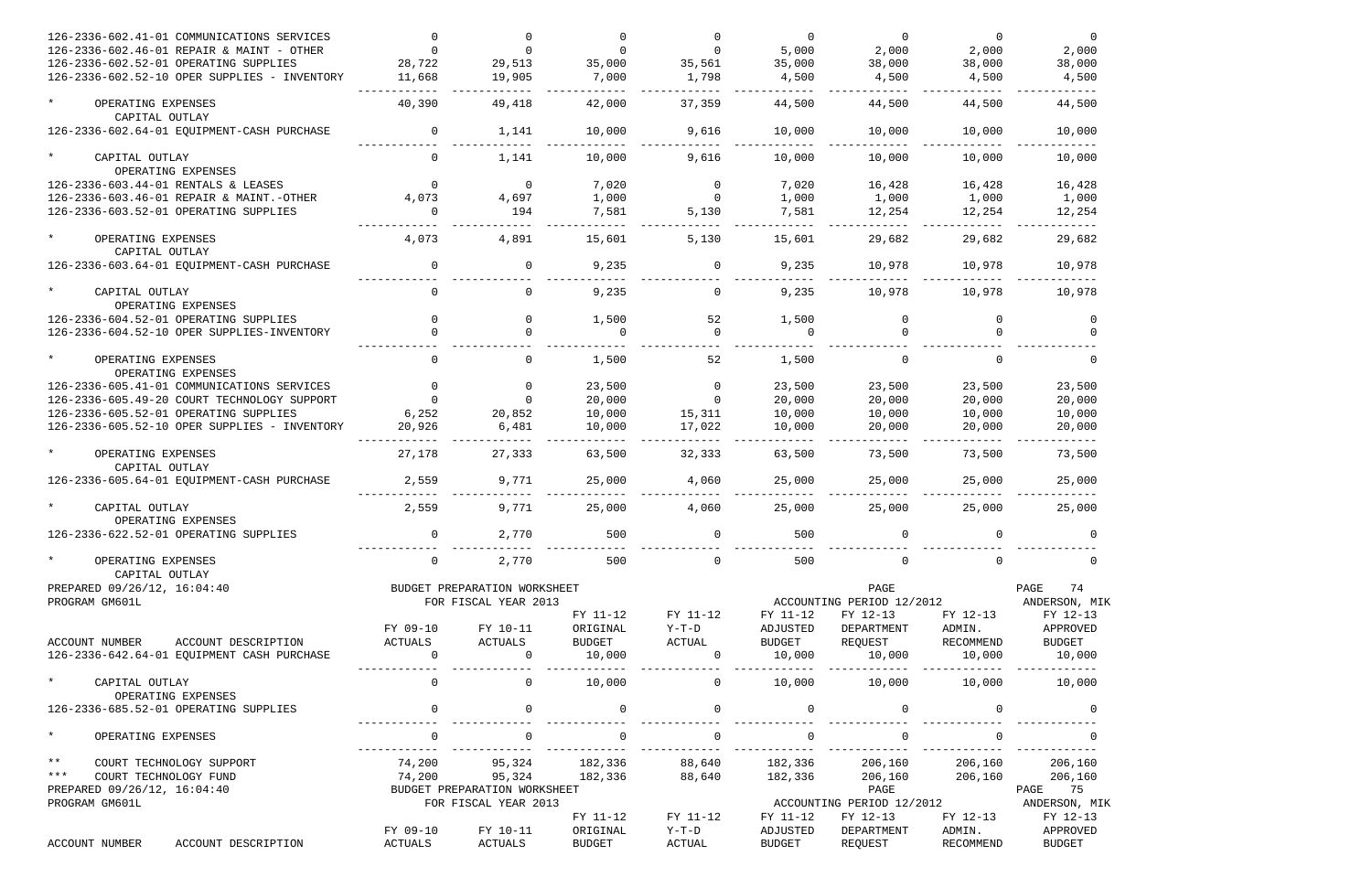| CRIME PREVENTION                                                            |                           |                              |                      |                          |                |                                  |                                  |                |
|-----------------------------------------------------------------------------|---------------------------|------------------------------|----------------------|--------------------------|----------------|----------------------------------|----------------------------------|----------------|
| LAW ENFORCEMENT TRUST                                                       |                           |                              |                      |                          |                |                                  |                                  |                |
| OPERATING EXPENSES                                                          |                           |                              |                      |                          |                |                                  |                                  |                |
| 127-3411-521.49-01 CURRENT CHARGES & OBLIG                                  | 5,477                     | 2,251                        | 3,500                | $\overline{0}$           | 3,500          | 2,500                            | 2,500                            | 2,500          |
| 127-3411-521.52-01 OPERATING SUPPLIES                                       | 31,600                    | 23,637                       | 15,000               | 26,862                   | 15,000         | 20,000                           | 20,000                           | 20,000         |
| 127-3411-521.54-03 TRAINING                                                 | 200                       | 400                          | 2,500                | $\overline{\phantom{0}}$ | 2,500          | 2,500                            | 2,500                            | 2,500          |
| $\star$<br>OPERATING EXPENSES                                               | 37,277                    | 26,288                       | 21,000               | 26,862                   | 21,000         | 25,000                           | 25,000                           | 25,000         |
| CAPITAL OUTLAY<br>127-3411-521.64-01 EQUIPMENT-CASH PURCHASE                | $\overline{0}$            | 0                            | 20,000               | $\overline{0}$           | 20,000         | 18,500                           | 18,500                           | 18,500         |
| $\star$<br>CAPITAL OUTLAY                                                   | $\Omega$                  | $\Omega$                     | 20,000               | $\Omega$                 | 20,000         | 18,500                           | 18,500                           | 18,500         |
| NON-OPERATING                                                               |                           |                              |                      |                          |                |                                  |                                  |                |
| 127-3411-598.99-01 RESERVE FOR CONT-REGULAR                                 | $\Omega$                  | $\Omega$                     | $\Omega$             | $\Omega$                 | $\Omega$       | 0                                |                                  |                |
| $\star$<br>NON-OPERATING                                                    | $\Omega$                  | $\Omega$                     | $\Omega$             | $\Omega$                 | $\Omega$       | $\Omega$                         | $\Omega$                         |                |
| $***$<br>LAW ENFORCEMENT TRUST                                              | 37,277                    | 26,288                       | 41,000               | 26,862                   | 41,000         | 43,500                           | 43,500                           | 43,500         |
| $***$<br>CRIME PREVENTION                                                   | 37,277                    | 26,288                       | 41,000               | 26,862                   | 41,000         | 43,500                           | 43,500                           | 43,500         |
| PREPARED 09/26/12, 16:04:40                                                 |                           | BUDGET PREPARATION WORKSHEET |                      |                          |                | PAGE                             |                                  | PAGE 76        |
| PROGRAM GM601L                                                              |                           | FOR FISCAL YEAR 2013         |                      |                          |                | ACCOUNTING PERIOD 12/2012        |                                  | ANDERSON, MIK  |
|                                                                             |                           |                              | FY 11-12             | FY 11-12                 | FY 11-12       | FY 12-13                         | FY 12-13                         | FY 12-13       |
|                                                                             | FY 09-10                  | FY 10-11                     | ORIGINAL             | $Y-T-D$                  | ADJUSTED       | DEPARTMENT                       | ADMIN.                           | APPROVED       |
| <b>ACCOUNT NUMBER</b><br>ACCOUNT DESCRIPTION                                | ACTUALS                   | ACTUALS                      | <b>BUDGET</b>        | ACTUAL                   | <b>BUDGET</b>  | REQUEST                          | RECOMMEND                        | <b>BUDGET</b>  |
| E 9-1-1 SYSTEM                                                              |                           |                              |                      |                          |                |                                  |                                  |                |
| EMERG SVCS/E 911 SYSTEM                                                     |                           |                              |                      |                          |                |                                  |                                  |                |
| PERSONAL SERVICES                                                           |                           |                              |                      |                          |                |                                  |                                  |                |
| 130-3992-525.12-11 REGULAR SALARIES & WAGES                                 | 131,282<br>$\overline{0}$ | 61,565                       | 63,367               | 59,061                   | 63,367         | 60,451                           | 60,451                           | 60,451         |
| 130-3992-525.12-12 SALARIES/WAGES - OVERTIME                                |                           | $\overline{0}$               | $\Omega$<br>$\Omega$ | $\overline{0}$           | $\overline{0}$ | $\overline{0}$<br>$\overline{0}$ | $\overline{0}$<br>$\overline{0}$ | $\Omega$       |
| 130-3992-525.15-11 EXPERIENCE PAY<br>130-3992-525.21-13 FICA TAXES MATCHING | 1,588<br>9,566            | 1,150                        |                      | 650                      | - 0<br>4,848   |                                  |                                  |                |
| 130-3992-525.22-13 RETIREMENT CONTRIBUTIONS                                 | 13,249                    | 4,504<br>5,796               | 4,848<br>3,585       | 4,173<br>2,941           | 3,585          | 4,624<br>3,740                   | 4,624<br>3,740                   | 4,624<br>3,740 |
| 130-3992-525.23-13 LIFE & HEALTH INSURANCE                                  | 30,855                    | 13,287                       | 9,075                | 11,296                   | 9,075          | 9,075                            | 9,075                            | 9,075          |
|                                                                             |                           |                              |                      |                          |                |                                  |                                  |                |
| $\star$<br>PERSONAL SERVICES<br>OPERATING EXPENSES                          | 186,540                   | 86,302                       | 80,875               | 78,121                   | 80,875         | 77,890                           | 77,890                           | 77,890         |
| 130-3992-525.32-01 AUDIT-STATE REQUIRE-CPA                                  | 2,500                     | 2,500                        | $\Omega$             | $\mathbf 0$              | $\Omega$       | 2,500                            | 2,500                            | 2,500          |
| 130-3992-525.34-01 OTHER CONTRACTUAL SERVICE                                | 127,316                   | 66,457                       | 131,762              | 47,720                   | 131,762        | 126,500                          | 126,500                          | 126,500        |
| 130-3992-525.40-01 TRAVEL & PER DIEM                                        | 8,749                     | 1,185                        | 11,423               | $\overline{0}$           | 423            | 12,200                           | 12,200                           | 12,200         |
| 130-3992-525.41-01 COMMUNICATION SERVICES                                   | 2,465                     | 5,892                        | 6,100                | 7,405                    | 6,100          | 7,900                            | 7,900                            | 7,900          |
| 130-3992-525.42-01 POSTAGE                                                  | 871                       | 1,189                        | 1,250                | 460                      | 1,250          | 1,250                            | 1,250                            | 1,250          |
| 130-3992-525.44-01 RENTALS AND LEASES                                       | 654                       | $\overline{0}$               | $\overline{0}$       | $\overline{0}$           | $\overline{0}$ | $\overline{0}$                   | $\overline{0}$                   | $\overline{0}$ |
| 130-3992-525.46-01 REPAIR & MAINT - OTHER                                   | 85,180                    | 162,650                      | 63,750               | 178,129                  | 185,045        | 63,750                           | 63,750                           | 63,750         |
| 130-3992-525.46-04 R & M - FLEET MAINTENANCE                                | 327                       | 753                          | 1,000                | 297                      | 1,000          | 1,000                            | 1,000                            | 1,000          |
| 130-3992-525.47-01 PRINTING & BINDING                                       | $\Omega$                  | 77                           | 500                  | $\Omega$                 | 500            | 500                              | 500                              | 500            |
| 130-3992-525.47-02 REPRODUCTION SERVICES                                    |                           | $\Omega$                     |                      |                          | $\Omega$       | $\Omega$                         | $\Omega$                         | - 0            |
| 130-3992-525.49-01 CURRENT CHARGES & OBLIG                                  |                           | $\Omega$                     |                      |                          |                |                                  |                                  |                |
| 130-3992-525.49-59 CURRENT CHGS-WIRELESS 911                                |                           | $\overline{0}$               | $\overline{0}$       | $\Omega$                 | $\overline{0}$ | $\overline{0}$                   | $\overline{0}$                   |                |
| 130-3992-525.51-01 OFFICE SUPPLIES                                          | 880                       | 359                          | 3,000                | 1,323                    | 3,000          | 3,000                            | 3,000                            | 3,000          |
| 130-3992-525.52-01 OPERATING SUPPLIES                                       | 3,033                     | 2,383                        | 1,500                | 45,194                   | 46,694         | 17,670                           | 17,670                           | 17,670         |
| 130-3992-525.52-02 GAS, OIL & LUBRICANTS                                    | 2,346                     | 4,437                        | 2,500                | 3,153                    | 2,500          | 2,500                            | 2,500                            | 2,500          |
| 130-3992-525.52-10 OPER SUPPLIES - INVENTORY                                | $\Omega$                  | 18,915                       | 3,000                | $\overline{0}$           | 3,000          | 3,000                            | 3,000                            | 3,000          |
| 130-3992-525.54-01 BOOKS/PUBLICATIONS/SUBSCR                                | $\overline{0}$            | $\overline{0}$               | 250                  | $\overline{0}$           | 250            | 250                              | 250                              | 250            |
| 130-3992-525.54-02 DUES & MEMBERSHIPS                                       | 1,256                     | 805                          | 1,590                | 525                      | 1,590          | 1,590                            | 1,590                            | 1,590          |
| 130-3992-525.54-03 TRAINING                                                 | 2,119                     | 1,360                        | 6,500                | 761                      | 6,500          | 6,500                            | 6,500                            | 6,500          |
| $\star$<br>OPERATING EXPENSES                                               | 237,696                   | 268,962                      | 234,125              | 284,967                  | 389,614        | 250,110                          | 250,110                          | 250,110        |
| CAPITAL OUTLAY                                                              |                           |                              |                      |                          |                |                                  |                                  |                |
| 130-3992-525.64-01 EQUIPMENT-CASH PURCHASE                                  | 205,233                   | 8,823                        |                      | 310,921                  | 310,922        | 0                                | $\Omega$                         | 0              |
| 130-3992-525.64-04 COMPUTER/TECH. HARDWARE                                  | $\overline{0}$            | 6,323                        |                      | $\overline{0}$           | $\overline{0}$ | $\Omega$                         |                                  |                |
| 130-3992-525.64-07 EQPT-CASH-WIRELESS 911                                   | 413                       | $\overline{0}$               |                      | $\overline{0}$           | $\mathbf 0$    | $\Omega$                         |                                  |                |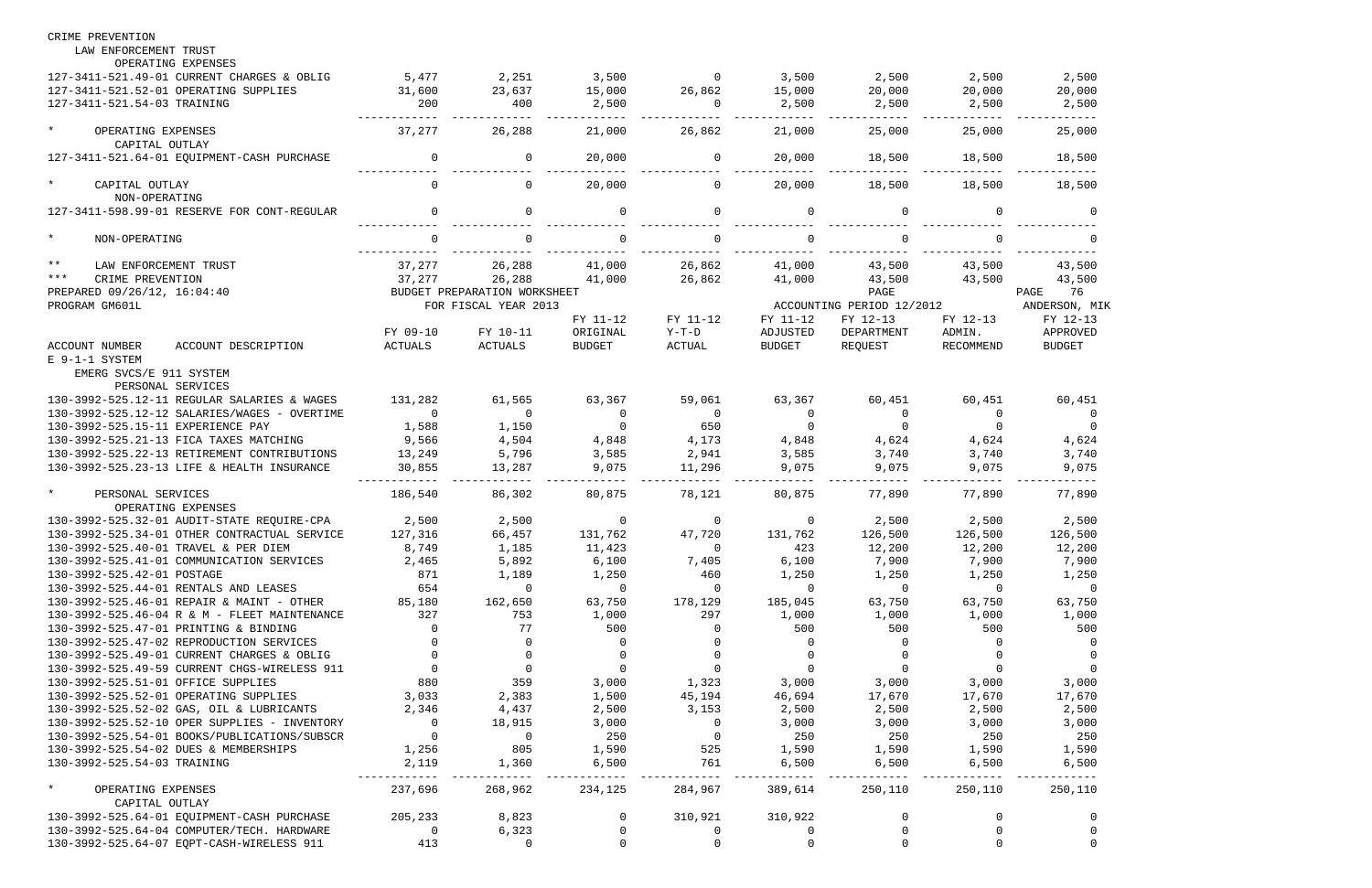| $\star$<br>CAPITAL OUTLAY                                                                                                    | 205,646                  | 15,146                       | $\Omega$                 | 310,921        | 310,922        | $\mathbf 0$               | $\Omega$       | $\Omega$       |
|------------------------------------------------------------------------------------------------------------------------------|--------------------------|------------------------------|--------------------------|----------------|----------------|---------------------------|----------------|----------------|
| NON-OPERATING<br>130-3992-598.99-01 RESERVE FOR CONT-REGULAR                                                                 |                          | <sup>n</sup>                 | $\Omega$                 | $\Omega$       | $\Omega$       | $\Omega$                  |                | $\Omega$       |
| 130-3992-598.99-12 RESTR RESERVE-CAP OUTLAY                                                                                  |                          |                              |                          | $\Omega$       |                | $\Omega$                  |                |                |
| $\star$<br>NON-OPERATING                                                                                                     | $\Omega$                 | $\Omega$                     | $\Omega$                 | $\mathbf 0$    | $\Omega$       | 0                         | $\Omega$       | $\Omega$       |
| $***$<br>EMERG SVCS/E 911 SYSTEM                                                                                             | 629,882                  | 370,410                      | 315,000                  | 674,009        | 781,411        | 328,000                   | 328,000        | 328,000        |
| $***$<br>E 9-1-1 SYSTEM                                                                                                      | 629,882                  | 370,410                      | 315,000                  | 674,009        | 781,411        | 328,000                   | 328,000        | 328,000        |
| PREPARED 09/26/12, 16:04:40                                                                                                  |                          | BUDGET PREPARATION WORKSHEET |                          |                |                | PAGE                      |                | 77<br>PAGE     |
| PROGRAM GM601L                                                                                                               |                          | FOR FISCAL YEAR 2013         |                          |                |                | ACCOUNTING PERIOD 12/2012 |                | ANDERSON, MIK  |
|                                                                                                                              |                          |                              | FY 11-12                 | FY 11-12       | FY 11-12       | FY 12-13                  | FY 12-13       | FY 12-13       |
|                                                                                                                              | FY 09-10                 | FY 10-11                     | ORIGINAL                 | $Y-T-D$        | ADJUSTED       | DEPARTMENT                | ADMIN.         | APPROVED       |
| ACCOUNT DESCRIPTION<br><b>ACCOUNT NUMBER</b>                                                                                 | ACTUALS                  | ACTUALS                      | <b>BUDGET</b>            | ACTUAL         | <b>BUDGET</b>  | REQUEST                   | RECOMMEND      | <b>BUDGET</b>  |
| TOURIST DEVELOPMENT FUND<br>TOURIST DEVELOPMENT                                                                              |                          |                              |                          |                |                |                           |                |                |
| OPERATING EXPENSES                                                                                                           |                          |                              |                          |                |                |                           |                |                |
| 131-2107-552.32-01 AUDIT-STATE REQUIRED-CPA                                                                                  | $\overline{0}$           | 500                          | $\overline{0}$           | $\overline{0}$ | $\overline{0}$ | 500                       | 500            | 500            |
| 131-2107-552.48-03 TOURISM-EVENTS/ACTIVITIES                                                                                 | 6,175                    | 43,473                       | 27,750                   | 15,463         | 27,750         | 27,750                    | 27,750         | 27,750         |
| 131-2107-552.48-04 TOURISM-PROMO/ADVERTISE                                                                                   | 93,506                   | 157,146                      | 185,250                  | 169,254        | 185,250        | 185,250                   | 185,250        | 185,250        |
| 131-2107-552.48-05 TOURISM-CULTURAL EVENTS                                                                                   | 25,049                   | 14,130                       | 18,500                   | 15,425         | 18,500         | 18,500                    | 18,500         | 18,500         |
| 131-2107-552.49-45 TOURIST DEVELOPMENT-ADMIN                                                                                 | $\Omega$                 | 18,500                       | 18,500                   | 16,951         | 18,500         | 18,500                    | 18,500         | 18,500         |
| $\star$<br>OPERATING EXPENSES                                                                                                | 124,730                  | 233,749                      | 250,000                  | 217,093        | 250,000        | 250,500                   | 250,500        | 250,500        |
| NON-OPERATING                                                                                                                | $\Omega$                 | 0                            |                          |                | $\Omega$       |                           |                |                |
| 131-2107-598.99-01 RESERVE FOR CONT-REGULAR                                                                                  |                          |                              | $\Omega$                 | $\Omega$       |                | $\Omega$                  |                |                |
| $\star$<br>NON-OPERATING                                                                                                     |                          |                              | $\Omega$                 | $\Omega$       |                | $\Omega$                  |                |                |
| $***$<br>TOURIST DEVELOPMENT                                                                                                 | 124,730                  | 233,749                      | 250,000                  | 217,093        | 250,000        | 250,500                   | 250,500        | 250,500        |
| $***$<br>TOURIST DEVELOPMENT FUND                                                                                            | 124,730                  | 233,749                      | 250,000                  | 217,093        | 250,000        | 250,500                   | 250,500        | 250,500        |
| PREPARED 09/26/12, 16:04:40                                                                                                  |                          | BUDGET PREPARATION WORKSHEET |                          |                |                | PAGE                      |                | PAGE<br>78     |
| PROGRAM GM601L                                                                                                               |                          | FOR FISCAL YEAR 2013         |                          |                |                | ACCOUNTING PERIOD 12/2012 |                | ANDERSON, MIK  |
|                                                                                                                              |                          |                              | FY 11-12                 | FY 11-12       | FY 11-12       | FY 12-13                  | FY 12-13       | FY 12-13       |
|                                                                                                                              | FY 09-10                 | FY 10-11                     | ORIGINAL                 | $Y-T-D$        | ADJUSTED       | DEPARTMENT                | ADMIN.         | APPROVED       |
| <b>ACCOUNT NUMBER</b><br>ACCOUNT DESCRIPTION<br>COMMUNICATION IMPROVEMENT<br>COMMUNICATION IMPROVEMENT<br>OPERATING EXPENSES | ACTUALS                  | ACTUALS                      | <b>BUDGET</b>            | ACTUAL         | <b>BUDGET</b>  | REQUEST                   | RECOMMEND      | <b>BUDGET</b>  |
| 132-3993-525.46-04 R & M - FLEET MAINTENANCE                                                                                 | 18,604                   | 11,045                       | 2,500                    | 1,015          | 2,500          | 2,500                     | 1,500          | 1,500          |
|                                                                                                                              |                          |                              |                          |                |                |                           |                |                |
| $\star$<br>OPERATING EXPENSES<br>OPERATING EXPENSES                                                                          | 18,604                   | 11,045                       | 2,500                    | 1,015          | 2,500          | 2,500                     | 1,500          | 1,500          |
| 132-3993-529.32-01 AUDIT-STATE REQUIRED-CPA                                                                                  | $\overline{0}$           | $\overline{0}$               | $\overline{0}$           | $\overline{0}$ | $\overline{0}$ | $\overline{0}$            | $\Omega$       | $\overline{0}$ |
| 132-3993-529.34-01 OTHER CONTRACTUAL SERVICE                                                                                 | 1,600                    | 1,600                        | 3,500                    | 4,075          | 3,500          | 3,500                     | 2,888          | 2,888          |
| 132-3993-529.41-01 COMMUNICATION SERVICES                                                                                    | 20,172                   | 22,963                       | 21,505                   | 21,587         | 21,505         | 21,505                    | 21,505         | 21,505         |
| 132-3993-529.46-01 REPAIR & MAINT - OTHER                                                                                    | 19,698                   | 21,695                       | 7,500                    | 4,562          | 7,500          | 7,500                     | 2,500          | 2,500          |
| 132-3993-529.46-13 R & M - COMM EQUIPMENT                                                                                    | 8,215                    | 7,800                        | 5,000                    | 7,890          | 5,000          | 5,000                     | 5,000          | 5,000          |
| 132-3993-529.49-50 LEGAL ADVERTISEMENTS                                                                                      | $\overline{\phantom{0}}$ | $\overline{0}$               | $\overline{\phantom{0}}$ | $\overline{0}$ | $\overline{0}$ | $\overline{0}$            | $\overline{0}$ | $\overline{0}$ |
| 132-3993-529.52-01 OPERATING SUPPLIES                                                                                        | 520                      | 35                           | 2,500                    | 2,271          | 2,500          | 2,500                     | 1,500          | 1,500          |
| 132-3993-529.52-02 GAS, OIL & LUBRICANTS                                                                                     | 1,644                    | 1,039                        | 1,500                    | 601            | 1,500          | 1,500                     | 1,000          | 1,000          |
| 132-3993-529.52-10 OPER SUPPLIES - INVENTORY                                                                                 | 4,173                    | $\Omega$                     | 3,500                    | $\Omega$       | 3,500          | 3,500                     | 1,500          | 1,500          |
| $\star$<br>OPERATING EXPENSES<br>CAPITAL OUTLAY                                                                              | 56,022                   | 55,132                       | 45,005                   | 40,986         | 45,005         | 45,005                    | 35,893         | 35,893         |
| 132-3993-529.62-01 BLDGS-CONSTR &/OR IMPROV                                                                                  | $\Omega$                 | 0                            | $\Omega$                 | $\Omega$       | $\Omega$       | $\Omega$                  | $\Omega$       | $\Omega$       |
| 132-3993-529.63-01 IMPROVE OTHER THAN BLDGS                                                                                  | $\Omega$                 |                              | $\Omega$                 | $\Omega$       | $\Omega$       | $\mathbf 0$               |                | $\Omega$       |
| 132-3993-529.64-01 EQUIPMENT-CASH PURCHASE                                                                                   | 3,172                    |                              |                          |                |                |                           |                |                |
| CAPITAL OUTLAY                                                                                                               | 3,172                    |                              |                          | 0              |                |                           |                |                |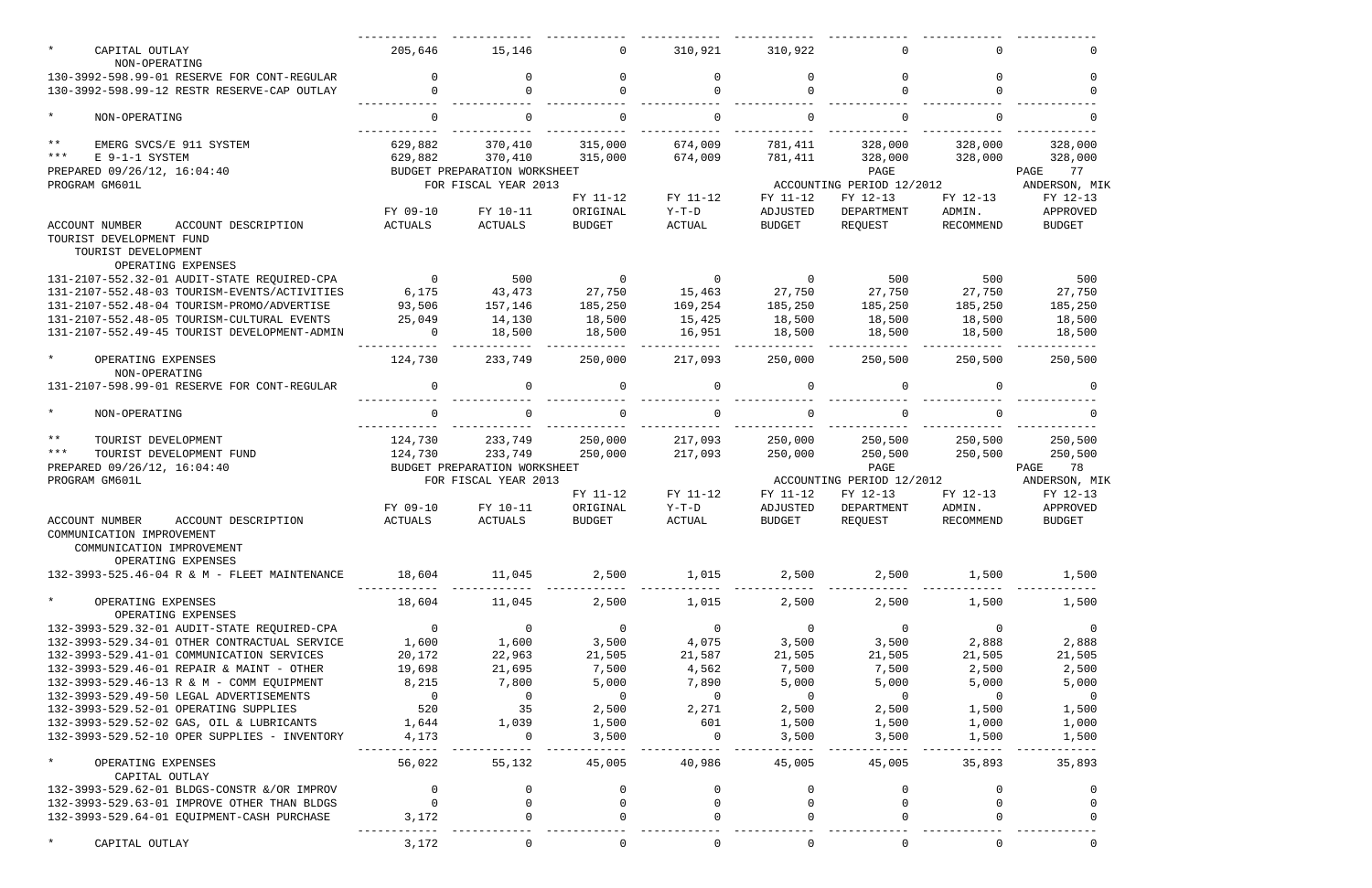| DEBT SERVICE                                                                                                     |                |                              |                |                |                |                           |              |                |
|------------------------------------------------------------------------------------------------------------------|----------------|------------------------------|----------------|----------------|----------------|---------------------------|--------------|----------------|
| 132-3993-529.71-02 PRINCIPAL - LOANS                                                                             | 79,842         | 83,084                       | 86,458         | 86,458         | 86,458         | 89,968                    | 89,968       | 89,968         |
| 132-3993-529.72-02 INTEREST - LOANS                                                                              | 40,369         | 36,926                       | 33,734         | 33,874         | 33,734         | 30,266                    | 30,266       | 30,266         |
| $\star$<br>DEBT SERVICE                                                                                          | 120,211        | 120,010                      | 120,192        | 120,332        | 120,192        | 120,234                   | 120,234      | 120,234        |
| NON-OPERATING                                                                                                    |                |                              |                |                |                |                           |              |                |
| 132-3993-598.99-01 RESERVE FOR CONT-REGULAR                                                                      | $\Omega$       | $\Omega$                     |                | $\Omega$       | $\Omega$       |                           | <sup>n</sup> | $\Omega$       |
| 132-3993-598.99-12 RESTR RESERVE-CAP OUTLAY                                                                      | $\Omega$       | $\Omega$                     |                | $\Omega$       |                | $\cap$                    |              | $\Omega$       |
| $\star$<br>NON-OPERATING                                                                                         | $\Omega$       |                              |                | $\Omega$       |                | $\Omega$                  |              |                |
| $***$<br>COMMUNICATION IMPROVEMENT                                                                               | 198,009        | 186,187                      | 167,697        | 162,333        | 167,697        | 167,739                   | 157,627      | 157,627        |
| $***$<br>COMMUNICATION IMPROVEMENT                                                                               | 198,009        | 186,187                      | 167,697        | 162,333        | 167,697        | 167,739                   | 157,627      | 157,627        |
| PREPARED 09/26/12, 16:04:40                                                                                      |                | BUDGET PREPARATION WORKSHEET |                |                |                | PAGE                      |              | 79<br>PAGE     |
| PROGRAM GM601L                                                                                                   |                | FOR FISCAL YEAR 2013         |                |                |                | ACCOUNTING PERIOD 12/2012 |              | ANDERSON, MIK  |
|                                                                                                                  |                |                              | FY 11-12       | FY 11-12       | FY 11-12       | FY 12-13                  | FY 12-13     | FY 12-13       |
|                                                                                                                  | FY 09-10       | FY 10-11                     | ORIGINAL       | $Y-T-D$        | ADJUSTED       | DEPARTMENT                | ADMIN.       | APPROVED       |
| ACCOUNT NUMBER<br>ACCOUNT DESCRIPTION<br>ECONOMIC DEVELOPMENT FUND<br>ECONOMIC DEVELOPMENT<br>OPERATING EXPENSES | ACTUALS        | ACTUALS                      | <b>BUDGET</b>  | ACTUAL         | BUDGET         | REQUEST                   | RECOMMEND    | <b>BUDGET</b>  |
| 133-2108-541.34-01 OTHER CONTRACTUAL SERVICE                                                                     | 1,458          | $\Omega$                     |                | $\Omega$       | $\Omega$       | $\Omega$                  | <sup>n</sup> |                |
| 133-2108-541.49-50 LEGAL ADVERTISEMENTS                                                                          |                |                              |                | <sup>n</sup>   |                |                           |              |                |
|                                                                                                                  |                |                              |                |                |                |                           |              |                |
| $\star$<br>OPERATING EXPENSES<br>CAPITAL OUTLAY                                                                  | 1,458          | 0                            |                | $\Omega$       | $\cap$         | $\Omega$                  |              | $\Omega$       |
| 133-2108-541.61-01 LAND                                                                                          |                | $\Omega$                     |                | $\Omega$       | $\Omega$       |                           | $\cap$       | $\Omega$       |
| 133-2108-541.63-03 IMPROVEMENTS FOR LOWES                                                                        |                |                              |                | $\Omega$       |                |                           |              |                |
| 133-2108-541.63-41 CR309C-RESURF/EXPANSION                                                                       |                |                              |                | $\Omega$       |                |                           |              |                |
| 133-2108-541.63-78 ED0202-MAIN RD-BUSINES PK                                                                     |                |                              |                |                |                |                           |              |                |
| $\star$<br>CAPITAL OUTLAY                                                                                        | $\Omega$       |                              |                | $\Omega$       | $\Omega$       | $\Omega$                  |              | $\Omega$       |
| OPERATING EXPENSES                                                                                               |                |                              |                |                |                |                           |              |                |
| 133-2108-552.31-01 PROFESSIONAL SERVICES                                                                         | 67,800         | 71,060                       | 400,000        | 18,690         | 32,850         | 23,820                    | 23,820       | 23,820         |
| 133-2108-552.34-01 OTHER CONTRACTUAL SVCS                                                                        | 145,949        | 156,453                      | 140,000        | 133,333        | 140,000        | 145,000                   | 145,000      | 145,000        |
| 133-2108-552.42-01 POSTAGE                                                                                       |                |                              |                | $\Omega$       |                |                           |              |                |
| 133-2108-552.47-01 PRINTING & BINDING                                                                            |                |                              |                |                |                |                           |              |                |
| 133-2108-552.48-06 PROMOTION/ADVERTISING                                                                         | 358            | 10,000                       | 15,000         | 10,000         | 15,000         | 15,000                    | 15,000       | 15,000         |
| 133-2108-552.49-01 OTHER CURRENT CHARGES                                                                         | $\Omega$       | 1,040                        |                |                |                |                           |              |                |
| $\star$<br>OPERATING EXPENSES<br>CAPITAL OUTLAY                                                                  | 214,107        | 238,553                      | 555,000        | 162,023        | 187,850        | 183,820                   | 183,820      | 183,820        |
| 133-2108-552.61-01 LAND                                                                                          | $\overline{0}$ | $\Omega$                     |                | $\overline{0}$ | $\Omega$       | $\overline{0}$            | $\Omega$     | $\overline{0}$ |
| 133-2108-552.63-01 IMPROVE OTHER THAN BLDGS                                                                      | $\Omega$       | 101,471                      |                | 463,362        | 367,150        | 50,000                    | 50,000       | 50,000         |
| $\star$<br>CAPITAL OUTLAY                                                                                        | $\mathbf 0$    | 101,471                      | $\overline{0}$ | 463,362        | 367,150        | 50,000                    | 50,000       | 50,000         |
| DEBT SERVICE                                                                                                     |                |                              |                |                |                |                           |              |                |
| 133-2108-552.71-02 PRINCIPAL - LOANS                                                                             | 37,218         | 37,218                       | 37,218         | 37,218         | 37,218         | 9,305                     | 9,305        | 9,305          |
| 133-2108-552.72-02 INTEREST - LOANS                                                                              | 3,210          | 2,094                        | 977            | 977            | 977            | 70                        | 70           | 70             |
| $\star$<br>DEBT SERVICE<br>GRANTS & AIDS                                                                         | 40,428         | 39,312                       | 38,195         | 38,195         | 38,195         | 9,375                     | 9,375        | 9,375          |
| 133-2108-552.82-31 SMALL BUSINESS SUPPORT                                                                        | $\mathbf 0$    |                              |                | 5,500          | 5,500          |                           |              |                |
| 133-2108-552.83-01 GRANTS & AIDS                                                                                 |                |                              |                | $\Omega$       |                |                           |              |                |
| $\star$<br>GRANTS & AIDS<br>NON-OPERATING                                                                        | $\mathsf{O}$   | 0                            | 0              | 5,500          | 5,500          | 0                         | $\Omega$     |                |
| 133-2108-598.99-01 RESERVE FOR CONT-REGULAR                                                                      | $\Omega$       | $\Omega$                     |                | $\overline{0}$ | 0              | $\Omega$                  |              |                |
| 133-2108-598.99-14 RESTR RES-FUTURE MARKETNG                                                                     |                |                              |                | $\Omega$       |                |                           |              |                |
|                                                                                                                  |                |                              |                |                |                |                           |              |                |
| NON-OPERATING                                                                                                    | $\overline{0}$ | 0                            |                | $\mathsf{O}$   | $\overline{0}$ | $\mathbf 0$               | 0            | 0              |

| 89,968        |  |
|---------------|--|
| 30,266        |  |
|               |  |
| 120,234       |  |
| 0             |  |
| ი             |  |
|               |  |
| Ω             |  |
|               |  |
| 157,627       |  |
| 157.627       |  |
| 79<br>PAGE    |  |
| ANDERSON, MIP |  |
| FY 12-13      |  |
| APPROVED      |  |
| <b>BUDGET</b> |  |

|  |  |  |  |                   |     | $\mathbf{0}$<br>0       |
|--|--|--|--|-------------------|-----|-------------------------|
|  |  |  |  |                   |     | 0                       |
|  |  |  |  |                   |     | 0<br>0<br>0<br>0<br>O   |
|  |  |  |  | 23,820<br>145,000 |     | O                       |
|  |  |  |  | 15,000            |     | O<br>0<br>$\frac{1}{2}$ |
|  |  |  |  | 183,820           |     |                         |
|  |  |  |  | 50,000<br>50,000  | $-$ | 0                       |
|  |  |  |  | 9,305             | 70  |                         |
|  |  |  |  | 9,375             |     |                         |
|  |  |  |  |                   |     | $\mathbf{0}$<br>0<br>0  |
|  |  |  |  |                   |     | 0<br>0<br>0             |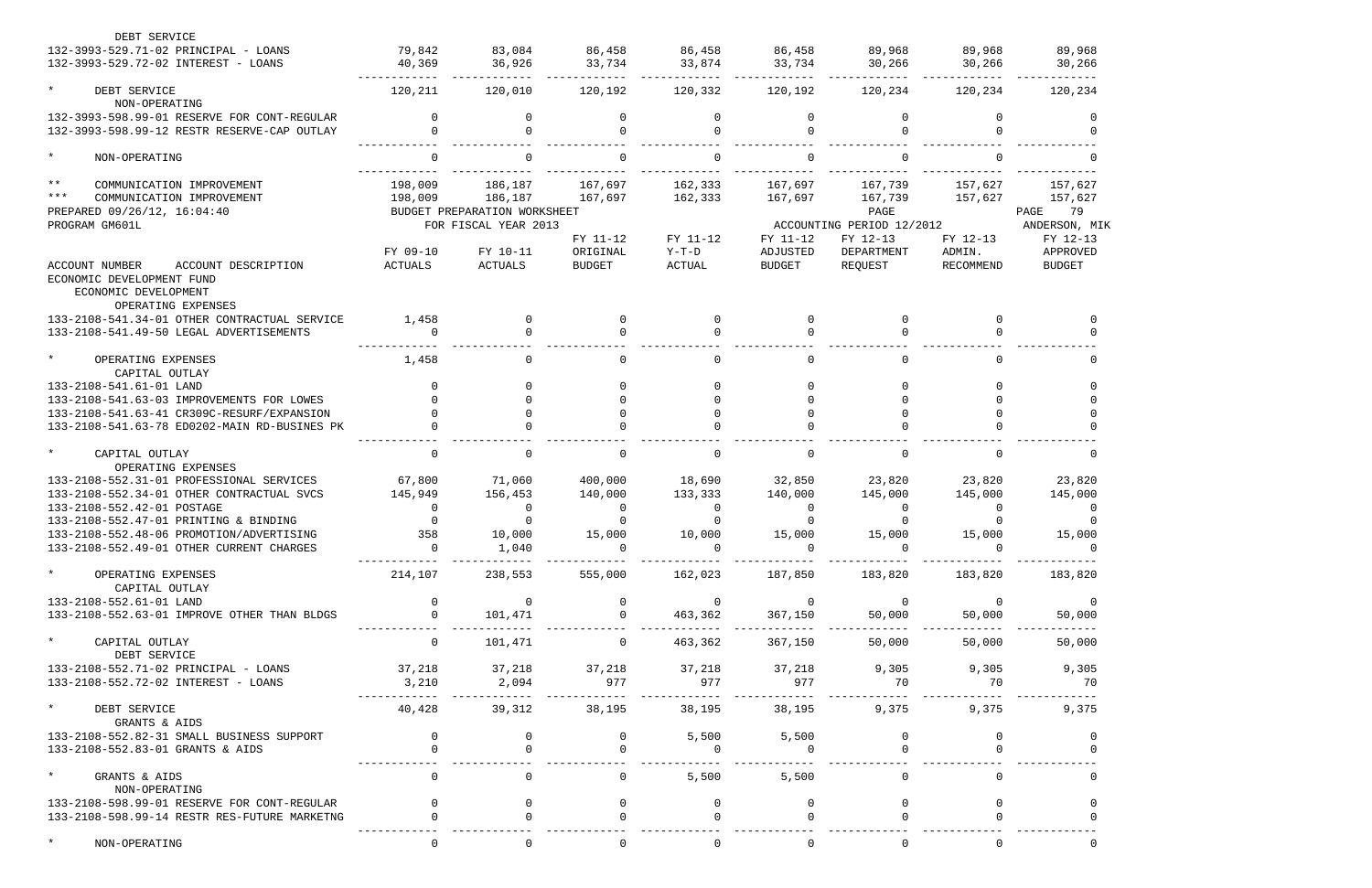| $***$<br>ECONOMIC DEVELOPMENT<br>$***$<br>ECONOMIC DEVELOPMENT FUND<br>PREPARED 09/26/12, 16:04:40<br>PROGRAM GM601L |                     | 255,993<br>255,993 | 379,336<br>379,336<br>BUDGET PREPARATION WORKSHEET<br>FOR FISCAL YEAR 2013 | 593,195<br>593,195 | 669,080<br>669,080 | 598,695<br>598,695   | 243,195<br>243,195<br>PAGE<br>ACCOUNTING PERIOD 12/2012 | 243,195<br>243,195 | 243,195<br>243,195<br>80<br>PAGE<br>ANDERSON, MIK |
|----------------------------------------------------------------------------------------------------------------------|---------------------|--------------------|----------------------------------------------------------------------------|--------------------|--------------------|----------------------|---------------------------------------------------------|--------------------|---------------------------------------------------|
|                                                                                                                      |                     |                    |                                                                            | FY 11-12           | FY 11-12           | FY 11-12             | FY 12-13                                                | FY 12-13           | FY 12-13                                          |
|                                                                                                                      |                     | FY 09-10           | FY 10-11                                                                   | ORIGINAL           | $Y-T-D$            | ADJUSTED             | DEPARTMENT                                              | ADMIN.             | APPROVED                                          |
| <b>ACCOUNT NUMBER</b><br>TRANSPORTATION IMPACT FEE                                                                   | ACCOUNT DESCRIPTION | ACTUALS            | ACTUALS                                                                    | <b>BUDGET</b>      | ACTUAL             | <b>BUDGET</b>        | REQUEST                                                 | RECOMMEND          | <b>BUDGET</b>                                     |
| PUBLIC WKS/ADMIN & ENGIN<br>CAPITAL OUTLAY                                                                           |                     |                    |                                                                            |                    |                    |                      |                                                         |                    |                                                   |
| 141-4101-541.68-47 EAST PINELLAS                                                                                     |                     | $\Omega$           |                                                                            |                    | $\Omega$           |                      |                                                         |                    |                                                   |
| $\star$<br>CAPITAL OUTLAY                                                                                            |                     |                    |                                                                            |                    | $\Omega$           |                      | $\Omega$                                                |                    |                                                   |
| $\star \star$<br>PUBLIC WKS/ADMIN & ENGIN                                                                            |                     | $\mathbf 0$        | 0                                                                          | $\Omega$           | $\mathsf{O}$       | $\mathbf 0$          | 0                                                       | $\Omega$           | 0                                                 |
| PREPARED 09/26/12, 16:04:40                                                                                          |                     |                    | BUDGET PREPARATION WORKSHEET                                               |                    |                    |                      | PAGE                                                    |                    | PAGE<br>81                                        |
| PROGRAM GM601L                                                                                                       |                     |                    | FOR FISCAL YEAR 2013                                                       |                    |                    |                      | ACCOUNTING PERIOD 12/2012                               |                    | ANDERSON, MIK                                     |
|                                                                                                                      |                     |                    |                                                                            | FY 11-12           | FY 11-12           | FY 11-12             | FY 12-13                                                | FY 12-13           | FY 12-13                                          |
|                                                                                                                      |                     | FY 09-10           | FY 10-11                                                                   | ORIGINAL           | $Y-T-D$            | ADJUSTED             | DEPARTMENT                                              | ADMIN.             | APPROVED                                          |
| <b>ACCOUNT NUMBER</b><br>PUBLIC WKS/RDS & BRIDGES<br>CAPITAL OUTLAY                                                  | ACCOUNT DESCRIPTION | ACTUALS            | ACTUALS                                                                    | BUDGET             | ACTUAL             | <b>BUDGET</b>        | REQUEST                                                 | RECOMMEND          | <b>BUDGET</b>                                     |
| 141-4102-541.63-01 IMPR OTHER THAN BUILDINGS                                                                         |                     | $\overline{0}$     | $\Omega$                                                                   | 569,000            | $\mathbf 0$        | 569,000              | 570,210                                                 | 570,210            | 570,210                                           |
| 141-4102-541.64-01 EQUIPMENT-CASH PURCHASE                                                                           |                     | $\Omega$           |                                                                            | $\Omega$           | $\Omega$           | $\overline{0}$       | 0                                                       | $\Omega$           | $\overline{0}$                                    |
| $\star$<br>CAPITAL OUTLAY                                                                                            |                     | $\mathsf{O}$       | $\overline{0}$                                                             | 569,000            | $\overline{0}$     | 569,000<br>--------- | 570,210<br>______________                               | 570,210<br>.       | 570,210<br>____________                           |
| $***$<br>PUBLIC WKS/RDS & BRIDGES                                                                                    |                     | 0                  | $\mathbf 0$                                                                | 569,000            | $\mathbf 0$        | 569,000              | 570,210                                                 | 570,210            | 570,210                                           |
| $***$<br>TRANSPORTATION IMPACT FEE                                                                                   |                     | $\Omega$           | 0                                                                          | 569,000            | $\overline{0}$     | 569,000              | 570,210                                                 | 570,210            | 570,210                                           |
| PREPARED 09/26/12, 16:04:40                                                                                          |                     |                    | BUDGET PREPARATION WORKSHEET                                               |                    |                    |                      | PAGE                                                    |                    | 82<br>PAGE                                        |
| PROGRAM GM601L                                                                                                       |                     |                    | FOR FISCAL YEAR 2013                                                       |                    |                    |                      | ACCOUNTING PERIOD 12/2012                               |                    | ANDERSON, MIK                                     |
|                                                                                                                      |                     |                    |                                                                            | FY 11-12           | FY 11-12           | FY 11-12             | FY 12-13                                                | FY 12-13           | FY 12-13                                          |
|                                                                                                                      |                     | FY 09-10           | FY 10-11                                                                   | ORIGINAL           | $Y-T-D$            | ADJUSTED             | DEPARTMENT                                              | ADMIN.             | APPROVED                                          |
| <b>ACCOUNT NUMBER</b><br>RECREATION IMPACT FEES<br>PARKS & RECREATION<br>CAPITAL OUTLAY                              | ACCOUNT DESCRIPTION | ACTUALS            | ACTUALS                                                                    | BUDGET             | ACTUAL             | <b>BUDGET</b>        | REQUEST                                                 | RECOMMEND          | <b>BUDGET</b>                                     |
| 142-6101-572.63-01 IMPR OTHER THAN BUILDINGS                                                                         |                     |                    |                                                                            | 51,000             | $\mathbf{0}$       | 51,000               | 51,573                                                  | 51,573             | 51,573                                            |
| 142-6101-572.64-01 EQUIPMENT-CASH PURCHASE                                                                           |                     |                    | $\Omega$                                                                   | $\overline{0}$     | $\Omega$           | $\Omega$             | $\Omega$                                                | $\overline{0}$     | $\overline{0}$                                    |
| $\star$<br>CAPITAL OUTLAY                                                                                            |                     | $\Omega$           | $\overline{0}$                                                             | 51,000             | $\overline{0}$     | 51,000               | 51,573                                                  | 51,573             | 51,573                                            |
| $***$<br>PARKS & RECREATION                                                                                          |                     |                    | $\Omega$                                                                   | 51,000             | $\Omega$           | 51,000               | 51,573                                                  | 51,573             | 51,573                                            |
| $* * *$<br>RECREATION IMPACT FEES                                                                                    |                     | $\Omega$           | $\overline{0}$                                                             | 51,000             | $\Omega$           | 51,000               |                                                         | 51,573 51,573      | 51,573                                            |
| PREPARED 09/26/12, 16:04:40                                                                                          |                     |                    | BUDGET PREPARATION WORKSHEET                                               |                    |                    |                      | PAGE                                                    |                    | PAGE 83                                           |
| PROGRAM GM601L                                                                                                       |                     |                    | FOR FISCAL YEAR 2013                                                       |                    |                    |                      | ACCOUNTING PERIOD 12/2012                               |                    | ANDERSON, MIK                                     |
|                                                                                                                      |                     |                    |                                                                            | FY 11-12           | FY 11-12           | FY 11-12             | FY 12-13                                                | FY 12-13           | FY 12-13                                          |
|                                                                                                                      |                     | FY 09-10           | FY 10-11                                                                   | ORIGINAL           | $Y-T-D$            | ADJUSTED             | DEPARTMENT                                              | ADMIN.             | APPROVED                                          |
| ACCOUNT NUMBER ACCOUNT DESCRIPTION<br>FIRE IMPACT FEES<br>COUNTYWIDE FIRE PROTECT.<br>CAPITAL OUTLAY                 |                     | ACTUALS            | ACTUALS                                                                    | BUDGET             | ACTUAL             | BUDGET               | REQUEST                                                 | RECOMMEND          | BUDGET                                            |
| 143-3290-522.63-01 IMPR OTHER THAN BUILDINGS                                                                         |                     |                    | $\mathbf 1$                                                                | 24,350             | $\overline{0}$     | 24,350               |                                                         |                    |                                                   |
| 143-3290-522.64-01 EQUIPMENT-CASH PURCHASE                                                                           |                     | $\Omega$           | 24,340                                                                     | $\overline{0}$     | $\Omega$           | $\Omega$             |                                                         |                    |                                                   |
| $\star$<br>CAPITAL OUTLAY                                                                                            |                     | $\Omega$           | 24,341                                                                     | 24,350             | $\Omega$           | 24,350               | $\Omega$                                                |                    |                                                   |
| $***$<br>COUNTYWIDE FIRE PROTECT.                                                                                    |                     | $\Omega$           | 24,341                                                                     | 24,350             | $\Omega$           | 24,350               | $\Omega$                                                |                    | $\Omega$                                          |
| $***$<br>FIRE IMPACT FEES                                                                                            |                     | $\Omega$           | 24,341                                                                     | 24,350             | $\overline{0}$     | 24,350               | $\Omega$                                                |                    | $\mathbf 0$                                       |
| PREPARED 09/26/12, 16:04:40                                                                                          |                     |                    | BUDGET PREPARATION WORKSHEET                                               |                    |                    |                      | PAGE                                                    |                    | PAGE<br>84                                        |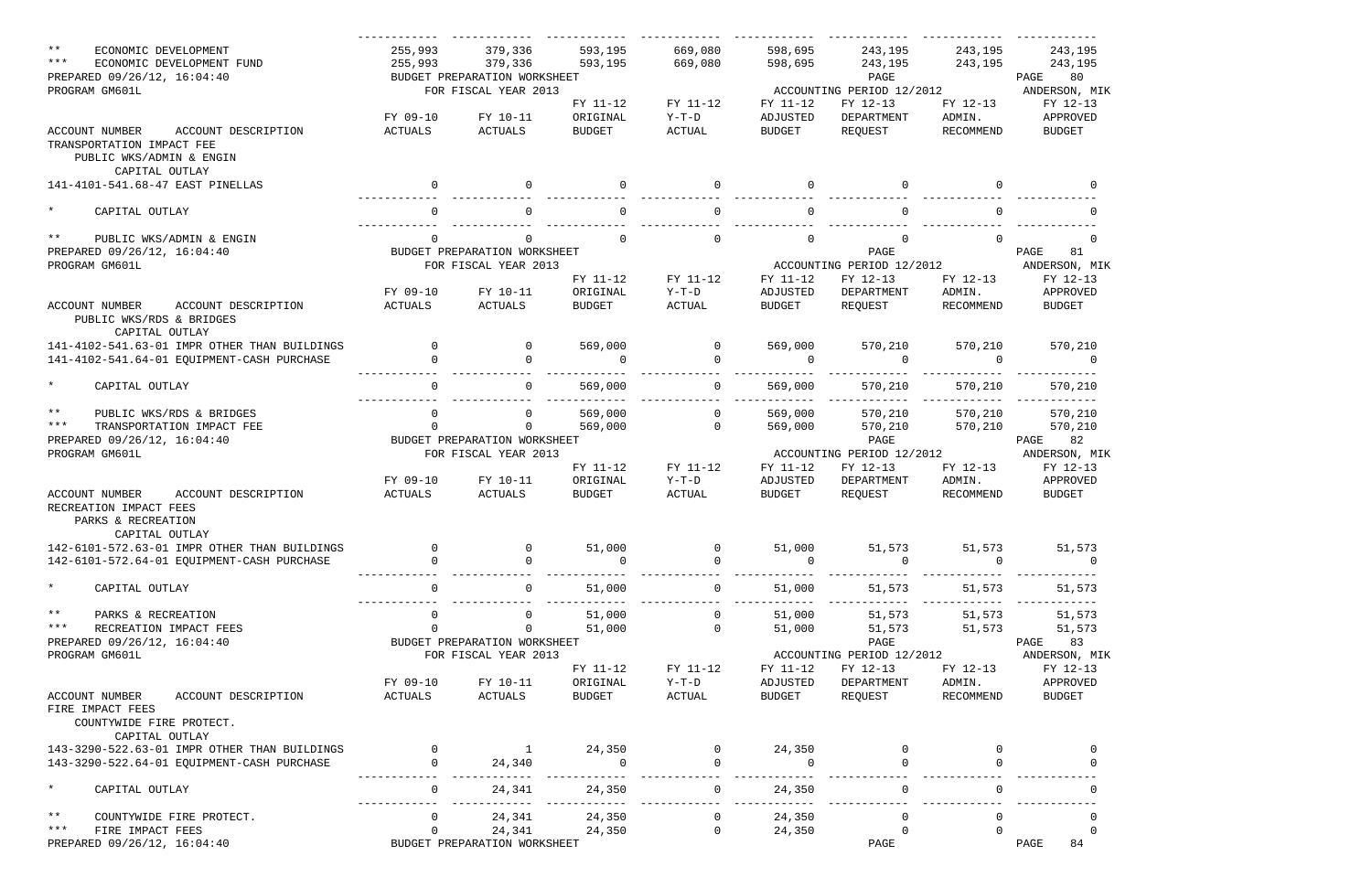| PROGRAM GM601L                                                                                                            |                | FOR FISCAL YEAR 2013         | ACCOUNTING PERIOD 12/2012 |                |                | ANDERSON, MIK             |                    |                |
|---------------------------------------------------------------------------------------------------------------------------|----------------|------------------------------|---------------------------|----------------|----------------|---------------------------|--------------------|----------------|
|                                                                                                                           |                |                              | FY 11-12                  | FY 11-12       | FY 11-12       | FY 12-13                  | FY 12-13           | FY 12-13       |
|                                                                                                                           | FY 09-10       | FY 10-11                     | ORIGINAL                  | $Y-T-D$        | ADJUSTED       | DEPARTMENT                | ADMIN.             | APPROVED       |
| <b>ACCOUNT NUMBER</b><br>ACCOUNT DESCRIPTION<br>EMS IMPACT FEES<br>EMERGENCY SERVICES                                     | ACTUALS        | ACTUALS                      | <b>BUDGET</b>             | <b>ACTUAL</b>  | <b>BUDGET</b>  | REQUEST                   | RECOMMEND          | <b>BUDGET</b>  |
| CAPITAL OUTLAY                                                                                                            |                |                              |                           |                |                |                           |                    |                |
| 144-3991-525.63-01 IMPRV OTHER THAN BLDGS                                                                                 | $\Omega$       | 25,409                       | $\Omega$                  | $\Omega$       | $\Omega$       | $\mathbf 0$               | $\Omega$           | $\Omega$       |
| 144-3991-525.64-01 EQUIPMENT-CASH PURCHASE                                                                                | $\Omega$       | $\Omega$                     | $\Omega$                  | $\Omega$       |                | $\Omega$                  | $\cap$             |                |
| $\star$<br>CAPITAL OUTLAY                                                                                                 | $\Omega$       | 25,409                       | $\cap$                    | $\Omega$       |                | $\Omega$                  | $\cap$             |                |
| $***$<br>EMERGENCY SERVICES                                                                                               | 0              | 25,409                       | $\cap$                    | $\Omega$       |                |                           |                    |                |
| ***<br>EMS IMPACT FEES                                                                                                    | 0              | 25,409                       | $\Omega$                  | $\Omega$       | $\Omega$       | $\Omega$                  | $\Omega$           | $\Omega$       |
| PREPARED 09/26/12, 16:04:40                                                                                               |                | BUDGET PREPARATION WORKSHEET |                           |                |                | PAGE                      |                    | 85<br>PAGE     |
| PROGRAM GM601L                                                                                                            |                | FOR FISCAL YEAR 2013         |                           |                |                | ACCOUNTING PERIOD 12/2012 |                    | ANDERSON, MIK  |
|                                                                                                                           |                |                              | FY 11-12                  | FY 11-12       | FY 11-12       | FY 12-13                  | FY 12-13           | FY 12-13       |
|                                                                                                                           | FY 09-10       | FY 10-11                     | ORIGINAL                  | $Y-T-D$        | ADJUSTED       | DEPARTMENT                | ADMIN.             | APPROVED       |
| ACCOUNT NUMBER<br>ACCOUNT DESCRIPTION<br>SCHOOL IMPACT FEES<br>TRANSFERS/RESERVES/MISC<br>NON-OPERATING                   | ACTUALS        | ACTUALS                      | <b>BUDGET</b>             | ACTUAL         | <b>BUDGET</b>  | REQUEST                   | RECOMMEND          | <b>BUDGET</b>  |
| 145-9999-581.91-45 TRANSFER TO GENERAL FUND                                                                               | $\Omega$       | 19,646                       | $\Omega$                  | $\Omega$       |                | $\Omega$                  | $\cap$             |                |
| $\star$<br>NON-OPERATING                                                                                                  | $\Omega$       | 19,646                       |                           | $\Omega$       |                |                           |                    |                |
| $***$<br>TRANSFERS/RESERVES/MISC                                                                                          | 0              | 19,646                       | $\Omega$                  | $\Omega$       | $\Omega$       | $\Omega$                  | $\Omega$           | $\Omega$       |
| ***<br>SCHOOL IMPACT FEES                                                                                                 | 0              | 19,646                       | $\Omega$                  | $\Omega$       | $\Omega$       | $\mathbf 0$               | $\Omega$           | $\Omega$       |
| PREPARED 09/26/12, 16:04:40                                                                                               |                | BUDGET PREPARATION WORKSHEET |                           |                |                | PAGE                      |                    | 86<br>PAGE     |
| PROGRAM GM601L                                                                                                            |                | FOR FISCAL YEAR 2013         |                           |                |                | ACCOUNTING PERIOD 12/2012 |                    | ANDERSON, MIK  |
|                                                                                                                           |                |                              | FY 11-12                  | FY 11-12       | FY 11-12       | FY 12-13                  | FY 12-13           | FY 12-13       |
|                                                                                                                           | FY 09-10       | FY 10-11                     | ORIGINAL                  | $Y-T-D$        | ADJUSTED       | DEPARTMENT                | ADMIN.             | APPROVED       |
| <b>ACCOUNT NUMBER</b><br>ACCOUNT DESCRIPTION<br>MISCELLANEOUS GRANT FUNDS<br>VFD ADMIN.-FIRE CONTROL<br>PERSONAL SERVICES | ACTUALS        | ACTUALS                      | <b>BUDGET</b>             | ACTUAL         | BUDGET         | REOUEST                   | RECOMMEND          | <b>BUDGET</b>  |
| 160-3211-522.12-11 REGULAR SALARIES & WAGES                                                                               | $\overline{0}$ | 4,987                        | 25,000                    | 15,200         | 25,000         | 14,450                    | 14,450             | 14,450         |
| 160-3211-522.12-12 SALARIES/WAGES - OVERTIME                                                                              |                | 210                          | $\overline{0}$            | 71             |                | $\overline{0}$            |                    | $\overline{0}$ |
| 160-3211-522.13-11 SALARIES & WAGES-OPS                                                                                   |                | 2,048                        | $\overline{0}$            | $\Omega$       | $\overline{0}$ | $\overline{0}$            | $\Omega$           |                |
| 160-3211-522.21-13 FICA TAXES MATCHING                                                                                    |                | 554                          | 1,915                     | 1,221          | 1,915          | 1,105                     | 1,105              | 1,105          |
| 160-3211-522.22-13 RETIREMENT CONTRIBUTIONS                                                                               |                | 514                          | 6,233                     | 795            | 6,233          | 804                       | 804                | 804            |
| 160-3211-522.23-13 HEALTH INSURANCE                                                                                       |                | $\overline{0}$               | 1,852                     | $\overline{0}$ | 1,852          | 7,260                     | 7,260              | 7,260          |
| $\star$<br>PERSONAL SERVICES<br>OPERATING EXPENSES                                                                        | 0              | 8,313                        | 35,000                    | 17,287         | 35,000         | 23,619                    | 23,619             | 23,619         |
| 160-3211-522.34-01 OTHER CONTRACTUAL SERVICE                                                                              | $\mathbf 0$    | 0                            | 5,000                     | $\overline{0}$ | 5,000          | 5,000                     | 5,000              | 5,000          |
| 160-3211-522.40-01 TRAVEL & PER DIEM                                                                                      |                | $\mathbf 0$                  | $\Omega$                  | 1,102          | 0              | 1,200                     | 1,200              | 1,200          |
| 160-3211-522.41-01 COMMUNICATION SERVICES                                                                                 |                | 287                          |                           | 714            | 0              | 800                       | 800                | 800            |
| 160-3211-522.42-01 POSTAGE                                                                                                |                | $\mathbf 0$                  |                           | $\overline{0}$ |                | 0                         | $\Omega$           | 0              |
| 160-3211-522.47-01 PRINTING & BINDING                                                                                     |                | $\mathbf 0$                  |                           | 482            |                | $\overline{0}$            |                    |                |
| 160-3211-522.49-01 CURRENT CHARGES & OBLIG                                                                                |                | 15,563                       | $\overline{0}$            | $\Omega$       | 0              | $\overline{0}$            |                    |                |
| 160-3211-522.51-01 OFFICE SUPPLIES                                                                                        |                | $\overline{0}$               | $\Omega$                  | $\overline{0}$ |                | $\mathbf 0$               | $\Omega$           |                |
| 160-3211-522.52-01 OPERATING SUPPLIES                                                                                     |                | 17,303                       | 9,500                     | 2,336          | 9,500          | 7,500                     | 7,500              | 7,500          |
| 160-3211-522.52-10 OPER SUPPLIES - INVENTORY<br>160-3211-522.54-03 TRAINING                                               |                | 1,573<br>10,453              | $\Omega$<br>32,000        | - 0<br>8,743   | 0<br>32,000    | $\overline{0}$<br>32,000  | $\Omega$<br>32,000 | 0<br>32,000    |
| $\star$<br>OPERATING EXPENSES                                                                                             | 0              | 45,179                       | 46,500                    | 13,377         | 46,500         | 46,500                    | 46,500             | 46,500         |
| CAPITAL OUTLAY<br>160-3211-522.64-01 EQUIPMENT-CASH PURCHASE                                                              | $\mathsf{O}$   | $\mathbf 0$                  | 25,000                    | 7,995          | 25,000         | 25,000                    | 25,000             | 25,000         |
| CAPITAL OUTLAY                                                                                                            | 0              | $\overline{0}$               | 25,000                    | 7,995          | 25,000         | 25,000                    | 25,000             | 25,000         |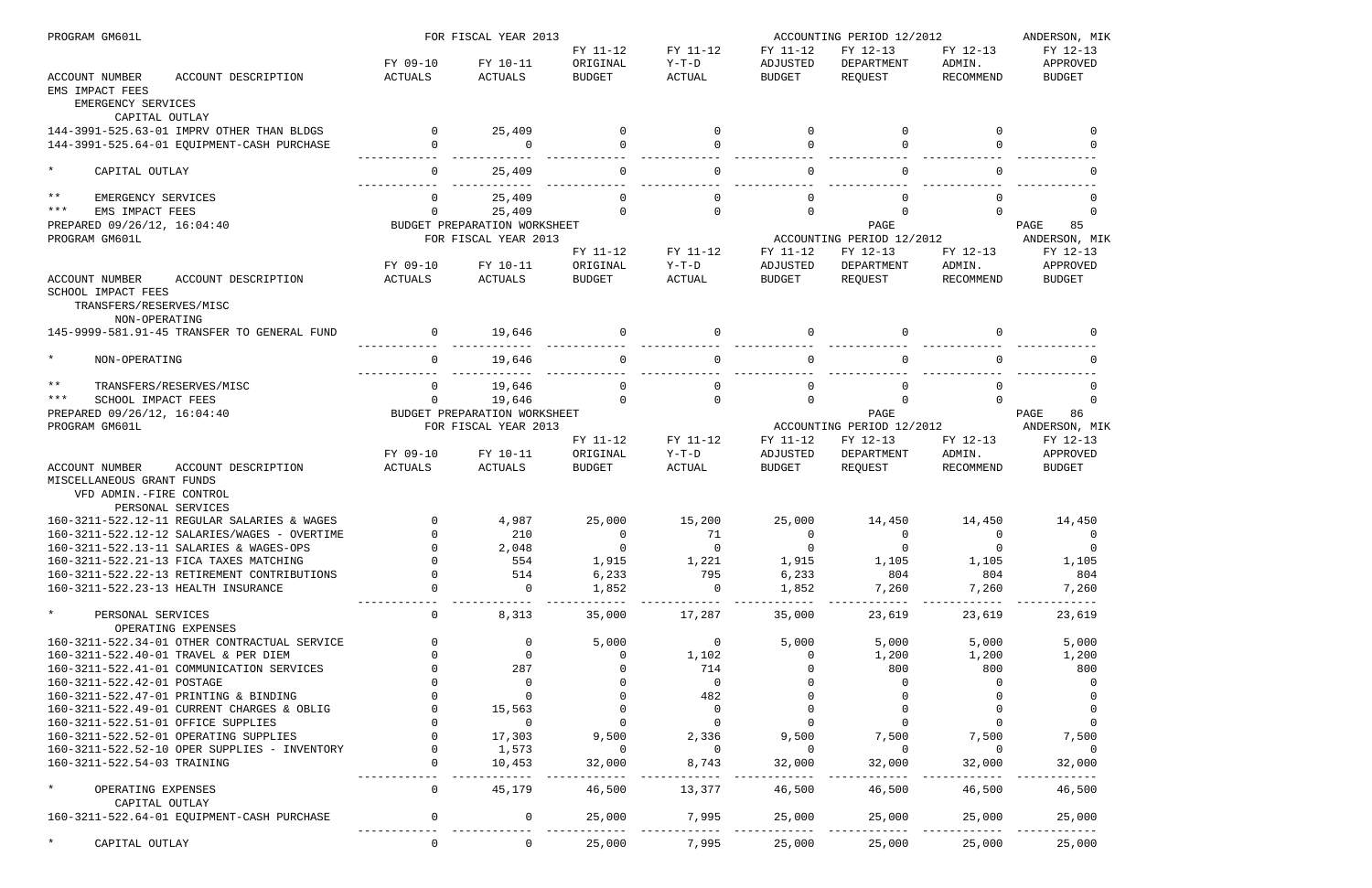| $***$<br>VFD ADMIN.-FIRE CONTROL                                   |                | 53,492                       | 106,500        | 38,659         | 106,500        | 95,119                    | 95,119             | 95,119         |
|--------------------------------------------------------------------|----------------|------------------------------|----------------|----------------|----------------|---------------------------|--------------------|----------------|
| PREPARED 09/26/12, 16:04:40                                        |                | BUDGET PREPARATION WORKSHEET |                |                |                | PAGE                      |                    | PAGE<br>87     |
| PROGRAM GM601L                                                     |                | FOR FISCAL YEAR 2013         |                |                |                | ACCOUNTING PERIOD 12/2012 |                    | ANDERSON, MIK  |
|                                                                    |                |                              | FY 11-12       | FY 11-12       | FY 11-12       | FY 12-13                  | FY 12-13           | FY 12-13       |
|                                                                    | FY 09-10       | FY 10-11                     | ORIGINAL       | $Y-T-D$        | ADJUSTED       | DEPARTMENT                | ADMIN.             | APPROVED       |
| ACCOUNT NUMBER<br>ACCOUNT DESCRIPTION                              | ACTUALS        | ACTUALS                      | <b>BUDGET</b>  | ACTUAL         | <b>BUDGET</b>  | REQUEST                   | RECOMMEND          | <b>BUDGET</b>  |
| EMERGENCY SERVICES                                                 |                |                              |                |                |                |                           |                    |                |
| PERSONAL SERVICES                                                  |                |                              |                |                |                |                           |                    |                |
| 160-3991-525.12-11 REGULAR SALARIES & WAGES                        | 43,955         | 36,123                       | 41,358         | 40,408         | 41,358         | 40,154                    | 40,154             | 40,154         |
| 160-3991-525.15-11 EXPERIENCE PAY                                  | 350            | $\mathbf 0$                  | $\overline{0}$ | $\overline{0}$ | $\overline{0}$ | $\overline{0}$            | $\Omega$           | $\overline{0}$ |
| 160-3991-525.21-13 FICA TAXES MATCHING                             | 3,388          | 2,607                        | 3,164          | 2,834          | 3,164          | 3,072                     | 3,072              | 3,072          |
| 160-3991-525.22-13 RETIREMENT CONTRIBUTIONS                        | 4,387          | 3,238                        | 2,203          | 2,012          | 2,203          | 2,234                     | 2,234              | 2,234          |
| 160-3991-525.23-13 LIFE & HEALTH INSURANCE                         | 7,260          | 5,513                        | 7,260          | 7,531          | 7,260          | 7,260                     | 7,260              | 7,260          |
| $\star$<br>PERSONAL SERVICES                                       | 59,340         | 47,481                       | 53,985         | 52,785         | 53,985         | 52,720                    | 52,720             | 52,720         |
| OPERATING EXPENSES                                                 |                |                              |                |                |                |                           |                    |                |
| 160-3991-525.34-01 OTHER CONTRACTUAL SERVICE                       | 919            | $\Omega$                     | 5,500          | 0              | 5,500          | 5,500                     | 5,500              | 5,500          |
| 160-3991-525.34-03 NEFRPC-HAZ MATERIALS PLAN                       | $\mathbf 0$    | $\mathbf 0$                  | 0              | $\mathbf 0$    | $\mathbf{0}$   | 0                         | 0                  | 0              |
| 160-3991-525.34-05 NEFRPC-CEMP TERRORISM PLN                       | $\overline{0}$ | $\Omega$                     | 0              | $\Omega$       | $\mathbf 0$    | $\overline{0}$            | 0                  | $\Omega$       |
| 160-3991-525.40-01 TRAVEL & PER DIEM                               | 3,872          | 2,266                        | 4,500          | 1,821          | 4,500          | 5,000                     | 5,000              | 5,000          |
| 160-3991-525.41-01 COMMUNICATION SERVICES                          | 8,440          | 8,872                        | 10,552         | 10,658         | 10,552         | 9,500                     | 9,500              | 9,500          |
| 160-3991-525.44-01 RENTALS AND LEASES                              | $\overline{0}$ | $\mathbf 0$                  | $\overline{0}$ | $\overline{0}$ | $\overline{0}$ | $\overline{0}$            | 0                  | $\overline{0}$ |
| 160-3991-525.46-01 REPAIR & MAINT - OTHER                          | $\overline{0}$ | 132                          | 350            | $\overline{0}$ | 350            | 350                       | 350                | 350            |
| 160-3991-525.46-04 R & M - FLEET MAINTENANCE                       | 460            | 858                          | 2,500          | 2,137          | 2,500          | 2,500                     | 2,500              | 2,500          |
| 160-3991-525.46-13 R & M - COMM EQUIPMENT                          | $\mathbf 0$    | $\mathbf 0$                  | 250            | $\overline{0}$ | 250            | 250                       | 250                | 250            |
| 160-3991-525.47-01 PRINTING & BINDING                              | $\overline{0}$ | $\mathbf 0$                  | 750            | $\overline{0}$ | 750            | 750                       | 750                | 750            |
| 160-3991-525.49-01 CURRENT CHARGES & OBLIG                         | 3,912          | 1,921                        | 2,850          | 1,014          | 2,850          | 2,850                     | 2,850              | 2,850          |
| 160-3991-525.52-01 OPERATING SUPPLIES                              | 28,002         | 68,818                       | 20,750         | 29,237         | 20,750         | 40,192                    | 40,192             | 40,192         |
| 160-3991-525.52-02 GAS, OIL & LUBRICANTS                           | 1,855          | 3,537                        | 3,000          | 1,532          | 3,000          | 3,000                     | 3,000              | 3,000          |
| 160-3991-525.52-10 OPER SUPPLIES - INVENTORY                       | 21,315         | 4,898                        | 18,700         | 10,195         | 18,700         | 20,000                    | 20,000             | 20,000         |
| 160-3991-525.54-02 DUES & MEMBERSHIPS                              | 75             | 75                           | 250            | $\overline{0}$ | 250            | 250                       | 250                | 250            |
| 160-3991-525.54-03 TRAINING                                        | $\Omega$       | $\Omega$                     | 750            | $\Omega$       | 750            | 750                       | 750                | 750            |
| $\star$<br>OPERATING EXPENSES                                      | 68,850         | 91,377                       | 70,702         | 56,594         | 70,702         | 90,892                    | 90,892             | 90,892         |
| CAPITAL OUTLAY                                                     |                |                              |                |                |                |                           |                    |                |
| 160-3991-525.62-01 CRESCENT CITY RETROFIT                          | $\overline{0}$ | 0                            |                | 0              | 0              |                           |                    | 0              |
| 160-3991-525.63-01 IMPRV OTHER THAN BLDGS                          |                |                              |                |                |                |                           | $\overline{0}$     | $\overline{0}$ |
| 160-3991-525.64-01 EQUIPMENT-CASH PURCHASE                         | 20,157         | 20,602                       | $\overline{0}$ | 28,573         |                | $\mathsf{O}$              | $\Omega$           |                |
| 160-3991-525.64-04 COMPUTER/TECH. HARDWARE                         | $\Omega$       | $\mathbf 0$                  | 18,000         | 8,997          | 18,000         | 18,000                    | 18,000             | 18,000         |
| $\star$<br>CAPITAL OUTLAY                                          | 20,157         | 20,602                       | 18,000         | 37,570         | 18,000         | 18,000                    | 18,000             | 18,000         |
| NON-OPERATING                                                      |                |                              |                |                |                |                           |                    |                |
| 160-3991-598.99-01 RESERVE FOR CONT-REGULAR                        | $\overline{0}$ | $\Omega$                     | $\mathbf 0$    | $\overline{0}$ | $\overline{0}$ | $\mathbf 0$               | $\Omega$           |                |
| $\star$<br>NON-OPERATING                                           | $\overline{0}$ | $\mathbf 0$                  | $\mathbf 0$    | $\overline{0}$ |                | $\mathbf 0$               |                    |                |
| $***$<br>EMERGENCY SERVICES                                        | 148,347        | 159,460                      | 142,687        | 146,949        | 142,687        | 161,612                   | 161,612            | 161,612        |
| PREPARED 09/26/12, 16:04:40                                        |                | BUDGET PREPARATION WORKSHEET |                |                |                | PAGE                      |                    | 88<br>PAGE     |
| PROGRAM GM601L                                                     |                | FOR FISCAL YEAR 2013         |                |                |                | ACCOUNTING PERIOD 12/2012 |                    | ANDERSON, MIK  |
|                                                                    |                |                              | FY 11-12       | FY 11-12       | FY 11-12       | FY 12-13                  | FY 12-13           | FY 12-13       |
|                                                                    | FY 09-10       | FY 10-11                     | ORIGINAL       | $Y-T-D$        | ADJUSTED       | DEPARTMENT                | ADMIN.             | APPROVED       |
| ACCOUNT NUMBER<br>ACCOUNT DESCRIPTION                              | ACTUALS        | ACTUALS                      | <b>BUDGET</b>  | ACTUAL         | BUDGET         | REQUEST                   | RECOMMEND          | <b>BUDGET</b>  |
| HOMELAND SECURITY GRANT                                            |                |                              |                |                |                |                           |                    |                |
| OPERATING EXPENSES<br>160-3996-525.34-01 OTHER CONTRACTUAL SERVICE | 97,519         | 0                            |                | 24,625         |                |                           |                    | 58,947         |
| 160-3996-525.49-10 ADMIN                                           | $\mathbf{0}$   | $\mathbf 0$                  | 58,947         |                | 58,947         | 58,947                    | 58,947<br>$\Omega$ |                |
|                                                                    | $\mathsf{O}$   | $\mathbf 0$                  | 0              | $\mathbf{0}$   | $\overline{0}$ | 0                         |                    | - ( )          |
| 160-3996-525.52-10 OPER SUPPLIES - INVENTORY                       |                |                              | 0              |                |                |                           |                    |                |
| 160-3996-525.54-03 TRAINING                                        |                |                              |                |                |                |                           |                    |                |
| $\star$<br>OPERATING EXPENSES                                      | 97,519         | $\overline{0}$               | 58,947         | 24,625         | 58,947         | 58,947                    | 58,947             | 58,947         |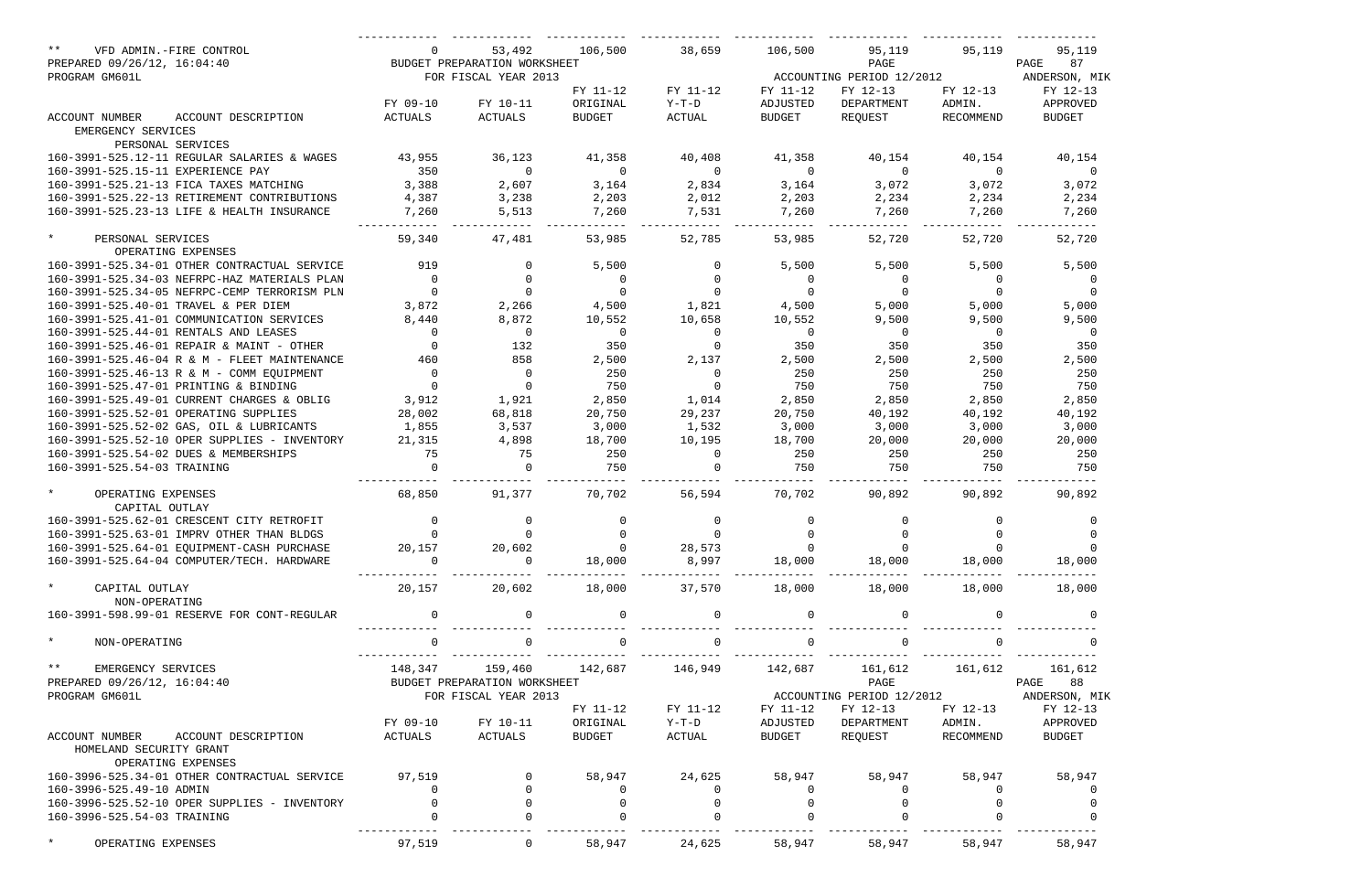| $***$<br>HOMELAND SECURITY GRANT<br>PREPARED 09/26/12, 16:04:40<br>PROGRAM GM601L   | 97,519             | BUDGET PREPARATION WORKSHEET<br>FOR FISCAL YEAR 2013 | 58,947               | 24,625                  | 58,947               | 58,947<br>PAGE<br>ACCOUNTING PERIOD 12/2012 | 58,947             | 58,947<br>89<br>PAGE<br>ANDERSON, MIK |
|-------------------------------------------------------------------------------------|--------------------|------------------------------------------------------|----------------------|-------------------------|----------------------|---------------------------------------------|--------------------|---------------------------------------|
|                                                                                     | FY 09-10           | FY 10-11                                             | FY 11-12<br>ORIGINAL | FY 11-12<br>$Y-T-D$     | FY 11-12<br>ADJUSTED | FY 12-13<br>DEPARTMENT                      | FY 12-13<br>ADMIN. | FY 12-13<br>APPROVED                  |
| <b>ACCOUNT NUMBER</b><br>ACCOUNT DESCRIPTION<br>EMS                                 | <b>ACTUALS</b>     | <b>ACTUALS</b>                                       | <b>BUDGET</b>        | <b>ACTUAL</b>           | <b>BUDGET</b>        | REQUEST                                     | RECOMMEND          | <b>BUDGET</b>                         |
| OPERATING EXPENSES                                                                  |                    |                                                      |                      |                         |                      |                                             |                    |                                       |
| 160-5105-526.49-01 CURRENT CHARGES & OBLIG<br>160-5105-526.52-01 OPERATING SUPPLIES | 15,967<br>$\Omega$ | <sup>0</sup>                                         | $\Omega$<br>17,449   | $\overline{0}$<br>2,771 | 17,449               | $\Omega$<br>17,449                          | $\Omega$<br>17,449 | 17,449                                |
| 160-5105-526.52-10 OPER SUPPLIES - INVENTORY                                        |                    |                                                      |                      | $\Omega$                | $\Omega$             | 0                                           | $\Omega$           | - 0                                   |
| 160-5105-526.54-03 TRAINING                                                         |                    |                                                      |                      |                         |                      |                                             |                    |                                       |
| $\star$<br>OPERATING EXPENSES<br>CAPITAL OUTLAY                                     | 15,967             | 0                                                    | 17,449               | 2,771                   | 17,449               | 17,449                                      | 17,449             | 17,449                                |
| 160-5105-526.63-01 IMPR OTHER THAN BUILDINGS                                        | $\overline{0}$     | 1,290                                                | $\Omega$             | 169,592                 | 128,633              |                                             |                    |                                       |
| 160-5105-526.64-01 EQUIPMENT-CASH PURCHASE                                          | 18,281             |                                                      |                      | 3,938                   |                      |                                             |                    |                                       |
| $\star$<br>CAPITAL OUTLAY<br>NON-OPERATING                                          | 18,281             | 1,290                                                | 0                    | 173,530                 | 128,633              | 0                                           | $\Omega$           |                                       |
| 160-5105-598.99-01 RESERVE FOR CONT-REGULAR                                         | $\mathbf 0$        | $\Omega$                                             |                      | $\mathbf 0$             | $\Omega$             | $\Omega$                                    |                    |                                       |
| $\star$<br>NON-OPERATING                                                            |                    |                                                      |                      |                         |                      |                                             |                    |                                       |
| $***$<br>EMS                                                                        | 34,248             | 1,290                                                | 17,449               | 176,301                 | 146,082              | 17,449                                      | 17,449             | 17,449                                |
| PREPARED 09/26/12, 16:04:40                                                         |                    | BUDGET PREPARATION WORKSHEET                         |                      |                         |                      | PAGE                                        |                    | PAGE<br>90                            |
| PROGRAM GM601L                                                                      |                    | FOR FISCAL YEAR 2013                                 |                      |                         |                      | ACCOUNTING PERIOD 12/2012                   |                    | ANDERSON, MIK                         |
|                                                                                     |                    |                                                      | FY 11-12             | FY 11-12                | FY 11-12             | FY 12-13                                    | FY 12-13           | FY 12-13                              |
|                                                                                     | FY 09-10           | FY 10-11                                             | ORIGINAL             | $Y-T-D$                 | ADJUSTED             | DEPARTMENT                                  | ADMIN.             | APPROVED                              |
| ACCOUNT DESCRIPTION<br><b>ACCOUNT NUMBER</b>                                        | <b>ACTUALS</b>     | ACTUALS                                              | <b>BUDGET</b>        | <b>ACTUAL</b>           | <b>BUDGET</b>        | REQUEST                                     | RECOMMEND          | <b>BUDGET</b>                         |
| EMS MATCHING GRANT<br>PERSONAL SERVICES                                             |                    |                                                      |                      |                         |                      |                                             |                    |                                       |
| 160-5115-526.12-11 REGULAR SALARIES & WAGES                                         |                    |                                                      |                      |                         |                      |                                             |                    |                                       |
| 160-5115-526.12-12 SALARY/WAGES - OVERTIME                                          |                    |                                                      |                      |                         |                      |                                             |                    |                                       |
| 160-5115-526.13-11 SALARIES & WAGES - OPS                                           |                    |                                                      |                      |                         |                      |                                             |                    |                                       |
| 160-5115-526.15-01 CLOTHING ALLOWANCE                                               |                    |                                                      |                      |                         |                      |                                             |                    |                                       |
| 160-5115-526.15-11 EXPERIENCE PAY                                                   |                    |                                                      |                      |                         |                      |                                             |                    |                                       |
| 160-5115-526.21-13 FICA TAXES MATCHING                                              |                    |                                                      |                      |                         |                      |                                             |                    |                                       |
| 160-5115-526.22-13 RETIREMENT CONTRIBUTIONS                                         |                    |                                                      |                      |                         |                      |                                             |                    |                                       |
| 160-5115-526.23-13 LIFE & HEALTH INSURANCE                                          |                    |                                                      |                      |                         |                      |                                             |                    |                                       |
| $\star$<br>PERSONAL SERVICES<br>OPERATING EXPENSES                                  |                    |                                                      |                      | $\Omega$                |                      | $\cap$                                      |                    |                                       |
| 160-5115-526.49-01 CURRENT CHARGES & OBLIG                                          |                    |                                                      |                      |                         |                      |                                             |                    |                                       |
| 160-5115-526.52-01 OPERATING SUPPLIES                                               |                    |                                                      |                      |                         |                      |                                             |                    |                                       |
| 160-5115-526.52-10 OPER SUPPLIES - INVENTORY                                        |                    |                                                      |                      |                         |                      |                                             |                    |                                       |
| 160-5115-526.54-03 TRAINING                                                         |                    |                                                      |                      |                         |                      |                                             |                    |                                       |
| $\star$<br>OPERATING EXPENSES<br>CAPITAL OUTLAY                                     |                    |                                                      |                      | $\Omega$                |                      | $\Omega$                                    |                    |                                       |
| 160-5115-526.64-01 EQUIPMENT-CASH PURCHASE                                          |                    |                                                      |                      |                         |                      |                                             |                    |                                       |
| $\star$<br>CAPITAL OUTLAY                                                           |                    |                                                      |                      |                         |                      |                                             |                    |                                       |
| $***$<br>EMS MATCHING GRANT                                                         |                    |                                                      |                      | $\Omega$                | $\cap$               |                                             |                    |                                       |
| PREPARED 09/26/12, 16:04:40                                                         |                    | BUDGET PREPARATION WORKSHEET                         |                      |                         |                      | PAGE                                        |                    | PAGE<br>91                            |
| PROGRAM GM601L                                                                      |                    | FOR FISCAL YEAR 2013                                 |                      |                         |                      | ACCOUNTING PERIOD 12/2012                   |                    | ANDERSON, MIK                         |
|                                                                                     |                    |                                                      | FY 11-12             | FY 11-12                | FY 11-12             | FY 12-13                                    | FY 12-13           | FY 12-13                              |
|                                                                                     | FY 09-10           | FY 10-11                                             | ORIGINAL             | $Y-T-D$                 | ADJUSTED             | DEPARTMENT                                  | ADMIN.             | APPROVED                              |
| ACCOUNT DESCRIPTION<br>ACCOUNT NUMBER                                               | ACTUALS            | ACTUALS                                              | <b>BUDGET</b>        | ACTUAL                  | <b>BUDGET</b>        | REQUEST                                     | RECOMMEND          | <b>BUDGET</b>                         |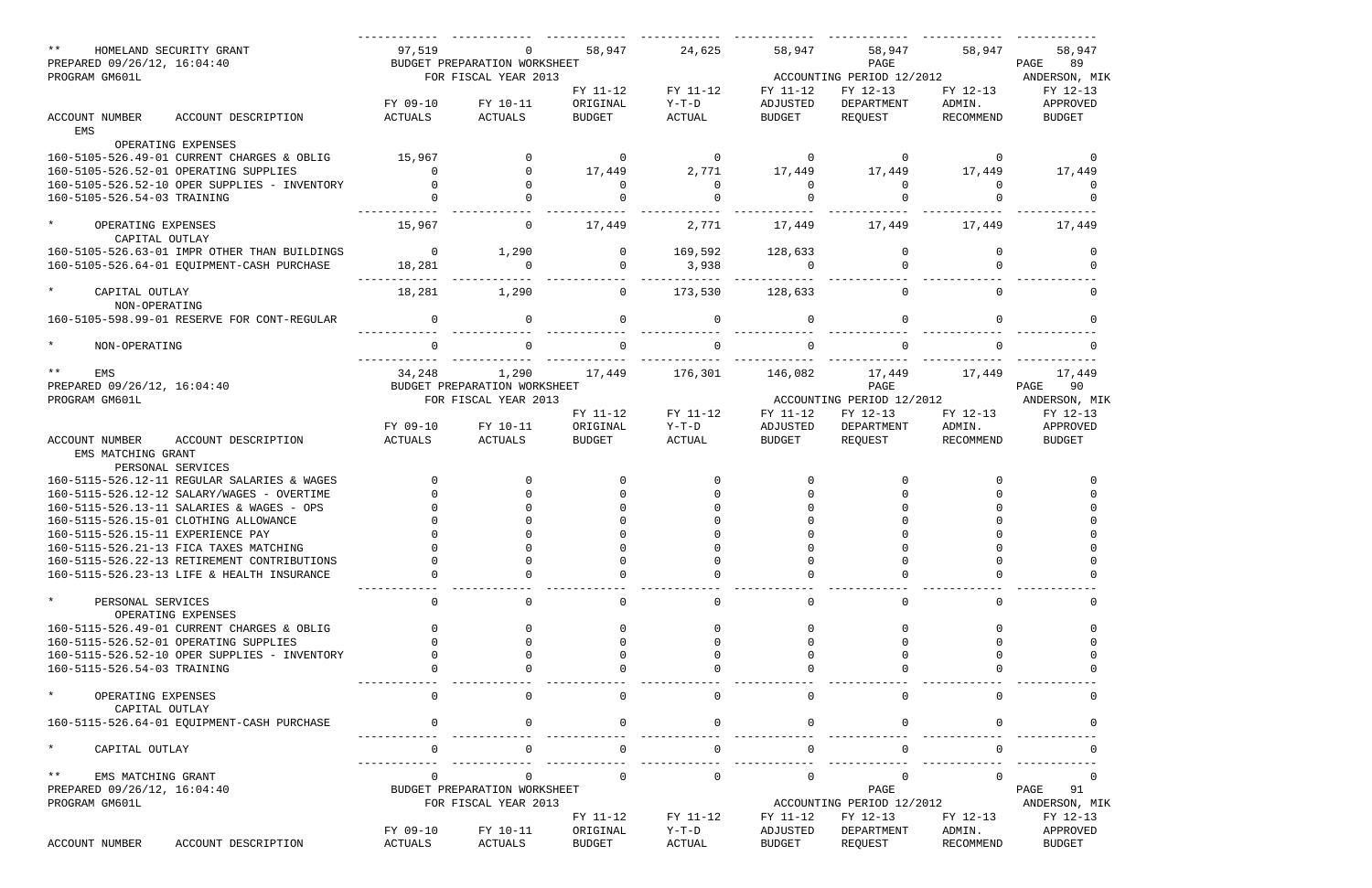| PERSONAL SERVICES<br>160-6212-571.12-11 REGULAR SALARIES & WAGES<br>98,537<br>100,174<br>92,595<br>103,708<br>92,595<br>72,446<br>72,446<br>72,446<br>160-6212-571.12-12 SALARIES/WAGES-OVERTIME<br>$\overline{0}$<br>0<br>$\Omega$<br>$\overline{0}$<br>$\Omega$<br>$\overline{0}$<br>$\Omega$<br>$\Omega$<br>5,338<br>160-6212-571.13-11 SALARIES & WAGES - OPS<br>5,496<br>17,318<br>5,523<br>17,318<br>24,108<br>24,108<br>24,108<br>1,300<br>1,100<br>850<br>160-6212-571.15-11 EXPERIENCE PAY<br>$\overline{0}$<br>$\overline{0}$<br>$\overline{0}$<br>$\Omega$<br>$\Omega$<br>7,682<br>7,772<br>8,055<br>7,386<br>7,386<br>160-6212-571.21-13 FICA TAXES MATCHING<br>8,408<br>8,408<br>7,386<br>9,647<br>8,620<br>5,589<br>4,789<br>5,589<br>5,093<br>160-6212-571.22-13 RETIREMENT CONTRIBUTIONS<br>5,093<br>5,093<br>160-6212-571.23-13 LIFE & HEALTH INSURANCE<br>15,730<br>15,933<br>14,520<br>14,881<br>14,520<br>7,260<br>7,260<br>7,260<br>$\star$<br>PERSONAL SERVICES<br>138,234<br>139,095<br>138,430<br>137,806<br>138,430<br>116,293<br>116,293<br>116,293<br>OPERATING EXPENSES<br>160-6212-571.31-01 PROFESSIONAL SERVICES<br>$\overline{0}$<br>$\Omega$<br>$\overline{0}$<br>$\overline{0}$<br>0<br>$\mathbf 0$<br>0<br>$\Omega$<br>1,000<br>1,000<br>1,000<br>160-6212-571.32-01 AUDIT-STATE REQUIRE-CPA<br>1,000<br>1,000<br>1,000<br>1,000<br>1,000<br>24,500<br>24,500<br>20,000<br>160-6212-571.34-01 OTHER CONTRACTUAL SERVICE<br>24,944<br>19,279<br>19,419<br>20,000<br>20,000<br>160-6212-571.40-01 TRAVEL & PER DIEM<br>715<br>3,850<br>7,184<br>4,511<br>7,184<br>3,000<br>3,000<br>3,000<br>160-6212-571.41-01 COMMUNICATION SERVICES<br>$\overline{0}$<br>$\mathbf 0$<br>$\overline{0}$<br>$\overline{0}$<br>$\overline{0}$<br>$\overline{0}$<br>$\overline{0}$<br>$\overline{0}$<br>36<br>22<br>500<br>110<br>160-6212-571.42-01 POSTAGE<br>500<br>500<br>500<br>500<br>1,150<br>1,150<br>1,600<br>160-6212-571.44-01 RENTALS AND LEASES<br>1,150<br>1,600<br>1,600<br>1,600<br>1,600<br>2,958<br>1,000<br>160-6212-571.46-01 REPAIR & MAINT - OTHER<br>1,764<br>1,000<br>1,764<br>1,000<br>1,000<br>1,000<br>2,000<br>1,271<br>160-6212-571.47-01 PRINTING & BINDING<br>1,875<br>1,902<br>$\overline{0}$<br>2,000<br>1,271<br>1,271<br>600<br>150<br>2,275<br>1,600<br>600<br>600<br>160-6212-571.49-01 CURRENT CHARGES & OBLIG<br>$\Omega$<br>1,600<br>9,000<br>6,422<br>7,000<br>160-6212-571.52-01 OPERATING SUPPLIES<br>1,490<br>9,000<br>7,000<br>7,000<br>$\Omega$<br>2,000<br>160-6212-571.52-10 OPER SUPPLIES - INVENTORY<br>$\Omega$<br>2,000<br>4,000<br>4,000<br>4,000<br>$\overline{0}$<br>160-6212-571.54-02 DUES & MEMBERSHIPS<br>900<br>1,150<br>1,500<br>365<br>1,500<br>500<br>500<br>500<br>65<br>550<br>450<br>365<br>450<br>160-6212-571.54-03 TRAINING<br>$\Omega$<br>$\Omega$<br>$\Omega$<br>$\star$<br>OPERATING EXPENSES<br>33,793<br>52,334<br>37,381<br>52,334<br>40,471<br>40,471<br>32,157<br>40,471<br>CAPITAL OUTLAY<br>160-6212-571.62-01 BLDGS-CONST & OR IMPROV<br>160-6212-571.63-01 IMPR OTHER THAN BUILDINGS<br>$\Omega$<br>6,900<br>30,000<br>160-6212-571.64-01 EQUIPMENT-CASH PURCHASE<br>30,000<br>30,000<br>$\Omega$<br>3,551<br>21,255<br>15,000<br>160-6212-571.66-01 BOOKS, PUB & LIB MATERIAL<br>34,678<br>21,255<br>2,924<br>15,000<br>15,000<br>$\star$<br>CAPITAL OUTLAY<br>34,678<br>21,255<br>2,924<br>45,000<br>45,000<br>45,000<br>10,451<br>21,255<br>NON-OPERATING<br>160-6212-598.99-01 RESERVE FOR CONT-REGULAR<br>0<br>$\mathbf 0$<br>$\Omega$<br>0<br>$\Omega$<br>0<br>0<br>$\Omega$<br>$\star$<br>0<br>NON-OPERATING<br>0<br>0<br>$\star \star$<br>206,705<br>181,703<br>178,111<br>212,019<br>COUNTY LIBRARY SYSTEM<br>212,019<br>201,764<br>201,764<br>201,764<br>PREPARED 09/26/12, 16:04:40<br>BUDGET PREPARATION WORKSHEET<br>PAGE<br>PAGE<br>92<br>PROGRAM GM601L<br>FOR FISCAL YEAR 2013<br>ACCOUNTING PERIOD 12/2012<br>FY 11-12<br>FY 11-12<br>FY 11-12<br>FY 12-13<br>FY 12-13<br>FY 12-13<br>FY 09-10<br>FY 10-11<br>ORIGINAL<br>Y-T-D<br>ADJUSTED<br>DEPARTMENT<br>ADMIN.<br>APPROVED<br>ACCOUNT DESCRIPTION<br>ACTUALS<br>BUDGET<br>ACTUAL<br>BUDGET<br>REQUEST<br>RECOMMEND<br><b>BUDGET</b><br>ACCOUNT NUMBER<br>ACTUALS<br>MISC LIBRARY GRANTS<br>PERSONAL SERVICES<br>25,000<br>18,803<br>25,000<br>160-6215-571.13-11 SALARIES & WAGES - OPS<br>$\overline{0}$<br>15,687<br>160-6215-571.21-13 FICA TAXES MATCHING<br>1,200<br>1,875<br>1,439<br>1,875<br>$\overline{0}$<br>$\star$<br>$\overline{0}$<br>16,887<br>26,875<br>20,242<br>26,875<br>$\mathbf 0$<br>PERSONAL SERVICES<br>0<br>0<br>OPERATING EXPENSES<br>160-6215-571.34-01 OTHER CONTRACTUAL SERVICE<br>3,050<br>10,000<br>2,000<br>10,000<br>0<br>160-6215-571.40-01 TRAVEL & PER DIEM<br>87<br>$\overline{0}$<br>$\overline{0}$<br>$\overline{0}$<br>$\Omega$<br>240<br>440<br>160-6215-571.41-01 COMMUNICATION SERVICES<br>$\overline{0}$<br>$\Omega$<br>25,000<br>25,000<br>160-6215-571.52-01 OPERATING SUPPLIES<br>14,356<br>$\overline{0}$<br>$\star$<br>35,000<br>2,440<br>35,000<br>0<br>OPERATING EXPENSES<br>$\overline{0}$<br>17,733<br>$\mathbf 0$<br>0<br>CAPITAL OUTLAY<br>160-6215-571.64-04 COMPUTER HARDWARE<br>3,191<br>9,273<br>7,994<br>9,273<br>$\Omega$<br>$\overline{0}$<br>0<br>0 | COUNTY LIBRARY SYSTEM |  |  |  |               |
|-------------------------------------------------------------------------------------------------------------------------------------------------------------------------------------------------------------------------------------------------------------------------------------------------------------------------------------------------------------------------------------------------------------------------------------------------------------------------------------------------------------------------------------------------------------------------------------------------------------------------------------------------------------------------------------------------------------------------------------------------------------------------------------------------------------------------------------------------------------------------------------------------------------------------------------------------------------------------------------------------------------------------------------------------------------------------------------------------------------------------------------------------------------------------------------------------------------------------------------------------------------------------------------------------------------------------------------------------------------------------------------------------------------------------------------------------------------------------------------------------------------------------------------------------------------------------------------------------------------------------------------------------------------------------------------------------------------------------------------------------------------------------------------------------------------------------------------------------------------------------------------------------------------------------------------------------------------------------------------------------------------------------------------------------------------------------------------------------------------------------------------------------------------------------------------------------------------------------------------------------------------------------------------------------------------------------------------------------------------------------------------------------------------------------------------------------------------------------------------------------------------------------------------------------------------------------------------------------------------------------------------------------------------------------------------------------------------------------------------------------------------------------------------------------------------------------------------------------------------------------------------------------------------------------------------------------------------------------------------------------------------------------------------------------------------------------------------------------------------------------------------------------------------------------------------------------------------------------------------------------------------------------------------------------------------------------------------------------------------------------------------------------------------------------------------------------------------------------------------------------------------------------------------------------------------------------------------------------------------------------------------------------------------------------------------------------------------------------------------------------------------------------------------------------------------------------------------------------------------------------------------------------------------------------------------------------------------------------------------------------------------------------------------------------------------------------------------------------------------------------------------------------------------------------------------------------------------------------------------------------------------------------------------------------------------------------------------------------------------------------------------------------------------------------------------------------------------------------------------------------------------------------------------------------------------------------------------------------------------------------------------------------------------------------------------------------------------------------------------------------------------------------------------------------------------------------------------------------------------------------------------------------------------------------------------------------------------------------------------------------------------------------------------------------------------------------------------------------------------------------------------------------------------------------------------------------------------------------------------------------------------------------------------------|-----------------------|--|--|--|---------------|
|                                                                                                                                                                                                                                                                                                                                                                                                                                                                                                                                                                                                                                                                                                                                                                                                                                                                                                                                                                                                                                                                                                                                                                                                                                                                                                                                                                                                                                                                                                                                                                                                                                                                                                                                                                                                                                                                                                                                                                                                                                                                                                                                                                                                                                                                                                                                                                                                                                                                                                                                                                                                                                                                                                                                                                                                                                                                                                                                                                                                                                                                                                                                                                                                                                                                                                                                                                                                                                                                                                                                                                                                                                                                                                                                                                                                                                                                                                                                                                                                                                                                                                                                                                                                                                                                                                                                                                                                                                                                                                                                                                                                                                                                                                                                                                                                                                                                                                                                                                                                                                                                                                                                                                                                                                                                                           |                       |  |  |  |               |
|                                                                                                                                                                                                                                                                                                                                                                                                                                                                                                                                                                                                                                                                                                                                                                                                                                                                                                                                                                                                                                                                                                                                                                                                                                                                                                                                                                                                                                                                                                                                                                                                                                                                                                                                                                                                                                                                                                                                                                                                                                                                                                                                                                                                                                                                                                                                                                                                                                                                                                                                                                                                                                                                                                                                                                                                                                                                                                                                                                                                                                                                                                                                                                                                                                                                                                                                                                                                                                                                                                                                                                                                                                                                                                                                                                                                                                                                                                                                                                                                                                                                                                                                                                                                                                                                                                                                                                                                                                                                                                                                                                                                                                                                                                                                                                                                                                                                                                                                                                                                                                                                                                                                                                                                                                                                                           |                       |  |  |  |               |
|                                                                                                                                                                                                                                                                                                                                                                                                                                                                                                                                                                                                                                                                                                                                                                                                                                                                                                                                                                                                                                                                                                                                                                                                                                                                                                                                                                                                                                                                                                                                                                                                                                                                                                                                                                                                                                                                                                                                                                                                                                                                                                                                                                                                                                                                                                                                                                                                                                                                                                                                                                                                                                                                                                                                                                                                                                                                                                                                                                                                                                                                                                                                                                                                                                                                                                                                                                                                                                                                                                                                                                                                                                                                                                                                                                                                                                                                                                                                                                                                                                                                                                                                                                                                                                                                                                                                                                                                                                                                                                                                                                                                                                                                                                                                                                                                                                                                                                                                                                                                                                                                                                                                                                                                                                                                                           |                       |  |  |  |               |
|                                                                                                                                                                                                                                                                                                                                                                                                                                                                                                                                                                                                                                                                                                                                                                                                                                                                                                                                                                                                                                                                                                                                                                                                                                                                                                                                                                                                                                                                                                                                                                                                                                                                                                                                                                                                                                                                                                                                                                                                                                                                                                                                                                                                                                                                                                                                                                                                                                                                                                                                                                                                                                                                                                                                                                                                                                                                                                                                                                                                                                                                                                                                                                                                                                                                                                                                                                                                                                                                                                                                                                                                                                                                                                                                                                                                                                                                                                                                                                                                                                                                                                                                                                                                                                                                                                                                                                                                                                                                                                                                                                                                                                                                                                                                                                                                                                                                                                                                                                                                                                                                                                                                                                                                                                                                                           |                       |  |  |  |               |
|                                                                                                                                                                                                                                                                                                                                                                                                                                                                                                                                                                                                                                                                                                                                                                                                                                                                                                                                                                                                                                                                                                                                                                                                                                                                                                                                                                                                                                                                                                                                                                                                                                                                                                                                                                                                                                                                                                                                                                                                                                                                                                                                                                                                                                                                                                                                                                                                                                                                                                                                                                                                                                                                                                                                                                                                                                                                                                                                                                                                                                                                                                                                                                                                                                                                                                                                                                                                                                                                                                                                                                                                                                                                                                                                                                                                                                                                                                                                                                                                                                                                                                                                                                                                                                                                                                                                                                                                                                                                                                                                                                                                                                                                                                                                                                                                                                                                                                                                                                                                                                                                                                                                                                                                                                                                                           |                       |  |  |  |               |
|                                                                                                                                                                                                                                                                                                                                                                                                                                                                                                                                                                                                                                                                                                                                                                                                                                                                                                                                                                                                                                                                                                                                                                                                                                                                                                                                                                                                                                                                                                                                                                                                                                                                                                                                                                                                                                                                                                                                                                                                                                                                                                                                                                                                                                                                                                                                                                                                                                                                                                                                                                                                                                                                                                                                                                                                                                                                                                                                                                                                                                                                                                                                                                                                                                                                                                                                                                                                                                                                                                                                                                                                                                                                                                                                                                                                                                                                                                                                                                                                                                                                                                                                                                                                                                                                                                                                                                                                                                                                                                                                                                                                                                                                                                                                                                                                                                                                                                                                                                                                                                                                                                                                                                                                                                                                                           |                       |  |  |  |               |
|                                                                                                                                                                                                                                                                                                                                                                                                                                                                                                                                                                                                                                                                                                                                                                                                                                                                                                                                                                                                                                                                                                                                                                                                                                                                                                                                                                                                                                                                                                                                                                                                                                                                                                                                                                                                                                                                                                                                                                                                                                                                                                                                                                                                                                                                                                                                                                                                                                                                                                                                                                                                                                                                                                                                                                                                                                                                                                                                                                                                                                                                                                                                                                                                                                                                                                                                                                                                                                                                                                                                                                                                                                                                                                                                                                                                                                                                                                                                                                                                                                                                                                                                                                                                                                                                                                                                                                                                                                                                                                                                                                                                                                                                                                                                                                                                                                                                                                                                                                                                                                                                                                                                                                                                                                                                                           |                       |  |  |  |               |
|                                                                                                                                                                                                                                                                                                                                                                                                                                                                                                                                                                                                                                                                                                                                                                                                                                                                                                                                                                                                                                                                                                                                                                                                                                                                                                                                                                                                                                                                                                                                                                                                                                                                                                                                                                                                                                                                                                                                                                                                                                                                                                                                                                                                                                                                                                                                                                                                                                                                                                                                                                                                                                                                                                                                                                                                                                                                                                                                                                                                                                                                                                                                                                                                                                                                                                                                                                                                                                                                                                                                                                                                                                                                                                                                                                                                                                                                                                                                                                                                                                                                                                                                                                                                                                                                                                                                                                                                                                                                                                                                                                                                                                                                                                                                                                                                                                                                                                                                                                                                                                                                                                                                                                                                                                                                                           |                       |  |  |  |               |
|                                                                                                                                                                                                                                                                                                                                                                                                                                                                                                                                                                                                                                                                                                                                                                                                                                                                                                                                                                                                                                                                                                                                                                                                                                                                                                                                                                                                                                                                                                                                                                                                                                                                                                                                                                                                                                                                                                                                                                                                                                                                                                                                                                                                                                                                                                                                                                                                                                                                                                                                                                                                                                                                                                                                                                                                                                                                                                                                                                                                                                                                                                                                                                                                                                                                                                                                                                                                                                                                                                                                                                                                                                                                                                                                                                                                                                                                                                                                                                                                                                                                                                                                                                                                                                                                                                                                                                                                                                                                                                                                                                                                                                                                                                                                                                                                                                                                                                                                                                                                                                                                                                                                                                                                                                                                                           |                       |  |  |  |               |
|                                                                                                                                                                                                                                                                                                                                                                                                                                                                                                                                                                                                                                                                                                                                                                                                                                                                                                                                                                                                                                                                                                                                                                                                                                                                                                                                                                                                                                                                                                                                                                                                                                                                                                                                                                                                                                                                                                                                                                                                                                                                                                                                                                                                                                                                                                                                                                                                                                                                                                                                                                                                                                                                                                                                                                                                                                                                                                                                                                                                                                                                                                                                                                                                                                                                                                                                                                                                                                                                                                                                                                                                                                                                                                                                                                                                                                                                                                                                                                                                                                                                                                                                                                                                                                                                                                                                                                                                                                                                                                                                                                                                                                                                                                                                                                                                                                                                                                                                                                                                                                                                                                                                                                                                                                                                                           |                       |  |  |  |               |
|                                                                                                                                                                                                                                                                                                                                                                                                                                                                                                                                                                                                                                                                                                                                                                                                                                                                                                                                                                                                                                                                                                                                                                                                                                                                                                                                                                                                                                                                                                                                                                                                                                                                                                                                                                                                                                                                                                                                                                                                                                                                                                                                                                                                                                                                                                                                                                                                                                                                                                                                                                                                                                                                                                                                                                                                                                                                                                                                                                                                                                                                                                                                                                                                                                                                                                                                                                                                                                                                                                                                                                                                                                                                                                                                                                                                                                                                                                                                                                                                                                                                                                                                                                                                                                                                                                                                                                                                                                                                                                                                                                                                                                                                                                                                                                                                                                                                                                                                                                                                                                                                                                                                                                                                                                                                                           |                       |  |  |  |               |
|                                                                                                                                                                                                                                                                                                                                                                                                                                                                                                                                                                                                                                                                                                                                                                                                                                                                                                                                                                                                                                                                                                                                                                                                                                                                                                                                                                                                                                                                                                                                                                                                                                                                                                                                                                                                                                                                                                                                                                                                                                                                                                                                                                                                                                                                                                                                                                                                                                                                                                                                                                                                                                                                                                                                                                                                                                                                                                                                                                                                                                                                                                                                                                                                                                                                                                                                                                                                                                                                                                                                                                                                                                                                                                                                                                                                                                                                                                                                                                                                                                                                                                                                                                                                                                                                                                                                                                                                                                                                                                                                                                                                                                                                                                                                                                                                                                                                                                                                                                                                                                                                                                                                                                                                                                                                                           |                       |  |  |  |               |
|                                                                                                                                                                                                                                                                                                                                                                                                                                                                                                                                                                                                                                                                                                                                                                                                                                                                                                                                                                                                                                                                                                                                                                                                                                                                                                                                                                                                                                                                                                                                                                                                                                                                                                                                                                                                                                                                                                                                                                                                                                                                                                                                                                                                                                                                                                                                                                                                                                                                                                                                                                                                                                                                                                                                                                                                                                                                                                                                                                                                                                                                                                                                                                                                                                                                                                                                                                                                                                                                                                                                                                                                                                                                                                                                                                                                                                                                                                                                                                                                                                                                                                                                                                                                                                                                                                                                                                                                                                                                                                                                                                                                                                                                                                                                                                                                                                                                                                                                                                                                                                                                                                                                                                                                                                                                                           |                       |  |  |  |               |
|                                                                                                                                                                                                                                                                                                                                                                                                                                                                                                                                                                                                                                                                                                                                                                                                                                                                                                                                                                                                                                                                                                                                                                                                                                                                                                                                                                                                                                                                                                                                                                                                                                                                                                                                                                                                                                                                                                                                                                                                                                                                                                                                                                                                                                                                                                                                                                                                                                                                                                                                                                                                                                                                                                                                                                                                                                                                                                                                                                                                                                                                                                                                                                                                                                                                                                                                                                                                                                                                                                                                                                                                                                                                                                                                                                                                                                                                                                                                                                                                                                                                                                                                                                                                                                                                                                                                                                                                                                                                                                                                                                                                                                                                                                                                                                                                                                                                                                                                                                                                                                                                                                                                                                                                                                                                                           |                       |  |  |  |               |
|                                                                                                                                                                                                                                                                                                                                                                                                                                                                                                                                                                                                                                                                                                                                                                                                                                                                                                                                                                                                                                                                                                                                                                                                                                                                                                                                                                                                                                                                                                                                                                                                                                                                                                                                                                                                                                                                                                                                                                                                                                                                                                                                                                                                                                                                                                                                                                                                                                                                                                                                                                                                                                                                                                                                                                                                                                                                                                                                                                                                                                                                                                                                                                                                                                                                                                                                                                                                                                                                                                                                                                                                                                                                                                                                                                                                                                                                                                                                                                                                                                                                                                                                                                                                                                                                                                                                                                                                                                                                                                                                                                                                                                                                                                                                                                                                                                                                                                                                                                                                                                                                                                                                                                                                                                                                                           |                       |  |  |  |               |
|                                                                                                                                                                                                                                                                                                                                                                                                                                                                                                                                                                                                                                                                                                                                                                                                                                                                                                                                                                                                                                                                                                                                                                                                                                                                                                                                                                                                                                                                                                                                                                                                                                                                                                                                                                                                                                                                                                                                                                                                                                                                                                                                                                                                                                                                                                                                                                                                                                                                                                                                                                                                                                                                                                                                                                                                                                                                                                                                                                                                                                                                                                                                                                                                                                                                                                                                                                                                                                                                                                                                                                                                                                                                                                                                                                                                                                                                                                                                                                                                                                                                                                                                                                                                                                                                                                                                                                                                                                                                                                                                                                                                                                                                                                                                                                                                                                                                                                                                                                                                                                                                                                                                                                                                                                                                                           |                       |  |  |  |               |
|                                                                                                                                                                                                                                                                                                                                                                                                                                                                                                                                                                                                                                                                                                                                                                                                                                                                                                                                                                                                                                                                                                                                                                                                                                                                                                                                                                                                                                                                                                                                                                                                                                                                                                                                                                                                                                                                                                                                                                                                                                                                                                                                                                                                                                                                                                                                                                                                                                                                                                                                                                                                                                                                                                                                                                                                                                                                                                                                                                                                                                                                                                                                                                                                                                                                                                                                                                                                                                                                                                                                                                                                                                                                                                                                                                                                                                                                                                                                                                                                                                                                                                                                                                                                                                                                                                                                                                                                                                                                                                                                                                                                                                                                                                                                                                                                                                                                                                                                                                                                                                                                                                                                                                                                                                                                                           |                       |  |  |  |               |
|                                                                                                                                                                                                                                                                                                                                                                                                                                                                                                                                                                                                                                                                                                                                                                                                                                                                                                                                                                                                                                                                                                                                                                                                                                                                                                                                                                                                                                                                                                                                                                                                                                                                                                                                                                                                                                                                                                                                                                                                                                                                                                                                                                                                                                                                                                                                                                                                                                                                                                                                                                                                                                                                                                                                                                                                                                                                                                                                                                                                                                                                                                                                                                                                                                                                                                                                                                                                                                                                                                                                                                                                                                                                                                                                                                                                                                                                                                                                                                                                                                                                                                                                                                                                                                                                                                                                                                                                                                                                                                                                                                                                                                                                                                                                                                                                                                                                                                                                                                                                                                                                                                                                                                                                                                                                                           |                       |  |  |  |               |
|                                                                                                                                                                                                                                                                                                                                                                                                                                                                                                                                                                                                                                                                                                                                                                                                                                                                                                                                                                                                                                                                                                                                                                                                                                                                                                                                                                                                                                                                                                                                                                                                                                                                                                                                                                                                                                                                                                                                                                                                                                                                                                                                                                                                                                                                                                                                                                                                                                                                                                                                                                                                                                                                                                                                                                                                                                                                                                                                                                                                                                                                                                                                                                                                                                                                                                                                                                                                                                                                                                                                                                                                                                                                                                                                                                                                                                                                                                                                                                                                                                                                                                                                                                                                                                                                                                                                                                                                                                                                                                                                                                                                                                                                                                                                                                                                                                                                                                                                                                                                                                                                                                                                                                                                                                                                                           |                       |  |  |  |               |
|                                                                                                                                                                                                                                                                                                                                                                                                                                                                                                                                                                                                                                                                                                                                                                                                                                                                                                                                                                                                                                                                                                                                                                                                                                                                                                                                                                                                                                                                                                                                                                                                                                                                                                                                                                                                                                                                                                                                                                                                                                                                                                                                                                                                                                                                                                                                                                                                                                                                                                                                                                                                                                                                                                                                                                                                                                                                                                                                                                                                                                                                                                                                                                                                                                                                                                                                                                                                                                                                                                                                                                                                                                                                                                                                                                                                                                                                                                                                                                                                                                                                                                                                                                                                                                                                                                                                                                                                                                                                                                                                                                                                                                                                                                                                                                                                                                                                                                                                                                                                                                                                                                                                                                                                                                                                                           |                       |  |  |  |               |
|                                                                                                                                                                                                                                                                                                                                                                                                                                                                                                                                                                                                                                                                                                                                                                                                                                                                                                                                                                                                                                                                                                                                                                                                                                                                                                                                                                                                                                                                                                                                                                                                                                                                                                                                                                                                                                                                                                                                                                                                                                                                                                                                                                                                                                                                                                                                                                                                                                                                                                                                                                                                                                                                                                                                                                                                                                                                                                                                                                                                                                                                                                                                                                                                                                                                                                                                                                                                                                                                                                                                                                                                                                                                                                                                                                                                                                                                                                                                                                                                                                                                                                                                                                                                                                                                                                                                                                                                                                                                                                                                                                                                                                                                                                                                                                                                                                                                                                                                                                                                                                                                                                                                                                                                                                                                                           |                       |  |  |  |               |
|                                                                                                                                                                                                                                                                                                                                                                                                                                                                                                                                                                                                                                                                                                                                                                                                                                                                                                                                                                                                                                                                                                                                                                                                                                                                                                                                                                                                                                                                                                                                                                                                                                                                                                                                                                                                                                                                                                                                                                                                                                                                                                                                                                                                                                                                                                                                                                                                                                                                                                                                                                                                                                                                                                                                                                                                                                                                                                                                                                                                                                                                                                                                                                                                                                                                                                                                                                                                                                                                                                                                                                                                                                                                                                                                                                                                                                                                                                                                                                                                                                                                                                                                                                                                                                                                                                                                                                                                                                                                                                                                                                                                                                                                                                                                                                                                                                                                                                                                                                                                                                                                                                                                                                                                                                                                                           |                       |  |  |  |               |
|                                                                                                                                                                                                                                                                                                                                                                                                                                                                                                                                                                                                                                                                                                                                                                                                                                                                                                                                                                                                                                                                                                                                                                                                                                                                                                                                                                                                                                                                                                                                                                                                                                                                                                                                                                                                                                                                                                                                                                                                                                                                                                                                                                                                                                                                                                                                                                                                                                                                                                                                                                                                                                                                                                                                                                                                                                                                                                                                                                                                                                                                                                                                                                                                                                                                                                                                                                                                                                                                                                                                                                                                                                                                                                                                                                                                                                                                                                                                                                                                                                                                                                                                                                                                                                                                                                                                                                                                                                                                                                                                                                                                                                                                                                                                                                                                                                                                                                                                                                                                                                                                                                                                                                                                                                                                                           |                       |  |  |  |               |
|                                                                                                                                                                                                                                                                                                                                                                                                                                                                                                                                                                                                                                                                                                                                                                                                                                                                                                                                                                                                                                                                                                                                                                                                                                                                                                                                                                                                                                                                                                                                                                                                                                                                                                                                                                                                                                                                                                                                                                                                                                                                                                                                                                                                                                                                                                                                                                                                                                                                                                                                                                                                                                                                                                                                                                                                                                                                                                                                                                                                                                                                                                                                                                                                                                                                                                                                                                                                                                                                                                                                                                                                                                                                                                                                                                                                                                                                                                                                                                                                                                                                                                                                                                                                                                                                                                                                                                                                                                                                                                                                                                                                                                                                                                                                                                                                                                                                                                                                                                                                                                                                                                                                                                                                                                                                                           |                       |  |  |  |               |
|                                                                                                                                                                                                                                                                                                                                                                                                                                                                                                                                                                                                                                                                                                                                                                                                                                                                                                                                                                                                                                                                                                                                                                                                                                                                                                                                                                                                                                                                                                                                                                                                                                                                                                                                                                                                                                                                                                                                                                                                                                                                                                                                                                                                                                                                                                                                                                                                                                                                                                                                                                                                                                                                                                                                                                                                                                                                                                                                                                                                                                                                                                                                                                                                                                                                                                                                                                                                                                                                                                                                                                                                                                                                                                                                                                                                                                                                                                                                                                                                                                                                                                                                                                                                                                                                                                                                                                                                                                                                                                                                                                                                                                                                                                                                                                                                                                                                                                                                                                                                                                                                                                                                                                                                                                                                                           |                       |  |  |  |               |
|                                                                                                                                                                                                                                                                                                                                                                                                                                                                                                                                                                                                                                                                                                                                                                                                                                                                                                                                                                                                                                                                                                                                                                                                                                                                                                                                                                                                                                                                                                                                                                                                                                                                                                                                                                                                                                                                                                                                                                                                                                                                                                                                                                                                                                                                                                                                                                                                                                                                                                                                                                                                                                                                                                                                                                                                                                                                                                                                                                                                                                                                                                                                                                                                                                                                                                                                                                                                                                                                                                                                                                                                                                                                                                                                                                                                                                                                                                                                                                                                                                                                                                                                                                                                                                                                                                                                                                                                                                                                                                                                                                                                                                                                                                                                                                                                                                                                                                                                                                                                                                                                                                                                                                                                                                                                                           |                       |  |  |  |               |
|                                                                                                                                                                                                                                                                                                                                                                                                                                                                                                                                                                                                                                                                                                                                                                                                                                                                                                                                                                                                                                                                                                                                                                                                                                                                                                                                                                                                                                                                                                                                                                                                                                                                                                                                                                                                                                                                                                                                                                                                                                                                                                                                                                                                                                                                                                                                                                                                                                                                                                                                                                                                                                                                                                                                                                                                                                                                                                                                                                                                                                                                                                                                                                                                                                                                                                                                                                                                                                                                                                                                                                                                                                                                                                                                                                                                                                                                                                                                                                                                                                                                                                                                                                                                                                                                                                                                                                                                                                                                                                                                                                                                                                                                                                                                                                                                                                                                                                                                                                                                                                                                                                                                                                                                                                                                                           |                       |  |  |  |               |
|                                                                                                                                                                                                                                                                                                                                                                                                                                                                                                                                                                                                                                                                                                                                                                                                                                                                                                                                                                                                                                                                                                                                                                                                                                                                                                                                                                                                                                                                                                                                                                                                                                                                                                                                                                                                                                                                                                                                                                                                                                                                                                                                                                                                                                                                                                                                                                                                                                                                                                                                                                                                                                                                                                                                                                                                                                                                                                                                                                                                                                                                                                                                                                                                                                                                                                                                                                                                                                                                                                                                                                                                                                                                                                                                                                                                                                                                                                                                                                                                                                                                                                                                                                                                                                                                                                                                                                                                                                                                                                                                                                                                                                                                                                                                                                                                                                                                                                                                                                                                                                                                                                                                                                                                                                                                                           |                       |  |  |  |               |
|                                                                                                                                                                                                                                                                                                                                                                                                                                                                                                                                                                                                                                                                                                                                                                                                                                                                                                                                                                                                                                                                                                                                                                                                                                                                                                                                                                                                                                                                                                                                                                                                                                                                                                                                                                                                                                                                                                                                                                                                                                                                                                                                                                                                                                                                                                                                                                                                                                                                                                                                                                                                                                                                                                                                                                                                                                                                                                                                                                                                                                                                                                                                                                                                                                                                                                                                                                                                                                                                                                                                                                                                                                                                                                                                                                                                                                                                                                                                                                                                                                                                                                                                                                                                                                                                                                                                                                                                                                                                                                                                                                                                                                                                                                                                                                                                                                                                                                                                                                                                                                                                                                                                                                                                                                                                                           |                       |  |  |  |               |
|                                                                                                                                                                                                                                                                                                                                                                                                                                                                                                                                                                                                                                                                                                                                                                                                                                                                                                                                                                                                                                                                                                                                                                                                                                                                                                                                                                                                                                                                                                                                                                                                                                                                                                                                                                                                                                                                                                                                                                                                                                                                                                                                                                                                                                                                                                                                                                                                                                                                                                                                                                                                                                                                                                                                                                                                                                                                                                                                                                                                                                                                                                                                                                                                                                                                                                                                                                                                                                                                                                                                                                                                                                                                                                                                                                                                                                                                                                                                                                                                                                                                                                                                                                                                                                                                                                                                                                                                                                                                                                                                                                                                                                                                                                                                                                                                                                                                                                                                                                                                                                                                                                                                                                                                                                                                                           |                       |  |  |  |               |
|                                                                                                                                                                                                                                                                                                                                                                                                                                                                                                                                                                                                                                                                                                                                                                                                                                                                                                                                                                                                                                                                                                                                                                                                                                                                                                                                                                                                                                                                                                                                                                                                                                                                                                                                                                                                                                                                                                                                                                                                                                                                                                                                                                                                                                                                                                                                                                                                                                                                                                                                                                                                                                                                                                                                                                                                                                                                                                                                                                                                                                                                                                                                                                                                                                                                                                                                                                                                                                                                                                                                                                                                                                                                                                                                                                                                                                                                                                                                                                                                                                                                                                                                                                                                                                                                                                                                                                                                                                                                                                                                                                                                                                                                                                                                                                                                                                                                                                                                                                                                                                                                                                                                                                                                                                                                                           |                       |  |  |  |               |
|                                                                                                                                                                                                                                                                                                                                                                                                                                                                                                                                                                                                                                                                                                                                                                                                                                                                                                                                                                                                                                                                                                                                                                                                                                                                                                                                                                                                                                                                                                                                                                                                                                                                                                                                                                                                                                                                                                                                                                                                                                                                                                                                                                                                                                                                                                                                                                                                                                                                                                                                                                                                                                                                                                                                                                                                                                                                                                                                                                                                                                                                                                                                                                                                                                                                                                                                                                                                                                                                                                                                                                                                                                                                                                                                                                                                                                                                                                                                                                                                                                                                                                                                                                                                                                                                                                                                                                                                                                                                                                                                                                                                                                                                                                                                                                                                                                                                                                                                                                                                                                                                                                                                                                                                                                                                                           |                       |  |  |  |               |
|                                                                                                                                                                                                                                                                                                                                                                                                                                                                                                                                                                                                                                                                                                                                                                                                                                                                                                                                                                                                                                                                                                                                                                                                                                                                                                                                                                                                                                                                                                                                                                                                                                                                                                                                                                                                                                                                                                                                                                                                                                                                                                                                                                                                                                                                                                                                                                                                                                                                                                                                                                                                                                                                                                                                                                                                                                                                                                                                                                                                                                                                                                                                                                                                                                                                                                                                                                                                                                                                                                                                                                                                                                                                                                                                                                                                                                                                                                                                                                                                                                                                                                                                                                                                                                                                                                                                                                                                                                                                                                                                                                                                                                                                                                                                                                                                                                                                                                                                                                                                                                                                                                                                                                                                                                                                                           |                       |  |  |  |               |
|                                                                                                                                                                                                                                                                                                                                                                                                                                                                                                                                                                                                                                                                                                                                                                                                                                                                                                                                                                                                                                                                                                                                                                                                                                                                                                                                                                                                                                                                                                                                                                                                                                                                                                                                                                                                                                                                                                                                                                                                                                                                                                                                                                                                                                                                                                                                                                                                                                                                                                                                                                                                                                                                                                                                                                                                                                                                                                                                                                                                                                                                                                                                                                                                                                                                                                                                                                                                                                                                                                                                                                                                                                                                                                                                                                                                                                                                                                                                                                                                                                                                                                                                                                                                                                                                                                                                                                                                                                                                                                                                                                                                                                                                                                                                                                                                                                                                                                                                                                                                                                                                                                                                                                                                                                                                                           |                       |  |  |  |               |
|                                                                                                                                                                                                                                                                                                                                                                                                                                                                                                                                                                                                                                                                                                                                                                                                                                                                                                                                                                                                                                                                                                                                                                                                                                                                                                                                                                                                                                                                                                                                                                                                                                                                                                                                                                                                                                                                                                                                                                                                                                                                                                                                                                                                                                                                                                                                                                                                                                                                                                                                                                                                                                                                                                                                                                                                                                                                                                                                                                                                                                                                                                                                                                                                                                                                                                                                                                                                                                                                                                                                                                                                                                                                                                                                                                                                                                                                                                                                                                                                                                                                                                                                                                                                                                                                                                                                                                                                                                                                                                                                                                                                                                                                                                                                                                                                                                                                                                                                                                                                                                                                                                                                                                                                                                                                                           |                       |  |  |  |               |
|                                                                                                                                                                                                                                                                                                                                                                                                                                                                                                                                                                                                                                                                                                                                                                                                                                                                                                                                                                                                                                                                                                                                                                                                                                                                                                                                                                                                                                                                                                                                                                                                                                                                                                                                                                                                                                                                                                                                                                                                                                                                                                                                                                                                                                                                                                                                                                                                                                                                                                                                                                                                                                                                                                                                                                                                                                                                                                                                                                                                                                                                                                                                                                                                                                                                                                                                                                                                                                                                                                                                                                                                                                                                                                                                                                                                                                                                                                                                                                                                                                                                                                                                                                                                                                                                                                                                                                                                                                                                                                                                                                                                                                                                                                                                                                                                                                                                                                                                                                                                                                                                                                                                                                                                                                                                                           |                       |  |  |  | ANDERSON, MIK |
|                                                                                                                                                                                                                                                                                                                                                                                                                                                                                                                                                                                                                                                                                                                                                                                                                                                                                                                                                                                                                                                                                                                                                                                                                                                                                                                                                                                                                                                                                                                                                                                                                                                                                                                                                                                                                                                                                                                                                                                                                                                                                                                                                                                                                                                                                                                                                                                                                                                                                                                                                                                                                                                                                                                                                                                                                                                                                                                                                                                                                                                                                                                                                                                                                                                                                                                                                                                                                                                                                                                                                                                                                                                                                                                                                                                                                                                                                                                                                                                                                                                                                                                                                                                                                                                                                                                                                                                                                                                                                                                                                                                                                                                                                                                                                                                                                                                                                                                                                                                                                                                                                                                                                                                                                                                                                           |                       |  |  |  |               |
|                                                                                                                                                                                                                                                                                                                                                                                                                                                                                                                                                                                                                                                                                                                                                                                                                                                                                                                                                                                                                                                                                                                                                                                                                                                                                                                                                                                                                                                                                                                                                                                                                                                                                                                                                                                                                                                                                                                                                                                                                                                                                                                                                                                                                                                                                                                                                                                                                                                                                                                                                                                                                                                                                                                                                                                                                                                                                                                                                                                                                                                                                                                                                                                                                                                                                                                                                                                                                                                                                                                                                                                                                                                                                                                                                                                                                                                                                                                                                                                                                                                                                                                                                                                                                                                                                                                                                                                                                                                                                                                                                                                                                                                                                                                                                                                                                                                                                                                                                                                                                                                                                                                                                                                                                                                                                           |                       |  |  |  |               |
|                                                                                                                                                                                                                                                                                                                                                                                                                                                                                                                                                                                                                                                                                                                                                                                                                                                                                                                                                                                                                                                                                                                                                                                                                                                                                                                                                                                                                                                                                                                                                                                                                                                                                                                                                                                                                                                                                                                                                                                                                                                                                                                                                                                                                                                                                                                                                                                                                                                                                                                                                                                                                                                                                                                                                                                                                                                                                                                                                                                                                                                                                                                                                                                                                                                                                                                                                                                                                                                                                                                                                                                                                                                                                                                                                                                                                                                                                                                                                                                                                                                                                                                                                                                                                                                                                                                                                                                                                                                                                                                                                                                                                                                                                                                                                                                                                                                                                                                                                                                                                                                                                                                                                                                                                                                                                           |                       |  |  |  |               |
|                                                                                                                                                                                                                                                                                                                                                                                                                                                                                                                                                                                                                                                                                                                                                                                                                                                                                                                                                                                                                                                                                                                                                                                                                                                                                                                                                                                                                                                                                                                                                                                                                                                                                                                                                                                                                                                                                                                                                                                                                                                                                                                                                                                                                                                                                                                                                                                                                                                                                                                                                                                                                                                                                                                                                                                                                                                                                                                                                                                                                                                                                                                                                                                                                                                                                                                                                                                                                                                                                                                                                                                                                                                                                                                                                                                                                                                                                                                                                                                                                                                                                                                                                                                                                                                                                                                                                                                                                                                                                                                                                                                                                                                                                                                                                                                                                                                                                                                                                                                                                                                                                                                                                                                                                                                                                           |                       |  |  |  |               |
|                                                                                                                                                                                                                                                                                                                                                                                                                                                                                                                                                                                                                                                                                                                                                                                                                                                                                                                                                                                                                                                                                                                                                                                                                                                                                                                                                                                                                                                                                                                                                                                                                                                                                                                                                                                                                                                                                                                                                                                                                                                                                                                                                                                                                                                                                                                                                                                                                                                                                                                                                                                                                                                                                                                                                                                                                                                                                                                                                                                                                                                                                                                                                                                                                                                                                                                                                                                                                                                                                                                                                                                                                                                                                                                                                                                                                                                                                                                                                                                                                                                                                                                                                                                                                                                                                                                                                                                                                                                                                                                                                                                                                                                                                                                                                                                                                                                                                                                                                                                                                                                                                                                                                                                                                                                                                           |                       |  |  |  |               |
|                                                                                                                                                                                                                                                                                                                                                                                                                                                                                                                                                                                                                                                                                                                                                                                                                                                                                                                                                                                                                                                                                                                                                                                                                                                                                                                                                                                                                                                                                                                                                                                                                                                                                                                                                                                                                                                                                                                                                                                                                                                                                                                                                                                                                                                                                                                                                                                                                                                                                                                                                                                                                                                                                                                                                                                                                                                                                                                                                                                                                                                                                                                                                                                                                                                                                                                                                                                                                                                                                                                                                                                                                                                                                                                                                                                                                                                                                                                                                                                                                                                                                                                                                                                                                                                                                                                                                                                                                                                                                                                                                                                                                                                                                                                                                                                                                                                                                                                                                                                                                                                                                                                                                                                                                                                                                           |                       |  |  |  |               |
|                                                                                                                                                                                                                                                                                                                                                                                                                                                                                                                                                                                                                                                                                                                                                                                                                                                                                                                                                                                                                                                                                                                                                                                                                                                                                                                                                                                                                                                                                                                                                                                                                                                                                                                                                                                                                                                                                                                                                                                                                                                                                                                                                                                                                                                                                                                                                                                                                                                                                                                                                                                                                                                                                                                                                                                                                                                                                                                                                                                                                                                                                                                                                                                                                                                                                                                                                                                                                                                                                                                                                                                                                                                                                                                                                                                                                                                                                                                                                                                                                                                                                                                                                                                                                                                                                                                                                                                                                                                                                                                                                                                                                                                                                                                                                                                                                                                                                                                                                                                                                                                                                                                                                                                                                                                                                           |                       |  |  |  |               |
|                                                                                                                                                                                                                                                                                                                                                                                                                                                                                                                                                                                                                                                                                                                                                                                                                                                                                                                                                                                                                                                                                                                                                                                                                                                                                                                                                                                                                                                                                                                                                                                                                                                                                                                                                                                                                                                                                                                                                                                                                                                                                                                                                                                                                                                                                                                                                                                                                                                                                                                                                                                                                                                                                                                                                                                                                                                                                                                                                                                                                                                                                                                                                                                                                                                                                                                                                                                                                                                                                                                                                                                                                                                                                                                                                                                                                                                                                                                                                                                                                                                                                                                                                                                                                                                                                                                                                                                                                                                                                                                                                                                                                                                                                                                                                                                                                                                                                                                                                                                                                                                                                                                                                                                                                                                                                           |                       |  |  |  |               |
|                                                                                                                                                                                                                                                                                                                                                                                                                                                                                                                                                                                                                                                                                                                                                                                                                                                                                                                                                                                                                                                                                                                                                                                                                                                                                                                                                                                                                                                                                                                                                                                                                                                                                                                                                                                                                                                                                                                                                                                                                                                                                                                                                                                                                                                                                                                                                                                                                                                                                                                                                                                                                                                                                                                                                                                                                                                                                                                                                                                                                                                                                                                                                                                                                                                                                                                                                                                                                                                                                                                                                                                                                                                                                                                                                                                                                                                                                                                                                                                                                                                                                                                                                                                                                                                                                                                                                                                                                                                                                                                                                                                                                                                                                                                                                                                                                                                                                                                                                                                                                                                                                                                                                                                                                                                                                           |                       |  |  |  |               |
|                                                                                                                                                                                                                                                                                                                                                                                                                                                                                                                                                                                                                                                                                                                                                                                                                                                                                                                                                                                                                                                                                                                                                                                                                                                                                                                                                                                                                                                                                                                                                                                                                                                                                                                                                                                                                                                                                                                                                                                                                                                                                                                                                                                                                                                                                                                                                                                                                                                                                                                                                                                                                                                                                                                                                                                                                                                                                                                                                                                                                                                                                                                                                                                                                                                                                                                                                                                                                                                                                                                                                                                                                                                                                                                                                                                                                                                                                                                                                                                                                                                                                                                                                                                                                                                                                                                                                                                                                                                                                                                                                                                                                                                                                                                                                                                                                                                                                                                                                                                                                                                                                                                                                                                                                                                                                           |                       |  |  |  |               |
|                                                                                                                                                                                                                                                                                                                                                                                                                                                                                                                                                                                                                                                                                                                                                                                                                                                                                                                                                                                                                                                                                                                                                                                                                                                                                                                                                                                                                                                                                                                                                                                                                                                                                                                                                                                                                                                                                                                                                                                                                                                                                                                                                                                                                                                                                                                                                                                                                                                                                                                                                                                                                                                                                                                                                                                                                                                                                                                                                                                                                                                                                                                                                                                                                                                                                                                                                                                                                                                                                                                                                                                                                                                                                                                                                                                                                                                                                                                                                                                                                                                                                                                                                                                                                                                                                                                                                                                                                                                                                                                                                                                                                                                                                                                                                                                                                                                                                                                                                                                                                                                                                                                                                                                                                                                                                           |                       |  |  |  |               |
|                                                                                                                                                                                                                                                                                                                                                                                                                                                                                                                                                                                                                                                                                                                                                                                                                                                                                                                                                                                                                                                                                                                                                                                                                                                                                                                                                                                                                                                                                                                                                                                                                                                                                                                                                                                                                                                                                                                                                                                                                                                                                                                                                                                                                                                                                                                                                                                                                                                                                                                                                                                                                                                                                                                                                                                                                                                                                                                                                                                                                                                                                                                                                                                                                                                                                                                                                                                                                                                                                                                                                                                                                                                                                                                                                                                                                                                                                                                                                                                                                                                                                                                                                                                                                                                                                                                                                                                                                                                                                                                                                                                                                                                                                                                                                                                                                                                                                                                                                                                                                                                                                                                                                                                                                                                                                           |                       |  |  |  |               |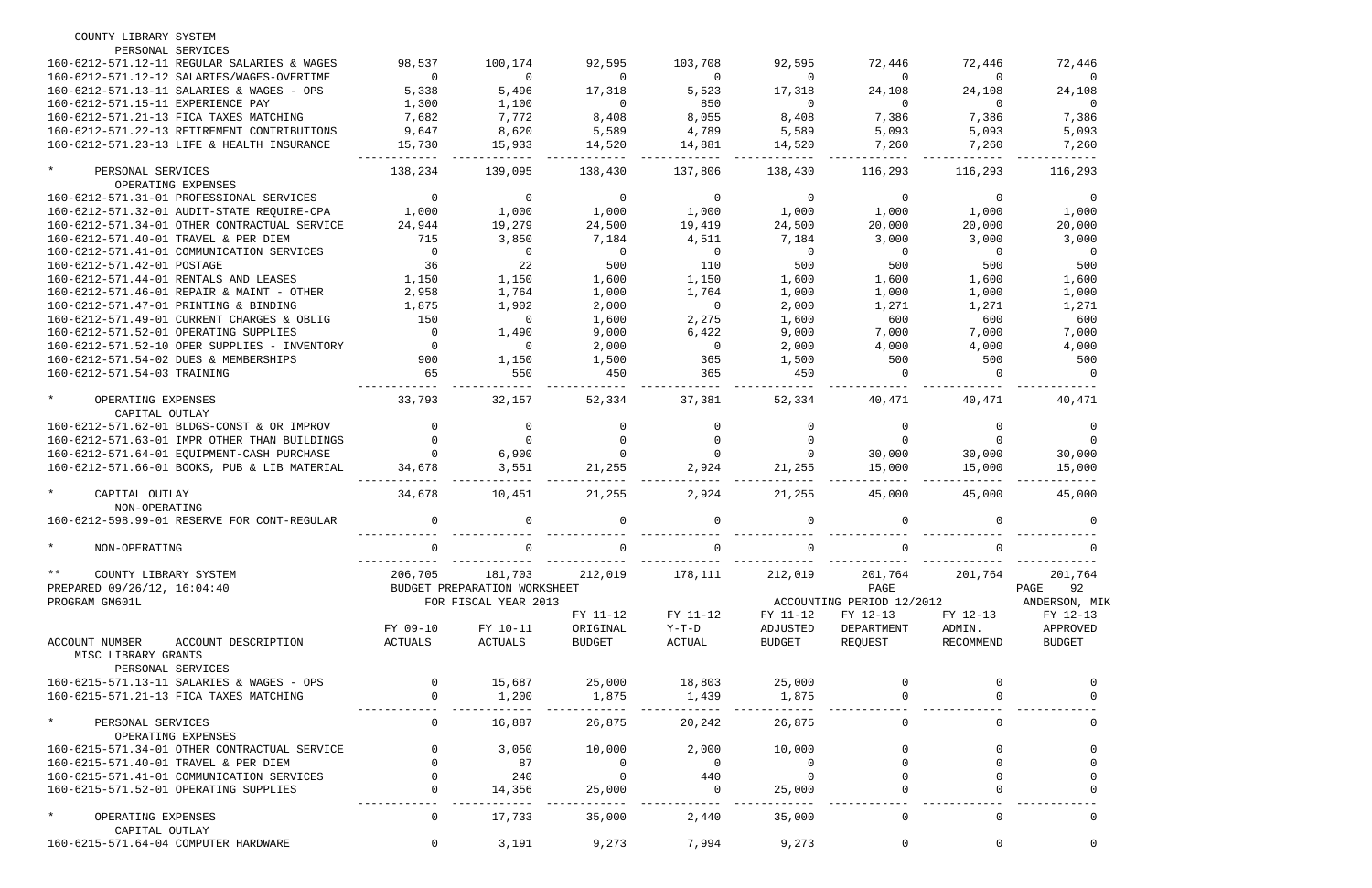|               | 160-6215-571.66-01 BOOKS, PUB & LIB MATERIAL                       | $\overline{0}$ | 4,225                        | $\Omega$      | $\Omega$     |              |                           |              |                |
|---------------|--------------------------------------------------------------------|----------------|------------------------------|---------------|--------------|--------------|---------------------------|--------------|----------------|
| $\star$       | CAPITAL OUTLAY                                                     | $\overline{0}$ | 7,416                        | 9,273         | 7,994        | 9,273        | $\mathbf 0$               |              |                |
| $\star\star$  | MISC LIBRARY GRANTS                                                | $\overline{0}$ | 42,036                       | 71,148        | 30,676       | 71,148       | $\overline{0}$            |              | $\Omega$       |
| $***$         | MISCELLANEOUS GRANT FUNDS                                          | 486,819        | 437,981                      | 608,750       | 595,321      | 737,383      | 534,891                   | 534,891      | 534,891        |
|               | PREPARED 09/26/12, 16:04:40                                        |                | BUDGET PREPARATION WORKSHEET |               |              |              | PAGE                      |              | 93<br>PAGE     |
|               | PROGRAM GM601L                                                     |                | FOR FISCAL YEAR 2013         |               |              |              | ACCOUNTING PERIOD 12/2012 |              | ANDERSON, MIK  |
|               |                                                                    |                |                              | FY 11-12      | FY 11-12     | FY 11-12     | FY 12-13                  | FY 12-13     | FY 12-13       |
|               |                                                                    | FY 09-10       | FY 10-11                     | ORIGINAL      | $Y-T-D$      | ADJUSTED     | DEPARTMENT                | ADMIN.       | APPROVED       |
|               | ACCOUNT NUMBER<br>ACCOUNT DESCRIPTION<br>CDBG PROGRAM INCOME       | ACTUALS        | ACTUALS                      | <b>BUDGET</b> | ACTUAL       | BUDGET       | REQUEST                   | RECOMMEND    | <b>BUDGET</b>  |
|               | PROGRAM INCOME                                                     |                |                              |               |              |              |                           |              |                |
|               | OPERATING EXPENSES                                                 |                |                              |               |              |              |                           |              |                |
|               | 161-6505-554.34-01 OTHER CONTRACTUAL SERVICE                       | 15,000         | 372,785                      | 2,579,844     | 704,363      | 2,579,844    | 1,740,000                 | 1,740,000    | 1,740,000      |
|               | 161-6505-554.46-01 REPAIR & MAINT-OTHER                            | $\overline{0}$ | $\Omega$                     | $\Omega$      | $\Omega$     | $\Omega$     | 0                         |              |                |
|               | 161-6505-554.49-01 CURRENT CHARGES & OBLIG                         |                |                              |               |              |              |                           |              |                |
| $\star$       | OPERATING EXPENSES<br>CAPITAL OUTLAY                               | 15,000         | 372,785                      | 2,579,844     | 704,363      | 2,579,844    | 1,740,000                 | 1,740,000    | 1,740,000      |
|               | 161-6505-554.62-01 BLDGS-CONST & OR IMPROV                         | $\overline{0}$ | $\mathbf{0}$                 | 0             | $\mathbf 0$  | 0            | $\mathbf 0$               | 0            | $\Omega$       |
|               | 161-6505-554.63-01 IMPR OTHER THAN BUILDINGS                       | $\Omega$       | $\Omega$                     | $\Omega$      | $\Omega$     |              | $\Omega$                  |              |                |
|               |                                                                    |                |                              |               |              |              |                           |              |                |
| $\star$       | CAPITAL OUTLAY                                                     | $\Omega$       | $\Omega$                     | $\Omega$      | $\Omega$     | $\Omega$     | $\Omega$                  | <sup>n</sup> | $\Omega$       |
|               | NON-OPERATING                                                      |                |                              |               |              |              |                           |              |                |
|               | 161-6505-598.99-01 RESERVE FOR CONT-REGULAR                        | $\Omega$       | $\Omega$                     | $\Omega$      | $\Omega$     | $\Omega$     | $\Omega$                  |              |                |
| $\star$       | NON-OPERATING                                                      | $\Omega$       |                              | $\Omega$      |              |              |                           |              |                |
| $\star\star$  | PROGRAM INCOME                                                     | 15,000         | 372,785                      | 2,579,844     | 704,363      | 2,579,844    | 1,740,000                 | 1,740,000    | 1,740,000      |
|               | PREPARED 09/26/12, 16:04:40                                        |                | BUDGET PREPARATION WORKSHEET |               |              |              | PAGE                      |              | PAGE<br>94     |
|               | PROGRAM GM601L                                                     |                | FOR FISCAL YEAR 2013         |               |              |              | ACCOUNTING PERIOD 12/2012 |              | ANDERSON, MIK  |
|               |                                                                    |                |                              | FY 11-12      | FY 11-12     | FY 11-12     | FY 12-13                  | FY 12-13     | FY 12-13       |
|               |                                                                    | FY 09-10       | FY 10-11                     | ORIGINAL      | $Y-T-D$      | ADJUSTED     | DEPARTMENT                | ADMIN.       | APPROVED       |
|               | ACCOUNT NUMBER<br>ACCOUNT DESCRIPTION                              | ACTUALS        | ACTUALS                      | <b>BUDGET</b> | ACTUAL       | BUDGET       | REQUEST                   | RECOMMEND    | <b>BUDGET</b>  |
|               | LCL HOUSING ASSIST/SHIP<br>OPERATING EXPENSES                      |                |                              |               |              |              |                           |              |                |
|               | 161-6506-554.32-01 AUDIT-STATE REQUIRE-CPA                         | $\overline{a}$ |                              |               |              |              |                           |              |                |
|               | 161-6506-554.34-01 OTHER CONTRACTUAL SERVICE                       |                | 14,000                       | $\Omega$      | 49,500       |              | 50,000                    | 50,000       | 50,000         |
|               | 161-6506-554.34-02 HOUSING/REHABILITATION                          |                | 0                            | $\Omega$      | 554,440      |              | 450,000                   | 450,000      | 450,000        |
|               | 161-6506-554.34-03 TEMPORARY RELOCATION                            |                |                              | $\Omega$      | 11,238       |              | 15,000                    | 15,000       | 15,000         |
|               | 161-6506-554.34-04 ACQUISITION                                     |                |                              |               | $\Omega$     |              | $\overline{0}$            | $\Omega$     | $\overline{0}$ |
| $\star$       | OPERATING EXPENSES                                                 | $\mathbf 0$    | 14,000                       | 0             | 615,178      | $\mathbf{0}$ | 515,000                   | 515,000      | 515,000        |
|               | CAPITAL OUTLAY                                                     |                |                              |               |              |              |                           |              |                |
|               | 161-6506-554.62-01 BLDGS-CONST & OR IMPROV                         | $\Omega$       | $\Omega$                     |               | $\Omega$     |              |                           |              |                |
|               | 161-6506-554.63-01 IMPR OTHER THAN BUILDINGS                       |                |                              |               |              |              |                           |              |                |
| $\star$       | CAPITAL OUTLAY                                                     |                |                              |               |              |              |                           |              |                |
| $\star \star$ | LCL HOUSING ASSIST/SHIP                                            | $\mathbf 0$    | 14,000                       | $\mathbf 0$   | 615,178      | $\mathbf 0$  | 515,000                   | 515,000      | 515,000        |
|               | PREPARED 09/26/12, 16:04:40                                        |                | BUDGET PREPARATION WORKSHEET |               |              |              | PAGE                      |              | PAGE<br>95     |
|               | PROGRAM GM601L                                                     |                | FOR FISCAL YEAR 2013         |               |              |              | ACCOUNTING PERIOD 12/2012 |              | ANDERSON, MIK  |
|               |                                                                    |                |                              | FY 11-12      | FY 11-12     | FY 11-12     | FY 12-13                  | FY 12-13     | FY 12-13       |
|               |                                                                    | FY 09-10       | FY 10-11                     | ORIGINAL      | $Y-T-D$      | ADJUSTED     | DEPARTMENT                | ADMIN.       | APPROVED       |
|               | ACCOUNT DESCRIPTION<br>ACCOUNT NUMBER<br>HURR HSNG RECOV(HHR) PROG | ACTUALS        | ACTUALS                      | BUDGET        | ACTUAL       | BUDGET       | REQUEST                   | RECOMMEND    | <b>BUDGET</b>  |
|               | OPERATING EXPENSES<br>161-6507-554.34-01 OTHER CONTRACTUAL SERVICE | $\overline{0}$ |                              |               |              |              |                           |              |                |
| $\star$       |                                                                    |                |                              |               |              |              |                           |              |                |
|               | OPERATING EXPENSES                                                 | $\overline{0}$ | 0                            | $\mathbf 0$   | $\mathsf{O}$ | $\mathbf 0$  | 0                         |              |                |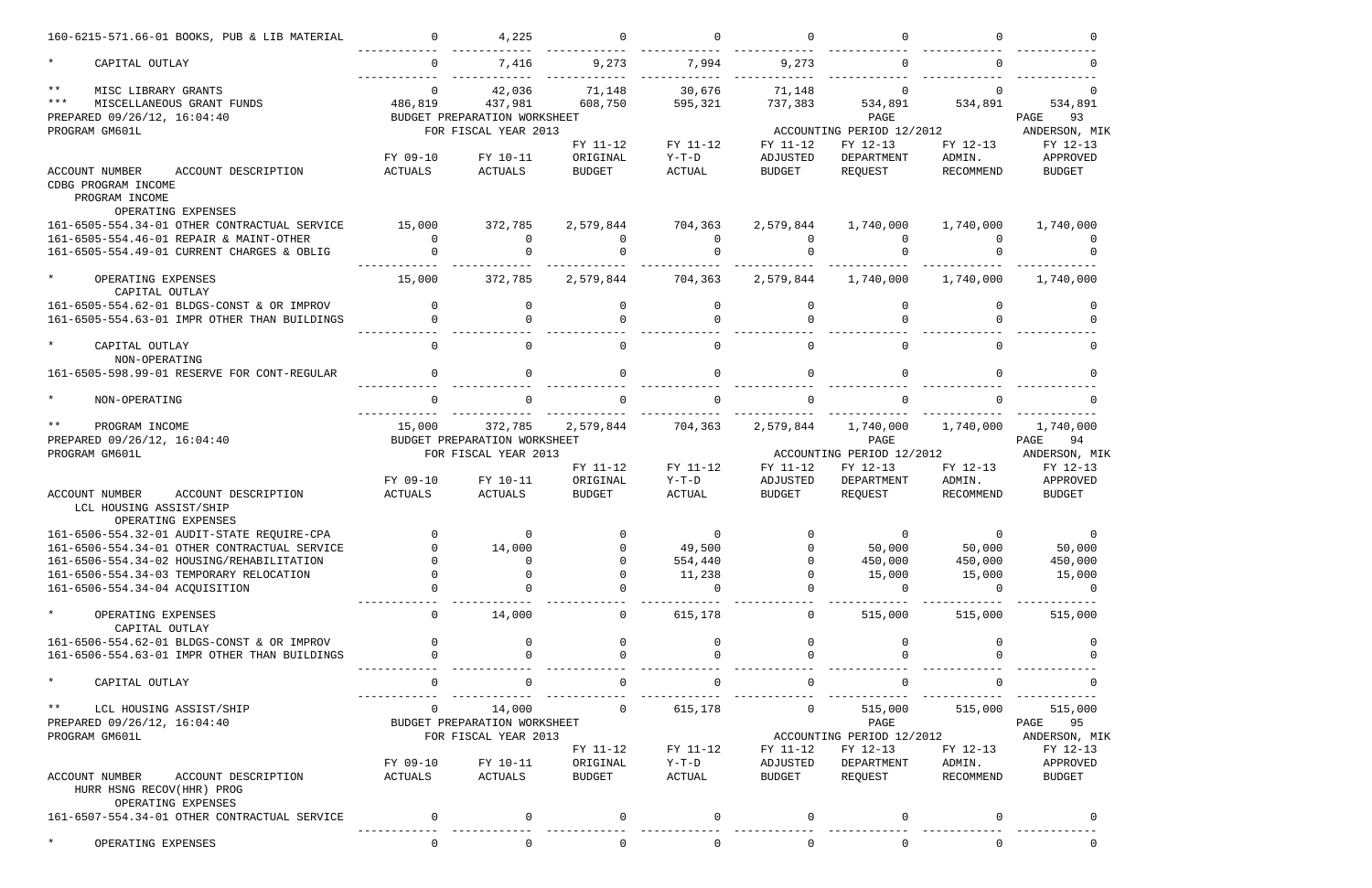| $***$<br>HURR HSNG RECOV(HHR) PROG              |                |                              |                | $\Omega$       | $\Omega$       | $\Omega$                  |                | $\Omega$                 |
|-------------------------------------------------|----------------|------------------------------|----------------|----------------|----------------|---------------------------|----------------|--------------------------|
| PREPARED 09/26/12, 16:04:40                     |                | BUDGET PREPARATION WORKSHEET |                |                |                | PAGE                      |                | PAGE<br>96               |
| PROGRAM GM601L                                  |                | FOR FISCAL YEAR 2013         |                |                |                | ACCOUNTING PERIOD 12/2012 |                | ANDERSON, MIK            |
|                                                 |                |                              | FY 11-12       | FY 11-12       | FY 11-12       | FY 12-13                  | FY 12-13       | FY 12-13                 |
|                                                 | FY 09-10       | FY 10-11                     | ORIGINAL       | $Y-T-D$        | ADJUSTED       | DEPARTMENT                | ADMIN.         | APPROVED                 |
| <b>ACCOUNT NUMBER</b><br>ACCOUNT DESCRIPTION    | ACTUALS        | ACTUALS                      | <b>BUDGET</b>  | <b>ACTUAL</b>  | <b>BUDGET</b>  | REQUEST                   | RECOMMEND      | <b>BUDGET</b>            |
| NEIGHBORHOOD STABILIZATON                       |                |                              |                |                |                |                           |                |                          |
| OPERATING EXPENSES                              |                |                              |                |                |                |                           |                |                          |
| 161-6509-554.34-01 OTHER CONTRACTUAL SERVICE    | $\Omega$       | $\Omega$                     |                | 31,346         | $\Omega$       | 65,000                    | 65,000         | 65,000                   |
| 161-6509-554.34-02 HOUSING/REHABILITATION       |                | $\Omega$                     |                | 3,120          | $\Omega$       | 75,000                    | 75,000         | 75,000                   |
| 161-6509-554.34-04 ACQUISITION                  |                | $\Omega$                     | $\Omega$       | 177,412        | $\Omega$       | $\Omega$                  | $\Omega$       | $\Omega$                 |
| $\star$<br>OPERATING EXPENSES                   | $\Omega$       |                              |                | 211,878        | $\Omega$       | 140,000                   | 140,000        | 140,000                  |
| $***$<br>NEIGHBORHOOD STABILIZATON              | $\mathbf 0$    | 0                            |                | 211,878        | $\Omega$       | 140,000                   | 140,000        | 140,000                  |
| $***$<br>CDBG PROGRAM INCOME                    | 15,000         | 386,785                      | 2,579,844      | 1,531,419      | 2,579,844      | 2,395,000                 | 2,395,000      | 2,395,000                |
| PREPARED 09/26/12, 16:04:40                     |                | BUDGET PREPARATION WORKSHEET |                |                |                | PAGE                      |                | 97<br>PAGE               |
| PROGRAM GM601L                                  |                | FOR FISCAL YEAR 2013         |                |                |                | ACCOUNTING PERIOD 12/2012 |                | ANDERSON, MIK            |
|                                                 |                |                              | FY 11-12       | FY 11-12       | FY 11-12       | FY 12-13                  | FY 12-13       | FY 12-13                 |
|                                                 | FY 09-10       | FY 10-11                     | ORIGINAL       | $Y-T-D$        | ADJUSTED       | DEPARTMENT                | ADMIN.         | APPROVED                 |
| <b>ACCOUNT NUMBER</b><br>ACCOUNT DESCRIPTION    | ACTUALS        | ACTUALS                      | <b>BUDGET</b>  | ACTUAL         | <b>BUDGET</b>  | REQUEST                   | RECOMMEND      | <b>BUDGET</b>            |
| INTERLACHEN LAKES ESTATES                       |                |                              |                |                |                |                           |                |                          |
| INTERLACHEN LAKES ESTATES<br>OPERATING EXPENSES |                |                              |                |                |                |                           |                |                          |
| 162-7992-541.32-01 AUDIT-STATE REQUIRE-CPA      | 1,000          | 500                          | 1,000          | 1,000          | 1,000          | 500                       | 500            | 500                      |
| 162-7992-541.34-01 OTHER CONTRACTUAL SERVICE    | $\overline{0}$ | $\Omega$                     | $\overline{0}$ | $\overline{0}$ | $\overline{0}$ | $\overline{0}$            | $\overline{0}$ | $\overline{0}$           |
| 162-7992-541.34-55 M7G401-ILE-GRADING           | 86,559         | 72,754                       | 86,000         | 116,041        | 86,000         | 100,000                   | 100,000        | 100,000                  |
| 162-7992-541.34-57 M8G401-ILE 2-GRADING         | 138,176        | 96,215                       | 140,000        | 149,195        | 140,000        | 120,000                   | 120,000        | 120,000                  |
| 162-7992-541.34-61 MOG401-ILE UNT 19-GRADING    | 4,447          | 3,850                        | 5,000          | 17,827         | 5,000          | 20,000                    | 20,000         | 20,000                   |
| 162-7992-541.42-01 POSTAGE                      | $\mathbf 0$    | $\mathbf 0$                  | $\mathbf 0$    | $\overline{3}$ | $\mathbf 0$    | 25                        | 25             | 25                       |
| 162-7992-541.49-01 CURRENT CHARGES & OBLIG      | $\mathbf 0$    | $\Omega$                     | 50             | $\overline{0}$ | 50             | 50                        | 50             | 50                       |
| 162-7992-541.49-03 COMM/FEES/COSTS-TAX COLL     | 4,604          | 4,671                        | 6,500          | 4,207          | 6,500          | 6,500                     | 6,500          | 6,500                    |
| 162-7992-541.49-10 CURRENT CHARGES-ADMIN        | 4,604          | 4,671                        | 6,000          | 4,207          | 6,000          | 6,500                     | 6,500          | 6,500                    |
| 162-7992-541.49-50 LEGAL ADVERTISEMENTS         | 200            | 260                          | 300            | 205            | 300            | 300                       | 300            | 300                      |
|                                                 |                |                              |                |                |                |                           |                |                          |
| $\star$<br>OPERATING EXPENSES<br>NON-OPERATING  | 239,590        | 182,921                      | 244,850        | 292,685        | 244,850        | 253,875                   | 253,875        | 253,875                  |
| 162-7992-598.99-01 RESERVE FOR CONT-REGULAR     |                |                              | 5,000          |                | 5,000          | 5,000                     | 5,000          | 5,000                    |
| $\star$<br>NON-OPERATING                        | 0              | 0                            | 5,000          | $\overline{0}$ | 5,000          | 5,000                     | 5,000          | 5,000                    |
|                                                 |                |                              |                |                |                |                           |                |                          |
| $\star \star$<br>INTERLACHEN LAKES ESTATES      | 239,590        | 182,921                      | 249,850        | 292,685        | 249,850        | 258,875                   | 258,875        | 258,875                  |
| * * *<br>INTERLACHEN LAKES ESTATES              | 239,590        | 182,921                      | 249,850        | 292,685        | 249,850        | 258,875                   | 258,875        | 258,875                  |
| PREPARED 09/26/12, 16:04:40                     |                | BUDGET PREPARATION WORKSHEET |                |                |                | PAGE                      |                | PAGE 98                  |
| PROGRAM GM601L                                  |                | FOR FISCAL YEAR 2013         |                |                |                | ACCOUNTING PERIOD 12/2012 |                | ANDERSON, MIK            |
|                                                 |                |                              | FY 11-12       | FY 11-12       | FY 11-12       | FY 12-13                  | FY 12-13       | FY 12-13                 |
|                                                 | FY 09-10       | FY 10-11                     | ORIGINAL       | $Y-T-D$        | ADJUSTED       | DEPARTMENT                | ADMIN.         | APPROVED                 |
| ACCOUNT DESCRIPTION<br>ACCOUNT NUMBER           | ACTUALS        | ACTUALS                      | <b>BUDGET</b>  | ACTUAL         | BUDGET         | REQUEST                   | RECOMMEND      | <b>BUDGET</b>            |
| WEST PUTNAM MSBU                                |                |                              |                |                |                |                           |                |                          |
| WEST PUTNAM MSTU/MSBU                           |                |                              |                |                |                |                           |                |                          |
| OPERATING EXPENSES                              |                |                              |                |                |                |                           |                |                          |
| 163-7993-541.32-01 AUDIT-STATE REQUIRE-CPA      | 500            | 500                          | 500            | 500            | 500            | 500                       | 500            | 500                      |
| 163-7993-541.34-01 OTHER CONTRACTUAL SERVICE    | $\overline{0}$ | $\overline{0}$               | $\overline{0}$ | $\overline{0}$ | $\overline{0}$ | $\overline{0}$            | $\overline{0}$ | $\overline{\phantom{0}}$ |
| 163-7993-541.34-65 M2G401-W PUTNAM MSBU-GRAD    | 126,687        | 140,333                      | 160,000        | 175,209        | 160,000        | 150,000                   | 150,000        | 150,000                  |
| 163-7993-541.42-01 POSTAGE                      | $\overline{0}$ | $\overline{0}$               | $\overline{0}$ | $\sim$ 3       | $\overline{0}$ | 25                        | 25             | 25                       |
| 163-7993-541.49-03 COMM/FEES/COSTS-TAX COLL     | 2,612          | 2,533                        | 3,600          | 2,327          | 3,600          | 3,600                     | 3,600          | 3,600                    |
| 163-7993-541.49-10 CURRENT CHARGES-ADMIN        | 2,612          | 2,533                        | 3,500          | 2,327          | 3,500          | 3,500                     | 3,500          | 3,500                    |
| 163-7993-541.49-50 LEGAL ADVERTISEMENTS         | 32             | 96                           | 150            | 38             | 150            | 150                       | 150            | 150                      |
|                                                 |                |                              |                |                |                |                           |                |                          |
| $\star$<br>OPERATING EXPENSES                   | 132,443        | 145,995                      | 167,750        | 180,404        | 167,750        | 157,775                   | 157,775        | 157,775                  |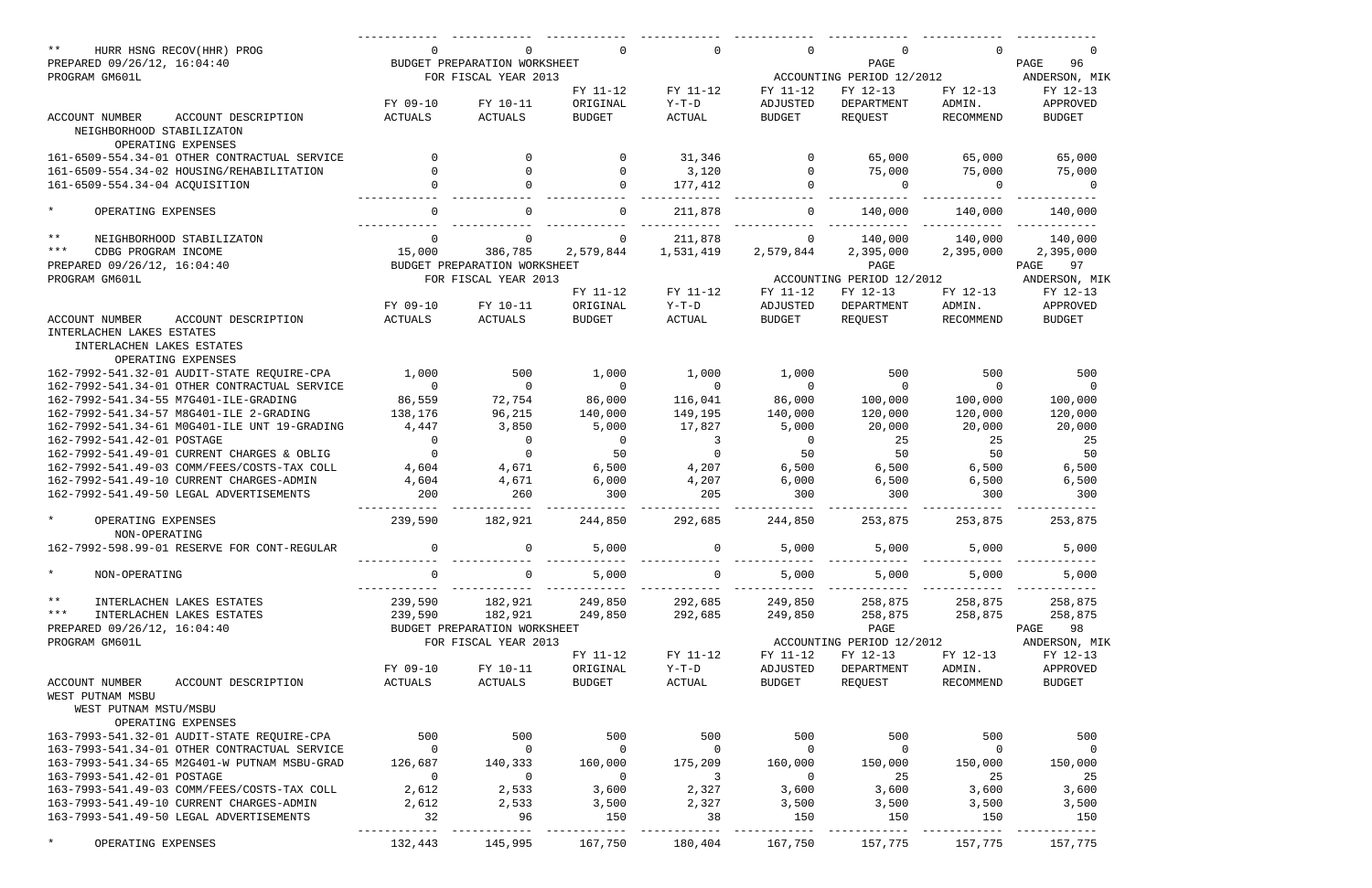| NON-OPERATING                                                                                                                |                |                              |                |                |                |                           |                |                |
|------------------------------------------------------------------------------------------------------------------------------|----------------|------------------------------|----------------|----------------|----------------|---------------------------|----------------|----------------|
| 163-7993-598.99-01 RESERVE FOR CONT-REGULAR                                                                                  | $\mathbf 0$    | $\overline{0}$               | 10,000         | $\overline{0}$ | 10,000         | 5,000                     | 5,000          | 5,000          |
| $\star$<br>NON-OPERATING                                                                                                     | $\overline{0}$ | $\overline{0}$               | 10,000         | $\overline{0}$ | 10,000         | 5,000                     | 5,000          | 5,000          |
| $\star\star$<br>WEST PUTNAM MSTU/MSBU                                                                                        | 132,443        | 145,995                      | 177,750        | 180,404        | 177,750        | 162,775                   | 162,775        | 162,775        |
| $***$<br>WEST PUTNAM MSBU                                                                                                    |                | 132,443 145,995              | 177,750        | 180,404        | 177,750        | 162,775                   | 162,775        | 162,775        |
| PREPARED 09/26/12, 16:04:40                                                                                                  |                | BUDGET PREPARATION WORKSHEET |                |                |                | PAGE                      |                | PAGE<br>99     |
| PROGRAM GM601L                                                                                                               |                | FOR FISCAL YEAR 2013         |                |                |                | ACCOUNTING PERIOD 12/2012 |                | ANDERSON, MIK  |
|                                                                                                                              |                |                              | FY 11-12       | FY 11-12       | FY 11-12       | FY 12-13                  | FY 12-13       | FY 12-13       |
|                                                                                                                              | FY 09-10       | FY 10-11                     | ORIGINAL       | $Y-T-D$        | ADJUSTED       | DEPARTMENT                | ADMIN.         | APPROVED       |
| ACCOUNT NUMBER<br>ACCOUNT DESCRIPTION                                                                                        | ACTUALS        | ACTUALS                      | <b>BUDGET</b>  | ACTUAL         | BUDGET         | REQUEST                   | RECOMMEND      | <b>BUDGET</b>  |
| LOC HOUSING ASST TF/SHIP                                                                                                     |                |                              |                |                |                |                           |                |                |
| LCL HOUSING ASSIST/SHIP<br>OPERATING EXPENSES                                                                                |                |                              |                |                |                |                           |                |                |
| 170-6506-554.34-01 OTHER CONTRACTUAL SERVICE                                                                                 | 50,604         | 42,478                       | 20,000         | 18,245         | 70,000         | 105,000                   | 105,000        | 105,000        |
| 170-6506-554.49-52 SHIP PROGRAM - LOANS                                                                                      | 9,000          | $\overline{0}$               | 50,000         | $\overline{0}$ | 50,000         | 75,000                    | 75,000         | 75,000         |
| 170-6506-554.49-53 SHIP PROGRAM - GRANTS                                                                                     | 259,717        | 54,504                       | 125,000        | 342,029        | 400,000        | 500,000                   | 500,000        | 500,000        |
| 170-6506-554.49-54 FLORIDA FIX GRANTS                                                                                        | $\mathbf 0$    | $\Omega$                     | $\overline{0}$ | $\Omega$       | $\overline{0}$ | $\overline{0}$            | $\overline{0}$ | $\overline{0}$ |
|                                                                                                                              |                |                              |                |                |                |                           |                |                |
| $\star$<br>OPERATING EXPENSES<br>NON-OPERATING                                                                               | 319,321        | 96,982                       | 195,000        | 360,274        | 520,000        | 680,000                   | 680,000        | 680,000        |
| 170-6506-598.99-01 RESERVE FOR CONT-REGULAR                                                                                  | $\overline{0}$ | $\Omega$                     | 10,000         | $\overline{0}$ | 10,000         | 20,000                    | 20,000         | 20,000         |
| $\star$<br>NON-OPERATING                                                                                                     | $\Omega$       | $\Omega$                     | 10,000         | $\Omega$       | 10,000         | 20,000                    | 20,000         | 20,000         |
| $\star\star$<br>LCL HOUSING ASSIST/SHIP                                                                                      | 319,321        | 96,982                       | 205,000        | 360,274        | 530,000        | 700,000                   | 700,000        | 700,000        |
| $***$<br>LOC HOUSING ASST TF/SHIP                                                                                            | 319,321        | 96,982                       | 205,000        | 360,274        | 530,000        | 700,000                   | 700,000        | 700,000        |
| PREPARED 09/26/12, 16:04:40                                                                                                  |                | BUDGET PREPARATION WORKSHEET |                |                |                | PAGE                      |                | PAGE 100       |
|                                                                                                                              |                | FOR FISCAL YEAR 2013         |                |                |                |                           |                |                |
| PROGRAM GM601L                                                                                                               |                |                              |                |                |                | ACCOUNTING PERIOD 12/2012 |                | ANDERSON, MIK  |
|                                                                                                                              |                |                              | FY 11-12       | FY 11-12       | FY 11-12       | FY 12-13                  | FY 12-13       | FY 12-13       |
|                                                                                                                              | FY 09-10       | FY 10-11                     | ORIGINAL       | $Y-T-D$        | ADJUSTED       | DEPARTMENT                | ADMIN.         | APPROVED       |
| <b>ACCOUNT NUMBER</b><br>ACCOUNT DESCRIPTION<br>HURRICANE HSNG RECOV PROG<br>HURR HSNG RECOV(HHR) PROG<br>OPERATING EXPENSES | ACTUALS        | ACTUALS                      | <b>BUDGET</b>  | ACTUAL         | BUDGET         | REQUEST                   | RECOMMEND      | <b>BUDGET</b>  |
| 171-6507-554.34-01 OTHER CONTRACTUAL SERVICE                                                                                 | $\overline{0}$ | $\mathbf{0}$                 |                | $\mathbf{0}$   | 0              | 0                         | 0              | 0              |
| 171-6507-554.49-55 HHR PROGRAM - LOANS                                                                                       | $\cap$         | $\cap$                       |                |                |                |                           | $\cap$         |                |
| 171-6507-554.49-56 HHR PROGRAM - GRANTS                                                                                      | 14,611         |                              |                |                |                |                           |                |                |
|                                                                                                                              |                |                              |                |                |                |                           |                |                |
| $\star$<br>OPERATING EXPENSES<br>NON-OPERATING                                                                               | 14,611         | $\Omega$                     | $\Omega$       | $\Omega$       |                | $\Omega$                  |                |                |
| 171-6507-598.99-01 RESERVE FOR CONT-REGULAR                                                                                  | $\Omega$       |                              | $\Omega$       | $\Omega$       |                |                           |                |                |
| $\star$<br>NON-OPERATING                                                                                                     |                |                              |                |                |                |                           |                |                |
| $***$<br>HURR HSNG RECOV(HHR) PROG                                                                                           | 14,611         |                              | $\Omega$       | $\mathbf 0$    | $\mathbf 0$    | $\mathbf 0$               | $\Omega$       |                |
| PREPARED 09/26/12, 16:04:40                                                                                                  |                | BUDGET PREPARATION WORKSHEET |                |                |                | PAGE                      |                | PAGE<br>101    |
| PROGRAM GM601L                                                                                                               |                | FOR FISCAL YEAR 2013         |                |                |                | ACCOUNTING PERIOD 12/2012 |                | ANDERSON, MIK  |
|                                                                                                                              |                |                              | FY 11-12       | FY 11-12       | FY 11-12       | FY 12-13                  | FY 12-13       | FY 12-13       |
|                                                                                                                              | FY 09-10       | FY 10-11                     | ORIGINAL       | $Y-T-D$        | ADJUSTED       | DEPARTMENT                | ADMIN.         |                |
|                                                                                                                              |                |                              |                |                |                |                           |                | APPROVED       |
| ACCOUNT NUMBER<br>ACCOUNT DESCRIPTION<br>TRANSFERS/RESERVES/MISC<br>NON-OPERATING                                            | ACTUALS        | ACTUALS                      | BUDGET         | ACTUAL         | BUDGET         | REQUEST                   | RECOMMEND      | <b>BUDGET</b>  |
| 171-9999-581.91-49 TRF-LOCAL HOUSING SHIP FD                                                                                 | $\overline{0}$ | 38,588                       |                |                |                |                           |                |                |
| $\star$<br>NON-OPERATING                                                                                                     | $\overline{0}$ | 38,588                       | 0              | $\Omega$       |                |                           |                |                |
| $\star\star$                                                                                                                 | $\overline{0}$ |                              | $\Omega$       | $\Omega$       | $\Omega$       |                           | <sup>n</sup>   |                |
| TRANSFERS/RESERVES/MISC<br>$***$                                                                                             |                | 38,588                       |                |                |                | $\mathbf 0$               |                |                |
| HURRICANE HSNG RECOV PROG                                                                                                    | 14,611         | 38,588                       | $\mathbf 0$    | $\overline{0}$ | $\Omega$       | $\Omega$                  |                |                |
| PREPARED 09/26/12, 16:04:40                                                                                                  |                | BUDGET PREPARATION WORKSHEET |                |                |                | PAGE                      |                | PAGE<br>102    |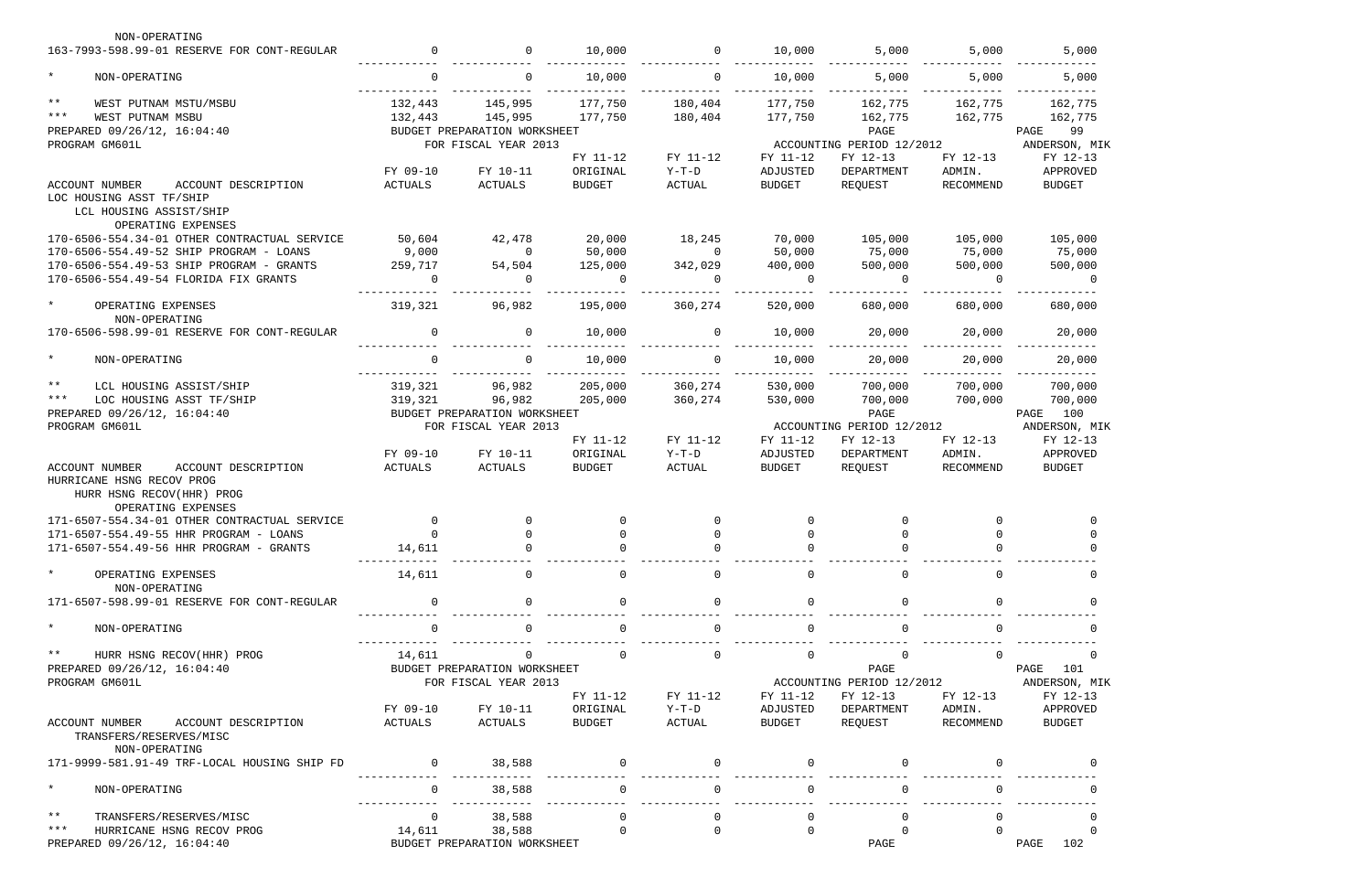| PROGRAM GM601L                  |                                               |                | FOR FISCAL YEAR 2013         |                |                |                | ACCOUNTING PERIOD 12/2012 |           | ANDERSON, MIK  |
|---------------------------------|-----------------------------------------------|----------------|------------------------------|----------------|----------------|----------------|---------------------------|-----------|----------------|
|                                 |                                               |                |                              | FY 11-12       | FY 11-12       | FY 11-12       | FY 12-13                  | FY 12-13  | FY 12-13       |
|                                 |                                               | FY 09-10       | FY 10-11                     | ORIGINAL       | $Y-T-D$        | ADJUSTED       | DEPARTMENT                | ADMIN.    | APPROVED       |
| ACCOUNT NUMBER<br>MSBU FUND     | ACCOUNT DESCRIPTION                           | ACTUALS        | ACTUALS                      | <b>BUDGET</b>  | ACTUAL         | <b>BUDGET</b>  | REQUEST                   | RECOMMEND | <b>BUDGET</b>  |
| ROAD MSBU'S                     |                                               |                |                              |                |                |                |                           |           |                |
|                                 | OPERATING EXPENSES                            |                |                              |                |                |                |                           |           |                |
|                                 | 175-4110-541.31-01 PROFESSIONAL SERVICES      | $\overline{0}$ | $\overline{0}$               | $\overline{0}$ | $\overline{0}$ | $\overline{0}$ | $\overline{0}$            | 0         | 0              |
|                                 | 175-4110-541.32-01 AUDIT-STATE REQUIRE-CPA    | 3,200          | 3,200                        | 3,200          | 3,200          | 3,200          | 3,200                     | 3,200     | 3,200          |
|                                 | 175-4110-541.34-01 OTHER CONTRACTUAL SERVICE  | $\Omega$       | $\Omega$                     | $\overline{0}$ | $\Omega$       | $\Omega$       | $\overline{0}$            | $\Omega$  | $\Omega$       |
|                                 | 175-4110-541.34-50 M5G501-OKLAWAHA HLLS-GRAD  | 3,426          | 4,335                        | 3,500          | 5,374          | 3,500          | 4,000                     | 4,000     | 4,000          |
|                                 | 175-4110-541.34-51 M6G202-BOSTWICK NRTH-GRAD  | $\mathbf{0}$   | $\Omega$                     | $\overline{0}$ | 0              | $\Omega$       | $\overline{0}$            | 0         |                |
|                                 | 175-4110-541.34-52 M6G204-SHAGGY LANE-GRADE   | $\Omega$       |                              | 0              | $\Omega$       |                | 0                         | $\Omega$  |                |
|                                 | 175-4110-541.34-53 M7G201-ST J HARB, U 3-GRAD | 15,902         | 11,979                       | 15,000         | 13,822         | 15,000         | 15,000                    | 15,000    | 15,000         |
|                                 | 175-4110-541.34-54 M7G202-W HARBOR FRMS-GRAD  | 759            | 450                          | 850            | 5,295          | 850            | 850                       | 850       | 850            |
|                                 | 175-4110-541.34-56 M8G101-GROVE LK EST-GRAD   | $\overline{0}$ | $\Omega$                     | $\overline{0}$ | $\overline{0}$ | $\Omega$       | $\overline{0}$            | $\Omega$  | $\overline{0}$ |
|                                 | 175-4110-541.34-58 M8G501-LAKESIDE OAKS-GRAD  | 1,338          | 660                          | 1,500          | 1,065          | 1,500          | 2,500                     | 2,500     | 2,500          |
|                                 | 175-4110-541.34-59 M9G301-SJRE/RIV RDGE-GRAD  | 29,805         | 18,670                       | 30,000         | 10,015         | 30,000         | 30,000                    | 30,000    | 30,000         |
|                                 | 175-4110-541.34-60 M9G502-MOORES/BUMPY-GRAD   | 2,678          | 3,240                        | 3,000          | 2,970          | 3,000          | 3,500                     | 3,500     | 3,500          |
|                                 | 175-4110-541.34-62 M2G101-LAKEVIEW PL-GRAD    | $\overline{0}$ | $\Omega$                     | $\overline{0}$ | $\overline{0}$ | - 0            | $\overline{0}$            | $\Omega$  | $\overline{0}$ |
|                                 | 175-4110-541.34-63 M2G102-ACOSTA CREEK-GRAD   | 2,240          | 6,720                        | 5,000          | 6,720          | 5,000          | 7,500                     | 7,500     | 7,500          |
|                                 | 175-4110-541.34-64 M2G501-INTERLAC BLVD-GRAD  | 31,466         | 34,258                       | 32,000         | 49,635         | 32,000         | 35,000                    | 35,000    | 35,000         |
|                                 | 175-4110-541.34-66 M7G301-LAKESHORE HILLS MT  | $\overline{0}$ | $\Omega$                     | $\overline{0}$ | 0              | $\Omega$       | $\overline{0}$            | $\Omega$  | 0              |
| 175-4110-541.42-01 POSTAGE      |                                               | 10             |                              | 100            | 3              | 100            | 50                        | 50        | 50             |
|                                 | 175-4110-541.49-01 CURRENT CHARGES & OBLIG    | 325            | $\Omega$                     | 150            | $\Omega$       | 150            | 150                       | 150       | 150            |
|                                 | 175-4110-541.49-03 COMM/FEES/COSTS-TAX COLL   | 5,062          | 2,530                        | 5,100          | 4,154          | 5,100          | 5,000                     | 5,000     | 5,000          |
|                                 | 175-4110-541.49-10 CURRENT CHARGES-ADMIN      | 5,054          | 4,889                        | 5,100          | 4,154          | 5,100          | 5,000                     | 5,000     | 5,000          |
|                                 | 175-4110-541.49-50 LEGAL ADVERTISEMENTS       | 549            | 290                          | 750            | 274            | 750            | 750                       | 750       | 750            |
| $\star$<br>OPERATING EXPENSES   |                                               | 101,814        | 91,221                       | 105,250        | 106,681        | 105,250        | 112,500                   | 112,500   | 112,500        |
| CAPITAL OUTLAY                  |                                               |                |                              |                |                |                |                           |           |                |
| 175-4110-541.61-01 LAND         |                                               |                |                              | $\Omega$       |                |                | $\overline{0}$            | $\Omega$  |                |
|                                 | 175-4110-541.63-02 ROAD IMPROVEMENT PROJECTS  |                |                              | 272,250        |                | 272,250        | 94,750                    | 94,750    | 94,750         |
|                                 | 175-4110-541.63-06 R25101-PT OF WDS-RESURF    |                |                              |                |                |                |                           |           |                |
|                                 | 175-4110-541.63-12 M3P402-CHURCH LK RD-PAVE   |                |                              |                |                |                |                           |           |                |
|                                 | 175-4110-541.63-13 M3P101-GROVE LK EST-PAVE   |                |                              |                |                |                |                           |           |                |
|                                 | 175-4110-541.63-14 M3P301-SHORELINE AVE-PAVE  |                |                              |                |                |                |                           |           |                |
|                                 | 175-4110-541.63-15 M3P502-E.COWPEN LAKE-PAVE  |                |                              |                |                |                |                           |           |                |
|                                 | 175-4110-541.63-22 M4P201-SHAGGY LANE-PAVE    |                |                              |                |                |                |                           |           |                |
|                                 | 175-4110-541.63-23 M4P301-WATERWAY AVE-PAVE   |                |                              |                |                |                |                           |           |                |
|                                 | 175-4110-541.63-24 M4P501-ASH/RUTLEDGE-PAVE   |                |                              |                |                |                |                           |           |                |
|                                 | 175-4110-541.63-59 BPP006-MARVIN JONES ROAD   |                |                              |                |                |                |                           |           |                |
|                                 | 175-4110-541.63-61 M5P302-ORANGE TREE RD-PAV  |                |                              |                |                |                |                           |           |                |
|                                 | 175-4110-541.68-11 PALMER SAWMILL PAVING      |                |                              |                |                |                |                           |           |                |
|                                 | 175-4110-541.68-13 SANJAN PAVING PROJECT      |                |                              |                |                |                |                           |           |                |
| CAPITAL OUTLAY<br>NON-OPERATING |                                               | 0              | 0                            | 272,250        | $\mathbf{0}$   | 272,250        | 94,750                    | 94,750    | 94,750         |
|                                 | 175-4110-598.99-01 RESERVE FOR CONT-REGULAR   |                |                              | 25,000         | $\mathsf{O}$   | 25,000         | 25,000                    | 25,000    | 25,000         |
| NON-OPERATING                   |                                               | 0              |                              | 25,000         | 0              | 25,000         | 25,000                    | 25,000    | 25,000         |
| PREPARED 09/26/12, 16:04:40     |                                               |                | BUDGET PREPARATION WORKSHEET |                |                |                | PAGE                      |           | PAGE<br>103    |
| PROGRAM GM601L                  |                                               |                | FOR FISCAL YEAR 2013         |                |                |                | ACCOUNTING PERIOD 12/2012 |           | ANDERSON, MIK  |
|                                 |                                               |                |                              | FY 11-12       | FY 11-12       | FY 11-12       | FY 12-13                  | FY 12-13  | FY 12-13       |
|                                 |                                               | FY 09-10       | FY 10-11                     | ORIGINAL       | $Y-T-D$        | ADJUSTED       | DEPARTMENT                | ADMIN.    | APPROVED       |
| ACCOUNT NUMBER                  | ACCOUNT DESCRIPTION                           | ACTUALS        | ACTUALS                      | <b>BUDGET</b>  | ACTUAL         | BUDGET         | REQUEST                   | RECOMMEND | <b>BUDGET</b>  |
| $***$<br>ROAD MSBU'S            |                                               | 101,814        | 91,221                       | 402,500        | 106,681        | 402,500        | 232,250                   | 232,250   | 232,250        |
| ***<br>MSBU FUND                |                                               | 101,814        | 91,221                       | 402,500        | 106,681        | 402,500        | 232,250                   | 232,250   | 232,250        |
| PREPARED 09/26/12, 16:04:40     |                                               |                | BUDGET PREPARATION WORKSHEET |                |                |                | PAGE                      |           | PAGE 104       |
| PROGRAM GM601L                  |                                               |                | FOR FISCAL YEAR 2013         |                |                |                | ACCOUNTING PERIOD 12/2012 |           | ANDERSON, MIK  |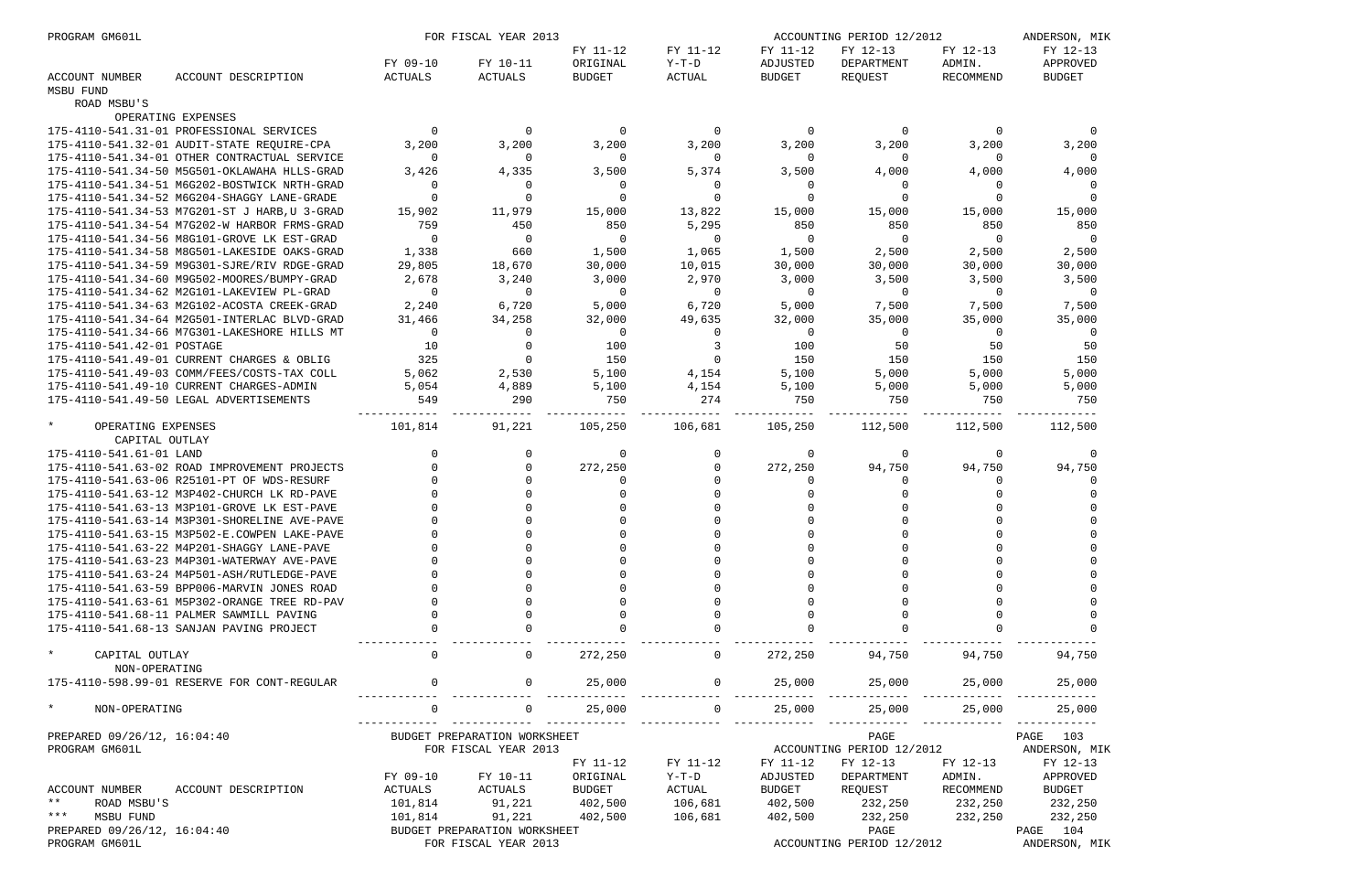|                                              |              |                              | FY 11-12       | FY 11-12                  | FY 11-12       | FY 12-13                  | FY 12-13  | FY 12-13          |
|----------------------------------------------|--------------|------------------------------|----------------|---------------------------|----------------|---------------------------|-----------|-------------------|
|                                              | FY 09-10     | FY 10-11                     | ORIGINAL       | $Y-T-D$                   | ADJUSTED       | DEPARTMENT                | ADMIN.    | APPROVED          |
| <b>ACCOUNT NUMBER</b><br>ACCOUNT DESCRIPTION | ACTUALS      | ACTUALS                      | <b>BUDGET</b>  | ACTUAL                    | <b>BUDGET</b>  | REQUEST                   | RECOMMEND | <b>BUDGET</b>     |
| 1989/1995 COUNTY JAIL S/F                    |              |                              |                |                           |                |                           |           |                   |
| CAP IMP REV BDS & INT S F                    |              |                              |                |                           |                |                           |           |                   |
| OPERATING EXPENSES                           |              |                              |                |                           |                |                           |           |                   |
| 201-8113-523.32-01 AUDIT-STATE REQUIRE-CPA   | $\Omega$     | $\Omega$                     | $\Omega$       | $\Omega$                  | $\Omega$       | $\Omega$                  | $\Omega$  | $\Omega$          |
| 201-8113-523.49-01 CURRENT CHARGES & OBLIG   |              |                              |                | $\Omega$                  |                |                           |           |                   |
|                                              |              |                              |                |                           |                |                           |           |                   |
| $\star$<br>OPERATING EXPENSES                | $\Omega$     | $\Omega$                     | $\Omega$       | $\Omega$                  | $\Omega$       | $\Omega$                  | $\cap$    | $\Omega$          |
| DEBT SERVICE                                 |              |                              |                |                           |                |                           |           |                   |
| 201-8113-523.71-01 PRINCIPAL-BOND RETIREMENT |              |                              |                |                           |                |                           |           |                   |
| 201-8113-523.72-01 INTEREST - BONDS          |              |                              |                |                           |                |                           |           |                   |
|                                              |              |                              |                |                           |                |                           |           |                   |
| 201-8113-523.73-01 OTHER DEBT SERVICE COST   |              |                              |                |                           |                |                           |           |                   |
|                                              |              |                              |                |                           |                |                           |           |                   |
| $\star$<br>DEBT SERVICE                      | $\Omega$     | $\cap$                       | $\Omega$       | $\Omega$                  | $\Omega$       | $\Omega$                  | $\cap$    | $\Omega$          |
| NON-OPERATING                                |              |                              |                |                           |                |                           |           |                   |
| 201-8113-598.99-01 RESERVE FOR CONT-REGULAR  |              | $\Omega$                     |                | $\Omega$                  | $\Omega$       | $\Omega$                  |           |                   |
|                                              |              |                              |                |                           |                |                           |           |                   |
| $\star$<br>NON-OPERATING                     |              |                              | $\cap$         | $\Omega$                  |                | $\Omega$                  |           |                   |
|                                              |              |                              |                |                           |                |                           |           |                   |
| $***$<br>CAP IMP REV BDS & INT S F           |              |                              | $\cap$         | $\Omega$                  | $\cap$         | $\Omega$                  |           |                   |
| PREPARED 09/26/12, 16:04:40                  |              | BUDGET PREPARATION WORKSHEET |                |                           |                | PAGE                      |           | PAGE<br>105       |
| PROGRAM GM601L                               |              | FOR FISCAL YEAR 2013         |                |                           |                | ACCOUNTING PERIOD 12/2012 |           | ANDERSON, MIK     |
|                                              |              |                              | FY 11-12       | FY 11-12                  | FY 11-12       | FY 12-13                  | FY 12-13  | FY 12-13          |
|                                              | FY 09-10     | FY 10-11                     | ORIGINAL       | $Y-T-D$                   | ADJUSTED       | DEPARTMENT                | ADMIN.    | APPROVED          |
| ACCOUNT NUMBER<br>ACCOUNT DESCRIPTION        | ACTUALS      | ACTUALS                      | <b>BUDGET</b>  | <b>ACTUAL</b>             | <b>BUDGET</b>  | REQUEST                   | RECOMMEND | <b>BUDGET</b>     |
| TRANSFERS/RESERVES/MISC                      |              |                              |                |                           |                |                           |           |                   |
| NON-OPERATING                                |              |                              |                |                           |                |                           |           |                   |
| 201-9999-598.91-01 TRANSFER TO GENERAL FUND  |              | $\overline{0}$               | 41,800         | 41,678                    | 41,800         | 0                         |           |                   |
|                                              |              |                              |                |                           |                |                           |           |                   |
| $\star$                                      |              | $\Omega$                     |                |                           |                | $\Omega$                  |           |                   |
| NON-OPERATING                                |              |                              | 41,800         | 41,678                    | 41,800         |                           |           |                   |
|                                              |              |                              |                |                           |                |                           |           |                   |
| $***$<br>TRANSFERS/RESERVES/MISC             |              | 0                            | 41,800         | 41,678                    | 41,800         | $\Omega$                  |           |                   |
| $***$<br>1989/1995 COUNTY JAIL S/F           | $\Omega$     | 0                            | 41,800         | 41,678                    | 41,800         | $\Omega$                  |           |                   |
| PREPARED 09/26/12, 16:04:40                  |              | BUDGET PREPARATION WORKSHEET |                |                           |                | PAGE                      |           | PAGE<br>106       |
| PROGRAM GM601L                               |              | FOR FISCAL YEAR 2013         |                | ACCOUNTING PERIOD 12/2012 |                |                           |           | ANDERSON, MIK     |
|                                              |              |                              | FY 11-12       | FY 11-12                  |                | FY 11-12 FY 12-13         |           | FY 12-13 FY 12-13 |
|                                              | FY 09-10     | FY 10-11                     | ORIGINAL       | $Y-T-D$                   | ADJUSTED       | DEPARTMENT                | ADMIN.    | APPROVED          |
| ACCOUNT NUMBER<br>ACCOUNT DESCRIPTION        | ACTUALS      | <b>ACTUALS</b>               | <b>BUDGET</b>  | <b>ACTUAL</b>             | <b>BUDGET</b>  | REQUEST                   | RECOMMEND | <b>BUDGET</b>     |
| MSBU S/F                                     |              |                              |                |                           |                |                           |           |                   |
| 1994 MSBU S/F                                |              |                              |                |                           |                |                           |           |                   |
| OPERATING EXPENSES                           |              |                              |                |                           |                |                           |           |                   |
| 212-7107-541.32-01 AUDIT-STATE REQUIRE-CPA   | 2,000        | 2,200                        | $\overline{0}$ | $\overline{0}$            | $\overline{0}$ | 2,000                     | 2,000     | 2,000             |
| 212-7107-541.49-03 COMM/FEES/COSTS-TAX COLL  | 3,573        | 5,994                        | 4,000          | 3,651                     | 4,000          | 5,000                     | 5,000     | 5,000             |
|                                              |              |                              |                |                           |                |                           |           |                   |
| $\star$<br>OPERATING EXPENSES                | 5,573        | 8,194                        | 4,000          | 3,651                     | 4,000          | 7,000                     | 7,000     | 7,000             |
| DEBT SERVICE                                 |              |                              |                |                           |                |                           |           |                   |
| 212-7107-541.71-02 PRINCIPAL - LOANS         | 274,867      | 285,509                      | 296,460        | 296,524                   | 296,460        | 307,942                   | 307,942   | 307,942           |
| 212-7107-541.72-02 INTEREST - LOANS          | 77,581       | 67,210                       | 56,207         |                           |                |                           |           |                   |
|                                              |              |                              |                | 56,226                    | 56,207         | 44,786                    | 44,786    | 44,786            |
| 212-7107-541.73-01 OTHER DEBT SERVICE COST   | $\mathbf{0}$ | $\Omega$                     | 0              | $\Omega$                  | $\Omega$       | 0                         | $\Omega$  | - 0               |
|                                              |              |                              |                |                           |                |                           |           |                   |
| $\star$<br>DEBT SERVICE                      | 352,448      | 352,719                      | 352,667        | 352,750                   | 352,667        | 352,728                   | 352,728   | 352,728           |
| NON-OPERATING                                |              |                              |                |                           |                |                           |           |                   |
| 212-7107-598.99-01 RESERVE FOR CONT-REGULAR  |              |                              | $\Omega$       | $\Omega$                  |                | $\mathbf 0$               |           |                   |
|                                              |              |                              |                |                           |                |                           |           |                   |
| $\star$<br>NON-OPERATING                     |              |                              |                |                           |                |                           |           |                   |
|                                              |              |                              |                |                           |                |                           |           |                   |
| $***$<br>1994 MSBU S/F                       | 358,021      | 360,913                      | 356,667        | 356,401                   | 356,667        | 359,728                   | 359,728   | 359,728           |
| $***$<br>MSBU S/F                            | 358,021      | 360,913                      | 356,667        | 356,401                   | 356,667        | 359,728                   | 359,728   | 359,728           |
| PREPARED 09/26/12, 16:04:40                  |              | BUDGET PREPARATION WORKSHEET |                |                           |                | PAGE                      |           | 107<br>PAGE       |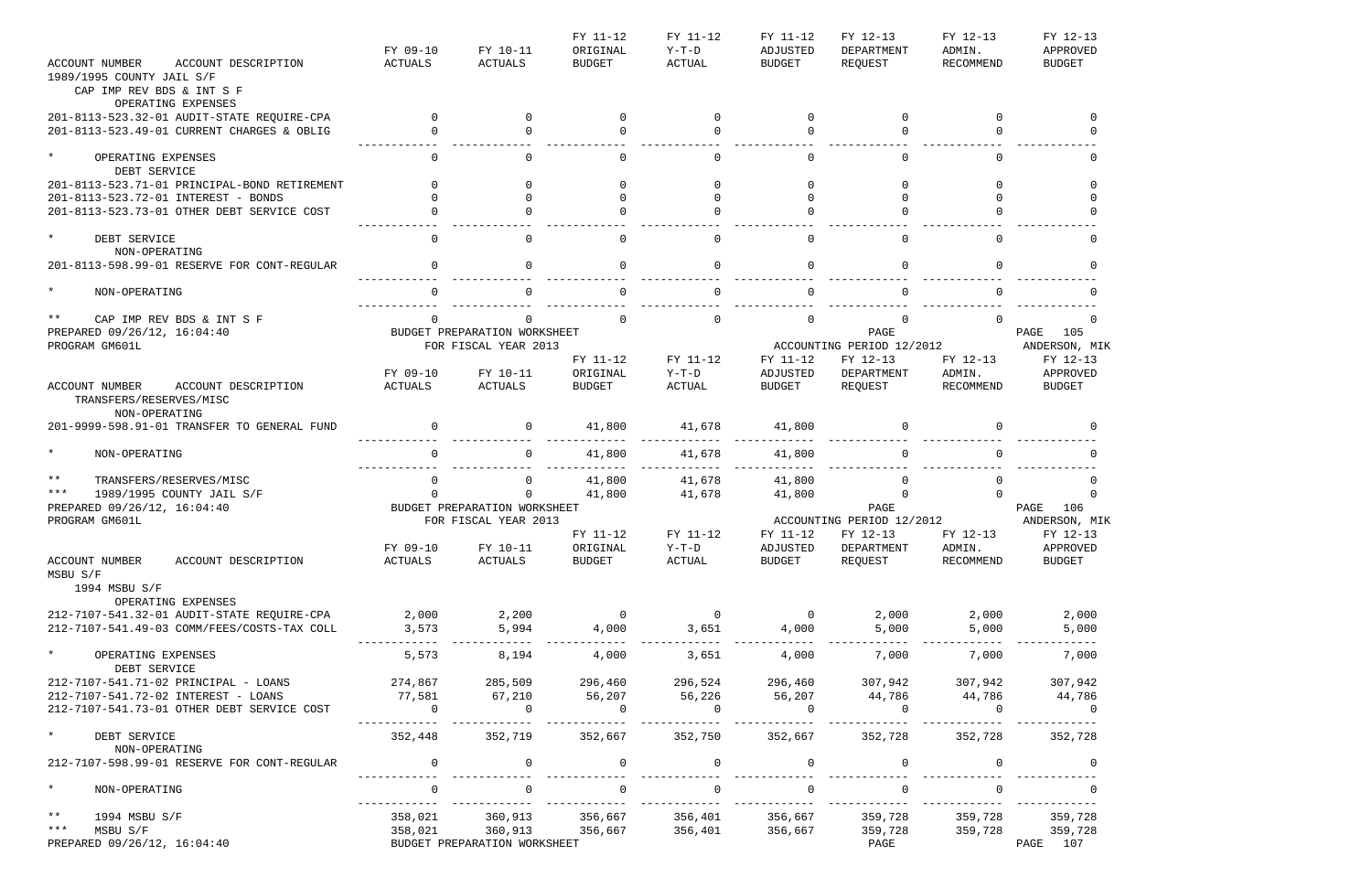| PROGRAM GM601L                                                 |                   | FOR FISCAL YEAR 2013         |                             |                            |                             | ACCOUNTING PERIOD 12/2012 |                       | ANDERSON, MIK        |
|----------------------------------------------------------------|-------------------|------------------------------|-----------------------------|----------------------------|-----------------------------|---------------------------|-----------------------|----------------------|
|                                                                | FY 09-10          | FY 10-11                     | FY 11-12<br>ORIGINAL        | FY 11-12<br>$Y-T-D$        | FY 11-12<br>ADJUSTED        | FY 12-13<br>DEPARTMENT    | FY 12-13<br>ADMIN.    | FY 12-13<br>APPROVED |
| ACCOUNT NUMBER<br>ACCOUNT DESCRIPTION                          | ACTUALS           | ACTUALS                      | <b>BUDGET</b>               | ACTUAL                     | BUDGET                      | REQUEST                   | RECOMMEND             | <b>BUDGET</b>        |
| BETTER PLACE PL PROJECTS<br>BETTER PLACE PL PROJECTS           |                   |                              |                             |                            |                             |                           |                       |                      |
| CAPITAL OUTLAY<br>301-2110-519.63-01 IMPR OTHER THAN BUILDINGS | $\Omega$          |                              |                             |                            |                             |                           |                       |                      |
| 301-2110-519.63-02 ROAD RESURFACING PROJECTS                   | $\Omega$          | $\overline{0}$<br>$\Omega$   | 2,048,128<br>$\overline{0}$ | $\overline{0}$<br>$\Omega$ | 2,048,128<br>$\overline{0}$ | 3,080,849<br>$\Omega$     | 3,080,849<br>$\Omega$ | 3,080,849            |
|                                                                |                   |                              |                             |                            |                             |                           |                       |                      |
| $\star$<br>CAPITAL OUTLAY<br>CAPITAL OUTLAY                    |                   | $\Omega$                     | 2,048,128                   | $\overline{0}$             | 2,048,128                   | 3,080,849                 | 3,080,849             | 3,080,849            |
| 301-2110-537.63-01 IMPR OTHER THAN BUILDINGS                   |                   | $\Omega$                     |                             | $\Omega$                   | $\Omega$                    | $\Omega$                  | 0                     |                      |
| $\star$<br>CAPITAL OUTLAY                                      |                   |                              |                             | $\Omega$                   |                             |                           |                       |                      |
| CAPITAL OUTLAY                                                 |                   |                              |                             |                            |                             |                           |                       |                      |
| 301-2110-541.63-38 BPP005-ROAD PAVING-GRP 1L                   |                   |                              |                             | $\Omega$                   |                             |                           |                       |                      |
| 301-2110-541.63-55 BPP005-ROAD PAVING GRP 10                   |                   |                              |                             |                            |                             |                           |                       |                      |
| 301-2110-541.68-16 KELLY SMITH/GAIL/PEOPLES                    |                   |                              |                             |                            |                             |                           |                       |                      |
| 301-2110-541.68-17 M9G301-TROPIC/PALMWAY DR                    |                   |                              |                             |                            |                             |                           |                       |                      |
| 301-2110-541.68-21 STJMOO-ST.JOHN-MOODY TURN                   |                   |                              |                             |                            |                             |                           |                       |                      |
| 301-2110-541.68-24 DRAYTON ISLAND PAVING                       |                   |                              |                             |                            |                             |                           |                       |                      |
| 301-2110-541.68-25 FLORIDIAN CLUB RD PAVING                    |                   |                              |                             |                            |                             |                           |                       |                      |
| 301-2110-541.68-26 CRESCENT CITY LIB PARKING                   |                   |                              |                             |                            |                             |                           |                       |                      |
| 301-2110-541.68-46 INDUSTRIAL PARK ROAD                        |                   |                              |                             |                            |                             |                           |                       |                      |
| $\star$<br>CAPITAL OUTLAY                                      | $\Omega$          |                              |                             | $\overline{0}$             | $\Omega$                    | $\Omega$                  |                       |                      |
| DEBT SERVICE                                                   |                   |                              |                             |                            |                             |                           |                       |                      |
| 301-2110-541.71-02 PRINCIPAL - LOANS                           | 1,130,000         | 1,175,000                    | 1,230,000                   | 1,230,000                  | 1,230,000                   | 1,275,000                 | 1,275,000             | 1,275,000            |
| 301-2110-541.72-02 INTEREST - LOANS                            | 446,874<br>$\cap$ | 400,264<br>$\cap$            | 353,410<br>$\cap$           | 352,415                    | 353,410<br><u>റ</u>         | 301,651<br>$\Omega$       | 301,651<br>$\cap$     | 301,651              |
| 301-2110-541.73-02 CLOSING COSTS                               |                   |                              |                             | $\Omega$                   |                             |                           |                       |                      |
| $\star$<br>DEBT SERVICE                                        | 1,576,874         | 1,575,264                    | 1,583,410                   | 1,582,415                  | 1,583,410                   | 1,576,651                 | 1,576,651             | 1,576,651            |
| CAPITAL OUTLAY                                                 |                   |                              |                             |                            |                             |                           |                       |                      |
| 301-2110-571.62-01 BLDGS-CONST & OR IMPROV                     | $\overline{0}$    | $\Omega$                     |                             | $\Omega$                   | $\Omega$                    |                           |                       |                      |
| $\star$<br>CAPITAL OUTLAY                                      |                   |                              |                             |                            |                             |                           |                       |                      |
| NON-OPERATING                                                  |                   |                              |                             |                            |                             |                           |                       |                      |
| 301-2110-581.91-08 BUD TRFR-GENERAL FUND                       | $\overline{0}$    | $\overline{0}$               | $\overline{0}$              | $\overline{0}$             | $\overline{0}$              | $\mathsf{O}$              | $\overline{0}$        |                      |
| 301-2110-581.91-09 BUDGET TRSF-REG WATER FD                    | 500,000           | 500,000                      | 500,000                     | 500,000                    | 500,000                     | 500,000                   | 500,000               | 500,000              |
| 301-2110-581.91-25 TRF-ROAD PROJECTS FUND                      | $\Omega$          | 75,512                       | $\overline{0}$              | $\overline{0}$             | $\Omega$                    | $\overline{0}$            | $\Omega$              | $\overline{0}$       |
| $\star$<br>NON-OPERATING                                       | 500,000           | 575,512                      | 500,000                     | 500,000                    | 500,000                     | 500,000                   | 500,000               | 500,000              |
| NON-OPERATING                                                  |                   |                              |                             |                            |                             |                           |                       |                      |
| 301-2110-598.99-01 RESERVE FOR CONT-REGULAR                    | $\overline{0}$    |                              |                             | $\overline{0}$             |                             |                           |                       |                      |
| 301-2110-598.99-12 RESTR RESERVE-CAP OUTLAY                    |                   |                              |                             |                            |                             |                           |                       |                      |
| $\star$<br>NON-OPERATING                                       |                   |                              |                             | $\mathbf{0}$               |                             |                           |                       |                      |
| $\star$ $\star$<br>BETTER PLACE PL PROJECTS                    | 2,076,874         | 2,150,776                    | 4,131,538                   | 2,082,415                  | 4,131,538                   | 5,157,500                 | 5,157,500             | 5,157,500            |
| PREPARED 09/26/12, 16:04:40                                    |                   | BUDGET PREPARATION WORKSHEET |                             |                            |                             | PAGE                      |                       | PAGE 108             |
| PROGRAM GM601L                                                 |                   | FOR FISCAL YEAR 2013         |                             |                            |                             | ACCOUNTING PERIOD 12/2012 |                       | ANDERSON, MIK        |
|                                                                |                   |                              | FY 11-12                    | FY 11-12                   | FY 11-12                    | FY 12-13                  | FY 12-13              | FY 12-13             |
|                                                                | FY 09-10          | FY 10-11                     | ORIGINAL                    | Y-T-D                      | ADJUSTED                    | DEPARTMENT                | ADMIN.                | APPROVED             |
| ACCOUNT DESCRIPTION<br>ACCOUNT NUMBER                          | ACTUALS           | ACTUALS                      | BUDGET                      | ACTUAL                     | BUDGET                      | REQUEST                   | RECOMMEND             | BUDGET               |
| PUBLIC WKS/ADMIN & ENGIN<br>CAPITAL OUTLAY                     |                   |                              |                             |                            |                             |                           |                       |                      |
| 301-4101-541.68-39 RESURFACING PROJECTS                        | $\overline{0}$    | 249,600                      |                             | 756,208                    |                             | $0 \qquad 1,000,000$      | 1,000,000             | 1,000,000            |
| $\star$<br>CAPITAL OUTLAY                                      | $\overline{0}$    | 249,600                      | $\overline{0}$              | 756,208                    | $\overline{0}$              | 1,000,000                 | 1,000,000             | 1,000,000            |
|                                                                |                   |                              |                             |                            |                             |                           |                       |                      |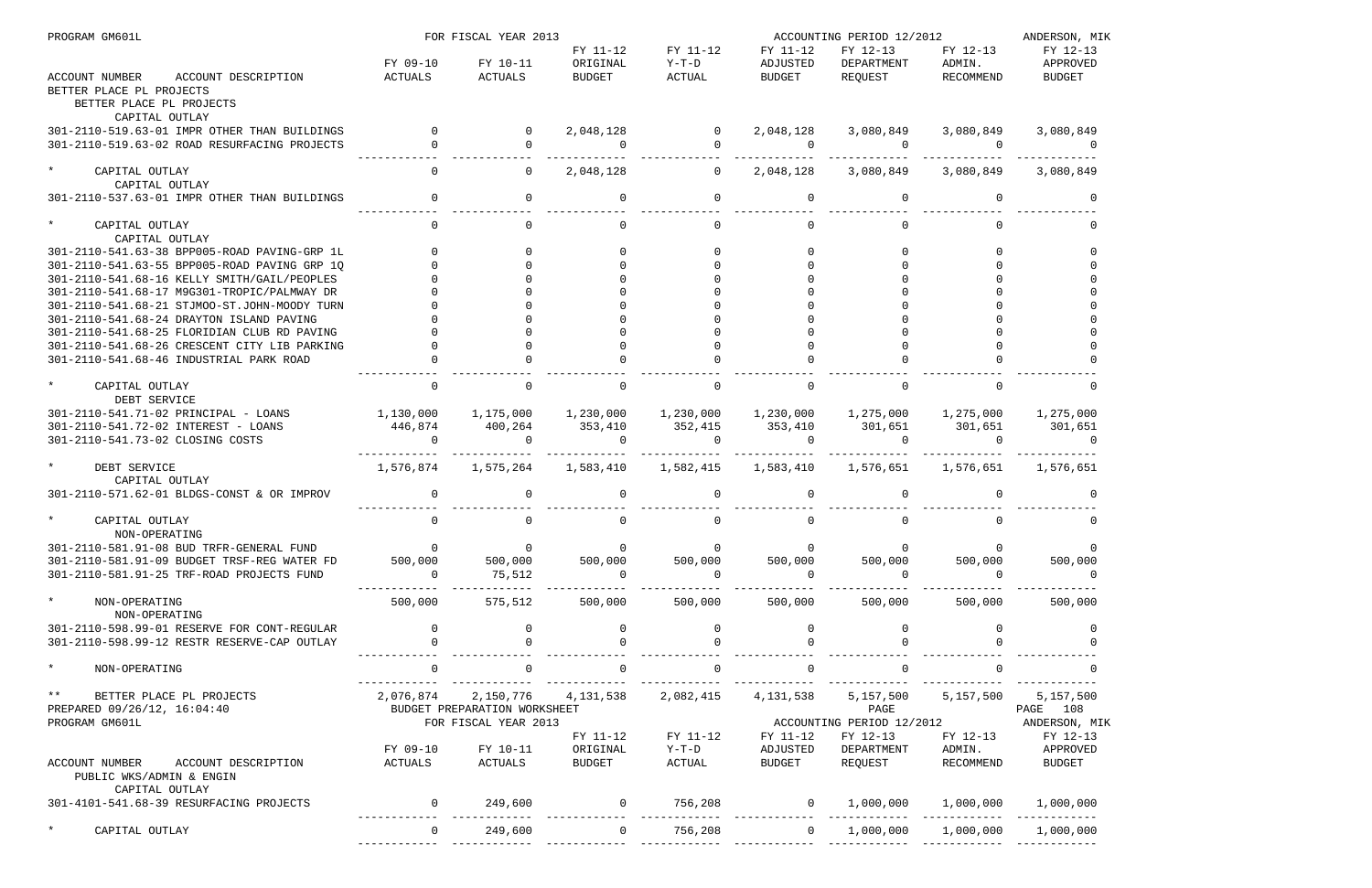| $***$                                                       | PUBLIC WKS/ADMIN & ENGIN                                                             | $\mathbf 0$    | 249,600                      | $\Omega$      | 756,208        | $\Omega$      | 1,000,000                 | 1,000,000 | 1,000,000     |
|-------------------------------------------------------------|--------------------------------------------------------------------------------------|----------------|------------------------------|---------------|----------------|---------------|---------------------------|-----------|---------------|
| PREPARED 09/26/12, 16:04:40                                 |                                                                                      |                | BUDGET PREPARATION WORKSHEET |               |                |               | PAGE                      |           | PAGE 109      |
| PROGRAM GM601L                                              |                                                                                      |                | FOR FISCAL YEAR 2013         |               |                |               | ACCOUNTING PERIOD 12/2012 |           | ANDERSON, MIK |
|                                                             |                                                                                      |                |                              | FY 11-12      | FY 11-12       | FY 11-12      | FY 12-13                  | FY 12-13  | FY 12-13      |
|                                                             | ACCOUNT DESCRIPTION                                                                  | FY 09-10       | FY 10-11                     | ORIGINAL      | $Y-T-D$        | ADJUSTED      | DEPARTMENT                | ADMIN.    | APPROVED      |
| <b>ACCOUNT NUMBER</b><br>PARKS & RECREATION                 |                                                                                      | <b>ACTUALS</b> | ACTUALS                      | <b>BUDGET</b> | ACTUAL         | <b>BUDGET</b> | REQUEST                   | RECOMMEND | <b>BUDGET</b> |
| CAPITAL OUTLAY<br>301-6101-572.61-01 LAND                   |                                                                                      | $\mathbf{0}$   | 163,527                      |               | $\Omega$       |               | $\Omega$                  |           |               |
| $\star$<br>CAPITAL OUTLAY                                   |                                                                                      |                | 163,527                      |               |                |               |                           |           |               |
| $***$<br>PARKS & RECREATION                                 |                                                                                      | $\mathbf{0}$   | 163,527                      |               |                |               |                           |           |               |
| $***$                                                       | BETTER PLACE PL PROJECTS                                                             | 2,076,874      | 2,563,903                    | 4,131,538     | 2,838,623      | 4,131,538     | 6,157,500                 | 6,157,500 | 6, 157, 500   |
| PREPARED 09/26/12, 16:04:40                                 |                                                                                      |                | BUDGET PREPARATION WORKSHEET |               |                |               | PAGE                      |           | PAGE<br>110   |
| PROGRAM GM601L                                              |                                                                                      |                | FOR FISCAL YEAR 2013         |               |                |               | ACCOUNTING PERIOD 12/2012 |           | ANDERSON, MIK |
|                                                             |                                                                                      |                |                              | FY 11-12      | FY 11-12       | FY 11-12      | FY 12-13                  | FY 12-13  | FY 12-13      |
|                                                             |                                                                                      | FY 09-10       | FY 10-11                     | ORIGINAL      | $Y-T-D$        | ADJUSTED      | DEPARTMENT                | ADMIN.    | APPROVED      |
| ACCOUNT NUMBER<br>ROAD PROJECTS<br>PUBLIC WKS/ADMIN & ENGIN | ACCOUNT DESCRIPTION                                                                  | ACTUALS        | ACTUALS                      | <b>BUDGET</b> | ACTUAL         | <b>BUDGET</b> | REQUEST                   | RECOMMEND | <b>BUDGET</b> |
|                                                             | OPERATING EXPENSES                                                                   |                |                              |               |                |               |                           |           |               |
|                                                             | 307-4101-541.31-01 PROFESSIONAL SERVICES                                             | $\Omega$       | $\overline{0}$               |               | $\overline{0}$ |               |                           |           |               |
| 307-4101-541.42-01 POSTAGE                                  |                                                                                      | 23             | 204                          |               | 159            |               |                           |           |               |
|                                                             | 307-4101-541.49-01 CURRENT CHARGES & OBLIG                                           | $\Omega$       | 1,721                        |               | 1,014          |               |                           |           |               |
|                                                             | 307-4101-541.49-50 LEGAL ADVERTISEMENTS                                              |                | $\Omega$                     |               | $\overline{0}$ |               |                           |           |               |
|                                                             | 307-4101-541.53-04 MATERIALS-ROAD WIDENING                                           |                |                              |               |                |               |                           |           |               |
| $\star$<br>OPERATING EXPENSES<br>CAPITAL OUTLAY             |                                                                                      | 23             | 1,925                        |               | 1,173          |               | $\Omega$                  |           |               |
| 307-4101-541.61-01 LAND                                     |                                                                                      | $\Omega$       | 0                            | $\Omega$      | $\overline{0}$ |               |                           |           | $\Omega$      |
|                                                             | 307-4101-541.63-02 ROAD IMPROVEMENT PROJECTS                                         | 86,932         | 601,077                      | 85,279        | 3,000          | 85,279        |                           |           |               |
|                                                             | 307-4101-541.66-01 TRAIL CROSSING/MADISON ST                                         |                | 25,000                       | - 0           | 155,016        |               |                           |           |               |
|                                                             | 307-4101-541.66-02 FL BLACK BEAR BYWAY PLAN                                          |                | 182,733                      | 105,000       | 103,837        | 105,000       |                           |           |               |
|                                                             | 307-4101-541.67-01 EAST PALATKA DRAINAGE PRJ                                         |                | $\Omega$                     | $\Omega$      | $\overline{0}$ | $\Omega$      |                           | $\Omega$  |               |
|                                                             | 307-4101-541.67-02 PALMETTO BLUFF RD DRAINAG                                         |                | 23,750                       | 53,567        | 750            | 53,567        | 63,060                    | 63,060    | 63,060        |
|                                                             | 307-4101-541.67-03 WELAKA FRONT ST. DRAINAGE                                         |                | 24,770                       | 106,664       | 690            | 106,664       | 80,457                    | 80,457    | 80,457        |
|                                                             | 307-4101-541.67-04 BROWNS LNDING/MACON DRAIN                                         |                | 43,300                       | 240,201       | 1,320          | 240,201       | 293,013                   | 293,013   | 293,013       |
|                                                             | 307-4101-541.67-05 PORT COMFORT/MOONST DRAIN                                         |                |                              | 83,875        | 0              | 83,875        | 72,750                    | 72,750    | 72,750        |
|                                                             | 307-4101-541.67-06 RODDY ROAD OUTFALL PROJ                                           |                |                              | $\Omega$      | 135,102        |               |                           |           |               |
|                                                             | 307-4101-541.68-10 FDOT08-LAP-309C PAVING                                            | 235,600        | 2,431,530                    | 1,305,200     | 942,588        | 1,305,200     |                           |           |               |
|                                                             | 307-4101-541.68-19 FDOT14-LAP-SR100 TO US17                                          | 7,614          | 17,026                       |               |                |               |                           |           |               |
|                                                             | 307-4101-541.68-20 LAP-SR15-TO SR207                                                 | 25,430         | 10,446                       |               |                |               | 2,412,033                 | 2,412,033 | 2,412,033     |
|                                                             | 307-4101-541.68-33 2ND LOCAL OPTION GAS TAX                                          | - 0            |                              |               |                |               |                           |           |               |
|                                                             | 307-4101-541.68-36 DUNNS CREEK STATE PARK                                            | 43,191         |                              |               |                |               |                           |           |               |
|                                                             | 307-4101-541.68-37 SR15/US17 SIDEWALK INSTAL                                         |                |                              |               | 27,310         |               |                           |           |               |
|                                                             | 307-4101-541.68-38 SCRAP-CR309C/FIRST RESURF                                         |                | 110,346                      | 114,585       | $\overline{0}$ | 114,585       |                           |           |               |
|                                                             | 307-4101-541.68-39 RESURFACING PROJECTS                                              |                | 1,000,000                    |               | 19,288         |               |                           | 42,669    | 42,669        |
|                                                             | 307-4101-541.68-40 TURN LANE SR19 PT OF WOOD                                         |                | 0                            |               | 100,348        |               | 448,148                   | 448,148   | 448,148       |
|                                                             | 307-4101-541.68-42 BTSR15-BIKE TRAIL SR15                                            |                | 525                          |               |                |               | $\Omega$                  | $\Omega$  |               |
|                                                             | 307-4101-541.68-43 PSRDS-PARADISE SHORES RD                                          |                |                              |               |                |               | 122,039                   | 122,039   | 122,039       |
|                                                             |                                                                                      |                |                              |               | 1,379,560      |               |                           |           |               |
|                                                             | 307-4101-541.68-44 CR21S-CR21 WIDEN/RESURF<br>307-4101-541.68-45 DIRT TO PAVE DP1218 |                |                              |               |                |               | 2,452,500                 | 2,452,500 | 2,452,500     |
| $\star$<br>CAPITAL OUTLAY                                   |                                                                                      | 398,767        | 4,470,503                    | 2,094,371     | 2,868,809      | 2,094,371     | 5,944,000                 | 5,986,669 | 5,986,669     |
| NON-OPERATING                                               | 307-4101-598.99-01 RESERVE FOR CONT-REGULAR                                          |                |                              |               | 0              |               |                           |           |               |
| $\star$<br>NON-OPERATING                                    |                                                                                      |                |                              |               |                |               |                           |           |               |
|                                                             |                                                                                      |                |                              |               |                |               |                           |           |               |
| $\star \star$                                               | PUBLIC WKS/ADMIN & ENGIN                                                             | 398,790        | 4,472,428                    | 2,094,371     | 2,869,982      | 2,094,371     | 5,944,000                 | 5,986,669 | 5,986,669     |

| 1,000,000<br>109<br>PAGE<br>ANDERSON, MIK<br>FY 12-13<br>APPROVED<br><b>BUDGET</b> |  |
|------------------------------------------------------------------------------------|--|
| ∩                                                                                  |  |
| ი                                                                                  |  |
|                                                                                    |  |
| O                                                                                  |  |
| 6,157,500                                                                          |  |
| 110<br>PAGE                                                                        |  |
| ANDERSON, MIK                                                                      |  |
| FY 12-13                                                                           |  |
| APPROVED                                                                           |  |
| <b>BUDGET</b>                                                                      |  |
|                                                                                    |  |
|                                                                                    |  |

|  |   |  |     |                                   |      | 0<br>0<br>0<br>0           |
|--|---|--|-----|-----------------------------------|------|----------------------------|
|  |   |  |     | 63<br>80,457<br>293,013<br>72,750 | ,060 | 0<br>0<br>0<br>0<br>O<br>0 |
|  |   |  |     | 2,412,                            | 033  | 0<br>0<br>0<br>0<br>0      |
|  |   |  |     | 42,669<br>448,148                 |      | O<br>0                     |
|  | 2 |  |     | 122<br>, 452, 500                 | 039  | 0                          |
|  | 5 |  |     | ,986,669                          |      |                            |
|  |   |  |     |                                   |      | 0<br>0                     |
|  | 5 |  | 986 |                                   | 669  |                            |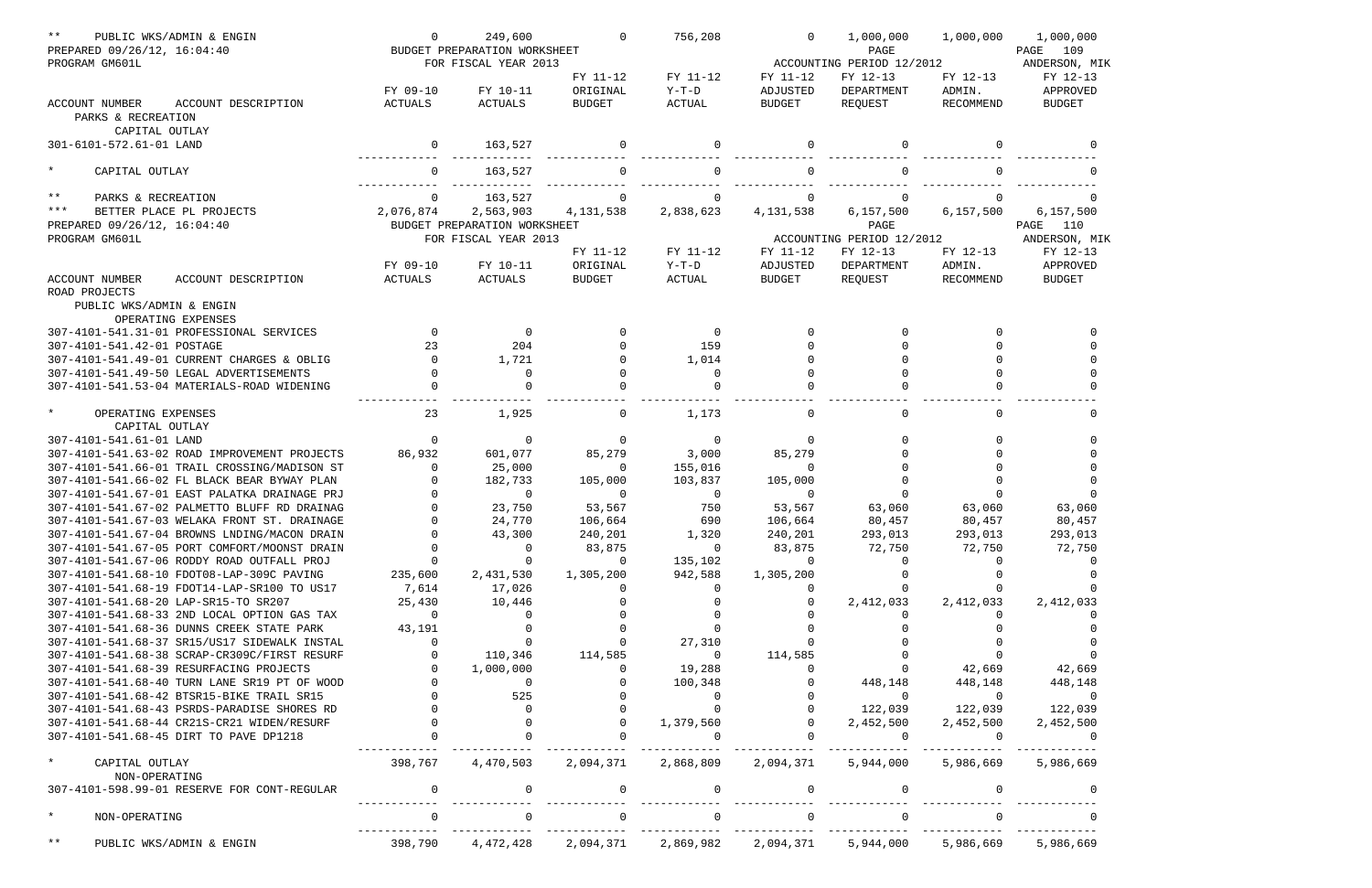| $* * *$<br>ROAD PROJECTS                                                                  | 398,790             |                                                                                                                               | 4,472,428 2,094,371       | 2,869,982                             | 2,094,371          | 5,944,000                                  | 5,986,669           | 5,986,669                     |
|-------------------------------------------------------------------------------------------|---------------------|-------------------------------------------------------------------------------------------------------------------------------|---------------------------|---------------------------------------|--------------------|--------------------------------------------|---------------------|-------------------------------|
| PREPARED 09/26/12, 16:04:40                                                               |                     | BUDGET PREPARATION WORKSHEET                                                                                                  |                           |                                       |                    | PAGE                                       |                     | PAGE 111                      |
| PROGRAM GM601L                                                                            |                     | FOR FISCAL YEAR 2013                                                                                                          |                           |                                       |                    | ACCOUNTING PERIOD 12/2012                  |                     | ANDERSON, MIK                 |
|                                                                                           |                     |                                                                                                                               | FY 11-12                  | FY 11-12                              | FY 11-12           | FY 12-13                                   | FY 12-13            | FY 12-13                      |
| ACCOUNT DESCRIPTION<br>ACCOUNT NUMBER                                                     | FY 09-10<br>ACTUALS | FY 10-11<br>ACTUALS                                                                                                           | ORIGINAL<br><b>BUDGET</b> | $Y-T-D$<br>ACTUAL                     | ADJUSTED<br>BUDGET | DEPARTMENT<br>REQUEST                      | ADMIN.<br>RECOMMEND | APPROVED<br>BUDGET            |
| CAPITAL PROJECTS FUND                                                                     |                     |                                                                                                                               |                           |                                       |                    |                                            |                     |                               |
| LAW ENFORCEMENT TRUST                                                                     |                     |                                                                                                                               |                           |                                       |                    |                                            |                     |                               |
| CAPITAL OUTLAY                                                                            |                     |                                                                                                                               |                           |                                       |                    |                                            |                     |                               |
| 308-3411-521.63-01 SHERIFF-JAIL EXPANSION                                                 |                     |                                                                                                                               |                           |                                       |                    |                                            |                     |                               |
|                                                                                           |                     |                                                                                                                               |                           |                                       |                    |                                            |                     |                               |
| $\star$<br>CAPITAL OUTLAY                                                                 | $\Omega$            |                                                                                                                               |                           |                                       |                    |                                            |                     | 1,000,000                     |
| ** LAW ENFORCEMENT TRUST                                                                  | $\overline{0}$      | 42,619                                                                                                                        |                           | $\overline{0}$ 0                      |                    | $0 \qquad 1,000,000$                       | 1,000,000           | 1,000,000                     |
| PREPARED 09/26/12, 16:04:40                                                               |                     | BUDGET PREPARATION WORKSHEET                                                                                                  |                           |                                       |                    | PAGE                                       |                     | PAGE 112                      |
| PROGRAM GM601L                                                                            |                     | FOR FISCAL YEAR 2013                                                                                                          |                           |                                       |                    | ACCOUNTING PERIOD 12/2012                  |                     | ANDERSON, MIK                 |
|                                                                                           |                     |                                                                                                                               | FY 11-12                  | FY 11-12                              | FY 11-12           | FY 12-13                                   | FY 12-13            | FY 12-13                      |
|                                                                                           | FY 09-10            | FY 10-11                                                                                                                      | ORIGINAL                  | $Y-T-D$                               | ADJUSTED           | DEPARTMENT                                 | ADMIN.              | APPROVED                      |
| ACCOUNT NUMBER<br>ACCOUNT DESCRIPTION                                                     | ACTUALS             | ACTUALS                                                                                                                       | BUDGET                    | ACTUAL                                | BUDGET             | REQUEST                                    | RECOMMEND           | <b>BUDGET</b>                 |
| EMERGENCY SERVICES                                                                        |                     |                                                                                                                               |                           |                                       |                    |                                            |                     |                               |
| CAPITAL OUTLAY                                                                            |                     |                                                                                                                               |                           |                                       |                    |                                            |                     |                               |
| 308-3991-525.62-01 CRESCENT CITY RETROFIT<br>308-3991-525.62-06 MIDDLETON BURNEY RETROFIT |                     | $\begin{array}{ccccccc} 0 & & & 0 & & & 0 & & 0 & & 0 \ 0 & & 1,064,372 & & 1,099,780 & & & 16,478 & & 1,099,780 \end{array}$ |                           |                                       |                    |                                            | $\overline{0}$      | $\overline{0}$                |
| 308-3991-525.62-08 KELLY SMITH ELEM RETROFIT                                              |                     |                                                                                                                               | $\overline{0}$            |                                       | $\overline{0}$     | $\overline{0}$<br>$\overline{0}$           | $\overline{0}$      | $\overline{0}$<br>$\mathsf 0$ |
| 308-3991-525.64-04 COMPUTER/TECH. HARDWARE                                                | 14,833              | $\overline{0}$ 0<br>$\overline{a}$                                                                                            | $\overline{0}$            | $\begin{array}{c} 0 \\ 0 \end{array}$ |                    |                                            |                     |                               |
|                                                                                           |                     |                                                                                                                               |                           |                                       |                    |                                            |                     |                               |
| $\star$<br>CAPITAL OUTLAY                                                                 | 14,833              |                                                                                                                               |                           | 16,478                                |                    |                                            |                     | $\Omega$                      |
| $***$<br>EMERGENCY SERVICES                                                               | 14,833              | $1,064,372$ $1,099,780$ $16,478$ $1,099,780$                                                                                  |                           |                                       |                    | $\overline{0}$                             | $\Omega$            | $\overline{0}$                |
| PREPARED 09/26/12, 16:04:40                                                               |                     | BUDGET PREPARATION WORKSHEET                                                                                                  |                           |                                       |                    | PAGE                                       |                     | PAGE 113                      |
| PROGRAM GM601L                                                                            |                     | FOR FISCAL YEAR 2013                                                                                                          |                           |                                       |                    | ACCOUNTING PERIOD 12/2012                  |                     | ANDERSON, MIK                 |
|                                                                                           |                     |                                                                                                                               | FY 11-12                  | FY 11-12                              | FY 11-12           | FY 12-13                                   | FY 12-13            | FY 12-13                      |
|                                                                                           | FY 09-10            | FY 10-11                                                                                                                      | ORIGINAL                  | $Y-T-D$                               | ADJUSTED           | DEPARTMENT                                 | ADMIN.              | APPROVED                      |
| ACCOUNT NUMBER<br>ACCOUNT DESCRIPTION                                                     | ACTUALS             | <b>ACTUALS</b>                                                                                                                | BUDGET                    | ACTUAL                                | BUDGET             | REQUEST                                    | RECOMMEND           | <b>BUDGET</b>                 |
| EMERGENCY OPERATIONS CTR<br>CAPITAL OUTLAY                                                |                     |                                                                                                                               |                           |                                       |                    |                                            |                     |                               |
| 308-3995-525.62-01 CRESCENT CITY RETROFIT                                                 | $\overline{0}$      | $\overline{0}$                                                                                                                |                           | $\overline{0}$                        | $\overline{0}$     | $\overline{0}$                             | $\mathsf{O}$        | $\overline{0}$                |
| 308-3995-525.62-02 EMERGENCY OPERATIONS CTR                                               |                     | $\begin{array}{ccc}\n0 & & & & \\ 0 & & & & \\ \end{array}$                                                                   | $\overline{a}$            |                                       |                    | $\begin{array}{ccc} 0 & 0 & 0 \end{array}$ | $\overline{a}$      | $\overline{a}$                |
| 308-3995-525.64-01 EQUIPMENT-CASH PURCHASE                                                |                     |                                                                                                                               |                           |                                       |                    |                                            |                     |                               |
|                                                                                           |                     |                                                                                                                               |                           |                                       |                    |                                            |                     |                               |
| $\star$<br>CAPITAL OUTLAY                                                                 |                     |                                                                                                                               | $\Omega$                  | $\mathbf 0$                           |                    |                                            |                     |                               |
| $\star \star$<br>EMERGENCY OPERATIONS CTR                                                 | $\Omega$            | $\Omega$                                                                                                                      | $\Omega$                  | $\mathbf 0$                           | $\mathbf 0$        |                                            | $\Omega$            |                               |
| PREPARED 09/26/12, 16:04:40                                                               |                     | BUDGET PREPARATION WORKSHEET                                                                                                  |                           |                                       |                    | 0<br>PAGE                                  |                     | 0<br>114<br>PAGE              |
| PROGRAM GM601L                                                                            |                     | FOR FISCAL YEAR 2013                                                                                                          |                           |                                       |                    | ACCOUNTING PERIOD 12/2012                  |                     | ANDERSON, MIK                 |
|                                                                                           |                     |                                                                                                                               | FY 11-12                  | FY 11-12                              | FY 11-12           | FY 12-13                                   | FY 12-13            | FY 12-13                      |
|                                                                                           | FY 09-10            | FY 10-11                                                                                                                      | ORIGINAL                  | $Y-T-D$                               | ADJUSTED           | DEPARTMENT                                 | ADMIN.              | APPROVED                      |
| ACCOUNT DESCRIPTION<br>ACCOUNT NUMBER                                                     | ACTUALS             | ACTUALS                                                                                                                       | <b>BUDGET</b>             | ACTUAL                                | BUDGET             | REOUEST                                    | RECOMMEND           | <b>BUDGET</b>                 |
| W PUTNAM/WISHAM PARK<br>OPERATING EXPENSES                                                |                     |                                                                                                                               |                           |                                       |                    |                                            |                     |                               |
| 308-6107-572.34-01 OTHER CONTRACTUAL SERVICE                                              | $\overline{0}$      |                                                                                                                               |                           | $\mathbf{0}$                          |                    |                                            |                     |                               |
| 308-6107-572.49-01 CURRENT CHARGES & OBLIG                                                |                     |                                                                                                                               |                           | $\Omega$                              |                    |                                            |                     |                               |
|                                                                                           |                     |                                                                                                                               |                           |                                       |                    |                                            |                     |                               |
| $\star$<br>OPERATING EXPENSES                                                             | 0                   | $\Omega$                                                                                                                      | $\Omega$                  | $\mathbf 0$                           | $\Omega$           | $\mathbf 0$                                | 0                   |                               |
| CAPITAL OUTLAY                                                                            |                     |                                                                                                                               |                           |                                       |                    |                                            |                     |                               |
| 308-6107-572.63-01 IMPR OTHER THAN BUILDINGS                                              | 52,750              |                                                                                                                               |                           | $\Omega$                              |                    |                                            |                     |                               |
| $\star$<br>CAPITAL OUTLAY                                                                 | 52,750              | $\mathbf{0}$                                                                                                                  | $\mathsf{O}$              | $\mathsf{O}$                          | $\Omega$           | $\mathbf 0$                                | 0                   |                               |
|                                                                                           |                     |                                                                                                                               |                           |                                       |                    |                                            |                     |                               |
| $\star \star$<br>W PUTNAM/WISHAM PARK                                                     | 52,750              | $\overline{0}$                                                                                                                | $\mathbf 0$               | $\overline{0}$                        | $\mathbf 0$        | 0                                          | $\Omega$            | 0                             |
| PREPARED 09/26/12, 16:04:40                                                               |                     | BUDGET PREPARATION WORKSHEET                                                                                                  |                           |                                       |                    | PAGE                                       |                     | 115<br>PAGE                   |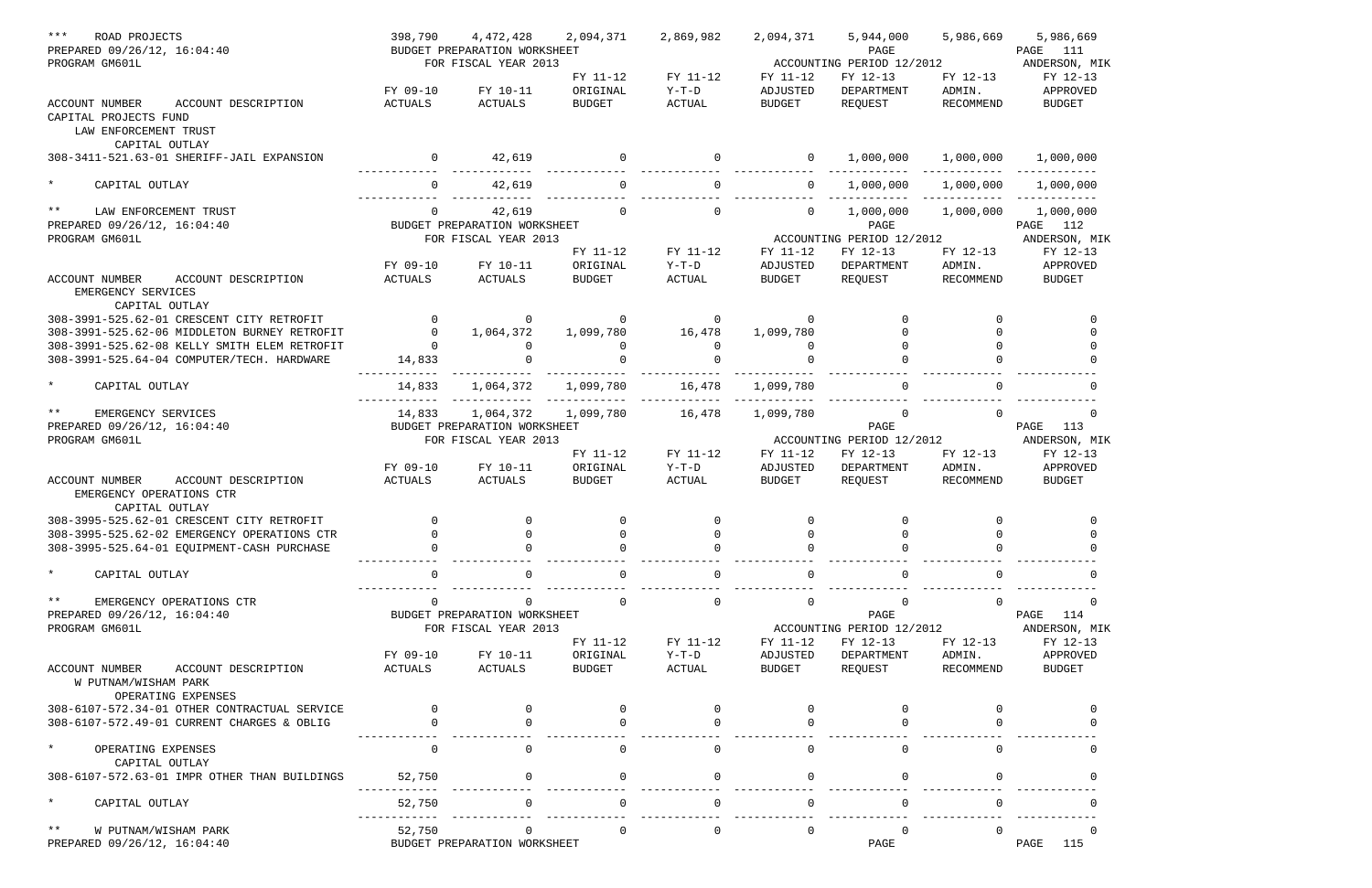| PROGRAM GM601L                                                                             |                 | FOR FISCAL YEAR 2013         |                      |                     | ACCOUNTING PERIOD 12/2012 |                                       |                      | ANDERSON, MIK             |
|--------------------------------------------------------------------------------------------|-----------------|------------------------------|----------------------|---------------------|---------------------------|---------------------------------------|----------------------|---------------------------|
|                                                                                            | FY 09-10        | FY 10-11                     | FY 11-12<br>ORIGINAL | FY 11-12<br>$Y-T-D$ | FY 11-12<br>ADJUSTED      | FY 12-13<br>DEPARTMENT                | FY 12-13<br>ADMIN.   | FY 12-13<br>APPROVED      |
| <b>ACCOUNT NUMBER</b><br>ACCOUNT DESCRIPTION<br>OLD BOSTWICK SCHOOL RENOV<br>NON-OPERATING | ACTUALS         | ACTUALS                      | <b>BUDGET</b>        | <b>ACTUAL</b>       | <b>BUDGET</b>             | REOUEST                               | RECOMMEND            | <b>BUDGET</b>             |
| 308-6111-572.99-01 RESERVE FOR CONT-REGULAR                                                | $\Omega$        | $\Omega$                     | $\Omega$             | $\Omega$            | $\Omega$                  | $\Omega$                              | $\Omega$             | $\cap$                    |
| $\star$<br>NON-OPERATING                                                                   | $\Omega$        | $\cap$                       | $\Omega$             | $\Omega$            | $\Omega$                  | $\Omega$                              | $\cap$               | $\Omega$                  |
| $***$<br>OLD BOSTWICK SCHOOL RENOV                                                         |                 |                              | $\Omega$             | $\Omega$            | $\Omega$                  |                                       | $\cap$               | $\Omega$                  |
| PREPARED 09/26/12, 16:04:40                                                                |                 | BUDGET PREPARATION WORKSHEET |                      |                     |                           | PAGE                                  |                      | 116<br>PAGE               |
| PROGRAM GM601L                                                                             |                 | FOR FISCAL YEAR 2013         | FY 11-12             | FY 11-12            | FY 11-12                  | ACCOUNTING PERIOD 12/2012<br>FY 12-13 | FY 12-13             | ANDERSON, MIK<br>FY 12-13 |
|                                                                                            | FY 09-10        | FY 10-11                     | ORIGINAL             | $Y-T-D$             | ADJUSTED                  | DEPARTMENT                            | ADMIN.               | APPROVED                  |
| <b>ACCOUNT NUMBER</b><br>ACCOUNT DESCRIPTION<br>TRANSFERS/RESERVES/MISC<br>NON-OPERATING   | <b>ACTUALS</b>  | ACTUALS                      | <b>BUDGET</b>        | <b>ACTUAL</b>       | <b>BUDGET</b>             | REQUEST                               | RECOMMEND            | <b>BUDGET</b>             |
| 308-9999-581.91-15 TRF TO TRANSPORTATION FD                                                | $\Omega$        | $\Omega$                     | $\Omega$             | $\Omega$            | $\Omega$                  | $\Omega$                              | $\Omega$             | $\Omega$                  |
| $\star$<br>NON-OPERATING<br>NON-OPERATING                                                  | $\Omega$        | $\Omega$                     | $\Omega$             | $\mathbf 0$         | $\Omega$                  | $\mathbf 0$                           | $\Omega$             | $\Omega$                  |
| 308-9999-598.99-01 RESERVE FOR CONT-REGULAR                                                | $\Omega$        | $\cap$                       | $\Omega$             | $\Omega$            | $\Omega$                  | $\Omega$                              |                      | $\cap$                    |
| $\star$<br>NON-OPERATING                                                                   |                 |                              |                      | $\Omega$            |                           |                                       |                      |                           |
| $***$<br>TRANSFERS/RESERVES/MISC                                                           | $\Omega$        | $\Omega$                     | $\Omega$             | 0                   | $\Omega$                  | $\Omega$                              | $\Omega$             |                           |
| $***$<br>CAPITAL PROJECTS FUND                                                             | 67,583          | 1,106,991                    | 1,099,780            | 16,478              | 1,099,780                 | 1,000,000                             | 1,000,000            | 1,000,000                 |
| PREPARED 09/26/12, 16:04:40                                                                |                 | BUDGET PREPARATION WORKSHEET |                      |                     |                           | PAGE                                  |                      | PAGE<br>117               |
| PROGRAM GM601L                                                                             |                 | FOR FISCAL YEAR 2013         |                      |                     |                           | ACCOUNTING PERIOD 12/2012             |                      | ANDERSON, MIK             |
|                                                                                            |                 |                              | FY 11-12             | FY 11-12            | FY 11-12                  | FY 12-13                              | FY 12-13             | FY 12-13                  |
|                                                                                            | FY 09-10        | FY 10-11                     | ORIGINAL             | $Y-T-D$             | ADJUSTED                  | DEPARTMENT                            | ADMIN.               | APPROVED                  |
| ACCOUNT NUMBER<br>ACCOUNT DESCRIPTION<br>WASTE MANAGEMENT                                  | ACTUALS         | ACTUALS                      | <b>BUDGET</b>        | ACTUAL              | <b>BUDGET</b>             | REOUEST                               | RECOMMEND            | <b>BUDGET</b>             |
| SANITATION/ADMINISTRATION<br>PERSONAL SERVICES                                             |                 |                              |                      |                     |                           |                                       |                      |                           |
| 401-4210-534.12-11 REGULAR SALARIES & WAGES                                                | 514,899         | 498,029                      | 523,875              | 465,087             | 523,875                   | 519,936                               | 519,936              | 519,936                   |
| 401-4210-534.12-12 SALARIES/WAGES-OVERTIME                                                 |                 | 40,401 45,096                |                      | 45,000 46,223       |                           | 45,000 45,000 45,000                  |                      | 45,000                    |
| 401-4210-534.13-11 SALARIES & WAGES - OPS                                                  | $\overline{0}$  | $\mathbf 0$                  | 7,500                | $\overline{0}$      | 7,500                     | 5,500                                 | 5,500                | 5,500                     |
| 401-4210-534.15-11 EXPERIENCE PAY                                                          | 5,898           | 10,404                       | $\overline{0}$       | 8,144               | $\overline{0}$            | $\overline{0}$                        | $\overline{0}$       | $\overline{0}$            |
| 401-4210-534.21-13 FICA TAXES MATCHING                                                     | 39,884          | 39,549                       | 44,093               | 37,982              | 44,093                    | 43,791                                | 43,791               | 43,791                    |
| 401-4210-534.22-13 RETIREMENT CONTRIBUTIONS                                                | 57,604          | 48,822                       | 31,132               | 24,880              | 31,132                    | 33,041                                | 33,041               | 33,041                    |
| 401-4210-534.23-13 LIFE & HEALTH INSURANCE                                                 | 130,099         | 129,904                      | 106,459              | 116,842<br>-------- | 106,459                   | 106,459                               | 106,459<br>--------- | 106,459                   |
| $\star$<br>PERSONAL SERVICES<br>OPERATING EXPENSES                                         | 788,785         | 771,804                      | 758,059              | 699,158             | 758,059                   | 753,727                               | 753,727              | 753,727                   |
| 401-4210-534.31-01 PROFESSIONAL SERVICES                                                   | 99,002          | 175,276                      | 351,700              | 255,970             | 351,700                   | 357,200                               | 357,200              | 357,200                   |
| 401-4210-534.32-01 AUDIT-STATE REQUIRE-CPA                                                 | 12,000          | 12,000                       | 12,000               | 12,000              | 12,000                    | 12,000                                | 12,000               | 12,000                    |
| 401-4210-534.34-01 OTHER CONTRACTUAL SERVICE                                               | 29,051          | 8,432                        | 28,500               | 2,091               | 28,500                    | 26,000                                | 26,000               | 26,000                    |
| 401-4210-534.34-23 UNIFORM RENTALS-EMPLOYER                                                | 1,735           | 1,667                        | 1,500                | 1,361               | 1,500                     | 1,500                                 | 1,500                | 1,500                     |
| 401-4210-534.34-25 CONTRACT-INMATE CREWS                                                   | $\overline{0}$  | $\overline{0}$               | 105,000              | $\overline{0}$      | 105,000                   | 105,000                               | 105,000              | 105,000                   |
| 401-4210-534.40-01 TRAVEL & PER DIEM                                                       | 2,796           | 2,225                        | 3,100                | 2,100               | 3,100                     | 3,100                                 | 3,100                | 3,100                     |
| 401-4210-534.41-01 COMMUNICATION SERVICES                                                  | 2,948           | 2,746                        | 3,300                | 2,516               | 3,300                     | 3,300                                 | 3,300                | 3,300                     |
| 401-4210-534.42-01 POSTAGE                                                                 | 314             | 235                          | 500                  | 218                 | 500                       | 500                                   | 500                  | 500                       |
| 401-4210-534.43-01 UTILITIES<br>401-4210-534.44-01 RENTALS AND LEASES                      | 8,077<br>80,915 | 8,726<br>71,611              | 8,000<br>10,000      | 8,617<br>5,008      | 8,000<br>10,000           | 8,000<br>10,000                       | 8,000<br>10,000      | 8,000<br>10,000           |
| 401-4210-534.45-20 INSURANCE-RISK MANAGEMENT                                               | 59,045          | 59,045                       | 59,045               | 59,045              | 59,045                    | 59,045                                | 59,045               | 59,045                    |
| 401-4210-534.46-01 REPAIR & MAINT - OTHER                                                  | 63,208          | 67,882                       | 75,000               | 56,953              | 75,000                    | 80,000                                | 80,000               | 80,000                    |
| 401-4210-534.46-04 R & M - FLEET MAINTENANCE                                               | 196,993         | 81,546                       | 200,000              | 79,437              | 200,000                   | 175,000                               | 175,000              | 175,000                   |
| 401-4210-534.46-13 R & M - COMM EQUIPMENT                                                  | 10,800          | 10,800                       | 10,800               | 10,800              | 10,800                    | 10,800                                | 10,800               | 10,800                    |
| 401-4210-534.47-01 PRINTING & BINDING                                                      | 63              | $\mathbf 0$                  | 250                  | 109                 | 250                       | 250                                   | 250                  | 250                       |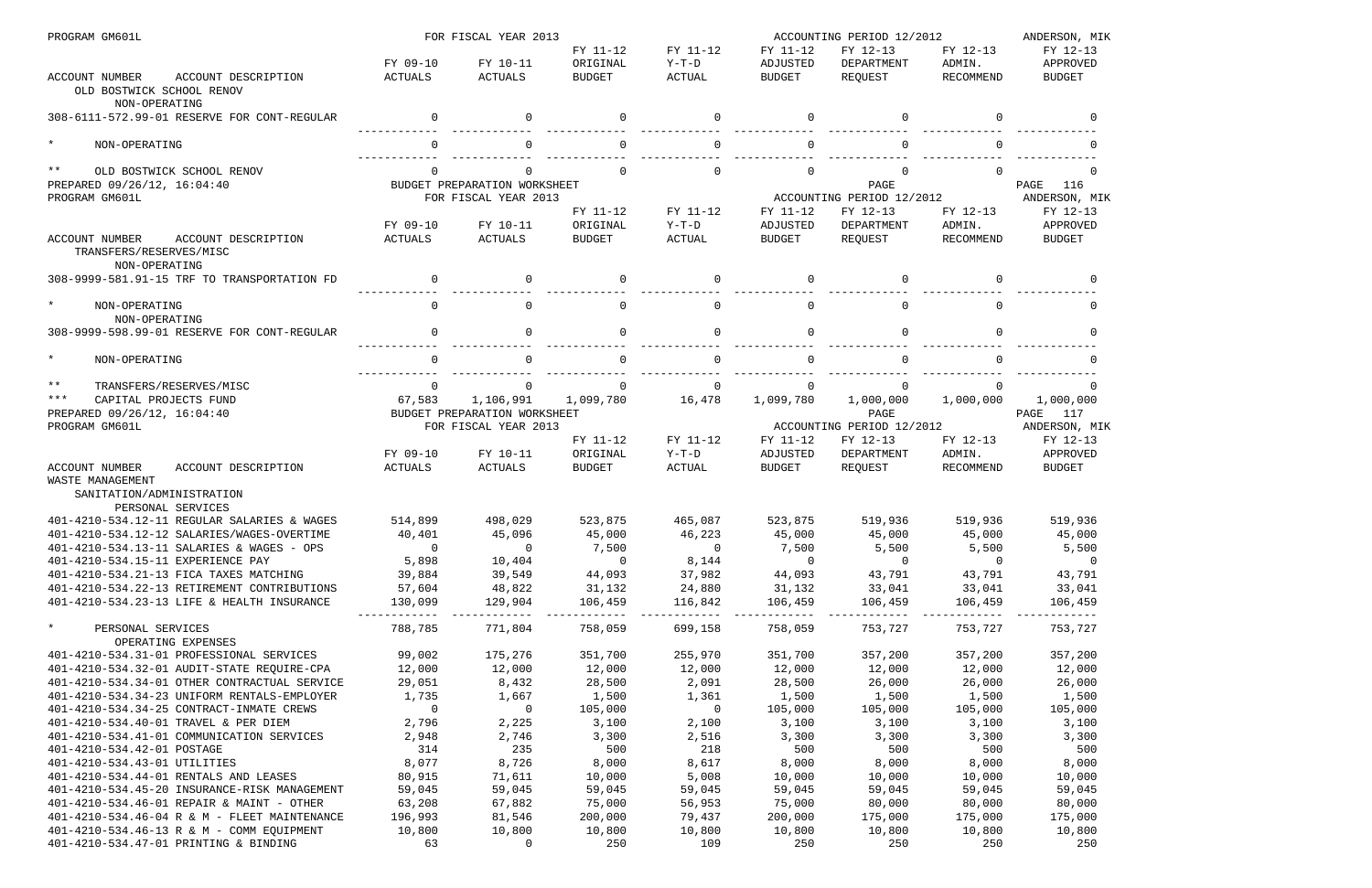| 401-4210-534.49-01 CURRENT CHARGES & OBLIG              | 5,905          | 3,018                        | 25,000         | 923            | 25,000         | 25,000                    | 25,000                  | 25,000         |
|---------------------------------------------------------|----------------|------------------------------|----------------|----------------|----------------|---------------------------|-------------------------|----------------|
| 401-4210-534.49-03 COMM/FEES/COSTS-TAX COLL             | 35,666         | 35,662                       | 39,140         | 34,720         | 39,140         | 39,140                    | 39,140                  | 39,140         |
| 401-4210-534.49-14 ADMINISTRATIVE SERVICES              | 58,500         | 58,500                       | 58,500         | 58,500         | 58,500         | 58,500                    | 58,500                  | 58,500         |
| 401-4210-534.49-17 SAFETY RECOGNITION                   | 250            | 525                          | 1,000          | 616            | 1,000          | 1,000                     | 1,000                   | 1,000          |
| 401-4210-534.49-47 FEES-LAWSUITS-WASTE MGMT             | $\overline{0}$ | $\overline{0}$               | $\overline{0}$ | $\overline{0}$ | $\overline{0}$ | $\overline{0}$            | $\overline{0}$          | $\overline{0}$ |
| 401-4210-534.49-50 LEGAL ADVERTISEMENTS                 | $\overline{0}$ | 658                          | 750            | $\overline{0}$ | 750            | 750                       | 750                     | 750            |
| 401-4210-534.49-70 NET OPEB COST                        | $\overline{0}$ | $\overline{0}$               | $\overline{0}$ | $\overline{0}$ | $\overline{0}$ | $\overline{0}$            | $\overline{\mathbf{0}}$ | $\overline{0}$ |
| 401-4210-534.51-01 OFFICE SUPPLIES                      | 1,356          | 1,428                        | 1,500          | 1,626          | 1,500          | 1,500                     | 1,500                   | 1,500          |
| 401-4210-534.52-01 OPERATING SUPPLIES                   | 38,158         | 16,575                       | 32,800         | 12,539         | 32,800         | 32,800                    | 32,800                  | 32,800         |
| 401-4210-534.52-02 GAS, OIL & LUBRICANTS                | 183,117        | 218,784                      | 225,000        | 212,595        | 225,000        | 225,000                   | 225,000                 | 225,000        |
| 401-4210-534.52-10 OPER SUPPLIES - INVENTORY            | 1,221          | $\overline{0}$               | 7,000          | $\overline{0}$ | 7,000          | 5,500                     | 5,500                   | 5,500          |
| 401-4210-534.54-01 BOOKS/PUBLICATIONS/SUBSCR            | 86             | 88                           | 200            | 88             | 200            | 200                       | 200                     | 200            |
| 401-4210-534.54-02 DUES & MEMBERSHIPS                   | 352            | 545                          | 500            | 366            | 500            | 500                       | 500                     | 500            |
| 401-4210-534.54-03 TRAINING                             | 2,835          | 2,835                        | 2,600          | 1,602          | 2,600          | 2,600                     | 2,600                   | 2,600          |
| 401-4210-534.59-01 DEPRECIATION                         | 192,674        | 187,868                      | 200,000        | 180,367        | 200,000        | 187,000                   | 187,000                 | 187,000        |
|                                                         |                |                              |                |                |                |                           |                         |                |
| $\star$<br>OPERATING EXPENSES<br>CAPITAL OUTLAY         | 1,087,067      | 1,028,677                    | 1,462,685      | 1,000,167      | 1,462,685      | 1,431,185                 | 1,431,185               | 1,431,185      |
| 401-4210-534.62-01 BLDGS-CONST & OR IMPROV              | $\overline{0}$ | $\mathbf{0}$                 | $\overline{0}$ | $\overline{0}$ | $\overline{0}$ | 50,000                    | 50,000                  | 50,000         |
| 401-4210-534.63-01 IMPR OTHER THAN BUILDINGS            |                | $\Omega$                     | 100,000        | $\Omega$       | 100,000        | 50,000                    | 50,000                  | 50,000         |
| PREPARED 09/26/12, 16:04:40                             |                | BUDGET PREPARATION WORKSHEET |                |                |                | PAGE                      |                         | 118<br>PAGE    |
| PROGRAM GM601L                                          |                | FOR FISCAL YEAR 2013         |                |                |                | ACCOUNTING PERIOD 12/2012 |                         | ANDERSON, MIK  |
|                                                         |                |                              | FY 11-12       | FY 11-12       | FY 11-12       | FY 12-13                  | FY 12-13                | FY 12-13       |
|                                                         | FY 09-10       | FY 10-11                     | ORIGINAL       | $Y-T-D$        | ADJUSTED       | DEPARTMENT                | ADMIN.                  | APPROVED       |
| ACCOUNT DESCRIPTION<br>ACCOUNT NUMBER                   | ACTUALS        | ACTUALS                      | BUDGET         | ACTUAL         | BUDGET         | REQUEST                   | RECOMMEND               | <b>BUDGET</b>  |
| 401-4210-534.64-01 EQUIPMENT-CASH PURCHASE              | 7,710          | 286                          | 180,000        | $\overline{0}$ | 180,000        | 435,000                   | 435,000                 | 435,000        |
|                                                         |                |                              |                |                |                |                           |                         | ------------   |
| $\star$<br>CAPITAL OUTLAY<br>DEBT SERVICE               | 7,710          | 286                          | 280,000        | $\mathbf 0$    | 280,000        | 535,000                   | 535,000                 | 535,000        |
| 401-4210-534.71-01 PRINCIPAL-BOND RETIREMENT            | $\overline{0}$ | $\overline{0}$               | 466,951        | $\overline{0}$ | 466,951        | 484,762                   | 484,762                 | 484,762        |
| 401-4210-534.71-05 PRINCIPAL-LEASE PURCHASE             | $\overline{0}$ | $\overline{0}$               | 94,904         | $\sim$ 0       | 94,904         | 200,000                   | 200,000                 | 200,000        |
| 401-4210-534.72-01 INTEREST - BONDS                     | 113,185        | 157,946                      | 114,847        | 114,834        | 114,847        | 97,036                    | 97,036                  | 97,036         |
| 401-4210-534.72-05 INTEREST-LEASE PURCHASE              | 11,723         | 16,629                       | 4,073          | 16,170         | 4,073          | 4,073                     | 4,073                   | 4,073          |
|                                                         |                |                              |                |                |                |                           |                         |                |
| $\star$<br>DEBT SERVICE<br>NON-OPERATING                | 124,908        | 174,575                      | 680,775        | 131,004        | 680,775        | 785,871                   | 785,871                 | 785,871        |
| 401-4210-581.91-01 BUD TRFR-CLERK TO BOARD              | 40,745         | 41,560                       | 41,560         | 41,560         | 41,560         | 41,560                    | 41,560                  | 41,560         |
| 401-4210-581.91-28 TRF-RISK MANAGEMENT FD               | 10,182         | 10,182                       | 10,182         | 10,182         | 10,182         | 10,182                    | 10,182                  | 10,182         |
| 401-4210-581.91-30 TRF - GENERAL FUND                   | 52,500         | 52,500                       | $\mathbf 0$    | $\overline{0}$ | $\Omega$       | $\overline{0}$            | $\Omega$                | $\Omega$       |
|                                                         |                |                              |                |                |                |                           |                         |                |
| $\star$<br>NON-OPERATING<br>NON-OPERATING               | 103,427        | 104,242                      | 51,742         | 51,742         | 51,742         | 51,742                    | 51,742                  | 51,742         |
| 401-4210-598.99-01 RESERVE FOR CONT-REGULAR             | $\mathbf 0$    | $\overline{0}$               | 0              | 0              |                | 0                         |                         | 0              |
| 401-4210-598.99-23 RES-ESCROW-FUTURE CLOSURE            |                |                              | $\Omega$       | $\Omega$       |                | $\Omega$                  |                         |                |
|                                                         |                |                              |                |                |                |                           |                         |                |
| $\star$<br>NON-OPERATING                                | $\mathbf 0$    | $\Omega$                     | $\mathbf 0$    | $\mathsf{O}$   | $\Omega$       | $\mathbf 0$               |                         | $\Omega$       |
|                                                         |                |                              |                |                |                |                           |                         |                |
| $\star \star$<br>SANITATION/ADMINISTRATION              | 2,111,897      | 2,079,584                    | 3, 233, 261    | 1,882,071      | 3,233,261      | 3,557,525                 | 3,557,525               | 3,557,525      |
| PREPARED 09/26/12, 16:04:40                             |                | BUDGET PREPARATION WORKSHEET |                |                |                | PAGE                      |                         | PAGE 119       |
| PROGRAM GM601L                                          |                | FOR FISCAL YEAR 2013         |                |                |                | ACCOUNTING PERIOD 12/2012 |                         | ANDERSON, MIK  |
|                                                         |                |                              | FY 11-12       | FY 11-12       | FY 11-12       | FY 12-13                  | FY 12-13                | FY 12-13       |
|                                                         | FY 09-10       | FY 10-11                     | ORIGINAL       | Y-T-D          | ADJUSTED       | DEPARTMENT                | ADMIN.                  | APPROVED       |
| ACCOUNT DESCRIPTION<br>ACCOUNT NUMBER<br>LONG-TERM CARE | ACTUALS        | ACTUALS                      | <b>BUDGET</b>  | ACTUAL         | BUDGET         | REQUEST                   | RECOMMEND               | <b>BUDGET</b>  |
| PERSONAL SERVICES                                       |                |                              |                |                |                |                           |                         |                |
| 401-4214-534.12-11 REGULAR SALARIES & WAGES             | 2,322          | 2,343                        | 4,662          | 2,325          | 4,662          | 4,662                     | 4,662                   | 4,662          |
| 401-4214-534.12-12 SALARIES/WAGES-OVERTIME              | 472            | 558                          | 700            | 399            | 700            | 700                       | 700                     | 700            |
| 401-4214-534.15-11 EXPERIENCE PAY                       | 52             | 56                           | $\overline{0}$ | 56             | $\overline{0}$ | $\overline{0}$            | $\overline{0}$          | $\overline{0}$ |
| 401-4214-534.21-13 FICA TAXES MATCHING                  | 183            | 191                          | 410            | 182            | 410            | 410                       | 410                     | 410            |
| 401-4214-534.22-13 RETIREMENT CONTRIBUTIONS             | 282            | 266                          | 286            | 135            | 286            | 298                       | 298                     | 298            |
| 401-4214-534.23-13 LIFE & HEALTH INSURANCE              | 581            | 597                          | 581            | 603            | 581            | 581                       | 581                     | 581            |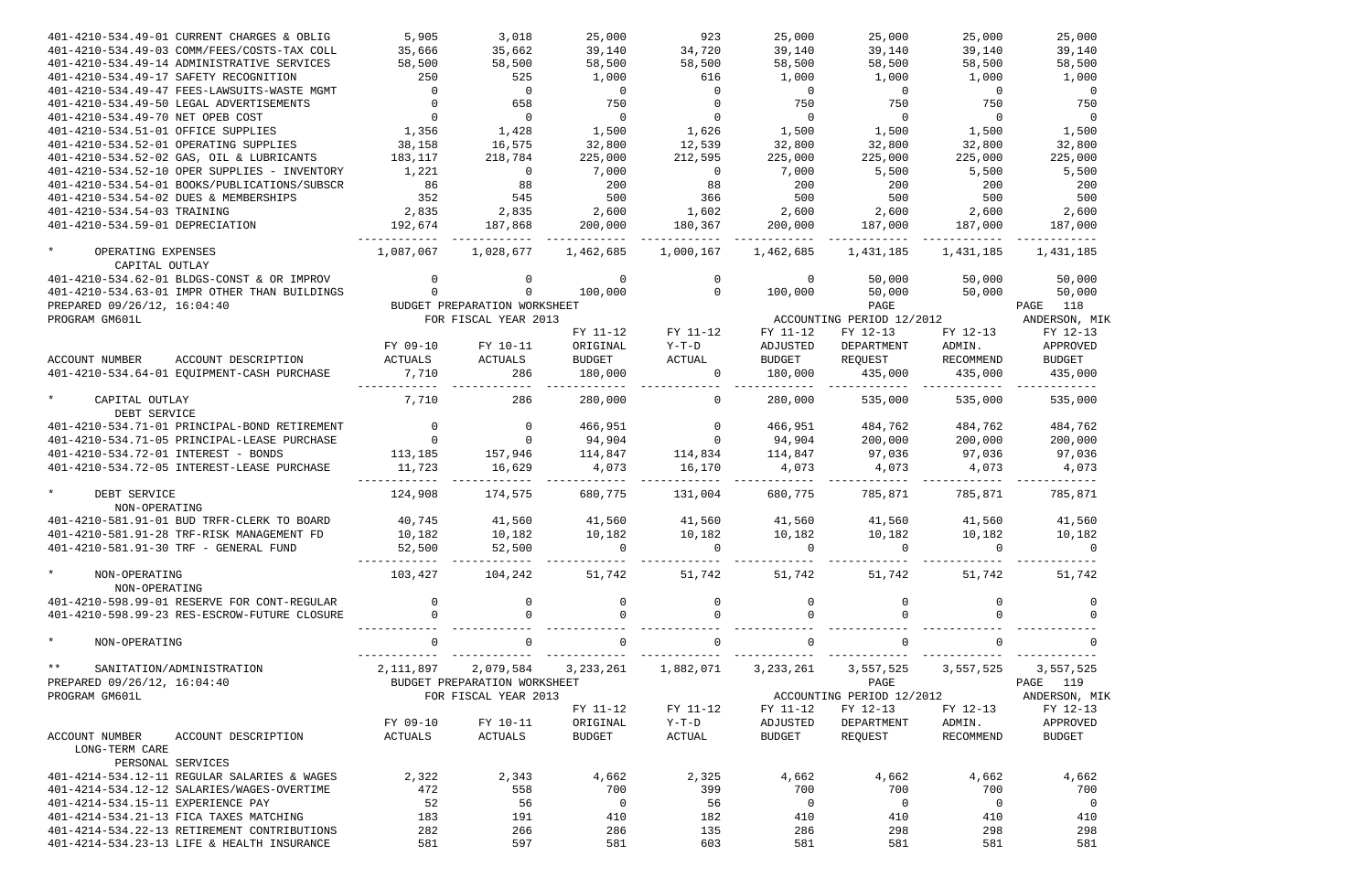| PERSONAL SERVICES                                                                        | 3,892                   | 4,011                        | 6,639                                   | 3,700                 | 6,639                            | 6,651                               | 6,651                 | 6,651                                   |
|------------------------------------------------------------------------------------------|-------------------------|------------------------------|-----------------------------------------|-----------------------|----------------------------------|-------------------------------------|-----------------------|-----------------------------------------|
| OPERATING EXPENSES                                                                       |                         |                              |                                         |                       |                                  |                                     |                       |                                         |
| 401-4214-534.31-01 PROFESSIONAL SERVICES                                                 | 148,251                 | 243,262                      | 264,800                                 | 91,600                | 264,800                          | 250,300                             | 250,300               | 250,300                                 |
| 401-4214-534.34-01 OTHER CONTRACTUAL SERVICE                                             | 38,979                  | 17,852                       | 60,000                                  | 12,863                | 60,000                           | 60,000                              | 60,000                | 60,000                                  |
| 401-4214-534.34-23 UNIFORM RENTALS-EMPLOYER                                              | 12                      | 12                           | $\overline{\phantom{0}}$                | 12                    | $\overline{0}$<br>$\overline{0}$ | $\overline{0}$                      | $\overline{0}$        | 0                                       |
| 401-4214-534.42-01 POSTAGE                                                               | $\overline{0}$          | $\overline{0}$               | $\overline{0}$<br>600                   | $\overline{0}$        | 600                              | $\overline{0}$                      | $\overline{0}$<br>600 | $\overline{0}$                          |
| 401-4214-534.43-01 UTILITIES                                                             | 527<br>$\overline{0}$   | 599<br>$\overline{0}$        |                                         | 604<br>$\overline{0}$ |                                  | 600                                 |                       | 600                                     |
| 401-4214-534.44-01 RENTALS AND LEASES<br>401-4214-534.46-01 REPAIR & MAINT - OTHER       | 530                     | 196                          | 4,000                                   | 41                    | 4,000                            | 4,000                               | 4,000                 | 4,000                                   |
| 401-4214-534.46-04 R & M - FLEET MAINTENANCE                                             |                         | 355                          | 2,600                                   | 2,767                 | 2,600                            | 2,600                               | 2,600                 | 2,600                                   |
| 401-4214-534.52-01 OPERATING SUPPLIES                                                    | 5,524<br>$\overline{0}$ | $\overline{0}$               | 4,000<br>500                            | 58                    | 4,000<br>500                     | 4,000<br>500                        | 4,000<br>500          | 4,000<br>500                            |
|                                                                                          | $\overline{0}$          |                              | $\Omega$                                | $\Omega$              | $\overline{0}$                   |                                     | $\Omega$              |                                         |
| 401-4214-534.52-10 OPER SUPPLIES - INVENTORY<br>401-4214-534.59-01 DEPRECIATION          | 256,654                 | 571,673                      |                                         |                       |                                  |                                     |                       |                                         |
| 401-4214-534.59-02 CHANGE-LT CARE COSTS EST.                                             |                         |                              | $\begin{array}{c}\n0 \\ 0\n\end{array}$ | 1,557,158<br>524,683- |                                  |                                     |                       |                                         |
|                                                                                          | 174,137–                | 255,119-                     |                                         |                       |                                  |                                     |                       |                                         |
| $\star$<br>OPERATING EXPENSES<br>CAPITAL OUTLAY                                          | 276,340                 | 578,830                      | 336,500                                 | 1,140,420             | 336,500                          | 322,000                             | 322,000               | 322,000                                 |
| 401-4214-534.63-01 IMPR OTHER THAN BUILDINGS                                             | $\overline{0}$          | $\Omega$                     | 150,000                                 | $\Omega$              | 150,000                          | 150,000                             | 150,000               | 150,000                                 |
| $\star$<br>CAPITAL OUTLAY                                                                | $\Omega$                | $\Omega$                     | 150,000                                 | $\Omega$              | 150,000                          | 150,000                             | 150,000               | 150,000                                 |
| $***$<br>LONG-TERM CARE                                                                  | 280,232                 | 582,841                      | 493,139                                 | 1,144,120             | 493,139                          | 478,651                             | 478,651               | 478,651                                 |
| PREPARED 09/26/12, 16:04:40                                                              |                         | BUDGET PREPARATION WORKSHEET |                                         |                       |                                  | PAGE                                |                       | PAGE 120                                |
| PROGRAM GM601L                                                                           |                         | FOR FISCAL YEAR 2013         |                                         |                       |                                  | ACCOUNTING PERIOD 12/2012           |                       | ANDERSON, MIK                           |
|                                                                                          |                         |                              | FY 11-12                                | FY 11-12              | FY 11-12                         | FY 12-13                            | FY 12-13              | FY 12-13                                |
|                                                                                          | FY 09-10                | FY 10-11                     | ORIGINAL                                | Y-T-D                 | ADJUSTED                         | DEPARTMENT                          | ADMIN.                | APPROVED                                |
| ACCOUNT NUMBER<br>ACCOUNT DESCRIPTION<br>SAN./SOL.WASTE/COLLECTION<br>OPERATING EXPENSES | ACTUALS                 | ACTUALS                      | <b>BUDGET</b>                           | ACTUAL                | BUDGET                           | REQUEST                             | RECOMMEND             | <b>BUDGET</b>                           |
| 401-4215-534.34-01 OTHER CONTRACTUAL SERVICE                                             | 3,359,556               | 3,379,993                    | 3,446,029                               | 3,110,762             |                                  | 3,446,029 3,395,292                 | 3,395,292             | 3,395,292                               |
| 401-4215-534.49-03 COMM/FEES/COSTS-TAX COLL                                              | 75,506                  | 75,535                       | 75,506                                  | 73,358                | 75,506                           | 75,506                              | 75,506                | 75,506                                  |
| $\star$<br>OPERATING EXPENSES                                                            | 3,435,062               |                              | 3,455,528 3,521,535                     | 3,184,120             | 3,521,535                        | 3,470,798   3,470,798               |                       | 3,470,798                               |
| $***$<br>SAN./SOL.WASTE/COLLECTION                                                       | 3,435,062               | 3,455,528                    |                                         | 3,521,535 3,184,120   | 3,521,535                        | 3,470,798                           | 3,470,798             | 3,470,798                               |
| PREPARED 09/26/12, 16:04:40                                                              |                         | BUDGET PREPARATION WORKSHEET |                                         |                       |                                  | PAGE                                |                       | PAGE 121                                |
| PROGRAM GM601L                                                                           |                         | FOR FISCAL YEAR 2013         |                                         |                       |                                  | ACCOUNTING PERIOD 12/2012           |                       | ANDERSON, MIK                           |
|                                                                                          |                         |                              | FY 11-12                                | FY 11-12              | FY 11-12                         | FY 12-13                            | FY 12-13              | FY 12-13                                |
|                                                                                          | FY 09-10                | FY 10-11                     | ORIGINAL                                | $Y-T-D$               | ADJUSTED                         | DEPARTMENT                          | ADMIN.                | APPROVED                                |
| ACCOUNT DESCRIPTION<br>ACCOUNT NUMBER                                                    | ACTUALS                 | <b>ACTUALS</b>               | BUDGET                                  | ACTUAL                | <b>BUDGET</b>                    | REQUEST                             | RECOMMEND             | BUDGET                                  |
| SANITATION/WASTE TIRE<br>OPERATING EXPENSES                                              |                         |                              |                                         |                       |                                  |                                     |                       |                                         |
| 401-4218-534.34-01 OTHER CONTRACTUAL SERVICE                                             | 80,726                  | 93,276 86,000 70,112         |                                         |                       |                                  | 86,000 86,000 86,000                |                       | 86,000                                  |
| 401-4218-534.42-01 POSTAGE                                                               | $\overline{0}$          | $\overline{0}$               | $\overline{0}$                          | $\overline{0}$        | $\overline{0}$                   |                                     | $\overline{0}$        | $\overline{\phantom{0}}$                |
| 401-4218-534.49-01 CURRENT CHARGES & OBLIG                                               | 175                     | 303                          | 175                                     | 175                   | 175                              | $\begin{array}{c}0\\175\end{array}$ | 175                   | 175                                     |
| 401-4218-534.52-01 OPERATING SUPPLIES                                                    | $\overline{0}$          | $\overline{0}$               | 500                                     | 106                   | 500                              | 500                                 | 500                   | 500                                     |
| $\star$ and $\star$<br>OPERATING EXPENSES                                                | 80,901                  | 93,579                       | 86,675                                  | 70,393                | 86,675                           | 86,675                              | 86,675                | 86,675                                  |
| $\star \star$<br>SANITATION/WASTE TIRE                                                   | 80,901                  | 93,579                       | 86,675                                  | 70,393                | 86,675                           | 86,675                              | 86,675                | 86,675                                  |
| PREPARED 09/26/12, 16:04:40                                                              |                         | BUDGET PREPARATION WORKSHEET |                                         |                       |                                  | PAGE                                |                       | PAGE 122                                |
| PROGRAM GM601L                                                                           |                         | FOR FISCAL YEAR 2013         |                                         |                       |                                  |                                     |                       | ACCOUNTING PERIOD 12/2012 ANDERSON, MIK |
|                                                                                          |                         |                              | FY 11-12                                | FY 11-12              | FY 11-12                         | FY 12-13                            | FY 12-13              | FY 12-13                                |
|                                                                                          |                         | FY 09-10 FY 10-11            | ORIGINAL                                | $Y-T-D$               | ADJUSTED                         | DEPARTMENT                          | ADMIN.                | APPROVED                                |
| ACCOUNT NUMBER<br>ACCOUNT DESCRIPTION<br>SANITATION/RECYCLING<br>PERSONAL SERVICES       | ACTUALS                 | ACTUALS                      | BUDGET                                  | ACTUAL                | BUDGET                           | REQUEST                             | RECOMMEND             | BUDGET                                  |
| 401-4219-534.12-11 REGULAR SALARIES & WAGES                                              | 27,987                  | 28,003                       | 29,529                                  | 28,164 29,529         |                                  | 29,529                              | 29,529                | 29,529                                  |
| 401-4219-534.12-12 SALARIES/WAGES-OVERTIME                                               | $\overline{0}$          | $\overline{0}$               | $\overline{0}$                          | 28                    | $\overline{0}$                   | $\overline{0}$                      | $\overline{0}$        | $\overline{0}$                          |
| 401-4219-534.15-11 EXPERIENCE PAY                                                        | 650                     | 700                          | $\overline{0}$                          | 800                   | $\overline{0}$                   | $\mathbf{0}$                        | $\mathbf{0}$          | $\mathbf 0$                             |
|                                                                                          |                         |                              |                                         |                       |                                  |                                     |                       |                                         |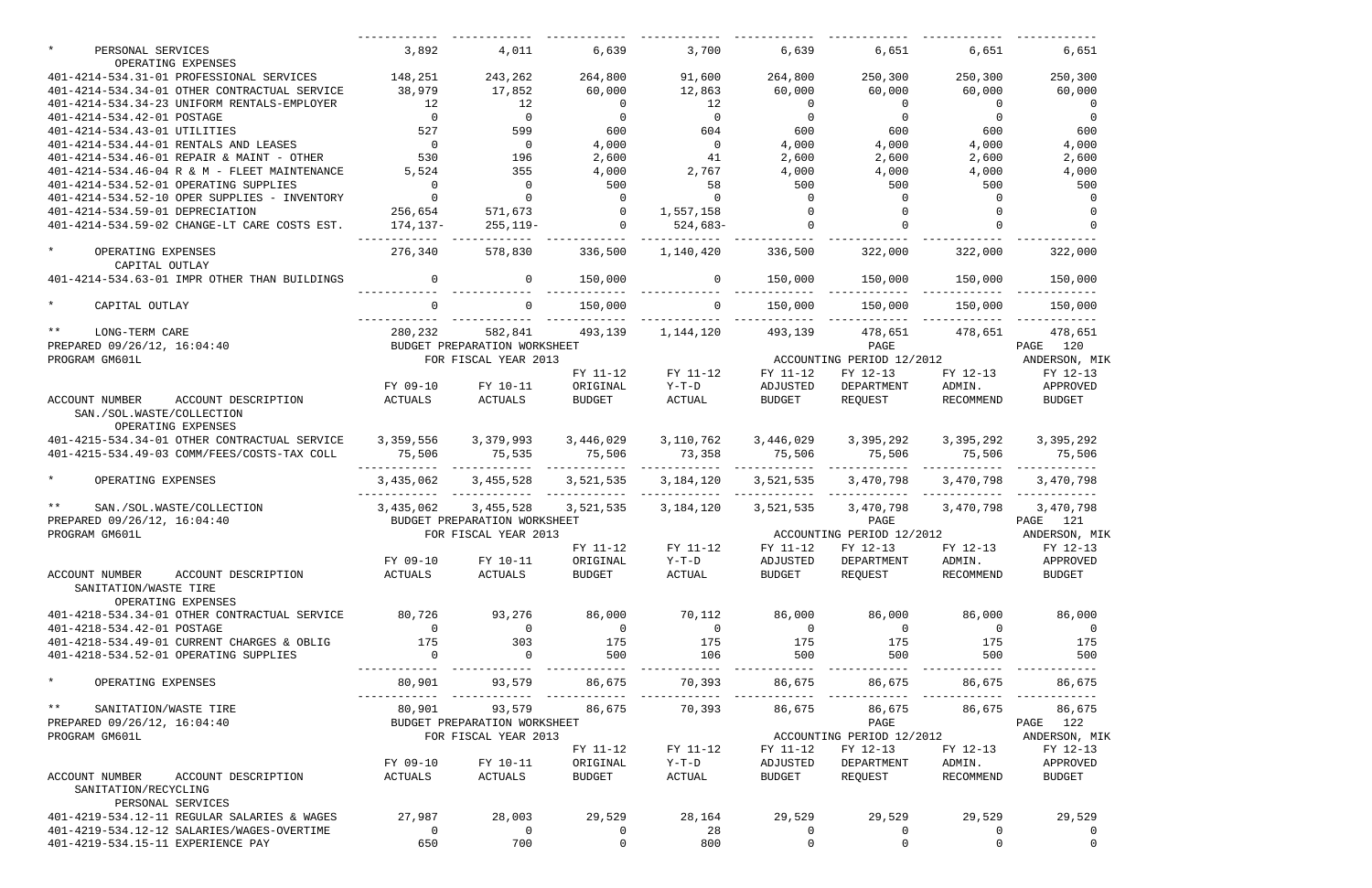| 401-4219-534.21-13 FICA TAXES MATCHING                            | 1,880          | 1,819                        | 2,259          | 1,888             | 2,259                    | 2,259                     | 2,259          | 2,259                   |
|-------------------------------------------------------------------|----------------|------------------------------|----------------|-------------------|--------------------------|---------------------------|----------------|-------------------------|
| 401-4219-534.22-13 RETIREMENT CONTRIBUTIONS                       | 2,830          | 2,575                        | 1,573          | 1,404             | 1,573                    | 1,643                     | 1,643          | 1,643                   |
| 401-4219-534.23-13 LIFE & HEALTH INSURANCE                        | 7,260          | 7,463                        | 7,260          | 7,531             | 7,260                    | 7,260                     | 7,260          | 7,260                   |
| $\star$<br>PERSONAL SERVICES<br>OPERATING EXPENSES                | 40,607         | 40,560                       | 40,621         | 39,815            | 40,621                   | 40,691                    | 40,691         | 40,691                  |
| 401-4219-534.31-01 PROFESSIONAL SERVICES                          | 3,102          | 60                           | 5,500          | 210               | 5,500                    | 5,000                     | 5,000          | 5,000                   |
| 401-4219-534.32-01 AUDIT-STATE REQUIRE-CPA                        | $\mathbf 0$    | $\Omega$                     | $\mathsf{O}$   | $\overline{0}$    | $\overline{0}$           | $\overline{0}$            | $\mathbf 0$    | $\Omega$                |
| 401-4219-534.34-01 OTHER CONTRACTUAL SERVICE                      | 1,292,802      | 1,251,560                    | 1,284,383      | 1,142,110         | 1,284,383                | 1,280,390                 | 1,280,390      | 1,280,390               |
| 401-4219-534.40-01 TRAVEL & PER DIEM                              | $\overline{0}$ | $\overline{0}$               | 700            | 0                 | 700                      | 700                       | 700            | 700                     |
| 401-4219-534.42-01 POSTAGE                                        | 20             | 18                           | 1,500          | -6                | 1,500                    | 1,000                     | 1,000          | 1,000                   |
| 401-4219-534.44-01 RENTALS AND LEASES                             | 2,375          | 1,889                        | 4,000          | 1,537             | 4,000                    | 2,720                     | 2,720          | 2,720                   |
| 401-4219-534.45-20 INSURANCE-RISK MANAGEMENT                      | 1,200          | 1,200                        | 1,200          | 1,200             | 1,200                    | 1,200                     | 1,200          | 1,200                   |
| 401-4219-534.46-01 REPAIR & MAINT - OTHER                         | 363            | 2,844                        | 1,000          | 213               | 1,000                    | 1,000                     | 1,000          | 1,000                   |
| 401-4219-534.46-04 R & M - FLEET MAINTENANCE                      | 1,246          | 501                          | 500            | 960               | 500                      | 500                       | 500            | 500                     |
| 401-4219-534.47-01 PRINTING & BINDING                             | $\mathbf 0$    | $\Omega$                     | $\mathbf 0$    | $\Omega$          | $\Omega$                 | $\overline{0}$            | $\Omega$       | $\overline{0}$          |
| 401-4219-534.48-01 PROMOTIONAL ACTIVITES                          | 1,364          | 996                          | 1,300          | 1,107             | 1,300                    | 1,300                     | 1,300          | 1,300                   |
| 401-4219-534.49-01 CURRENT CHARGES & OBLIG                        | 125            | 215                          | $\mathbf 0$    | 35                | $\Omega$                 | $\mathbf 0$               | $\Omega$       | $\Omega$                |
| 401-4219-534.49-03 COMM/FEES/COSTS-TAX COLL                       | 22,048         | 22,048                       | 15,606         | 21,441            | 15,606                   | 15,606                    | 15,606         | 15,606                  |
| 401-4219-534.51-01 OFFICE SUPPLIES                                | 250            | 11                           | 300            | 10                | 300                      | 300                       | 300            | 300                     |
| 401-4219-534.52-01 OPERATING SUPPLIES                             | 13,684         | 26,026                       | 16,000         | 12,352            | 16,000                   | 16,000                    | 16,000         | 16,000                  |
| 401-4219-534.52-10 OPER SUPPLIES - INVENTORY                      | $\Omega$       |                              | 1,500          | $\Omega$          | 1,500                    | 1,500                     | 1,500          | 1,500                   |
| 401-4219-534.54-02 DUES & MEMBERSHIPS                             | $\Omega$       |                              | 125            | $\Omega$          | 125                      | 125                       | 125            | 125                     |
| 401-4219-534.54-03 TRAINING                                       | 295            |                              | 350            | $\Omega$          | 350                      | 350                       | 350            | 350                     |
|                                                                   | $\Omega$       |                              |                |                   | $\Omega$                 | $\Omega$                  | $\Omega$       | $\Omega$                |
| 401-4219-534.59-01 DEPRECIATION                                   |                |                              | $\overline{0}$ | 1,539             |                          |                           |                |                         |
| $\star$<br>OPERATING EXPENSES<br>CAPITAL OUTLAY                   | 1,338,874      | 1,307,368                    | 1,333,964      | 1,182,720         | 1,333,964                | 1,327,691                 | 1,327,691      | 1,327,691               |
| 401-4219-534.64-01 EQUIPMENT-CASH PURCHASE                        | 140            |                              | 9,000          | $\Omega$          | 9,000                    | 12,000                    | 12,000         | 12,000                  |
| $\star$<br>CAPITAL OUTLAY                                         | 140            |                              | 9,000          | $\Omega$          | 9,000                    | 12,000                    | 12,000         | 12,000                  |
| $\star\star$<br>SANITATION/RECYCLING                              | 1,379,621      | 1,347,928                    | 1,383,585      | 1,222,535         | 1,383,585                | 1,380,382                 | 1,380,382      | 1,380,382               |
| PREPARED 09/26/12, 16:04:40                                       |                | BUDGET PREPARATION WORKSHEET |                |                   |                          | PAGE                      |                | 123<br>PAGE             |
| PROGRAM GM601L                                                    |                | FOR FISCAL YEAR 2013         |                |                   |                          | ACCOUNTING PERIOD 12/2012 |                | ANDERSON, MIK           |
|                                                                   |                |                              | FY 11-12       | FY 11-12          | FY 11-12                 | FY 12-13                  | FY 12-13       | FY 12-13                |
|                                                                   | FY 09-10       | FY 10-11                     | ORIGINAL       | $Y-T-D$           | ADJUSTED                 | DEPARTMENT                | ADMIN.         | APPROVED                |
| ACCOUNT DESCRIPTION<br>ACCOUNT NUMBER<br>SAN/HAZARDOUS WASTE COLL | ACTUALS        | ACTUALS                      | <b>BUDGET</b>  | $\mathtt{ACTUAL}$ | <b>BUDGET</b>            | REQUEST                   | RECOMMEND      | <b>BUDGET</b>           |
| OPERATING EXPENSES                                                | 450            |                              |                |                   |                          |                           |                |                         |
| 401-4220-534.31-01 PROFESSIONAL SERVICES                          |                | 550                          | 550            | 550               | 550                      | 550                       | 550            | 550                     |
| 401-4220-534.32-01 AUDIT-STATE REQUIRE-CPA                        | $\overline{0}$ | 0                            | $\overline{0}$ | $\overline{0}$    | $\overline{\phantom{0}}$ | $\overline{0}$            | $\overline{0}$ | $\overline{\mathbf{0}}$ |
| 401-4220-534.34-01 OTHER CONTRACTUAL SERVICE                      | 12,997         | 6,631                        | 14,000         | 9,540             | 14,000                   | 14,000                    | 14,000         | 14,000                  |
| 401-4220-534.40-01 TRAVEL & PER DIEM                              | 0              | 487                          | 500            | 0                 | 500                      | 500                       | 500            | 500                     |
| 401-4220-534.46-01 REPAIR & MAINT - OTHER                         |                | $\Omega$                     | 1,250          | 0                 | 1,250                    | 1,000                     | 1,000          | 1,000                   |
| 401-4220-534.47-01 PRINTING & BINDING                             |                | 0                            | 0              |                   | $\overline{0}$           | $\overline{0}$            | 0              | 0                       |
| 401-4220-534.48-01 PROMOTIONAL ACTIVITES                          | $\mathsf{O}$   | $\mathbf 0$                  | $\mathsf{O}$   | $\Omega$          | $\overline{0}$           | $\overline{0}$            | $\overline{0}$ | $\overline{0}$          |
| 401-4220-534.49-01 CURRENT CHARGES & OBLIG                        | 77             | 175                          | 100            | $\mathbf 0$       | 100                      | 100                       | 100            | 100                     |
| 401-4220-534.52-01 OPERATING SUPPLIES                             | 227            | 24                           | 200            | 35                | 200                      | 200                       | 200            | 200                     |
| 401-4220-534.54-03 TRAINING                                       | 175            | 50                           | 100            | 50                | 100                      | 100                       | 100            | 100                     |
| 401-4220-534.59-01 DEPRECIATION                                   | 946            | 946                          | 800            | 867               | 800                      | 800                       | 800            | 800                     |
| $\star$<br>OPERATING EXPENSES<br>CAPITAL OUTLAY                   | 14,872         | 8,863                        | 17,500         | 11,042            | 17,500                   | 17,250                    | 17,250         | 17,250                  |
| 401-4220-534.63-01 IMPR OTHER THAN BUILDINGS                      | $\mathbf 0$    |                              | $\mathsf{O}$   | $\mathbf 0$       | $\mathbf{0}$             | 0                         |                |                         |
| $\star$<br>CAPITAL OUTLAY                                         | 0              | $\Omega$                     | $\mathsf{O}$   | $\mathbf 0$       | $\overline{0}$           | $\mathsf{O}$              | $\mathbf 0$    |                         |
| $\star \star$<br>SAN/HAZARDOUS WASTE COLL                         | 14,872         | 8,863                        | 17,500         | 11,042            | 17,500                   | 17,250                    | 17,250         | 17,250                  |
| PREPARED 09/26/12, 16:04:40                                       |                | BUDGET PREPARATION WORKSHEET |                |                   |                          | PAGE                      |                | 124<br>PAGE             |
| PROGRAM GM601L                                                    |                | FOR FISCAL YEAR 2013         |                |                   |                          | ACCOUNTING PERIOD 12/2012 |                | ANDERSON, MIK           |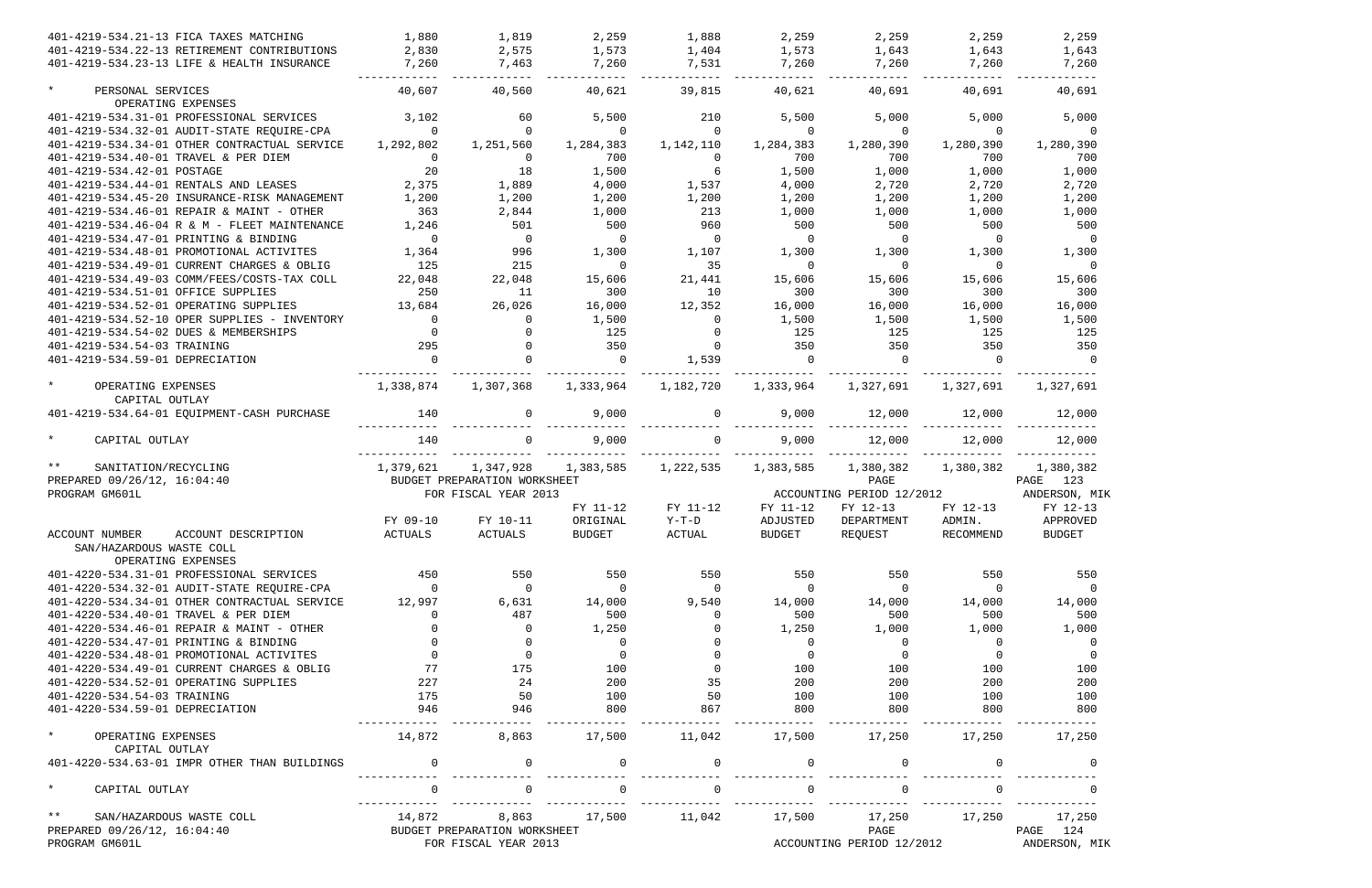|                                              |                |                              | FY 11-12       | FY 11-12                                     | FY 11-12       | FY 12-13                  | FY 12-13       | FY 12-13       |
|----------------------------------------------|----------------|------------------------------|----------------|----------------------------------------------|----------------|---------------------------|----------------|----------------|
|                                              | FY 09-10       | FY 10-11                     | ORIGINAL       | $Y-T-D$                                      | ADJUSTED       | DEPARTMENT                | ADMIN.         | APPROVED       |
| <b>ACCOUNT NUMBER</b><br>ACCOUNT DESCRIPTION | ACTUALS        | ACTUALS                      | <b>BUDGET</b>  | ACTUAL                                       | BUDGET         | REQUEST                   | RECOMMEND      | <b>BUDGET</b>  |
| SAN/LITTER PREVENTION                        |                |                              |                |                                              |                |                           |                |                |
| OPERATING EXPENSES                           |                |                              |                |                                              |                |                           |                |                |
| 401-4221-534.34-01 OTHER CONTRACTUAL SERVICE | 30,000         | 30,000                       | 30,000         | 29,800                                       | 30,000         |                           | 30,000 30,000  | 30,000         |
| 401-4221-534.52-01 OPERATING SUPPLIES        | $\overline{0}$ | $\sim$ 0                     | $\overline{0}$ | $\overline{0}$                               | $\overline{0}$ | $\sim$ 0                  | $\sim$ 0       | $\overline{0}$ |
|                                              |                |                              |                |                                              |                |                           |                |                |
| $\star$<br>OPERATING EXPENSES                | 30,000         | 30,000                       | 30,000         | 29,800                                       | 30,000         | 30,000                    | 30,000         | 30,000         |
| $***$<br>SAN/LITTER PREVENTION               | 30,000         | 30,000                       | 30,000         | 29,800                                       | 30,000         |                           | 30,000 30,000  | 30,000         |
| PREPARED 09/26/12, 16:04:40                  |                | BUDGET PREPARATION WORKSHEET |                |                                              |                | PAGE                      |                | PAGE 125       |
| PROGRAM GM601L                               |                | FOR FISCAL YEAR 2013         |                |                                              |                | ACCOUNTING PERIOD 12/2012 |                | ANDERSON, MIK  |
|                                              |                |                              | FY 11-12       | FY 11-12                                     | FY 11-12       | FY 12-13                  | FY 12-13       | FY 12-13       |
|                                              | FY 09-10       | FY 10-11                     | ORIGINAL       | Y-T-D                                        | ADJUSTED       | DEPARTMENT                | ADMIN.         | APPROVED       |
| ACCOUNT NUMBER<br>ACCOUNT DESCRIPTION        | ACTUALS        | ACTUALS                      | <b>BUDGET</b>  | ACTUAL                                       | BUDGET         | REQUEST                   | RECOMMEND      | BUDGET         |
| CAPITAL PROJECTS<br>OPERATING EXPENSES       |                |                              |                |                                              |                |                           |                |                |
| 401-4223-534.31-01 PROFESSIONAL SERVICES     | $\overline{0}$ | 13,075                       |                | $\begin{matrix} 0 & 0 \\ 0 & 0 \end{matrix}$ | $\overline{0}$ | $\mathbf 0$               | $\Omega$       | 0              |
| 401-4223-534.59-03 CHANGE-CLOSURE COSTS EST. | 464,052        | 879,549                      |                | 0 806,177                                    | $\overline{0}$ | $\Omega$                  |                | $\Omega$       |
|                                              |                |                              |                |                                              |                |                           |                |                |
| $\star$<br>OPERATING EXPENSES                | 464,052        | 892,624                      | $\Omega$       | 806,177                                      | $\Omega$       | $\Omega$                  | $\Omega$       | $\Omega$       |
| CAPITAL OUTLAY                               |                |                              |                |                                              |                |                           |                |                |
| 401-4223-534.63-03 MANDATED IMPROVEMENTS     | $\overline{0}$ | $\overline{0}$               | 400,000        | $\overline{0}$                               | 400,000        | 700,000                   | 700,000        | 700,000        |
| 401-4223-534.63-04 CLASS III CLOSURE COSTS   | $\Omega$       |                              | $\Omega$       | $\Omega$                                     | $\Omega$       | $\overline{0}$            | $\overline{a}$ | $\Omega$       |
| $\star$<br>CAPITAL OUTLAY                    | $\Omega$       | $\Omega$                     | 400,000        | $\Omega$                                     | 400,000        | 700,000                   | 700,000        | 700,000        |
|                                              |                |                              |                |                                              |                |                           |                |                |
| $***$<br>CAPITAL PROJECTS                    |                | 464,052 892,624 400,000      |                | 806,177                                      | 400,000        | 700,000                   | 700,000        | 700,000        |
| $***$<br>WASTE MANAGEMENT                    | 7,796,637      | 8,490,947                    | 9,165,695      | 8,350,258                                    | 9,165,695      | 9,721,281                 | 9,721,281      | 9,721,281      |
| PREPARED 09/26/12, 16:04:40                  |                | BUDGET PREPARATION WORKSHEET |                |                                              |                | PAGE                      |                | PAGE 126       |
| PROGRAM GM601L                               |                | FOR FISCAL YEAR 2013         |                |                                              |                | ACCOUNTING PERIOD 12/2012 |                | ANDERSON, MIK  |
|                                              |                |                              | FY 11-12       | FY 11-12                                     | FY 11-12       | FY 12-13                  | FY 12-13       | FY 12-13       |
|                                              | FY 09-10       | FY 10-11                     | ORIGINAL       | Y-T-D                                        | ADJUSTED       | DEPARTMENT                | ADMIN.         | APPROVED       |
|                                              |                |                              | <b>BUDGET</b>  | ACTUAL                                       | BUDGET         | REQUEST                   | RECOMMEND      | BUDGET         |
| ACCOUNT DESCRIPTION<br>ACCOUNT NUMBER        | ACTUALS        | ACTUALS                      |                |                                              |                |                           |                |                |
| PORT AUTHORITY FUND                          |                |                              |                |                                              |                |                           |                |                |
| PORT AUTHORITY R&M                           |                |                              |                |                                              |                |                           |                |                |
| OPERATING EXPENSES                           |                |                              |                |                                              |                |                           |                |                |
| 404-7203-543.31-01 PROFESSIONAL SERVICES     | $\overline{0}$ | $\overline{0}$               | $\overline{0}$ | $\overline{0}$                               | $\overline{0}$ | $\overline{0}$            | $\overline{0}$ | $\overline{0}$ |
| 404-7203-543.32-01 AUDIT-STATE REQUIRE-CPA   | 2,700          | 2,700                        | 2,700          | 2,700                                        | 2,700          | 2,700                     | 2,700          | 2,700          |
| 404-7203-543.34-01 OTHER CONTRACTUAL SERVICE | 58,984         | 793                          | 1,329          | 829                                          | 1,329          | 1,329                     | 1,329          | 1,329          |
| 404-7203-543.42-01 POSTAGE                   | 82             | 57                           | 100            | 63                                           | 100            | 100                       | 100            | 100            |
| 404-7203-543.43-01 UTILITIES                 | 137            | 165                          | 500            | 174                                          | 500            | 250                       | 250            | 250            |
| 404-7203-543.44-01 RENTALS AND LEASES        | $\overline{0}$ | $\overline{0}$               | 500            | $\overline{0}$                               | 500            | 500                       | 500            | 500            |
| 404-7203-543.45-20 INSURANCE-RISK MANAGEMENT | 35,164         | 35,164                       | 35,164         | 35,164                                       | 35,164         | 35,164                    | 35,164         | 35,164         |
| 404-7203-543.46-01 REPAIR & MAINT - OTHER    | 12,125         | 5,113                        | 27,000         | 18,019                                       | 27,000         | 27,000                    | 27,000         | 27,000         |
| 404-7203-543.49-01 CURRENT CHARGES & OBLIG   | 268            | 175                          | 175            | 175                                          | 175            | 175                       | 175            | 175            |
| 404-7203-543.49-99 BAD DEBT EXPENSE          | 87,217         | 11,750                       | $\Omega$       | $\Omega$                                     | $\overline{0}$ |                           |                |                |
| 404-7203-543.52-01 OPERATING SUPPLIES        | $\overline{0}$ | 0                            | 50             |                                              | 50             |                           |                |                |
| 404-7203-543.52-10 OPER SUPPLIES - INVENTORY | $\overline{0}$ | $\overline{0}$               | $\overline{0}$ | $\Omega$                                     | $\overline{0}$ |                           |                |                |
| 404-7203-543.59-01 DEPRECIATION              | 70,558         | 116,375                      | 47,200         | 95,788                                       | 47,200         | 115,393                   | 115,393        | 115,393        |
| $\star$<br>OPERATING EXPENSES                | 267,235        | 172,292                      | 114,718        | 152,912                                      | 114,718        | 182,611                   | 182,611        | 182,611        |
| CAPITAL OUTLAY                               |                |                              |                |                                              |                |                           |                |                |
| 404-7203-543.61-01 LAND                      | $\overline{0}$ |                              |                | $\overline{0}$                               |                |                           |                |                |
| 404-7203-543.63-01 IMPR OTHER THAN BUILDINGS | 8,966          |                              |                | $\Omega$                                     |                |                           |                |                |
|                                              |                |                              |                |                                              |                |                           |                |                |
| $\star$<br>CAPITAL OUTLAY                    | 8,966          | 0                            | 0              | $\overline{0}$                               | $\mathbf 0$    | $\overline{0}$            | $\Omega$       |                |
| NON-OPERATING                                |                |                              |                |                                              |                |                           |                |                |
| 404-7203-581.91-28 TRF-RISK MANAGEMENT FD    | 1,380          | 1,380                        | 1,380          | 1,380                                        | 1,380          | 1,380                     | 1,380          | 1,380          |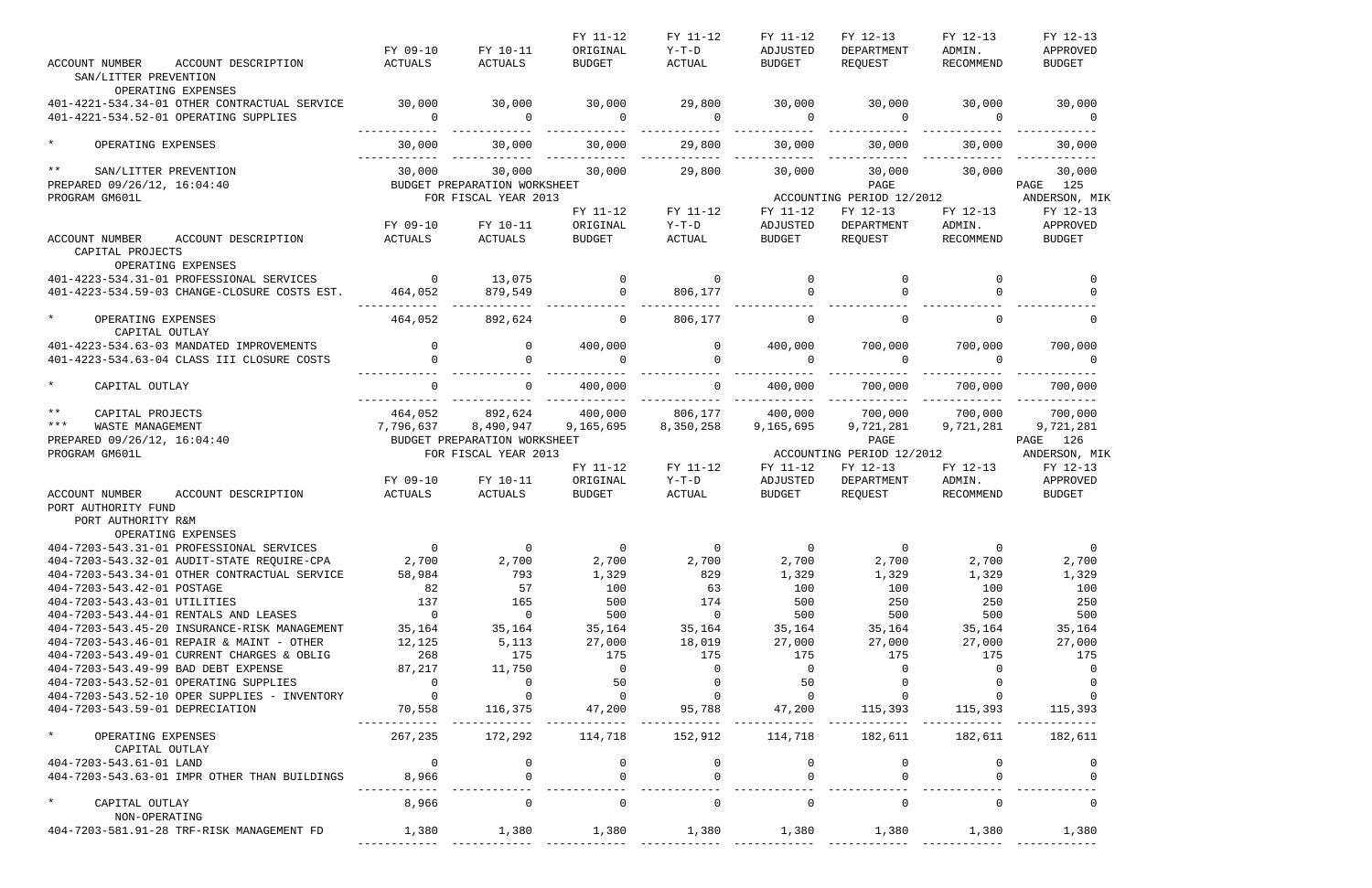| NON-OPERATING<br>NON-OPERATING                | 1,380          | 1,380                        | 1,380         | 1,380                   | 1,380          | 1,380                     | 1,380          | 1,380          |
|-----------------------------------------------|----------------|------------------------------|---------------|-------------------------|----------------|---------------------------|----------------|----------------|
| 404-7203-598.99-01 RESERVE FOR CONT-REGULAR   | 0              | $\overline{0}$               | 10,398        | $\overline{0}$          | 10,398         | $\mathbf 0$               | 0              | $\Omega$       |
| $\star$<br>NON-OPERATING                      | $\Omega$       |                              | 10,398        |                         | 10,398         |                           |                |                |
| $\star\star$<br>PORT AUTHORITY R&M            | 277,581        | 173,672                      | 126,496       | 154,292                 | 126,496        | 183,991                   | 183,991        | 183,991        |
| PREPARED 09/26/12, 16:04:40                   |                | BUDGET PREPARATION WORKSHEET |               |                         |                | PAGE                      |                | 127<br>PAGE    |
| PROGRAM GM601L                                |                | FOR FISCAL YEAR 2013         |               |                         |                | ACCOUNTING PERIOD 12/2012 |                | ANDERSON, MIK  |
|                                               |                |                              | FY 11-12      | FY 11-12                | FY 11-12       | FY 12-13                  | FY 12-13       | FY 12-13       |
|                                               | FY 09-10       | FY 10-11                     | ORIGINAL      | $Y-T-D$                 | ADJUSTED       | DEPARTMENT                | ADMIN.         | APPROVED       |
| <b>ACCOUNT NUMBER</b><br>ACCOUNT DESCRIPTION  | <b>ACTUALS</b> | ACTUALS                      | <b>BUDGET</b> | <b>ACTUAL</b>           | <b>BUDGET</b>  | REQUEST                   | RECOMMEND      | <b>BUDGET</b>  |
| WATER UTILITY<br>OPERATING EXPENSES           |                |                              |               |                         |                |                           |                |                |
| 404-7205-533.43-06 PALATKA-WATER              | 4,678          | 6,044                        | 7,000         | 7,474                   | 7,000          | 7,000                     | 7,000          | 7,000          |
|                                               |                |                              |               |                         |                |                           |                |                |
| $\star$<br>OPERATING EXPENSES                 | 4,678          | 6,044                        | 7,000         | 7,474                   | 7,000          | 7,000                     | 7,000          | 7,000          |
| $\star\star$<br>WATER UTILITY                 | 4,678          | 6,044                        | 7,000         | 7,474                   | 7,000          | 7,000                     | 7,000          | 7,000          |
| $***$<br>PORT AUTHORITY FUND                  | 282,259        | 179,716                      | 133,496       | 161,766                 | 133,496        | 190,991                   | 190,991        | 190,991        |
| PREPARED 09/26/12, 16:04:40                   |                | BUDGET PREPARATION WORKSHEET |               |                         |                | PAGE                      |                | 128<br>PAGE    |
| PROGRAM GM601L                                |                | FOR FISCAL YEAR 2013         |               |                         |                | ACCOUNTING PERIOD 12/2012 |                | ANDERSON, MIK  |
|                                               |                |                              | FY 11-12      | FY 11-12                | FY 11-12       | FY 12-13                  | FY 12-13       | FY 12-13       |
|                                               | FY 09-10       | FY 10-11                     | ORIGINAL      | $Y-T-D$                 | ADJUSTED       | DEPARTMENT                | ADMIN.         | APPROVED       |
| <b>ACCOUNT NUMBER</b><br>ACCOUNT DESCRIPTION  | ACTUALS        | ACTUALS                      | <b>BUDGET</b> | $\operatorname{ACTUAL}$ | <b>BUDGET</b>  | REQUEST                   | RECOMMEND      | <b>BUDGET</b>  |
| E. PUTNAM REGIONAL WATER                      |                |                              |               |                         |                |                           |                |                |
| E. PUTNAM WATER                               |                |                              |               |                         |                |                           |                |                |
| PERSONAL SERVICES                             |                |                              |               |                         |                |                           |                |                |
| 405-5303-533.12-11 REGULAR SALARIES & WAGES   | 135,453        | 114,798                      | 131,830       | 115,411                 | 131,830        | 132,989                   | 132,989        | 132,989        |
| 405-5303-533.12-12 OVERTIME                   | $\mathbf 0$    | 0                            | 0             | $\overline{0}$          | $\overline{0}$ | 0                         | $\Omega$       | 0              |
| 405-5303-533.13-11 SALARIES & WAGES - OPS     | 7,425          | 1,221                        | 2,500         | $\overline{0}$          | 2,500          | 2,500                     | 2,500          | 2,500          |
| 405-5303-533.15-11 EXPERIENCE PAY             | 850            | 1,000                        | 0             | 400                     |                | $\mathbf 0$               | $\Omega$       | $\Omega$       |
| 405-5303-533.21-13 FICA TAXES MATCHING        | 10,558         | 8,454                        | 10,085        | 8,555                   | 10,085         | 10,174                    | 10,174         | 10,174         |
| 405-5303-533.22-13 RETIREMENT CONTRIBUTIONS   | 13,667         | 10,568                       | 7,023         | 5,253                   | 7,023          | 7,398                     | 7,398          | 7,398          |
| 405-5303-533.23-13 LIFE & HEALTH INSURANCE    | 32,690         | 31,668                       | 29,040        | 33,845                  | 29,040         | 29,040                    | 29,040         | 29,040         |
|                                               |                |                              |               |                         |                |                           |                |                |
| $\star$<br>PERSONAL SERVICES                  | 200,643        | 167,709                      | 180,478       | 163,464                 | 180,478        | 182,101                   | 182,101        | 182,101        |
| OPERATING EXPENSES                            |                |                              |               |                         |                |                           |                |                |
| 405-5303-533.31-01 PROFESSIONAL SERVICES      | $\overline{0}$ | $\overline{0}$               | 0             | 0                       | $\overline{0}$ | $\overline{0}$            | 0              | $\overline{0}$ |
| 405-5303-533.32-01 AUDIT-STATE REQUIRED CPA   | 250            | 250                          | 250           | 250                     | 250            | 250                       | 250            | 250            |
| 405-5303-533.34-01 OTHER CONTRACTUAL SVCS     | 50,367         | 16,347                       | 10,000        | 43,028                  | 10,000         | 6,000                     | 6,000          | 6,000          |
| 405-5303-533.34-23 UNIFORM RENTALS            | 0              | 71                           | 1,500         | 892                     | 1,500          | 1,836                     | 1,836          | 1,836          |
| 405-5303-533.40-01 TRAVEL & PER DIEM          | $\Omega$       | 245                          | 3,500         | 156                     | 3,500          | 1,200                     | 1,200          | 1,200          |
| 405-5303-533.41-01 COMMUNICATION SERVICES     | $\Omega$       | 323                          | 0             | 440                     | $\overline{0}$ | 480                       | 480            | 480            |
| 405-5303-533.42-01 POSTAGE                    | 4,399          | 5,000                        | 5,700         | 5,060                   | 5,700          | 5,700                     | 5,700          | 5,700          |
| 405-5303-533.43-01 UTILITIES                  | 52,773         | 58,572                       | 54,000        | 53,072                  | 54,000         | 57,324                    | 57,324         | 57,324         |
| 405-5303-533.44-01 RENTALS & LEASES           | 101            | 95                           | 500           | $\overline{0}$          | 500            | 250                       | 250            | 250            |
| 405-5303-533.46-01 REPAIR & MAINT - OTHER     | 6,476          | 13,861                       | 10,000        | 3,519                   | 10,000         | 10,000                    | 10,000         | 10,000         |
| 405-5303-533.46-04 R & M - FLEET MAINTENANCE  | 6,419          | 12,106                       | 5,000         | 7,995                   | 5,000          | 5,000                     | 5,000          | 5,000          |
| 405-5303-533.47-01 PRINTING & BINDING         | 1,205          | 2,559                        | 3,000         | 1,927                   | 3,000          | 2,450                     | 2,450          | 2,450          |
| 405-5303-533.49-01 OTHER CURRENT CHARGES      | 600            | 4,127                        | 1,500         | 1,181                   | 1,500          | 1,500                     | 1,500          | 1,500          |
| 405-5303-533.49-33 BOOKEEPING SVCS-UTILITY    | $\mathbf 0$    | 0                            | 0             | $\overline{0}$          | $\overline{0}$ | 0                         | 0              | $\overline{0}$ |
| 405-5303-533.49-42 PLANT OPERATOR SVCS        | 1,200          | 6,855                        | 4,500         | 5,175                   | 4,500          | 3,000                     | 3,000          | 3,000          |
| 405-5303-533.49-70 NET OPEB COST              | $\mathbf{0}$   | 0                            | $\mathbf 0$   | $\overline{0}$          | $\overline{0}$ | $\overline{0}$            | $\overline{0}$ | 0              |
| 405-5303-533.49-99 BAD DEBT EXPENSE           | 32,068         | 55,390                       | 0             | 1,942                   | $\Omega$       | $\mathbf 0$               | $\Omega$       |                |
| 405-5303-533.52-01 OPERATING SUPPLIES         | 59,146         | 74,834                       | 48,752        | 38,293                  | 48,752         | 48,752                    | 48,752         | 48,752         |
| 405-5303-533.52-02 GAS, OIL & LUBRICANTS      | 4,323          | 10,848                       | 4,000         | 12,012                  | 4,000          | 4,000                     | 4,000          | 4,000          |
| 405-5303-533.52-10 OPER SUPPLIES - INVENTORY  | 1,291          | 0                            | 6,000         | 1,790                   | 6,000          | 6,000                     | 6,000          | 6,000          |
| 405-5303-533.54-01 BOOKS, PUBS, SUBSCRIPTIONS | 0              | 0                            | 0             | 0                       | $\overline{0}$ | $\mathbf 0$               | $\mathbf 0$    | - 0            |
| 405-5303-533.54-02 DUES & MEMBERSHIPS         | 0              | $\Omega$                     | 400           | 0                       | 400            | 125                       | 125            | 125            |
| 405-5303-533.54-03 TRAINING                   | 100            | 911                          | 2,500         | 45                      | 2,500          | 1,500                     | 1,500          | 1,500          |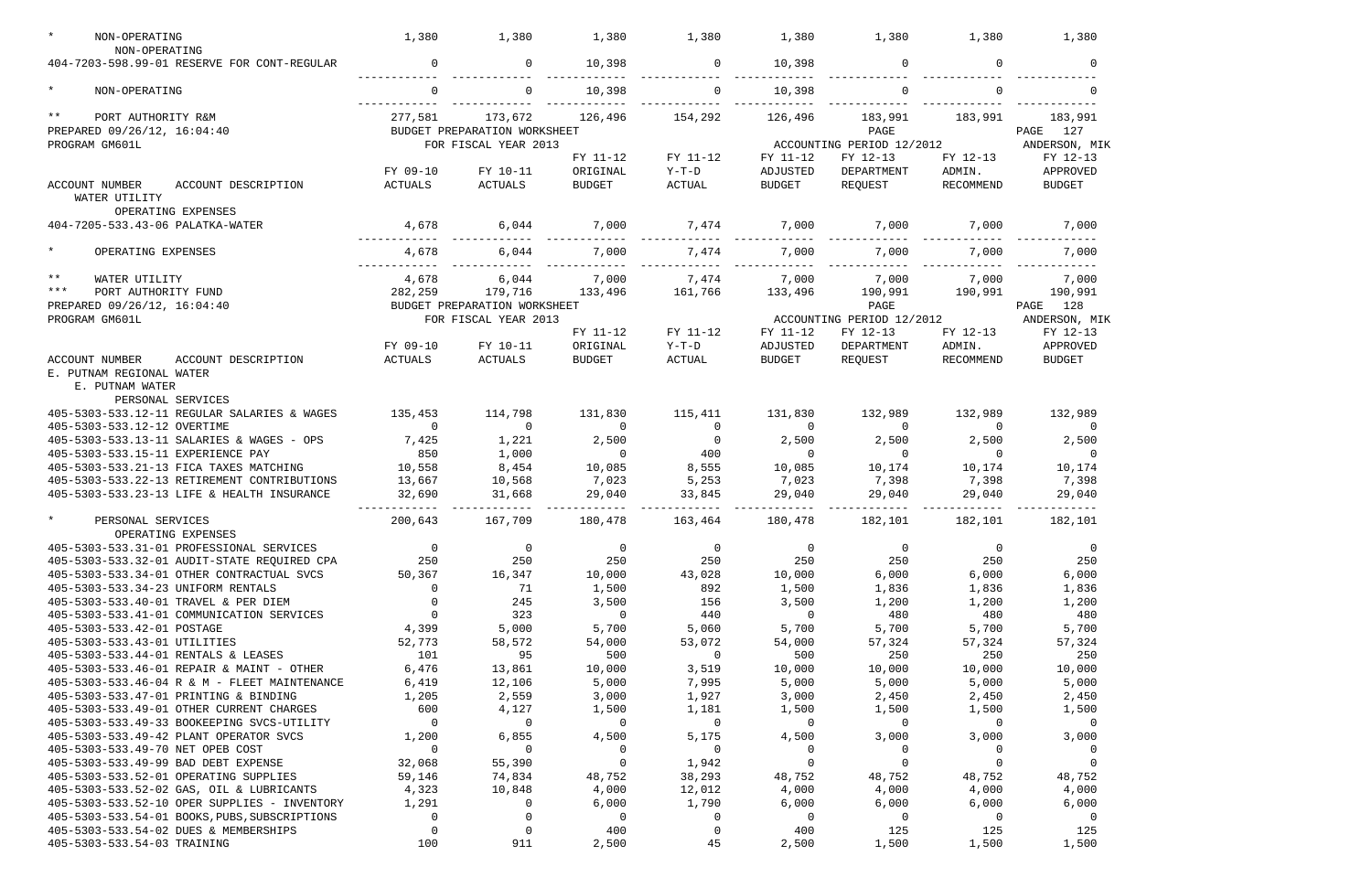| 405-5303-533.59-01 DEPRECIATION                                                | 748,444                          | 825,252                      | 56,550                  | 765,830                          | 56,550                  |                                              |                         | 155,367 155,367 155,367  |
|--------------------------------------------------------------------------------|----------------------------------|------------------------------|-------------------------|----------------------------------|-------------------------|----------------------------------------------|-------------------------|--------------------------|
| $\star$<br>OPERATING EXPENSES<br>CAPITAL OUTLAY                                | 969,162                          | 1,087,646                    | 217,652                 | 942,607 217,652                  |                         |                                              | 310,734 310,734         | 310,734                  |
| 405-5303-533.63-01 IMPR OTHER THAN BLDGS                                       | $\overline{0}$                   |                              |                         | $\overline{0}$                   | $\Omega$                |                                              |                         | $\Omega$                 |
| 405-5303-533.64-01 EQUIPMENT-CASH PURCHASE                                     | 2,757                            | $\Omega$                     | $\Omega$                | 136                              | $\Omega$                | $\Omega$                                     |                         | $\Omega$                 |
| $\star$<br>CAPITAL OUTLAY<br>DEBT SERVICE                                      | 2,757                            | $\Omega$                     | $\Omega$                | 136                              | $\Omega$                | $\Omega$                                     |                         | $\Omega$                 |
| 405-5303-533.71-01 PRINCIPAL USDA BOND                                         | $\begin{matrix}0\\0\end{matrix}$ | $\overline{0}$               | 71,000                  | $\overline{0}$                   |                         | $71,000$ $74,000$ $74,000$ $74,000$ $74,000$ |                         |                          |
| 405-5303-533.71-06 SRF LOAN PRINCIPAL                                          |                                  | $\overline{0}$               | 416,860                 | $\overline{0}$                   | 416,860                 | 417,829                                      | 417,829                 | 417,829                  |
| 405-5303-533.72-01 INTEREST-BOND INTEREST                                      |                                  | 268,169 273,612 0            |                         | 270,670                          | $\overline{0}$          | $\overline{0}$                               | $\overline{0}$          | $\overline{0}$           |
| PREPARED 09/26/12, 16:04:40                                                    |                                  | BUDGET PREPARATION WORKSHEET |                         |                                  |                         | PAGE                                         |                         | PAGE 129                 |
| PROGRAM GM601L                                                                 |                                  | FOR FISCAL YEAR 2013         |                         |                                  |                         | ACCOUNTING PERIOD 12/2012                    |                         | ANDERSON, MIK            |
|                                                                                |                                  |                              | FY 11-12                | FY 11-12                         | FY 11-12                | FY 12-13                                     | FY 12-13                | FY 12-13                 |
|                                                                                | FY 09-10                         | FY 10-11                     | ORIGINAL                | $Y-T-D$                          | ADJUSTED                | DEPARTMENT                                   | ADMIN.                  | APPROVED                 |
| ACCOUNT NUMBER<br>ACCOUNT DESCRIPTION                                          | ACTUALS                          | ACTUALS                      | <b>BUDGET</b>           | ACTUAL                           | <b>BUDGET</b>           | REQUEST                                      | RECOMMEND               | <b>BUDGET</b>            |
| 405-5303-533.72-03 FISCAL CHARGES CONST ACCT                                   | 3,063<br>$\overline{0}$          | 2,458<br>$\overline{0}$      | 2,500<br>$\overline{0}$ | $\overline{0}$<br>$\overline{0}$ | 2,500<br>$\overline{0}$ | 2,500<br>$\overline{0}$                      | 2,500<br>$\overline{0}$ | 2,500<br>$\overline{0}$  |
| 405-5303-533.72-04 FISCAL CHARGES NOTE PMT<br>405-5303-533.72-08 SRF INTEREST  | 526,809                          |                              |                         | 246,701                          | 241,439                 |                                              |                         |                          |
|                                                                                |                                  | 249,045                      | 241,439                 |                                  |                         | 240,470                                      | 240,470                 | 240,470<br>_____________ |
| $\star$<br>DEBT SERVICE<br>NON-OPERATING                                       | 798,041                          | 525,115                      | 731,799                 | 517,371                          | 731,799                 | 734,799                                      | 734,799                 | 734,799                  |
| 405-5303-598.99-01 RESERVE FOR CONT-REGULAR                                    | $\overline{0}$                   | $\Omega$                     | $\Omega$                | $\Omega$                         | $\Omega$                | $\Omega$                                     | $\Omega$                |                          |
| $\star$<br>NON-OPERATING                                                       |                                  | $\Omega$                     | $\Omega$                | $\Omega$                         | $\Omega$                | $\Omega$                                     |                         |                          |
| $***$<br>E. PUTNAM WATER                                                       |                                  |                              | 1,129,929               | 1,623,578                        | 1,129,929               | 1,227,634                                    | 1,227,634               | 1,227,634                |
| PREPARED 09/26/12, 16:04:40                                                    |                                  | BUDGET PREPARATION WORKSHEET |                         |                                  |                         | PAGE                                         |                         | PAGE 130                 |
| PROGRAM GM601L                                                                 |                                  | FOR FISCAL YEAR 2013         |                         |                                  |                         | ACCOUNTING PERIOD 12/2012                    |                         | ANDERSON, MIK            |
|                                                                                |                                  |                              | FY 11-12                | FY 11-12                         | FY 11-12                | FY 12-13                                     | FY 12-13                | FY 12-13                 |
|                                                                                | FY 09-10                         | FY 10-11                     | ORIGINAL                | $Y-T-D$                          | ADJUSTED                | DEPARTMENT                                   | ADMIN.                  | APPROVED                 |
| ACCOUNT NUMBER<br>ACCOUNT DESCRIPTION<br>E.PUT WATER/SEWER CAP PRJ             | ACTUALS                          | ACTUALS                      | BUDGET                  | ACTUAL                           | <b>BUDGET</b>           | REQUEST                                      | RECOMMEND               | <b>BUDGET</b>            |
| DEBT SERVICE<br>405-5304-533.72-07 USDA BOND INTEREST                          | 265                              | $\overline{0}$               | 270,923                 | $\overline{0}$                   |                         | 270,923 267,850 267,850 267,850              |                         |                          |
|                                                                                |                                  |                              |                         |                                  |                         |                                              |                         |                          |
| * DEBT SERVICE                                                                 | 265                              |                              | 270,923                 |                                  | 270,923                 | 267,850                                      | 267,850                 | 267,850                  |
| $\star \star$<br>E.PUT WATER/SEWER CAP PRJ                                     | 265                              | 0                            | 270,923                 | $\mathbf 0$                      | 270,923                 | 267,850                                      | 267,850                 | 267,850                  |
| PREPARED 09/26/12, 16:04:40                                                    |                                  | BUDGET PREPARATION WORKSHEET |                         |                                  |                         | PAGE                                         |                         | PAGE<br>131              |
| PROGRAM GM601L                                                                 |                                  | FOR FISCAL YEAR 2013         |                         |                                  |                         | ACCOUNTING PERIOD 12/2012                    |                         | ANDERSON, MIK            |
|                                                                                |                                  |                              | FY 11-12                | FY 11-12                         | FY 11-12                | FY 12-13                                     | FY 12-13                | FY 12-13                 |
|                                                                                | FY 09-10                         | FY 10-11                     | ORIGINAL                | $Y-T-D$                          | ADJUSTED                | DEPARTMENT                                   | ADMIN.                  | APPROVED                 |
| ACCOUNT NUMBER<br>ACCOUNT DESCRIPTION<br>E. PUTNAM WASTEWATER                  | ACTUALS                          | ACTUALS                      | <b>BUDGET</b>           | ACTUAL                           | <b>BUDGET</b>           | REQUEST                                      | RECOMMEND               | <b>BUDGET</b>            |
| PERSONAL SERVICES                                                              |                                  |                              |                         |                                  |                         |                                              |                         |                          |
| 405-5308-535.12-11 REGULAR SALARIES & WAGES                                    |                                  |                              |                         |                                  |                         |                                              |                         |                          |
| 405-5308-535.12-12 OVERTIME                                                    |                                  |                              |                         |                                  |                         |                                              |                         |                          |
| 405-5308-535.13-11 SALARIES & WAGES - OPS<br>405-5308-535.15-11 EXPERIENCE PAY |                                  |                              |                         |                                  |                         |                                              |                         |                          |
| 405-5308-535.21-13 FICA TAXES MATCHING                                         |                                  |                              |                         |                                  |                         |                                              |                         |                          |
| 405-5308-535.22-13 RETIREMENT CONTRIBUTIONS                                    |                                  |                              |                         |                                  |                         |                                              |                         |                          |
| 405-5308-535.23-13 HEALTH INSURANCE                                            |                                  |                              |                         |                                  |                         |                                              |                         |                          |
| $\star$                                                                        |                                  |                              |                         |                                  |                         |                                              |                         |                          |
| PERSONAL SERVICES<br>OPERATING EXPENSES                                        | 0                                | 0                            |                         | 0                                | 0                       | 0                                            | 0                       | 0                        |
| 405-5308-535.32-01 AUDIT-STATE REQUIRED-CPA                                    | 250                              | 250                          | 250                     | 250                              | 250                     | 250                                          | 250                     | 250                      |
| 405-5308-535.34-01 OTHER CONTRACTUAL SERVICE                                   | 5,747                            | 1,135                        | 2,500                   | $\overline{0}$                   | 2,500                   | 2,500                                        | 2,500                   | 2,500                    |
| 405-5308-535.42-01 POSTAGE                                                     | 0                                | 4                            | 0                       | 1                                | $\overline{0}$          | 0                                            | $\overline{0}$          | 0                        |
| 405-5308-535.43-01 UTILITIES                                                   | 2,035                            | 2,096                        | 2,500                   | 2,283                            | 2,500                   | 2,500                                        | 2,500                   | 2,500                    |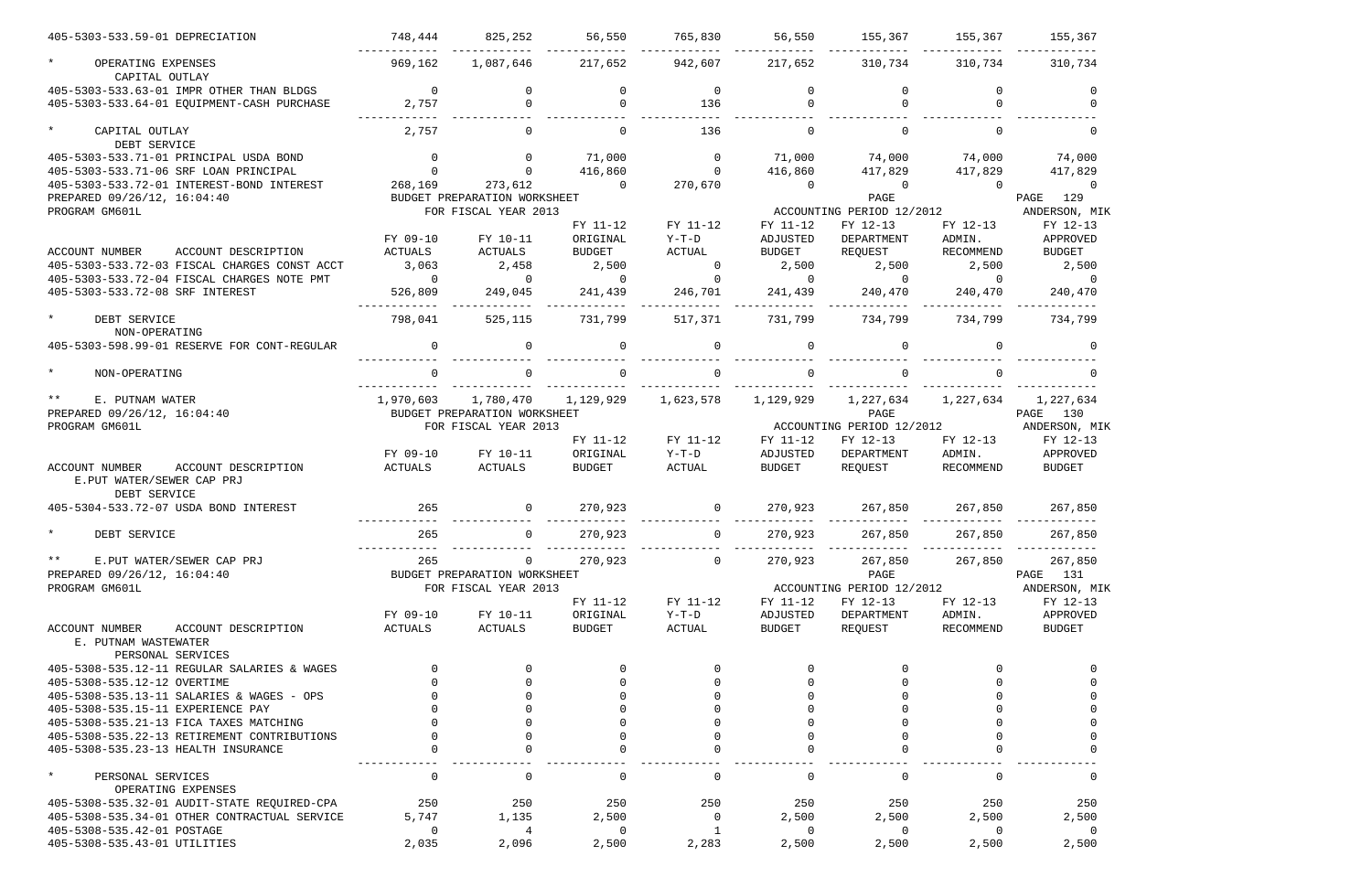| 405-5308-535.44-01 RENTALS & LEASES                                | 300       |                              | 250           | $\Omega$       | 250           | 250                       | 250       | 250                 |
|--------------------------------------------------------------------|-----------|------------------------------|---------------|----------------|---------------|---------------------------|-----------|---------------------|
| 405-5308-535.46-01 REPAIR & MAINT - OTHER                          |           | 31,289                       | 9,800         | 27,835         | 9,800         | 9,800                     | 9,800     | 9,800               |
| 405-5308-535.49-01 CURRENT CHARGES & OBLIG                         |           | 4,950                        | 200           | 4,600          | 200           | 200                       | 200       | 200                 |
| 405-5308-535.49-33 BOOKKEEPING SVCS-UTILITY                        |           | <sup>0</sup>                 |               | $\Omega$       |               | $\Omega$                  | $\Omega$  | - 0                 |
| 405-5308-535.49-42 PLANT OPERATOR SERVICES                         |           |                              |               | $\Omega$       |               |                           |           |                     |
| 405-5308-535.49-99 BAD DEBT EXPENSE                                |           |                              |               | $\Omega$       |               |                           | $\Omega$  | $\Omega$            |
| 405-5308-535.52-01 OPERATING SUPPLIES                              | 187       | 175                          | 500           | 436            | 500           | 500                       | 500       | 500                 |
| 405-5308-535.52-10 OPER SUPPLIES - INVENTORY                       | $\Omega$  | $\Omega$                     | 5,000         | $\Omega$       | 5,000         | 5,000                     | 5,000     | 5,000               |
| 405-5308-535.59-01 DEPRECIATION                                    | 2,504     | 2,504                        | 1,200         | 4,251          | 1,200         | 1,200                     | 1,200     | 1,200               |
|                                                                    |           |                              |               |                |               |                           |           |                     |
| $\star$<br>OPERATING EXPENSES<br>CAPITAL OUTLAY                    | 11,023    | 42,403                       | 22,200        | 39,656         | 22,200        | 22,200                    | 22,200    | 22,200              |
|                                                                    |           | 0                            |               | $\Omega$       |               | $\Omega$                  | 0         |                     |
| 405-5308-535.63-01 IMPR OTHER THAN BUILDINGS                       | $\Omega$  |                              |               |                | $\Omega$      |                           |           | $\Omega$            |
| 405-5308-535.64-01 EQUIPMENT-CASH PURCHASE                         |           |                              |               | $\Omega$       |               | $\Omega$                  |           |                     |
| $\star$<br>CAPITAL OUTLAY<br>NON-OPERATING                         | $\Omega$  |                              |               | $\Omega$       |               | $\Omega$                  |           | $\Omega$            |
| 405-5308-598.99-01 RESERVE FOR CONT-REGULAR                        |           |                              |               | $\Omega$       |               |                           |           |                     |
|                                                                    |           |                              |               |                |               |                           |           |                     |
| $\star$<br>NON-OPERATING                                           |           |                              |               |                |               |                           |           |                     |
| $***$<br>E. PUTNAM WASTEWATER                                      | 11,023    | 42,403                       | 22,200        | 39,656         | 22,200        | 22,200                    | 22,200    | 22,200              |
| PREPARED 09/26/12, 16:04:40                                        |           | BUDGET PREPARATION WORKSHEET |               |                |               | PAGE                      |           | 132<br>PAGE         |
| PROGRAM GM601L                                                     |           | FOR FISCAL YEAR 2013         |               |                |               | ACCOUNTING PERIOD 12/2012 |           | ANDERSON, MIK       |
|                                                                    |           |                              | FY 11-12      | FY 11-12       | FY 11-12      | FY 12-13                  | FY 12-13  | FY 12-13            |
|                                                                    | FY 09-10  | FY 10-11                     | ORIGINAL      | $Y-T-D$        | ADJUSTED      | DEPARTMENT                | ADMIN.    | APPROVED            |
| ACCOUNT DESCRIPTION<br>ACCOUNT NUMBER                              | ACTUALS   | ACTUALS                      | <b>BUDGET</b> | ACTUAL         | <b>BUDGET</b> | REQUEST                   | RECOMMEND | <b>BUDGET</b>       |
| PUTNAM CORRECTIONAL SYS                                            |           |                              |               |                |               |                           |           |                     |
| OPERATING EXPENSES                                                 |           |                              |               |                |               |                           |           |                     |
| 405-5309-535.34-01 OTHER CONTRACTUAL SERVICE                       | 16,739    |                              | 5,000         | 0              | 5,000         | 5,000                     | 5,000     | 5,000               |
| 405-5309-535.43-01 UTILITIES                                       | $\Omega$  |                              | $\Omega$      | $\Omega$       | $\Omega$      | $\overline{0}$            | $\Omega$  | $\overline{0}$      |
|                                                                    |           |                              |               |                |               |                           |           |                     |
| 405-5309-535.44-01 RENTALS & LEASES                                | $\Omega$  |                              | 1,000         | $\Omega$       | 1,000         | 1,000                     | 1,000     | 1,000               |
| 405-5309-535.46-01 REPAIR & MAINT - OTHER                          | 7,646     | 2,064                        | 13,500        | 5,059          | 13,500        | 11,500                    | 11,500    | 11,500              |
| 405-5309-535.49-01 CURRENT CHARGES & OBLIG                         | 50        | <sup>0</sup>                 | 1,000         | $\Omega$       | 1,000         | 1,000                     | 1,000     | 1,000               |
| 405-5309-535.49-42 PLANT OPERATOR SERVICES                         | 1,571     | 13,725                       | 3,000         | 15,466         | 3,000         | 5,000                     | 5,000     | 5,000               |
| 405-5309-535.52-01 OPERATING SUPPLIES                              | 5,841     | 17,860                       | 17,800        | 5,254          | 17,800        | 17,800                    | 17,800    | 17,800              |
| 405-5309-535.52-10 OPER SUPPLIES - INVENTORY                       |           | 3,833                        |               | $\Omega$       | $\Omega$      | 0                         | $\Omega$  | $\Omega$            |
| 405-5309-535.59-01 DEPRECIATION                                    |           | $\overline{0}$               | 500           |                | 500           | 500                       | 500       | 500                 |
| $\star$<br>OPERATING EXPENSES                                      | 31,847    | 37,482                       | 41,800        | 25,779         | 41,800        | 41,800                    | 41,800    | 41,800              |
|                                                                    |           |                              |               | ____________   |               |                           |           |                     |
| $\star \star$<br>PUTNAM CORRECTIONAL SYS                           | 31,847    | 37,482                       | 41,800        | 25,779         | 41,800        | 41,800                    | 41,800    | 41,800              |
| $***$<br>E. PUTNAM REGIONAL WATER                                  | 2,013,738 | 1,860,355 1,464,852          |               | 1,689,013      | 1,464,852     | 1,559,484                 |           | 1,559,484 1,559,484 |
| PREPARED 09/26/12, 16:04:40                                        |           | BUDGET PREPARATION WORKSHEET |               |                |               | PAGE                      |           | PAGE 133            |
| PROGRAM GM601L                                                     |           | FOR FISCAL YEAR 2013         |               |                |               | ACCOUNTING PERIOD 12/2012 |           | ANDERSON, MIK       |
|                                                                    |           |                              | FY 11-12      | FY 11-12       | FY 11-12      | FY 12-13                  | FY 12-13  | FY 12-13            |
|                                                                    | FY 09-10  | FY 10-11                     | ORIGINAL      | $Y-T-D$        | ADJUSTED      | DEPARTMENT                | ADMIN.    | APPROVED            |
| ACCOUNT DESCRIPTION<br>ACCOUNT NUMBER<br>PUTNAM REG WTR/WW PROJ FD | ACTUALS   | ACTUALS                      | BUDGET        | ACTUAL         | BUDGET        | REQUEST                   | RECOMMEND | BUDGET              |
| E.PUT WATER/SEWER CAP PRJ                                          |           |                              |               |                |               |                           |           |                     |
| OPERATING EXPENSES                                                 |           |                              |               |                |               |                           |           |                     |
| 408-5304-533.31-01 PROFESSIONAL SERVICES                           |           | 2,000                        |               | 10,000         |               |                           |           |                     |
|                                                                    |           | $\Omega$                     |               | 0              |               |                           |           |                     |
| 408-5304-533.32-01 AUDIT-STATE REQUIRED CPA                        |           |                              |               |                |               |                           |           |                     |
| 408-5304-533.34-01 OTHER CONTRACTUAL SVCS                          |           | $\Omega$                     |               | $\mathbf 0$    |               |                           |           |                     |
| 408-5304-533.42-01 POSTAGE                                         |           |                              |               | $\mathbf 0$    |               |                           |           |                     |
| 408-5304-533.47-01 PRINTING & BINDING                              |           |                              |               | $\overline{0}$ |               |                           |           | 0                   |
| 408-5304-533.49-01 OTHER CURRENT CHARGES                           |           |                              |               | 100            |               |                           |           | $\Omega$            |
| 408-5304-533.49-50 LEGAL ADVERTISEMENT                             |           |                              |               | 380            |               |                           |           |                     |
| $\star$<br>OPERATING EXPENSES                                      | 0         | 2,000                        | 0             | 10,480         | $\mathbf{0}$  | 0                         | 0         | 0                   |
| CAPITAL OUTLAY                                                     |           |                              |               |                |               |                           |           |                     |
|                                                                    |           |                              |               |                |               |                           |           |                     |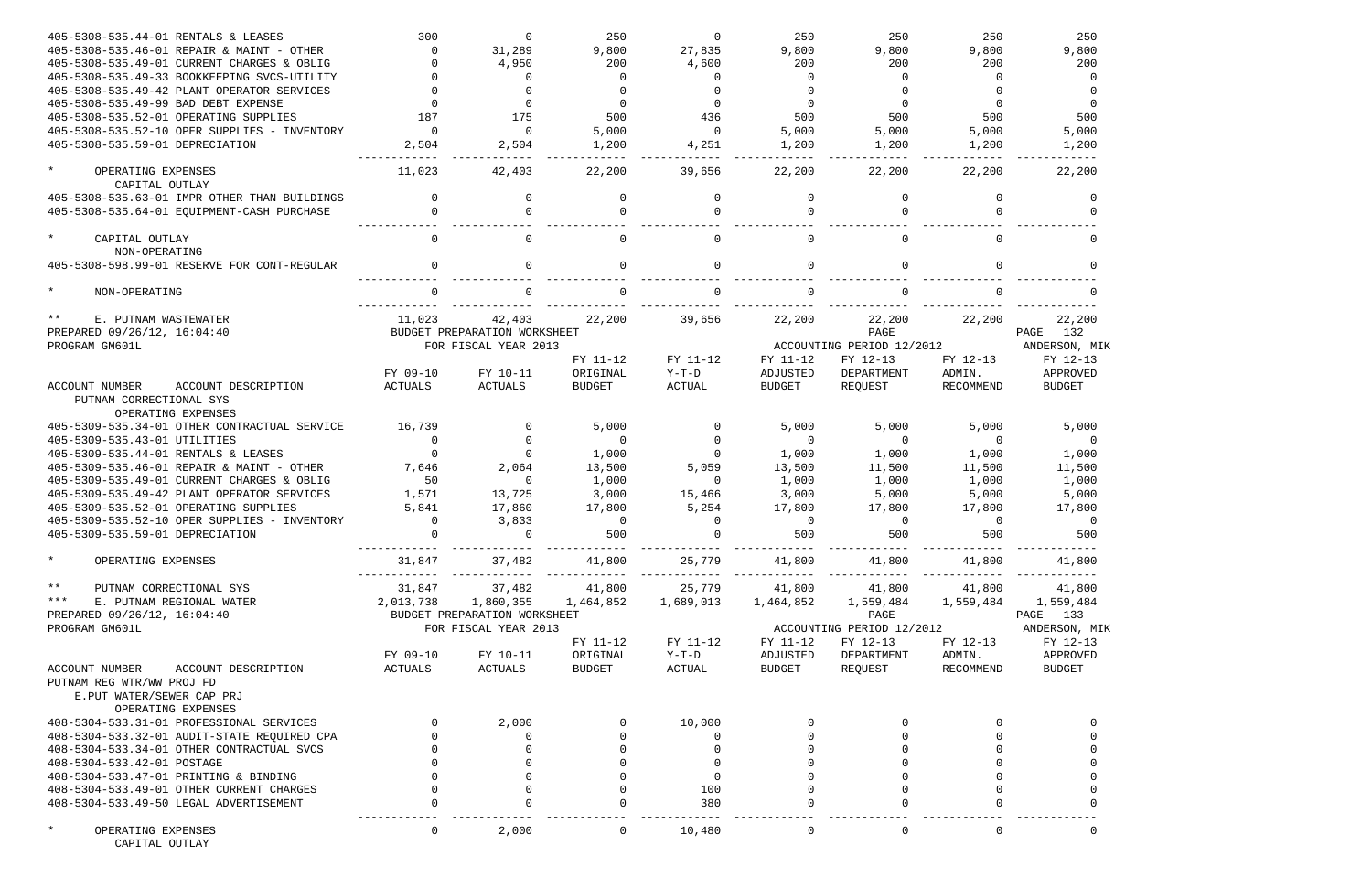| 408-5304-533.61-01 LAND                      |                |                              |                       |                |                |                           |              |               |
|----------------------------------------------|----------------|------------------------------|-----------------------|----------------|----------------|---------------------------|--------------|---------------|
| 408-5304-533.62-01 BLDGS-CONSTR & OR IMPROV  |                |                              |                       |                |                |                           |              |               |
| 408-5304-533.63-01 IMPR OTHER THAN BLDGS     |                |                              |                       |                |                |                           |              |               |
| 408-5304-533.64-01 EQUIPMENT-CASH PURCHASE   |                |                              |                       |                |                |                           |              |               |
|                                              |                |                              |                       |                |                |                           |              |               |
| $\star$<br>CAPITAL OUTLAY                    | 0              |                              |                       | $\Omega$       |                |                           |              |               |
| DEBT SERVICE                                 |                |                              |                       |                |                |                           |              |               |
| 408-5304-533.71-02 PRINCIPAL - LOANS         |                | 1,570,797                    |                       |                |                |                           |              |               |
| 408-5304-533.72-02 INTEREST - LOANS          |                |                              |                       |                |                |                           |              |               |
| 408-5304-533.72-03 FISCAL CHARGES CONST ACCT |                |                              |                       |                |                |                           |              |               |
| 408-5304-533.72-04 FISCAL CHARGES NOTE PMT   |                |                              |                       |                |                |                           |              |               |
| 408-5304-533.72-05 LOAN SERVICE FEE SRF      |                |                              |                       |                |                |                           |              |               |
| 408-5304-533.72-06 CAPITALIZE INTEREST SRF   |                | 15,756                       |                       |                |                |                           |              |               |
| 408-5304-533.72-07 USDA BOND INTEREST        |                |                              |                       |                |                |                           |              |               |
| $\star$<br>DEBT SERVICE                      | $\mathbf 0$    | 1,586,553                    | $\Omega$              | 0              |                |                           |              |               |
| OPERATING EXPENSES                           |                |                              |                       |                |                |                           |              |               |
| 408-5304-535.31-01 PROFESSIONAL SERVICES     | 62,723         | 50,355                       | 1,000,000             | 2,798          | 1,000,000      | 950,000                   | 950,000      | 950,000       |
| 408-5304-535.32-01 AUDIT-STATE REQUIRED-CPA  | $\Omega$       |                              | $\Omega$              |                |                | $\Omega$                  | $\Omega$     |               |
| 408-5304-535.34-01 OTHER CONTRACTUAL SERVICE | 1,804          |                              | 250,000               |                | 250,000        | 1,333,320                 | 1,333,320    | 1,333,320     |
| 408-5304-535.42-01 POSTAGE                   |                |                              |                       |                |                |                           |              |               |
| 408-5304-535.43-01 UTILITIES                 |                |                              |                       |                |                |                           |              |               |
| 408-5304-535.46-01 REPAIR & MAINT - OTHER    |                |                              |                       |                |                |                           |              |               |
|                                              |                |                              |                       | 400            |                |                           |              |               |
| 408-5304-535.49-01 CURRENT CHARGES & OBLIG   |                |                              |                       |                |                |                           |              |               |
| 408-5304-535.49-50 LEGAL ADVERTISEMENTS      |                |                              |                       |                |                |                           |              |               |
| 408-5304-535.52-01 OPERATING SUPPLIES        |                |                              |                       |                |                |                           |              |               |
| 408-5304-535.52-10 OPER SUPPLIES - INVENTORY |                |                              |                       |                |                |                           |              |               |
| $\star$<br>OPERATING EXPENSES                | 64,527         | 50,355                       | 1,250,000             | 3,198          | 1,250,000      | 2,283,320                 | 2,283,320    | 2,283,320     |
| CAPITAL OUTLAY                               |                |                              |                       |                |                |                           |              |               |
| 408-5304-535.61-01 LAND                      |                |                              |                       | $\Omega$       |                |                           |              |               |
| 408-5304-535.62-01 BLDGS-CONSTR &/OR IMPROV  |                |                              |                       | $\Omega$       |                |                           |              |               |
| 408-5304-535.63-01 IMPR OTHER THAN BUILDINGS |                |                              | 8,780,000             | $\Omega$       | 8,780,000      | 8,941,500                 | 8,941,500    | 8,941,500     |
| CAPITAL OUTLAY                               | 0              |                              | 8,780,000             | $\mathsf{O}$   | 8,780,000      | 8,941,500                 | 8,941,500    | 8,941,500     |
| PREPARED 09/26/12, 16:04:40                  |                | BUDGET PREPARATION WORKSHEET |                       |                |                | PAGE                      |              | PAGE 134      |
| PROGRAM GM601L                               |                | FOR FISCAL YEAR 2013         |                       |                |                | ACCOUNTING PERIOD 12/2012 |              | ANDERSON, MIK |
|                                              |                |                              | FY 11-12              | FY 11-12       | FY 11-12       | FY 12-13                  | FY 12-13     | FY 12-13      |
|                                              | FY 09-10       | FY 10-11                     | ORIGINAL              | $Y-T-D$        | ADJUSTED       | DEPARTMENT                | ADMIN.       | APPROVED      |
| ACCOUNT NUMBER<br>ACCOUNT DESCRIPTION        | ACTUALS        | ACTUALS                      | <b>BUDGET</b>         | ACTUAL         | <b>BUDGET</b>  | REQUEST                   | RECOMMEND    | <b>BUDGET</b> |
| NON-OPERATING                                |                |                              |                       |                |                |                           |              |               |
| 408-5304-581.91-09 BUDGET TRSF-REG WATER FD  | $\Omega$       | 0                            | $\Omega$              | $\Omega$       | 0              | $\Omega$                  |              |               |
| 408-5304-581.91-15 TRF TO TRANSPORTATION FD  | $\mathbf 0$    |                              |                       | $\Omega$       |                |                           |              |               |
|                                              |                |                              |                       |                |                |                           |              |               |
| $\star$<br>NON-OPERATING                     | $\mathbf 0$    | $\Omega$                     | $\mathbf 0$           | $\mathbf 0$    | $\Omega$       | $\mathbf 0$               |              |               |
| NON-OPERATING                                |                |                              |                       |                |                |                           |              |               |
| 408-5304-598.99-01 RESERVE FOR CONT-REGULAR  | $\overline{0}$ | $\Omega$                     | 0                     | $\mathbf 0$    | $\Omega$       | $\mathbf 0$               |              |               |
| $\star$<br>NON-OPERATING                     | $\mathsf{O}$   | $\mathbf 0$                  | $\mathsf{O}$          | $\mathsf{O}$   | $\Omega$       | $\mathbf 0$               | $\Omega$     |               |
|                                              |                |                              |                       |                |                |                           |              |               |
| $\star$ $\star$<br>E.PUT WATER/SEWER CAP PRJ | 64,527         |                              | 1,638,908  10,030,000 | 13,678         | 10,030,000     | 11,224,820                | 11,224,820   | 11,224,820    |
| PREPARED 09/26/12, 16:04:40                  |                | BUDGET PREPARATION WORKSHEET |                       |                |                | PAGE                      |              | PAGE 135      |
| PROGRAM GM601L                               |                | FOR FISCAL YEAR 2013         |                       |                |                | ACCOUNTING PERIOD 12/2012 |              | ANDERSON, MIK |
|                                              |                |                              | FY 11-12              | FY 11-12       | FY 11-12       | FY 12-13                  | FY 12-13     | FY 12-13      |
|                                              | FY 09-10       | FY 10-11                     | ORIGINAL              | $Y-T-D$        | ADJUSTED       | DEPARTMENT                | ADMIN.       | APPROVED      |
| ACCOUNT NUMBER<br>ACCOUNT DESCRIPTION        | ACTUALS        | ACTUALS                      | <b>BUDGET</b>         | ACTUAL         | BUDGET         | REQUEST                   | RECOMMEND    | <b>BUDGET</b> |
| PARADISE VIEW                                |                |                              |                       |                |                |                           |              |               |
| DEBT SERVICE                                 |                |                              |                       |                |                |                           |              |               |
| 408-5305-533.72-07 USDA BOND INTEREST        | $\overline{0}$ | $\Omega$                     | 0                     | $\mathbf 0$    | $\Omega$       | $\overline{0}$            |              |               |
|                                              |                |                              |                       |                |                |                           |              |               |
| DEBT SERVICE                                 | $\mathsf{O}$   | $\overline{0}$               | $\overline{0}$        | $\overline{0}$ | $\overline{0}$ | $\overline{0}$            | $\mathsf{O}$ | $\mathbf 0$   |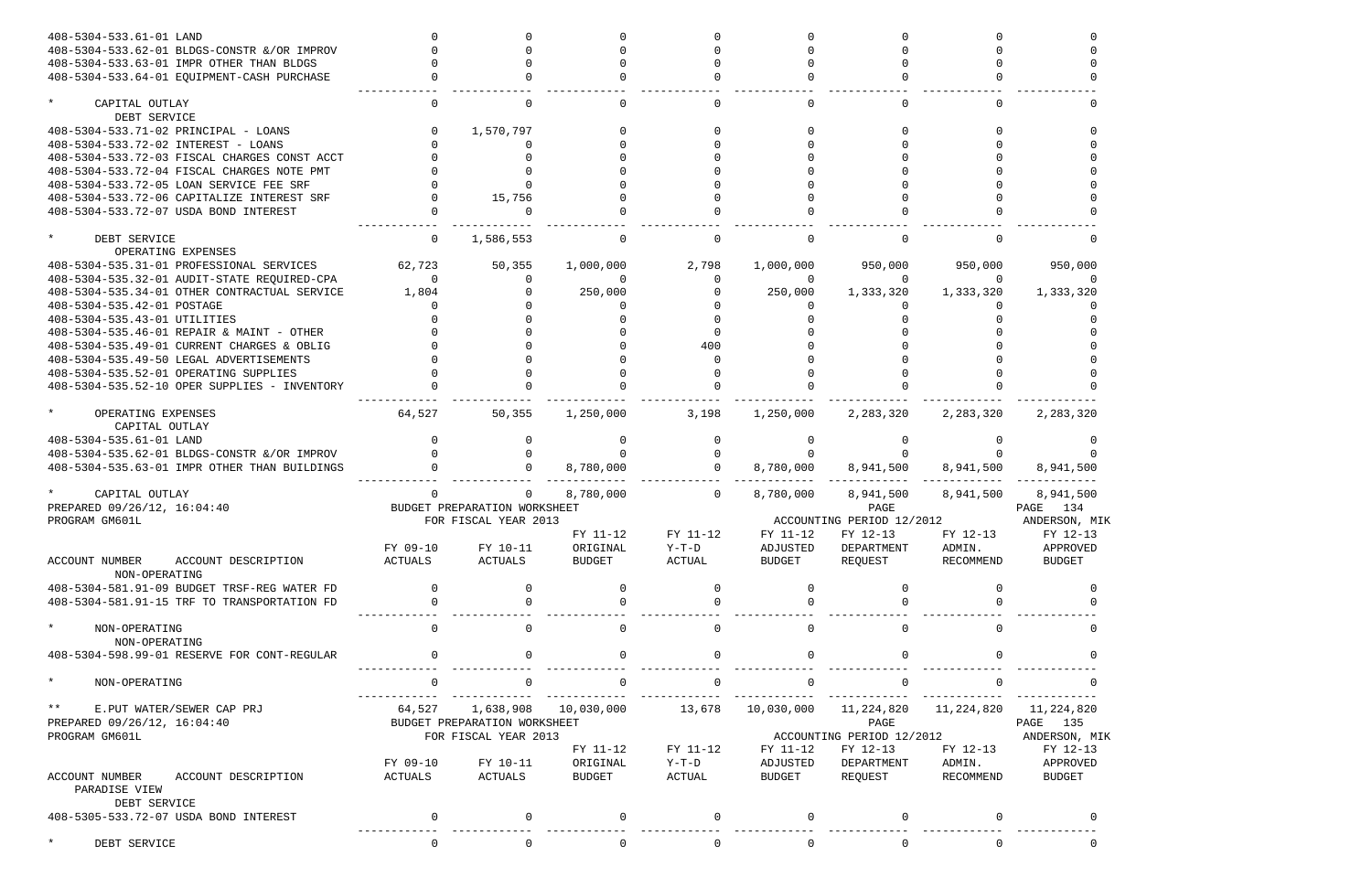| $***$<br>PARADISE VIEW                       | 0                        | $\mathbf 0$                         | $\mathbf 0$          | $\mathbf 0$         | $\Omega$                 | 0                                     | 0              |                           |
|----------------------------------------------|--------------------------|-------------------------------------|----------------------|---------------------|--------------------------|---------------------------------------|----------------|---------------------------|
| $***$<br>PUTNAM REG WTR/WW PROJ FD           | 64,527                   | 1,638,908                           | 10,030,000           | 13,678              | 10,030,000               | 11,224,820                            | 11,224,820     | 11,224,820                |
| PREPARED 09/26/12, 16:04:40                  |                          | BUDGET PREPARATION WORKSHEET        |                      |                     |                          | PAGE                                  |                | 136<br>PAGE               |
| PROGRAM GM601L                               |                          | FOR FISCAL YEAR 2013                |                      | FY 11-12            | FY 11-12                 | ACCOUNTING PERIOD 12/2012<br>FY 12-13 | FY 12-13       | ANDERSON, MIK<br>FY 12-13 |
|                                              | FY 09-10                 | FY 10-11                            | FY 11-12<br>ORIGINAL | $Y-T-D$             | ADJUSTED                 | DEPARTMENT                            | ADMIN.         | APPROVED                  |
| ACCOUNT NUMBER<br>ACCOUNT DESCRIPTION        | ACTUALS                  | ACTUALS                             | <b>BUDGET</b>        | ACTUAL              | <b>BUDGET</b>            | REQUEST                               | RECOMMEND      | <b>BUDGET</b>             |
| INTERN SVC FD FLEET MAINT                    |                          |                                     |                      |                     |                          |                                       |                |                           |
| FLEET MAINTENANCE                            |                          |                                     |                      |                     |                          |                                       |                |                           |
| NON-OPERATING                                |                          |                                     |                      |                     |                          |                                       |                |                           |
| 501-8501-581.91-28 TRF-RISK MANAGEMENT FD    | 3,362                    | 3,362                               | 3,362                | 3,362               | 3,362                    | 3,362                                 | 3,362          | 3,362                     |
|                                              |                          |                                     |                      |                     |                          |                                       |                |                           |
| $\star$<br>NON-OPERATING                     | 3,362                    | 3,362                               | 3,362                | 3,362               | 3,362                    | 3,362                                 | 3,362          | 3,362                     |
| PERSONAL SERVICES                            |                          |                                     |                      |                     |                          |                                       |                |                           |
| 501-8501-591.12-11 REGULAR SALARIES & WAGES  | 233,982                  | 240,230                             | 243,838              | 237,715             | 243,838                  | 241,766                               | 241,766        | 241,766                   |
| 501-8501-591.12-12 SALARIES/WAGES-OVERTIME   | 7,807                    | 12,367                              | 7,500                | 11,457              | 7,500                    | 10,000                                | 10,000         | 10,000                    |
| 501-8501-591.13-11 SALARIES & WAGES - OPS    | $\overline{0}$           | $\overline{0}$                      | 6,500                | $\overline{0}$      | 6,500                    | 4,000                                 | 4,000          | 4,000                     |
| 501-8501-591.15-11 EXPERIENCE PAY            | 1,450                    | 600                                 | $\overline{0}$       | 2,900               | $\overline{0}$           | $\overline{0}$                        | $\overline{0}$ | $\overline{0}$            |
| 501-8501-591.21-13 FICA TAXES MATCHING       | 17,107                   | 17,711                              | 19,227               | 17,951              | 19,227                   | 19,069                                | 19,069         | 19,069                    |
| 501-8501-591.22-13 RETIREMENT CONTRIBUTIONS  | 24,257                   | 22,157                              | 13,390               | 12,007              | 13,390                   | 13,865                                | 13,865         | 13,865                    |
| 501-8501-591.23-13 LIFE & HEALTH INSURANCE   | 50,820                   | 51,836                              | 50,820               | 50,331              | 50,820                   | 50,820                                | 50,820         | 50,820                    |
| $\star$<br>PERSONAL SERVICES                 | 335,423                  | 344,901                             | 341,275              | 332,361             | 341,275                  | 339,520                               | 339,520        | 339,520                   |
| OPERATING EXPENSES                           |                          |                                     |                      |                     |                          |                                       |                |                           |
| 501-8501-591.34-01 OTHER CONTRACTUAL SERVICE | $\overline{\phantom{0}}$ | $\overline{0}$                      | 500                  | $\overline{0}$      | 500                      | 500                                   | 500            | 500                       |
| 501-8501-591.34-23 UNIFORM RENTALS-EMPLOYER  | 877                      | 904                                 | 800                  | 888                 | 800                      | 800                                   | 800            | 800                       |
| 501-8501-591.40-01 TRAVEL & PER DIEM         | 279                      | 285                                 | 1,800                | $\overline{0}$      | 1,800                    | 1,800                                 | 1,800          | 1,800                     |
| 501-8501-591.41-01 COMMUNICATIONS            | 1,082                    | 1,015                               | 1,200                | 28                  | 1,200                    | 1,200                                 | 1,200          | 1,200                     |
| 501-8501-591.42-01 POSTAGE                   | 60                       | 44                                  | 100                  | 40                  | 100                      | 100                                   | 100            | 100                       |
| 501-8501-591.43-01 UTILITIES                 | 9,633                    | 12,284                              | 7,500                | 8,094               | 7,500                    | 7,500                                 | 7,500          | 7,500                     |
| 501-8501-591.44-01 RENTALS & LEASES          | 3,727                    | 3,571                               | 2,600                | 4,486               | 2,600                    | 2,600                                 | 2,600          | 2,600                     |
| 501-8501-591.45-20 INSURANCE-RISK MANAGEMENT | 19,895                   | 19,895                              | 19,895               | 19,895              | 19,895                   | 19,895                                | 19,895         | 19,895                    |
| 501-8501-591.46-01 R & M - OTHER             | 4,471                    | 713                                 | 1,200                | $\overline{0}$      | 1,200                    | 1,200                                 | 1,200          | 1,200                     |
| 501-8501-591.46-04 R&M-FLEET MAINTENANCE     | 5,436                    | 8,092                               | 10,000               | 3,749               | 10,000                   | 10,000                                | 10,000         | 10,000                    |
| 501-8501-591.46-06 R&M-FLT MAINT-SUBCONTRACT | 358,134                  | 289,365                             | 210,000              | 262,494             | 210,000                  | 210,000                               | 210,000        | 210,000                   |
| 501-8501-591.46-13 R & M-COMMUNICATION EQUIP | 10,800                   | 10,800                              | 10,800               | 10,800              | 10,800                   | 10,800                                | 10,800         | 10,800                    |
| 501-8501-591.47-01 PRINTING AND BINDING      | $\overline{0}$           | $\overline{0}$                      | 100                  | 70                  | 100                      | 100                                   | 100            | 100                       |
| 501-8501-591.49-01 CURRENT CHARGES & OBLIG   | $\overline{0}$           | 844                                 | 500                  | $\overline{0}$      | 500                      | 500                                   | 500            | 500                       |
| 501-8501-591.49-02 COST OF PARTS SOLD        | 226,333                  | 240,114                             | 50,000               | 214,263             | 50,000                   | 75,000                                | 75,000         | 75,000                    |
| 501-8501-591.49-17 SAFETY RECOGNITION        | $\overline{0}$           | $\overline{0}$                      | 600                  | 336                 | 600                      | 600                                   | 600            | 600                       |
| 501-8501-591.49-50 LEGAL ADVERTISEMENTS      | $\overline{0}$           | $\overline{0}$                      | 250                  | $\overline{0}$      | 250                      | 250                                   | 250            | 250                       |
| 501-8501-591.49-70 NET OPEB COST             | $\overline{0}$           | $\overline{0}$                      | $\overline{0}$       | $\overline{0}$      | $\overline{\phantom{0}}$ | $\overline{0}$                        | $\overline{0}$ | $\overline{0}$            |
| 501-8501-591.51-01 OFFICE SUPPLIES           | 1,927                    | 1,571                               | 1,000                | 501                 | 1,000                    | 1,000                                 | 1,000          | 1,000                     |
| 501-8501-591.52-01 OPERATING SUPPLIES        | 11,631                   | 12,748                              | 28,615               | 11,141              | 28,615                   | 28,615                                | 28,615         | 28,615                    |
| 501-8501-591.52-02 GAS, OIL, & LUBRICANTS    | 7,374                    | 11,111                              | 7,600                | 7,698               | 7,600                    | 7,600                                 | 7,600          | 7,600                     |
| 501-8501-591.52-10 OPER SUPPLIES - INVENTORY | 2,200                    | 246                                 | 10,000               | 678                 | 10,000                   | 10,000                                | 10,000         | 10,000                    |
| 501-8501-591.54-01 BOOKS/PUBLICATION/SUBSCR  | $\overline{0}$           |                                     | 2,500                | 800                 | 2,500                    | 2,500                                 | 2,500          | 2,500                     |
| 501-8501-591.54-02 DUES/MEMBERSHIPS          | 50                       | $\begin{array}{c}0\\225\end{array}$ | 250                  | 100                 | 250                      | 250                                   | 250            | 250                       |
| 501-8501-591.54-03 TRAINING                  | 1,114                    | 996                                 | 2,000                | 1,200               | 2,000                    | 2,000                                 | 2,000          | 2,000                     |
| 501-8501-591.59-01 DEPRECIATION              | 14,863                   | 19,937                              | 8,500                | 13,993              | 8,500                    | 8,500                                 | 8,500          | 8,500                     |
| $\star$                                      | 679,886                  | 634,760                             | 378,310              | --------<br>561,254 | 378,310                  | 403,310                               | 403,310        | 403,310                   |
| OPERATING EXPENSES<br>CAPITAL OUTLAY         |                          |                                     |                      |                     |                          |                                       |                |                           |
| 501-8501-591.64-01 EQUIPMENT-CASH PURCHASE   | $\overline{0}$           | 1,200                               | $\mathbf 0$          | 0                   | 0                        | 25,000                                | 25,000         | 25,000                    |
|                                              |                          |                                     |                      |                     |                          |                                       |                |                           |
| PREPARED 09/26/12, 16:04:40                  |                          | BUDGET PREPARATION WORKSHEET        |                      |                     |                          | PAGE                                  |                | PAGE<br>137               |
| PROGRAM GM601L                               |                          | FOR FISCAL YEAR 2013                |                      |                     |                          | ACCOUNTING PERIOD 12/2012             |                | ANDERSON, MIK             |
|                                              |                          |                                     | FY 11-12             | FY 11-12            | FY 11-12                 | FY 12-13                              | FY 12-13       | FY 12-13                  |
|                                              | FY 09-10                 | FY 10-11                            | ORIGINAL             | $Y-T-D$             | ADJUSTED                 | DEPARTMENT                            | ADMIN.         | APPROVED                  |
| ACCOUNT NUMBER<br>ACCOUNT DESCRIPTION        | ACTUALS                  | ACTUALS                             | <b>BUDGET</b>        | ACTUAL              | <b>BUDGET</b>            | REQUEST                               | RECOMMEND      | <b>BUDGET</b>             |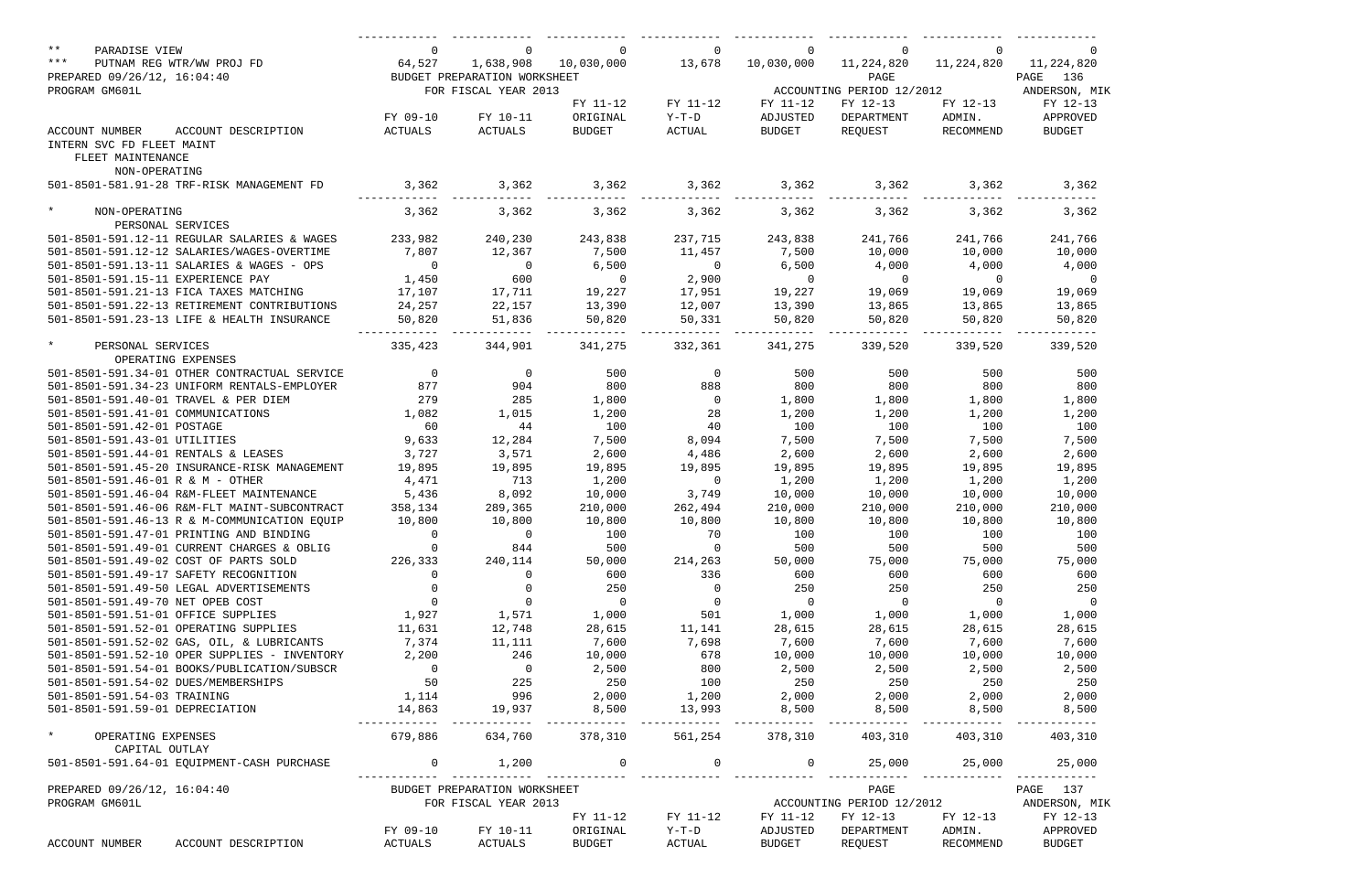| CAPITAL OUTLAY<br>NON-OPERATING                                                          | $\Omega$            | 1,200                        | $\Omega$                  | $\Omega$          | $\Omega$                            | 25,000                    | 25,000              | 25,000                    |  |
|------------------------------------------------------------------------------------------|---------------------|------------------------------|---------------------------|-------------------|-------------------------------------|---------------------------|---------------------|---------------------------|--|
| 501-8501-598.99-01 RESERVE FOR CONT-REGULAR                                              | $\Omega$            | $\Omega$                     | $\Omega$                  | $\Omega$          | $\Omega$                            | $\mathbf 0$               | <sup>n</sup>        | റ                         |  |
| $\star$<br>NON-OPERATING                                                                 | $\cap$              |                              | $\Omega$                  |                   |                                     |                           |                     |                           |  |
| $\star\star$<br>FLEET MAINTENANCE                                                        | 1,018,671           | 984,223                      | 722,947                   | 896,977           | 722,947                             | 771,192                   | 771,192             | 771,192                   |  |
| $***$<br>INTERN SVC FD FLEET MAINT                                                       | 1,018,671           | 984,223                      | 722,947                   | 896,977           | 722,947                             | 771,192                   | 771,192             | 771,192                   |  |
| PREPARED 09/26/12, 16:04:40                                                              |                     | BUDGET PREPARATION WORKSHEET |                           |                   |                                     | PAGE                      |                     | 138<br>PAGE               |  |
| PROGRAM GM601L                                                                           |                     | FOR FISCAL YEAR 2013         |                           |                   |                                     | ACCOUNTING PERIOD 12/2012 |                     | ANDERSON, MIK             |  |
|                                                                                          |                     |                              | FY 11-12                  | FY 11-12          | FY 11-12                            | FY 12-13                  | FY 12-13            | FY 12-13                  |  |
|                                                                                          | FY 09-10            | FY 10-11                     | ORIGINAL                  | $Y-T-D$           | ADJUSTED                            | DEPARTMENT                | ADMIN.              | APPROVED                  |  |
| <b>ACCOUNT NUMBER</b><br>ACCOUNT DESCRIPTION                                             | <b>ACTUALS</b>      | <b>ACTUALS</b>               | <b>BUDGET</b>             | <b>ACTUAL</b>     | <b>BUDGET</b>                       | REQUEST                   | <b>RECOMMEND</b>    | <b>BUDGET</b>             |  |
| INSURANCE RESERVE FUND<br>GROUP INSURANCE ADMIN<br>OPERATING EXPENSES                    |                     |                              |                           |                   |                                     |                           |                     |                           |  |
| 506-2560-519.31-01 PROFESSIONAL SERVICES                                                 | 16,707              | 18,277                       | 27,000                    | 14,311            | 27,000                              | 27,000                    | 27,000              | 27,000                    |  |
| 506-2560-519.34-09 CONTRACT SERV-SERV FEES                                               |                     |                              | $\Omega$                  | $\cap$            | $\Omega$                            | 0                         | $\Omega$            |                           |  |
| 506-2560-519.40-01 TRAVEL & PER DIEM                                                     |                     |                              | 150                       |                   | 150                                 | 150                       | 150                 | 150                       |  |
| 506-2560-519.42-01 POSTAGE                                                               |                     |                              | $\Omega$                  | $\cap$            | $\Omega$                            | $\mathbf 0$               | $\Omega$            | $\cap$                    |  |
| 506-2560-519.45-04 INSURANCE-HEALTH INS PREM                                             | 5,318,309           | 5, 377, 113                  | 5,519,528                 | 5,655,872         | 5,519,528                           | 5,519,528                 | 5,519,528           | 5,519,528                 |  |
| 506-2560-519.45-05 INS-LIFE-COUNTY CONTRIB                                               | 121,384             | 131,355                      | 131,100                   | 149,705           | 131,100                             | 145,100                   | 145,100             | 145,100                   |  |
| 506-2560-519.45-06 INSUR-IBNR-RUNOFF CLAIMS                                              | $\Omega$            | $\Omega$                     | 0                         | $\Omega$          | $\Omega$                            | 0                         | 0                   | <u>n</u>                  |  |
| 506-2560-519.45-51 INSURANCE-DENTAL INS PREM                                             | 9,135               | 194,645                      | $\Omega$                  |                   |                                     | $\Omega$                  | O.                  |                           |  |
| 506-2560-519.49-01 CURRENT CHARGES & OBLIG                                               | $\Omega$            | ∩                            | 204,000                   |                   | 204,000                             | 15,000                    | 15,000              | 15,000                    |  |
| 506-2560-519.49-50 LEGAL ADVERTISEMENTS                                                  | 25                  | 52                           | 100                       |                   | 100                                 | 100                       | 100                 | 100                       |  |
| 506-2560-519.51-01 OFFICE SUPPLIES                                                       | $\cap$              |                              | $\Omega$                  |                   | $\Omega$                            | 0                         | $\Omega$            | - 0                       |  |
| 506-2560-519.52-01 OPERATING SUPPLIES                                                    |                     |                              | $\Omega$                  |                   | $\Omega$                            | $\Omega$                  | $\Omega$            | - 0                       |  |
| 506-2560-519.54-01 BOOKS/PUBLICATIONS/SUBSCR                                             |                     |                              | 100                       | $\Omega$          | 100                                 | 100                       | 100                 | 100                       |  |
| 506-2560-519.54-03 TRAINING                                                              |                     |                              | 100                       |                   | 100                                 | 100                       | 100                 | 100                       |  |
| $\star$<br>OPERATING EXPENSES<br>NON-OPERATING                                           | 5,465,560           | 5,721,442                    | 5,882,078                 | 5,819,888         | 5,882,078                           | 5,707,078                 | 5,707,078           | 5,707,078                 |  |
| 506-2560-598.99-01 RESERVE FOR CONT-REGULAR                                              | $\mathbf 0$         | $\Omega$                     | 200,000                   | $\mathbf 0$       | 200,000                             | 200,000                   | 200,000             | 200,000                   |  |
|                                                                                          | $\Omega$            |                              |                           |                   |                                     |                           |                     |                           |  |
| NON-OPERATING                                                                            |                     | 0                            | 200,000                   | 0                 | 200,000                             | 200,000                   | 200,000             | 200,000                   |  |
| GROUP INSURANCE ADMIN                                                                    | 5,465,560           | 5,721,442                    | 6,082,078                 | 5,819,888         | 6,082,078<br>5,907,078<br>5,907,078 |                           |                     |                           |  |
| PREPARED 09/26/12, 16:04:40                                                              |                     | BUDGET PREPARATION WORKSHEET |                           | PAGE              |                                     |                           |                     | PAGE 139                  |  |
| PROGRAM GM601L                                                                           |                     | FOR FISCAL YEAR 2013         |                           |                   | ACCOUNTING PERIOD 12/2012           |                           |                     | ANDERSON, MIK             |  |
|                                                                                          |                     |                              | FY 11-12                  | FY 11-12          | FY 11-12                            | FY 12-13                  | FY 12-13            | FY 12-13                  |  |
| ACCOUNT NUMBER<br>ACCOUNT DESCRIPTION<br>RISK MANAGEMENT                                 | FY 09-10<br>ACTUALS | FY 10-11<br>ACTUALS          | ORIGINAL<br><b>BUDGET</b> | $Y-T-D$<br>ACTUAL | ADJUSTED<br>BUDGET                  | DEPARTMENT<br>REQUEST     | ADMIN.<br>RECOMMEND | APPROVED<br><b>BUDGET</b> |  |
| NON-OPERATING                                                                            |                     |                              |                           |                   |                                     |                           |                     |                           |  |
| 506-2561-581.91-30 TRF - GENERAL FUND                                                    | $\overline{0}$      |                              | 0                         | 300,000           |                                     |                           |                     |                           |  |
| $\star$<br>NON-OPERATING                                                                 | $\mathbf 0$         | 0                            | $\mathsf{O}$              | 300,000           | $\overline{0}$                      | $\mathsf{O}$              | $\Omega$            |                           |  |
|                                                                                          |                     |                              |                           |                   |                                     |                           |                     |                           |  |
| $\star$ $\star$<br>RISK MANAGEMENT                                                       | $\mathbf 0$         | 0                            | $\overline{0}$            | 300,000           | $\mathbf 0$                         | $\mathsf{O}$              | 0                   | 0                         |  |
| PREPARED 09/26/12, 16:04:40                                                              |                     | BUDGET PREPARATION WORKSHEET |                           |                   |                                     | PAGE                      |                     | PAGE<br>140               |  |
| PROGRAM GM601L                                                                           |                     | FOR FISCAL YEAR 2013         |                           |                   |                                     | ACCOUNTING PERIOD 12/2012 |                     | ANDERSON, MIK             |  |
|                                                                                          |                     |                              | FY 11-12                  | FY 11-12          | FY 11-12                            | FY 12-13                  | FY 12-13            | FY 12-13                  |  |
|                                                                                          | FY 09-10            | FY 10-11                     | ORIGINAL                  | $Y-T-D$           | ADJUSTED                            | DEPARTMENT                | ADMIN.              | APPROVED                  |  |
| <b>ACCOUNT NUMBER</b><br>ACCOUNT DESCRIPTION<br>TRANSFERS/RESERVES/MISC<br>NON-OPERATING | ACTUALS             | ACTUALS                      | <b>BUDGET</b>             | ACTUAL            | <b>BUDGET</b>                       | REQUEST                   | RECOMMEND           | <b>BUDGET</b>             |  |
| 506-9999-519.91-01 RESIDUAL EQUITY TRANSFER                                              | $\overline{0}$      | $\overline{0}$               | 300,000                   | $\overline{0}$    | 300,000                             | 300,000                   | 300,000             | 300,000                   |  |
| $^\star$<br>NON-OPERATING                                                                | $\mathbf 0$         | $\overline{0}$               | 300,000                   | $\mathbf 0$       | 300,000                             | 300,000                   | 300,000             | 300,000                   |  |
|                                                                                          |                     |                              |                           |                   |                                     |                           |                     |                           |  |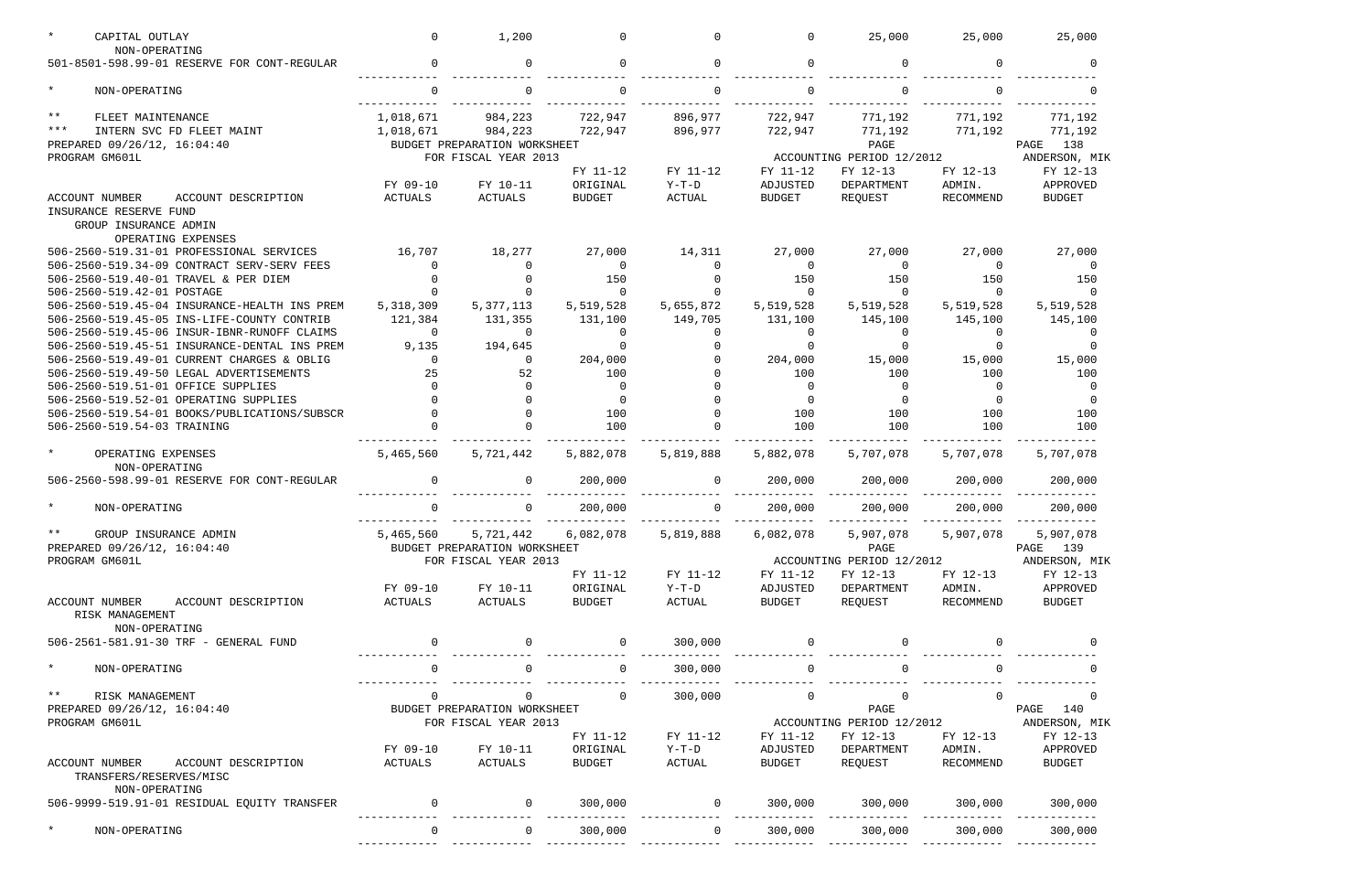| $***$<br>TRANSFERS/RESERVES/MISC<br>$***$<br>INSURANCE RESERVE FUND                       | $\mathbf 0$<br>5,465,560 | 0<br>5,721,442               | 300,000<br>6,382,078 | 0<br>6,119,888     | 300,000<br>6,382,078 | 300,000<br>6,207,078      | 300,000<br>6,207,078       | 300,000<br>6,207,078             |
|-------------------------------------------------------------------------------------------|--------------------------|------------------------------|----------------------|--------------------|----------------------|---------------------------|----------------------------|----------------------------------|
| PREPARED 09/26/12, 16:04:40                                                               |                          | BUDGET PREPARATION WORKSHEET |                      |                    |                      | PAGE                      |                            | 141<br>PAGE                      |
| PROGRAM GM601L                                                                            |                          | FOR FISCAL YEAR 2013         |                      |                    |                      | ACCOUNTING PERIOD 12/2012 |                            | ANDERSON, MIK                    |
|                                                                                           |                          |                              | FY 11-12             | FY 11-12           | FY 11-12             | FY 12-13                  | FY 12-13                   | FY 12-13                         |
|                                                                                           | FY 09-10                 | FY 10-11                     | ORIGINAL             | $Y-T-D$            | ADJUSTED             | DEPARTMENT                | ADMIN.                     | APPROVED                         |
| ACCOUNT DESCRIPTION<br>ACCOUNT NUMBER                                                     | ACTUALS                  | ACTUALS                      | <b>BUDGET</b>        | ACTUAL             | <b>BUDGET</b>        | REQUEST                   | <b>RECOMMEND</b>           | <b>BUDGET</b>                    |
| RISK MANAGEMENT FUND                                                                      |                          |                              |                      |                    |                      |                           |                            |                                  |
| RISK MANAGEMENT                                                                           |                          |                              |                      |                    |                      |                           |                            |                                  |
| PERSONAL SERVICES<br>507-2561-519.12-11 REGULAR SALARIES & WAGES                          |                          |                              |                      |                    |                      |                           |                            |                                  |
|                                                                                           | 38,297                   | 38,600<br>700                | 39,400<br>700        | 38,494<br>700      | 39,400               | 39,400<br>700             | 39,400                     | 39,400                           |
| 507-2561-519.15-11 EXPERIENCE PAY                                                         | 550                      |                              |                      |                    | 700                  |                           | 700                        | 700                              |
| 507-2561-519.21-13 FICA TAXES MATCHING                                                    | 2,631                    | 2,634                        | 3,068                | 2,679              | 3,068                | 3,068                     | 3,068                      | 3,068                            |
| 507-2561-519.22-13 RETIREMENT CONTRIBUTIONS<br>507-2561-519.23-13 LIFE & HEALTH INSURANCE | 3,911                    | 3,252                        | 2,099                | 1,917              | 2,099                | 2,192                     | 2,192                      | 2,192                            |
|                                                                                           | 7,260                    | 7,463                        | 7,260                | 7,531              | 7,260                | 7,260                     | 7,260                      | 7,260                            |
| $\star$<br>PERSONAL SERVICES                                                              | 52,649                   | 52,649                       | 52,527               | 51,321             | 52,527               | 52,620                    | 52,620                     | 52,620                           |
| OPERATING EXPENSES<br>507-2561-519.31-01 PROFESSIONAL SERVICES                            | 3,500                    |                              | 4,500                | 3,500              | 4,500                | 4,500                     | 4,500                      | 4,500                            |
| 507-2561-519.32-01 AUDIT-STATE REQUIRE-CPA                                                | $\overline{0}$           |                              | $\Omega$             | 0                  |                      | $\Omega$                  | $\Omega$                   |                                  |
| 507-2561-519.40-01 TRAVEL & PER DIEM                                                      | $\mathbf 0$              |                              |                      | $\Omega$           | $\Omega$             | $\Omega$                  | $\Omega$                   |                                  |
| 507-2561-519.45-01 INSURANCE-PROPERTY/MISC                                                | 171,372                  | 155,394                      |                      | 137,390            | 167,214              |                           |                            | 192,912                          |
| 507-2561-519.45-02 INSUR-W/C-GLLGHER-CLAIMS                                               | 586,715                  |                              | 167,214<br>400,000   | 622,716            | 400,000              | 192,912<br>400,000        | 192,912<br>400,000         | 400,000                          |
| 507-2561-519.45-03 INSURANCE-BONDS / OTHER                                                | 3,055                    | 752,275                      | 2,300                | 2,186              | 2,300                | 2,300                     | 2,300                      | 2,300                            |
| 507-2561-519.45-08 INSURANCE-AUTO MASTER                                                  |                          | 2,133                        |                      |                    |                      |                           |                            |                                  |
| 507-2561-519.45-13 INSURANCE-DATA PROC EQPT                                               | 73,848<br>$\overline{0}$ | 65,987                       | 76,000<br>$\Omega$   | 58,871<br>$\Omega$ | 76,000<br>$\Omega$   | 60,603<br>$\overline{0}$  | 60,603<br>$\Omega$         | 60,603<br>$\Omega$               |
|                                                                                           | 15,933                   | 0                            |                      |                    | 17,067               |                           | 17,066                     | 17,066                           |
| 507-2561-519.45-14 INSUR-VFD ACCIDENT/SICKN                                               | 112,656                  | 17,067                       | 17,067               | 17,066             |                      | 17,066                    |                            |                                  |
|                                                                                           |                          | 87,691                       | 98,900               | 105,954            | 98,900               | 123,700                   | 123,700                    | 123,700                          |
| 507-2561-519.45-16 INSUR-W/C-GLLGHER-ADMIN                                                | 52,887                   | 62,807                       | 47,000               | 55,573             | 47,000               | 47,000                    | 47,000                     | 47,000                           |
| 507-2561-519.45-18 INSUR-F.A.C.T.-LIABILITY<br>507-2561-519.45-19 CLAIMS-DEDUCTIBLE       | 37,488                   | 136,761                      | 136,194<br>30,000    | 134,334            | 136,194              | 155,962<br>30,000         | 155,962                    | 155,962<br>30,000                |
|                                                                                           | 17,495<br>7,780          | 21,515<br>6,694              |                      | 28,759             | 30,000               |                           | 30,000<br>6,895            |                                  |
| 507-2561-519.45-21 INSUR-PORT AUTH PROP/LIAB                                              |                          |                              | 8,324                | 4,563              | 8,324                | 6,895                     |                            | 6,895                            |
| 507-2561-519.45-22 INSUR-FUEL STORAGE TANKS                                               | 1,004                    | 1,004                        | 1,100                | 1,007              | 1,100                | 1,100                     | 1,100                      | 1,100                            |
| 507-2561-519.45-23 INSUR-FAIR AUTH LIABILITY                                              | 5,341                    | 5,378                        | 5,700                | 5,388              | 5,700                | 5,700                     | 5,700                      | 5,700                            |
| 507-2561-519.45-25 INSUR-FERRY                                                            | 5,409                    | 4,998                        | 5,300                | 5,020              | 5,300                | 5,300                     | 5,300                      | 5,300                            |
| 507-2561-519.45-26 INS-CATAST. INMATE MEDICAL                                             | 17,568                   | 17,568                       | 18,797               | 17,812             | 18,797               | 18,350                    | 18,350                     | 18,350                           |
| 507-2561-519.45-27 INSUR-W/C-SETTLEMENTS                                                  | $\overline{0}$           | 0                            | $\Omega$             | $\mathbf{0}$       | $\Omega$             | $\Omega$                  | $\Omega$                   | $\Omega$                         |
| 507-2561-519.46-05 R & M-SHERIFF'S VEHICLES                                               |                          |                              |                      |                    |                      | $\overline{0}$            | 0                          | - 0                              |
| 507-2561-519.49-01 CURRENT CHARGES & OBLIG                                                |                          |                              | 100                  |                    | 100                  | 100                       | 100                        | 100                              |
| 507-2561-519.49-70 NET OPEB COST                                                          |                          |                              | 0                    |                    | $\overline{0}$       | $\overline{0}$            | $\overline{0}$<br>$\Omega$ | $\overline{0}$<br>$\overline{0}$ |
| 507-2561-519.51-01 OFFICE SUPPLIES                                                        |                          | $\Omega$                     | 0                    |                    | $\overline{0}$       | 0                         |                            |                                  |
| 507-2561-519.52-01 OPERATING SUPPLIES                                                     |                          | $\Omega$                     | 200                  |                    | 200                  | 200                       | 200                        | 200                              |
| 507-2561-519.52-10 OPER SUPPLIES - INVENTORY                                              |                          |                              | $\overline{0}$       | $\mathbf 0$        | $\overline{0}$       | $\overline{0}$            | $\Omega$                   | $\overline{0}$                   |
| 507-2561-519.54-01 BOOKS/PUBLICATIONS/SUBSCR<br>507-2561-519.54-02 DUES & MEMBERSHIPS     | 286<br>$\Omega$          | 190<br>$\Omega$              | 190                  | 190<br>$\Omega$    | 190<br>$\Omega$      | 190<br>$\overline{0}$     | 190<br>$\Omega$            | 190<br>$\overline{0}$            |
| 507-2561-519.54-03 TRAINING                                                               |                          | $\Omega$                     | 0<br>$\Omega$        | $\overline{0}$     | $\Omega$             | 2,100                     | 2,100                      | 2,100                            |
|                                                                                           |                          |                              |                      |                    |                      |                           |                            |                                  |
| $\star$<br>OPERATING EXPENSES<br>NON-OPERATING                                            | 1,112,337                | 1,337,465                    | 1,018,886            | 1,200,329          | 1,018,886            | 1,073,978                 | 1,073,978                  | 1,073,978                        |
| 507-2561-598.99-01 RESERVE FOR CONT-REGULAR                                               |                          |                              | 165,000              |                    | 165,000              | 165,000                   | 165,000                    | 165,000                          |
| 507-2561-598.99-08 RESERVE-W/C SETTLEMENTS                                                |                          |                              | 150,000              | $\overline{0}$     | 150,000              | 150,000                   | 150,000                    | 150,000                          |
|                                                                                           |                          |                              |                      |                    |                      |                           |                            |                                  |
| $\star$<br>NON-OPERATING                                                                  | $\overline{0}$           | $\overline{0}$               | 315,000              | $\overline{0}$     | 315,000              | 315,000                   | 315,000                    | 315,000                          |
| $***$<br>RISK MANAGEMENT                                                                  | 1,164,986                | 1,390,114                    | 1,386,413            | 1,251,650          | 1,386,413            | 1,441,598                 | 1,441,598                  | 1,441,598                        |
| PREPARED 09/26/12, 16:04:40                                                               |                          | BUDGET PREPARATION WORKSHEET |                      |                    |                      | PAGE                      |                            | PAGE 142                         |
| PROGRAM GM601L                                                                            |                          | FOR FISCAL YEAR 2013         |                      |                    |                      | ACCOUNTING PERIOD 12/2012 |                            | ANDERSON, MIK                    |
|                                                                                           |                          |                              | FY 11-12             | FY 11-12           | FY 11-12             | FY 12-13                  | FY 12-13                   | FY 12-13                         |
|                                                                                           | FY 09-10                 | FY 10-11                     | ORIGINAL             | $Y-T-D$            | ADJUSTED             | DEPARTMENT                | ADMIN.                     | APPROVED                         |
| ACCOUNT DESCRIPTION<br>ACCOUNT NUMBER                                                     | ACTUALS                  | ACTUALS                      | <b>BUDGET</b>        | ACTUAL             | BUDGET               | REQUEST                   | RECOMMEND                  | BUDGET                           |
| $***$<br>RISK MANAGEMENT FUND                                                             | 1,164,986                | 1,390,114                    | 1,386,413            | 1,251,650          | 1,386,413            | 1,441,598                 | 1,441,598                  | 1,441,598                        |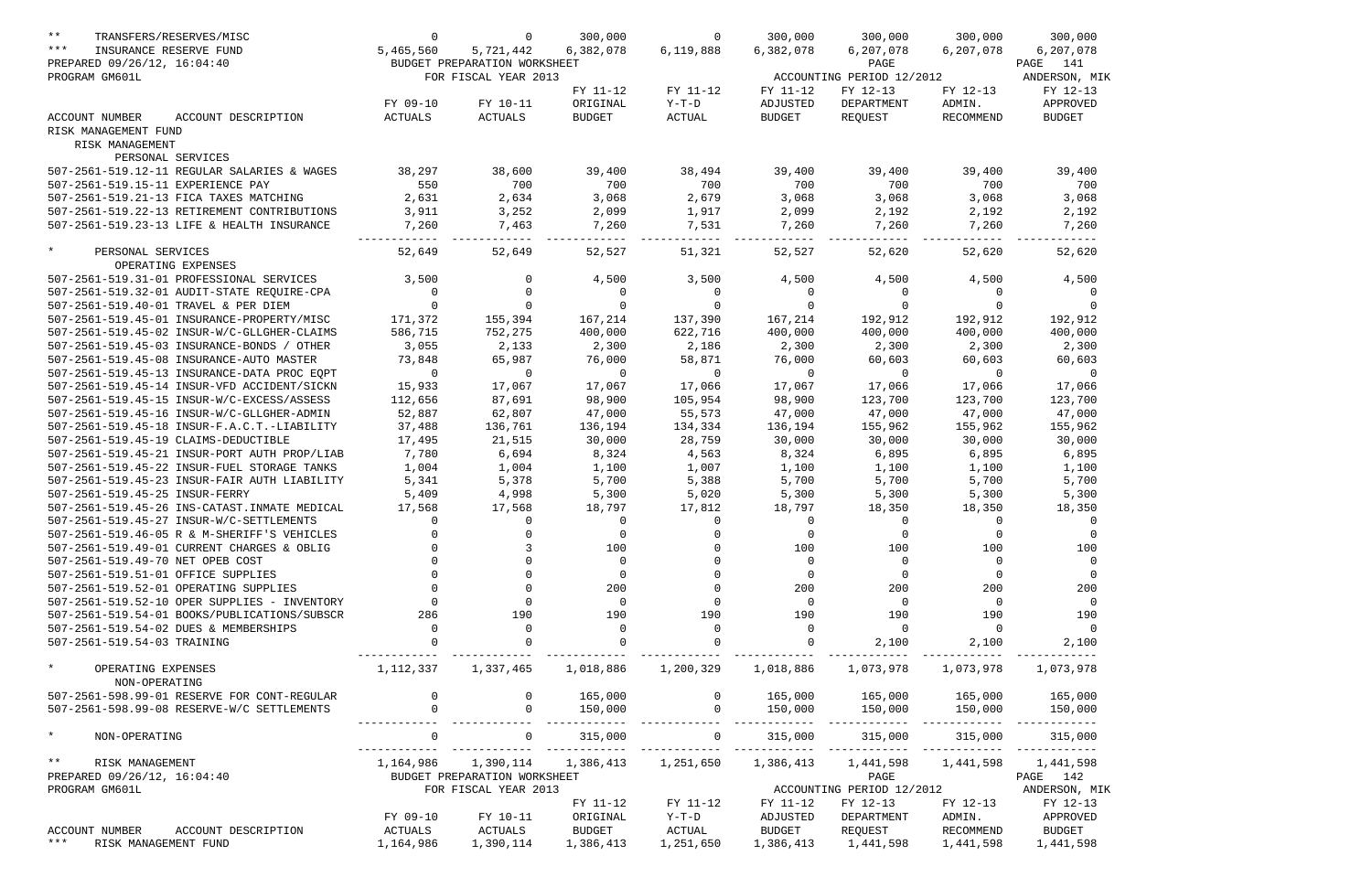| PREPARED 09/26/12, 16:04:40<br>PROGRAM GM601L                                      |                   | BUDGET PREPARATION WORKSHEET<br>FOR FISCAL YEAR 2013 |                      |                     |                      | PAGE<br>ACCOUNTING PERIOD 12/2012 |                    |                      |  |
|------------------------------------------------------------------------------------|-------------------|------------------------------------------------------|----------------------|---------------------|----------------------|-----------------------------------|--------------------|----------------------|--|
|                                                                                    | FY 09-10          | FY 10-11                                             | FY 11-12<br>ORIGINAL | FY 11-12<br>$Y-T-D$ | FY 11-12<br>ADJUSTED | FY 12-13<br>DEPARTMENT            | FY 12-13<br>ADMIN. | FY 12-13<br>APPROVED |  |
| <b>ACCOUNT NUMBER</b><br>ACCOUNT DESCRIPTION                                       | ACTUALS           | ACTUALS                                              | <b>BUDGET</b>        | ACTUAL              | <b>BUDGET</b>        | REQUEST                           | RECOMMEND          | <b>BUDGET</b>        |  |
| WASTEWATER UTILITIES                                                               |                   |                                                      |                      |                     |                      |                                   |                    |                      |  |
| PARADISE POINT                                                                     |                   |                                                      |                      |                     |                      |                                   |                    |                      |  |
| PERSONAL SERVICES                                                                  |                   |                                                      |                      |                     |                      |                                   |                    |                      |  |
| 603-5302-535.12-11 REGULAR SALARIES & WAGES                                        |                   | <sup>n</sup>                                         | $\Omega$             | $\Omega$            | $\Omega$             |                                   | <sup>n</sup>       |                      |  |
| 603-5302-535.12-12 OVERTIME                                                        |                   |                                                      |                      | $\Omega$            |                      |                                   |                    |                      |  |
| 603-5302-535.13-11 SALARIES & WAGES - OPS                                          |                   |                                                      |                      |                     |                      |                                   |                    |                      |  |
| 603-5302-535.21-13 FICA TAXES MATCHING                                             |                   |                                                      |                      |                     |                      |                                   |                    |                      |  |
| 603-5302-535.22-13 RETIREMENT CONTRIBUTIONS                                        |                   |                                                      |                      |                     |                      |                                   |                    |                      |  |
| 603-5302-535.23-13 HEALTH INSURANCE                                                |                   |                                                      |                      |                     |                      |                                   |                    |                      |  |
| $\star$<br>PERSONAL SERVICES                                                       | $\Omega$          |                                                      |                      | 0                   |                      |                                   |                    |                      |  |
| OPERATING EXPENSES                                                                 |                   |                                                      |                      |                     |                      |                                   |                    |                      |  |
| 603-5302-535.34-01 OTHER CONTRACTUAL SERVICE                                       | 12,308            | $\Omega$                                             | 2,500                | 0                   | 2,500                | 3,500                             | 3,500              | 3,500                |  |
| 603-5302-535.40-01 TRAVEL & PER DIEM                                               | $\Omega$          | $\Omega$                                             | $\Omega$             | $\overline{0}$      | $\Omega$             | $\overline{0}$                    | $\Omega$           | - 0                  |  |
| 603-5302-535.42-01 POSTAGE                                                         | 180               | 162                                                  | 140                  | 189                 | 140                  | 140                               | 140                | 140                  |  |
| 603-5302-535.43-01 UTILITIES                                                       | 904<br>$\Omega$   | 732<br>$\Omega$                                      | 1,500                | 917                 | 1,500                | 660                               | 660                | 660                  |  |
| 603-5302-535.44-01 RENTALS & LEASES                                                |                   |                                                      | 250                  | $\overline{0}$      | 250                  | 250                               | 250                | 250                  |  |
| 603-5302-535.46-01 REPAIR & MAINT - OTHER<br>603-5302-535.47-01 PRINTING & BINDING | 2,830<br>$\Omega$ | 1,120<br>$\Omega$                                    | 5,000<br>0           | 1,400<br>$\Omega$   | 5,000<br>$\Omega$    | 5,140<br>0                        | 5,140<br>$\Omega$  | 5,140<br>$\Omega$    |  |
| 603-5302-535.49-01 CURRENT CHARGES & OBLIG                                         | 2,137             | 729                                                  | 500                  | 1,450               | 500                  | 200                               | 200                | 200                  |  |
| 603-5302-535.49-42 PLANT OPERATOR SERVICES                                         | 4,125             | 10,695                                               | 5,000                | 11,985              | 5,000                | 5,000                             | 5,000              | 5,000                |  |
| 603-5302-535.49-99 BAD DEBT EXPENSE                                                | 225               | $\Omega$                                             | $\Omega$             | $\Omega$            | $\Omega$             | $\Omega$                          | $\Omega$           |                      |  |
| 603-5302-535.52-01 OPERATING SUPPLIES                                              | 3,989             | 2,965                                                | 5,000                | 3,158               | 5,000                | 5,000                             | 5,000              | 5,000                |  |
| 603-5302-535.52-10 OPER SUPPLIES - INVENTORY                                       | $\Omega$          | <sup>0</sup>                                         | $\Omega$             | $\Omega$            |                      | <sup>0</sup>                      | <sup>0</sup>       |                      |  |
| 603-5302-535.54-01 BOOKS/PUBS/SUBSCRIPTIONS                                        |                   |                                                      |                      | $\Omega$            |                      |                                   |                    |                      |  |
| 603-5302-535.54-02 DUES & MEMBERSHIPS                                              |                   |                                                      |                      | $\Omega$            |                      |                                   |                    |                      |  |
| 603-5302-535.54-03 TRAINING                                                        |                   |                                                      |                      | $\Omega$            |                      |                                   |                    |                      |  |
| 603-5302-535.59-01 DEPRECIATION                                                    |                   |                                                      |                      |                     |                      |                                   |                    |                      |  |
| $\star$<br>OPERATING EXPENSES                                                      | 26,698            | 16,403                                               | 19,890               | 19,099              | 19,890               | 19,890                            | 19,890             | 19,890               |  |
| CAPITAL OUTLAY                                                                     |                   |                                                      |                      |                     |                      |                                   |                    |                      |  |
| 603-5302-535.63-01 IMPR OTHER THAN BUILDINGS                                       | $\mathbf 0$       | 0                                                    | 0                    | 0                   | $\Omega$             | 0                                 | 0                  |                      |  |
| 603-5302-535.64-01 EQUIPMENT-CASH PURCHASE                                         |                   |                                                      |                      |                     |                      |                                   |                    |                      |  |
| $\star$<br>CAPITAL OUTLAY                                                          | $\mathbf 0$       | <sup>n</sup>                                         | $\cap$               | 0                   | <sup>0</sup>         | $\Omega$                          |                    |                      |  |
| NON-OPERATING                                                                      |                   |                                                      |                      |                     |                      |                                   |                    |                      |  |
| 603-5302-598.99-01 RESERVE FOR CONT-REGULAR                                        | $\mathbf 0$       | <sup>n</sup>                                         | $\cap$               | $\mathbf 0$         | $\Omega$             |                                   |                    |                      |  |
| $\star$<br>NON-OPERATING                                                           |                   |                                                      |                      |                     |                      |                                   |                    |                      |  |
| $\star \star$<br>PARADISE POINT                                                    | 26,698            | 16,403                                               | 19,890               | 19,099              | 19,890               | 19,890                            | 19,890             | 19,890               |  |
| PREPARED 09/26/12, 16:04:40                                                        |                   | BUDGET PREPARATION WORKSHEET                         |                      |                     |                      | PAGE                              |                    | PAGE 144             |  |
| PROGRAM GM601L                                                                     |                   | FOR FISCAL YEAR 2013                                 |                      |                     |                      | ACCOUNTING PERIOD 12/2012         |                    | ANDERSON, MIK        |  |
|                                                                                    |                   |                                                      | FY 11-12             | FY 11-12            | FY 11-12             | FY 12-13                          | FY 12-13           | FY 12-13             |  |
|                                                                                    | FY 09-10          | FY 10-11                                             | ORIGINAL             | $Y-T-D$             | ADJUSTED             | DEPARTMENT                        | ADMIN.             | APPROVED             |  |
| ACCOUNT NUMBER<br>ACCOUNT DESCRIPTION                                              | ACTUALS           | ACTUALS                                              | <b>BUDGET</b>        | ACTUAL              | <b>BUDGET</b>        | REQUEST                           | RECOMMEND          | <b>BUDGET</b>        |  |
| PT BUENA VISTA                                                                     |                   |                                                      |                      |                     |                      |                                   |                    |                      |  |
| PERSONAL SERVICES                                                                  |                   |                                                      |                      |                     |                      |                                   |                    |                      |  |
| 603-5307-535.12-11 REGULAR SALARIES & WAGES                                        |                   |                                                      |                      |                     |                      |                                   |                    |                      |  |
| 603-5307-535.12-12 OVERTIME                                                        |                   |                                                      |                      |                     |                      |                                   |                    |                      |  |
| 603-5307-535.13-11 SALARIES & WAGES - OPS                                          |                   |                                                      |                      |                     |                      |                                   |                    |                      |  |
| 603-5307-535.21-13 FICA TAXES MATCHING                                             |                   |                                                      |                      |                     |                      |                                   |                    |                      |  |
| 603-5307-535.22-13 RETIREMENT CONTRIBUTIONS                                        |                   |                                                      |                      |                     |                      |                                   |                    |                      |  |
| 603-5307-535.23-13 HEALTH INSURANCE                                                |                   |                                                      |                      |                     |                      |                                   |                    |                      |  |
| PERSONAL SERVICES                                                                  | $\mathbf 0$       | $\mathbf 0$                                          | $\Omega$             | $\mathbf 0$         | $\overline{0}$       | $\Omega$                          | $\Omega$           |                      |  |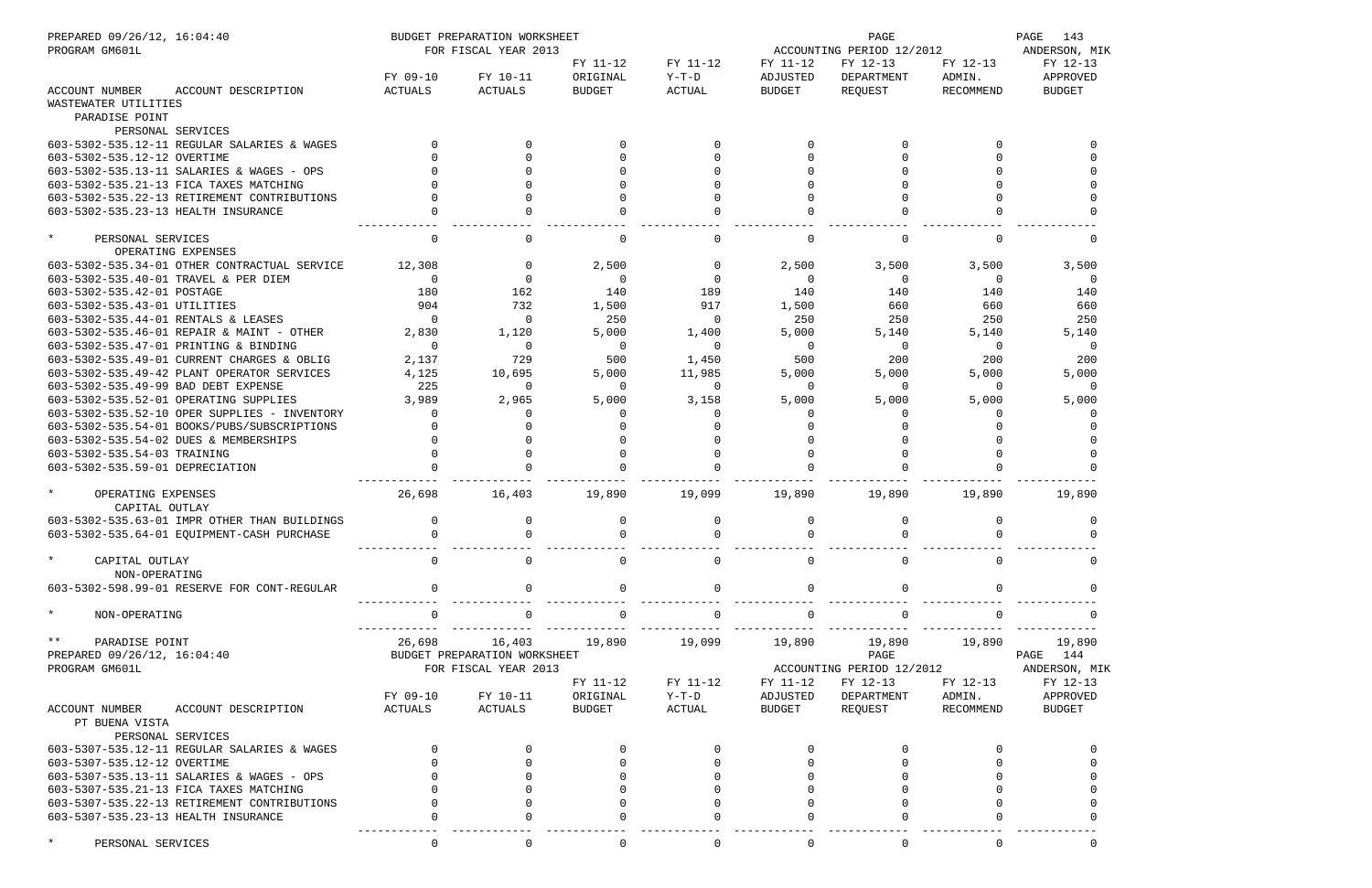| OPERATING EXPENSES                                                   |          |                              |               |              |               |                           |              |               |
|----------------------------------------------------------------------|----------|------------------------------|---------------|--------------|---------------|---------------------------|--------------|---------------|
| 603-5307-535.34-01 OTHER CONTRACTUAL SERVICE                         | 37,130   | 3,086                        | 3,500         | 3,585        | 3,500         | 3,500                     | 3,500        | 3,500         |
| 603-5307-535.40-01 TRAVEL & PER DIEM                                 | 0        | 0                            |               | $\Omega$     | $\Omega$      | 0                         | $\Omega$     | 0             |
| 603-5307-535.42-01 POSTAGE                                           |          |                              |               | $\Omega$     |               | $\Omega$                  | $\Omega$     |               |
| 603-5307-535.43-01 UTILITIES                                         | 1,693    | 1,799                        | 1,500         | 2,303        | 1,500         | 2,600                     | 2,600        | 2,600         |
| 603-5307-535.44-01 RENTALS & LEASES                                  | 0        | 0                            | 250           | 0            | 250           | 250                       | 250          | 250           |
| 603-5307-535.46-01 REPAIR & MAINT - OTHER                            | 4,562    | 3,143                        | 10,000        | 4,012        | 10,000        | 7,500                     | 7,500        | 7,500         |
| 603-5307-535.49-01 CURRENT CHARGES & OBLIG                           | 800      | 750                          | 300           | 650          | 300           | 300                       | 300          | 300           |
| 603-5307-535.49-42 PLANT OPERATOR SERVICES                           | 2,413    | 5,393                        | 5,000         | 6,038        | 5,000         | 5,000                     | 5,000        | 5,000         |
| 603-5307-535.52-01 OPERATING SUPPLIES                                | 3,317    | 5,228                        | 8,500         | 3,645        | 8,500         | 9,900                     | 9,900        | 9,900         |
| 603-5307-535.52-10 OPER SUPPLIES - INVENTORY                         | $\Omega$ | 0                            |               | 0            | <sup>n</sup>  | <sup>0</sup>              | <sup>n</sup> | -0            |
| 603-5307-535.54-01 BOOKS/PUBS/SUBSCRIPTIONS                          |          |                              |               |              |               |                           |              |               |
| 603-5307-535.54-02 DUES & MEMBERSHIPS                                |          |                              |               |              |               |                           |              |               |
| 603-5307-535.54-03 TRAINING                                          |          |                              |               |              |               |                           |              |               |
| 603-5307-535.59-01 DEPRECIATION                                      |          |                              |               |              |               |                           |              |               |
| $\star$<br>OPERATING EXPENSES                                        | 49,915   | 19,399                       | 29,050        | 20,233       | 29,050        | 29,050                    | 29,050       | 29,050        |
| CAPITAL OUTLAY                                                       |          |                              |               |              |               |                           |              |               |
| 603-5307-535.61-01 LAND                                              |          | 0                            |               | <sup>0</sup> | <sup>0</sup>  | O                         | <sup>0</sup> |               |
| 603-5307-535.63-01 IMPR OTHER THAN BUILDINGS                         |          | 0                            |               | <sup>n</sup> |               |                           |              |               |
| 603-5307-535.64-01 EQUIPMENT-CASH PURCHASE                           |          | <sup>n</sup>                 |               |              |               |                           |              |               |
|                                                                      |          |                              |               |              |               |                           |              |               |
| $\star$<br>CAPITAL OUTLAY<br>NON-OPERATING                           | $\Omega$ | 0                            |               | $\Omega$     | $\cap$        | $\Omega$                  | $\Omega$     | $\Omega$      |
| 603-5307-598.99-01 RESERVE FOR CONT-REGULAR                          |          | 0                            |               | $\Omega$     | $\cap$        | $\Omega$                  |              |               |
|                                                                      |          |                              |               |              |               |                           |              |               |
| $\star$<br>NON-OPERATING                                             | $\Omega$ |                              |               |              |               | $\cap$                    |              |               |
| $***$<br>PT BUENA VISTA                                              | 49,915   | 19,399                       | 29,050        | 20,233       | 29,050        | 29,050                    | 29,050       | 29,050        |
| $***$<br>WASTEWATER UTILITIES                                        | 76,613   | 35,802                       | 48,940        | 39,332       | 48,940        | 48,940                    | 48,940       | 48,940        |
| PREPARED 09/26/12, 16:04:40                                          |          | BUDGET PREPARATION WORKSHEET |               |              |               | PAGE                      |              | PAGE<br>145   |
| PROGRAM GM601L                                                       |          | FOR FISCAL YEAR 2013         |               |              |               | ACCOUNTING PERIOD 12/2012 |              | ANDERSON, MIK |
|                                                                      |          |                              | FY 11-12      | FY 11-12     | FY 11-12      | FY 12-13                  | FY 12-13     | FY 12-13      |
|                                                                      | FY 09-10 | FY 10-11                     | ORIGINAL      | $Y-T-D$      | ADJUSTED      | DEPARTMENT                | ADMIN.       | APPROVED      |
| <b>ACCOUNT NUMBER</b><br>ACCOUNT DESCRIPTION                         | ACTUALS  | ACTUALS                      | <b>BUDGET</b> | ACTUAL       | <b>BUDGET</b> | REOUEST                   | RECOMMEND    | <b>BUDGET</b> |
| WATER UTILITIES                                                      |          |                              |               |              |               |                           |              |               |
| PARADISE VIEW                                                        |          |                              |               |              |               |                           |              |               |
| PERSONAL SERVICES                                                    |          |                              |               |              |               |                           |              |               |
| 606-5305-533.12-11 REGULAR SALARIES & WAGES                          |          |                              |               |              |               |                           |              |               |
| 606-5305-533.12-12 OVERTIME                                          |          |                              |               |              |               |                           |              |               |
| 606-5305-533.13-11 SALARIES & WAGES - OPS                            |          |                              |               |              |               |                           |              |               |
| 606-5305-533.21-13 FICA TAXES MATCHING                               |          |                              |               |              |               |                           |              |               |
| 606-5305-533.22-13 RETIREMENT CONTRIBUTIONS                          |          |                              |               |              |               |                           |              |               |
| 606-5305-533.23-13 LIFE & HEALTH INSURANCE                           |          |                              |               |              |               |                           |              |               |
| $\star$<br>PERSONAL SERVICES                                         | 0        |                              |               | 0            |               | $\Omega$                  |              |               |
| OPERATING EXPENSES                                                   |          |                              |               |              |               |                           |              |               |
| 606-5305-533.34-01 OTHER CONTRACTUAL SVCS                            |          |                              |               |              |               |                           |              |               |
| 606-5305-533.40-01 TRAVEL & PER DIEM                                 |          |                              |               |              |               |                           |              |               |
| 606-5305-533.42-01 POSTAGE                                           | 78       | 59                           | 100           | 76           | 100           | 100                       | 100          | 100           |
| 606-5305-533.43-01 UTILITIES                                         | 500      | 435                          | 550           | 535          | 550           | 550                       | 550          | 550           |
| 606-5305-533.44-01 RENTALS & LEASES                                  | $\Omega$ | $\Omega$                     | 250           | $\Omega$     | 250           | 250                       | 250          | 250           |
| 606-5305-533.46-01 REPAIR & MAINT - OTHER                            | $\Omega$ | 345                          | 450           | 1,138        | 450           | 5,450                     | 5,450        | 5,450         |
| 606-5305-533.49-01 OTHER CURRENT CHARGES                             | 50       | 50                           | 50            | 50           | 50            | 50                        | 50           | 50            |
| 606-5305-533.49-42 PLANT OPERATOR SVCS                               | 3,810    | 3,410                        | 4,000         | 1,988        | 4,000         | 3,000                     | 3,000        | 3,000         |
| 606-5305-533.49-99 BAD DEBT EXPENSE                                  | 330      | $\Omega$                     | $\Omega$      | 0            |               | 0                         | $\Omega$     |               |
| 606-5305-533.52-01 OPERATING SUPPLIES                                | 1,180    | 1,025                        | 2,000         | 476          | 2,000         | 1,925                     | 1,925        | 1,925         |
| 606-5305-533.52-10 OPER SUPPLIES - INVENTORY                         |          |                              |               |              |               |                           |              |               |
| 606-5305-533.54-01 BOOKS, PUBS, SUBSCRIPTIONS                        |          |                              |               |              |               |                           |              |               |
|                                                                      |          |                              |               |              |               |                           |              |               |
|                                                                      |          |                              |               |              |               |                           |              |               |
| 606-5305-533.54-02 DUES & MEMBERSHIPS<br>606-5305-533.54-03 TRAINING |          |                              |               |              |               |                           |              |               |

|                           |                  | 3,500      |            | 0                                     |
|---------------------------|------------------|------------|------------|---------------------------------------|
|                           | 2,600<br>7,      | 250<br>500 | 300        | 0                                     |
|                           | 5,000<br>9,900   |            |            | 0<br>0<br>$\overline{0}$              |
|                           | 29,050           |            |            | O<br>0                                |
|                           |                  |            |            | 0<br>0<br>0                           |
|                           |                  |            |            | 0                                     |
|                           |                  |            |            | 0                                     |
|                           |                  |            |            | 0                                     |
|                           | 29,050<br>48,940 |            |            |                                       |
| PAGE                      | 145              |            |            |                                       |
| ANDERSON,<br>FY 12-13     |                  |            |            | MIP                                   |
| APPROVED<br><b>BUDGET</b> |                  |            |            |                                       |
|                           |                  |            |            |                                       |
|                           |                  |            |            | 0<br>$\overline{0}$<br>$\overline{0}$ |
|                           |                  |            |            | $\overline{0}$<br>$\overline{0}$      |
|                           |                  |            |            | 0                                     |
|                           |                  |            |            | 0                                     |
|                           |                  |            | 100        | $\mathbf{0}$<br>0                     |
|                           |                  | 450        | 550<br>250 |                                       |
|                           | 3                |            | 000        | 50                                    |
|                           | $\overline{1}$   |            | 925        | 0                                     |
|                           |                  |            |            | $\mathbf{O}$<br>$\overline{0}$        |
|                           |                  |            |            | 0<br>$\overline{0}$                   |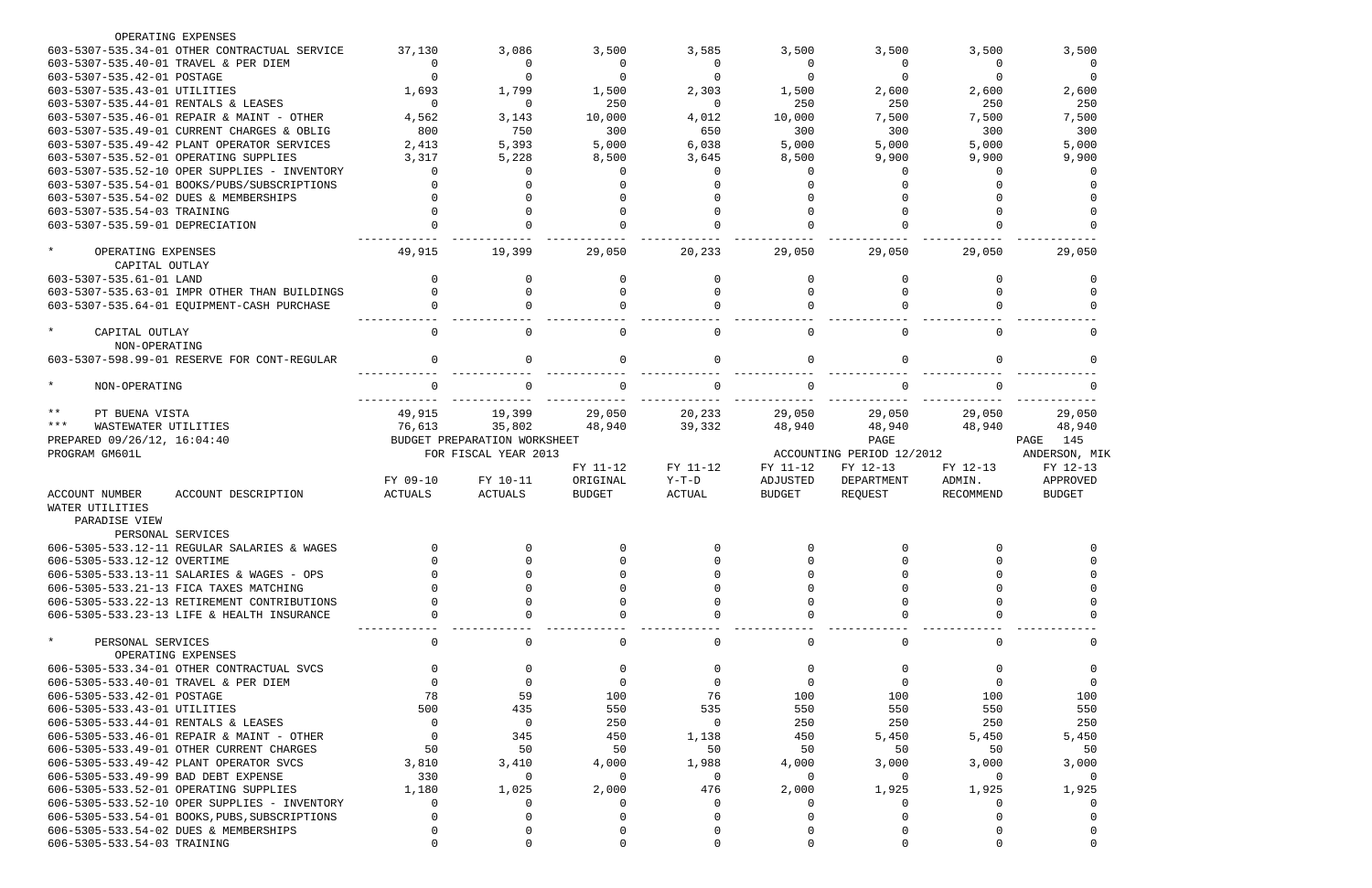| 606-5305-533.59-01 DEPRECIATION                                              |                |                                                               |                |               |                |                                             |                |                                      |
|------------------------------------------------------------------------------|----------------|---------------------------------------------------------------|----------------|---------------|----------------|---------------------------------------------|----------------|--------------------------------------|
| $\star$<br>OPERATING EXPENSES<br>CAPITAL OUTLAY                              | 5,948          | 5,324                                                         | 7,400          | 4,263         | 7,400          | 11,325                                      | 11,325         | 11,325                               |
| 606-5305-533.63-01 IMPR OTHER THAN BLDGS                                     | $\Omega$       | $\Omega$                                                      |                | $\Omega$      | 0              | $\Omega$                                    |                |                                      |
| 606-5305-533.64-01 EQUIPMENT-CASH PURCHASE                                   | $\Omega$       | $\Omega$                                                      |                | $\cap$        | <sup>n</sup>   |                                             |                |                                      |
| $\star$<br>CAPITAL OUTLAY<br>NON-OPERATING                                   | $\Omega$       | $\Omega$                                                      |                |               | <sup>n</sup>   | $\Omega$                                    |                |                                      |
| 606-5305-533.99-01 RESERVE FOR CONT- REGULAR                                 |                | $\Omega$                                                      |                | $\Omega$      | $\Omega$       | $\Omega$                                    |                |                                      |
| $\star$<br>NON-OPERATING                                                     |                |                                                               |                |               |                |                                             |                |                                      |
| $***$<br>PARADISE VIEW<br>PREPARED 09/26/12, 16:04:40<br>PROGRAM GM601L      | 5,948          | 5,324<br>BUDGET PREPARATION WORKSHEET<br>FOR FISCAL YEAR 2013 | 7,400          | 4,263         | 7,400          | 11,325<br>PAGE<br>ACCOUNTING PERIOD 12/2012 | 11,325         | 11,325<br>PAGE<br>146<br>ANDERSON, M |
|                                                                              |                |                                                               | FY 11-12       | FY 11-12      | FY 11-12       | FY 12-13                                    | FY 12-13       | FY 12-13                             |
|                                                                              | FY 09-10       | FY 10-11                                                      | ORIGINAL       | $Y-T-D$       | ADJUSTED       | DEPARTMENT                                  | ADMIN.         | APPROVED                             |
| ACCOUNT NUMBER<br>ACCOUNT DESCRIPTION<br>PT BUENA VISTA<br>PERSONAL SERVICES | ACTUALS        | ACTUALS                                                       | <b>BUDGET</b>  | <b>ACTUAL</b> | <b>BUDGET</b>  | REQUEST                                     | RECOMMEND      | BUDGET                               |
| 606-5307-533.12-11 REGULAR SALARIES & WAGES                                  | $\Omega$       |                                                               |                |               |                |                                             |                |                                      |
| 606-5307-533.12-12 OVERTIME                                                  |                |                                                               |                |               |                |                                             |                |                                      |
| 606-5307-533.13-11 SALARIES & WAGES - OPS                                    |                |                                                               |                |               |                |                                             |                |                                      |
| 606-5307-533.21-13 FICA TAXES MATCHING                                       |                |                                                               |                |               |                |                                             |                |                                      |
| 606-5307-533.22-13 RETIREMENT CONTRIBUTIONS                                  |                |                                                               |                |               |                |                                             |                |                                      |
| 606-5307-533.23-13 LIFE & HEALTH INSURANCE                                   |                |                                                               |                |               |                |                                             |                |                                      |
| $\star$<br>PERSONAL SERVICES<br>OPERATING EXPENSES                           | $\Omega$       | $\mathbf 0$                                                   |                |               | $\Omega$       | $\Omega$                                    |                |                                      |
| 606-5307-533.34-01 OTHER CONTRACTUAL SVCS                                    | $\Omega$       | 0                                                             | 1,000          | $\mathbf 0$   | 1,000          | 1,000                                       | 1,000          | 1,000                                |
| 606-5307-533.40-01 TRAVEL & PER DIEM                                         | $\Omega$       | $\Omega$                                                      | $\Omega$       | $\Omega$      | $\overline{0}$ | $\Omega$                                    | $\overline{0}$ | $\Omega$                             |
| 606-5307-533.42-01 POSTAGE                                                   | 292            | 294                                                           | 300            | 322           | 300            | 300                                         | 300            | 300                                  |
| 606-5307-533.43-01 UTILITIES                                                 | 2,349          | 4,151                                                         | 2,500          | 1,440         | 2,500          | 2,500                                       | 2,500          | 2,500                                |
| 606-5307-533.44-01 RENTALS & LEASES                                          | $\Omega$       | $\overline{0}$                                                | 250            | $\Omega$      | 250            | 250                                         | 250            | 250                                  |
| 606-5307-533.46-01 REPAIR & MAINT - OTHER                                    | 2,623          | 4,710                                                         | 8,000          | 1,815         | 8,000          | 8,000                                       | 8,000          | 8,000                                |
| 606-5307-533.46-04 R & M - FLEET MAINTENANCE                                 | $\Omega$       | 0                                                             | $\Omega$       | $\Omega$      | 0              | $\Omega$                                    | $\Omega$       | $\Omega$                             |
| 606-5307-533.49-01 OTHER CURRENT CHARGES                                     | 100            | 1,100                                                         | 300            | 100           | 300            | 300                                         | 300            | 300                                  |
| 606-5307-533.49-42 PLANT OPERATOR SVCS                                       | 3,463          | 12,540                                                        | 5,000          | 7,530         | 5,000          | 5,000                                       | 5,000          | 5,000                                |
| 606-5307-533.49-50 LEGAL ADVERTISEMENT                                       | $\overline{0}$ | 0                                                             | $\overline{0}$ | $\mathbf 0$   | $\overline{0}$ | $\mathbf 0$                                 | 0              |                                      |
| 606-5307-533.52-01 OPERATING SUPPLIES                                        | 5,636          | 4,720                                                         | 4,900          | 3,311         | 4,900          | 4,900                                       | 4,900          | 4,900                                |
| 606-5307-533.52-10 OPER SUPPLIES - INVENTORY                                 | $\Omega$       | $\Omega$                                                      |                |               |                |                                             |                |                                      |
| 606-5307-533.54-01 BOOKS, PUBS, SUBSCRIPTIONS                                |                |                                                               |                |               |                |                                             |                |                                      |
| 606-5307-533.54-02 DUES & MEMBERSHIPS                                        |                |                                                               |                |               |                |                                             |                |                                      |
| 606-5307-533.54-03 TRAINING                                                  |                |                                                               |                |               |                |                                             |                |                                      |
| 606-5307-533.59-01 DEPRECIATION                                              |                |                                                               |                |               |                |                                             |                |                                      |
| $\star$<br>OPERATING EXPENSES<br>CAPITAL OUTLAY                              | 14,463         | 27,515                                                        | 22,250         | 14,518        | 22,250         | 22,250                                      | 22,250         | 22,250                               |
| 606-5307-533.63-01 IMPR OTHER THAN BLDGS                                     |                |                                                               |                |               |                |                                             |                |                                      |
| 606-5307-533.64-01 EQUIPMENT-CASH PURCHASE                                   |                |                                                               |                |               |                |                                             |                |                                      |
| $\star$<br>CAPITAL OUTLAY                                                    | $\Omega$       | $\mathbf 0$                                                   |                | $\Omega$      | $\Omega$       | $\mathbf 0$                                 |                |                                      |
| NON-OPERATING                                                                |                |                                                               |                |               |                |                                             |                |                                      |
| 606-5307-533.99-01 RESERVE FOR CONT- REGULAR                                 |                | $\Omega$                                                      | 3,250          | $\mathbf 0$   | 3,250          |                                             |                |                                      |
| $\star$<br>NON-OPERATING                                                     | 0              | $\mathbf 0$                                                   | 3,250          | $\mathbf 0$   | 3,250          | 0                                           |                |                                      |
| $\star \star$<br>PT BUENA VISTA                                              | 14,463         | 27,515                                                        | 25,500         | 14,518        | 25,500         | 22,250                                      | 22,250         | 22,250                               |
| $***$<br>WATER UTILITIES                                                     | 20,411         | 32,839                                                        | 32,900         | 18,781        | 32,900         | 33,575                                      | 33,575         | 33,575                               |
| PREPARED 09/26/12, 16:04:40                                                  |                | BUDGET PREPARATION WORKSHEET                                  |                |               |                | PAGE                                        |                | PAGE<br>147                          |

| 0<br>1,325                                                                                       | 0<br>11,325                                                                                      |  |
|--------------------------------------------------------------------------------------------------|--------------------------------------------------------------------------------------------------|--|
| 0<br>$\mathbf 0$                                                                                 | 0<br>0                                                                                           |  |
| 0                                                                                                | 0                                                                                                |  |
| 0                                                                                                | 0                                                                                                |  |
| 0                                                                                                | 0                                                                                                |  |
| 1,325                                                                                            | 11,325<br>146<br>PAGE<br>ANDERSON,<br>MIK                                                        |  |
| $2 - 13$<br>$N$ .<br><b>MMEND</b>                                                                | FY 12-13<br>APPROVED<br><b>BUDGET</b>                                                            |  |
| 0<br>$\mathbf 0$                                                                                 | 0<br>0                                                                                           |  |
| 0<br>0                                                                                           | 0<br>0                                                                                           |  |
| 0<br>0                                                                                           | 0<br>0                                                                                           |  |
| 0                                                                                                | 0                                                                                                |  |
| 1,000                                                                                            | 1,000                                                                                            |  |
| 0<br>300<br>2,500<br>250<br>8,000<br>$\overline{\phantom{0}}$<br>300<br>5,000<br>0<br>4,900<br>0 | 0<br>300<br>2,500<br>250<br>8,000<br>$\overline{\phantom{0}}$<br>300<br>5,000<br>0<br>4,900<br>0 |  |
| $\mathbf 0$<br>0                                                                                 | 0<br>0                                                                                           |  |
| $\mathbf 0$<br>0                                                                                 | 0<br>0                                                                                           |  |
| 22,250                                                                                           | 22,250                                                                                           |  |
| 0<br>$\mathbf 0$                                                                                 | 0<br>0                                                                                           |  |
| 0                                                                                                | 0                                                                                                |  |
| 0<br>0                                                                                           | 0<br>0                                                                                           |  |
| 22,250<br>3,575                                                                                  | 22,250<br>33,575<br>147<br>PAGE                                                                  |  |
|                                                                                                  |                                                                                                  |  |